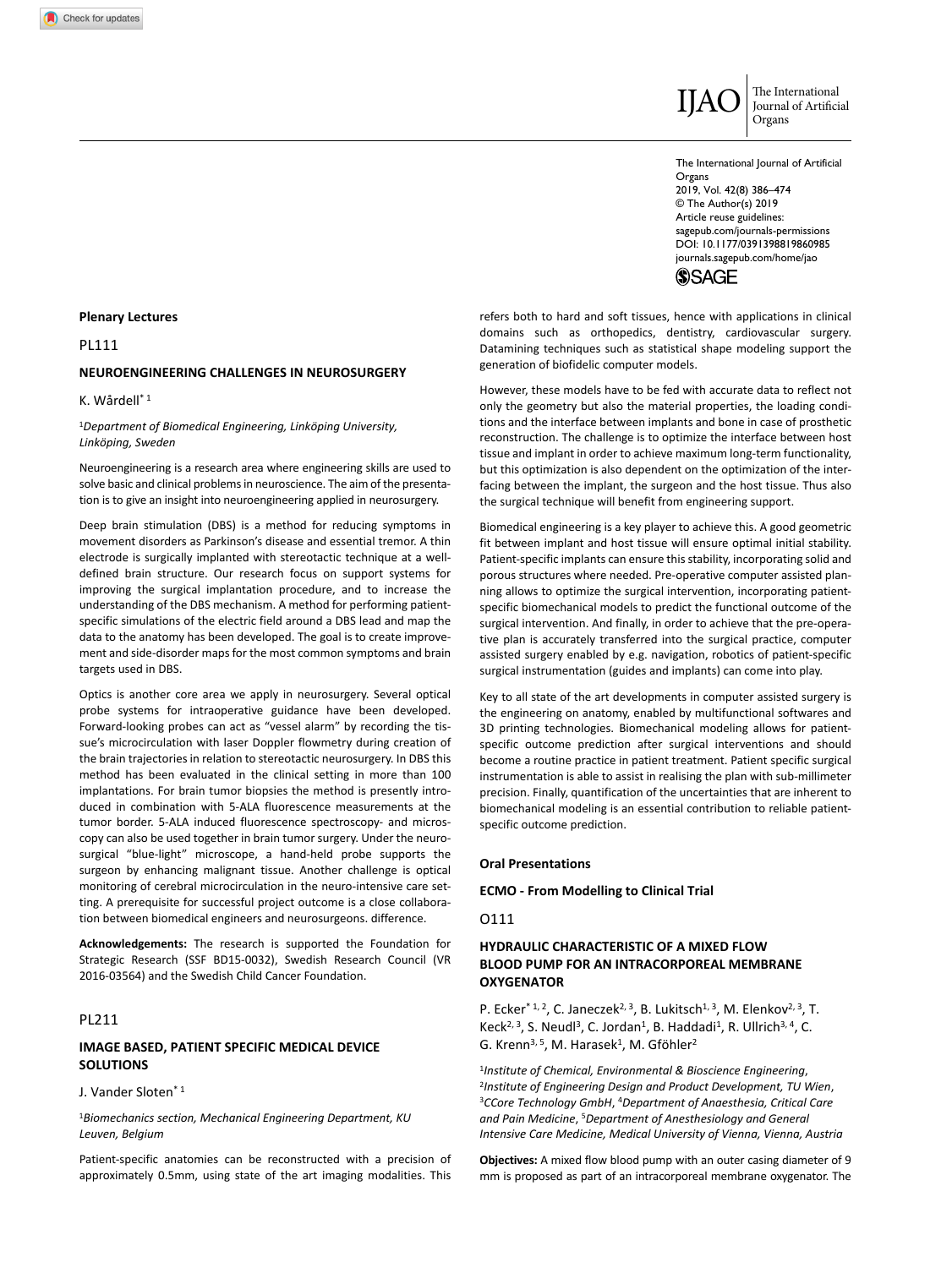usage of a blood pump deals with major challenges in the design of an intravenous device, specifically overcoming the pressure drop and enabling a controllable blood flow. This study presents the design, manufacturing, experimental and numerical investigation of the pump prototype.

**Methods:** The pump prototype was manufactured using a Kudo3D Titan 1 (Kudo3D Inc. Dublin, USA) 3D printer, utilizing liquid photo polymeric resin coupled with a digital light processing (DLP) curing process. A static test loop consisting of the pump, ultrasonic flow sensor and pressure sensors was used to obtain the pump characteristics at different rotational speeds ranging from 23000 to 32000 rpm. A water glycerol mixture with a dynamic viscosity of 3.4 mPa.s was selected as working fluid. Computational fluid dynamics (CFD) simulations were carried out using the open source CFD code *OpenFOAM*®.

**Results:** Over the investigated range from 30 to 500 mmHg, stable characteristic curves at different rotational speeds were measured. At 27700 rpm, a flow rate of 1.4 L/min against a pressure difference of 174 mmHg was observed. CFD simulations show a good agreement of the numerically predicted and measured pump characteristics, with an average deviation of about 8 %.

**Discussion:** The applied manufacturing process was capable to produce thin structured, complex parts down to 300 µm wall thickness, durable enough to be used in experimental investigations up to 32000 rpm. Experimental pump characteristics show adequate performance of the proposed mixed flow pump for the intended purpose. CFD simulations accurately match the experimental pressure difference.

**Acknowledgements:** This work is supported by the Austrian Research Promotion Agency (FFG). Project: MILL – Minimal Invasive Liquid Lung. Project number: 857859.

# O112

### **IN VIVO EVALUATION OF THE MODULAR EXTRACORPOREAL LUNG ASSIST SYSTEM**

A. G. May<sup>1, 2</sup>, R. A. Orizondo<sup>1</sup>, B. J. Frankowski<sup>1</sup>, S.-H. Ye<sup>1, 3</sup>, E. Kocyildirim<sup>1, 4</sup>, W. R. Wagner<sup>1, 3</sup>, P. D. Wearden<sup>1, 5</sup>, J. D'Cunha<sup>6</sup>, W. J. Federspiel<sup>\* 1, 7</sup>

<sup>1</sup>*McGowan Institute for Regenerative Medicine*, 2*Chemical and Petroleum Engineering, University of Pittsburgh*, 3*Surgery, University of Pittsburgh Medical Center*, 4*Cardiothoracic Surgery, Children's Hospital of Pittsburgh, Pittsburgh*, 5*Cardiac Center, Nemours Children's Hospital, Orlando*, 6*Division of Lung Transplantation/Lung Failure, Cardiothoracic Surgery, University of Pittsburgh Medical Center*, 7*Bioengineering, University of Pittsburgh, Pittsburgh, United States*

**Objectives:** The Modular Extracorporeal Lung Assist System (ModELAS) is a highly compact, modular, fully integrated pump-lung. The device can be configured to provide adult low-flow extracorporeal  $CO<sub>2</sub>$  removal (ECCO<sub>2</sub>R) (removal of 30-50% of metabolic CO<sub>2</sub>), full adult respiratory support or full pediatric respiratory support. The modular design allows for the exchange of the 0.65  $m^2$  adult bundle and the 0.3  $m^2$  pediatric bundle, while all other device components are identical. These studies characterized the *in vivo* performance of the ModELAS for each application.

**Methods:** *In vivo* device performance was evaluated in healthy sheep ( $n=4$  7-day ECCO<sub>2</sub>R,  $n=6$  30-day adult ECMO,  $n=3$  7-day pediatric ECMO). Pediatric studies utilized a right atrium to pulmonary artery cannulation strategy while adult studies utilized a dual lumen cannula placed in the jugular vein. Animals were recovered and tethered within a pen. The target blood flow rate was 0.5 L/min for ECCO<sub>2</sub>R and 2-3 L/min for the ECMO applications. Anticoagulation was achieved via continuous

heparin infusion. Animal hemodynamics were measured hourly, and blood chemistry, gas transfer and plasma free hemoglobin (PfHb) were measured throughout each study.

**Results:** All animals were recovered and 9 animals completed the full study duration. Average CO<sub>2</sub> removal during ECCO<sub>2</sub>R was 74  $\pm$  6 mL/min. Average adult and pediatric oxygenation was  $134 \pm 10$  mL/min and 94  $\pm$  11 mL/min, respectively. Average PfHb was less than 25 mg/dL, with the exception of one study following an acute kidney injury. Early terminations were due to a pulmonary embolism, a hemothorax, an intrabundle thrombus and a fractured cannula. Typical explanted devices exhibited minimal thrombus. When present, thrombi were primarily located at the bundle inlet surface and impeller pivot.

**Discussion:** These studies are on-going, but demonstrate positive performance of the ModELAS across a clinically relevant respiratory support spectrum.

# O113

# **LARGE ANIMAL MODEL FOR TESTING AN ARTIFICIAL LUNG APPLIED BETWEEN THE PULMONARY ARTERY AND THE LEFT ATRIUM AS A BRIDGE DEVICE TO LUNG TRANSPLANTATION**

M. Anraku<sup>\* 1, 2</sup>, K. Fukumoto<sup>2</sup>, S. Hara<sup>2</sup>, T. Isoyama<sup>3</sup>, T. Ono<sup>3</sup>, Y. Fujii<sup>4</sup>, M. Ono<sup>5</sup>, J. Nakajima<sup>2</sup>

<sup>1</sup>*Thoracic Surgery, JR Tokyo General Hospital*, 2*Thoracic Surgery*, 3*Biomedical Engineering, The University of Tokyo, Tokyo*, 4*Clinical Engineering and Medical Technology, Niigata University of Health and Welfare, Niigata*, 5*Cardiac Surgery, The University of Tokyo, Tokyo, Japan*

**Objectives:** Various modes of extracorporeal membrane oxygenation with or without a pump have been used as a bridge to lung transplantation in clinical settings. We have started to develop a large animal model for testing newly developed artificial lungs that can be used as a longterm bridging device.

**Methods:** A total of eight goats weighing 40-55 kg were used. A membrane lung (Capiox EBS®, Terumo, Tokyo, Japan) accompanied by a centrifugal pump (Emersave®, Terumo, Tokyo, Japan) was connected to the pulmonary artery (PA) trunk for outflow, and the left atrial (LA) appendage for inflow. The PA pressure (PAP), systemic arterial pressure (AP), pre- and post-oxygenator pressures were monitored. The blood flow of the main PA and the membrane lung were monitored continuously by using an ultrasonic perivascular probe (Transonic Systems Inc., Ithaca, NY). The blood flow to the membrane lung was maintained at around 2.0 L/min during the trials.

**Results:** Four out of eight goats did not survive because of initial surgical failures (N=2), and introducing air bubbles in the membrane lungs (N=2). Other four goats were successfully kept for device testing. Durations of the circuit run were 7, 16, 24, and 48 days with or without heparin infusions according to the experimental protocols. Mean AP and mean PAP at the recovery from the surgery were  $81 \pm 16$  mmHg and  $19 \pm 2$  mmHg, respectively. The PA flow rate was 4.4±0.5 L/min.

**Discussion:** The animal model for testing long-term membrane lung application as PA-to-LA configuration has been established. The model makes it possible for us to assess artificial lungs *in vivo* setting for longterm with stable blood flow through the device.

**Acknowledgements:** This study was supported by the Japan Agency for Medical Research and Development (Grant number: 19hm0102 048h0003).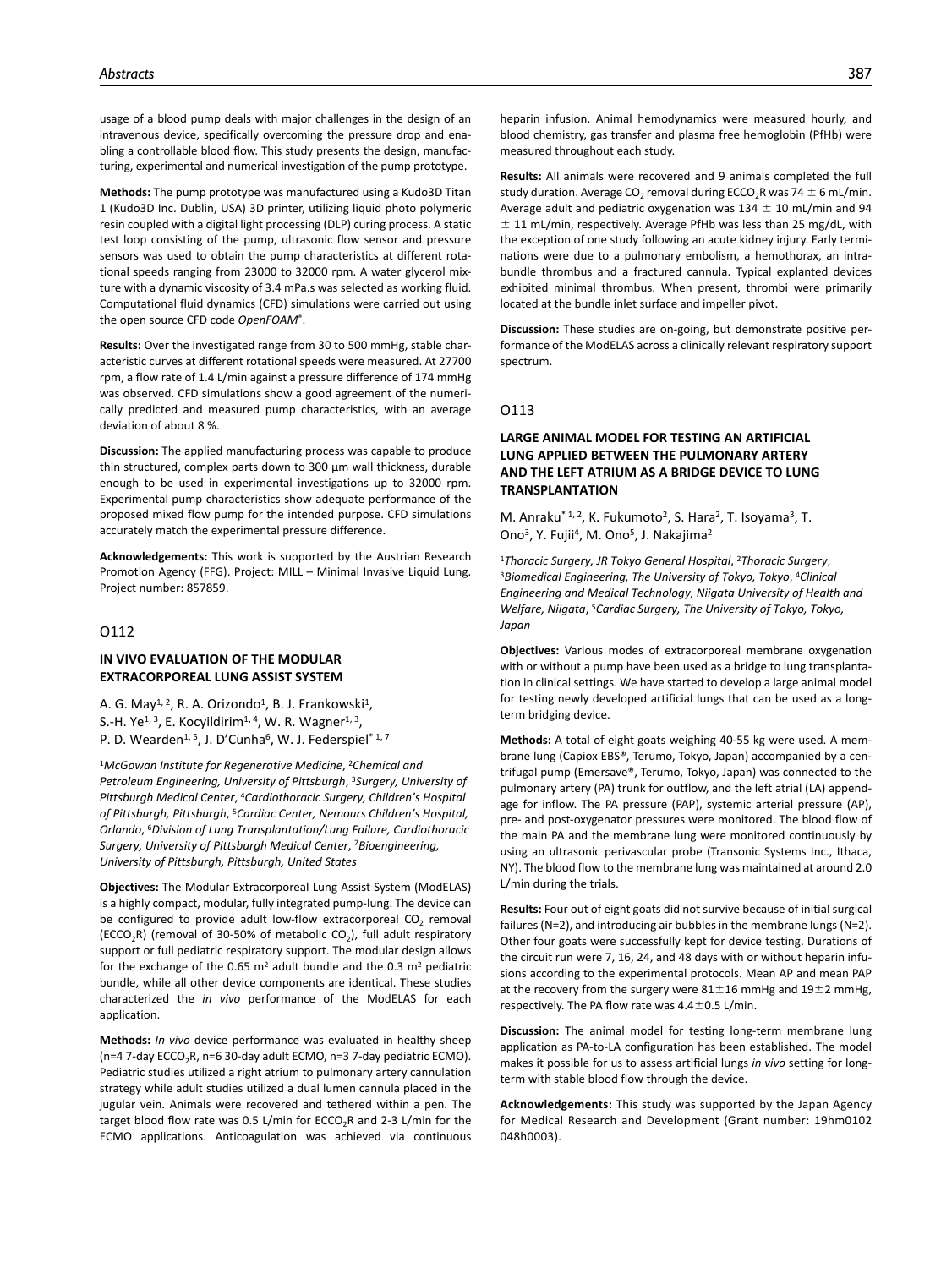### O114

# **NO "FAILURE TO RESCUE (FTR)": SURVIVING SERIOUSLY COMPLICATED ECMO- INSERTION AS A QUALITY OF CARE PARAMETER**

J. Spillner<sup>\* 1</sup>, V. Drosos<sup>1</sup>, S. Djahed<sup>1</sup>, C. Conrad<sup>1</sup>, A. Kersten<sup>2</sup>, S. Kalverkamp<sup>1</sup>

<sup>1</sup>*Cardiothoracic Surgery*, 2*Cardiology Pneumology, RWTH Aachen University, Aachen, Germany*

**Objectives:** FTR, the death rate among patients with complications, is an emerging quality metric, that has received an increasing focus in the last years. Concerning the management and outcome in life-threatening complications due to ECMO-insertion there are only few reports available. We report the successful rescue therapy in two patients of our hospitals large ECMO-patient cohort with severe ARDS who experienced right ventricular (RV)-perforation after v-v-ECMO-cannula insertion by the Seldinger's wire.

**Methods:** RV perforation was assumed by deteriorating hemodynamics and immediate echo-cardiography showing cardiac tamponade during ECMO-cannula insertion. In cases of two patients an immediate bedside sternotomy was performed and the diagnosis verified. The source of bleeding was controlled and the tamponade was cleared. Either patient was transferred to the OR after ROSC for a definitive hemostasis and subsequent optimally controlled cannula placement.

**Results:** Both patients survived this life-threatening event without neurological complications or further bleeding as well as no infections of the wounds. In Patient 1 the ECMO-therapy was not instituted immediately but later. This patient was weaned from ECMO after one week, survived six months but finally died due to an underlying disease. In Patient 2 switching the v-v- to an a-v-ECMO in the acute setting lead to a sufficient circulation during CPR. This patient was completely weaned from ECMO after 2 weeks and was finally discharged to rehabilitation after two months.

**Discussion:** Successful management of seriously complicated ECMOinsertion is possible. The provision of an immediate bedside operative therapy and every kind of circulatory support to achieve ROSC seem to be essential in this setting. By reason of this concept a No-FTR situation could be achieved, which depicts a positive marker for quality of care for ECMO patients.

### **Thrombus - Detection and Prevention**

#### O121

## **THROMBOGENICITY TESTING OF BLOOD PUMPS: IS THROMBOELASTOMETRY ABLE TO QUANTIFY THE THROMBOGENIC POTENTIAL IN VITRO?**

M. Klein<sup>\* 1</sup>, J. C. Tack <sup>1</sup>, J. C. Clauser<sup>1</sup>, J. Arens<sup>1</sup>, U. Steinseifer<sup>1, 2</sup>

<sup>1</sup>*Department of Cardiovascular Engineering, Institute for Applied Medical Engineering, RWTH Aachen University, Aachen, Germany,*<br><sup>2</sup>Department of Mechanical and Aerospace Engineering, Faculty *of Engineering, Monash Institute of Medical Engineering, Monash University, Melbourne, Australia*

**Objectives:** Rotary blood pumps (RBPs) are successfully used in high-risk treatments, but clot formation still threatens their long-term application. To reduce the risk of clot formation, in-vitro thrombogenicity testing could help to improve RBP design, as several studies have shown. Those studies were able to simulate in-vitro clot formation in RBPs, but they had

limitations regarding a proper quantification of their thrombotic impact. In this study, we assessed if thromboelastometric analyses (TEM) are feasible to quantify the thrombotic impact of RBPs in-vitro.

**Methods:** Five RBPs ( $n = 5$ ) were placed into simple pump circuits that were built of silicone tubes and reservoirs. Each circuit was filled with 150 ml of slightly heparinized porcine blood (one donor pig per circuit) and the pumps were brought into operation. The pumps operated until a drastic drop in volume flow indicated thrombus formation. We carefully cleaned the RBPs from blood and documented any found thrombus. Prior to this, blood samples were taken at certain time points during pump operation. The blood samples were then analyzed by TEM.

**Results:** TEM measurements showed a decrease in clotting time (CT) over the duration of the test, which indicates an ongoing increase in the activation of the coagulation system caused by the pump. Correspondingly, RBPs revealed visible blood clots at high-risk thrombus formation spots.

**Discussion:** The decrease in CT over time corresponding to clot formation in the RBPs shows that TEM is able to detect and quantify the thrombotic impact of RBPs in-vitro. Thus, TEM could be used in future studies to compare the thrombogenicity of different RBPs by performing comparison tests similar to hemolysis testing. This could lead towards a standardization of in-vitro thrombogenicity testing of RBPs.

**Acknowledgements:** This study was funded by the federal state of North Rhine-Westphalia and the European Regional Development Fund (ERDF). Grant number: EFRE-0800410.

# O122

### **IN VITRO INVESTIGATION OF LVAD THROMBOSIS LYSIS THERAPY**

R. M. Wendl<sup>\* 1</sup>, T. J. Vockensohn<sup>1</sup>, A. Tiede<sup>2</sup>, M. Mueller<sup>3</sup>, J. S. Hanke<sup>1</sup>, A. Chatterjee<sup>1</sup>, G. Dogan<sup>1</sup>, B. Glasmacher<sup>3</sup>, J. D. Schmitto<sup>1</sup>, C. Feldmann<sup>1</sup>

<sup>1</sup>*Department for Cardiothoracic, Transplantation and Vascular Surgery, Hannover Medical School, Hannover, Germany*, 2*Department of Hematology Hemostasis, Oncology and Stem Cell Transplantation, Hannover Medical School, Hannover, Germany*, 3*Institute for Multiphase Processes, Leibniz University Hannover, Hannover, Germany*

**Objectives:** Pump thrombosis is a severe adverse event in ventricular assist devices. Current therapy often involves an exchange of the entire pump. Alternative solutions must be explored to reduce surgery numbers. A protocol for in vitro lysis of LVAD specific thrombus with alteplase was established in this study.

**Methods:** A fluid chamber of silicone tubing was filled with isotonic sodium chloride solution. An artificial human thrombus was suspended within. Alteplase was added to the system according to the maximum dose for clinical use, 0.028 mg/ml.

Five experiments each were conducted for stasis and fibrin thrombi respectively. Both types were lysis tested for four and 24 hours each. Fluid samples and photographs were taken for dissolution evaluation.

**Results:** Visual inspection of the fibrin thrombus showed clear dissolution. For the stasis thrombus, the 24 h experiment produced no discernible dissolution of the thrombi, while the thrombi investigated over the 4 h period fragmented into small pieces which did not dissolve entirely.

D-dimer levels in the fibrin thrombus tests rose steadily through the alteplase treatment for both test durations (short test 12800-25600 ng/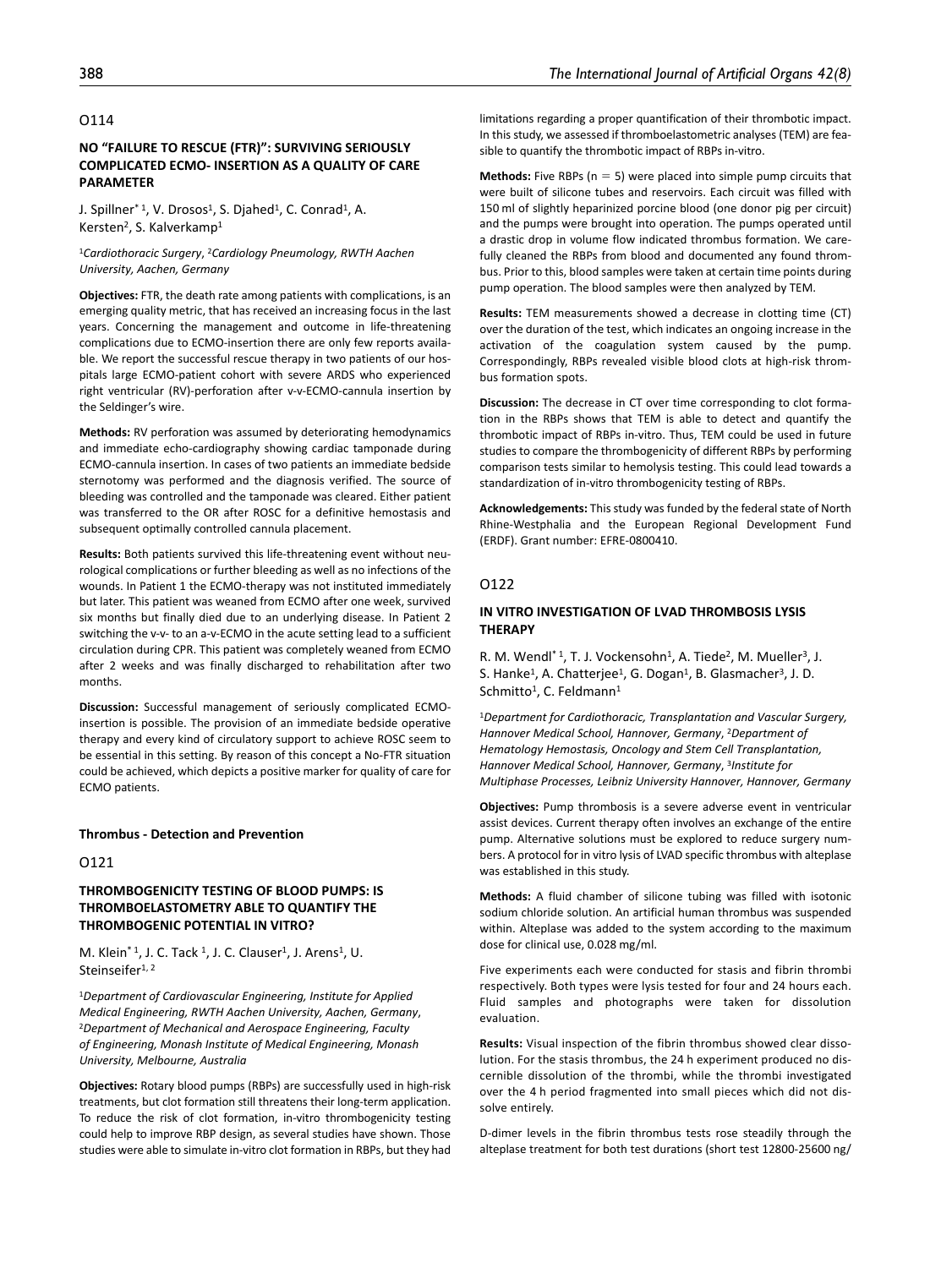ml, long test 25600-51200 ng/ml). For the short term stasis thrombus testing, D-dimer values rose similarly to the fibrin thrombus, but levels remained much lower (short test 1600-3200 ng/ml, long test >200 ng/ ml). Long term stasis thrombus tests showed no significant rise in D-dimer levels.

**Discussion:** Alteplase was successful in dissolving fibrin thrombi in our experimental setup. D-dimer analysis supported the visual impression. The fragmentation of stasis thrombi and D-dimer levels measured may be due to the drug's fibrinolytic effect. The amount of erythrocytes in a stasis thrombus may resist lysis and produce challenges in the clinical application of thrombus lysis treatment.

With this setup we were able to examine the reaction of the LVAD thrombi to Alteplase. This information can be used to further optimise clinical lysis therapy.

# O123

# **ANTICOAGULATION QUALITY AND FREQUENCY OF INR TESTING IN LVAD PATIENTS: A CORRELATION TO HEMOCOMPATIBILITY RELATED ADVERSE EVENTS AND OUTCOMES**

T. Schlöglhofer<sup>1, 2</sup>, L. Zapusek<sup>3</sup>, D. Wiedemann<sup>4</sup>, J. Riebandt<sup>4</sup>, K. Dimitrov<sup>4</sup>, F. Moscato<sup>3</sup>, D. Zimpfer<sup>4</sup>, H. Schima\* 1

<sup>1</sup>*Center for Medical Physics and Biomedical Engineering, Division of Cardiac Surgery, Medical University of Vienna*, 2*Ludwig-Boltzmann-Cluster for Cardiovascular Research*, 3*Center for Medical Physics and Biomedical Engineering*, 4*Division of Cardiac Surgery, Medical University of Vienna, Vienna, Austria*

**Objectives:** Anticoagulation therapy in LVAD patients is essential to reduce hemocompatibility related adverse events (HRAE). Phenprocoumon dose must be adapted and monitored by INR point-ofcare-testing (POCT) in outpatients. The study aims to determine if the frequency of INR POCT in LVAD outpatients has an influence on the quality of anticoagulation therapy, HRAE and clinical outcomes.

**Methods:** This retrospective, pseudo-randomized study included n=48 patients who received an LVAD implantation (HMII, HM3 and HVAD) between Jan. 2012 and Oct. 2016. Based on the frequency of weekly INR POCT, we compared a daily (n=36) and a 3x/week (n=12) group, specifically the 1-year anticoagulation quality (% of INR Tests in Range) as well as clinical outcomes, readmissions and HRAE using Kaplan-Meier curves. Readmission profiles and outcomes in three groups, based on the achieved quality of anticoagulation (% of INR Tests in Range) ranging from 0-60% (poor), 60-70% (acceptable), 70-100% (well controlled) were compared.

**Results:** Daily and 3x/week groups were similar in demographic and preoperative risk factors, INR target (2.0-3.0, p=0.27) and Aspirin daily doses (p=0.29). Freedom from any HRAE (38.9% vs. 25.0%, p=0.44), any readmission (72.2% vs. 75.0%, p=0.97) and 1-year survival (91.7% vs. 91.7%, p=0.98) were comparable in both groups. The % of INR Tests in Range was significantly higher with the daily self-assessments (73.5% vs. 68.4%, p=0.006). Freedom from any neurological event (91.7% vs. 75.0%, p=0.14) was n.s. higher in the daily POCT group. Well vs. poorly controlled INR POCT patients had a significant higher freedom from any neurological event (96.0 vs 69.2%, p=0.024) as well as hemorrhagic strokes (100% vs. 76.9%, p=0.011).

**Discussion:** Well controlled anticoagulation of LVAD outpatients results in less neurological events including hemorrhagic stroke. Daily INR POCT and subsequent dose adjustment of vitamin-K antagonists result in a better quality of anticoagulation than 3x/week checks.

### O124

# **ANALYSIS OF LVAD LOG FILES CONSIDERING THE CIRCADIAN RHYTHM FOR EARLY THROMBOSIS DETECTION**

F. Müller-von Aschwege<sup>1</sup>, J. I. Glitza<sup>1</sup>, C. Feldmann<sup>2</sup>, R. Wendl<sup>2</sup>, J. D. Schmitto<sup>2</sup>, N. Reiss<sup>3</sup>, T. Schmidt<sup>3</sup>, A. Hein<sup>\* 1, 4</sup>

<sup>1</sup>*OFFIS Institute for Information Technology, Oldenburg*, 2*Hannover Medical School, Hannover*, 3*Schüchtermann-Klinik Bad Rothenfelde, Bad Rothenfelde*, 4*Carl von Ossietzky Universität Oldenburg, Oldenburg, Germany*

**Objectives:** The analysis of Left Ventricular Assist Device (LVAD) power is a commonly used method to identify complications such as pump thrombosis. However, the LVAD power is also affected by different influences like the circadian rhythm. To optimize our thrombosis detection algorithm, we analyzed LVAD log files.

**Methods:** For the investigation of power behavior in LVAD log files, we retrospectively analyzed 840 log files from 189 patients. Each patient received an HVAD (HeartWare). The log files contain on average 3000 power values collected over a period of appx. 31 days. None of the analyzed log files contained serious complications, such as a pump thrombosis.

**Results:** To show a significant difference between the power values of the daytime (8 am–10 pm) and the night-time, a statistical test (significance level: 5%) was carried out. 813 of 840 log files showed a significant difference (average  $t = 16.94$ ). In addition, the average difference between the maximum and the minimum power value of a day was calculated for each day (average: 1071.9mW, SD: 158.2mW, range: 497.1mW - 2299.5mW). Furthermore, the average power was calculated for each day and log file. To get a measure for the fluctuation in daily average of power development within a log file, the SD has been calculated (SD average: 65.3mW, range 10.4mW - 435.9mW).

**Discussion:** The retrospective analysis of LVAD log files shows that power behavior is individual. Although most patients show a significant power difference between daytime and night-time hours, the maximum difference of a day and the average power changes over several days varies from patient to patient. A patient-specific power model, considering the circadian rhythm, was developed and applied to our thrombosis detection algorithms, which achieved a better thrombosis detection time of up to 93 hours compared to the LVAD controller alarming algorithm.

**Acknowledgements:** This project is funded by the German Federal Ministry of Education and Research (BMBF) within the framework of the ITEA3 Project Medolution (14003).

### O125

# **INFLUENCE OF DIFFERENT ANTITHROMBOTIC REGIMENS ON PROTHROMBOTIC PLATELET FUNCTION IN PATIENTS ON MECHANICAL CIRCULATORY SUPPORT**

F. Consolo<sup>\* 1, 2</sup>, L. Pozzi<sup>3</sup>, P. Della Valle<sup>3</sup>, A. D'Angelo<sup>3</sup>, F. Pappalardo<sup>1, 2</sup>

<sup>1</sup>*Università Vita Salute San Raffaele*, 2*Advanced Heart Failure and Mechanical Circulatory Support Program*, 3*Coagulation Service and Thrombosis Research Unit, San Raffaele Scientific Institute, Milano, Italy*

**Objectives:** To characterize the biological background of prothrombotic platelet function in the setting of durable Mechanical Circulatory Support (MCS) with Left Ventricular Assist Devices (LVADs) and to evaluate influence of different antithrombotic regimens dictated by specific clinical needs.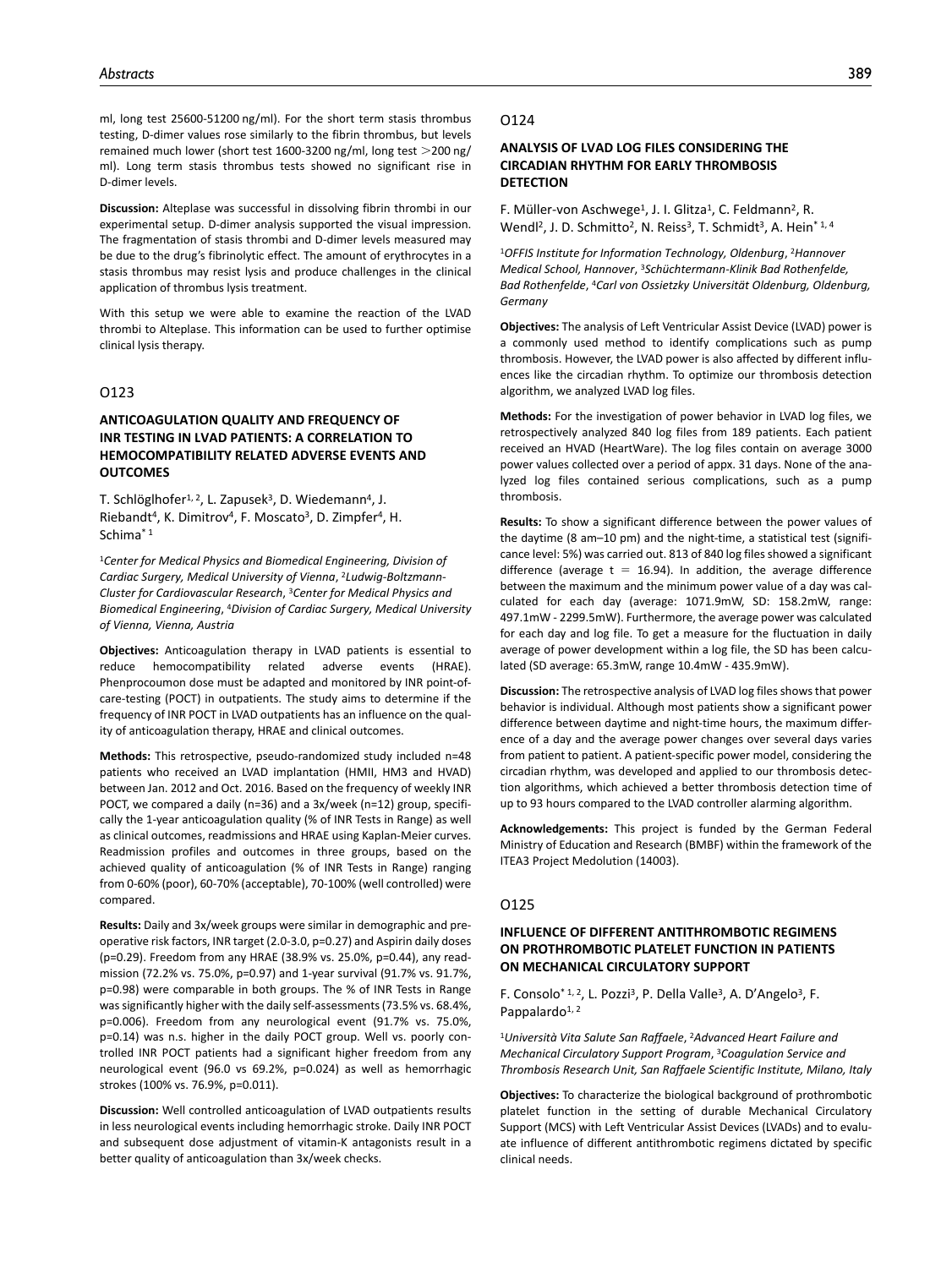event.

**Discussion:** Tissue-type plasminogen activator thrombolysis might be an effective treatment for Berlin Heart EXCOR thrombosis in haemodynamically compromised children. Additionally, the use of a Maquet Quadrox-I oxygenator might minimize the risk of major complications (i.e. thromboembolism) that have been reported in the literature.

#### **Soft Tissue Engineering**

O131

# **NOVEL WOUND HEALING SYSTEMS BASED ON SELF-ASSEMBLED FIBRINOGEN NANOFIBERS**

K. Stapelfeldt<sup>\*1</sup>, N. Suter<sup>1</sup>, N. Drewes<sup>1</sup>, S. Stamboroski<sup>2</sup>, D. Brüggemann $1$ 

<sup>1</sup>*Institute for Biophysics, University of Bremen, Bremen, Germany*, 2*Fraunhofer Institute for Manufacturing Technology and Advanced Materials, Bremen, Germany*

**Objectives:** The protein fibrinogen is important in blood coagulation and wound healing. Hence, nanofibrous fibrinogen scaffolds are highly attractive as biomaterials. One currently used technique to prepare fibrinogen nanofibers in vitro is electrospinning. Since this technique uses organic solvents and high electric fields, which can impede the biological protein function, we have developed a novel technique to prepare fibrinogen scaffolds with physiological buffers.

**Methods:** We introduced the novel method of salt-induced self assembly under controlled drying conditions to prepare nanofibrous fibrinogen scaffolds. Scanning electron microscopy (SEM) analysis was used to characterize the fiber morphology. We studied the secondary structure with Fourier-transform infrared (FTIR) spectroscopy. To assess the biocompatibility of our novel scaffolds we analyzed the proliferation of 3T3 mouse fibroblasts with WST1 assays and studied the cell morphology with SEM.

**Results:** Salt-induced self assembly reproducibly yielded fibrinogen nanofibers with overall scaffold dimensions in the centimeter range. SEM analysis revealed fiber diameters between 200 and 300 nm. By adding a customized fixation step after the fiber formation we fabricated either immobilized or free-standing fibrinogen networks depending on the underlying substrate material. With FTIR spectroscopy we found a higher content of β-sheet structures for fibrinogen nanofibers in comparison to planar fibrinogen. 3T3 fibroblasts were found to proliferate well on fibrinogen nanofibers with cell numbers comparable to planar fibrinogen substrates. SEM analysis showed that 3T3 fibroblasts grew in close contact with fibrinogen nanofibers.

**Discussion:** Our new self assembly process offers a well controllable and physiological biofabrication method for large-scale fibrinogen scaffolds. Based on the good biocompatibility results our fibrinogen networks are very promising candidates for a new class of wound dressings.

### O132

## **TOWARDS THE GENERATION OF AN ATTACHABLE PRE-VASCULARIZED FIBRIN-BASED IMPLANT**

S. Zippusch<sup>\* 1, 2</sup>, S. Lau<sup>1, 2</sup>, M. Klingenberg<sup>1</sup>, C. Schrimpf<sup>1, 2</sup>, A. Haverich<sup>1, 2</sup>, M. Wilhelmi<sup>1, 2</sup>, U. Böer<sup>1, 2</sup>

<sup>1</sup>*Lower Saxony Centre for Biomedical Engineering, Implant Research and Development*, 2*Division for Cardiothoracic, Transplant and Vascular Surgery, Hannover Medical School, Hannover, Germany*

(n=27, 36%), or HeartWare HVAD (n=38, 51%) using the Platelet Activity State (PAS) Assay and the Thrombin Generation Test (TGT). Data was compared in patients managed with i) oral anticoagulation plus aspirin (n=46, 61%) or ii) anticoagulation alone (n=29, 39%) due to significant bleeding risk. Coagulation parameters (platelet count, International Normalized Ratio [INR], activated Partial Thromboplastin Time [aPTT], Fibrinogen and D-Dimers levels) and hemolysis index (lactate dehydrogenase levels, LDH) were also recorded to comprehensively characterize hemostatic profiles and actual prothrombotic risk in the two groups. **Results:** The PAS assay revealed low-intensity increase in platelet pro-

thrombinase activity in patients without aspirin (1.13-fold higher; p=0.04). Similarly, the TGT revealed moderate higher platelet reactivity in patients not on aspirin, consistent with reduction of lag time (0.87-fold lower; p<0.001), increase in peak of thrombin generation (1.5-fold higher; p=0.002) and thrombin generation rate (2-fold higher; p=0.01), but comparable endogenous thrombin potential ( $p$  $>$ 0.05). Coagulation parameters and LDH levels were not different in these two groups ( $p$   $>$  0.05).

**Discussion:** In patients with a durable MCS, aspirin minimally modulates the biochemical pathway of platelet thrombin generation. Re-evaluation of antithrombotic management criteria in selected patients stratified according to bleeding risk might significantly reduce LVAD hemcompatibility-related adverse events.

**Acknowledgements:** This work was supported by Fondazione Cariplo grant #2015-1044 (awarded to FC).

# O126

# **EFFECTIVE TREATMENT FOR BERLIN HEART EXCOR THROMBOSIS USING TISSUE-TYPE PLASMINOGEN ACTIVATOR THROMBOLYSIS**

H. Koeditz<sup>\* 1</sup>, A. Murat<sup>2</sup>, T. Jack<sup>1</sup>, A. Horke<sup>3</sup>

<sup>1</sup>*Department of Pediatric Cardiology, Medical School Hanover*, 2*2Department of Cardiovascular Surgery, Medical School Hanover*, 3*2Department of Cardiovascular Surgery, Medical School Hanover, Hannover, Germany*

**Objectives:** The Berlin Heart EXCOR is the most commonly used ventricular assist device in children. Pump thrombosis is a major complication of the system and is most likely to occur in smaller pumps used for children under the age of 2. Pump exchange is seen as the therapeutic gold standard, but is associated with high mortality if in- or outflow cannulas are affected and therefor have to be changed surgically.

**Methods:** Herein we report our experience in the use of tissue-type plasminogen activator (Alteplase, Actilyse®) for the therapy of an acute pump thrombosis subtotally occluding the inflow cannula of a 7 month old girl supported by a Berlin Heart EXCOR LVAD. The infant was supported by LVAD therapy used for acute left ventricular failure due to fulminant myocarditis, and the system was implanted 20 days prior to when the thrombotic event was reported. A treatment protocol of 1.2mg/kg - initial bolus application of 0.12mg/kg/2mins - of Alteplase infusion given continuously for 120mins was used, and the assist device was connected to a Maquet Quadrox-I neonatal and pediatric oxygenator to obviate thrombembolic complications.

**Results:** The infant supported by Berlin Heart EXCOR LVAD was haemodynamically stable prior to the thrombotic event, and anticoagulation was performed with a continuous heparin infusion. Within a couple of hours, she became tachycardic and developed signs of low cardiac output, and a subtotal occlusion of the inflow cannula of the Berlin Heart System was diagnosed. As surgery was felt to be highly problematic, we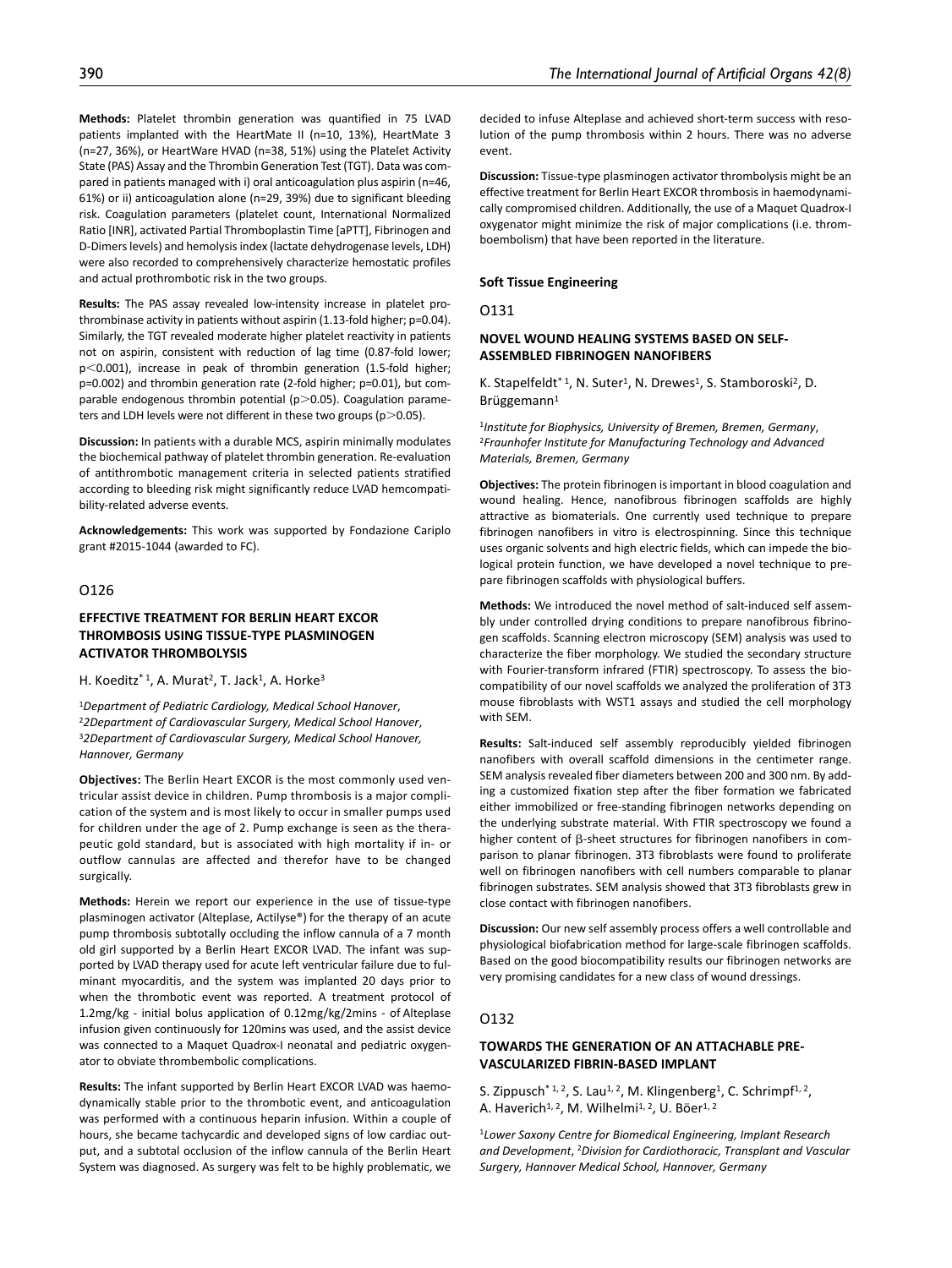**Objectives:** Pre-vascularized, fibrin-based implants that can be attached to the blood vessels *in vivo* are a promising solution to faster and more efficient vascularization of implants, to facilitate implant healing and survival. Here, low concentrated (up to 10mg/mL) fibrin hydrogels have been shown to promote tube formation of endothelial cells in co-culture with ASC. However, these fibrin hydrogels are fairly unstable and higher fibrin concentrations are necessary for implant fabrication. We investigated whether higher concentrated (20-40 mg/mL) fibrin hydrogels were suitable for tube formation and if perfusion of the hydrogels could support capillarization of a fibrin-based implant.

**Methods:** Capillary formation of endothelial cells was tested in tube assays using fibrin concentrations of 1-30 mg/ml. Hydrogels were fabricated with cryoprecipitated fibrinogen from blood plasma that had been activated with thrombin. Gels were seeded with EC and ASC co-cultures, supplied with feeding medium containing pro-angiogenic factors, and cultivated for 7 days. Hydrogels with 40 mg/mL fibrin and pre-formed channels were cellularized with EC and ASC and perfused with feeding medium for 10 days under continuous flow.

**Results:** In tube assays, only concentrations of 1 mg/mL and 5 mg/mL fibrin were suitable for endothelial tube formation, which started after 2 days and peaked after 5 days in culture. Tubes were stable for the total assay duration of 7 days. However, under perfusion, fibrin gels of 40 mg/mL showed an endothelialized pore formation throughout the gel.

**Discussion:** High-concentration fibrin hydrogels can successfully be capillarized by EC-ASC co-cultures and perfusion. In static conditions, only low-concentration fibrin hydrogels are suitable for tube formation. As the next step hydrogels of different concentrations are to be connected to fibrin vascular grafts and perfused as a whole implant construct using a custom-made flow chamber as mechanical support.

# O133

# **EFFECTS OF 2D AND 3D AMNIOTIC MESENCHYMAL STEM CELL CULTURES IN INFLUENCE TO PLATELET LYSATE**

M. Pasztorek<sup>\* 1, 2</sup>, E. Rossmanith<sup>1</sup>, C. Mayr<sup>3</sup>, A. Ebner<sup>3</sup>, M. B. Fischer<sup>1</sup>

<sup>1</sup>*Center of Experimental Medicine*, 2*Department for Biomedical Research, Danube University, Krems*, 3*Institute of Biophysics, Johannes Kepler University, Linz, Austria*

**Objectives:** The mechano-biological behavior of mesenchymal stem cells (MSCs) in 2D and 3D cultures is determined by formation of actin filaments which occur as branched stress fibers. For clinical-scale expansion of functional MSCs, the use of xeno-based serum products is prohibited, but human platelet lysate (HPL) can potentially replace fetal bovine serum. Here we investigate actin filament formation and mitochondrial morphology in the 2D and 3D MSC culture supplemented with HPL and analyzed immunomodulatory molecules GARP, Foxp3 and IDO following pro-inflammatory stimulation.

**Methods:** Human platelet lysate composition was determined with a proteome profiler assay. Amnion derived MSCs were cultured in HPL supplemented media and MSC morphology was analyzed by flow cytometry, confocal microscopy and scanning electron microscopy. Mechanobiological properties of cultured MSCs were performed by atomic force microscopy.

**Results:** The occurrence of actin filaments in 2D MSCs cultivated in HPL supplemented media was decreased as compared to conventional growth media, where the number of ventral stress fibers, anchored at each end by focal adhesions, was affected and influenced membrane elasticity. Dorsal stress fibers or transverse arcs were not affected. Mitochondrial network dynamics in HPL cultivated MSCs showed a **Discussion:** In conclusion we can say that mechano-biological capabilities of MSCs cultivated in 2D and 3D rely on stress fibers, mitochondrial distribution and certain bioactive molecules such as GARP, Foxp3 and IDO. HPL supplementation leads to downregulation of f-actin filament formation as well as conserved membrane elasticity.

#### O134

# **EFFECTS OF SHORT PERIOD OF CHEMICAL MODIFICATION ON PORCINE PERICARDIUM**

T. Inoue<sup>\* 1</sup>, K. Kanda<sup>1</sup>, M. Yamanami<sup>1</sup>, D. Kami<sup>2</sup>, S. Gojo<sup>2</sup>, H. Yaku<sup>1</sup>

<sup>1</sup>*Cardiovascular Surgery*, 2*Regenerative Medicine, Kyoto Prefectural University of Medicine, Kyoto, Japan*

**Objectives:** Autologous pericardium is one of the most ideal materials for cardiovascular reconstruction including pulmonary arteries and valvular cusps especially in pediatric patients. To improve the surgical handling, chemical pretreatments such as dehydration by ethanol (ET) or crosslinking by glutaraldehyde (GA) have been commonly attempted. In this study, we compared the effects of such chemical treatments with short period (10 min) on the mechanical properties of the porcine pericardium.

**Methods:** Porcine pericardium (n=3) was separated into 3 groups, raw group with no treatments (RAW), that under dehydration with 70% ET for10 min (ET) and crosslinking with 0.6% GA for 10 min (GA). We measured 5 parameters of mechanical properties: the burst pressure, suture retention strength, ultimate tensile strength (UTS), ultimate strain (%) and stimulus modulus.

**Results:** Minimal burst pressure of RAW group, ET group and GA group were 12160 mmHg, 10640 mmHg, and 8360 mmHg, respectively, all of which were high enough for cardiovascular substitutes. There were no significant differences in suture retention strength (RAW: 3.242 ± 0.261 N, ET: 3.298 ± 0.214 N, GA: 2.985 ± 0.165 N, p=0.529), UTS (RAW: 18.238 ±1.987 MPa, ET: 19.104 ±2.234 MPa, GA: 16.059 ±1.233 MPa, p=0.486) or Young's modulus (RAW: 4.964 ±0.551 MPa, ET: 4.544  $\pm$ 0.719 MPa, GA: 3.921  $\pm$ 0.288 MPa, p=0.408). Only the ultimate strain of GA group was significantly higher between the 3 groups (RAW: 35.64  $\pm$  2.82 %, ET: 37.99  $\pm$  2.38 %, GA: 46.39  $\pm$  3.96 %, p=0.046).

**Discussion:** Short period of chemical treatment using ET and GA might make it possible to improve the surgical handling without deteriorating the mechanical properties of pericardium.

#### O135

# **CELL COLONIZATION POTENTIAL OF THERMOPLASTIC SILICONE-BASED POLYURETHANE (TSPU) POLYMER FOR NOVEL HEART VALVE PROSTHESIS**

S. R. Tuladhar<sup>\*1</sup>, S. Oschatz<sup>2</sup>, S. Kohse<sup>2</sup>, N. Grabow<sup>2</sup>, K.-P. Schmitz<sup>2</sup>, A. Haverich<sup>1</sup>, W. Schmidt<sup>2</sup>, T. Schilling<sup>1</sup>

<sup>1</sup>*Department of Cardiothoracic, Transplantation, and Vascular Surgery, Hannover Medical School, Hannover*, 2*Institute for Biomedical Engineering, University of Rostock, Rostock, Germany*

**Objectives:** To investigate the colonization potential of Ovine Endothelial Progenitor Cells (OEPCs) on thermoplastic silicone-based polyurethane (TSPU) polymer under static condition.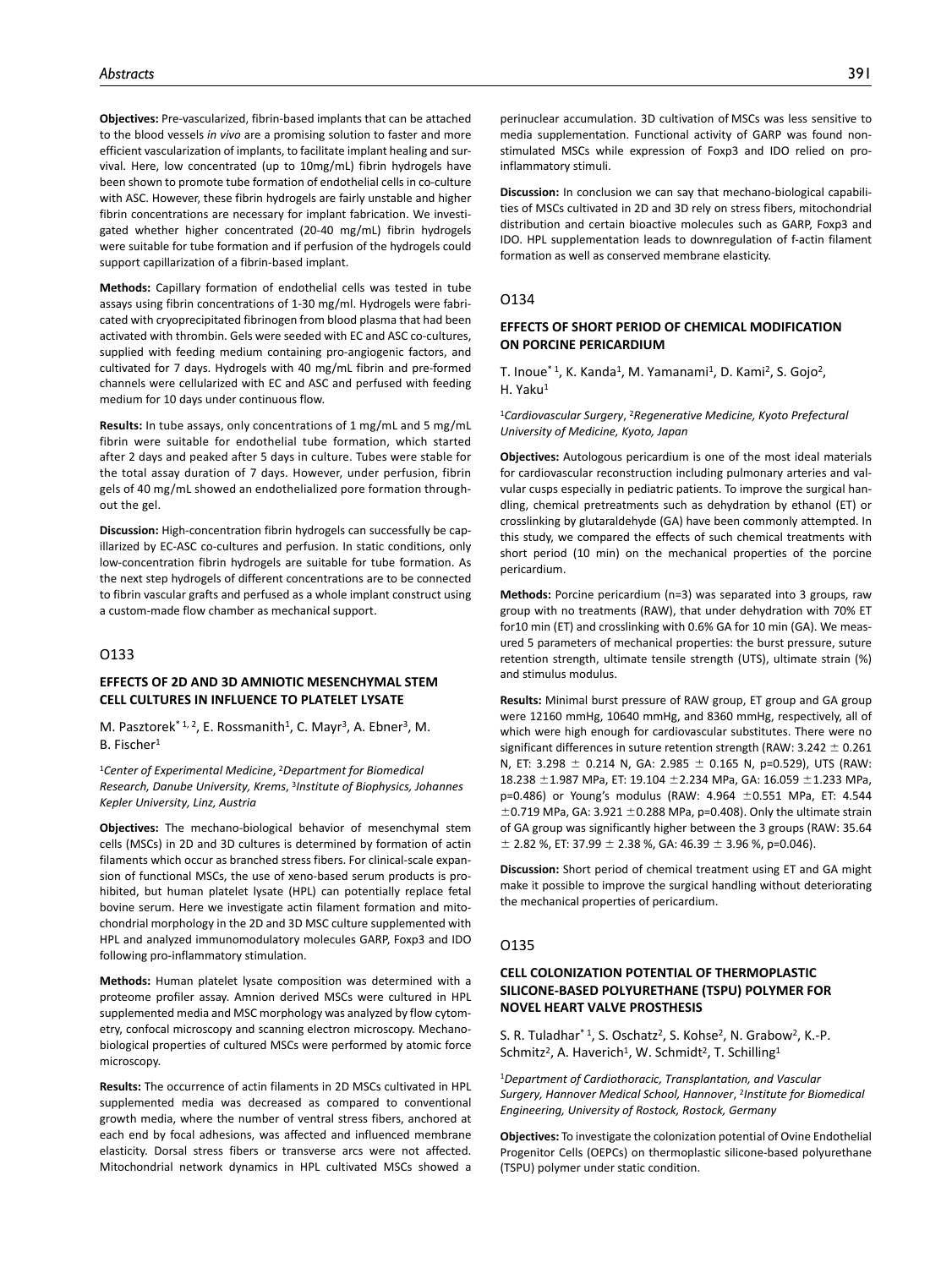**Methods:** Functionalised TSPU (F-TSPU) was prepared by first subjecting the TSPU nonwovens to plasma treatment, followed by sterilization with 70% ethanol for seven minutes and then coupling with VEGF under sterile conditions. TSPU without any additional treatment or modification, identified as NF-TSPU, were used as control. OEPCs were seeded at the density of 5x104 cell/cm2 onto square 4 cm2 sized polymers under static conditions. Samples were taken at three time points: 1, 3 and 7 days. Samples were examined through live/dead staining and scanning electron microscopy (SEM) to check the progression of cellular colonization on the polymer. MTS assay was used to quantify the metabolic activity of the cells on the polymer.

**Results:** Cells seeded on the polymer surface were clearly visible on the SEM images. On day 3, the cells could be observed as patches on surface but did not cover all the surface. By day 7, the cells had almost filled the polymer surface. In case of F-TSPU, at Day 7, the underlying fiber pattern of the polymer could be observed on the cell sheet covering the polymer. Whereas this feature was not seen for NF-TSPU, indicating that the cells attached firmly to F-TSPU compared to NF-TSPU. Bright green fluorescence was observed on samples that underwent live/dead staining, indicating presence of live cells. Only a few red spots, representing dead cells, were seen. The metabolic activity on NF-TSPU was quantified to be higher than in the F-TSPU, though the difference was not statistically significant.

**Discussion:** Static cell seeding experiments showed that OEPCs were able to attach and grow on the surface of both types of TSPU. These are promising results suggesting that TSPU holds potential for engineering of a new generation of heart valve prostheses, which will be assessed in pre-clinical animal models in the near future.

# O136

## **MODIFICATIONS OF MECHANICAL PROPERTIES OF IN VIVO TISSUE ENGINEERED VASCULAR TISSUES BY SHORT PERIOD OF CHEMICAL TREATMENTS**

T. Inoue<sup>\* 1</sup>, K. Kanda<sup>1</sup>, M. Yamanami<sup>1</sup>, D. Kami<sup>2</sup>, S. Gojo<sup>2</sup>, H. Yaku<sup>1</sup>

### <sup>1</sup>*Cardiovascular Surgery*, 2*Regenerative Medicine, Kyoto Prefectural University of Medecine, Kyoto, Japan*

**Objectives:** *In vivo* tissue engineered vascular tissues "Biotubes" constructed in the subcutaneous spaces of the recipients exhibited superior functions. However, since the formation of the vascular tissues depends on the recipient conditions, chemical pretreatments such as dehydration by ethanol (ET) or crosslinking by glutaraldehyde (GA) were attempted to improve their initial mechanical durability. Last year, we reported that ET and GA increased the burst pressure of the tissues and did not affect their suture retention strength. This year, we measured 3 parameters of mechanical properties: ultimate tensile strength (UTS), ultimate strain (%) and Young's modulus.

**Methods:** Tubular tissues (ID: 5 mm) constructed in the subcutaneous tissues of beagle dogs (4 weeks, n=3) were separated to the 3 groups, raw tissue group with no treatments (RAW), that under dehydration with 70% ET (ET) for 10 min and crosslinking with 0.6% GA (GA) for 10 min. We measured 3 parameters shown above, by tissue ringlet pull test.

**Results:** There were no significant differences in UTS (RAW: 3.765  $\pm$ 0.662 MPa, ET: 4.330  $\pm$ 0.619 MPa, GA: 3.763  $\pm$ 0.438 MPa, p=0.409) or ultimate strain (RAW: 30.15  $\pm$  1.60 %, ET: 41.22  $\pm$  6.11 %, GA: 37.73  $\pm$  4.36 %, p=0.209) between the 3 groups. Young's modulus of ET group was significantly higher among the 3 groups (RAW:  $5.41 \pm 1.16$  MPa, ET: 12.28  $\pm$  2.55 MPa, GA: 7.65  $\pm$  1.18 MPa, p= 0.0289).

**Discussion:** Short period of chemical treatment using ET and GA might make it possible to control the mechanical properties of in vivo tissue

engineered vascular tissues to produce the ideal grafts in mechanical aspects.

### **VAD - Peripheral Components**

O141

# **QUANTITATIVE EVALUATION OF THE FLOW AND PRESSURE IN THE PSEUDO LUMEN IN MOCK LOOP FOR THE DEVELOPMENT OF THE AORTIC STENT GRAFTS**

T. Yambe<sup>\* 1</sup>, Y. Shiraishi<sup>2</sup>, A. Yamada<sup>3</sup>, Y. Inoue<sup>4</sup>

<sup>1</sup>*Preclinical Research Center*, 2*Tohoku University*, 3*Tohoku U.*, 4*Tohoku U, Sendai, Japan*

**Objectives:** Stent graft development is one of the most important topics for countries with a large number of elderly people. However, very little research has been carried out using model circulation of the aortic dissection. Quantitative evaluation and development have been difficult, because there was no model.

**Methods:** In this study, a fluid dynamical circuit model circulation simulating the left heart circulation of the dissecting aortic aneurysm was developed with a pulsatile blood pump. Various shapes of the inflow side and outflow side for the pseudo lumen were used in the experimental series. Furthermore, an animal model of the dissecting aneurysm was developed using a mechanical dissecting method and flow patterns of the animal aortas with the model dissecting aneurysm, after the ethical committee's approval. Flow and pressure pattern time series data was recorded in the digital recorder and a quantitative evaluation was carried out.

**Results:** Flow of the true lumen and pseudo lumen was divided with a thin membrane. Various amounts of the flow and pressure was observed and recorded. Membrane of the dissecting aortic aneurysm was simulated with rubber sheet. After the insertion of the aortic stent, the shapes of the flow and pressure pattern were altered. Animal experiments to develop the dissecting aneurysm were difficult. Firstly the aorta of the goats was removed, and then the dissecting aneurysm was to be constructed by the detachment of the tunica media of the aortic wall. Flow pattern of the experimental Aorta was recorded.

**Discussion:** Quantitative evaluation of the Aortic Stent expanding performance and pressure and flow pattern in the true and pseudo lumen had been observed in the mock circulation loop. Furthermore, animal model of the dissecting aorta will be useful material for the development of the stent graft in the near future.

#### O<sub>142</sub>

## **UNDERSTANDING AND MITIGATING EFFECTS OF LEFT VENTRICULAR SUCTION**

R. Graefe<sup>\* 1</sup>, M. Grüterich<sup>1</sup>, J. P. Pauls<sup>2</sup>, A. Henseler<sup>1</sup>, R. Körfer1

<sup>1</sup>*ReinVAD GmbH, Aachen, Germany*, 2*Innovative Cardiovascular Engineering and Technology Laboratory, Critical Care Research Group, The Prince Charles Hospital, Brisbane, Australia*

**Objectives:** Suction at the inlet of a Left Ventricular Assist Device (LVAD) is common and known to cause adverse events. It occurs when tissue is drawn towards the cannula, thus leading to a reduced or even ceased flow. Moreover, the sudden occlusion can cause flow situations inside the device to be dramatically different from typical operation. The objectives were to quantify the effect of suction on the rotor bearing of an LVAD in an advanced development status and to mitigate unfavorable effects on the ongoing therapy and pump performance.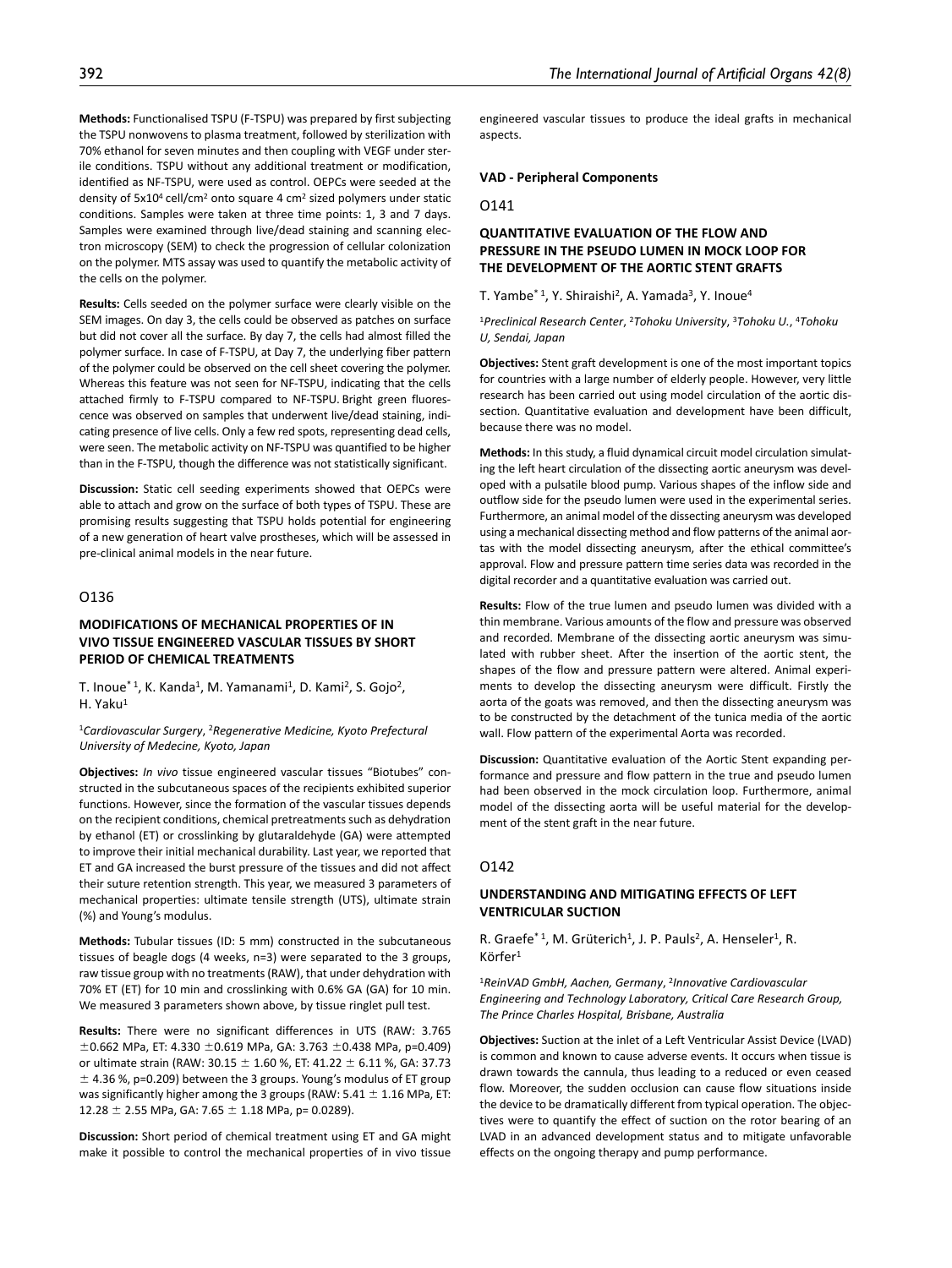**Methods:** A custom-made suction module was integrated into an established, active mock circulation loop upstream of an LVAD. This module comprises a membrane that can occlude the inflow cannula depending on the pressure in its fluid chamber relative to an adjustable air pressure chamber. The LVAD is equipped with rotor position sensors for online position tracking. Suction was initiated by reducing venous return and thus pump inlet pressure or by actively increasing air pressure in the respective chamber. The tests were performed with active and inactive suction speed control algorithms.

**Results:** Spontaneous suction by reducing venous return was unlikely for the LVAD under test independently of the stationary air pressure applied. By actively provoking suction, increased radial force on the rotor was observed with uncharacteristic movement of the rotor. The radial gap remained satisfactory for all operational points and patient scenarios investigated. Suction was accurately detected by the controller and the speed reduced accordingly, thus leading to a relieve of the suction event.

**Discussion:** Ventricular suction is a critical event in two ways as it negatively affects the LVAD therapy and secondly provokes uncharacteristic forces that might be critical for device performance. Future research is needed to ensure that experimental models of suction represent the variety of supported ventricles accurately.

**Acknowledgements:** The authors thank the Erich and Hanna Klessmann foundation, Germany.

### O143

## **DESIGNING OF AN INDUCTIVE POWERING UNIT FOR VAD WITH PERSON SPECIFIC COIL COUPLE**

R. Aubakirov<sup>\* 1</sup>, A. Danilov<sup>1</sup>

#### <sup>1</sup>*JSC ZITC, Moscow, Russian Federation*

**Objectives:** The aim of this work is to study the influence of person physiology and anatomy, which include postoperative edema, movement and breathing of a patient, on the results of designing of inductive powering unit (IPU) for VAD and to propose design recommendations.

**Methods:** A characteristic feature of the IPU is the misalignment of the coils. The stability of the VAD power supply (especially with continuous powering) is very important. Therefore, it is necessary to design an IPU tolerant to coil misalignment. The procedure of geometrical optimization for increasing the stability of energy transfer of IPU was performed for 3 axial distances between coils d (8, 10, 12 mm), which is a typical misalignment with a postoperative edema. The lateral misalignment of the coils reached the value of the outer radius of the receiving coil (35 mm), which characterizes the patient movement or breathing. The operating frequency was taken 1 MHz, and the output power of the system was 10 W. The power drop was within 10%. The results were verified by numerical simulation in MATLAB and PSpice.

**Results:** It was found that with a decrease of *d* from 12 to 10 and 8 mm, the optimal outer radius of the transmitting coil increases from 53.9 to 54.6 and 55.7 mm. Turn pitch in the transmitting coil increases from 4.9 to 5.2 and 5.3 mm. For a receiving coil, turns pitch is increasing from 3 to 3.2 and 3.6, respectively. For all cases of *d* in each coil there are 11 turns (except for  $d = 8$  mm, where there are 10 turns in the receiving coil). It is recommended to design coils with a slightly larger coils turns pitch and the outer radius of the transmitting coil because of disappearance of postoperative edema.

**Discussion:** In this work, the influence of person physiology and anatomy on the design of IPU for VAD was investigated, and recommendations for designing were given.

**Acknowledgements:** This study was supported by the Ministry of Science and Higher Education of the Russian Federation (agreement № 14.579.21.0144, id RFMEFI57917X0144).

#### O144

# **CONTINUOUS NONINVASIVE METHOD FOR BLOOD PRESSURE MEASUREMENTS USING THE RADIAL ARTERY WITH THE HELP OF ULTRASOUND FLOW MEASURMENT**

P. F. Geus<sup>\* 1</sup>, K. Affeld<sup>1</sup>, D. Laidig<sup>2</sup>, T. Seel<sup>2</sup>, U. Kertzscher<sup>1</sup>

<sup>1</sup>*Biofluid Mechanics Lab, Charité - Universitätsmedizin Berlin*, 2*Control Systems Group, Technische Universität Berlin, Berlin, Germany*

**Objectives:** The objective is to develop a simulator of the anatomy and hemodynamics of the radial artery in order to design a robust controller for a noninvasive, continuous blood pressure measurement method. Currently, blood pressure, in intensive care units, is measured invasively, which can lead to complications (e.g. infections). The novel approach facilitates a continuous noninvasive flow measurement, in addition to the instantaneous blood pressure measurement.

**Methods:** During measurements, a controller pneumatically adjusts the pressure in a balloon, positioned on top of the radial artery, so that the Doppler derived flow in the radial artery is reduced to a constant target value. The resulting pressure in the balloon correlates with the blood pressure. For the development of this method, a simulator, modelling the anatomical conditions of the lower arm, was constructed. The simulator was designed to create arbitrary physiological pressure curves. For the validation of the simulator, invasively measured blood pressure curves and data found in literature related to the mass flow rates were compared to the curves created by the simulator.

**Results:** The pressure curve, created with the simulator, shows a deviation of less than 5 % to the invasively measured blood pressure. The mass flow rate shows a good agreement with the literature data. The simulator is capable of simulating blood pressure curves with a mean arterial pressure of 40 mmHg to 120 mmHg. First tests with the controller have shown that it is possible to control the pulsatile flow to the constant target flow rate.

**Discussion:** Regarding the simulator, the next step is to adjust it, so that it can simulate flows above a mean pressure of 120 mmHg. Regarding the controller, stress tests must be conducted. It must be evaluated whether it is robust enough to work with pressure curves that fluctuate in mean pressure and frequency.

**Acknowledgements:** This work was supported by a grant from the Federal Ministry of Education and Research. (FKZ: 13GW0190B)

### O145

## **GASTROINTESTINAL BLEEDING RATES AFTER HEARTMATE 3 IMPLANTATION**

J. Hanke<sup>\* 1</sup>, G. Dogan<sup>1</sup>, S. Mariani<sup>1</sup>, E. Deniz<sup>1</sup>, A. Chatterjee<sup>1</sup>, R. Wendl<sup>1</sup>, C. Feldmann<sup>1</sup>, A. Haverich<sup>1</sup>, J. D. Schmitto<sup>1</sup>

#### <sup>1</sup>*Hannover Medical School, Hannover, Germany*

**Objectives:** The HeartMate 3 (HM3; Abbott, USA) is a new compact LVAD which is associated with several new technical features (e.g. fully magnetically levitated pump, artificial pulse, large pump gaps, modular driveline, etc.). These benefits are supposed to lead to superior outcomes and reduced adverse events as compared to its predecessor HeartMate II (HMII; Abbott, USA) and other comparable assist devices. With this study, we investigated the effect of HM3 implantation on the occurrence of gastrointestinal (GI) bleedings compared to other LVADs.

**Methods:** We retrospectively studied a patient cohort of 595 patients who were supported with left ventricular assist devices. 170 Patients were supported by HMII, 81 Patients were supported by HM3 and 344 Patients were supported by HVAD (HeartWare, Medtronic, USA). Data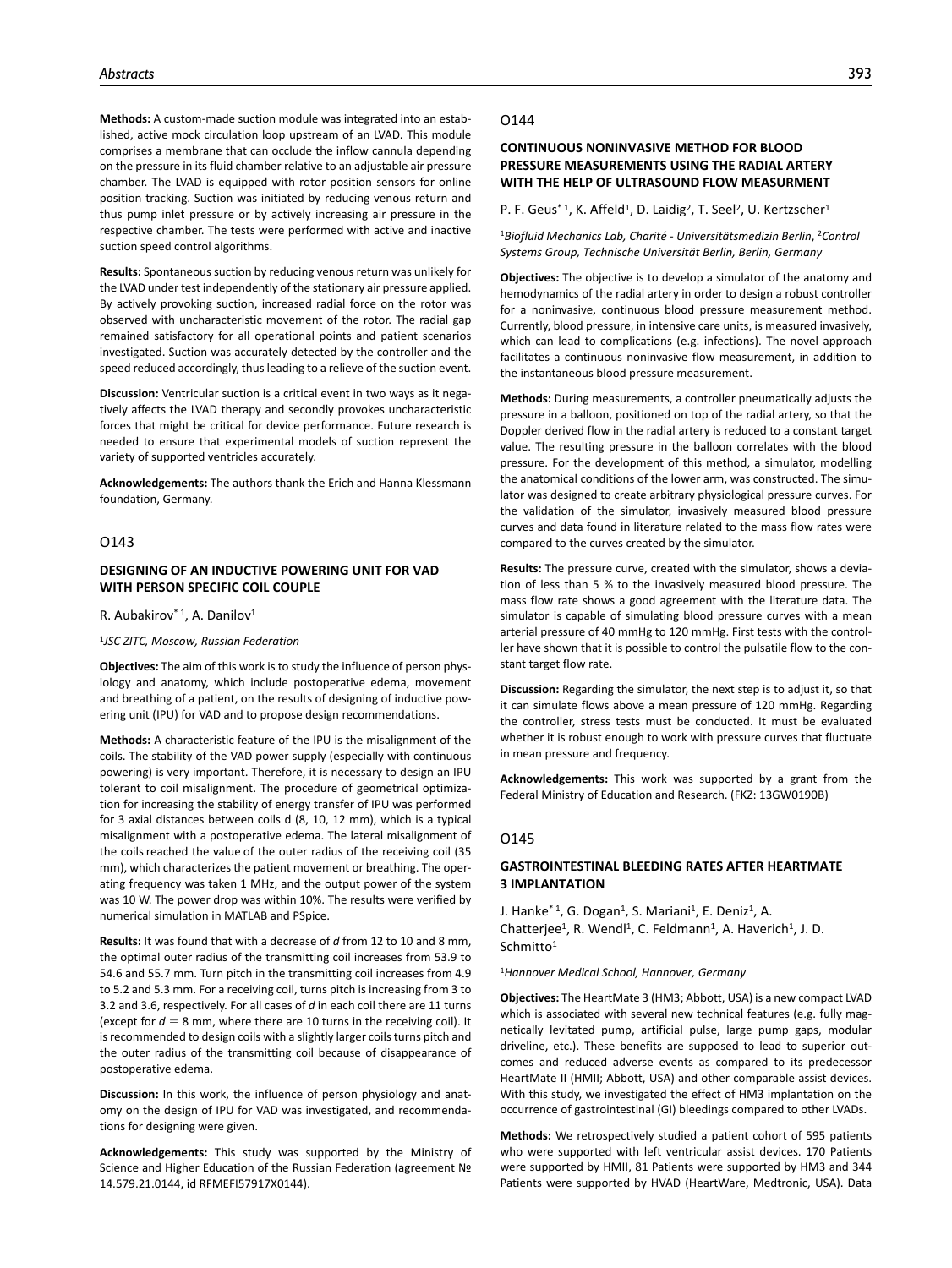was determined through retrospective examination of medical records. Exclusion criteria were biventricular assist devices and other types of assist devices as well as LVAD exchange and re-operative procedures.

**Results:** Out of 595 patients 146 patients (24.4%) presented with gastrointestinal bleeding after LVAD implantation. In the multivariate analysis GI bleeding was significantly dependent on age but not on the BMI or gender of the patient. Statistically we were able to show that the occurrence of GI bleedings is significantly connected to general bleedings but not to cerebral hemorrhages. The subgroup analysis revealed that the occurrence of GI bleedings was higher in the HVAD (26%) and HMII (26%) groups compared to the HM3 patients (14%). However, statistical significance could not be achieved.

**Discussion:** The novel HeartMate 3 shows a promising adverse event profile with a reduced rate of gastrointestinal bleedings compared to its competitors. However statistical significance could not be achieved in this study. Thus, larger multi-center cohort analyses are needed.

# O146

# **IMPACT OF SPEED MODULATION SEQUENCES ON HEMODYNAMICS IN VADS: COMPARISON OF THE HEARTMATE 3 ARTIFICIAL PULSE AND HVAD LAVARE CYCLE**

A. Boraschi<sup>1, 2</sup>, M. Granegger<sup>3</sup>, B. Thamsen<sup>4</sup>, S. Bozzi<sup>2</sup>, M. Schmid Daners<sup>5</sup>, A. Redaelli <sup>2</sup>, V. Kurtcuoglu<sup>1, 6</sup>, F. Consolo<sup>7,</sup> 8, D. De Zélicourt\* 1, 6

<sup>1</sup>*Institute of Physiology, University of Zurich, Zurich, Switzerland*, 2*Department of Electronics, Information and Bioengineering, Politecnico di Milano, Milano, Italy*, 3*Institute for Imaging Science and Computational Modelling in Cardiovascular Medicine, Charité-Universitätsmedizin Berlin, Berlin, Germany*, 4*Pediatric Cardiovascular Surgery, Children's Hospital Zurich*, 5*Department of Mechanical and Process Engineering, ETH Zurich*, 6*National Center of Competence in Research, Kidney.CH, Zurich, Switzerland*, 7*Università Vita Salute San Raffale*, 8*Advanced Heart Failure and Mechanical Circulatory Support Program, San Raffaele Scientific Institute, Milano, Italy*

**Objectives:** To investigate the impact of rotational speed modulation on VAD hemodynamics by comparing the effects induced by the artificial pulse in the HeartMate 3 (HM3, Abbott Laboratories, USA) to those induced by the Lavare cycle in the HeartWare HVAD (Medtronic Inc., USA).

**Methods:** We compared the effect of speed modulation to a baseline case with constant speed and pressure head in both HM3 and HVAD using computational fluid dynamics (CFD). CFD simulations employed high spatial (107 elements) and temporal (2° per time step) resolution and one-way coupling to a lumped parameter model (LPM) of the cardiovascular system for physiologic boundary conditions. Lagrangian particle tracking was implemented to probe viscous and total stresses along cell paths. Results were validated against experimental pressure-flow (HQ) curves.

**Results:** LPM results showed that HM3 and HVAD follow drastically different HQ loops during speed modulation, reflecting differences in pump characteristics, modulation rate and magnitude and associated fluid inertial effects. In the HM3, pump flow varied between -1.2 and 8.8 L/ min during the artificial pulse vs. 3.7 to 7.1 L/min in the HVAD during the Lavare cycle. Induced aortic pressure pulses were comparable (11.3 vs 13.2 mmHg). CFD results revealed higher baseline shear stresses in the HVAD than in the HM3, coherent with previous studies. In both pumps, stresses were highest during flow acceleration. Sudden flow deceleration during the artificial pulse destabilized the flow and thereby also increased turbulence and total stresses on particles.

**Discussion:** While speed modulation may contribute to pump wash out and pulsatility, it may also increase flow disturbances and shear. By relating shear stress to the rate and magnitude of the speed changes, this study sheds light on the impact of the imposed accelerations on the stress fields. This is of relevance for the establishment of both built-in and physiologically-controlled speed modulation sequences.

### **Mathematical Modelling for Hemodialysis Treatment**

#### O151

## **A VALIDATED ANALYTICAL MODEL TO PREDICT INTERNAL FILTRATION IN DIALYZERS**

D. Donato\*<sup>1</sup>, M. Storr<sup>1</sup>, B. Krause<sup>1</sup>

<sup>1</sup>*Gambro Dialysatoren GmbH, Hechingen, Germany*

**Objectives:** Dialyzer design enhancing internal filtration may be beneficial to remove middle molecules from the patient´s blood for the treatment of renal pathologies. Mathematical models have been proposed to predict the rate of internal filtration, at varying dialyzer geometry and operating conditions. However, such models generally consist of difficult differential equations, that may not be easily used and implemented in clinical practice. In this work, an analytical model to predict internal filtration, at varying dialyzer geometry and operating conditions, is presented.

**Methods:** To identify an analytical formula allowing for the prediction of internal filtration, the Poiseuille equation was used to describe axial momentum transport in the blood and dialysate compartment, assuming constant fluid viscosities, whereas radial momentum transport across the membrane was described with the Darcy equation, assuming linear ultrafiltration flux. The model was validated by comparing the pressure profiles in blood and dialysate compartments, and the rate of internal filtration predicted by the model with experimental data reported in literature for in-house Theranova 400 dialyzer.

**Results:** An analytical formula to predict the rate of internal filtration at varying dialyzer geometry and operating conditions was obtained. Very good agreement (i.e. percentage error lower than 2%) was found between model predictions and experimental data for blood flow rate increasing from 300 to 400 ml/min, at constant dialyzer flow rate and zero net ultrafiltration flow rate. Good agreement was also found between internal filtration predicted by the analytical model presented in this work, and that predicted by using other one-dimensional mathematical models reported in literature.

**Discussion:** The analytical model presented in this work agrees well with experimental data, and can be used predict the rate of internal filtration at varying dialyzer geometry and operating conditions.

# O152

# **ESTIMATION OF DONNAN FACTOR FOR MULTI-ION SOLUTIONS WITH DIFFERENT CONCENTRATIONS OF MACROMOLECULES**

J. Waniewski<sup>\* 1</sup>, M. Pietribiasi<sup>1</sup>

### <sup>1</sup>*Nalecz Institute of Biocybernetics and Biomedical Engineering PAS, Warsaw, Poland*

**Objectives:** The Gibbs-Donnan theory describes the equilibrium of ionic solutions separated by a semipermeable membrane, when only one solution contains charged macromolecules that cannot pass the membrane. The problem was originally formulated for simple solutions, such as dissociated NaCl, which allowed to calculate the ratio between ions concentrations at the sides of the membrane (Gibbs-Donnan factor).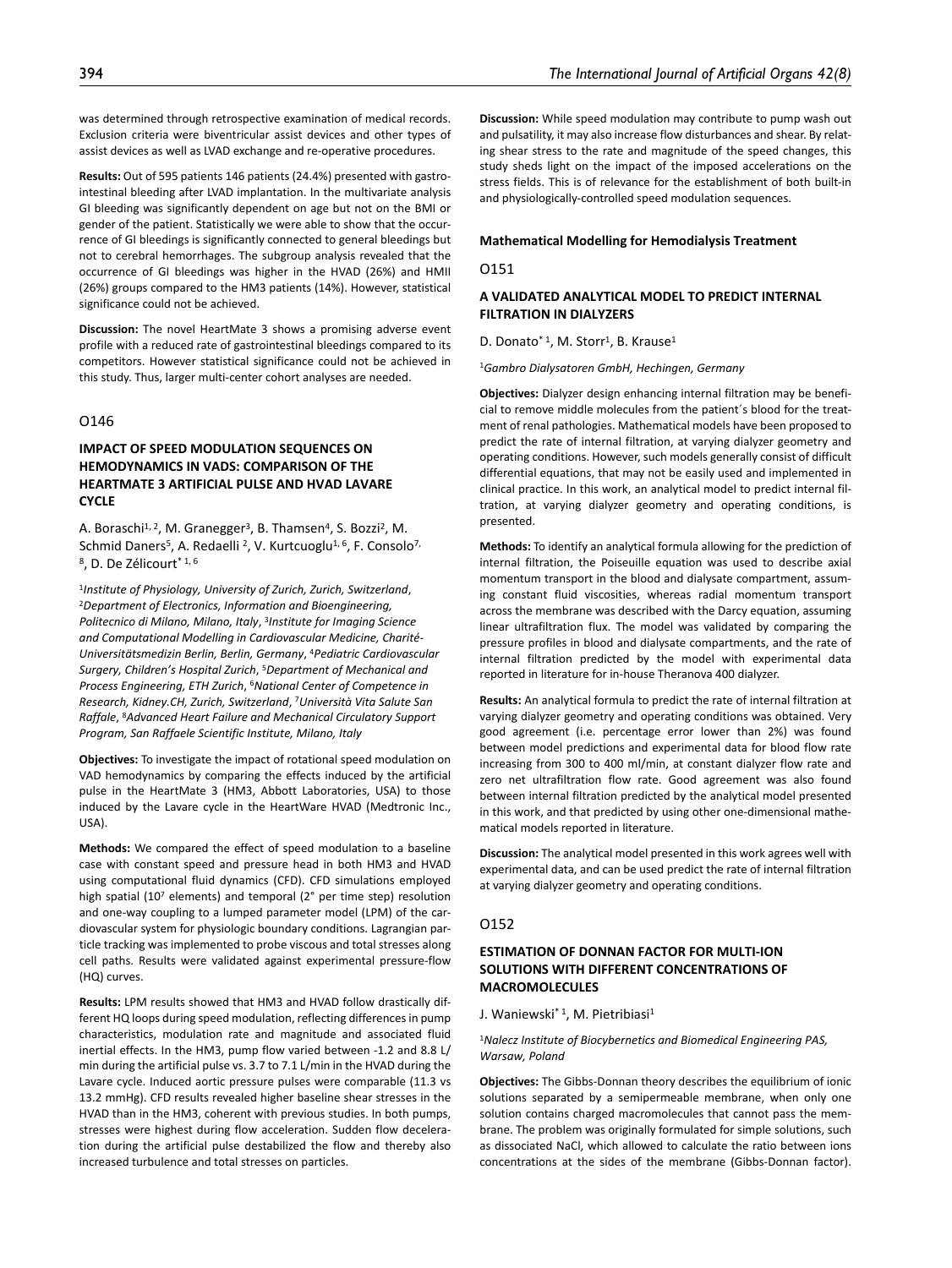Solutions like plasma and interstitial fluid, and dialysate, contain however ions with different valence, and proteins in each compartment have a different concentration (and therefore charge); the classic theory needs an extension to describe these real-world scenarios. In this study we propose a new method to calculate Gibbs-Donnan factors for such more complex cases.

**Methods:** From electroneutrality considerations and the definition of Nernst potential it is possible to derive a new expression of Gibbs-Donnan factor which depends on the total concentrations of ions of the same valence. This allows, for two solutions A and B, to calculate the concentration of all ions in solution B, given: 1) macromolecule concentrations in A and B, 2) solutes concentrations in A. The transitivity of Donnan factors was proved: for 3 solutions at equilibrium (A, B, C) the factor of A to C is equal to the ratio of the factors from A to B and B to C.

**Results:** As a demonstration, the theory was applied to the calculation of the concentrations in interstitial fluid (Na+, K+, Ca<sup>2</sup>+, Mg<sup>2</sup>+, Cl<sup>-</sup>, HCO<sub>3</sub><sup>-</sup>,  $HPO_4^2$ ,  $SO_4^2$ ,  $C_3H_5O_3$ ) starting from values reported in literature. The calculated interstitial concentrations were close to the reported ones, with a global RMSE equal to 6%.

**Discussion:** The Donnan factors for small ions in biological fluids have relatively small deviation from unity, but their precise value may be of importance for ions whose concentrations are similar at both sides of the membrane, as for example sodium and calcium transport in hemodialyzers and peritoneal dialysis.

# O153

### **MODEL TO DESCRIBE PROTEIN BOUND DRUG REMOVAL**

M. Hulko<sup>1</sup>, D. Donato<sup>\* 1</sup>, M. Storr<sup>1</sup>, B. Krause<sup>1</sup>

#### <sup>1</sup>*R&D, Baxter International Inc, Hechingen, Germany*

**Objectives:** Small molecule drugs can be bound to plasma proteins. Examples are Apixaban (459 Da, 87% protein bound), Carvedilol (406 Da, 98% protein bound) or Calcitriol (416 Da, 99.9 % protein bound). In plasma, these drugs have a free and a protein bound fraction. Protein binding impacts the removal behavior of the drug during dialysis. The purpose of this work was to develop a quantitative model to describe the removal of these solutes, and validate the model experimentally.

**Methods:** A mathematical model was developed by coupling the equations of transport in dialyzers reported in one of our previous studies, and mass balance equations reported in literature to include the effect of binding. Simulated HD treatments with human plasma were performed with 3 different types of commercial dialyzers having different membrane permeability to study the removal of Apixaban, Carvedilol or Calcitriol, expressed in terms of solute clearance. Additionally, the loss of albumin was quantified.

**Results:** Experimental clearance results [ml/min] are given as mean ± MAD from 3 independent experiments in the order of Apixaban / Carvedilol / Calcitriol. Calculated values are reported in brackets. Dialyzer 1 was tested in HDF mode, yielding clearance of 60  $\pm$  1.0 [61] / 41  $\pm$  1.8 [10]/  $<$  6 [0.5]. Dialyzer 2 tested in HD mode yielded clearance of 60  $\pm$ 1.6[ 60] / 31  $\pm$  1.6 [10] / <6 [0.5]. Dialyzer 3 tested in HD mode yielded clearance of 61  $\pm$  0.5 [61] / 34  $\pm$  3.8 [10] / <6 [0.5].

**Discussion:** Clearance of tested drugs was lower than expected for their nominal molecular weight. The levels scaled Apixaban > Carvedilol >> Calcitriol, which is inverse to their degree of protein binding (Apixaban < Carvedilol << Calcitriol). The degree of protein binding was revealed to be the actual critical determinant, rather than dialyzer design and operational mode. Drug clearance seemed to be driven by the proportion of the free fractions, as is reflected in the model by the increase of clearance for decreasing bound fraction.

#### O154

# **MONITORING OF RELATIVE BLOOD VOLUME CHANGES DURING HAEMODIALYSIS: FINDINGS FROM A MATHEMATICAL MODEL**

L. Pstras<sup>\* 1</sup>, J. Waniewski<sup>1</sup>

<sup>1</sup>*Nalecz Institute of Biocybernetics and Biomedical Engineering, Polish Academy of Sciences, Warsaw, Poland*

**Objectives:** Relative blood volume (RBV) changes during haemodialysis are typically estimated from variations in haematocrit, haemoglobin or total blood protein measured by optical, acoustic or other sensors integrated in the dialysis circuit. Due to dynamic changes in the circulation during the initial phase of dialysis (following filling of the extracorporeal circuit with the patient's blood and starting dialyzer ultrafiltration), the indications of RBV monitors depend on the exact moment of starting RBV measurements. The aim of this study was to assess this issue quantitatively using a mathematical modelling approach.

**Methods:** The developed compartmental model describes the flow of blood across the cardiovascular system and the extracorporeal circuit combined with the whole-body transport of water and the most important osmotically active solutes and the baroreflex mechanisms. The model was validated using clinical data from patients on maintenance HD. A standard 4-hour HD session with 3 L ultrafiltration was studied for a virtual reference patient with all model parameters based on the literature data. RBV changes were derived from the simulated haematocrit (HCT) changes. Two cases were analysed: the priming saline being infused to the patient or discarded.

**Results:** For the case when the priming saline was infused to the patient, the total RBV reduction at the end of the simulated dialysis session varied between 8 % (when HCT changes were monitored from the very beginning of dialysis) and 13 % (when HCT monitoring was started circa 4 minutes later). For the case when the priming saline was discarded, the analogous difference in RBV reduction was less than 1 percentage point.

**Discussion:** When the priming saline is infused to the patient, a few minute difference in the moment of starting RBV measurements may significantly affect the indicated RBV changes, which is due to the dilution of blood by the infused saline and the time it takes for the uniform mixing of blood across the circulatory system.

#### **Predictors of Failure in Vascular Access for Hemodialysis**

#### O161

## **PRIMARY FAILURE OF THE ARTERIOVENOUS FISTULA IN PATIENTS WITH CHRONIC KIDNEY DISEASE STAGE 4/5**

N. Gjorgjievski<sup>\* 1</sup>, P. Dzekova-Vidimliski<sup>1</sup>, S. Pavleska-Kuzmanovska<sup>1</sup>, J. Gjorgievska<sup>2</sup>, V. Gerasimovska<sup>1</sup>, P. Dejanov<sup>1</sup>, N. Ivanovski<sup>3</sup>, A. Sikole<sup>1</sup>

<sup>1</sup>*University Hospital of Nephrology*, 2*University Children Hospital*, 3*Zan Mitrev Clinic, Skopje, Macedonia, The Former Yugoslav Republic Of*

**Objectives:** A successful creation and adequate maturation of arteriovenous fistula (AVF) provides efficient treatment and long term patient survival. The aim of the study was to determine the predictors for primary failure of AVF, such as gender, age, AVF site of creation, and primary renal disease, in patients with chronic kidney disease (CKD) stage 4/5.

**Methods:** The medical records of 178 created arteriovenous fistulae in patients with CKD stage 4/5, in a single center for the year 2018, were retrospectively studied. Primary failure of AVF was defined as thrombosis or inability for cannulation of the fistula within 3 months of creation.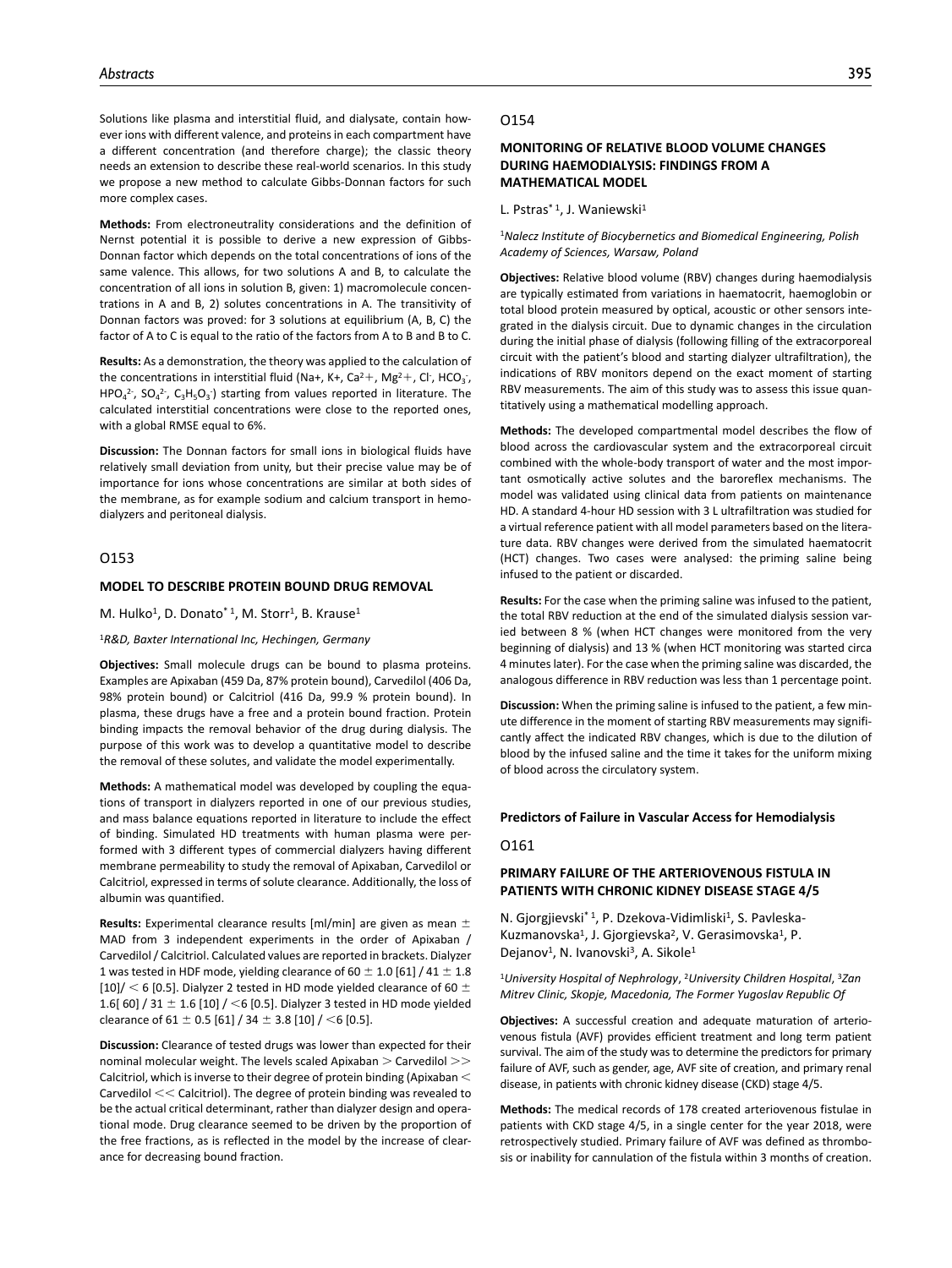Early thrombosis of AVF was defined as an immediate failure due to thrombosis of the fistula within 24 hours of creation. Adequate maturation of AVF was defined as successful cannulation of AVF for efficient HD.

**Results:** The mean age of the patients was 59.75  $\pm$  14.65 years, and 65.16% (116/178) were men. Adequate maturation of fistulae was achieved in 83.71% (149/178). Primary failure of AVF occurred in 16.29% (29/178) of the created fistulae, while 10.11% (18/178) had early thrombosis. Distal AVF (radio-cephalic) was the dominant site with 38.76% (69/178) of the created fistulae, followed by middle-arm AVF (radiocephalic) site in 32.02% (57/178) and proximal AVF (brachio-basilic) site in 29.22% (52/178) of the created fistulae. The distal fistulae were significantly more frequently created in male patients (51 vs 18; p=0,015). The female patients were significantly older than the male patients (63.27 vs 57.86 years; p=0,018). The patients with diabetes mellitus (DM) were significantly older than the non-DM patients (63.65 vs 58.05 years; p=0,018).

**Discussion:** Hospital strategy for creation of a permanent vascular access for hemodialysis is an "Arteriovenous fistula first". The female gender was more frequently associated with primary failure of AVF, while age, AVF creation site, and primary renal disease were not.

# O162

# **ANGIOGRAPHY AND PHLEBOGRAPHY IN A HEMODIALYSIS POPULATION. A RETROSPECTIVE ANALYSIS OF INTERVENTIONAL RESULTS.**

B. Stegmayr<sup>\*1</sup>, U. Hadimeri<sup>2, 3</sup>, A. Wärme<sup>4, 5</sup>, S. Nasic<sup>6</sup>, S.-G. Fransson<sup>7, 8</sup>, A. Wigelius<sup>9</sup>

<sup>1</sup>*Public Health and Clinical Medicine, Umea University, Umea*, 2*Radiology, Skaraborg Hospital Skövde, Skövde*, 3*Medical and Health Sciences,, Linköping University, Linköping*, 4*Nephrology, Skaraborg Hospital Skövde, Skövde*, 5*Internal Medicine and Clinical nutrition, Institution of Medicine, University of Gothenburg, Gothenburg*, 6*Research and Development, Skaraborg Hospital, Skövde, Skövde*, 7*Radiology*, 8*Medical and Health Sciences, Linkoping University, Linköping*, 9*Radiation Sciences, Umea University, Umea, Sweden*

**Objectives:** To clarify the reasons, beneficial effects and duration of AVF patency after radiological interventions in AVF stenosis.

**Methods:** In 174 patients, 522 radiological investigations and endovascular treatments such as percutaneous trans luminal angioplasty (PTA) were analyzed, retrospectively. All investigations were performed due to clinical suspicion of impaired AVF function.

**Results:** Arterial stenosis was significantly more frequent among patients with diabetes mellitus ( $p < 0.001$ ) and interstitial nephritis ( $p < 0.001$ ). According to the venous stenosis, the diagnosis did not affect the frequency (p=0.22), neither the degree of the stenosis (p=0.39). The degree of stenosis prior to PTA correlated significantly with the degree of remaining stenosis after intervention ( $p$ <0.001). Of the 174 patients, 123 (71%) performed a total of 318 PTA investigations. Repeated PTA was performed significantly more often in patients with diabetic nephropathy. The median times to first PTA and to the subsequent PTAs were 9.5 months and 5 months, respectively.

**Discussion:** Patients with diabetic nephropathy are at a greater risk of getting recurrent stenosis; this motivates a closer follow up for these patients. Clinically significant stenosis should be dilated as meticulously and as soon as possible. Occlusions of the AVF in most instances can be successfully thrombolyzed or dilated upon early diagnosis.

**Acknowledgements:** Skaraborgs County, Linköping University, Njurföreningarna Norrland.

#### O163

# **MORPHOLOGICAL AND HEMODYNAMIC CHANGES IN A PATIENT-SPECIFIC ARTERIOVENOUS FISTULA FOR HEMODIALYSIS**

M. Bozzetto<sup>\* 1</sup>, P. Brambilla<sup>2</sup>, S. Rota<sup>3</sup>, A. Remuzzi<sup>4</sup>

<sup>1</sup>*Department of Engineering and Applied Science, University of Bergamo, Dalmine (BG)*, 2*USC Radiologia Diagnostica per Immagini 1, ASST Papa Giovanni XXIII-Universitá Milano-Bicocca*, 3*Unit of Nephrology and Dialysis, ASST Papa Giovanni XXIII, Bergamo*, 4*Department of Management, Information and Production Engineering, University of Bergamo, Dalmine (BG), Italy*

**Objectives:** Native arteriovenous fistula (AVF) is the preferred vascular access for hemodialysis, but it still has high rate of failure due to stenosis formation. Convincing evidence supports a key role of local hemodynamics in vascular remodeling, suggesting that disturbed flow conditions may be related to stenosis development. The purpose of our investigation was to explore the feasibility of coupling non-contrast enhanced MRI and high-resolution computational fluid dynamics (HR-CFD) to relate morphological vessel changes to local hemodynamics in AVF over time.

**Methods:** We acquired non-contrast enhanced 3D fast spin echo MRI (CUBE T1) at 1 and 6 weeks, 6 months and 1 year after radio-cephalic AVF creation in one patient. We generated 3D models and evaluated lumen cross-sectional area changes over time. We perfomed CFD simulations using pimpleFoam solver of OpenFoam, prescribing blood flow waveforms derived by Ultrasound examination. We computed the 2 components of the wall shear stress vector over time, namely WSSdir, the component in the mean direction of the WSS vector and WSStr, the transversal component.

**Results:** We observed a dilatation of the vein until 6 months, with a more pronounced increase in the venous outflow as compared to the juxtaanastomotic vein (JAV). The increase in vein's diameter was then followed by a narrowing of JAV at 1 year after AVF surgery. We found high-frequency fluctuations both for WSSdir and WSStr components, in different locations of the vein, at 6 weeks and 6 months after AVF creation. Oscillations of both components damped at 1 year after AVF creation, as a result of vessel remodeling.

**Discussion:** Optimized CUBE T1, coupled with HR-CFD, allowed a characterization of morphological and hemodynamic changes over time. Our MRI-to-CFD pipeline represents a promising approach to elucidate mechanisms of local vascular remodeling and can be used for clinical investigations aimed at identifying critical hemodynamic factors responsible for AVF failure.

### O164

# **EXPLORING THE POTENTIAL OF SOUND ANALYSIS TO DETECT STENOSIS IN ARTERIOVENOUS FISTULAE FOR HEMODIALYSIS**

M. Bozzetto<sup>\* 1</sup>, S. Poloni<sup>2</sup>, S. Rota<sup>3</sup>, A. Remuzzi<sup>2</sup>

<sup>1</sup>*Department of Engineering and Applied Sciences, University of Bergamo*, 2*Department of Management, Information and Production Engineering, University of Bergamo, Dalmine (BG)*, 3*Unit of Nephrology and Dialysis, ASST Papa Giovanni XXIII, Bergamo, Italy*

**Objectives:** Native arteriovenous fistula (AVF) is the preferred vascular access for hemodialysis (HD), but it still fails in more than 40% cases within the first year. Stenosis is the main cause of AVF failure, but its detection and prediction are still open clinical challenges. The purpose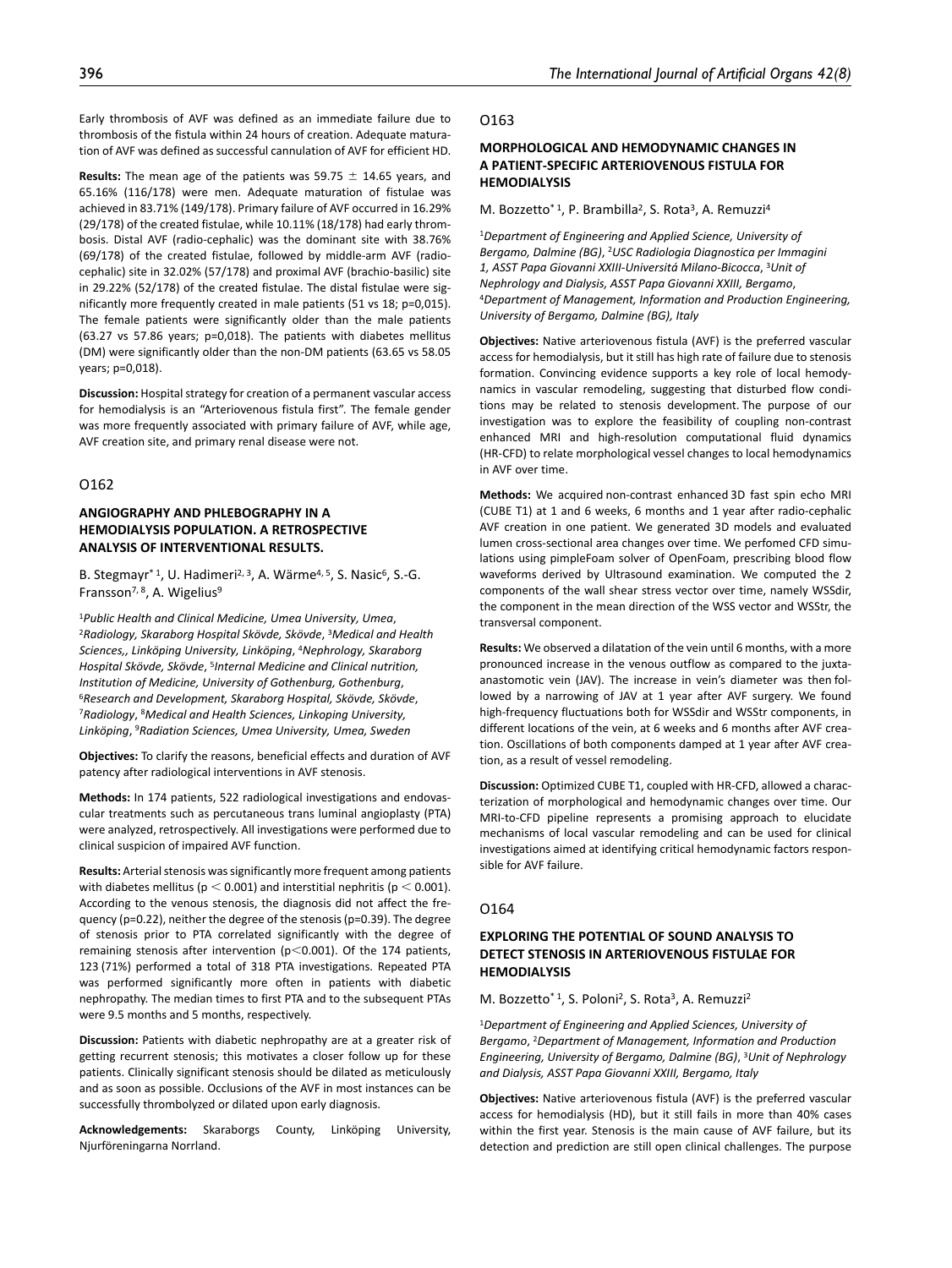of our study was to explore the potential of using sound analysis to reveal unique characteristics in AVF sounds and to detect potentially relevant changes over time.

**Methods:** We acquired the sounds of 10 AVFs, 7 referred by the nephrologists as well-functioning and 3 as stenotic AVFs. We also acquired the sound of 1 AVF characterized by severe stenosis and we repeated the recording after surgical revision. Sounds were recorded using the Littmann Electronic Stethoscope 3200 using wide mode. Sounds were transmitted via Bluetooth to a laptop and frequency spectra were obtained using an in-house Matlab code embedding the Fast Fourier Transform and a high-pass filter with a cutoff frequency of 50 Hz, aimed at attenuating stethoscope's noise and heart sounds' frequencies.

**Results:** In well-functioning AVFs we consistently found a low-frequency peak, located in the bandwidth 100-200 Hz, while no relevant spectral features were present at higher frequencies. On the other hand, stenotic AVFs showed high-frequency peaks, located in the bandwidth of 500- 600 Hz. In the AVF with severe stenosis we found high-frequency peaks in the bandwidth 700-750 Hz, which were replaced by low-frequency peaks after AVF revision.

**Discussion:** Sound analysis revealed unique characteristics in the frequency spectra of AVFs, allowing an objective discrimination between well-functioning and stenotic AVFs. This technique may bring the advantage of limiting clinician's skill-dependency and personal interpretation. Despite being preliminary, our results suggest that sound analysis may be used to detect stenosis development and allow patients' self-monitoring, resulting in early prediction of AVF failure.

### O165

### **THE ROLE OF CALCIUM AND PHOSPHATE IN MEDIAL VASCULAR CALCIFICATION**

J. Holmar<sup>\* 1</sup>, J. Jankowski<sup>1</sup>, S. Alampour-Rajabi<sup>1</sup>

<sup>1</sup>*Institute for Molecular Cardiovascular Research, RWTH Aachen University Hospital, Aachen, Germany*

**Objectives:** Vascular calcification is accelerated and worsened in chronic kidney disease (CKD) and dialysis patients compared to the general population. Misbalanced phosphate and calcium metabolism plays an important role in this health burden in CKD. In this study the role of phosphate and calcium in inducing medial vascular calcification is researched.

**Methods:** Rat aortic rings were incubated in the normal and calcifying mediums for seven days. Three independent experiments, three rings per condition in each, were performed (N=9).

Normal medium consisted of DMEM with 0.9 mM phosphate and 1.8 mM calcium. Calcium medium (Ca) consisted of 4.0 mM calcium and 0.9 mM phosphate; phosphate medium (P) of 2.8 mM phosphate and 1.8 mM calcium; and calciumphosphate medium  $(Ca+P)$  of 4.0 mM calcium and 2.8 mM phosphate.

Histochemical von Kossa staining was performed, and calcification area of a medial and adventitial section of the aorta was calculated. The results were compared using a two-way ANOVA test.

**Results:** Von Kossa stainings and evaluations of the calcified area demonstrated increased calcification in aortic rings incubated in different calcification mediums, whereas the calcification takes part in different sections of the aorta. Calcium alone causes calcification in the adventitia, phosphate alone in the medial section of the aorta. Combination of both leads to extensive calcification in the adventitia and media.

**Discussion:** In dialysis patients, serum calcium levels are maintained quite well, but serum phosphate levels may exceed suggested levels

multiple times. The results of the study demonstrate that high phosphate level is the trigger of excessive vascular calcification and the control of levels of phosphate in CKD patients is crucially important.

**Acknowledgements:** The research was funded partly by the Estonian Research Council grant PUTJD66 and IUT 19-2 (to J.H.). Furthermore, the study was supported by a grant from the German Research Foundation (DFG, SFB/TRR219 project C-04 to J.J.).

## O166

# **ANALYSIS OF TRENDS IN UREA AND CREATININE CLEARANCES DURING HEMODIALYSIS SESSIONS**

M. Pietribiasi\*<sup>1</sup>, J. Waniewski<sup>1</sup>, M. Dębowska<sup>1</sup>, W. Załuska<sup>2</sup>, A. Wojcik-Załuska<sup>3</sup>, B. Lindholm<sup>4</sup>

<sup>1</sup>*Nalecz Institute of Biocybernetics and Biomedical Engineering PAS, Warsaw*, 2*Department of Nephrology*, 3*Department of Rehabilitation and Physiotherapy, Medical University of Lublin, Lublin, Poland*, 4*Baxter Novum and Renal Medicine, Karolinska Institutet, Stockholm, Sweden*

**Objectives:** It has been observed that the in-vivo dialyser clearance for small solutes is not constant during a hemodialysis (HD) session. This may influence the choice of the value to be measured and reported. We investigated the presence of trends in the clearances of urea and creatinine, and how it impacts their values.

**Methods:** Diffusive clearances were calculated for urea and creatinine from dialysate concentration data measured in 25 patients who underwent 3 consecutive HD sessions each. Clearance values were obtained for each hour (at 0, 60, 120, 180, 240 minutes). The significance of the observed trend in the data was statistically tested, as was any difference between the values at 2 and 3 hours, and the average clearance during the session.

**Results:** Urea clearance showed an overall increase from the start of HD (by  $+10.1 \pm 19.3$  mL/min, p = 0.0002) while creatinine clearance decreased (by -30.7  $\pm$  17.1 mL/min, p < 10<sup>-4</sup>). For urea, there was, however, a significant increase during the first hour (by  $+26.5 \pm 16.3$  mL/ min,  $p < 10^{-4}$ ) which was not observed for creatinine. Starting from 2 hours, both clearances decreased significantly, but the overall drop for creatinine was twice that for urea (by -34.1  $\pm$  15.7 vs. -16.3  $\pm$  19.8 mL/ min,  $p < 10^{-4}$ ). As a consequence of these different trends, clearance at 2 h, 3 h, and the time-average clearance were not significantly different for urea (199.2  $\pm$  25.9 mL/min, p = 0.18), whereas they were so for creatinine (2 h: 115.9  $\pm$  26.3 mL/min vs. 3 h: 106.2  $\pm$  29.2 mL/min vs. average:  $109.7 \pm 26.1$  mL/min,  $p < 10^{-4}$ ).

**Discussion:** A decrease in clearance during HD can be expected because of the progressive clogging of the dialyzer membrane's pores. It is not clear however the reason for the higher decrease in creatinine compared to urea. Our results suggest anyway that the time at which creatinine clearance is measured in-vivo should be clearly reported, as the difference during the session might be as high as 30%.

#### **Smart Tissue Freezing and Quality Control**

#### O171

# **CRYOPRESERVATION IN TISSUE MEDICINE: THEORY AND PRACTICE**

N. Hofmann<sup>\* 1</sup>, I. Wittmershaus<sup>1</sup>, M. Börgel<sup>1</sup>

<sup>1</sup>*German Society for Tissue Transplantation gGmbH, Hannover, Germany*

**Objectives:** Cryopreservation plays a major role in the storage of tissues that are kept for subsequent transplantation. A wide variety of tissues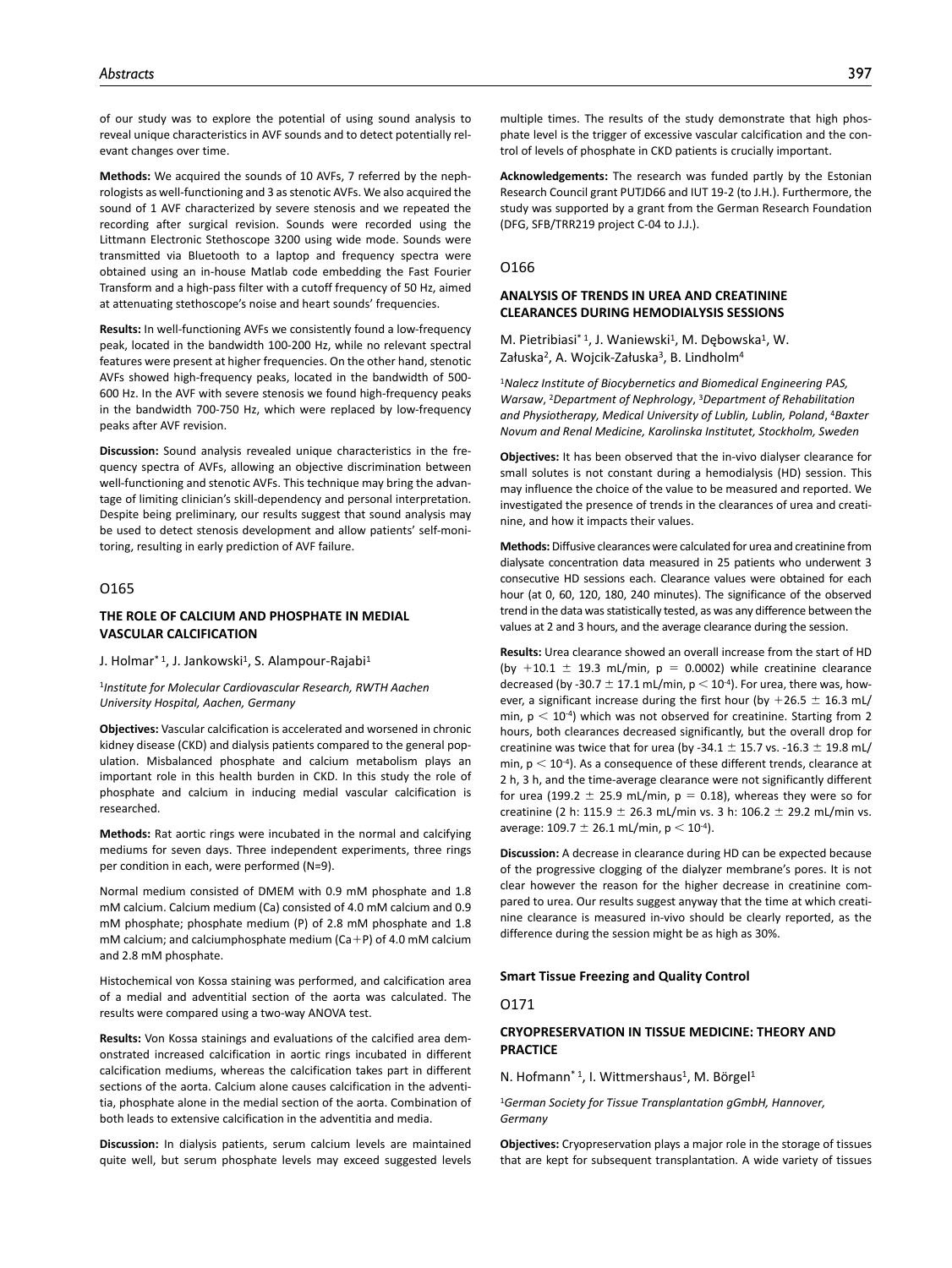intended for transplantation for a patient are stored in this way. In addition to the assignment to a suitable recipient, it must be ensured in particular that a sufficiently long period of time is available for infection diagnostic analyses. Cryopreservation of tissue is therefore routine in everyday tissue medicine.

**Methods:** As is well known, the success of low temperature storage depends in particular on coordinated freezing and storage processes, in the optimization of which many research approaches have already been investigated. In contrast to these well-known principles of important parameter adjustment in this context, little attention is paid to optimizing the freezing process in the daily routine of tissue medicine. In fact, for some applications the suboptimal storage of tissue is not critical, as no vital cells are necessary or desired.

**Results:** This reduces the process to a minimum and eliminates the need for additives such as cryoprotective agent (CPA) or animal/human serum. This is particularly important for tissue preparations which, as in Germany, require a medicinal product approval by a competent authority. Any change to the process must be first approved by the competent authority, the Paul-Ehrlich-Institut (PEI). Optimizing the freezing process would therefore entail a new approval procedure. If the changed process was not previously known in the EU, a clinical study is also required.

**Discussion:** For this reason, the conditions are not improved in case of doubt, although it is known that this could lead to a higher quality of the tissue after thawing. Less toxic CPA could simplify the approval procedure and thus contribute to improved tissue storage for transplantation. The same applies to the cryopreservation of tissue engineered products.

# O172

# **CRYOPRESERVATION DOES NOT AFFECT THE REGENERATIVE POTENTIAL OF HUMAN AMNIOTIC MEMBRANE**

O. Pogozhykh<sup>\* 1</sup>, N. Hofmann<sup>2</sup>, D. Pogozhykh <sup>1</sup>, M. Mueller<sup>1</sup> S. Aufderbeck<sup>1</sup>, B. Glasmacher<sup>3</sup>, O. Gryshkov<sup>3</sup>, R. Blasczyk<sup>1</sup>, M. Börgel<sup>2</sup>, C. Figueiredo<sup>1</sup>

<sup>1</sup>*Institute for Transfusion Medicine, Medical School Hannover, Germany*, 2*German Society for Tissue Transplantation gGmbH, Hannover, Germany*, 3*Institute for Multiphase Processes, Leibniz University Hannover, Germany*

**Objectives:** Amniotic membrane (AM) is applied in variety of clinical settings, mainly in wound healing and as a biological dressing. Currently, AM is used in ophthalmology for the treatment of cornea pathologies. In this study, the regenerative potential of human amniotic membrane after cryopreservation was evaluated.

**Methods:** AM was prepared under sterile conditions and frozen without cryoprotectants at -80°C. Native non-cryopreserved AM served as a control. The strategy for AM cryopreservation included one or two freezing and thawing cycles. Cytokine and growth factor profiles as well as morphology and mechanical properties of AM were compared before and after one and two cycles of cryopreservation. Levels of EGF, HGF, TGF-β1, bFGF, Laminin and Hyaluronic acid were measured by ELISA. Surface structure of the membrane was analyzed by scanning electron microscopy (SEM). Morphology was evaluated by histological analyses after Hematoxylin Eosin (HE) staining. Additionally, biomechanical characteristics, such as the modulus of elasticity (Young´s modulus) and the tensile strength, were also investigated.

**Results:** EGF, HGF, TGF-β1, bFGF, Laminin and Hyaluronic acid were detected in all studied samples. No significant differences were detected in the levels of those cytokines before and after cryopreservation. SEM analysis showed minor structural alterations of double cryopreserved samples. Analysis of HE stained AM showed minor changes between native and frozen membranes, such as few areas with desquamated epithelium which was caused by repeating freezing and thawing cycles. Mechanical tests did not reveal relevant changes between frozen and non-frozen samples.

**Discussion:** Multiple cryopreservation steps are an essential part of manufacturing of human amniotic membranes to ensure a ready-to-use product availability. This study demonstrated that the cryopreservation does not impair the regenerative potential of AM required to support its therapeutic efficacy.

# O173

# **LOW TEMPERATURE STORAGE OF NATURAL AND BIOENGINEERED MULTICELLULAR PLACENTAL CONSTRUCTS**

D. Pogozhykh<sup>\* 1, 2</sup>, V. Prokopyuk<sup>2</sup>, O. Pogozhykh <sup>1, 2</sup>, A. Goltsev<sup>2</sup>, R. Blasczyk<sup>1</sup>, M. Börgel<sup>2</sup>, C. Figueiredo<sup>1</sup>

<sup>1</sup>*Institute for Transfusion Medicine, Medical School Hannover, Germany*, 2*Institute for Problems of Cryobiology and Cryomedicine, National Academy of Sciences of Ukraine, Kharkiv, Ukraine*

**Objectives:** Placental complex, including placental tissues, foetal membranes, and umbilical cord, is one of the most promising sources of a range of tissues and cells for clinical and experimental application in regenerative medicine and tissue engineering. Certain components of placental material are already applied in medicine since decades, while others undergo intensive research and pre-clinical trials. Since placenta is a temporary organ, it provides the unique opportunity to obtain large amounts of tissues, including autologous, without the adverse effects to the donor. Moreover, great potential of placental multipotent stromal cells is recognized in generation of tissue engineered multicellular constructs. At the same time, clinical use and research proceedings are significantly restricted due to imperfections in storage technologies. Application of low-temperature preservation methods is especially challenging for 3-D multicellular structures, such as organs, tissues, and tissue engineered constructs.

**Methods:** Here we aim to analyze the variety of cryoinjuries in a range of placental tissues and tissue engineered multicellular placental constructs, as well as support the cellular viability after low temperature storage. A range of cell and tissue culture as well as tissue engineering methods, cryomicroscopic analysis, evaluation of phenotypic and metabolic characteristics have been applied in this study.

**Results:** Results have shown that the mechanisms of damage caused by cryopreservation procedures depend on particular structure of the studied object, peculiarities of intercellular bonds, as well as interaction with cryoprotective agents. At the same time, developed protocols allowed us to efficiently isolate viable cells after thawing of the studied tissues.

**Discussion:** Conclusions of this study may lead to progress in improvement of biobanking technologies for tissues and tissue engineered multicellular constructs.

### O174

# **FROSTY MATTERS: DO FREEZING CONTAINERS AND SMARTFREEZERS MAKE THE GRADE?**

T. Rittinghaus<sup>1,</sup>, B. Glasmacher<sup>1</sup>

<sup>1</sup>*Institute for Multiphase Processes, Leibniz University Hannover, Hannover, Germany*,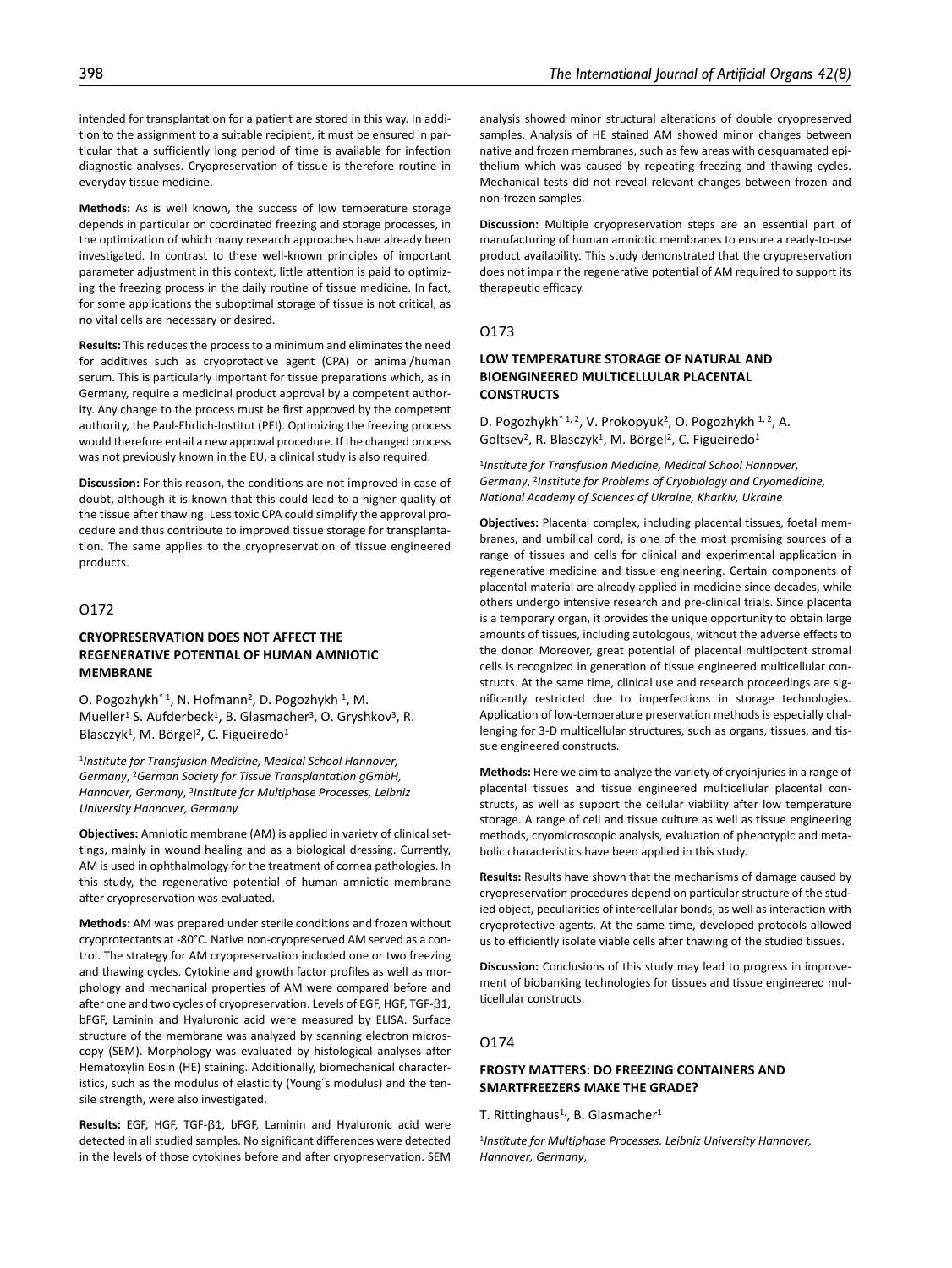**Objectives:** The optimization of the long term storage of cells and tissues is a challenging process with many variables but one factor is often overlooked: the freezing device itself. There are freezing containers that have to be placed in a -80°C freezer and the manufacturer promises a cooling rate of 1 K/min. On the other hand there are controlled rate freezers where cooling rates from 0.1 K/min up to 50 K/min are promised. In this study we compared two commercially available freezing containers and four controlled rate freezers with respect to their functioning principle. Furthermore, we investigated the accuracy of the adjusted cooling rate and the nucleation temperature of the samples.

**Methods:** Seven 1.5 ml cryovials filled with 1 ml 0.9% (w/v) sodium chloride solution were dispersed evenly over the rack of each freezing device. Constantan thermocouples (type T) connected to a RedLab device were placed in the middle of the solution of each cryovial to record temperatures every second with the respective software. The cooling rates were calculated from the melting point (~-0.6°C) of the solution to -30°C with n=3. For all freezing devices a cooling rate of 1 K/ min was set according to the manufacturers guidelines.

**Results:** The freezing containers had sample cooling rates between 0.5 and 0.8 K/min. All controlled rate freezers showed cooling rates similar to the programmed cooling rate of 1 K/min. Higher cooling rates resulted in increasing deviations between programmed and measured cooling rates. The nucleation temperatures of the samples in the freezing containers were mainly between 0°C and -6°C. However, the controlled rate freezers showed nucleation temperatures mainly in the range of -6°C to -12°C.

**Discussion:** Varying definitions from each manufacturer resulted in the observed cooling rate differences of the freezing containers. Limited heat transfer accounted for the increased cooling rate deviation recorded in higher programmed cooling rates.

**Acknowledgements:** This work was partly supported by the German Research Foundation, through the Cluster of Excellence REBIRTH EXC 62/1. The Institute for Multiphase Processes was/is collaborating with Asymptote and Askion in projects that are not part of this study.

### O175

### **QUANTITATIVE PHASE IMAGING FOR CELLULAR PROCESS CHARACTERIZATION AND CELL QUALITY CONTROL**

B. Kemper<sup>1</sup>, S. Ketelhut<sup>1</sup>, J. Schnekenburger<sup>\*1</sup>

<sup>1</sup>*Biomedical Technology Center of the Medical Faculty, University of Muenster, Muenster, Germany*

**Objectives:** Quantitative phase microscopy (QPM) provides fast and label-free analysis of living cells by minimized interaction with the sample. The analysis of QPM images enables the determination of morphological cell parameters like cell thickness and elongation and facilitates single cell tracking for migration analysis.

**Methods:** To demonstrate the potential of QPM in determining the metastatic potential of cells, we have developed a fully automated QPM system utilizing digital holographic microscopy (DHM) in an off-axis Mach-Zehnder configuration. Different pancreatic tumor cell lines, beating heart cells, white blood cells and in vitro toxicology models were analyzed for refraction index, cell volume, cell area, dry mass and cell morphology dependent processes.

**Results:** The morphological analysis of the different cell lines via QPM in combination with image segmentation-based evaluation of the retrieved quantitative phase images showed that QPI could identify and quantify cell types and cellular processes by cell specific properties as cell proliferation, cell death, 3D cell migration or cell height. E. g. cells with a high metastatic potential had a lower cell thickness and a higher elongation than cells with a low metastatic potential. Moreover, computer assisted

tracking of single cells showed that highly metastatic cells covered a longer distance and had a higher motility compared to cells with a low metastatic potential. Also white blood cell types and disease or drug induced morphological blood cell alterations could be separated.

**Discussion:** In summary, the multi-functional potential of QPM in various cell biological applications as cancer cell or stem cell research, toxicological and pharmacological screenings and cell quality control represents a promising new approach for a fast and label free phenotyping of different cell types and cellular processes. QPM meets the growing interest in label-free, optical techniques minimizing samples interaction.

## O176

# **CRYOPRESERVATION OF CELL-SEEDED ELECTROSPUN MATERIALS: TOWARDS BIOBANKING OF TISSUE-ENGINEERED CONSTRUCTS**

O. Gryshkov<sup>\* 1</sup>, V. Mutsenko<sup>1</sup>, S. Suresh<sup>1</sup>, B. Glasmacher<sup>1</sup>

### <sup>1</sup>*Institute for Multiphase Processes, Leibniz University Hannover, Hannover, Germany*

**Objectives:** Cryopreservation of tissue-engineered constructs (TECs) is very important to provide such ready-to-use products for regenerative medicine and clinical application upon demand. Although cryopreservation of isolated cells seems to be well established, there are still a number of challenges associated with the cryopreservation of native and artificial tissues due to adherent cell state, limited heat and mass transfer as well as inadequate cryopreservation protocols. Here, we aim at developing an approach for efficient cryopreservation of electrospun TECs based on multipotent stromal cells (MSCs).

**Methods:** Blend electrospun fibre mats (fibre diameter 0.8±0.2 µm, thickness  $100 \pm 10$  µm) were produced from polycaprolactone and polylactic acid (PCL-PLA, ratio 100:50) using electrospinning. The fibre mats (diameter 16 mm) were UV sterilised and seeded with MSCs (5×104 cells/cm2). The cells were cultivated on fibre mats for 7 days under static conditions and then frozen using 1 K/min cooling rate in a controlled rate freezer with different formulations of cryoprotective agents (CPAs), such as dimethyl sulfoxide (DMSO) and its combination with sucrose (with and without pre-culture with sucrose for 24 h). The viability of cells growing on fibre mats was monitored for 2 weeks after seeding and 24 h after thawing.

**Results:** The results indicate that PCL-PLA fibre mats are biocompatible with MSCs (viability higher than 82%). Pre-culture with sucrose before freezing as well as its addition to DMSO-containing freezing medium significantly improved cell viability after thawing. Moreover, duration of equilibration of cell-seeded fibre mats with the CPAs before freezing affected cell viability post-thaw.

**Discussion:** We showed that it is feasible to effectively cryopreserve electrospun TECs using controlled technological steps. This work could serve as a solid background for further development of efficient cryopreservation methods for biobanking of electrospun constructs for vascular or corneal tissue engineering.

#### **Measurement Methods in the Circulatory System**

## O211

# **ECHOCARDIOGRAPHIC FLOW FIELD VISUALIZATION DURING MECHANICAL CIRCULATORY SUPPORT IN THE ISOLATED ASSISTED HEART**

P. Aigner<sup>\* 1, 2</sup>, M. Schweiger<sup>3</sup>, K. Fraser<sup>4</sup>, F. Lemme<sup>3</sup>, N. Cesarovic<sup>5</sup>, H. Schima<sup>1, 2</sup>, M. Hübler<sup>3</sup>, M. Granegger<sup>3, 6</sup>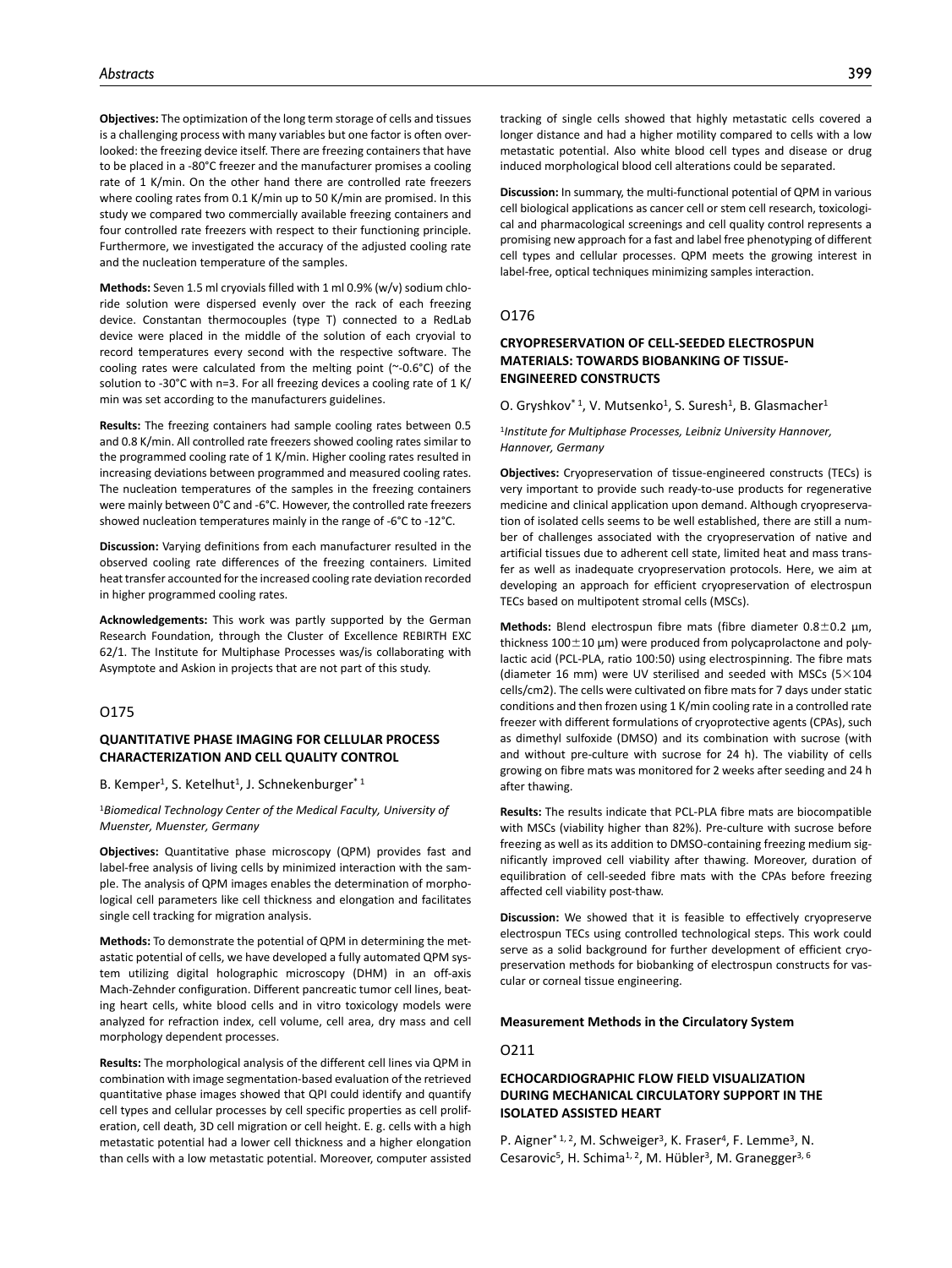<sup>1</sup>*Ludwig Boltzmann Cluster for Cardiovascular Research*, 2*Medical University of Vienna, Vienna, Austria*, 3*Pediatric Cardiovascular Surgery, Pediatric Heart Center, Department of Surgery, University Children's Hospital Zurich, Zurich, Switzerland*, 4*Department of Mechanical Engineering, University of Bath, UK, Bath, United Kingdom*, 5*Division of Surgical Research, Department of Surgery, University Hospital Zurich, University of Zurich, Switzerland, Zurich, Switzerland*, 6*Laboratory for Biofluidmechanics, Institute for Imaging Science and Computational Modeling in Cardiovascular Medicine, Charité-Universitätsmedizin* 

*Berlin, Berlin, Germany*

**Objectives:** Intraventricular flow patterns during mechanical circulatory support (MCS) cannot be accessed by clinical imaging; therefore, either computational or in-vitro models are used. However, the complex anatomy of the heart cannot be replicated and simulations inherently rely on assumptions and simplifications. In an isolated porcine heart setup the feasibility of flow measurements by Echocardiographic Particle Image Velocimetry (E-PIV) was evaluated.

**Methods:** Similar to cardiac transplantation, porcine hearts (n=8, animal weight: 80-106 kg) were excised and connected to the isolated heart setup. After resuscitation using blood as perfusate, a rotary blood pump was implanted, microbubbles were injected via the left atrium at different support situations and echocardiographic 3-chamber-view B-mode images were recorded with the highest possible frame rate of up to 141 Hz (Philips iE33, X5-1 xMatrix probe). By iterative PIV algorithms using correlation domain averaging and beam sweep correction, flow fields were evaluated for the different hemodynamic situations.

**Results:** All hearts were successfully resuscitated in the isolated heart setup and different hemodynamic situations were adjusted. In the unsupported heart physiologic flow patterns with a large clockwise vortex structure that warrants washout of the whole cardiac chamber were found. With increasing MCS (2200-2700 rpm) the formation of this flow feature is diminished caused by the additional flow sink at the apex. In full support, without aortic valve opening in the left ventricular outflow tract, a stagnant structure was identified, that might be connected to thromboembolic events.

**Discussion:** For the first time, the contribution of the mitral valve apparatus to blood flow patterns especially in the LVOT, which may be linked to energy loss, thrombus formation and valve deterioration during MCS was investigated under realistic conditions.

# O212

### **BLOOD FLOW RATE ESTIMATION METHOD FOR AN INTRACORPOREAL MEMBRANE OXYGENATOR**

M. Elenkov<sup>\* 1, 2</sup>, C. Janeczek<sup>1, 2</sup>, B. Lukitsch<sup>2, 3</sup>, P. Ecker<sup>3</sup>, T. Keck<sup>1, 2</sup>, M. Harasek<sup>3</sup>, M. Gföhler<sup>1</sup>

<sup>1</sup>*Institute of Engineering Design and Product Development, TU Wien*, 2*CCORE Technology GmbH*, 3*Institute of Chemical, Environmental and Bioscience Engineering, TU Wien, Vienna, Austria*

**Objectives:** The blood flow rate is the only parameter that can be controlled during the operation of an intracorporeal membrane oxygenator that significantly influences the gas exchange rate. Due to anatomical size restrictions, the catheter is of limited size and the tight packaging does not allow for placement of a dedicated flow rate sensor. Therefore, for a flow rate control system, the correct estimation of the blood flow rate is essential. In this work, a system specific flow rate estimation method is presented based on motor current and motor speed measurements.

**Methods:** A training data set of motor current - *I* and rotational speed ω, as well as volumetric flow rate - *Q* were recorded in an in-vitro model

of the intracorporeal membrane oxygenator. A 40/60 water/glycerol mixture was used to approximate the dynamic properties of blood. The rotational speed of the motor was varied in a range of 10000 to 30000 RPM. For each motor speed, the hydraulic resistance of the system was varied with a throttle resulting in different flow rate values. Additionally, a test data set was acquired consisting of different rotational speed, hydraulic resistance, and flow rate triplets. The I, ω and Q training data was used to construct a fitting surface of the type  $Q(I, \omega)$  by a regularized cubic spline least-squares approximation method. The surface was defined in a grid of 591x591 points with Imin=-70 mA, Imax=520 mA, ωmin=500 RPM, ωmax=30000 RPM. The test set of  $I - ω$  pairs was then used to predict Q by means of a nearest neighbor search in the modeled surface.

**Results:** A correlation coefficient of r=0.96 was achieved between the estimated and measured flow rates of the water/glycerol mixture.

**Discussion:** The strong correlation between estimated and measured flow rate suggests that sensorless flow rate control is possible.

**Acknowledgements:** This work is supported by the Austrian Research Promotion Agency (FFG). Project: MILL – Minimal Invasive Liquid Lung. Project number: 857859.

### O213

# **INTERVENTRICULAR DYSSYNCHRONY DURING CONTINUOUS-FLOW LEFT VENTRICULAR ASSIST DEVICE SUPPORT**

J. Shimamura<sup>\* 1</sup>, T. Mizuno<sup>1</sup>, T. Tsukiya<sup>1</sup>, Y. Takewa<sup>1</sup>, A. Inatomi<sup>1</sup>, T. Nishimura<sup>1</sup>, M. Ono<sup>2</sup>, E. Tatsumi<sup>1</sup>

<sup>1</sup>*Department of Artificial Organs, National Cerebral and Cardiovascular Center, Osaka*, 2*Department of Cardiac Surgery, University of Tokyo, Tokyo, Japan*

**Objectives:** We focused on the interventricular dyssynchrony caused by the shortened systole of left ventricle (LV) compared to right ventricle (RV) during left ventricular assist device (LVAD) support. The purpose of this study was to assess and quantify the mechanical interventricular dyssynchorny according to the support condition using conductance catheter.

**Methods:** We studied five goats with normal heart condition. A centrifugal LVAD was implanted under general anesthesia. We inserted the conductance catheter into the LV and RV and obtained the pressure-volume relationship. We defined the dyssynchronous status by the sign (plus or minus) of the LV volume (LVV) change is opposite to that of RV volume (RVV). (i.e., (dLVV/dt)\*(dRVV/dt)<0). Interventicular dyssynchrony (DYS) was quantified by calculating the percentage of time within the cardiac cycle. Bypass rate was set dividing the LVAD pump flow by the main pulmonary artery flow. We calculated the DYS under LVAD support with various bypass rate.

**Results:** The mean DYS of normal heart, LVAD clamp, LVAD support with bypass rate of 50%, 75 % and 100% were  $6.0 \pm 1.3$ ,  $8.6 \pm 2.6$ ,  $9.6 \pm 1.8$ , 15.5±5.6, and 24.6±8.6, respectively. Also, there was a higher linear negative correlation between LV stroke volume and DYS.

**Discussion:** Interventricular dyssynchrony during LVAD support was assessed and quantified using conductance catheters. Dyssynchrony became significant when the LV was unloaded with high rotational speed under LVAD support. Assessment of influences for the right ventricular function and heart failure models will be studied in the further study.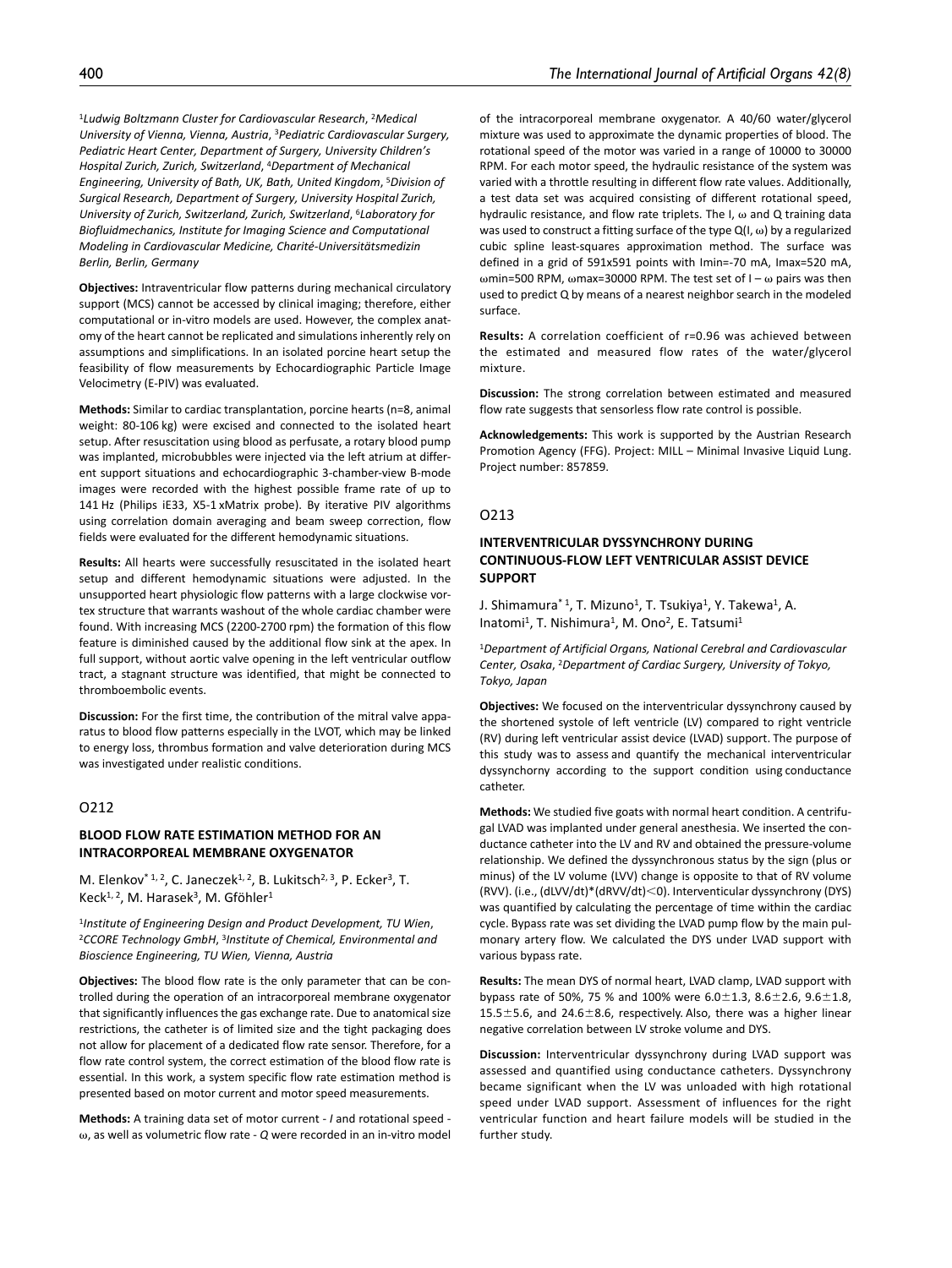# O214

# **DEVELOPMENT OF BLOOD VESSEL MODEL WITH PRESSURE DISTRIBUTION SENSOR FOR IN VITRO EVALUATION OF ENDOVASCULAR DEVICES**

#### T. Moriwaki<sup>\* 1</sup>, K. Fujisaki<sup>1</sup>, H. Sugiura<sup>2</sup>, K. Sasagawa<sup>1</sup>

<sup>1</sup>*Hirosaki University, Aomori*, 2*Goodman Co., Ltd, Aichi, Japan*

**Objectives:** In developing endovascular treatment devices, understanding their physical properties is one of the most important points. We have been developed film-type sensor for force measurement, applied to the field of biomechanics. In this study, the blood vessel model embedded pressure film sensor was fabricated and the contact pressure distribution in the circumferential direction was measured at balloon dilatation.

**Methods:** The film sensor was constructed by a couple of patterned electrodes and pressure-sensitive layer. The film sensor was rolled and embedded to straight-shape silicone vessel model. The balloon catheter was expanded in a mock vessel.

**Results:** The measured pressure at the mock vessel increased according to balloon dilatation pressure. At expanding of general balloon, the measured pressure at each point was almost the same. When expanding a scoring balloon, a balloon with wedge elements, the measured pressure at wedge contact points was higher than that of the other parts.

**Discussion:** It is considerable that stress concentration state changes depending on the wedge shape and/or stiffness. The mock vessel is useful to understand dilatation property of scoring balloon.

**Acknowledgements:** This study was supported in part by JSPS KAKENHI Grants in Aid for Scientific Research (No. 18K18352).

# O215

# **LAP ESTIMATION BASED ON HEART PUMP CHARACTERISTICS USING MACHINE LEARNING APPROACH**

#### M. Fetanat<sup>\* 1</sup>, M. Stevens<sup>1</sup>, C. Hayward<sup>2</sup>, N. Lovell<sup>1</sup>

<sup>1</sup>*Graduate School of Biomedical Engineering, UNSW*, 2*Cardiology Department, St Vincent's Hospital, Sydney, Australia*

**Objectives:** In patients with circulatory support, preload is a valuable clinical monitoring variable. While it is difficult to measure directly, it can be indirectly measured by PCWP or left atrial pressure (LAP). Typically, assessments of LAP require invasive methods. However, non-invasive estimation of LAP can be a useful tool for monitoring patients and adjusting pump speed to reduce the likelihood of hazardous events, such as ventricular suction and pulmonary congestion. This study presents an artificial neural network model estimating the LAP noninvasively across different patient conditions.

**Methods:** LAP was estimated based on the HeartWare HVAD pump characteristics (current, flow and speed) derived from 186 experiments performed in a mock circulatory system with HVAD speed range from 1800 to 3600 rpm. The LAP estimation was evaluated by measuring the hemodynamic variables in response to a range of changes to the mock cardiovascular system, including changes in PVR, SVR and HR. A neural network was trained with 70% of the data (randomly chosen), and was validated and tested with the rest of data. The model performance was quantified by the mean squared error (MSE), correlation coefficient (r2) and Bland-Altman plot between measured and estimated LAP in different scenarios.

**Results:** The neural network model was able to estimate LAP accurately using data collected in-vitro for training, validation and test sets. The

MSE for all data is 1.36 mmHg, and correlation coefficients are 0.99, 0.91 and 0.94 for training, validation and test sets, respectively. The Bland-Altman plot showed that error has a bias of 0.28 mmHg with a reproducibility coefficient of 2.2 mmHg.

**Discussion:** The developed model would be useful for a real-time estimation of preload noninvasively which can be employed to adjust pump speed in heart-failure patients without inserting a pulmonary catheter into the pulmonary artery. Implementation of the developed estimator would also create a new physiological control system that can work noninvasively.

### O216

### **TRANSPARENT TWO-PHASE BLOOD MODEL FLUID FOR UPSCALED MODELS**

V. Froese<sup>\* 1</sup>, M. Lommel<sup>1</sup>, G. Gabel<sup>1</sup>, K. Affeld<sup>1</sup>, U. Kertzscher<sup>1</sup>

<sup>1</sup>*Biofluid Mechanics Lab, Charité-Universitätsmedizin Berlin, Berlin, Germany*

**Objectives:** The objective of this work is the development of a twophase blood model fluid for the use in upscaled flow models. In large scaled models of different flow geometries, frequently used water-glycerol mixtures are not sufficient because in critical regions with small gaps, e.g. between the rotor and the wall in cardiac support systems, the two-phases of blood have a great influence on the flow. Therefore, it is necessary that the model fluid represents both phases of blood: the plasma and the cells.

**Methods:** Transparent alginate beads were used as a model of red blood cells. A water-glycerol mixture was used as a model fluid for plasma. The alginate beads made up about 40 % of the volume to model the proper hematocrit. Furthermore, the beads have a slightly higher density than the surrounding medium and keep floating once in motion. This was achieved by embedding hollow glass particles in the spheres that have a density <1.0 kg/l, also enabling particle tracking and flow analysis using the Particle Image Velocimetry method. A camera tracks the flow path of the beads through the required geometry. Reynolds similarity was maintained.

**Results:** Flow analysis has been performed in an upscaled model of blade and gap of a ventricular assist device. Compared to a water-glycerol mixture, the proposed blood model fluid enabled the visualization of the strong influence of the two phases on the flow. Because of their transparency, it was possible to visualize the flow field at several layers in the fluid by choosing the appropriate light sections.

**Discussion:** The proposed blood model fluid showed promising results in an initial case. Moreover, the results of the experiment lead to a possible optimization of the geometry of future rotor blades in blood pumps in order to reduce hemolysis. Further channel geometries will be explored. In the long term, the model can be used for experiments on flow analysis and optimization in blood pumps or as a validation model for CFD-codes to calculate multiphase flows.

#### **Hydrogels and Scaffold Engineering**

# O222

# **3D CELL CULTURE CONDITIONS MEET PHYSIOLOGICAL HYPOXIA: ESSENTIAL PARAMETERS FOR CLINICALLY RELEVANT IN VITRO MODELS**

### A. Lavrentieva1

1*Institute of Technical Chemistry, Leibniz University Hannover, Germany*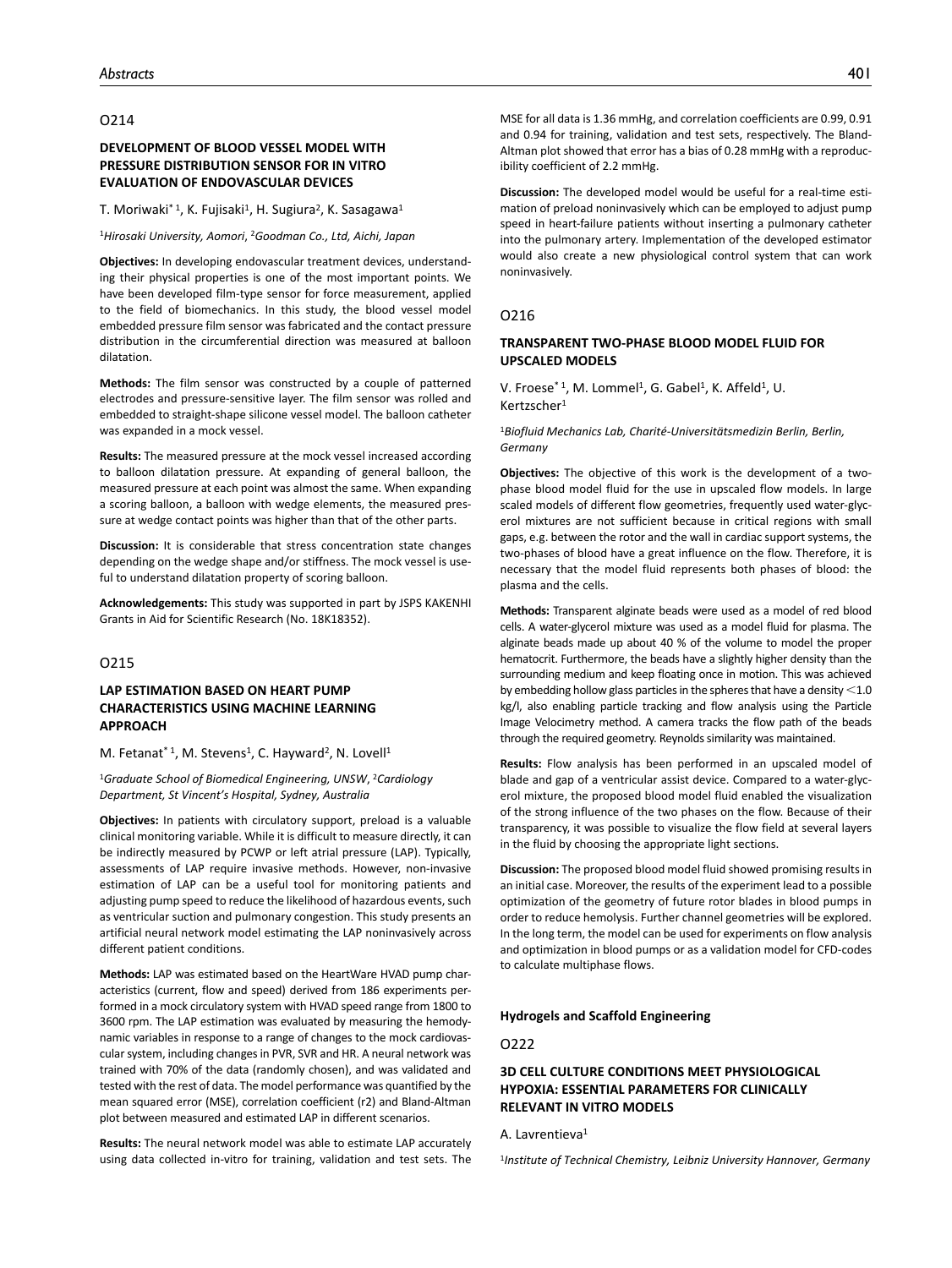**Objectives:** Three-dimensional (3D) in vitro cultivation systems have gained increased attention, since using these systems allows the precise study of mammalian cell physiology, intercellular interaction, as well as cell-matrix interactions. Another important cell culture parameter, often neglected in traditional cultivation, is the concentration of dissolved oxygen. Generally, cell culture is performed under ambient oxygen saturation (21%), while the oxygen amount available in vivo in human tissue is much lower (1% to 15%). The stiffness of in vivo tissues and in vitro constructs also plays a crucial role in cell fate and physiology.

**Methods:** Semi-synthetic hydrogels with tunable properties allow creating a wide range of in vitro material stiffness. The development of hydrogel-based 3D cell culture gradient systems enables to obtain complex, but precisely defined in vitro microenvironments, which in turn allow a systematic investigation of the influence of microenvironmental conditions. Oxygen gradients in 3D and 2D cell culture can be created with the help of incubation chambers.

**Results:** Encapsulation of mesenchymal stem cells containing fluorescent hypoxia sensors reveals specific conditions where the hypoxic response is activated and determines the influence of hydrogel stiffness on the hypoxic response. In the presented study, exact correlations between in situ O2 concentrations in 3D cell cultures (hydrogels and microtissues) and hypoxia inducible factor (HIF) activation are disclosed for the first time.

**Discussion:** Creating stable in vitro oxygen gradients in 3D hydrogelbased cultures with stiffness variety helps to better understand and predict cell behavior (survival, cytokine expression, spontaneous differentiation of stem cells or migration capacity) in physiological and pathological in vivo conditions, as well as to find optimal conditions to simulate the in vivo cell niche.

## O223

# **THE DECELLULARIZED CHORION MEMBRANE AS A SUBSTRATE TO MIMIC BIOLOGICAL BARRIERS**

L. P. Frazão<sup>\* 1, 2</sup>, J. Vieira de Castro<sup>1, 2</sup>, C. Nogueira Silva<sup>1, 3</sup>, N. M. Neves $1, 2$ 

<sup>1</sup>*ICVS/3B's – PT Government Associate Laboratory, Braga/Guimarães*, 2*I3B's – Research Institute on Biomaterials, Biodegradables and Biomimetics of University of Minho: 3Bs Research Group, Guimarães*, 3*Life and Health Sciences Research Institute (ICVS), School of Medicine, University of Minho, Campus Gualtar, Braga, Portugal*

**Objectives:** The aim of this work is to characterize the decellularized human chorion membrane (dHCM) and to study its suitability as a substrate to model biological barriers.

**Methods:** HCMs were submitted to a chemical and physical decellularization process. The decellularization protocol was optimized by quantifying and analyzing the presence and distribution of cell nuclei and dsDNA by DAPI staining, PicoGreen and electrophoresis. The dHCM was characterized by scanning electron microscopy (SEM), immunohistochemistry, Dot-Blot, SDS-PAGE, and GAGs and Collagen quantification. Moreover, dHCM's mechanical properties were assessed and biocompatibility tests (metabolic and proliferation assays) with an endothelial human cell line (EA.hy.926) were performed.

**Results:** The decellularization process of the HCM was successful, since the presence of nuclei was not observed, the amount of dsDNA was around 10 ng/mg of dry tissue, and the DNA fragments had less than 200 bp. A compact membrane that preserved the HCM's reticular layer and basement membrane was obtained. SEM images revealed that dHCM is

a substrate with two different surfaces: one composed by nanofibers and the other (in trophoblast layer's side) covered by a thin compact layer (basement membrane). In tissue sections it was possible to verify the presence of collagen type I and IV, fibronectin and laminin in both dHCM and native tissue. Corroborating these results higher molecular weight species were preserved in dHCM (SDS-PAGE). Additionally, dHCM's mechanical properties were determined: young's modulus of ~5.9 MPa and ultimate tensile strength of ~5.3 MPa. Differences in metabolic activity and cell proliferation were observed between both sides of the dHCM.

**Discussion:** dHCM retained the main proteins of the extracellular matrix. Cell proliferation and viability were higher in the side of dHCM that preserved the basement membrane. dHCM's physical and mechanical properties make it a suitable substrate to mimic biological barriers.

**Acknowledgements:** FCT-PhD grant, FROnTHERA-RL3.

### O224

# **MULTIPOTENT STROMAL CELL GROWTH ASSESSMENT ON POLYCAPROLACTONE-GELATIN HYBRID ELECTROSPUN SCAFFOLDS**

S. Suresh<sup>1</sup>, S. M. Kidwai<sup>1, 2</sup>, O. Gryshkov<sup>1</sup>, B. Glasmacher<sup>\*1</sup>

<sup>1</sup>*Institute for Multiphase Processes, Leibniz University Hannover*, 2*University of Göttingen, Hannover, Germany*

**Objectives:** Heterogeneously structured electrospun composite scaffolds have performed well as ECM-mimetic tissue replacements in recent years. In light of this, we present an assessment of amnion derived multipotent stromal cell (aMSC) growth on hybrid polycaprolactone(PCL) gelatin(G) scaffolds in terms of viability, infiltration depth and metabolic activity.

Methods: Four scaffold types were electrospun (150 µm thick) with different PCL:G ratios and fibre diameter distributions using vertical (V) and horizontal (H) orientations - PCL175V (175 mg/ml, homogenous), PCL125G50H (125:50 mg/ml, homogeneous), PCL125G50V (125:50 mg/ ml, heterogeneous), PCL100G75V mg/ml (100:75 mg/ml, heterogeneous). A 7 day live/dead assay and a 15 day infiltration study (depths measured using confocal laser scanning microscope) with aMSCs from *Callithrix jacchus*were performed. Metabolic activity was measured by MTT assay (7 days). Additionally, gelatin loss during scaffold degradation (30 days) was measured by Raman spectroscopy.

**Results:** In general, PCL-gelatin blends perform better than unblended PCL. PCL125G50V shows the deepest cell infiltration on all days  $(76.3 \pm 7.1 \mu m$  by day 15). It is also the only sample that shows an increasing trend in metabolic activity from day 1 (0.0436±0.002) to day 7 (0.0996±0.009). Raman spectroscopy revealed a significant gelatin loss of 53.44±6.48 % in PCL100G75V while PCL125G50V showed no significant loss by day 15.

**Discussion:** A combination of heterogeneous fiber morphology and composite polymer content in electrospun scaffolds positively affects cell growth and infiltration. Considerable gelatin swelling during degradation can physically inhibit infiltrating cells. Therefore, choosing the right ratio of PCL:gelatin when designing such scaffolds is key.

**Acknowledgements:** Project funded by Deutsche Forschungsgemeinschaft (DFG) for Cluster of Excellence REBIRTH (EXC 62/3,62/4). We thank Dr Norman Liaw for the supervision of Sarah Kidwai from Göttingen.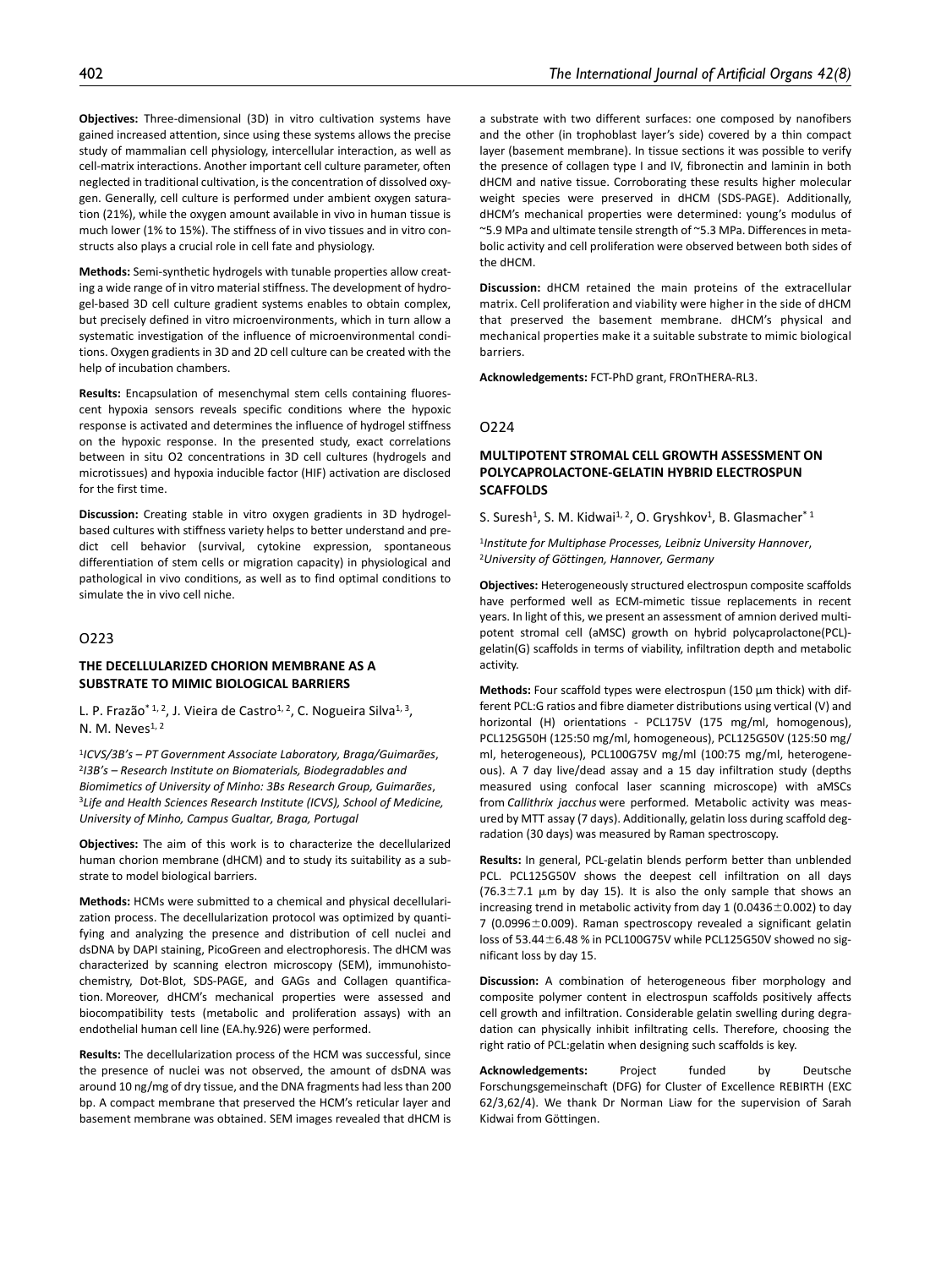#### O225

### **POLYSACCHARIDE-BASED HYDROGELS FOR BONE TISSUE REGENERATION**

M. Muhammad<sup>\* 1</sup>, C. Willems<sup>1</sup>, A. Liedmann<sup>1</sup>, A. Repanas<sup>1</sup>, G. Gallego-Ferrer <sup>2, 3</sup>, T. Groth<sup>1, 4</sup>

1*Department Biomedical Materials, Institute of Pharmacy Martin-Luther University Halle-Wittenberg, Halle (Saale), Germany*, 2*Centre for Biomaterials and Tissue Engineering, Universitat Politècnica de València*, 3*Biomedical Research Networking Centre in Bioengineering, Biomaterials and Nanomedicine (CIBER-BBN), Valencia, Spain*, 4*Interdisciplinary Center of Materials Science & Interdisciplinary Center of Applied Science, Martin Luther University Halle-Wittenberg, Halle (Saale), Germany*

**Objectives:** The main goal of this study was to synthesize polysaccharide-based hydrogel systems that favor bone regeneration. The hydrogel formation is driven by Schiff base crosslinking reaction between the amino functionalities of carboxymethyl chitosan (CMChi) and the aldehyde groups of the different oxidized polysaccharides resulting in an imine bond formation.

**Methods:** Different amounts of  $\text{NalO}_4$  were used in order to oxidize Alginate (ALG) and Hyaluronic acid (HA), forming reactive dialdehyde derivatives with different oxidation degrees. The amount of aldehyde groups was determined by: A) using Schiff's reagent and detected by a UV-Vis spectrometer (550nm) and B) acid base titration after reacting the aldehyde groups with Hydroxylammoniumchloride. Gel Permeation Chromatography (GPC) was used for molecular weight determination of the different polysaccharides. Biocompatibility of the products was tested using Qblue® assay and CFDA staining.

**Results:** Data obtained from both UV-VIS spectroscopy and titration show that the different polysaccharides have more aldehyde groups when high concentrations of NaIO $_{4}$  were used and the reaction times were extended. The weight average molecular weights of all the products were lower after the oxidation step. Products with high oxidation degrees showed low biocompatibility.

**Discussion:** ALG and HA with high oxidation degrees are required to prepare stable hydrogel systems and the dual utility of using CMChi and oxidized polysaccharides as both structural and bioactive component is promising for the formation of biocompatible hydrogel systems that can be used for bone tissue regeneration.

**Acknowledgements:** This work was supported by Deutscher Akademischer Austauschdienst DAAD (grant N°. 91605199) and Bundesland Sachsen-Anhalt in the frame of Leistungszentrum Chemieund Biosystemtechnik (project Nº. H01127247). The Spanish Ministry through the MAT2016-76039-C4-1-R project (including the FEDER financial support) is acknowledged.

## O226

# **A DIELECTRIC STUDY OF PIEZOELECTRIC FIBROUS MATS WITH ELECTRICAL SWITCHING EFFECT FOR NEURAL TISSUE IMPLANTS**

A. Tretiakov<sup>1</sup>, V. M. Kapralova<sup>\* 1</sup>, N. T. Sudar<sup>1</sup>, O. Gryshkov2, B. Glasmacher2

<sup>1</sup>*Higher School of Applied Physics and Space Technologies, Peter the Great St. Petersburg Polytechnic University, Saint Petersburg, Russian Federation*, 2*Institute for Multiphase Processes, Leibniz University Hannover, Hannover, Germany*

**Objectives:** Polyvinylidene fluoride (PVDF) and its co-polymer with trifluoroethylene (PVDF-TrFE) demonstrating biocompatibility and piezoelectric property are among the most promising biomaterials for nerve regeneration. Their blends with polydiphenylene phthalide (PDP) can improve nerve tissue regeneration due to combined electrical switching effect of PDP.

**Methods:** Electrospinning and film casting were used to produce porous electrospun fibre mats and thin films, respectively. SEM, DSC, RAMAN and FTIR spectroscopy, as well as piezoelectric measurements were performed to analyse morphology and physical-chemical properties of initial and final materials. A special measuring cell was designed to conduct dielectric spectroscopy measurements on samples with both deposited and pressed contacts.

**Results:** Electrospun PVDF-TrFE and PVDF-TrFE+PDP fibre mats and casted PVDF-TrFE, PVDF, PVDF-TrFE+PDP film samples were produced. The range of fibre diameter of 0.5-1.2 µm was obtained from SEM images. RAMAN (500-3500 cm $^{-1}$ ) and FTIR (600-2000 cm $^{-1}$ ) spectra were obtained for initial and final materials. The dependence of the samples capacity on the uniaxial pressure was measured. The frequency dependence of the capacitance and tangent of the dielectric loss angle tg(δ) at a constant uniaxial pressure has also been analysed.

**Discussion:** RAMAN spectrum of PDP+PVDF-TrFE fibre mats contains peaks from PDP and PVDF-TrFE, indicating that electrospinning method is suitable to produce PDP-containing PVDF-TrFE materials. Results of dielectric measurements showed that the presence of TrFE in co-polymer significantly reduces the value of the samples' capacitance. The capacitance of fibrous samples is much lower than that of films due to high porosity of fibre mats (>90%). TrFE-containing samples demonstrate high dielectric losses at low frequencies. The combined analysis of dielectric and piezoelectric properties is ongoing.

**Acknowledgements:** This work was supported by the DAAD project Strategic Partnership

#### **Biomaterials for Biomedical Applications**

O231

# **DEVELOPMENT AND CONSTRUCTION OF AN IMPLANT SYSTEM TO PERFORM ALL INTERNAL BIFOCAL SEG-MENTAL BONE TRANSPORT TO RESTORE LARGE BONE DEFECTS**

D. Siebert<sup>1</sup>, H. Kistmacher<sup>2</sup>, S. Knigge<sup>1</sup>, B. Glasmacher<sup>1</sup>, C. Krettek3

<sup>1</sup>*Institute for Multiphase Processes, Leibniz University Hannover, Hannover, Germany, <sup>2</sup>K-Implant GmbH, Garbsen, Germany, 3<br><sup>3</sup>Department for Trauma Surgery, Medical School Hannover, Hannover, Germany*

**Objectives:** Currently, there are no reliable internal treatment options for large segmental bone defects. The objective of this study is to develop an alternative treatment for a young male patient with a huge 180mm diaphyseal tibial bone defect, who was already recommended amputation.

**Methods:** A modular add-on system is developed for a commercially available motorized bone lengthening nail (Ellipse Technolo-gies, USA). The system allows bifocal segmental transport of osteotomized bone segments. By this, the bone defect is filled from two sides. A wire rope hoist shall ensure that the bone can overcome the distance from both sides, which re-duces the time of healing and the amount of implanted parts. A 3D-printed model of the patient's bone segments helps to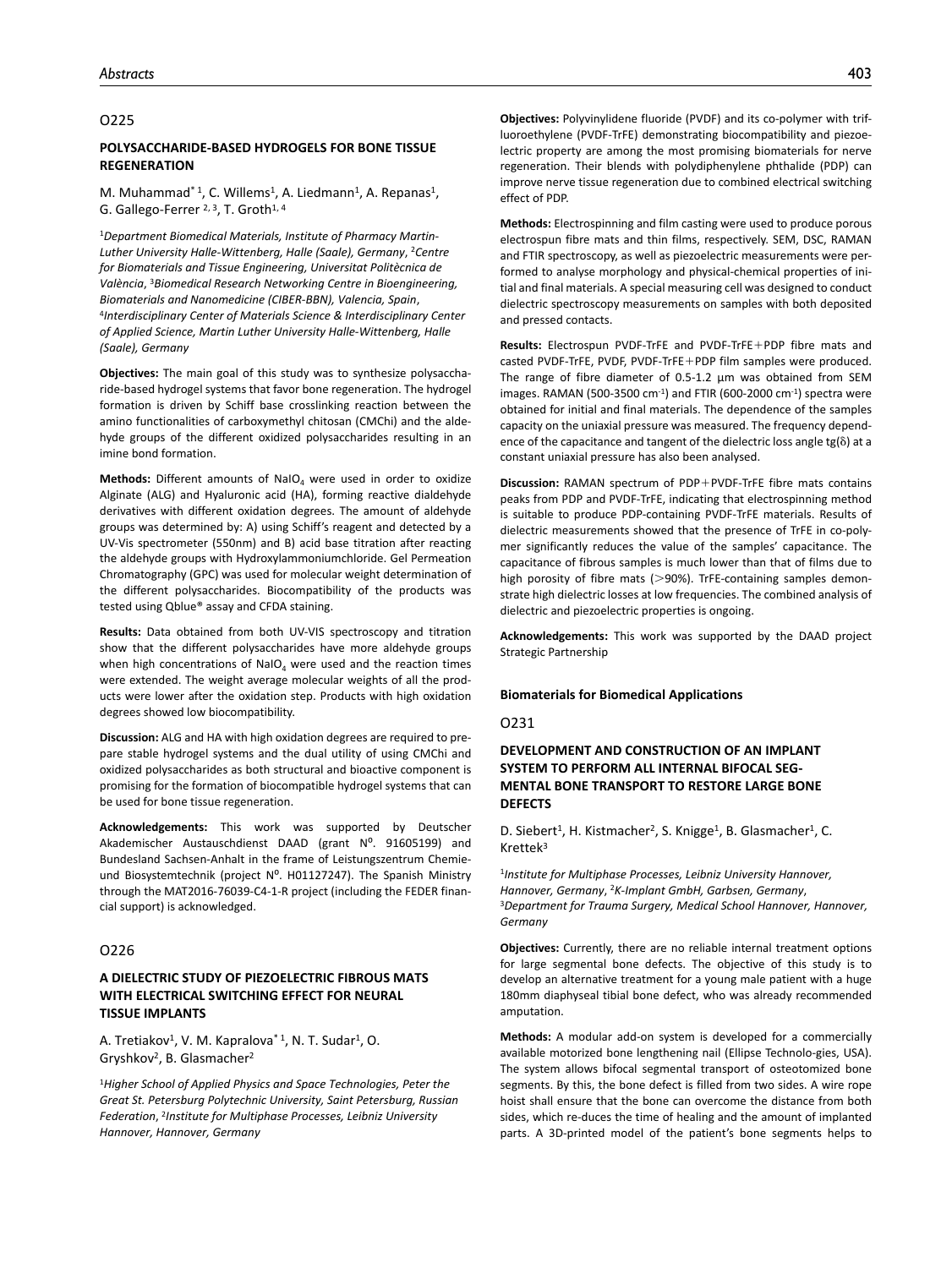design the implant system itself and the handling which includes fixation, transport and explantation.

**Results:** The results show in accordance to previous studies that the developed implant system effectively transports both osteot-omized transport bone segments. The wire rope hoist mechanism and the modular construction works as planned. The implant system can be explanted successfully.

**Discussion:** In this study, we present an individualized modular add-on implant solution. The advantage of the modular setup is that many parts can be manufactured in universal sizes. This method of bone reconstruction could help many patients, who suffer from large critical size defects.

# O232

# **PLASMA NANOFILMS AS BIOCOMPATIBLE INTERFACE FOR IMPLANTS**

M. Bergmann<sup>1</sup>, L. Ledernez<sup>1</sup>, G. Urban<sup>1</sup>

<sup>1</sup>*Department of Microsystems Engineering, Albert-Ludwigs-University of Freiburg, Freiburg, Germany*

**Objectives:** In the development of biocompatible materials for biomedical applications, the foreign body response is an important issue. The healing of surrounding tissue often interferes with the function of an implanted biomaterial. Events like protein deposition, hemostasis, inflammation, tissue repair, infections and the encapsulation of the functional part of the implant are the main cause of failure of the implanted device.

**Methods:** In this study biocompatible nanofilms are produced by means of a plasma polymerization process using a low-pressure magnetronenhanced 15 kHz glow discharge. This process allows the precise control of the film nature and behaviour. The resulting hydrocarbon film has a thickness of a few nanometer and keeps therefore the inherent properties of the substrate material. Measurements on protein adsorption gave the possibility to tailor the thin films in the needed direction. This means to tailor a native secondary structure of in situ adsorbed proteins.

**Results:** The nanofilms were investigated using different surface analytical methods. Also the interaction in contact with different biological sample materials was tested in-vitro. The precise measurement of the adsorbed proteins indicated a native secondary structure of proteins on these surfaces. Different in-vivo sensor dummies which are in contact with blood and soft-tissue were coated by these nanofilms. The explanted sensors were kept free of any encapsulation by this coating. This stands in good correlation with the measurement of adsorbed proteins.

**Discussion:** The first in-vitro results of the adsorption of blood proteins indicated already a very biocompatible character of these nanofilms. The explanted sensors were kept free of any encapsulation by this coating. These coatings can open the door for many new applications in the field of new implants but also other biomedical products.

# O233

# **HEMOCOMPATIBILITY OF DOUBLE FILTRATION LIPOPROTEIN APHERESIS USING POLYETHERSULFONE VS. ETHYLENE-VINYL ALCOHOL COPOLYMER MEMBRANES**

D. H. Krieter<sup>1</sup>, J. Jeyaseelan<sup>1</sup>, M. Rüth<sup>\*2</sup>, H.-D. Lemke<sup>2</sup>, C. Wanner<sup>1</sup>, C. Drechsler<sup>1</sup>

<sup>1</sup>*Medicine I, Nephrology, University Hospital Würzburg, Würzburg*, 2*eXcorLab GmbH, Obernburg, Germany*

**Objectives:** Clinical data on the hemocompatibility of membranes used in double filtration lipoprotein apheresis (LP) is virtually unavailable. The present trial compared the hemocompatibility of a recently introduced polyethersulfone (PES) based plasma fractionator membrane, FractioPES<sup>®</sup> 200, to an ethylene-vinyl alcohol copolymer (EVAL) membrane during LP.

**Methods:** In a prospective, randomized, controlled, crossover trial, eight patients on routine LP were subjected to one treatment with PES plasma (0.6 m<sup>2</sup>, 3M PlasCure<sup>®</sup> 0.6) and fractionation (1.9 m<sup>2</sup>, 3M SelectiCure<sup>®</sup> H19) membranes and one control treatment using a set of EVAL membranes (0.5 m², Asahi Plasmaflo OP-05W; 2.0 m², Asahi Cascadeflo EC-50W). Intraindividual treatment conditions were kept identical. At defined times, samples were drawn at different sites of the extracorporeal blood and plasma circuit to measure white blood cell (WBC) and platelet (PC) counts, complement factor C5a and thrombin-anti-thrombin III (ATIII).

**Results:** With a nadir at 25 min, WBC in EVAL decreased to 34 % of baseline vs. 64 % at 20 min in PES (*P*<0.001). PC only marginally decreased over time with both membrane types. Maximum C5a in venous blood was  $30.0\pm11.2$  µg/L at 30 min with EVAL and  $14.0\pm12.8$ µg/L at 25 min with PES (*P*<0.001). Compared to PES (23.3±15.2 at 5 min and 16.9±12.3 at 20 min, resp.), highest C5a concentrations were found in plasma after the EVAL plasma  $(56.1 \pm 22.0 \text{ µg/L at } 10 \text{ min};$  $P$ <0.001) and fractionation filters (50.6 $\pm$ 19.4 µg/L at 30 min; *P*<0.001). ATIII levels did not rise until the end of the treatment without differences between membranes. Regarding Lp(a), LDL and HDL removal, both membrane sets performed equally (PES, 69.8±5.7, 64.9 $\pm$ 8.8, and 17.4 $\pm$ 13.6 %, resp., vs. EVAL, 69.5 $\pm$ 6.0, 65.2 $\pm$ 6.9, and  $18.2 \pm 7.3$  %, resp.).

**Discussion:** Compared to EVAL, PES membranes are more beneficial with respect to the classical hemocompatibility of extracorporeal treatment procedures, namely leukocyte and complement system activation.

# O234

# **SARDINE ROE AS A NOVEL SOURCE OF BIOACTIVE AGENTS TO PRODUCE LIPOSOMES WITH ANTIOXIDANT AND ANTI-INFLAMMATORY ACTIVITIES**

M. Guedes<sup>\* 1, 2</sup>, S. Vieira<sup>2</sup>, V. Gonçalves<sup>3</sup>, M. E. Tiritan<sup>3, 4</sup>, H. Ferreira<sup>1, 2</sup>, N. Neves<sup>1, 2</sup>

<sup>1</sup>*ICVS/3B's, Braga/Guimarães*, 2*3B´s Research Group, University of Minho, Guimarães*, 3*CESPU, Instituto de Investigação e Formação Avançada em Ciências e Tecnologias da Saúde, Paredes*, 4*Department of Chemical Sciences, Faculty of Pharmacy, Laboratory of Organic and Pharmaceutical Chemistry, University of Porto, Porto, Portugal*

**Objectives:** Fish roe is a highly nutritional product with diverse beneficial effects for the human health. This work used sardine (*Sardina pilchardus)* roe to produce novel delivery systems presenting antioxidant and anti-inflammatory properties.

**Methods:** Methyl-*tert*-butyl ether extraction method was used to obtain lipid- and water-soluble compound rich phases. The fatty acids profile was analyzed by GC/MS. The identification of the hydrophilic compounds was performed by LC-HRMS. Lipids were used to produce large unilamellar liposomes (LUVs). The hydration of the lipid film was performed with PBS or sardine roe-derived aqueous phase. LUVs were characterized by their size, surface potential and morphology. The cytotoxicity of the extracts was evaluated using L929 cells. Their antioxidant activity was evaluated against different radicals, and their antiinflammatory activity was assessed in the presence of LPS-stimulated macrophages.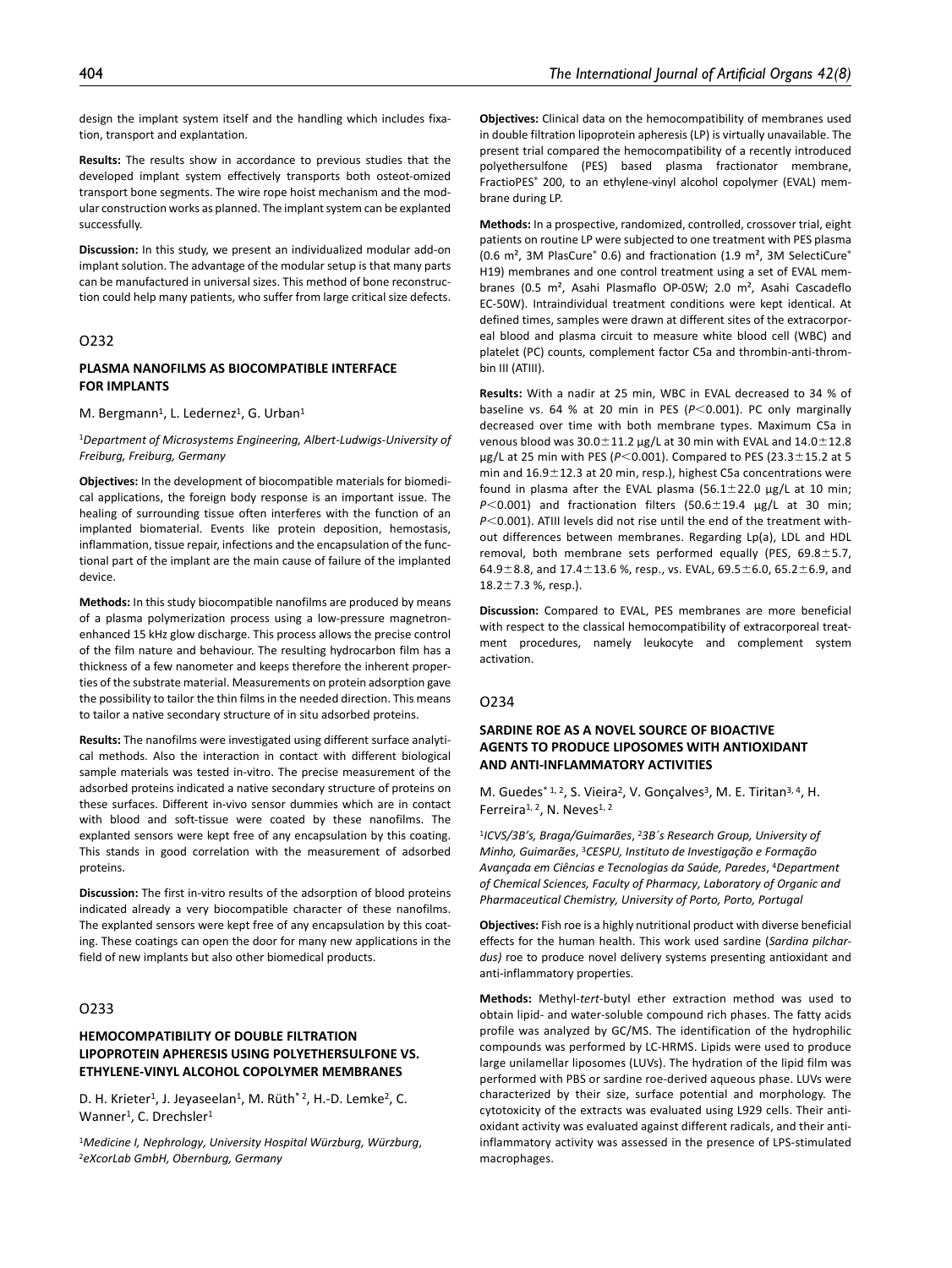**Results:** GC/MS analyses demonstrated the presence of several fatty acids, such as ω3 fatty acids. LC-HRMS analyses revealed the presence of numerous bioactive compounds (e.g. essential amino acids and gadusol). LUVs prepared with the aqueous phase presented a higher heterogeneity in terms of size than when they were prepared with buffer. Both LUVs formulations have a negative surface charge and a spherical shape. The extracts presented antioxidant activity against peroxyl, hydroxyl and nitric oxide radicals. Biological assays indicated that the extracts are cytocompatible for the lowest tested concentrations and that they can inhibit the production of proinflammatory cytokines, which reveals their anti-inflammatory effect.

**Discussion:** Our sardine roe-derived delivery systems and compounds have both antioxidant and anti-inflammatory activities and thus they may be considered as a valid alternative for the treatment of inflammatory conditions.

**Acknowledgements:** Financial support from Foundation for Science and Technology (Portugal; PD/BD/113795/2015 and PTDC/ CTM-BIO/4388/2014).

### O235

# **POLYELECTROLYTE MULTILAYER AS RESERVOIR FOR NOVEL CATIONIC LIPOSOMES AS POTENTIAL SURFACE COATING FOR MEDICAL IMPLANTS FOR OSTEONEOGENESIS**

#### Y. A. Brito Barrera<sup>\* 1</sup>, C. Wölk<sup>2</sup>, T. Groth<sup>1, 3</sup>

<sup>1</sup>*Biomedical materials*, 2*Biochemical Pharmacy*, 3*Interdisciplinary Center of Materials Science & Interdisciplinary Center of Applied Science, Martin Luther Univerity Halle Wittenberg, HALLE (SAALE), Germany*

**Objectives:** Cationic liposomes OO4 (N-{6-amino-1-[N-(9Z) -octadec9 enylamino] -1-oxohexan-(2S) -2-yl} -N0- {2- [N, N-bis(2-aminoethyl) amino] ethyl} -2-hexadecylpropandiamide) and DOPE contain a higher amount of amino groups than classical lipids. A polyelectrolyte multilayer system (PEM) made of chondroitin sulphate (CS) and collagen type I (COL I) was prepared by Layer-by-Layer technique with liposomes embedded in the terminal layers for the controlled release of components to promote osteogenic differentiation for bone regeneration.

**Methods:** Characterization of the PEM was performed using ellipsometry. This technique was used to investigate the thickness on substrate coated with PEM of CS, liposomes, COL I as terminal layer. The layer growth behavior of PEM was studied using Surface Plasmon Resonance (SPR). The cell adhesion of C2C12 cells and the cellular uptake efficiency of the liposomes embedded onto PEM was evaluated using fluorescence staining and flow cytometry.

**Results:** The SPR results showed a linear growth with an increase in the angle shift corresponding to the adsorbed mass of PEM. The increase in thickness after liposome adsorption was significant. The cell studies indicated that cells seeded on terminal liposome layer showed a higher amount of cells on the surface. The population of cells that took up liposomes are higher in the absence of serum than in medium with FBS.

**Discussion:** The quantification of liposome uptake indicated that the population of cells that took up liposomes were higher in the absence of serum. The results showed the uptake efficiency of cationic liposomes embedded onto a PEM system for controlled release of hydrophobic and hydrophilic models compounds into the cells.

**Acknowledgements:** CONACYT-México, German Academic Exchange Service (DAAD) No. 50015952. German Research Society (DFG) project N. 396823779. The High Performance Center Chemical and Biosystems Technology Halle/Leipzig and supported by the European Regional Development Fund (ERDF).

#### O236

# **MATRIGEL-MIMETIC BIOMATERIAL FOR HUMAN INDUCED PLURIPOTENT STEM CELLS**

H. Pirmahboub<sup>\* 1</sup>, S. Traub<sup>2</sup>, M. Vierthaler<sup>3, 4</sup>, E. Ade<sup>2</sup>, R. Horlacher<sup>2</sup>, J. Utikal<sup>3, 5</sup>, C. Lee-Thedieck<sup>1</sup>

<sup>1</sup>*Leibniz Universität Hannover, Institute of Cell Biology and Biophysics, Hannover*, 2*Trenzyme GmbH, Konstanz*, 3*Skin Cancer Unit, German Cancer Research Center (DKFZ)*, 4*Faculty of Biosciences, Ruprecht-Karl University of Heidelberg, Heidelberg*, 5*Department of Dermatology, Venereology and Allergology, University Medical Center Mannheim, Ruprecht-Karl University of Heidelberg, Mannheim, Germany*

**Objectives:** Human induced pluripotent stem cells (hiPSCs) possess an exceptional differentiation potential, as they are able to differentiate towards cells from all three germ layers. Owing to this capability, they are an attractive cell source for regenerative medicine applications and in vitro disease models. To date, coated substrates with Matrigel® and Geltrex<sup>™</sup> have been providing promising platforms for hiPSC culture and differentiation. Besides many advantages, both substrates provide some drawbacks such as batch-to-batch variation and xenogeneic origin, which pose problems in potential clinical applications. To tackle these issues, a matrigel-mimetic synthetic biomaterial able to maintain hiPSCs in culture is required. Cell behavior is controlled by a complex set of biophysical (e.g. stiffness) as well as biological (e.g. growth factors) parameters. In this study, we want to develop a fully synthetic hiPSC-supporting hydrogel that allows investigating the influence of biophysical and biological parameters on hiPSCs.

**Methods:** The substrates were prepared via crosslinking starPEG and heparin molecules with different molar ratios. Substrates were biofunctionalized with two methods based on NHS ester binding to amine groups of laminins in different ratios. hiPSCs were seeded on substrates and the medium was changed every day. Cells were stained after 72 hours for pluripotency markers (OCT4-SSEA4).

**Results:** Functionalized substrates with storage modulus of 4kPa maintained hiPSCs culture. On the other hand, no adherent cells were observed on the substrates with a storage modulus of 1kPa and 10kPa.

**Discussion:** StarPEG-heparin hydrogels functionalized with laminin mixtures clearly represented an appropriate matrigel-mimetic growth substrate for the hiPSC culture and maintenance of their pluripotency. 3D cultures have already been shown to be superior to 2D and it is an outlook of this work.

**Acknowledgements:** The project is funded by Zentrale Innovationsprogramm Mittelstand (ZIM).

**Cells, Tissues and Organs**

O241

# **INVESTIGATION OF DECELLULARIZED LIVER TISSUE REGENERATIVE POTENTIAL**

M. Bobrova<sup>\* 1, 2</sup>, L. Safonova<sup>1, 2</sup>, A. Efimov<sup>1</sup>, O. Agapova<sup>1</sup>, I. Agapov1

<sup>1</sup>*Academician V.I.Shumakov National Medical Research Center of Transplantology and Artificial Organs, Ministry of Health of the Russian Federation*, 2*Lomonosov Moscow State University, Moscow, Russian Federation*

**Objectives:** Tissue decellularization is one of the novel techniques in tissue engineering and regenerative medicine for obtaining extracellular matrix, which doesn't preserve mechanical properties of native tissue.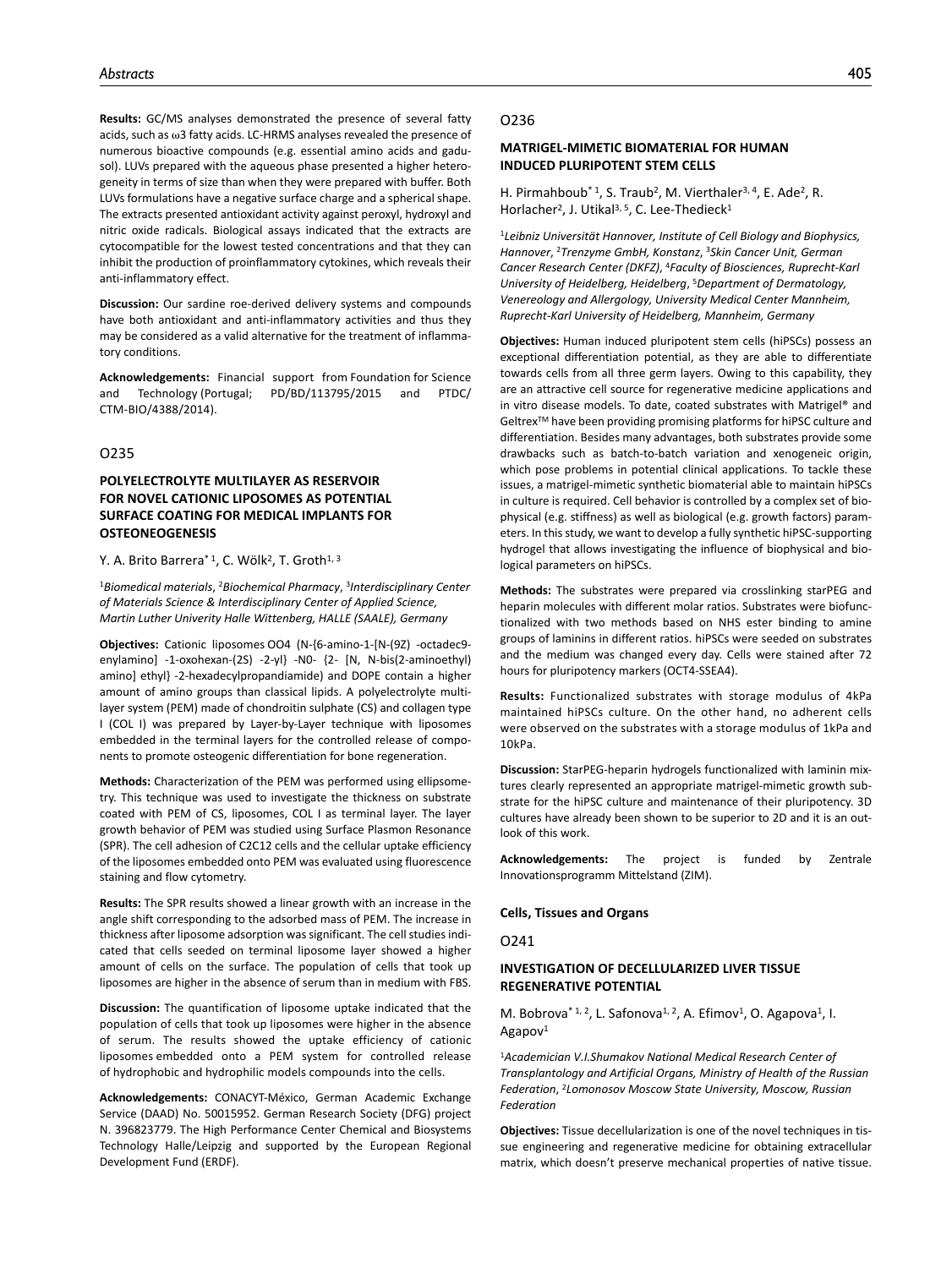Modified by the extracellular matrix, silk fibroin scaffolds can combine high biocompatibility and suitable mechanical properties.

**Methods:** Wistar rats were used as liver donors. Decellularization of liver tissue was performed by sequential incubation with three solutions of 0,1% SDS containing Triton X-100 in the following concentrations: 1%, 2% and 3%. Livers were ground in liquid nitrogen and a certain fraction of microparticles was separated by precipitation and centrifugation. Silk fibroin scaffolds were prepared by a casting method using water as a solvent. Microparticle suspension was blended with fibroin solution before film preparation. Scaffold structure was investigated by scanning probe nanotomography (SPM) and scanning electron microscopy (SEM). The cytotoxicity of scaffolds, cell adhesion and proliferation were evaluated. Modified scaffolds were used as wound coatings in a full-thickness skin wound model.

**Results:** Microparticles with a size less than 5 μm were prepared from decellularized liver tissue. Modified silk fibroin scaffolds were obtained. Sinuous and rough topography of the obtained matrix was shown. The produced scaffolds did not show cytotoxic effect. The cells adhesion was significantly higher on scaffolds modified with decellularized liver tissue microparticles in comparison with non-modified scaffolds. Modified silk fibroin scaffolds promoted skin wound regeneration by 30% in comparison with non-modified scaffolds.

**Discussion:** Regenerative potential of extracellular matrix as microparticles was shown. Decellularization of organs and tissues may be used in tissue engineering and regenerative medicine for increasing the biocompatibility of the artificial grafts.

# O242

# **EFFECTS OF LOCAL ISCHEMIC PRECONDITIONING IN HEPATIC PORCINE MODEL.**

A. Ordoñez \*1, I. Fernandez-Lopez<sup>1, 2</sup>, A. Rivera<sup>1, 3</sup>, J. F. del Cañizo<sup>1</sup>

<sup>1</sup>*Artificial Circulation Laboratory. Experimental Surgery, Hospital General Universitario Gregorio Marañon. Universidad Complutense de Madrid*, 2*Anaesthesiology and intensive care, Hospital General Universitario Gregorio Marañon*, 3*Plastic Surgery, Hospital General Universitario Gregorio Marañon., Madrid, Spain*

**Objectives:** Due to the growing demand for organs in liver transplantation, techniques for optimization of suboptimal livers are needed such as normotermic liver perfusion (PNT). In this way, hepatic repercussion of ischaemic preconditioning (PI) still remains unclear. This study aims to analyze the haemodynamic and biochemical alterations produced after intraoperative PI on livers subjected to 6 hours of PNT. As a secondary objective, we aim to determine the effect of PI on liver function.

**Methods:** Eight minipig livers, randomized to control (n=4) and PI group (n=4), were perfused during six hours in a PNT circuit (34ºC). The PI group was subjected to 10 minutes of ischaemia by means of a Pringle *manoeuvre*in the hepatic hilum, followed by 10 minutes of reperfusion. Biochemical and gasometric parameters were measured at baseline and hourly in perfusate. Pressures and flows in hepatic artery (HA) and portal vein (PV) were registered. For statistical analysis Spearman's rho test and Mann-Whitney U test was performed, considering  $p < 0.05$ as significant.

**Results:** There were significant differences in HA flow, adjusted to weight, doubling the control group (PI 0,42 $\pm$ 0,17 ml/min/g Vs GC  $0.17 \pm 0.05$  ml/min/g; p=0.000); no differences were found in PV flow. Total proteins (PI 1,9 [1,7-2]g/dL Vs GC 1,3 [0,95-1,5]g/dL; p=0,000) and O2 consumption rate (PI 0,086 [0,055-0,113] ml/min/g Vs GC 0,040 [0,017-0,060]ml/min/g; p=0,000)were significantly increased in the PI group. There were no significant differences in AST, ALT, or GGT.

**Discussion:** The PI, as a previous maneuver to PNT, increases hepatic artery flow and O2 consumption without altering citolytic parameters in liver. This may improve hepatic functionality as a previous step in transplantation. Further molecular and histological study should be made to clarify our finding in PI on PNT.

## $0243$

# **DEVELOPMENT OF A MULTI-LAYERED CRYOGEL BIOREACTOR WITH OPTIMISED FLUID DYNAMICS FOR BIOARTIFICIAL LIVER APPLICATION**

F. Bonalumi<sup>\* 1</sup>, C. Crua<sup>2</sup>, I. Savina<sup>1</sup>, N. Davies<sup>3</sup>, M. Santini<sup>4</sup>, S. Fest-Santini<sup>5</sup>, S. Sandeman<sup>1</sup>

<sup>1</sup>*Pharmacy and Biomolecular Sciences*, 2*Advanced Engineering Centre, University of Brighton, Brighton*, 3*The Institute for Liver and Digestive Health, University College London, London, United Kingdom*, 4*Dipartimento di Ingegneria e Scienze Applicate*, 5*Dipartimento di Ingegneria Gestionale, dell'Informazione e della Produzione, Università degli Studi di Bergamo, Bergamo, Italy*

**Objectives:** Cryogels with improved non-fouling and cell adhesive surface properties were investigated as potential cell scaffold for BAL purpose. Cryogel monolith columns were used by other groups to fill the bioreactor chamber. However, device performance was not maintained for more than a few hours. Fluid dynamic measurements using a purpose-built µPIV setup with video post-processing were conducted in order to extrapolate the effect of flow inside the cryogel matrix to improve cell viability and avoid blood cell activation. Starting from PIV results, a multi-layered bioreactor composed of spaced cryogel discs was developed to maximise blood/hepatocyte mass-exchange. This study aimed to investigate whether the multi-layered design results in improved performance compared to the column version in terms of hepatocytes viability and functionality.

**Methods:** p(HEMA-co-MBA) cryogels were synthesised by cryogelation technique. Cryogels were then functionalised with alginate and RGD peptide and synthesised by solid phase method. Porous structure was analysed with SEM, confocal imaging and  $\mu$ CT. Non-fouling properties were investigated by protein absorption studies. Cell viability was assessed by MTT/ATP activity and live/dead imaging. Hepatocyte functionality in bioreactors was investigated by quantification of albumin and urea production using ELISA and colorimetric assay, respectively, over time.

**Results:** Synthesised cryogels possessed an open porosity with pore sizes of up to 100µm and an interconnected network of pores. Alginate helped preventing protein absorption from plasma. RGD peptide enhanced hepatocyte functionality. Cryogel perfused bioreactors maintained hepatocytes viability and functionality for up to 1 week.

**Discussion:** Multi-layered bioreactor design showed a significantly higher production of albumin and urea compared to the column version, suggesting an improved mass exchange between medium and cells. Also cell colonization and proliferation through the device were improved.

#### O244

# **GENERATION OF IMMUNOLOGICALLY INVISIBLE PORCINE PANCREATIC ISLET CELL CLUSTERS AFTER SINGLE CELL ENGENEERING AND ISLET REASSEMBLING TO SUPPORT XENOGRAFT SURVIVAL**

M. Carvalho-Oliveira<sup>\* 1</sup>, Y. Yuzefovych<sup>1</sup>, E. Valdivia<sup>1</sup>, M. Verboom<sup>1</sup>, H. Sake<sup>3</sup>, O. Pogozhykh<sup>1</sup>, C. Chen-Wacker<sup>1</sup>, S. Aufderbeck<sup>1</sup>, R. Schwinzer<sup>2</sup>, H. Niemann<sup>3</sup>, B. Petersen<sup>3</sup>, J. Seissler<sup>4</sup>, R. Blasczyk<sup>1</sup>, C. Figueiredo<sup>1</sup>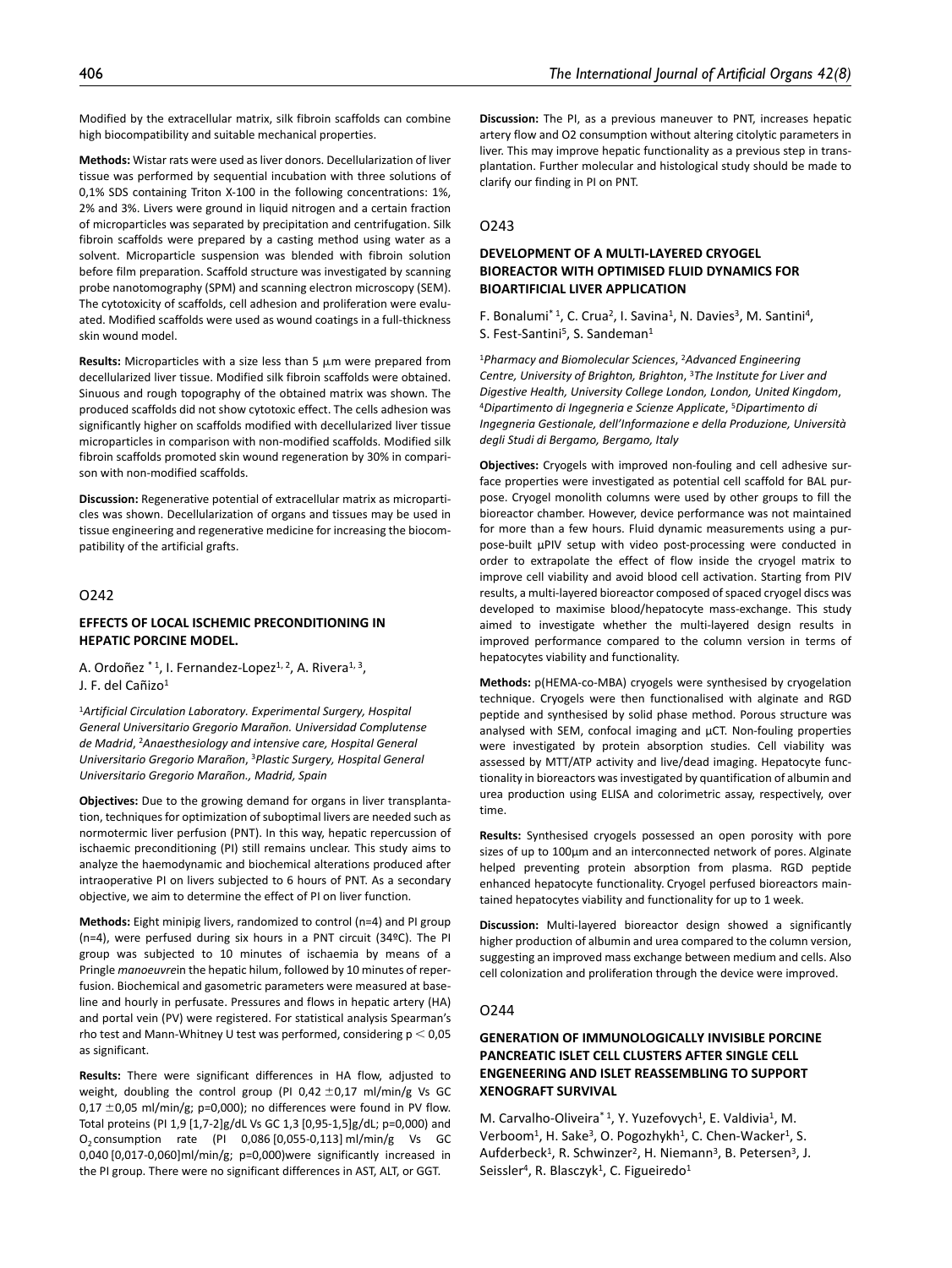<sup>1</sup>*Institute for Transfusion Medicine, Hannover Medical School, Hannover Germany*, 2*Clinic for General, Visceral and Transplantation-Surgery, Hannover Medical School, Hannover, Germany*, 3*Department of Biotechnology, Institute of Farm Animal Genetics, Friedrich-Loeffler-Institute, Mariensee, Germany*, 4*Department of Internal Medicine IV – Endocrinology and Nephrology, IV, Medical Center of the Ludwig-Maximilians-University, Munich Germany*

**Objectives:** Xenotransplantation of transgenic porcine pancreatic islets offers a promising alternative source to circumvent current limitations posed by the scarcity of allogeneic donors. However, either immune rejection or oxygen supply in immune protected encapsulated islets remains a major concern. To decrease xenogeneic immune responses, we have investigated the feasibility to generate tissue engineered SLA silenced islet cell clusters (ICC) from alpha-Gal knock out, CD46, CD55 and CD59 transgenic minipigs.

**Methods:** Pancreatic islets single cell suspensions were generated by enzymatic digestion of porcine ICCs. The single cells were silenced for SLA class I and II by lentiviral vectors encoding for Nanoluciferase as reporter gene and for short hairpin RNAs targeting beta2-microglobulin (shb2m) or class II transactivator (shCIITA), respectively. SLA transcripts were evaluated by real-time PCR and protein levels by flow cytometry and fluorescence microscopy analyses. Cell death was evaluated by Propidium Iodide staining. The effect of SLA class I silencing was evaluated in human T and NK cell cytotoxicity assays. SLAsilenced pancreatic beta-cells were then used to form new ICCs in stirred bioreactors.

**Results:** SLA class I silencing was designed to reach a level of up to 86% and class II by up to 64% on pancreatic islet cell monolayers. Silencing SLA expression did not affect cell viability and the insulinproducing beta-cell phenotype as indicated by Dithizone staining and levels of insulin production. Xenogeneic T-cell immune responses  $(p<0.05)$  as well as antibody-mediated cellular-dependent immune responses (p<0.01) were significantly decreased. Silencing SLA class I expression did not increase susceptibility to NK-cell cytotoxicity. In stirred bioreactors, tissue engineered islets showing the typical 3D-structure and morphology of ICC were assembled from SLAsilenced pancreatic cell suspensions to be used for transplantation in humanized mice as a first model.

**Discussion:** These data shows the feasibility to generate low immunogenic porcine ICC from transgenic pigs after single cell engineering and post- transduction islet reassembling that might serve as a robust alternative to allogeneic pancreatic islet cell transplantation.

## O245

#### **APHERETIC MEDICINE IN HEART TRANSPLANTATION: ANOTHER WEAPON IN OUR HANDS?**

C. Amarelli\* 1, B. Casale2, M. Mottola2, A. Petraio2, R. Andini<sup>2</sup>, I. Mattucci<sup>2</sup>, F. Cacciatore<sup>2</sup>, E. Durante Mangoni<sup>3</sup>, B. Zuccarelli<sup>4</sup>, C. Maiello<sup>2</sup>

<sup>1</sup>*Cardiac Surgery and Transplants*, 2*Monaldi, Azienda dei Colli*, 3*Vanvitelli University*, 4*Monaldi, Ospedali dei Colli, Naples, Italy*

**Objectives:** The improvement of immunosuppressive strategies have signifigantly reduced the risk and mortality of cellular rejection after Heart Transplantation (HTx). Recently, Humoral Rejection and antibodies have been recognized as a major problem in the management of recipients during the follow-up.

**Methods:** 23 patients out of more than 700 recipients undergoing HTx and 6 undergoing retransplantation required techniques of apheretic medicine to manage Humoral Rejection episodes or to lead to transplant patients with Donor Specific Antibodies (DSA).

**Results:** In our experience 4 patients were treated with photopheresis with excellent tolerability, no adverse event and no rejection episodes. Photopheresis was added on top of standard immunosuppressive therapy in patients requiring minimization of calcineurins due to other clinical conditions. 19 patients experiencing humoral rejection were treated alternatively with Plasma Exchange (8 patients) or with immunoadsorption. Plasma Exchange was preferred in acute patients requiring removal of inflammatory factors other than antibodies while Immunoabsorption was better tolerated and adopted to reduce the metabolic impact and coagulative disorders when the patient was more stable.

**Discussion:** Apheretic Medicine has opened a new door and represents an efficient weapon in the armamentarium of an HTx center. The complexity of the management of this new diseased in frail patients highlights the need for a multidisciplinary group establishing the right treatment for every patient.

# O246

## **ANALYSIS OF PHOTOPHERESIS THERAPY WITHIN THE FRAME OF THE WAA REGISTER.**

B. Stegmayr<sup>\* 1</sup>, J. Audzijoniene<sup>2</sup>, A. Griškevičius<sup>3</sup>, G. Berlin<sup>4</sup>, J. Dykes<sup>5</sup>, Z. Gasova<sup>6</sup>, Z. Bhuiyanova<sup>6</sup>, M. Blaha<sup>7</sup>, M. Lanska<sup>8</sup>, T. Eich<sup>9</sup>, F. Toss<sup>10</sup>, V. Strineholm<sup>11</sup>, H. Vrielink<sup>12</sup>, V. Witt $13$ , O. Ilhan $14$ 

<sup>1</sup>Public Health and Clin. Medicine, Umea University, Umea, Sweden,<br><sup>2</sup>Apheresis Unit, <sup>3</sup>Apheresis, University Hospital, Vilnius, Lithuania,<br><sup>4</sup>Apheresis, University Hospital, Linköping, <sup>5</sup>Apheresis, University *Hospital, Lund, Sweden*, 6*Apheresis, University Hospital, Prague*, 7*Apheresis*, 8*Apheresis Center, University Hospital, Kralove, Czech Republic*, 9*Apheresis, University Hospital, Uppsala*, 10*Apheresis, University Hospital, Umea*, 11*Apheresis, University Hospital, Örebro, Sweden*, 12*Apheresis, Sanguine, Amsterdam, Netherlands*, 13*Pediatrics, University Hospital St.Anna, Vienna, Austria*, 14*Apheresis, University Hospital, Ankara, Turkey*

**Objectives:** Data from the WAA apheresis registry was investigated regarding patients treated with extracorporeal photopheresis (ECP) as a tool to modulate immune response in various diseases.

**Methods:** 381 patients (34% women) had been treated with ECP for a total of 10668 procedures. The mean age was 48 years ( $\pm$ 18, range 3-81 years). Estimation of quality of life was made using grade 0 (suicidal) up to 10 (best ever) and health quality grade 1 (Bed ridden, ICU condition) up to 10 (athletic). Adverse events were analyzed. ANOVA comparisons were used.

**Results:** Most patients were treated due to graft versus host disease (GVHD, n=284) and other hematological diseases (n=34). Adverse events were registered in 5.8% of the first treatments and in 2.1% of the subsequent procedures. Severe adverse events were present in 0.4% of all procedures. No patient died due to the procedure. Tingling and stitching were the most common side effects. For those with GVHD the QoL was initially at a mean 6.3 ( $\pm$ 1.5, range 2-10) and improved significantly within 10 procedures and the Health Condition estimate improved significantly within 9 procedures and improved further with added procedures.

**Discussion:** Photopheresis is an established therapy with few side effects. The present data indicate that approximately 10 procedures are necessary to note significant effect to GVHD.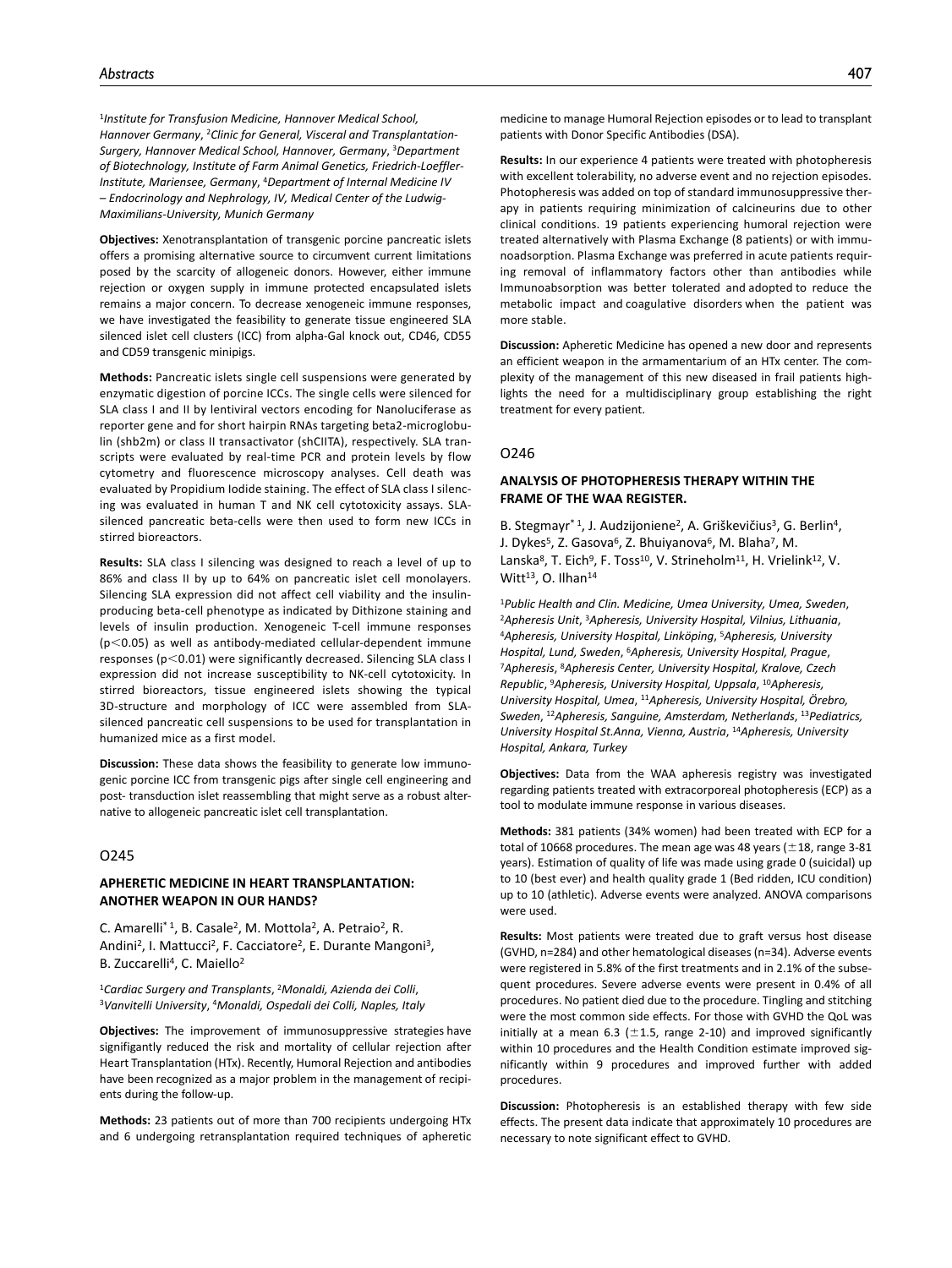#### **Experimental and Computational Methods**

# O251

# **INVESTIGATION OF THE ATTACHMENT OF ENDOTHELIAL CELLS TO A CELL PROBE FOR THE DIAGNOSIS OF CARDIOVASCULAR DISEASES**

F. Hehnen\* 1, G. Wendt<sup>2</sup>, L. Goubergrits<sup>1</sup>, K. Lücke<sup>2</sup>, K. Affeld<sup>1</sup>, U. Kertzscher<sup>1</sup>

<sup>1</sup>*Biofluid Mechanics Laboratory, Charité - Universitätsmedizin Berlin*, 2*Invicol GmbH, Berlin, Germany*

**Objectives:** Circulating endothelial cells can be used to diagnose cardiovascular diseases. However, their concentration in the blood is very low (<100 per ml). A large volume of blood is needed, which should not be drawn from the patient. Instead a probe is inserted into the bloodstream of the patient to isolate as many cells as possible. The geometry of the cell probe is one of the key factors affecting cell deposition because its shape influences the flow conditions along the cell probe. The aim of this combined in vitro and in silico study is to find out the optimal flow conditions for cell deposition aiming to develop in future novel optimal cell probe shape.

**Methods:** In vitro experiments in a closed loop with endothelial cells from HUVEC cell line were carried out and the cell deposition as a function of the probe shape (4 probe types) and five different flow rates were investigated. The knowledge of the flow conditions at the cell probe was obtained by flow simulations by using CFD software STAR CCM+. By combining the experimental and simulation data with an iterative procedure, wall shear stresses, which seems to promote cell deposition, can be identified.

**Results:** It could be shown that the geometry of the cell probe has a much greater influence on cell deposition than the flow rates in the blood vessel. Wall shear stress around 0.4 Pa seems to be responsible for the optimal deposition of endothelial cells. However, this flow condition does not correlate with all flow rate experiments.

**Discussion:** The results of the combined in vitro – in silico study on deposition of endothelial cells on the existing cell probe design are promising. However, the used in vitro set up does not allow to extract maximal information from each test and should be redesigned.

# O252

# **EXPERIMENTAL COMPARISON OF TUG FORCE AND RADIAL FORCE OF LEFT ATRIAL APPENDAGE OCCLUSION DEVICES**

M. Menne<sup>\* 1</sup>, J. W. Schrickel<sup>2</sup>, G. Nickenig<sup>2</sup>, B. Al-Kassou<sup>2</sup>, D. Nelles<sup>2</sup>, T. Schmitz-Rode<sup>3</sup>, U. Steinseifer<sup>1, 4</sup>, O. De Backer<sup>5</sup>, A. Sedaghat<sup>2</sup>

<sup>1</sup>*Department of Cardiovascular Engineering, Institute of Applied Medical Engineering, Helmholtz Institute, RWTH Aachen University, Aachen*, 2*Med. Klinik und Poliklinik II—Kardiologie, Universitätsklinikum Bonn, Rheinische Friedrich-Wilhelms-Universität Bonn, Bonn*, 3*Institute of Applied Medical Engineering, Helmholtz Institute, RWTH Aachen University, Aachen, Germany*, 4*Monash Institute of Medical Engineering and Department of Mechanical and Aerospace Engineering, Monash University, Melbourne, Australia*, 5*Cardiology department, The Rigshospitalet, Copenhagen, Denmark*

**Objectives:** In consideration of the recently published implant files, testing of medical devices has gained signifigant importance. Many medical implants are subject to normative testing during their regulatory approval process, such as stents, heart valves and blood pumps. No

testing norm or standard, however, exists for regulatory approval of left atrial appendage occlusion devices.

Therefore, this study aimed to establish *in-vitro* bench tests for LAA occlusion (LAAo) devices and compares the clinically most widely used devices.

**Methods:** Seven different LAA occlusion systems with device diameter ranging between 22 and 34 mm were tested regarding tug force and radial force resulting in a total of 24 devices. Radial force was assessed in a commercially available tester whereas tug force was evaluated in a novel in-vitro test setup consisting of bovine tissue.

**Results:** Significant differences in the mechanical properties of the different devices were observed. Radial force ranged between 8.6 N at maximum compression for the LAmbre 2228 device and 0.1 N for the Occlutech 27 mm implant at minimum compression. A similar variability of mechanical properties was seen in the tug test results. Values ranged from 4.6 N to 0.4 N for the Wavecrest 22 mm and the Occlutech 24 mm device, respectively, at maximum and minimum compression.

**Discussion:** Large variations in mechanical properties were seen between the different devices. The study showed that device stability is more dependent on anchoring structures, such as hooks and barbs, than on radial force. A strong positive correlation between the number of anchoring structures per millimeter circumference of an occluder and its tug force was found (r=0.87,  $p < 0.01$ ). The large variations in mechanical properties aggravate comparison of current LAA occlusion devices which underlines the need for standardized preclinical testing to prompt clinical compatibility.

## O253

# **STANDARD HEMOLYSIS TESTS: IS THE RESISTANCE'S DESIGN A PROBLEM?**

M. Schöps<sup>\*1</sup>, J. C. Clauser<sup>1</sup>, T. Schmitz-Rode<sup>1</sup>, U. Steinseifer<sup>2</sup>, J. Arens<sup>1</sup>

<sup>1</sup>*Department of Cardiovascular Engineering, Institute of Applied Medical Engineering, Aachen, Germany*, 2*Department of Mechanical and Aerospace Engineering, Monash Institute of Medical Engineering, Melbourne, Australia*

**Objectives:** Standardized hemolysis tests according to ASTM F1841-97 (2017) are the current gold standard for hemolysis evaluation. As part of the standard flow loop, a screw clamp is used to regulate the flow resistance in the circulations. Especially with extracorporeal pumps used for lung support, cardiopulmonary bypass application, or  $CO_2$ -Removal, resistance has to maintain a pressure gradient of more than 500 mmHg. As a consequence, the screw clamp itself turns into a critical hemolysis hotspot, possibly overlying and biasing the hemolysis caused by the tested pump. Therefore, we present an alternative resistance causing only low hemolysis and at the same time maintaining ASTM testing specifications.

**Methods:** We developed one novel resistance and evaluated the hemolysis potential of the novel and one alternative in flow loops. The flow loops were set up according to the ASTM standard with three identical pumps (Deltastream® DP3, Medos AG), two with the novel and alternative resistances each and one with the state-of-the art resistance, the screw clamp. The loops were set to high pressure conditions present in cardiopulmonary bypass applications, ECMO or CO<sub>2</sub>-Removal. The loops operated for 6 hours with porcine blood ( $n = 6$ ). Blood samples were drawn hourly and free plasma hemoglobin was evaluated by means of photometric measurement.

**Results:** A new resistance for ASTM pump evaluation at high pressure regimes with little impact on hemolysis was developed. The resistance is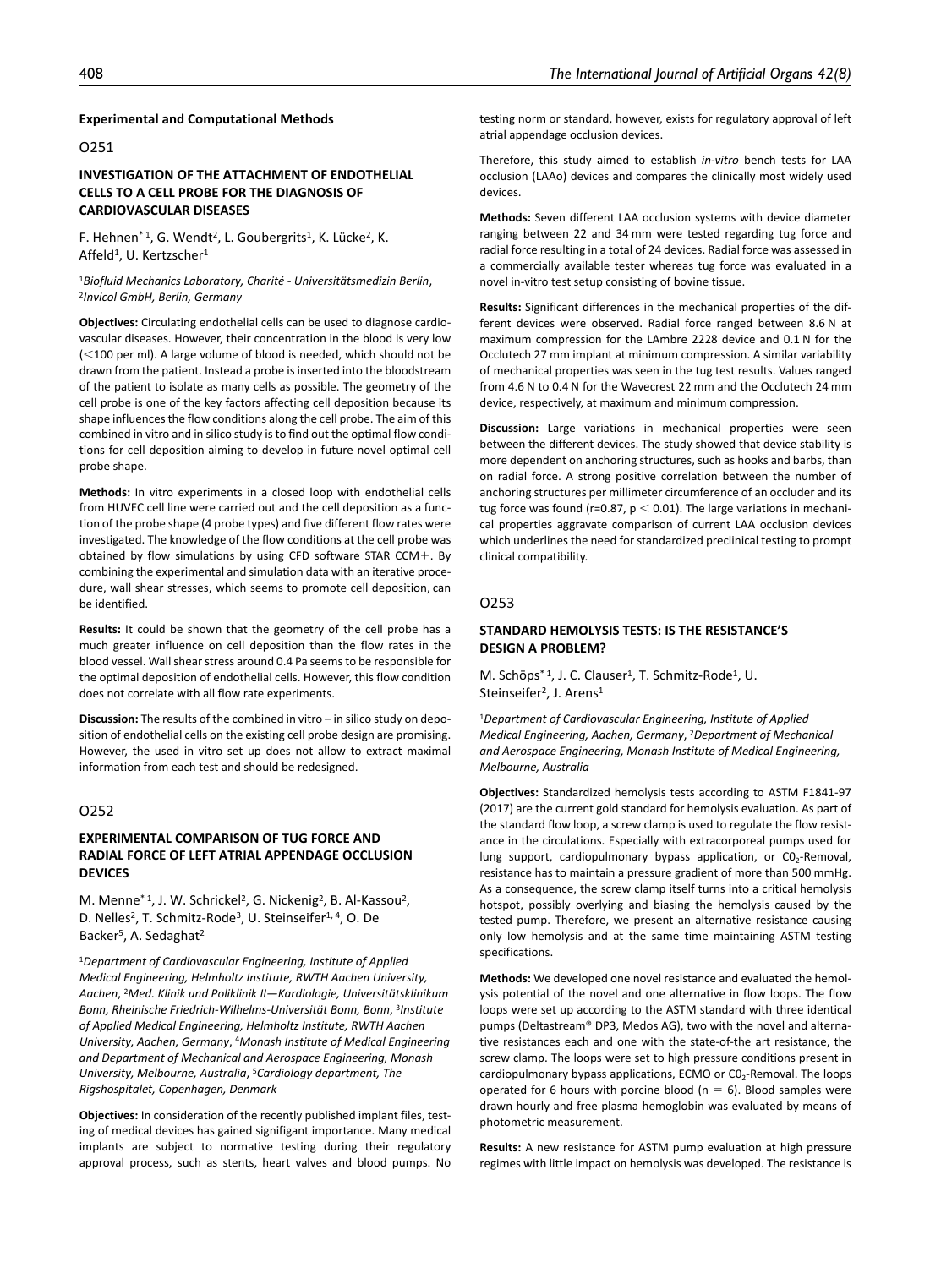easy to integrate into the recirculation loop and can be adjusted continuously. In-vitro blood trials revealed lower hemolysis for the new resistance compared to the current gold standard.

**Discussion:** Extracorporeal continuous flow blood pumps with transfemoral cannulation work against high pressure at low flow. Up to now, hemolysis evaluation of the pumps is biased by hemolysis caused by the flow loop resistance. Our newly designed resistance causes less hemolysis, thus allowing for more meaningful and reliable hemolysis test results.

# O254

## **A COMPUTATIONAL MODEL OF CHEMICAL AND MECHANICAL PLATELET ACTIVATION AND AGGREGATION**

#### G. Cardillo<sup>\* 1, 2</sup>, J. Biasetti<sup>3</sup>, F. Cornat<sup>3</sup>, A. Barakat<sup>2</sup>

<sup>1</sup> *Department of Environment, Land and Infrastructure Engineering, Politecnico di Torino, Turin, Italy*, 2*Hydrodynamics Laboratory, École Polytechnique, Palaiseau*, 3*Corwave, Clichy, France*

**Objectives:** Thrombotic deposition is a major consideration in the development of implantable cardiovascular devices. Recently, it has been demonstrated that fluid mechanical shear micro-gradients play a critical role in thrombogenesis. The goal of the present work is to develop a predictive computational model of platelet activation and deposition that can be used to assess the thrombotic burden of cardiovascular devices. We have developed a comprehensive model of platelet-mediated thrombogenesis which includes platelet transport in the blood flow, platelet activation induced by both agonists generated at sites of vascular injury and shear micro-gradients, kinetics and mechanics of platelet adhesion, and changes in the local fluid dynamics due to the growth of a thrombus.

**Methods:** A 2D computational model was developed using the multiphysics finite element solver COMSOL 5.3a. The model can be described by a coupled set of convection-diffusion-reaction equations, and it comprises 7 species: resting and activated platelets, agonists that induce thrombosis, and an anticoagulant agent. Platelet adhesion at the surface was modeled *via* flux boundary conditions. Using a moving mesh for the surface, thrombus growth and consequent alterations in blood flow were modeled. In the case of a stenosis, the notions of shear stressinduced platelet activation in the acceleration zone and platelet deposition in the expansion zone downstream of the stenosis were studied.

**Results:** The model provides the spatial and temporal evolution of thrombosis in the flow field. The computed density of platelets adherent to the surface was validated against experimental data. The results confirm the importance of considering both mechanical and chemical activation of platelets.

**Discussion:** The developed model represents a potentially useful tool for the optimization of the design of the cardiovascular device flow path.

**Acknowledgements:** The present work was supported in part by the startup Corwave.

## O255

# **ARTIFICIAL GENERATION OF SHEAR INDUCED THROMBI FOR MODELLING OF LVAD PUMP THROMBOSIS**

T. Vockensohn<sup>1</sup>, R. M. Wendl<sup>\* 1</sup>, M. Mueller<sup>2</sup>, J. Hanke<sup>1</sup>, G. Dogan<sup>1</sup>, A. Chatterjee<sup>1</sup>, B. Glasmacher<sup>2</sup>, J. Schmitto<sup>1</sup>, C. Feldmann1

<sup>1</sup>*Medizinische Hochschule Hannover (MHH)*, 2*HTTG*, 3*Medizinische Hochschule (HTTG), Hannover, Germany*, 2*Institute for Multiphase Processes, Leibniz University Hannover, Hannover, Germany*

**Objectives:** Ventricular assist devices are a commonly used therapy for end stage heart failure patients. Pump thrombosis is one of the most common problems in patients supported by an LVAD. Two types of thrombus can be distinguished: white thrombi and red thrombi. The only available option to combat a PT is a lysis therapy or a pump exchange. The objective of the presented study is to develop a relevant white pump thrombus model to promote development of these concepts.

**Methods:** We developed an in vitro mock circulation system. The artificial blood circulation is provided by a HVAD. The HVAD pumps 80ml of human blood through the silicone loop. Parameters for inducing the white thrombus are high shear stress (4000 revolutions per minute), a rougher surface of the rotor, and an added activator of the intrinsic coagulation cascade. After two hours, the HVAD-system was checked for a white thrombus. Generated thrombi were stored for subsequent analysis (scanning electron microscopy and mechanical stability).

**Results:** Thrombus generation was reproducible in number and geometry. After ten test runs, 23 thrombi were detected. All these generated thrombi had a minimal size of 12 mm2. The developed thrombi are very similar in structure compared to white patient thrombi explanted in clinic. The scanning electron microscope showed a fibrin net on the surface of all tested thrombi (n=5). All tested thrombi samples (n=5) resist high strength (max. 1.029 MPa) in compression tests, which is typical for white PT.

**Discussion:** The size of the thrombus should be increased for special investigational needs. A protocol was developed for reproducible and reliable production of white, shear induced thrombi for lysis therapy investigations. In addition, the similarity (biological structure, mechanical stability) to explanted patient thrombi was shown. However, additional analyses should be performed for further characterization of the artificial thrombi.

### O256

### **FLUID-STRUCTURE INTERACTION DURING EX VIVO PLATELET PRODUCTION**

I. Bihi<sup>\* 1</sup>, C. Dewas<sup>1</sup>, U. Pereira<sup>1</sup>, I. Claude<sup>1</sup>, A. Le Goff<sup>1</sup>

<sup>1</sup>*BMBI UMR 7338, Université de technologie de Compiègne, Compiègne, France*

**Objectives:** Ex vivo platelet production in microfluidic bioreactors is a promising alternative to platelet donation for transfusion therapy. Platelets are formed by fragmentation of large bone marrow cells called megakaryocytes (MK). Hydrodynamic forces play a major role in the formation of platelets. In this work, we design microfluidic chips where isolated MK are exposed to hydrodynamic forces and we characterize their elongation and fragmentation.

**Methods:** Polydimethylsiloxane chips are fabricated using standard soft lithography protocols and sealed to a glass slide. The 50 µm deep rectangular chambers contain rows of 30 µm-wide adhesive pillars. Human CD34+ cells isolated from umbilical cord blood are differentiated in vitro for 12 days to yield mature MK and infused with a concentration of 2x105 /mL into the chips at a wall shear rate of 1800s<sup>-1</sup>. Their elongation and fragmentation is monitored by videomicroscopy. Images were analysed using ImageJ.

**Results:** We perform a spatio-temporal analysis of MK elongation and show that platelet release is always preceded by a remodeling of the cell that spans over about 20 minutes, followed by a local, sudden increase in elongation velocity (5-fold increase in the 10 seconds prior to fragmentation). The amplitude of these variations is much larger than the spatial and temporal variations in the surrounding flow field.

**Discussion:** Earlier studies have shown that dynamic conditions for in vitro platelet production not only accelerates the process but also enhances the quality of released platelets. Here, we show that MK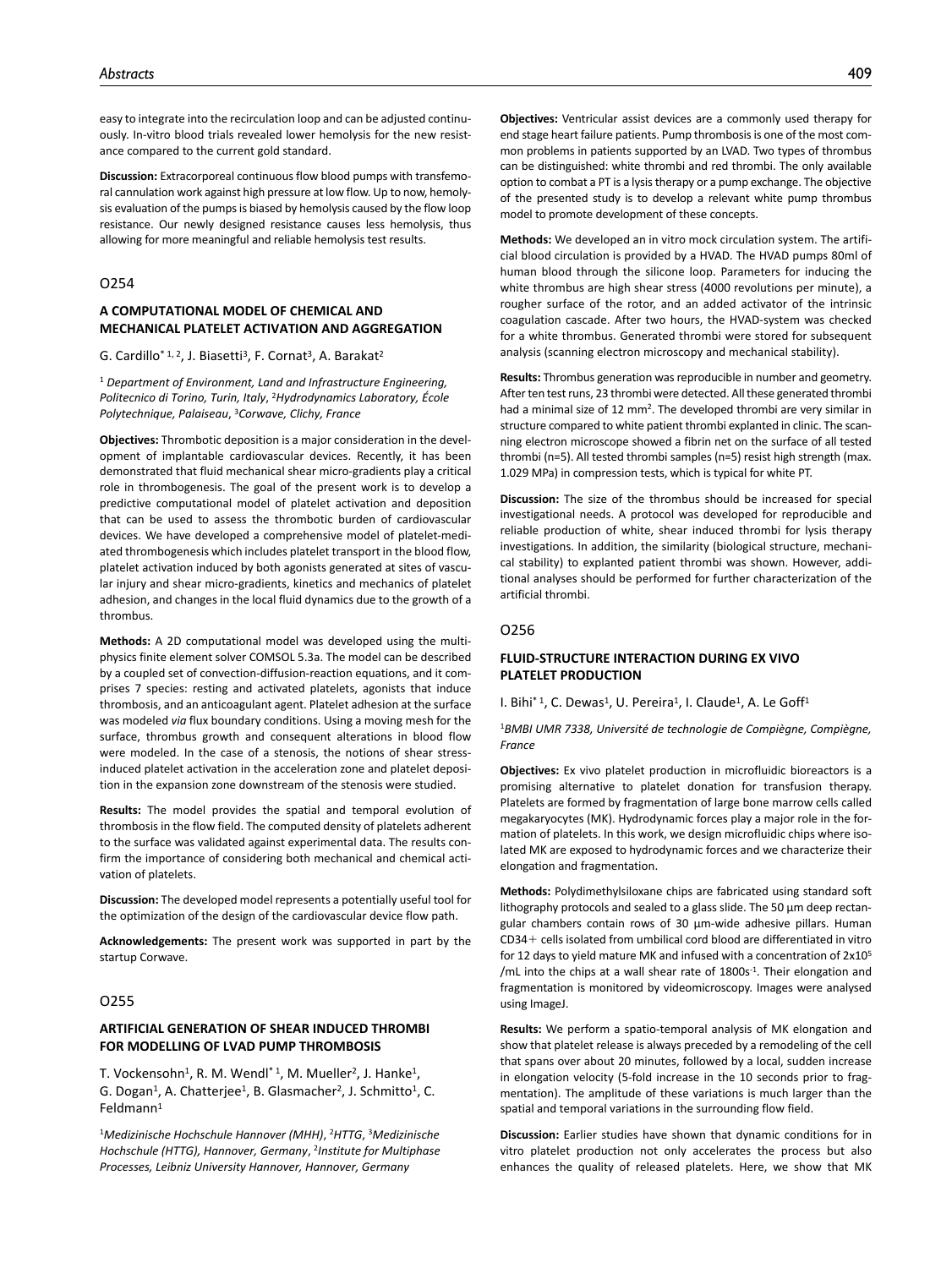elongation and fragmentation, though accelerated by the flow, are not solely governed by fluid-structure interactions. It seems that other mechanisms are involved in the regulation of platelet release, preventing it to occur before the platelet is fully functional.

**Acknowledgements:** This work was supported by Région Hauts-de-France and the European Union (FORPLAQ project, FEDER program), and by the French National Research Agency (TRIMEP project).

#### **Cell Stimulation**

O261

# **POLARIZATION OF PIEZOELECTRIC POLYVINYLIDENE FLUORIDE VIA ELECTROSPINNING FOR ACTIVE FILTER MEMBRANES**

A. I. Kuhn<sup>\* 1</sup>, O. Gryshkov<sup>1</sup>, K.-V. Peinemann<sup>2</sup>, B. Glasmacher1

<sup>1</sup>*Institute for Multiphase Processes, Gottfried Wilhelm Leibniz University Hannover, Hannover, Germany*, 2*Advanced Membranes and Porous Materials Center, King Abdullah University of Science and Technology, Thuwal, Saudi Arabia*

**Objectives:** The piezoelectric effect of polyvinylidene fluoride (PVDF) is a promising property to be considered when controlling the diffusion of ions through membranes. This study examines the impact of different solvents and their ratios on the piezoelectric β-phase of PVDF and on the diffusion rates of fiber membranes.

**Methods:** Fiber mats were polarized via electrospinning using 20w% PVDF solutions with solvent mixtures of dimethylformamide (DMF) or dimethylacetamide (DMAc) as first solvent and acetone or methyl acetate (MeOAc) as second solvent in different ratios. Conversion of nonpolar α-phase into polar β-phase was evaluated via Fourier-transform infrared spectroscopy (FTIR). Diffusion experiments were performed by measuring changes in conductivity of deionized water (1.5µS/cm) for 150min under static and cyclic loading conditions.

**Results:** Polymer solutions showed a non-Newtonian behavior. An increasing acetone ratio led to decreasing densities in PVDF solutions. Densities remained unchanged for all MeOAc ratios. FTIR results for MeOAc-solubilized PVDF fiber mats showed lower intensity of  $\alpha$ -phase peaks at 762cm-1 as compared to acetone solubilized ones. The intensity of the characteristic 840cm<sup>-1</sup> polar β-phase peak rose with a higher ratio of the second solvent. Diffusion experiments with piezoelectric PVDF membranes (n=5) inhibited sodium chloride diffusion under static conditions (67µS/cm) while induction of the direct piezoelectric effect allowed for increased diffusion (533µS/cm).

**Discussion:** Solvent properties and ratios influence the intrinsic properties of PVDF solutions for electrospinning and consequently affect βphase conversion. Especially, MeOAc in combination with DMF or DMAc has a positive effect on piezoelectric β-phase conversion. With suitable process parameters, piezoelectric fiber mats can be produced for active filter membranes. Ongoing experiments aim to investigate their molecular weight cut-off properties.

**Acknowledgements:** Thanks to A. Vogt and K. Höltje.

# O262

## **ELECTRICAL STIMULATION OF CELLS GROWTH ON CARBON NANOTUBE- AND ORGANIC COMPOUND-BASED SUBSTRATES**

P. Y. Privalova<sup>\* 1</sup>, A. Y. Gerasimenko<sup>1</sup>, U. E. Kurilova<sup>1</sup>, V. A. Petukhov<sup>2</sup>, Y. A. Romanov<sup>3</sup>, I. A. Suyetina<sup>4</sup>, M. V. Mezentseva<sup>4</sup>, I. N. Matveeva<sup>5</sup>

<sup>1</sup>*Institute of Biomedical Systems*, 2*Scientific-educational center Probe Microscopy and Nanotechnology, National Research University of Electronic Technology, Zelenograd, Moscow*, 3*Cord Blood Bank "CryoCenter, LTD"*, 4*Laboratory of Tissue Culture, N.F. Gamaleya Scientific Research Institute of Epidemiology and Microbiology*, 5*Department of Molecular Biology and Virology, Research and Technological Institute of Biological Industry, Moscow, Russian Federation*

**Objectives:** This investigation discusses the method of electrical stimulation of human umbilical cord-derived mesenchymal stem cells (MSC) and skin fibroblasts (FB) growing on substrates composed by carbon nanotubes and organic compounds.

**Methods:** Substrates were produced from a water dispersion of singlewalled carbon nanotubes and organic compounds (serum albumin, collagen, chitosan) and formed by evaporation of the liquid component using infrared laser radiation. Laser exposure stimulated the formation of conductive nanotube clusters responsible for electrical signal transmission to the cells, and organic compounds improved cell adhesion due to the presence of cell membrane receptors sensitive to matrix proteins and aminosugar molecules. An aseptic system for electrical cell stimulation included an electric pulse generator, culture plate with cells with a breadboard and electrodes made of surgical steel with gold plating. Cells were stimulated for 48 hours with pulsed electric signal (60-200 mV amplitude, 1 ms pulse duration, 1 s pause) directly inside the  $CO<sub>2</sub>$ -incubator.

**Results:** The effects of electrical stimulation on the cell proliferation were estimated by MTT-test. It was found that both MSC and FB are sensitive to the stimulus, but the most prominent increase of cell proliferation was detected at 80 mV pulse amplitude. In these conditions, a 13 and 16 percent augmentation of cell growth rate was obtained for MSC and FB, respectively. Similar results (the formation of denser cell monolayer) were achieved by fluorescent microscopy of cell nuclei stained by ethidium bromide and fluorescein diacetate. No pathological changes in cell morphology were observed.

**Discussion:** The obtained results suggest that MSC and FB growing on conductive substrates are sensitive to electrical stimulation. This observation can be explained by the activation of potential-controlled ion channels and the stimulation of metabolic processes that accelerate cell growth.

#### O263

# **DESIGN OF A PERSONALIZED GENERATOR WITH FREQUENCY TUNING FOR INDUCTIVE POWERING OF ARTIFICIAL ORGANS**

A. Danilov<sup>1</sup>, E. Mindubaev<sup>1</sup>, O. Surkov<sup>\* 1</sup>, K. Gurov<sup>1</sup>

<sup>1</sup>*JSC ZITC, Zelenograd, Russian Federation*

**Objectives:** The purpose of this work is to design and create a high efficiency inductive powering unit (IPU) for a wide range of implantable devices and artificial organs (AO).

**Methods:** A possible way to realize wireless powering is to use inductive energy transfer systems. To maximize overall system efficiency class E power amplifier is widely used due to its 100% efficiency in the ideal case. But maximum efficiency can be achieved only if input and output system parameters will remain constant during IPU operation. Inductive coils have nonzero distance between them because of patient's tissue thickness. It is worth noting that tissue thickness is different for every patient: the difference may be several millimeters. Moreover, this value can change during IPU operation as a result of patient's motor activity or tissue edema which will lead to PA detuning and decreasing efficiency. To avoid PA's detuning, frequency tuning systems can be used. There are two approaches for tuning systems that can be found in the literature. The first uses voltage and/or current levels of important circuit nodes to estimate system status. This method is good and quite simple, but requires external control signals that means additional power losses and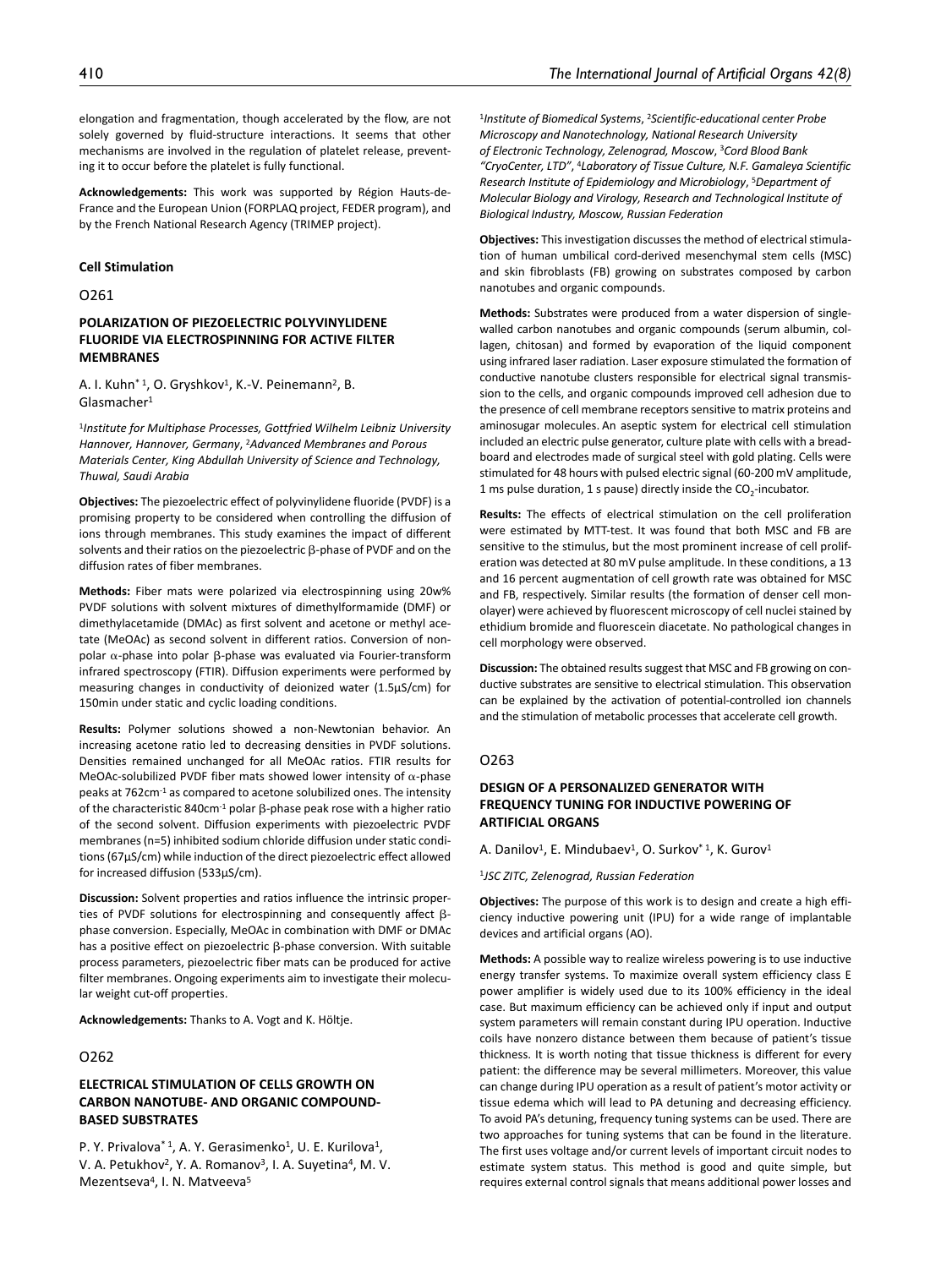decreased efficiency. The other method uses the phase of the voltage signals from important nodes and consumes less power. The second method was chosen by authors to design a tuning system.

**Results:** During this work, a calculation method for PA and the frequency tuning system were designed. The experimental prototype was created. The authors of this article obtained an overall system efficiency of more than 60 % for three different coil sets and output power from 0.7 W to 1 W for same coil sets and range of axial misalignments from 10 to 20 mm.

**Discussion:** The high efficiency inductive powering system for AO has been designed and tested during this work.

**Acknowledgements:** This study was supported by the Ministry of Science and Higher Education of the Russian Federation (agreement № 14.579.21.0144, id RFMEFI57917X0144).

## O264

# **EVALUATION OF THERMAL DAMAGE TO HUMAN BIOLOGICAL TISSUE DURING THE OPERATION OF A WIRELESS ENERGY TRANSFER SYSTEM USING THE FINITE ELEMENT METHOD**

#### E. Ryabchenko\* 1, A. Danilov1

#### <sup>1</sup>*JSC ZITC, Zelenograd, Russian Federation*

**Objectives:** The aim of this work was to study the influence of the constructive and personal characteristics of the wireless energy transfer system on the temperature distribution in biological tissues. The basic parameters of the transcutaneous energy transfer system, such as transmitted power, efficiency and displacements, were taken into account. The patient's personal characteristics, such as the thickness of biological tissue layers, were also taken into account. To obtain data on the level of thermal damage, Henriques and Moritz study was used.

**Methods:** The temperature data was obtained using the numerical solution of a bioheat equation by the finite element method. This article mathematically evaluates thermal injury based on Henriques and Moritz study, in which damage can be represented as the speed of a chemical process.

**Results:** The temperature distributions in the tissues corresponding to the following types of displacements were obtained: axial, lateral, angular and also for the case where there are no displacements. Also the temperature distributions in tissues with different structures were obtained. Further, the temperature values at the maximum heating points were used to estimate thermal damage to the tissues.

**Discussion:** It was established that when a wireless energy transfer system is operated without displacements, the severity of thermal injury does not exceed the threshold corresponding to a first-degree burn. It was also found that the patient's personal characteristics are influenced by the temperature distribution in the case when a change in the thickness of a layer of biological tissue occurs in the region of the nearest heat source.

**Acknowledgements:** The results of this work were obtained within State Assignment of the Ministry of Education and Science of the Russian Federation (No. 12.2339.2017/ 4.6).

# O265

# **INCREASE IN SPATIAL FREEDOM OF COUPLERS ORIENTATION IN INDUCTIVE POWERING UNIT FOR IMPLANTABLE MEDICAL DEVICES**

E. Mindubaev $*$ <sup>1</sup>, A. Danilov<sup>1</sup>, K. Gurov<sup>1</sup>, O. Surkov<sup>1</sup>, S. Selishchev<sup>1</sup>

<sup>1</sup>*JSC ZITC, Moscow, Russian Federation*

**Objectives:** The goal of this work was to study methods that will allow increase in spatial freedom of couplers orientation in inductive powering unit for implantable medical devices. An inductive energy transfer system is considered, therefore the freedom of relative orientation of the transmitting and receiving coils must be optimized.

**Methods:** The design procedure of inductive powering unit (IPU) consists of two main steps: design of the power amplifier and optimization of an inductive link. To account for the patient specifics, such as tissue thickness near the implantation site, a number of different couplers were simulated using finite element modeling. Effect of coils geometrical parameters on mutual inductance and inductive link efficiency was examined. Class E power amplifier was chosen as a driver for the transmitting coil. Capacitors in the amplifier loading network were tuned to achieve zero-voltage switching (ZVS). A patient's everyday activity, including walking and even breathing, leads to misalignment of the transmitting and receiving coils, and, as a result, detuning of the amplifier from ZVS and increased losses. Feedback schemes were studied to compensate the misalignments effect on the amplifier.

**Results:** A self-oscillating IPU with class E amplifier was designed that provides stable output power about 0.5 W for the distance between the couplers in range 10-20 mm and the lateral distance up to 20 mm. The use of self-oscillating circuit in the transmitter increases spatial freedom of the transmitting and receiving coils corresponding to ZVS.

**Discussion:** Inductive link geometrical parameters optimization and implementation of self-oscillating class E driver the IPU contributes to stable output power and efficiency of IPU. As a result, less intervention from the patient and physician is required, and patient quality of life is increased

**Acknowledgements:** This study was supported by the Ministry of Science and Higher Education of the Russian Federation (agreement № 14.579.21.0144, id RFMEFI57917X0144).

#### O266

# **WIRELESS POWERING OF ARTIFICAL ORGANS: OVERCOMING CHALLENGES**

A. Danilov<sup>\* 1</sup>, E. Mindubaev<sup>1</sup>, K. Gurov<sup>1</sup>, R. Aubakirov<sup>1</sup>, O. Surkov<sup>1</sup>, E. Ryabchenko<sup>1</sup>, S. Selishchev<sup>1</sup>

<sup>1</sup>*JSC ZITC, Moscow, Russian Federation*

**Objectives:** The aim of this work is to provide a general overview of the design challenges in the wireless powering of artificial organs, to develop a general design strategy for inductive powering units (IPU), and to design a prototype IPU for mid-power application with high-stable output characteristic.

**Methods:** Artificial organs can benefit greatly from inductive wireless powering, but there are several major design challenges which must be overcome. The high energy transfer efficiency must be ensured. The IPU must tolerate coils misalignments. Tissue overheating must be avoided. Biocompatible materials must be used. Size and weight restrictions must be taken into account. Finally, patient body specifics should be considered. We have developed a new general design strategy in which all mentioned problems are addressed. The main feature is that we simultaneously optimize the inductive link and the schematics of the transmitter and the receiver and take the body specific elements (the thickness of the skin and the fat layer) into account. We have developed strictly formal procedures which can be implemented using software in computer-aided design procedures.

**Results:** In order to test and verify our approach we have designed a prototype IPU. The design goal was set as follows: IPU must ensure output power in the range 0.45...0.55 W for the axial distance between the coils in the range 10...20 mm and the lateral misalignments up to 20 mm.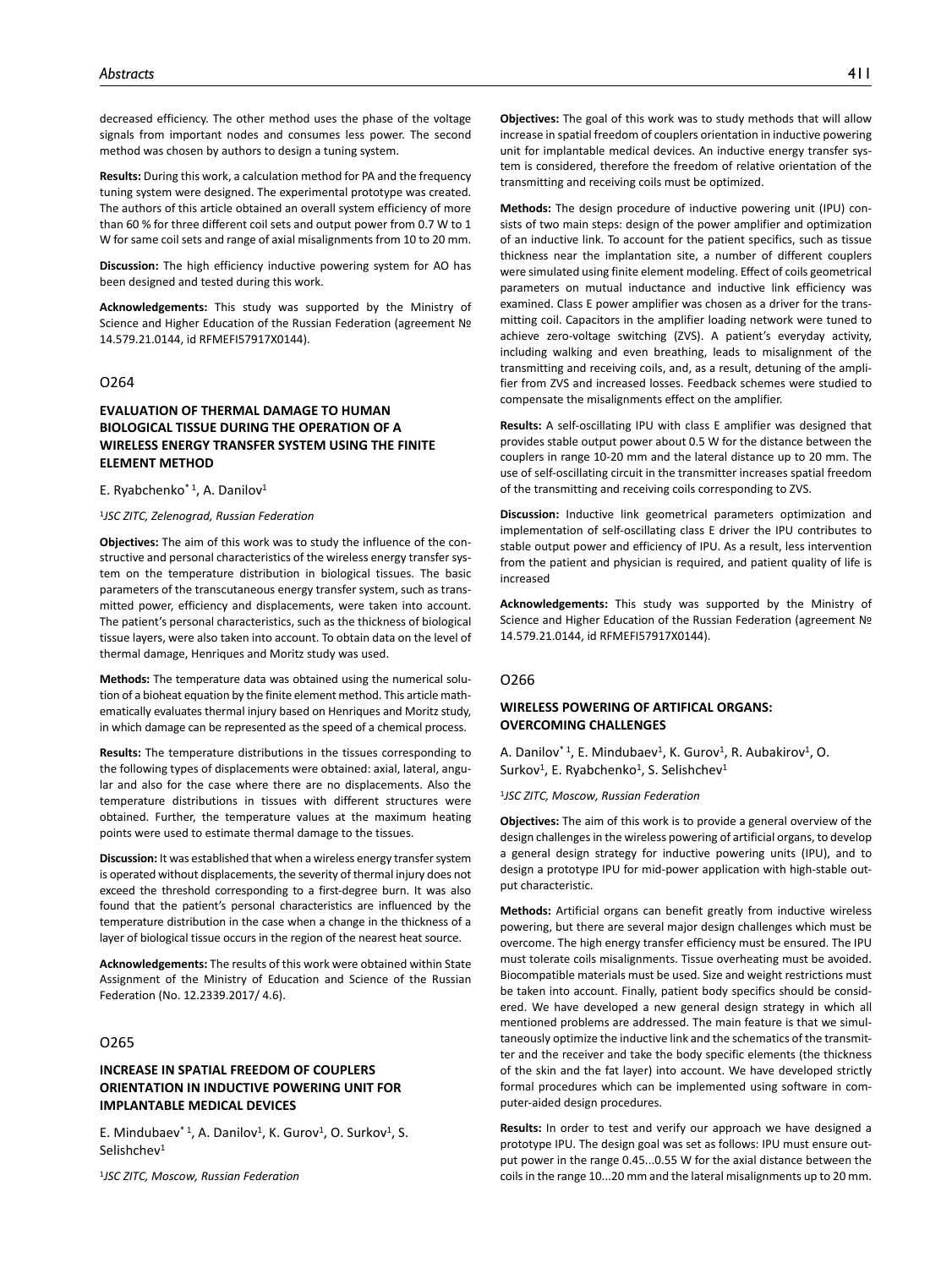The design goal was achieved. Several coil couples were used to adjust optimal energy transfer distance to the expected implantation depth. Measurements were performed in the air as well as with the samples of "skin-fat" biological objects were performed.

**Discussion:** We have developed and tested design strategy for biomedical IPU which can provide reliable design adjusted to the various requirements and the specific of the patient's body.

**Acknowledgements:** This study was supported by the Ministry of Science and Higher Education of the Russian Federation (agreement № 14.579.21.0144, id RFMEFI57917X0144).

#### **Novel Cardiac Devices**

# O311

# **THE REINVAD LVAD – SMART TECHNOLOGY TO ENHANCE LONG-TERM CIRCULATORY SUPPORT THERAPY**

J. Schmitto<sup>\* 1</sup>, R. Graefe<sup>2</sup>, M. Krämer<sup>2</sup>, J. Aushorn<sup>2</sup>, L. Keusch<sup>2</sup>, M. Grüterich<sup>2</sup>, A. Henseler<sup>2</sup>, A. Haverich<sup>1</sup>, R. Körfer<sup>2</sup>

<sup>1</sup>*Dept. of Cardiothoracic, Transplantation and Vascular Surgery, Hannover Medical School, Hannover*, 2*ReinVAD GmbH, Aachen, Germany*

**Objectives:** Despite the growing acceptance of LVAD therapy, concerns relating to adverse events have been raised. Fields such as implantation techniques, patient management and patient selection pose opportunities to advance outcomes, however, new and enhanced device technology, such as the ReinVAD LVAD, will have to contribute to improve and grow the therapy.

**Methods:** The ReinVAD GmbH was founded as spin-off company of the Helmholtz-Institute of the RWTH Aachen University, Germany, and leads the development project to regulatory approval and clinical application. The core technology is a miniaturized, 3<sup>rd</sup> generation, centrifugal blood pump. It is the result of a multidisciplinary research and development program equipping the system with features that will improve outcome for bridge to transplantation and especially destination therapy patients.

**Results:** Chronic trials typically up to 90 days in a sheep confirm the capabilities of the system with excellent resistance to thrombogenicity since no design related thrombus could be found despite ceased anticoagulation after 6 weeks. Implemented features are a pump for partial and full support with flow up to 10 l/min, a fully integrated flow sensor, an implantable driveline connector, a highly pressure-sensitive pump characteristic, an automated speed controller and a user-friendly onepiece extracorporeal system. The sensor provides real flow measurements. The driveline connector ensures easy exchange in case of infections and renders the system ready-for-TET. The pump pressure sensitivity, among other effects, leads to increased exercise capacity and arterial pulsation. The controller ensures that the pump always operates at its optimal speed. The one-piece extracorporeal system reduces use errors and improves satisfaction with this component of everyday life.

**Discussion:** The results indicate that the ReinVAD LVAD will be an effective system to enhance long-term circulatory support therapy.

**Acknowledgements:** The authors thank the Erich and Hanna Klessmann foundation, Germany.

# O312

## **CORWAVE LVAD: A PHYSIOLOGIC, PULSATILE-FLOW WAVE-MEMBRANE PUMP**

D. Atlani\*1, L. Polverelli<sup>1</sup>, B. Burg<sup>1</sup>, E. Illouz<sup>1</sup>, T. Snyder<sup>1</sup>

<sup>1</sup>*CorWave SA, Clichy, France*

**Objectives:** Corwave LVAD is being developed to employ gentle oscillation of a membrane to propel blood, based on the wave motion of swimming fish. The pump output can be readily tuned by adjusting membrane oscillation frequency and magnitude. The purpose of this project was to increase the hydraulic efficiency, implement a physiologic pulsatility control algorithm, and confirm performance in animal implants.

**Methods:** The fluid path of the pump was simulated by Fluid-Structure-Interaction (FSI) computational fluid dynamic analysis in COMSOL. Membrane size, oscillation frequency, oscillation magnitude, and the blood flow path were modeled and refined to improve hydraulic performance and eliminate areas of flow stagnation. Pumps were then tested in blood analogs and blood in mock circulation loops and in vitro hemolysis testing. Non-hermetic prototype pumps were implanted in a total of 25 sheep for acute and chronic implants.

**Results:** Design simulations and individual component testing resulted in a pump which can generate  $6+$  LPM of blood flow against physiologic pressures with maximum shear rates orders of magnitude lower than those of rotary blood pumps. Mock loop testing demonstrated the pumps have "flat" HQ (pressure vs. flow) curves. Three control methods were developed: fixed, asynchronous pulsatile, and synchronous pulsatile. Pulsatile modes generated dP/dt>400 mmHg/s using sensorless detection of native ventricle systole. Animal implants demonstrated low hemolysis and an absence of renal infarcts, but were limited to about a week in duration due to the non-hermetic sealing of the pumps.

**Discussion:** Application of robust computational simulation and bench top testing have produced a unique new kind of VAD, offering the flow capacity and reliability of rotary pumps, but adding physiologically relevant pulsatility without excessive shear rates. Future efforts will implement full hermeticity to extend animal study durations and confirm von Willebrand Factor compatibility.

## O313

# **INVESTIGATION OF THE EFFECT ON BLOOD OF ROTOR PUMPS SPUTNIK-1 AND SPUTNIK-2**

A. N. Romanova<sup>\* 1</sup>, D. V. Telyshev<sup>1, 2</sup>, M. V. Denisov<sup>1</sup>

<sup>1</sup>*Institute of Biomedical System, National Research University of Electronic Technology, Moscow, Zelenograd*, 2*Institute of Bionic Technology and Engineering, I.M. Sechenov First Moscow State Medical University, Moscow, Russian Federation*

**Objectives:** A major part of developing rotary blood pumps requires the optimization of hemolytic properties of the entire pump. The aim of this project was to compare blood flow simulation in the first and second generations of the ventricular assist device Sputnik and to evaluate its effect.

**Methods:** Studies of the flow field were conducted with commercial CFD software ANSYS FLUENT 16.0, which uses a finite-volume approach. Scalar shear stresses were calculated for both pumps. The pumps were compared in terms of volumes subjected to certain viscous shear stress thresholds, below which no trauma was assumed (von Willebrand factor cleavage: 9 Pa, platelet activation: 50 Pa, and hemolysis: 150 Pa), associated residence times and recirculation zones.

**Results:** Volume fractions of shear stress above 9 Pa, 50 Pa, 150 Pa were received: Sputnik-1 had 7.69 ml, 2,58ml, 0.74 ml, Sputnik-2 – 3.41 ml, 1.07 ml, 0.22 ml. The sum of the cell residence times at these shear stresses is 0.5095 s for the Sputnik-1 and 0.2019 s for the Sputnik-2. The volumes of recirculation zones were obtained, the value is 4.36 ml for the Sputnik-1 and 1.72 ml for the Sputnik-2.

**Discussion:** The second generation of the VAD Sputnik have better flow characteristics than first. In the operating point, the volume fraction of the shear stresses is less, the residence time is less and the volume of recirculation zones is less.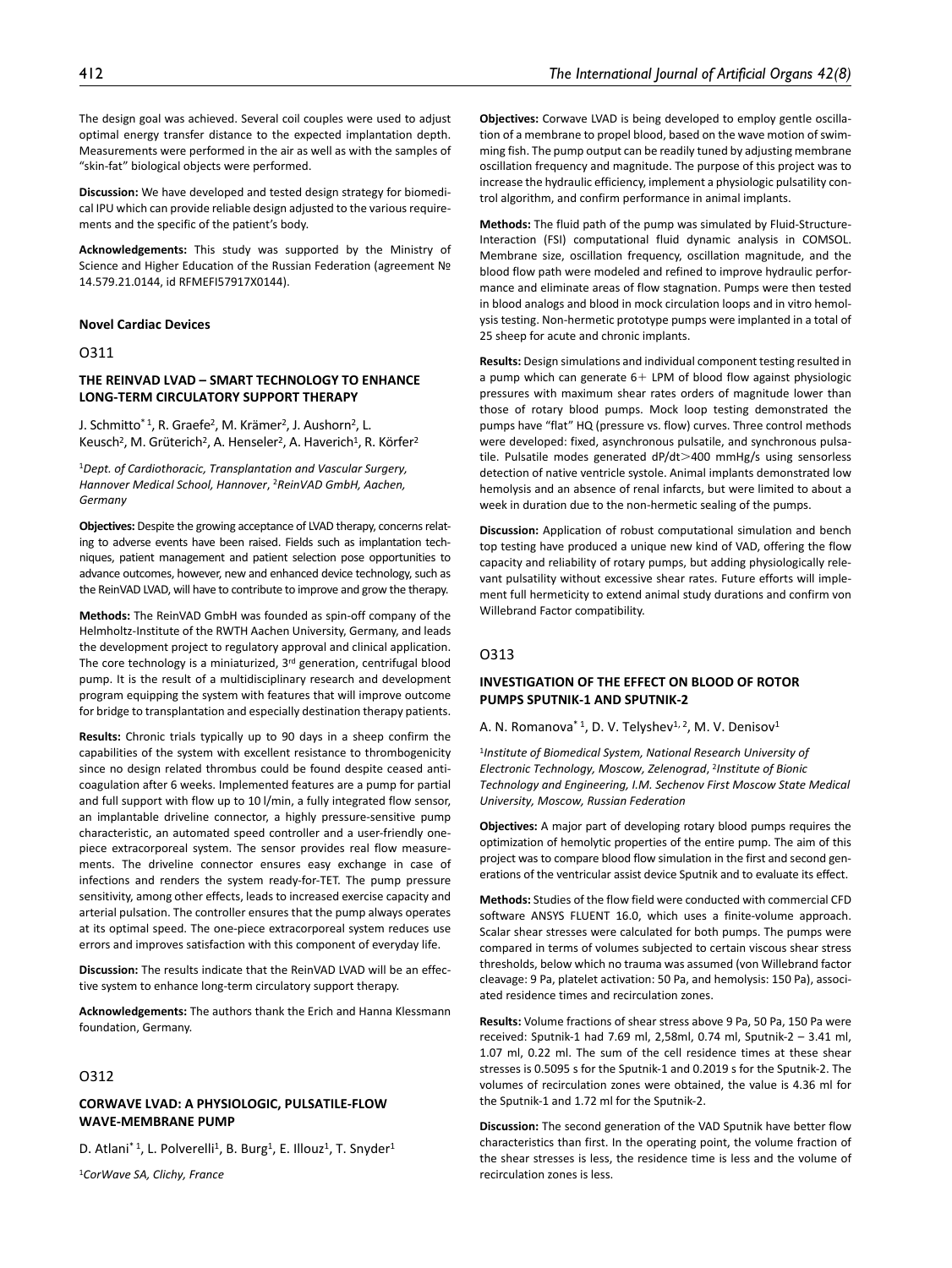**Acknowledgements:** This study was supported by the grant from Russian Science Foundation No. 18-79-10008.

# O314

# **CHARACTERIZATION OF HEMODYNAMIC AND ENERGETIC PERFORMANCE OF THE REALHEART™ TOTAL ARTIFICIAL HEART WITH A HYBRID CARDIOVASCULAR SIMULATOR**

L. Fresiello<sup>\* 1</sup>, K. Zieliński<sup>2</sup>, D. Toribio<sup>1</sup>, I. L. Pieper<sup>3</sup>, F. Pahlm<sup>3</sup>, A. Najar<sup>3</sup>, B. Meyns<sup>1</sup>

<sup>1</sup>*Department of Cardiac Surgery, KU Leuven, Leuven, Belgium*, 2*Nalecz Institute of Biocybernetics and Biomedical Engineering, Polish Academy of Sciences, Warsaw, Poland*, 3*Scandinavian Real Heart AB, Västerås, Sweden*

**Objectives:** The aim of this work is to investigate the performance of the *RealHeart*TM total artificial heart (TAH) with a hybrid cardiac simulator (HCS).

**Methods:** The HCS, developed at the Nalecz Institute of Biocybernetics and Biomedical Engineering, is a computational-hydraulic model of the cardiovascular system. Four hydro-numerical interfaces reproduced the pressure/flow profiles of atria, pulmonary artery, and aorta hydraulically, while the rest of the circulation was numerical. The TAH was connected accordingly. The TAH is a pulsatile 4-chamber device whose left and right sides can operate independently, by changing pulse rate (PR) and stroke length (SL). The TAH was tested on the HCS at low/medium operating points: PR 60/80/100/120 bpm; SL 20/22/24/26 mm; systole duration ratio 0.4 of the TAH cycle. Systemic resistance was changed between 0.8 and 1.2 mmHg/(ml/s), pulmonary resistance was changed between 0.1 and 0.2 mmHg/(ml/s). Systemic and pulmonary compliances were set to 1.4 ml/mmHg.

**Results:** The independent tuning of PR and SL permits fine regulation the TAH flow on the left and right sides. As an example, for a peripheral resistance of 1.0 mmHg/(ml/s) the flow ranged from 2.7 l/min (PR=60,SL=20mm) to 7.0 l/min (PS=120,SL=26mm). For the investigated PRs and SLs, power consumption on the left pump ranged between 1.3 and 10.0 Watts and on the right pump between 0.9 and 6.0 Watts. The TAH provides a pulsatile flow, whose waveform depends on the SL and systole duration. This induced a pressure pulsatility ranging from 10mmHg (PR=60,SL=20mm) to 38 mmHg (PR=120,SL=26mm) in both the aorta and pulmonary artery.

**Discussion:** The HCS is a flexible test bench to evaluate the TAH performance in different hemodynamic conditions. The tuning of PR and SL on the left and right side of the TAH, independently, offers flexibility in regulating cardiac output and in managing the left/right flow balance. Power consumption is in the range suitable for clinical applications.

**Acknowledgements**: Frans Van de Werf scholarship, C14/18/080 project.

### O315

#### **FULLY IMPLANTABLE CENTRIFUGAL VENTRICULAR ASSIST DEVICE DESIGNED FOR MINIMALLY INVASIVE TECHNIQUE**

F. A. Plesoianu<sup>\* 1</sup>, C. E. Plesoianu<sup>1</sup>, A. Bazyani<sup>1, 2</sup>, G. Tinica<sup>1, 3</sup>

<sup>1</sup>*"Gr. T. Popa" University of Medicine and Pharmacy, Iasi*, 2*Interventional Cardiology*, 3*Cardiovascular Surgery, Institute of Cardiovascular Diseases "Prof. Dr. G. I. Georgescu" Iasi, Iasi, Romania*

**Objectives:** Designing new ventricular assist devices to coupe two major challenges in the field: less invasive intervention and reducing side effects was our objective.

**Methods:** Computer-aided design and computational fluid dynamics were performed with Solidworks 2017 to design and test several new bearingless centrifugal ventricular assist devices. Fused deposition modeling was used to build the models and subcutaneous implantation was simulated and transcutaneous power transfer was tested.

**Results:** Two bearingless, fully implantable ventricular assisted devices were developed. The first is a radial flux motor fully magnetically levitated ventricular assist device. The second is an axial flux hydro-magnetically suspended rotor ventricular assist device. Both devices contain an internal rechargeable battery, power transfer coil, electronic circuit and have a cylindrical shape with 15-20 mm height and 100 mm diameter. The flow is 3 l/min at 135 mmHg is achieved and efficiency of power transfer of 80% with a 5 mm gap. The devices are implantable in a pectoral subcutaneous pocket with the inflow connected to left atrium and the outflow to subclavian artery in a fashion pioneered in this field by CircuLite Synergy.

**Discussion:** Both devices came with innovations in motor and pump design that set the foundation to build the entire system in a single body low height cylindrical shape, optimal for subcutaneous implantation and by this with good transcutaneous power transfer efficiency.

#### O316

# **LEFT VENTRICULAR ASSIST DEVICE IMPLANTATION VIA LEFT THORACOTOMY AND UPPER HEMISTERNOTOMY: LONG-TERM FOLLOW-UP OF 111 PATIENTS**

S. Mariani $*$ <sup>1</sup>, G. Dogan<sup>1</sup>, J. S. Hanke<sup>1</sup>, R. M. Wendl<sup>1</sup>, A. Chatterjee<sup>1</sup>, E. Deniz<sup>1</sup>, C. Feldmann<sup>1</sup>, A. Haverich<sup>1</sup>, J. D. Schmitto1

#### <sup>1</sup>*Hannover Medical School, Hannover, Germany*

**Objectives:** The epidemiology of heart failure (HF) is a rising medical burden with an estimated growing rate of 46% from 2012 to 2030. Left Ventricular Assist Devices (LVAD) and minimally invasive techniques are nowadays key therapies to guarantee optimal treatments for each HF patient. So far, clinical experience with minimally-invasive LVAD surgery showed promising short-term results. The aim of this study is to evaluate the long-term results of the first series of patients who received minimally-invasive LVAD surgery at our institution.

**Methods:** We reviewed the short and long term outcomes of 111 endstage HF patients who received an LVAD implantation (HVAD, HeartWare, Medtronic, USA) at our institution between 2011 and 2014. All patients underwent an upper hemisternotomy and left-sided anterolateral thoracotomy with cardiopulmonary bypass.

**Results:** Between 2011 and 2014, 111 minimally-invasive LVAD implantations were performed at our institution (78% male, 22% female; mean age 52  $\pm$  4; dilated cardiomyopathy 42.6%; ischaemic cardiomyopathy 44.4%, other aetiologies 13%). Postoperative bleeding incidence was 9.6% leading to a low amount of applied packed red blood cells (mean: 4.9 rbc), short ICU stay (mean 9.3 days), and a low incidence of right heart failure (4.6%). Thirty-day mortality was 5.2%, 90-day mortality 9.0% and 1-year survival 88%. Long-term follow-up (median 6.4 years) demonstrated a mortality of 51,4%, a transplant rate of 16.4%, and an explant rate of 1,7%. 15.8% of patients underwent pump exchange and 30,3% of patients had still an ongoing LVAD therapy at the time of follow-up.

**Discussion:** Minimally-invasive LVAD implantations are proven to be safe and associated with a lower perioperative complication and mortality rate. By using an upper hemisternotomy with an anterolateral thoracotomy, the intra-hospital outcomes showed promising results impacting also the long-term follow-up which presented an excellent percentage of ongoing LVAD therapies.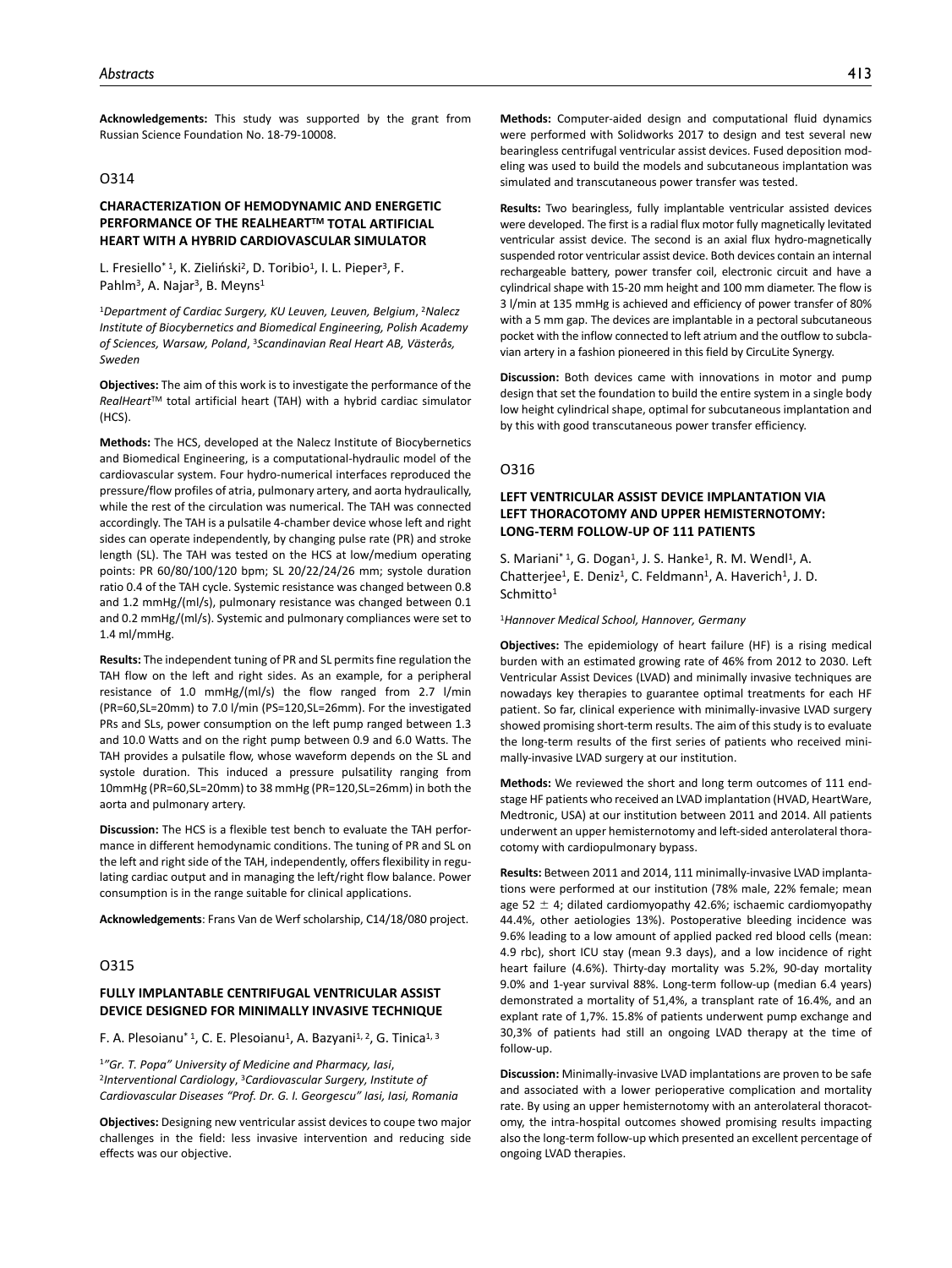# **Cardiovascular Biomaterials**

# O321

# **ACCURANCY OF INTRAVASCULAR ULTRASOUND TECHNIQUE FOR NATIVE AORTIC ANNULUS MEASUREMENT IN PATIENTS UNDERGOING TAVI: FIVE-YEAR EXPERIENCE.**

N. Vitale<sup>1, 2</sup>, E. De Cillis<sup>\* 1,3</sup>, F. Giardinelli<sup>4</sup>, G. Lionetti<sup>1, 4</sup>, A. Dralov<sup>1, 3</sup>, A. Bortone<sup>1</sup>, A. Milano<sup>1</sup>

<sup>1</sup>*Department of Emergency and ARtificial Organs, Division of Cardiac Surgery*, 2*Policlinico University Hospital, Bari, Italy*, 3*Department of Emergency and Organ Transplants, Policlinico University Hospitale*, 4*Department of Emergency and Organ Transplants, Policlinico University Hospital, Bari, Italy*

**Objectives:** TAVI is the treatment of severe aortic valve stenosis in elderly patients or in patients with too high risk for conventional surgery. CT-scan is mandatory for valve sizing. It requires injection of contrast medium that may cause or increase kidney failure. The study aim was to establish the accuracy of intravascular ultrasound (IVUS), a no contrast medium technique, for measurements of native aortic valve in patients undergoing TAVI. Values by IVUS were compared to CT-scan ones in the same patients.

**Methods:** From June 2014 to January 2019 137 consecutive patients (74 M, mean age 82.7±5.6 years) (Logistic EuroSCORE 22.7±14.9%; STS score mortality  $21.3 \pm 13.7$ %) undergoing TAVI through femoral access were enrolled. Each patient had high resolution angio-CT for these measurements: diameter, perimeter, and area of the aortic annulus. In all patients, during procedure and before prosthetic valve implantation, a manual IVUS pullback, from left ventricular outflow tract to ascending aorta, was performed by 7F IVUS probe. On the recorded IVUS pullback, a second operator blind to CT measures sized minimum and maximum diameter, perimeter and area of the aortic annulus. In order to assess inter-rater concordance and agreement between CT and IVUS data, Bland-Altman analysis and Pearson's correlation were applied. A p value <0.05 was statistically significant.

**Results:** A very strong correlation was found between the measures. Maximum diameter: CT 2.5 $\pm$  0.3 vs IVUS 2.6 $\pm$ 0.3 cm; r=+0.985; p<0.01. Minimum diameter: CT 1.7± 0.1 vs IVUS 1.6±0.1 cm; r=+0.945; p<0.01. Area: CT 0.9± 0.2 vs IVUS 0.8±0.3 cm2; r=+0.962; p<0.01. In 133 patients measurements by IVUS and CT-scan would have led to select a valve of the same size. In the remaining 4 cases we found a mismatch.

**Discussion:** These results prove the accuracy and reliability of aortic annulus measurements by IVUS compared to those by CT-scan. Sizing of the aortic annulus by IVUS only may be considered in patients likely to develop kidney failure due to contrast medium injection.

### O322

# **STERILE PERI-GRAFT ABSCESS FORMATION FOLLOWING ASCENDING- HEMIARCH AORTIC REPLACEMENT: A WORD OF CAUTION FOR USAGE OF BIOGLUE TISSUE SEALANT**

N. Yilmaz<sup>\* 1</sup>, T. Sologashvili<sup>1</sup>, C. Huber<sup>1</sup>, M. Cikirikcioglu<sup>1</sup>

<sup>1</sup>*Division of Cardiovascular Surgery, HUG, Geneva, Switzerland*

**Objectives:** Many different tissue sealants are available on the market. BioGlue tissue sealants are produced by a bovine serum albumin treated intra-operatively with glutaraldehyde. Here we report a sterile peri-graft abscess formation, possibly caused as a reaction to the liberal use of BioGlue.

**Methods:** A-54 years-old male patient underwent ascending aortic and hemiarch replacement for acute type A aortic dissection. Exceptionally, the anastomotic suture line was reinforced by application of BioGlue tissue sealant. The initial post-operative course was uneventful. After transfer to the general ward on day four the patient developed fever and an inflammatory syndrome. A broad spectrum antibiotherapy was started for a suspicion of pneumonia. In the following chest CT scan a suspicious peri-graft fluid collection was present. The patient underwent a surgical revision for acute mediastinitis rule out. During the procedure a whitish-milky liquid was found that differed macroscopically from a classical abscess. The chest was left open with a negative-pressure wound dressing. The patient became apyretic and the inflammatory markers normalized. After a one week follow-up with negative cultures and 3 consecutive dressing changes, the chest was closed and recovery uneventful. The patient was discharged to an outside hospital at six postoperative days.

**Results:** All the samples which were analysed histologically and for different pathologic stains as well as and by broad spectrum culture analysis, remained negative throughout. At one month follow-up the patient remained well and without fever or inflammatory response.

**Discussion:** Although several published case reports about tissue necrosis and anastomotic rupture following BioGlue use, the formation of a sterile abscess is a rare complication. In this patient, the peri-graft effusion might have been an allergy like inflammatory response to the bovine albumin within BioGlue. A prolonged postoperative mediastinal drainage when using BioGlue might prevent this rare complication.

### O323

## **LOMG TERM EVALUATION OF A NOVEL TISSUE-ENGINEERED HEART VALVE WITHOUT ANY FOREIGN MATERIALS**

Y. Takewa<sup>\* 1</sup>, Y. Nakayama<sup>2</sup>, J. Shimamura<sup>1</sup>, N. Katagiri<sup>1</sup>, E. Tatsumi1

<sup>1</sup>*Department of Artificial Organs, National Cerebral and Cardiovascular Center, Osaka*, 2*Biotube Inc., Tokyo, Japan*

**Objectives:** We are developing a novel autologous tissue-engineered heart valve with a unique in-body tissue engineering. This is expected to be a viable bioprosthesis with better biocompatibility. In this study, we developed a conduit-type valve without any foreign materials and tested the feasibility and long-term availability in large animal experiments.

**Methods:** We created plastic molds for Biovalves with a 3D printer easily and quickly considering the recipient character. We embedded them in the subcutaneous spaces of adult goats for about 2 months. After extracting the molds with the tissue en-block and removing the plastic molds only, Biovalves with tri-leaflets similar to those of the native valves were constituted from completely autologous connective tissues and fibroblasts. Total 21 conduit-type Biovalves were implanted in the apico-aortic bypass or the pulmonary artery of goats, (8 and 13, respectively). No anticoagurants were used after implantation.

**Results:** The valves were successfully implanted and showed smooth movement of the leaflets with a little regurgitation in angiogram, and the maximum duration reached to 3 years 7 months. Histological examination of the Biovalves showed the autologous cells covering the laminar surface of the valve leaflets as the endothelium and also migrating into the leaflet body to construct characteristic tissues like native leaflets.

**Discussion:** The valves have a potential to be used for viable bioprosthetic valves and to keep better function and biocompatibility longer than current ones.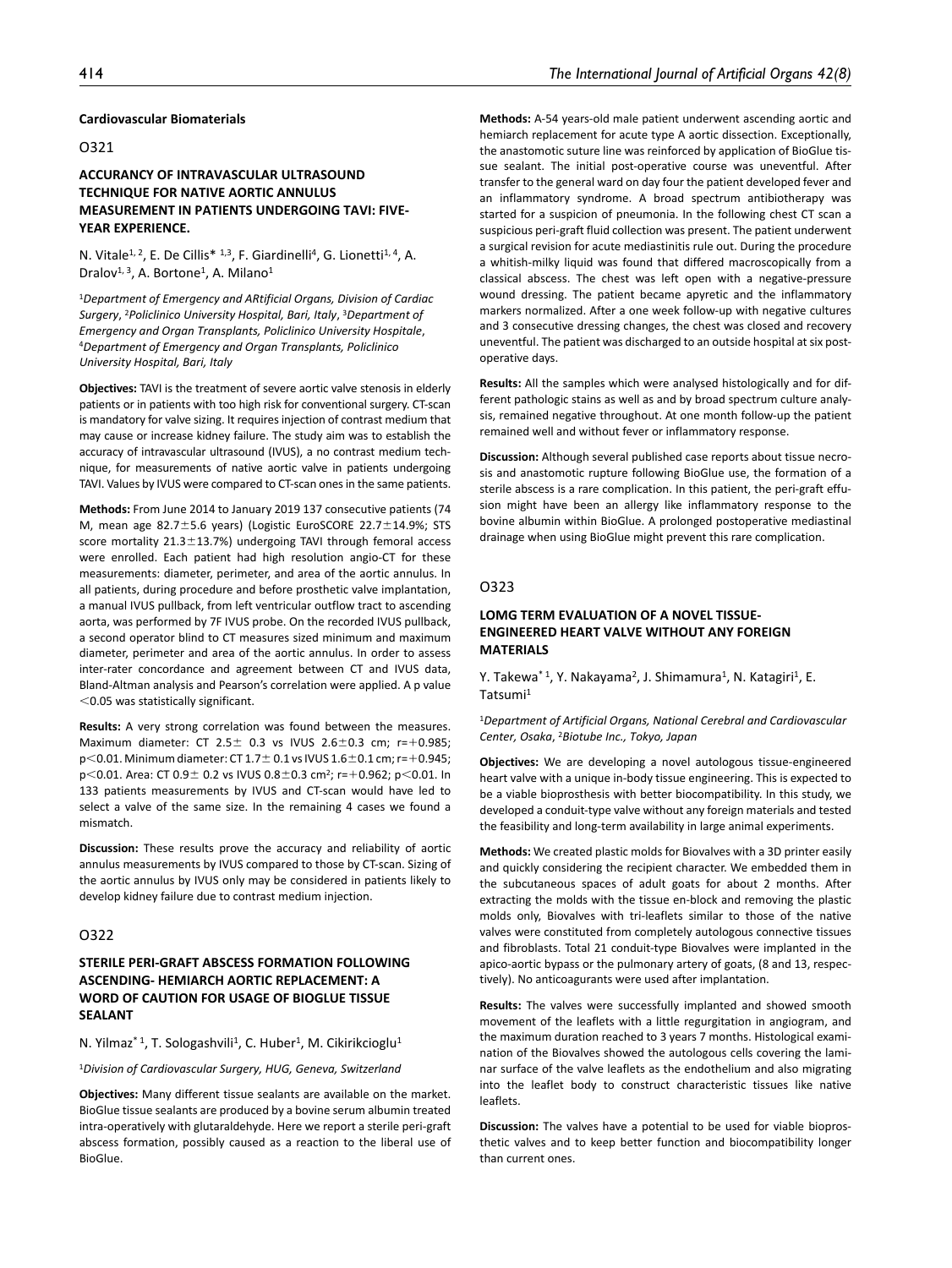### O324

# **LASER FORMATION OF TISSUE-ENGINEERING STRUCTURES WITH ELECTRICALLY CONDUCTIVE FRAMEWORK**

A. Y. Gerasimenko<sup>\* 1</sup>, A. Y. Gerasimenko<sup>2</sup>, V. S. Boyarkin<sup>3</sup>, U. E. Kurilova<sup>1</sup>, P. Y. Privalova<sup>1</sup>, I. V. Pyanov<sup>1</sup>

<sup>1</sup>*Institute of Biomedical Systems, National Research University of Electronic Technology, Zelenograd, Moscow*, 2*Institute of Bionic Technology and Engineering*, 3*Medical faculty, I.M. Sechenov First Moscow State Medical University, Moscow, Russian Federation*

**Objectives:** The aim of this work is the creation and research of properties of tissue-engineering structures by the method of laser structuring a nanocarbon framework in bioorganic matrices.

**Methods:** For the formation of the framework fibers from single-walled carbon nanotubes were used. Aqueous dispersions of nanocarbon fibers and proteins of albumin, collagen and amino sugar of chitosan were used as the initial medium for printing tissue-engineering structures. Printing of structures was carried out using the laser device generating pulsed laser radiation. The radiation wavelength was 1064 nm (100 ns pulse duration, 100 kHz frequency). Laser radiation using the scanner system of the device was moved on the dispersion layer. A computer model regulated the trajectory of the movement of radiation.

**Results:** We have demonstrated the effect of welding nanocarbon fibers into a framework under the action of laser irradiation. The functionalization of nanocarbon fibers by protein and amino sugar molecules were proven. It was found the diameter of nanocarbon fibers was increased by several tens of nanometers due to their wrapping with a bio-organic matrix. Tissue-engineering structures had a meshy frame. The mesh size was 100x100 μm. The electrical conductivity of the structures increased several times and amounted to  $\sim$  1 S/m with laser irradiation. The hardness of tissue-engineering structures was 150-370 MPa. The cytological compatibility of tissue-engineering structures with fibroblast cells and endothelial cells was tested. The density of proliferating cells on tissueengineering structures was 33% more compared to the control type. *In vivo* investigations indicated the rate of biodegradation of tissue-engineering structures when implanted in laboratory animals for 60-90 days.

**Discussion:** The investigated structures are promising for use in medical practice. Such structures can act as cardiac tissue-engineering implants since they have physicomechanical and biological properties similar to the parameters of cardiac tissue.

### **New Tools for Patients Follow-up in Renal Replacement Therapy**

O331

# **SAFETY ALGORITHMS BASED ON PATTERN RECOGNITION REDUCE FALSE POSITIVE ALARMS DURING HEMODIALYSIS**

### W. Kleinekofort<sup>\* 1</sup>, M. Przybylski<sup>2</sup>

<sup>1</sup>*RheinMain University of Applied Sciences*, 2*Steinbeis Centre Biopolymer Analysis and Biomedical Mass Spectrometry, Rüsselsheim, Germany*

**Objectives:** Alarm fatigue is a safety and quality problem where exposure to high rates of clinical alarms results in desensitization leading to cognitive bias or slowed response to alarms. One reason for alarm fatigue is false pressure alarms during extracorporeal blood therapies. It is clear that current machine algorithms based on simple threshold monitoring must be replaced by intelligent algorithms that avoid any false positive alarm.

**Methods:** Detailed analysis of arterial pressure, venous pressure, transmembrane pressure, ultrafiltration rate and relative blood volume during hemodialysis was performed using a patient data base. Main causes of pressure alarms were identified, analysed and replicated during simulated hemodialysis therapies with a FMC 4008 hemodialysis device and a patient simulator.

**Results:** Data analysis shows clear evidence that even slowly drifting adaptive baseline alarms which are currently in use lead to false positive alarms with a high probability during nearly every treatment. Pressure variations which are induced by local flow and blood viscosity changes can be identified reliably by use of algorithms based on pattern recognition. Pressure variations from patient movements and changes in blood pressure show a different pattern that can be used to distinguish between true alarm events and false positive events.

**Discussion:** For 25 years, it has been known that alarm systems which monitor whether a threshold value is exceeded have a rate of false alarms of 77-99,5% depending on the physiologic parameter monitored (Wiklund et al., 1994). New adaptive algorithms based on pattern recognition principles help to combine both maximum patient safety and avoidance of false positive pressure alarms.

**Acknowledgements:** The authors wish to thank Paul Camney who was the first to realize that pressure data of hemodialysis machines can serve as surrogate for patient condition during treatment.

### O332

# **INTRADIALYTIC ON-LINE MULTICOMPONENT TOTAL REMOVED SOLUTES MONITORING IN SPENT DIALYSATE BY A NOVEL MINIATURIZED OPTICAL SENSOR**

K. Pilt<sup>1</sup>, J. Arund<sup>1</sup>, A. Adoberg<sup>2</sup>, L. Leis<sup>2</sup>, M. Luman<sup>2</sup>, I. Fridolin\* 1

<sup>1</sup>*Department of Health Technologies, Tallinn University of Technology*, 2*Nephrology Centre, North Estonia Medical Centre, Tallinn, Estonia*

**Objectives:** The aim of this study was to evaluate intradialytic on-line multicomponent total removed solutes (TRS) monitoring in the spent dialysate, as potentially more objective parameter for removal of uremic solute markers urea, indoxyl sulfate (IS), and β2-Microglobulin (B2M) compared to relative indices as removal ratio, using a novel miniaturized optical sensor during hemodialysis (HD) and hemodiafiltration (HDF) with different settings.

**Methods:** Ten ESKD patients (6 M and 4 F, 60.2±16.8 yrs) on chronic HDF were followed during 5 midweek dialysis sessions each (length 240min, HD: N=1, Qb=200ml/min, Qd=300ml/min, FX60; HDF: N=4, Qb≥300ml/min, Qd≥500ml/min, Vsubst≥15l, FX800 and FX1000). Spent dialysate from the drain was monitored on-line by a miniaturized sensor prototype (Optofluid Technologies OÜ, Estonia). For total dialysate collection method as the reference, a spent dialysate sample from the tank at the end of each dialysis session was taken. The concentrations of urea and B2M were determined in the clinical laboratory. Concentration of IS was determined utilizing the HPLC. Based on differences between laboratory and optical sensor TRS values BIAS and standard error (SE) were calculated. A t-test was used to determine significant differences (P ≤ 0.05).

**Results:** The average TRS values of optical sensor and laboratory were 510±86mM/L and 485±106mM/L for urea, 224±41mg/L and  $228 \pm 47$ mg/L for B2M, and  $732 \pm 371 \mu$ M/L and  $719 \pm 392 \mu$ M/L for IS, respectively. No statistical differences were found between optical and laboratory TRS values for any uremic solute. The relative BIAS±SE values of the TRS were -7.99 $\pm$ 19.43% for urea, 0.07 $\pm$ 15.60% for B2M, and -4.72 $\pm$ 13.25% for IS, respectively.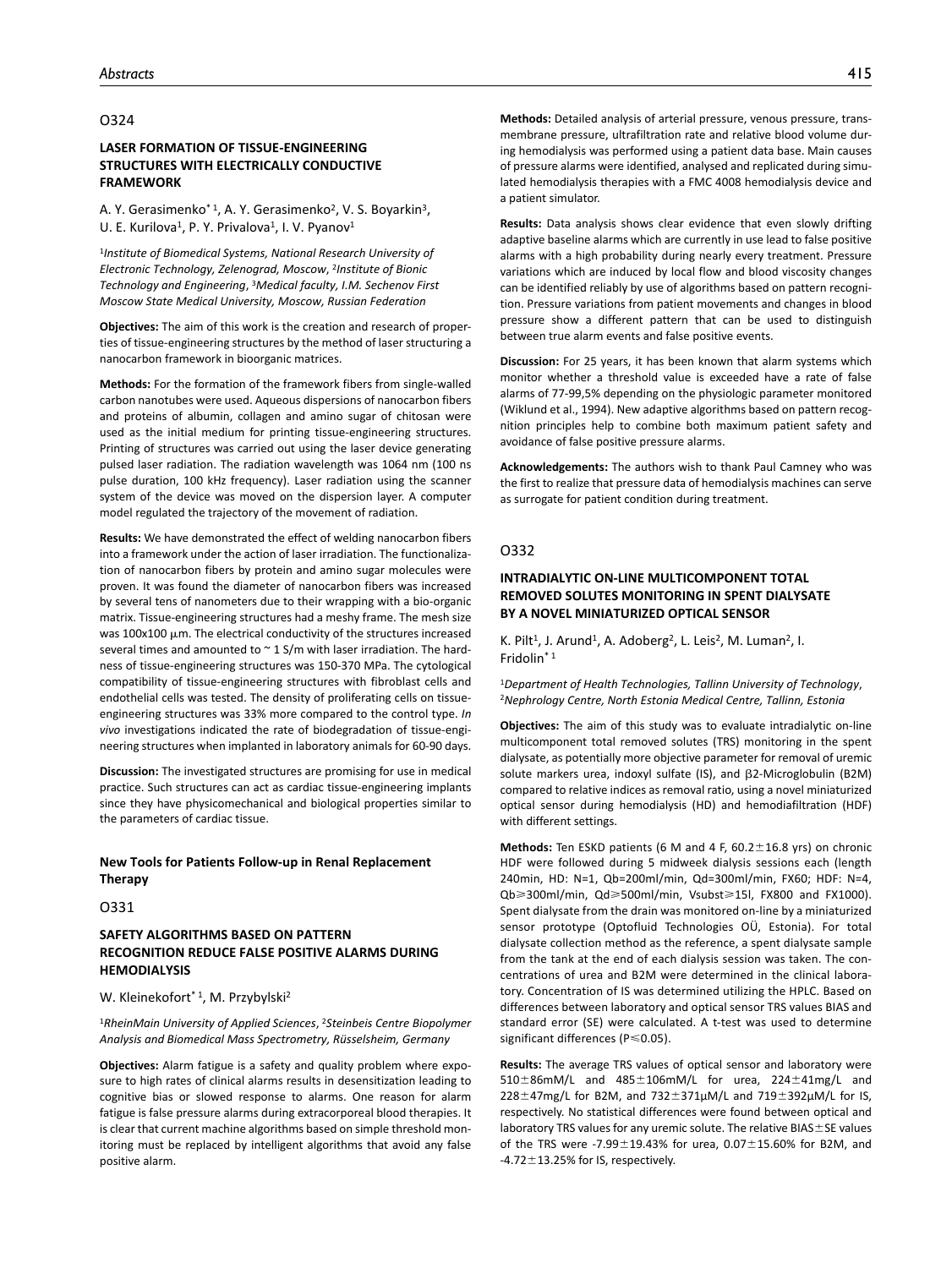**Discussion:** Novel miniaturized optical sensor successfully carried out intradialytic on-line multicomponent TRS monitoring in the spent dialysate.

**Acknowledgements:** The study was funded by the EU through the ERDF H2020–SMEINST–2–2017, OLDIAS2-On-line Dialysis Sensor Phase2 project and the Estonian Ministry of Ed. and Res. under IUT 19-2.

# O333

# **PATIENT RELATED OPTIMIZATION OF FILTRATION LIMITS CARDIAC STRAIN DURING HEMODIALYSIS.**

B. Stegmayr<sup>\*1</sup>, J. Goto<sup>1, 2</sup>

<sup>1</sup>*Public Health and Clinical Medicine, Umea University, Umea, Sweden*, 2*Emergency and Critical Care Medicine, University of Yamanashi School of Medicine, Yamanashi, Japan*

**Objectives:** Hemodialysis (HD) is a lifesaving therapy in patients with end stage renal disease. Little is known about why life expectancy for these patients is reduced in Europe and USA as compared to Japan. The aim of this study was to evaluate the importance of the interdialytic weight gain (fluid retention in relation to estimated body weight in %, IDWG) in relation to the dialysis length (hours).

**Methods:** 20 hemodialysis patients performed besides their regular dialyses 1 hemodialysis/week within the frame of the study during a 3 week period. The baseline values and the change during HD of NT-pro-BNP (ProBNP) and Troponin T (TnT) at 180 minutes and pentraxin 3 (PTX) at 30 and 180min were compared with the change in IDWG divided by the hours the patient performed the HD as a marker of speed of ultrafiltration. The PROOF formula used was: [100 x Weight gain between dialysis (kg)]/[estimated body dry weight (kg) x time of HD session (hours)]. Spearmans correlation analysis was used to adjust for eventual outliers.

**Results:** There was a correlation between extent of removal of the IDWG/hours of HD: 1) the baseline values of ProBNP (rho=0.54, p<0.001), TnT (rho=0.37, p=0.004), PTX (rho=0.26, p=0.043) and 2) the change during HD at 30 min of PTX (rho=0.27, p=0.038) and at 180 minutes of ProBNP (rho=0.68,  $p$ <0.001) and TnT (rho=0.40,  $p$ =0.002). 3) a PROOF breakpoint  $<$  0.63 caused less release of ProBNP (p $<$ 0.001).

**Discussion:** The increase in weight between dialyses should be related to the body weight. A larger IDWG gives worse conditions. An increased speed of fluid in relation to body weight removal causes a higher release of cardiac markers indicating a strain and damage to the heart by each HD in contrast to what would be expected. Patients should be advised to limit fluid intake in relation to their body weight and adjust the HD length.

**Acknowledgements:** Njurföreningen Norrland

#### O334

## **DIALYSIS AND DIABETES: WHAT A MATHEMATICAL MODEL CAN TELL US?**

#### G. Casagrande\* 1, M. Costantino1

<sup>1</sup>*Department of Chemistry, Materials and Chemical Engineering, Politecnico di Milano, Milano, Italy*

**Objectives:** Although diabetes is the leading cause of end-stage renal disease in many countries, data about its impact on patient-specific reaction to haemodialysis (HD) is scarce. Models that allow identifying and predicting patient-specific response to HD are in development and their improvement is encouraged by clinicians to obtain suitable decision support systems (DSS). Here, possible correlations between diabetes and

alterations in the patient-specific parameters identified by a multi-pool, multi-solute model, developed in our laboratory, are investigated.

**Methods:** Data acquired during the 'DialysIS' Interreg Project (141 patients, 4 centres, 1276 HD) have been used. For each patient, a set of specific parameters was identified: one modulates the permeability at the capillary wall ( $\rho$ ), the others account for altered transport of catabolites and electrolytes at the cellular wall  $(k_i)$  and at the dialyser membrane (η<sub>i</sub>), where '' indicates different solutes. Patients have been classified as diabetic (D) or not (ND) and among Ds, as insulin-dependent (D\_ID) or not (D\_NID). Initial glucose concentrations and identified values of ρ, ki, ηi in the different groups have been compared using proper statistical tests (p<0.01).

**Results:** There were were 37 (26,4%) D patients and 16 of them were D ID (43,2%). Initial plasma glucose concentration statistically differs both between D and ND and between D\_ID and D\_NID patients. Among the patient-specific parameters  $\rho$ , and  $K_{Na}$ ,  $K_{Mg}$ ,  $K_{Cretinine}$  and  $K_{Bicarbonate}$ results were different between D and ND. The values of  $\eta_{\text{Na}}$ ,  $\eta_{\text{Ma}}$ ,  $\eta_{\text{Ca}}$ , ηUrea and ηCreatinine, instead, significantly differ between D\_ID and D\_NID.

**Discussion:** Diabetes-induced autonomic and peripheral neuropathies can justify the finding of altered capillary wall permeability in D; moreover the use of insulin, protein based, seems to impact on the mass transport through the dialyzer membrane. The proposed approach allows adding a new tile to the studies on how the diabetic pathology affects the response to the HD treatment.

#### O335

# **PENTRAXIN 3 MIGHT BE A BETTER BIOMARKER AS CARDIAC CONDITION MORE THAN INFLAMMATION IN SINGLE HEMODIALYSIS.**

J. Goto<sup>\* 1, 2</sup>, K. Matsuda<sup>1</sup>, B. G. Stegmayr<sup>2</sup>

<sup>1</sup>*Emergency and Critical Care Medicine, University of Yamanashi School of Medicine, Yamanashi, Japan*, 2*Public Health and Clinical Medicine, Umea University, Umea, Sweden*

**Objectives:** Cardiovascular diseases shorten life span of hemodialysis (HD) patients. Recently pentraxin 3 (PTX) was considered as a biomarker of cardiac function, as well as an inflammatory biomarker. The aim of this study was to investigate if PTX was a useful biomarker to estimate patients' cardiac condition more than as inflammatory biomarker by analysing plasma in PTX, CRP, NT-pro-BNP (Pro-BNP) and troponin T before and after HD.

**Methods:** Twenty patients on chronic HD were studied in a prospective cross-over study with three modes of HD with polysulfone dialyzers: (a) dry-stored (F8HPS, Fresenius) with a low blood level in the venous chamber (DL), (b) dry-stored with a blood level kept high (DH), and (c) a wetstored dialyzer (Rexeed18L, Asahi Kasei Medical) with high level (WH). PTX, CRP, Pro-BNP and troponin T were assessed before and during 180 min of HD.

**Results:** The mean value of PTX at baseline was correlated to Pro-BNP (rho=0.52,  $p$ <0.001) and troponin T (rho=0.363,  $p$ = 0.005), but there was no correlation to CRP. The mean value of PTX was significantly increased at 180 min (by 57%) compared to baseline data ( $p$ <0.001). The baseline values of PTX correlated with the extent of rise of PTX (rho=0.89,  $p$ <0.001), such as a higher baseline was related with more extensive increase. The mean difference value of PTX between baseline to 180 min of HD was correlated to that of Pro-BNP(rho=0.31, p=0.025), while there was no correlation to that of troponin T nor CRP. PTX rose less while on WH than on DL (mean 2.9  $\pm$ 1.4 vs 3.8 $\pm$ 2.8, p=0.025). There was no difference in PTX at baseline among these three settings.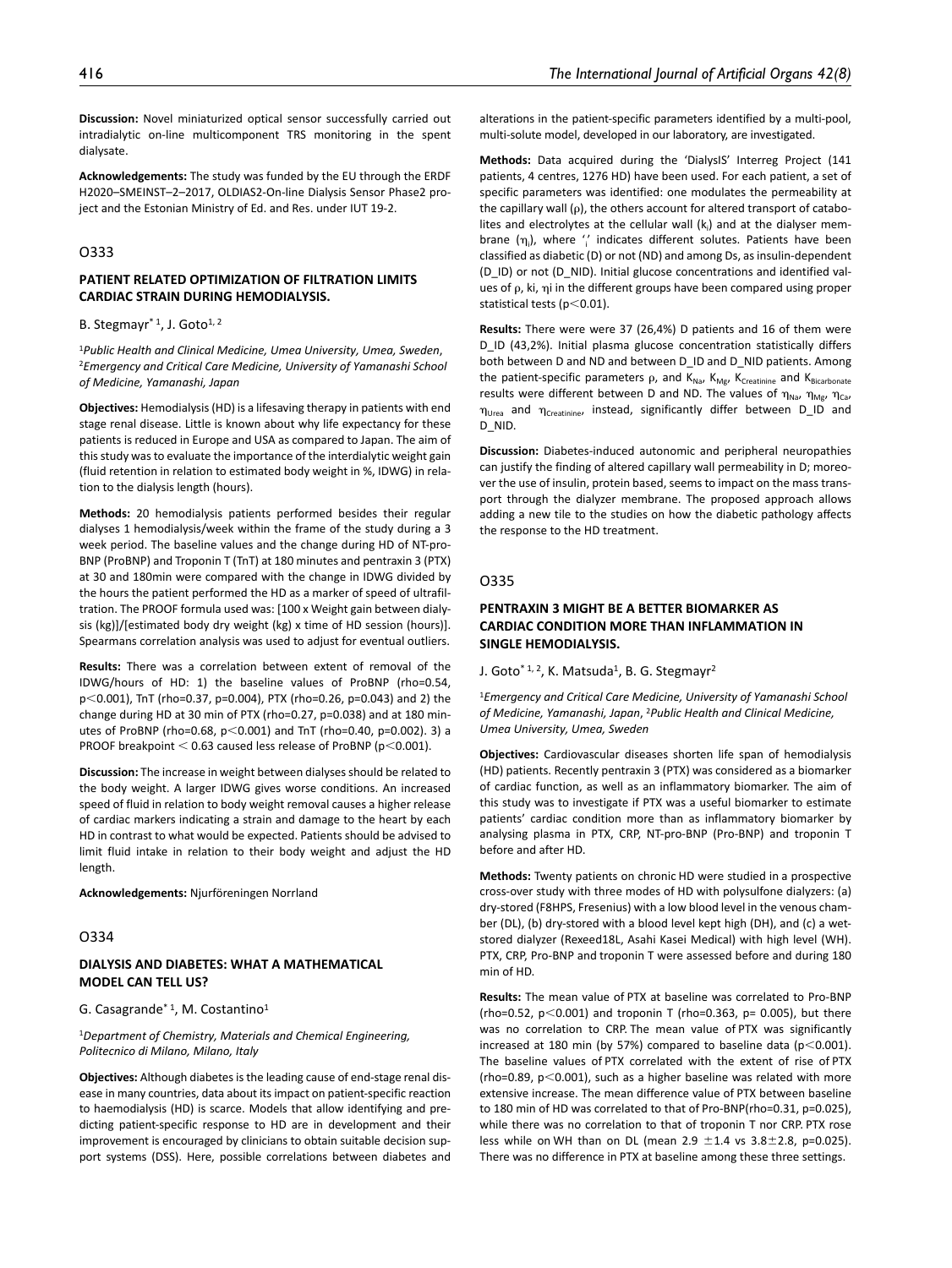**Discussion:** These data indicate that PTX is a more evident marker for the influence of the cardiac condition than an inflammatory marker during HD. Dialysis with WH causes least air contamination to the patient what may be a plausible reason for the difference.

#### O336

# **ASSOCIATION BETWEEN REPERFUSION RENAL ALLOGRAFT BIOPSY FINDINGS AND EARLY TRANSPLANT FUNCTION**

#### W. Meifang<sup>\* 1</sup>

#### <sup>1</sup>*zhejiang university, Hangzhou, China*

**Objectives:** To determine the value of post-reperfusion kidney biopsyin predicting renal function and the incidence rate of DGF in deceased donor renal transplant recipients within 1 year after the surgery.

**Methods:** We retrospectively included 461 patients who accepted the donation after the death of citizen at our center. According to the Remuzzi criteria, we compared the pathological biopsy and graft outcome between right and left donor kidneys from the same donor. Remuzzi score  $\leq 3$  was divided into low group, 4-6 middle group,  $> 6$ high group. The incidence of delayed graft function (DGF), acute rejection (AR) and renal function within 1 year after surgery was observed. A multivariate analysis was conducted on the risk factors of kidney function and DGF incidence.

**Results:** Of the 461 recipients,458 recipients have good graft function and 3 grafts failed. The reperfusion kidney biopsy, the incidence of graft DGF and renal function at each time point after transplantation between the left and right kidneys from the same donor were same  $(p>0.05)$ . 88.1% was in low group, 10.4% in middle group, and 1.5% in high group. The incidence of DGF and the eGFR in different time points after transplantation were different (*p*<0.05). Multivariate analysis revealed that last creatinine before acquisition and Remuzzi score were independent predictors of DGF after transplantation (*p*<0.05). Vascular scores were independent risk factors affecting renal function at 1 year after transplantation(*p*<0.05)

**Discussion:** The reperfusion renal allograft biopsy can reflect the donor's baseline data and predict early renal function after transplantation. Renal vascular disease may be an independent predictor of poor prognosis of the graft.

#### **Non-Rotary Cardiac Devices**

#### O341

# **MYTH VS. REALITY OF INTRA-AORTIC BALLOON COUNTER-PULSATION THERAPY PROLONGED USE: META ANALYSIS VERDICT**

A. W. Khir\* 1, P. Hanlon2, T. G. Papaiouannou3, G. Pantalos<sup>4</sup>, J. R. Pepper<sup>5</sup>

<sup>1</sup>*Brunel Institute for Bioengineering, Brunel University London, Uxbridge, United Kingdom*, 2*Cardiac Assist, Teleflex Medical, Boston, United States*, 3*First Department of Cardiology, Hippokration Hospital, Athens, Greece*, 4*4Cardiovascular Innovation Institute, University of Louisville, Louisville, United States*, 5*National Heart and Lung Institute, Imperial College London, London, United Kingdom*

**Objectives:** Intra-aortic Balloon Pump (IABP) is undoubtedly the most widely used mechanical circulatory support system for a range of severe heart failure indications. Average duration of IABP use is 1-3 days, however its longer-term use has not been adequately studied. The objective

of this work is to establish the extent to which the IABP duration has been used, and also to examine the clinical outcome pertaining to prolonged use of IABP, using meta-analysis of literature data.

**Methods:** We defined IABP prolonged use as 7 days or longer; a choice based on a duration that is greater than double the current perceived average use. We systematically reviewed the literature (Pubmed, Scopus, Web of Science) and identified 14 studies that have prolonged IABP use between 1968 - 2018. Patients indications included heart failure (refractory, congestive, end stage), ventricular arrhythmia, myocardial infarction and cardiogenic shock.

**Results:** A total number of 1707 patients of both genders received prolonged IABP use with an overall average of 22.6 days. The studied cohort is split into:

Group 1: n= 1683 adults, mean age 57.9 years, range 19-84 years old, average use of 21.2 days. Survival rate in this group was 64.4%.

Group 2: n=24 infants and children, mean age 5.5 years, range 7 days-17.5 years old, average use 24 days. Overall mean survival rate to discharge was 62.5%. At a mean follow-up of 85 months, all 15 survivors were alive and well.

**Discussion:** Due to its ease of insertion and relative low cost, IABP presents the first port of call in a wide range of heart failure scenarios. This analysis indicates that, age does not seem to be a significant parameter that affect outcomes of IABP long-term use. Although, IABP is perceived to be only a short-term support, its prolonged use is evident with successful outcomes. Further trials of IABP long-term use for children and adults is warranted to further establish the range of indications IABP can be utilised as a long-term support.

### O342

# **HEMO- AND FLUID DYNAMIC INVESTIGATION OF A VALVELESS PULSATILE PUMP FOR THE TREATMENT OF HEART FAILURE WITH PRESERVED EJECTION FRACTION**

Y. Choi<sup>1</sup>, A. Escher<sup>1</sup>, F. Callaghan<sup>2</sup>, B. Thamsen<sup>1</sup>, P. Aigner<sup>3</sup>, M. Schweiger<sup>1</sup>, M. Hübler<sup>1</sup>, M. Granegger<sup>\*4</sup>

<sup>1</sup>*Pediatric Cardiovascular Surgery*, 2*Center for MR-Research, University Children's Hospital Zurich, Zurich, Switzerland*, 3*Center for Medical Physics and Biomedical Engineering, Medical University of Vienna, Vienna, Austria*, 4*Institute for Imaging Science and Computational Modelling in Cardiovascular Medicine, Charité- Universitätsmedizin Berlin, Berlin, Germany*

**Objectives**: Nearly half of all heart failure patients suffer from heart failure with preserved ejection fraction (HFpEF). With no effective treatment, a major clinical need is presented. The aim of this study was the hemo - and fluid dynamic investigation of a valveless pulsatile pump for HFpEF using in-vitro, ex-vivo, computational fluid dynamic (CFD), and 4D flow MRI imaging studies.

**Methods:** The pump is a pneumatically driven pulsatile pump with a single valveless cannula that is to be implanted through the LV apex and is operated synchronously with the left ventricle. A prototype of the proposed pump system was fabricated. The pump was tested in an in-vitro hybrid mock loop system to evaluate its hemodynamic effect in four HFpEF phenotypes. Further hemodynamic evaluation was conducted by implanting the pump in an ex-vivo isolated heart model. CFD was employed for flow field analysis of two different pump designs—a symmetric and an asymmetric configuration. The results were validated by 4D flow MRI imaging of the respective prototypes.

**Results:** In the in-vitro studies, the pump augmented cardiac output (CO) by 14 – 30% and reduced left atrial pressure (LAP) by 14 – 30%. Ex-vivo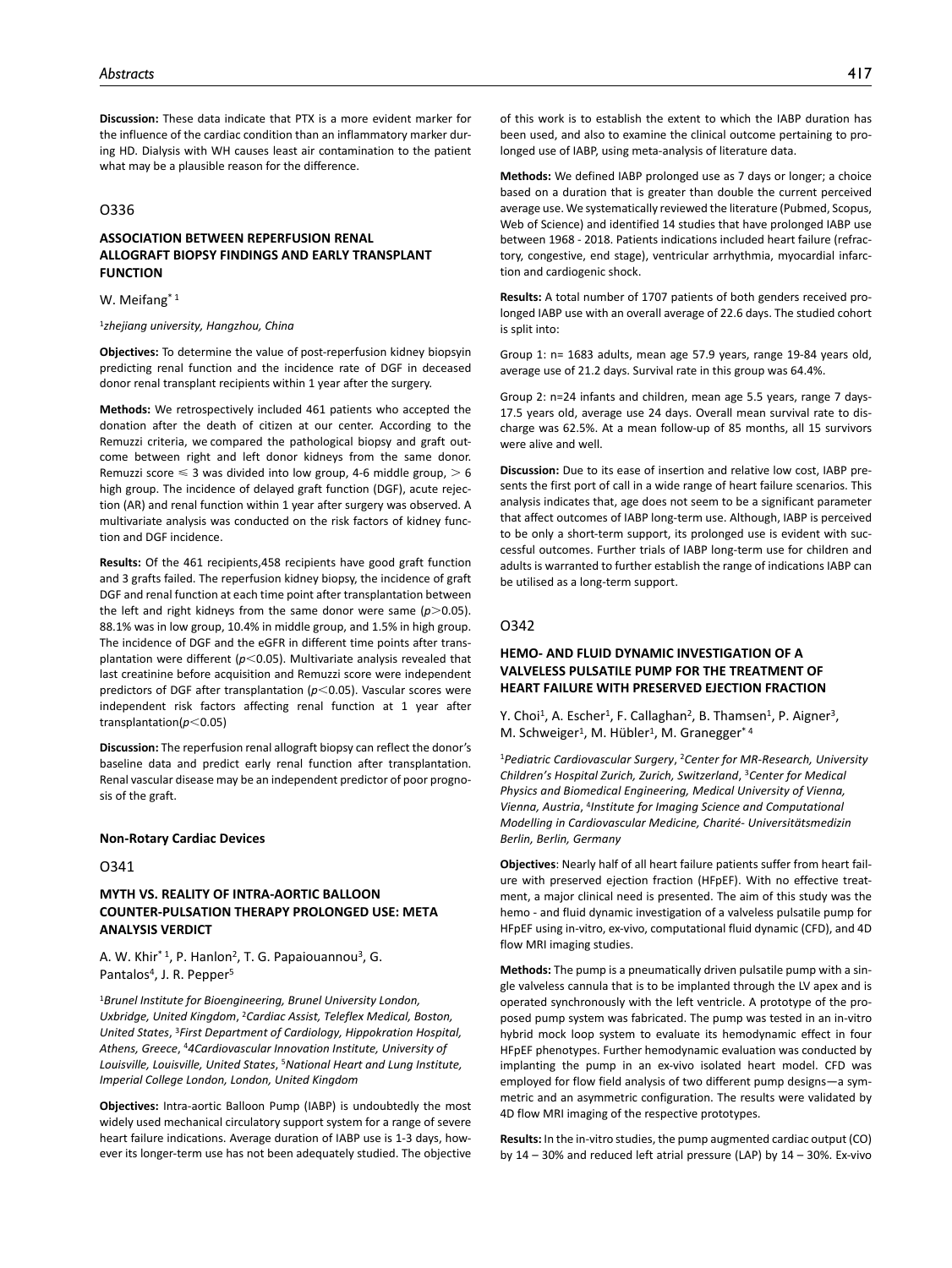studies showed the similar hemodynamic trends: augmented CO by 20.0  $\pm$  9.7%, and reduced LAP by 57.5  $\pm$  14.4%. Fluid dynamic simulations revealed good correlation with the respective 4D flow measurements. The asymmetric configuration disclosed superior fluid dynamic performance with 94.5% of the initial blood being exchanged after 3 beats.

**Discussion:** It was demonstrated that the valveless pulsatile device can improve hemodynamics in HFpEF patients by augmenting CO and reducing LAP. Appropriate washout of the pump chamber is achieved by a persisting vortex evolving within the asymmetric design throughout each pump cycle. By demonstrating the hemodynamic effects and promising fluid dynamic performance of the pump, feasibility of the system as a potential treatment option for HFpEF patients is supported.

# O343

# **A NOVEL EXTRACORPOREAL SUPPORT SYSTEM FOR ECLS AND ECMO APPLICATIONS**

O. Marseille<sup>\* 1</sup>, S. Nötzel<sup>1</sup>, A. Nobis<sup>1</sup>, C. Franzen<sup>1</sup>, T. Joost<sup>1</sup>, C. Lenz<sup>1</sup>, J. Hutzenlaub<sup>2</sup>

#### <sup>1</sup>*Hemovent GmbH*, 2*Mecora GmbH, Aachen, Germany*

**Objectives:** Extra Corporeal Membrane Oxygenation (ECMO) is used to treat acute respiratory and circulatory failure. Recent advancements have led to impressive improvements in treatment results. Now clinicians urge for an ever-earlier ECMO application and a broadening of the indications: Mobility demand −> Every ECMO patient needs to be transported under severely restricted space conditions. Cost demand −> With rising ECMO numbers the cost ratio plays an increasing role for healthcare economics.

**Methods:** A novel system uses a recombination of existing technologies to create a straightforward solution with a size and complexity reduction. The key principle is the sourcing of pump energy from the oxygen pressure, which is required to ventilate the oxygenator anyway. This modification allows a purely pneumatic operation and the usage of pulsatile pumps.

**Results:** A pneumatically powered dual chamber pulsatile pump has been developed which avoids suction and high shear rates with improved wash out behaviour for the entire ECC system. The innovative pump is driven completely pneumatically without a complex and expensive driving console. Furthermore, a novel oxygenator has been developed. Initial prototypes of pumps and oxygenators have been optimized during multiple design iterations and tested in terms hydraulic characteristics and gas exchange properties on the bench using water glycerol and porcine blood. The entire system has a reduced surface area and priming volume and shows low internal pressure loss, excellent wash out and gas exchange parameters. The bench test results have been confirmed within a chronic GLP in vivo study in large animals. The new device´s size and complexity have been significantly reduced compared to the state of the art systems.

**Discussion:** The novel approach brings many advantages for the next generation ECMO/ECLS systems particularly in terms of function, mobility and cost-effectiveness.

# O344

# **DEVELOPMENT OF A MAGNETIC LEVITATION SYSTEM FOR AN OSCILLATING PLATE PUMP**

T. Bierewirtz<sup>\* 1, 2</sup>, T. Shinshi<sup>2</sup>, K. Affeld<sup>1</sup>, U. Kertzscher<sup>1</sup>

<sup>1</sup>*Biofluid Mechanics Laboratory, Charité Universitätsmedizin, Berlin, Germany*, 2*Institute of Innovative Research, Tokyo Insitute of Technology, Tokyo, Japan*

**Objectives:** The objective of this study is the development of a magnetic levitation system of a new type of blood pump. A fully magnetically levitated plate is oscillating in a trapezoidal shaped pump housing to create a relatively blood gentle flow. The oscillating movement of the plate is realized with a combination of a driven harmonic oscillator and a 1-degree-of-freedom magnetic levitation system.

**Methods:** Multiple design concepts utilizing different electromagnetic principles were 3D modelled with *Solid Works* and imported into *Ansys Mawell 3D* to execute electromagnetic FEM simulations. Based on the results, the most suitable concept was selected by means of electromagnetic performance, stability, use of space and general feasibility. A PIDcontroller was implemented using *Matlab/Simulink*. The feasibility and stability of the concept was tested on a full-scale prototype.

**Results:** The prototype demonstrates the feasibility and stability of the concept. The stabilization of the plate can be realized with an electric current that is about 7 times lower than bearable for the electromagnetic coils of the first prototype, allowing further miniaturization of future prototypes.

**Discussion:** Though the general feasibility of the concept could be demonstrated, tests of the pumping performances are still pending to evaluate the suitability of the pump as an implantable blood pump.

**Acknowledgements:** This cooperative project was supported by a Scholarship Award by the International Society of Mechanical Circulatory Support.

#### O345

# **POPULATION BASED ENGINEERING TO TREAT THE MAXIMUM NUMBER OF PATIENTS**

S. Sonntag<sup>\* 1, 2</sup>

<sup>1</sup>*vyson GmbH*, 2*Virtonomy.io, Munich, Germany*

**Objectives:** Proper anatomical fitting of implants is crucial for a successful clinical outcome. However, every patient's anatomy is unique and there is a wide variety in the anatomical and morphological characteristics among individuals. Virtual fitting based on imaging data of a high number of patients has crucial benefits compared to conventional approaches during the design process.

**Methods:** Population based engineering is a method that enables a virtual implantation combined with iterative design optimization based on 3D anatomical models created from imaging data of a high cohort of patients. This approach was successfully used during the design process of a novel inflow cannula for a Ventricular Assist Device and a Total Artificial Heart for maximizing the number of treatable patients. The objective was to create a design that contains all components, but which at the same time works for a wide variety of different body types and sizes.

**Results:** The virtual studies have proven to give results that may not have been possible with conventional approaches. Compared with cadaver studies, this approach was a more accurate and economical way for determining the device fit and identifying areas for improvement. Clinical trials and in vivo studies of the devices have shown positive outcomes. Virtual fitting was able to reduce the risk of inflow obstruction, device-vessel misalignment, unexpected variabilities in the patient's anatomy and improper patient selection due to anatomical constraints.

**Discussion:** Population based engineering is a cost-effective solution for including a large number of patients and anatomy variations in the design process. Additionally, this approach can be used for regulatory submission, e.g. to determine and justify anatomical and morphological eligibility or exclusion criteria for proper patient selection and/or the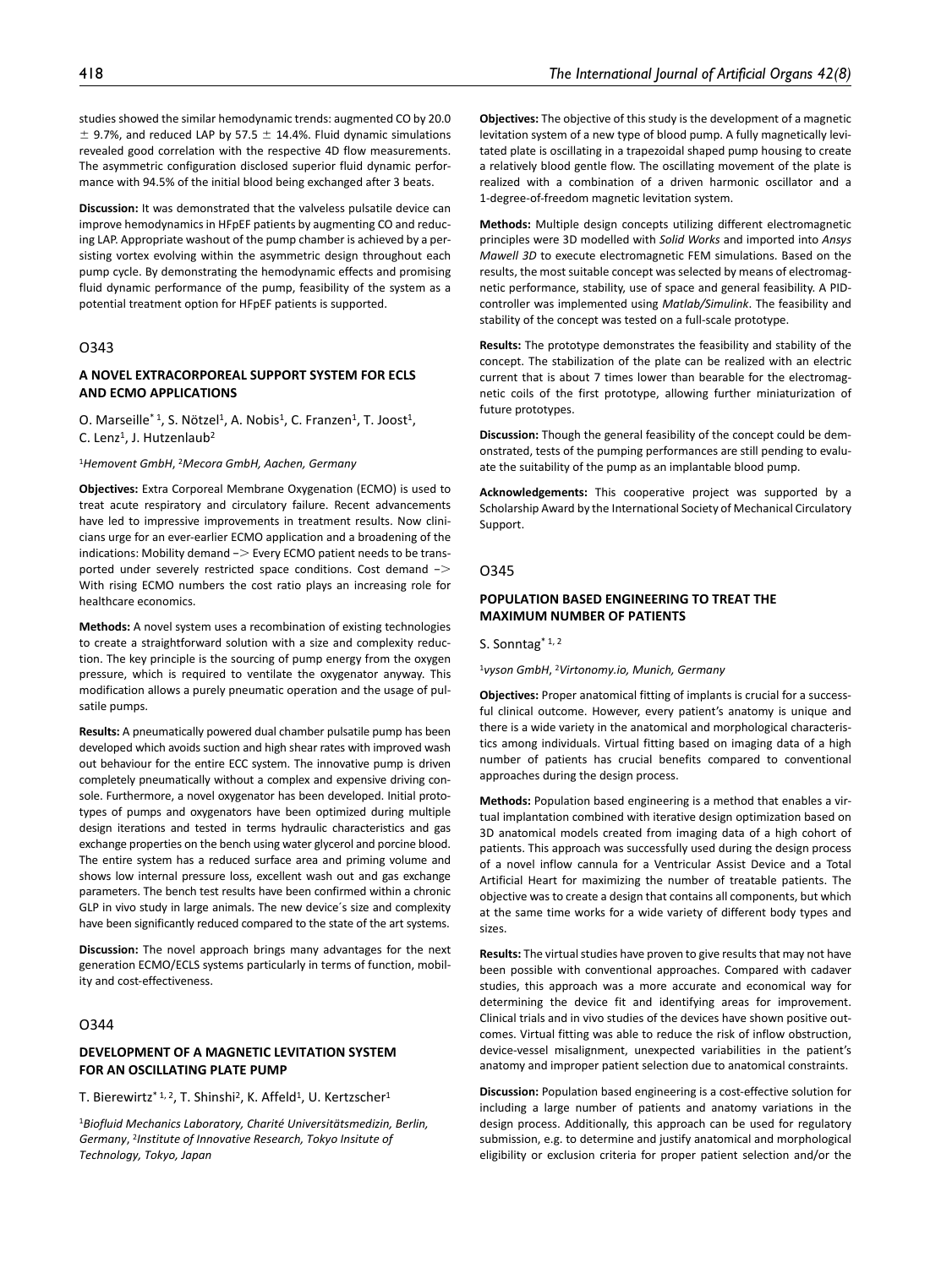correct implant size. This is especially important in consideration of the future requirements of the Medical Device Regulation (MDR) for patientspecific implants.

### O346

# **REGULATORY APPROVAL OF ARTIFICIAL-INTELLIGENCE-BASED MEDICAL DEVICES: CRITICAL POINTS**

G. D'Avenio\* 1, M. Grigioni1

#### <sup>1</sup>*National Center for Innovative Technologies in Public Health, ISS, Rome, Italy*

**Objectives:** Since the latest revision of the Medical Devices (MDs) Directive, the European regulatory framework considers stand-alone software as a MD per se, as confirmed by the MD Regulation. The recent surge of AI tools, which promise to be ubiquitous soon, poses problems relative to their certification as MDs. In view of the already granted market approval in Europe and the USA for some AI-based MDs, we aimed to investigate the main relevant issues of such MDs' regulation.

**Methods:** Unlike traditional SW as MDs, for which established standards already exist (e.g., IEC 62304, "Software life-cycle processes"), for AI tools there are very few specific standards. The definition of AI, or intelligence itself, is by no means universally accepted. Thus, we limited the scope of AI to Machine/Deep Learning (ML/DL).

**Results:** 1) ML/DL tools are data intensive, so that a critical issue is how to construct a representative set of input data. E.g., IEC 62304 recommends that the manufacturer include software system inputs and outputs, in the SW requirements: this is clearly too generic for a DL tool. 2) Guidelines for acceptable input data size should be drawn, for a given system/software architecture. Moreover, quality check of training data should always be executed, before SW training. Quality of ML/DL tools and of physical architecture is also relevant. 3) Generally, DL tools lack an explicit declarative knowledge representation, hence it is difficult or impossible to assess to "reasoning" behind the algorithmic decisions. "Explainable" AI should be the standard, in order to rule out fuzziness in machine clinical decision making and impossibility to pinpoint the problem(s), in view of the legal responsibility for MD use. It has been found that DL performance conflicts with explainability, thus priority setting will be crucial.

**Discussion:** The regulatory treatment of AI-based MDs needs improvements, in order to have safe and effective products, as well as wider societal acceptance.

#### **Poster Presentations**

**Cardiac Modelling**

P111

## **NUMERICAL PREDICTION OF HIGH SHEAR RATE THROMBUS SITES IN VADS**

M. Nicolai\*<sup>1</sup>, K. Affeld<sup>1</sup>, M. Lommel<sup>1</sup>, U. Kertzscher<sup>1</sup>

### <sup>1</sup>*Augustenburger Platz 1, Charité – Universitätsmedizin Berlin, Berlin, Germany*

**Objectives:** Patients using ventricular assist devices (VADs) still suffer from adverse events such as pump malfunctions or thromboembolic events. This can be caused by thrombi that have formed inside the pump (pump thrombus). Therefore, there is a great need to prevent such adverse events through engineering measures in the early development stage of blood pumps. Currently, a numerical model to predict thrombus sites inside VADs is still missing and the risk can only be assessed with in vitro experiments in the late development stage. A recently found model for thrombus formation at high shear rates that was derived from simple stenosis experiments promises great potential in the application in computational simulations (CFD) of VADs.

**Methods:** In this study, advanced high resolution URANS simulations of rotational blood pumps were conducted with the flow solver of StarCCM+ (Siemens) at an operating point of 5L/min at 75 mmHg. A k- ω SST turbulence model and the sliding mesh method was applied. The existing model for predicting high shear thrombus formation was applied and compared with observations from explanted pumps. Based on these results a modification of that model is proposed that suggests a wall normal transport due to the change of shear rate in flow direction. This modification was realized in the CFD by applying a correlation between the computed direction of the pressure gradient and the flow direction.

**Results:** The application of the model shows that thrombus sites are overpredicted in rotational blood pumps when compared with experimental results or observations from explanted pumps. However, with a modification of the model which proposes that the influence is a wall normal transport due to a change in shear rate, a good agreement was found.

**Discussion:** Since there is little data available in the literature that shows the position of pump thrombi the validity of these models remains unclear and has to be experimentally evaluated further.

### P112

# **MECHANICALLY REDUCING REGIONAL LEFT VENTRICULAR WALL STRESS AND IMPROVING EJECTION FRACTION IN HEART FAILURE PATIENTS**

T. Urgert<sup>\* 1, 2</sup>, F. R. Halfwerk<sup>1, 2</sup>, R. Hagmeijer<sup>3</sup>, M. van den Heuvel<sup>4</sup>, J. G. Grandjean<sup>1, 2</sup>

<sup>1</sup>*Cardio-Thoracic Surgery, Thorax Centrum Twente, Medisch Spectrum Twente Hospital*, 2*Biomechanical Engineering, TechMed Institute, University of Twente*, 3*Engineering Fluid Dynamics, University of Twente*, 4*Cardiology, Thorax Centrum Twente, Medisch Spectrum Twente Hospital, Enschede, Netherlands*

**Objectives:** Heart failure with reduced Ejection Fraction (HFrEF) is a progressive disease with a low 5-year survival of <50%, which affects 23 million people worldwide. It is characterized by adverse remodeling of the left ventricle (dilated cardiomyopathy) due to an increase in filling pressures and myocardial wall stress. Pharmacological treatment and cardiac resynchronisation therapy have proven beneficial for survival. For patients with end-stage heart failure, a heart transplant or Left Ventricular Assist Device can be considered. A shortage of donors, patient selection and major downsides such as invasiveness and driveline infections limit the use of these treatments. Research has shown a 13% decrease in mortality for every 5% increase in left ventricular ejection fraction. Therefore, we developed a smart memory alloy configuration in order to increase the ejection fraction and obtain an increase of 3,5% in a bench model. To cope with ongoing left ventricular dilatation and rise in wall stress, this should be combined with adjustable and measurable ventricular restraint therapy. Our first aim is to measure local wall stress during a full cardiac cycle. Next, we aim to develop a mathematical model of the left ventricle to characterize the left ventricle in HFrEF patients.

**Methods:** We will characterize in vivo wall stresses during the full cardiac cycle using Transesophageal Echocardiography and a left ventricular pressure catheter in 10 patients undergoing cardiac surgery for heart failure. With these parameters, we will develop a simplified mathematical model of the left ventricle and we will improve our bench model for experimental testing.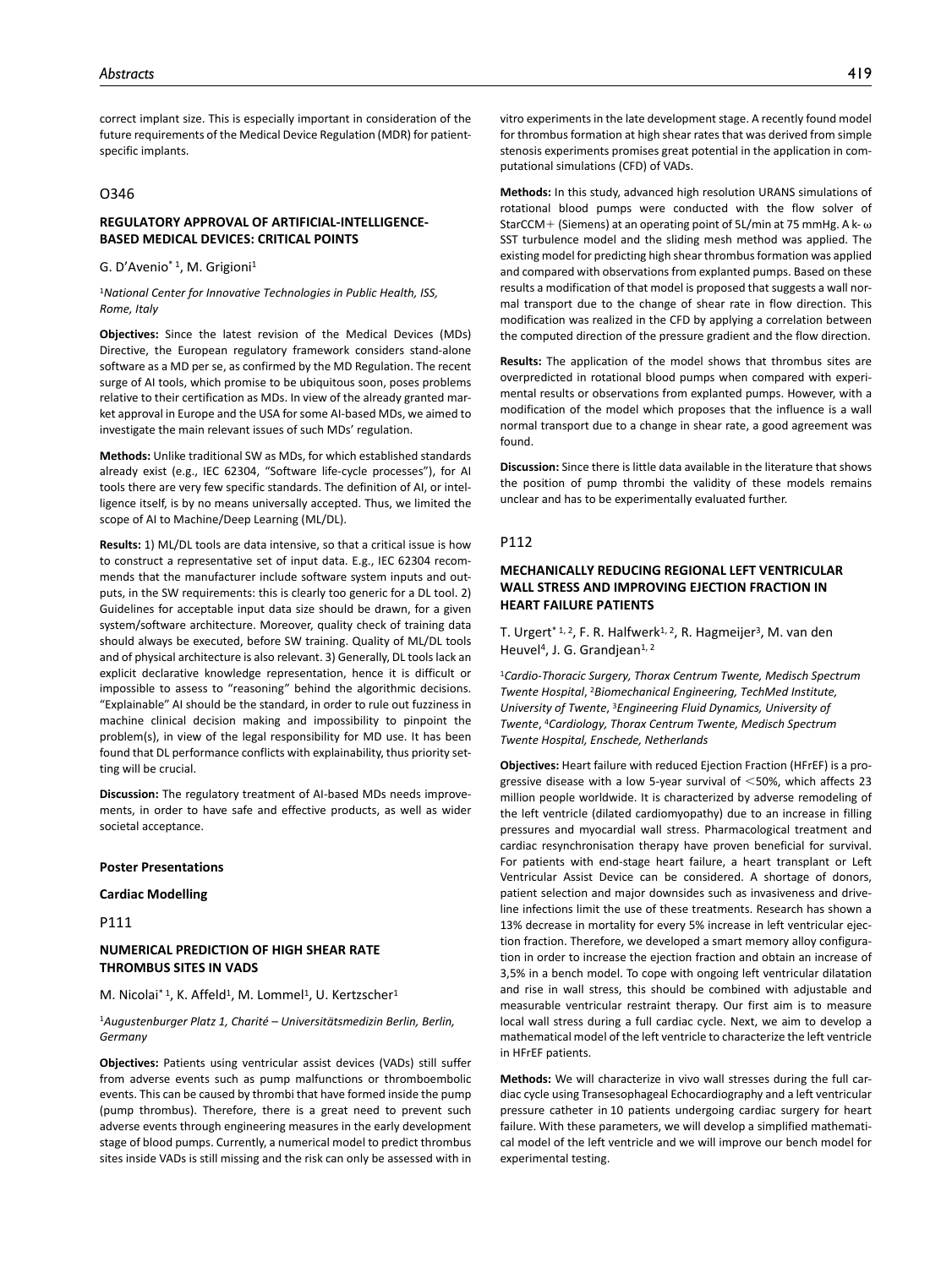**Results:** This research will provide a characterization of the weakened left ventricular wall and the determination of optimal smart material properties and configuration of the cardiac assist device.

**Discussion:** With this information, a patient-specific HFrEF treatment device will be developed combining active cardiac support and restraint therapy.

## P113

# **COMPARATIVE ANALYSIS OF THE THROMBOGENIC POTENTIAL OF THE HEARTMATE 3 AND HEARTWARE HVAD CARDIAC PUMPS: A "NUMERICAL RATIONALE" OF CLINICAL OUTCOMES**

A. Boraschi<sup>1, 2</sup>, B. Thamsen<sup>3</sup>, M. Granegger<sup>4</sup>, A. Redaelli<sup>2</sup>, F. Pappalardo<sup>5, 6</sup>, V. Kurtcuoglu <sup>1, 7</sup>, D. De Zélicourt <sup>1, 7</sup>, F. Consolo\* 5, 6

<sup>1</sup>*The Interface Group, Institute of Physiology, University of Zurich, Zurich, Switzerland*, 2*Dept. of Electronics, Information and Bioengineering, Politecnico di Milano, Milano, Italy*, 3*Pediatric Cardiovascular Surgery, Children's Hospital Zurich, Zurich, Switzerland*, 4*Institute for Imaging Science and Computational Modelling in Cardiovascular Medicine, Charité-Universitätsmedizin Berlin, Berlin, Germany*, 5*Università Vita Salute San Raffaele*, 6*Advanced Heart Failure and Mechanical Circulatory Support Program, San Raffaele Scientific Institute, Milano, Italy*, 7*National Center of Competence in Research, Kidney.CH, Zurich, Switzerland*

**Objectives:** The HeartMate 3 (HM3, Abbott Laboratories, USA) and HeartWare HVAD (Medtronic Inc., USA) clinically revealed a significantly different thrombogenic profile. In detail, while the HM3 has abated incidence of pump thrombosis, it was not associated with reduced stroke incidence. We numerically characterized and compared prothrombotic flow characteristics of the two pumps to provide mechanistic insights into observed clinical outcomes.

**Methods:** Computational fluid dynamics (CFD) simulations were performed to evaluate flow fields associated with periodic speed modulation in the two pumps (the artificial pulse for the HM3 and the Lavare cycle for the HVAD). One-way coupling to a lumped parameter model of the cardiovascular system was employed to account for physiologic boundary conditions. Results were compared to baseline simulations with constant pressure head and rotor speed to comprehensively evaluate geometrical and speed modulation effects. Analysis of the thrombogenic potential was based on calculation of: i) a specific platelet activation marker, the Platelet Activity State (PAS), using time course of viscous and Reynolds stress computed on platelet trajectories probed using Lagrangian particle tracking, ii) scalar washout, iii) volumes of flow stagnation, and iv) wall shear stress patterns.

**Results:** The HM3 and HVAD showed different PAS distribution. Speed modulation was associated with increased sum of viscous and Reynolds stresses and PAS magnitude. Analysis of temporal and spatial gradients of the shear stress histories calculated on platelet trajectories, volumes of stagnation, and wall shear stresses allowed identification of geometrical and operating parameters that might contribute to pump thrombogenicity and pump washout

**Discussion:** We compared prothrombotic fluid dynamic features of the HM3 and HVAD under realistic dynamic operating conditions. Our results provide a "numerical rationale" for the observed clinical outcomes.

**Acknowledgements:** This work was financially supported by Fondazione Cariplo grant #2015-1044

#### P114

# **EVALUATION OF THE EFFECTIVENESS OF A ROTARY BLOOD PUMP TO SUPPORT PATIENTS AFTER FOUNTAIN OPERATION UNDER DIFFERENT TOTAL CAVOPULMONARY CONNECTION**

M. Denisov<sup>\* 1</sup>, D. Telyshev<sup>1</sup>, S. Selishchev<sup>1</sup>, I. Nesterenko<sup>1</sup>

<sup>1</sup>*National Research University of Electronic Technology - MIET, Moscow, Russian Federation*

**Objectives:** The Fontan procedure is the current standard and the best palliative treatment for most patients with a functional univentricular heart. During the Fontan procedure the caval veins are anastomosed to the pulmonary arteries. The resulting total cavopulmonary connection (TCPC) allows for the support of an acceptable level of pulmonary circulation. At the same time there is the high risk of cardiovascular system failure due to the increased load on a single ventricle. In order to increase patient survival and quality of life, the different TCPC connections aimed at improving blood hemodynamic seems to be a logical treatment option.

**Methods:** A CFD study was carried out for four types of TCPC (TCPC-1, TCPC-2, TCPC-3, TCPC-4) to determine the optimal connection from the point of view of hydraulic and power losses with and without the rotary blood pump (RBP) connected. The distribution of scalar shear stresses (SSS) in the volume was calculated, allowing for evaluation of the effect of the RBP on the blood at the operating point of 2.2 l/min and 11 mmHg of head pressure.

**Results:** The results showed that the TCPC-3 connection has the optimal geometry, as there is a decrease in hydraulic losses corresponding to 5 mmHg, with power losses of 0.055 W. Hydraulic losses and power losses for other types of TCPC are equal to 6 mmHg and 0.07 W for TCPC-2, 9 mmHg and 0.08 W for TCPC-4, 10 mmHg and 0.09 W for TCPC-1 respectively. The geometry optimization of the TCPC connection can significantly reduce the system losses, but only the integration of the RBP prevents these losses even for non-optimal TCPC.

**Discussion:** Although the use of a pump has significantly reduced losses, the presence of increased SSS can have a negative effect on blood. The obtained values   of SSS will allow in the future the estimation of the degree of blood damage and, as a consequence, hemolysis level.

**Acknowledgements:** This study was supported by the grant from Russian Science Foundation No. 18-79-10008.

## P115

# **MATHEMATICAL MODEL OF THE FONTAN CIRCULATION WITH THE VENTRICULAR ASSIST DEVICE SUPPORT**

E. N. Rubtsova<sup>\* 1</sup>, D. V. Telyshev<sup>1, 2</sup>, M. V. Denisov<sup>1</sup>, A. A. Galyastov $1, 2$ 

<sup>1</sup>*Institute of Biomedical System, National Research University of Electronic Technology, Moscow, Zelenograd*, 2*Institute of Bionic Technology and Engineering, I.M. Sechenov First Moscow State Medical University, Moscow, Russian Federation*

**Objectives:** The Fontan procedure is performed for univentricular correction of the heart in pediatric patients with tricuspid atresia. In the Fontan circulation, the veins connect directly to the pulmonary artery. However, as a result of the procedure the load on the single functional ventricle of the heart and veins increases. Eventually, patients need a heart transplantation. A possible solution to the circulation deficiencies of the Fontan patients could be the ventricular assist device (VAD). The VAD is implanted between veins and the pulmonary artery. The aim of this study is to develop a model of the Fontan circulation with VAD support.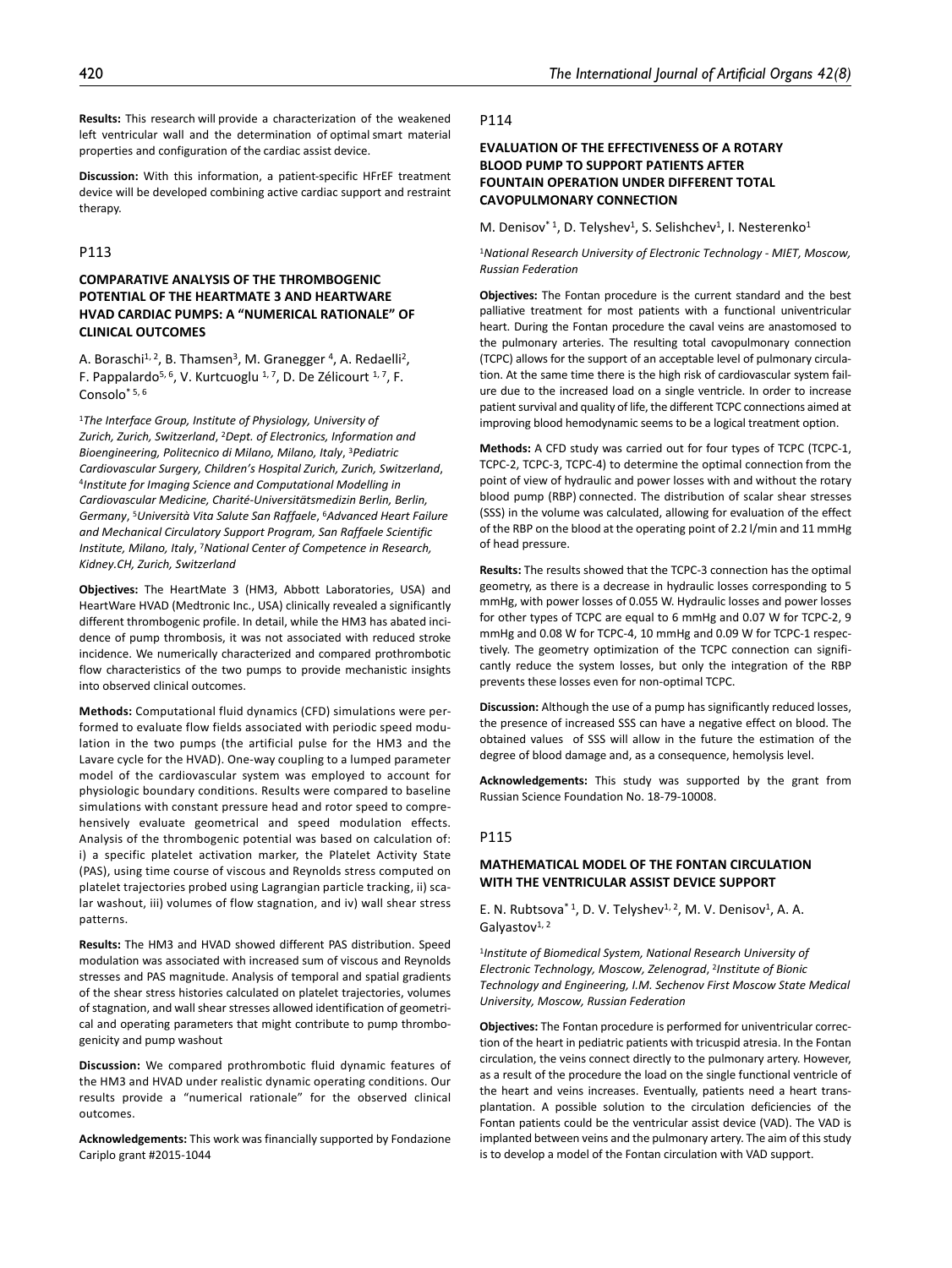**Methods:** We use mathematical models to reduce the time and resources spent on in vivo research. Nonlinear mathematical models represent sections of the cardiovascular system (CVS) in the form of blocks. Pressure variations in the CVS sections are described by a system of differential equations.

**Results:** Appling VAD to the Fontan patients exhibits the potential to increase the venous return of blood. According to the Frank-Starling law, the stroke volume increases with increasing venous return. VAD creates a necessary pressure differential between the venous and pulmonary sections of CVS.

**Discussion:** The interaction model of the Fontan circulation with VAD support demonstrates the normalization of the pressure and volume distribution in the CVS. This indicates that the method studied in this work may be a way to optimize the health condition of patients after Fontan procedure.

**Acknowledgements:** This study was supported by the grant from Russian Science Foundation No. 18-79-10008.

### P116

# **EFFECT OF ATRIAL INFLOW CONDITIONS ON VENTRICULAR THROMBOSIS RISK DURING VENTRICULAR ASSIST DEVICE SUPPORT: A NUMERICAL SIMULATION**

M. Ghodrati<sup>\* 1, 2</sup>, F. Moscato<sup>1, 2</sup>, F. Zonta<sup>3</sup>, P. Aigner<sup>1, 2</sup>, H. Schima<sup>1, 2</sup>

<sup>1</sup>*Center for Medical Physics and Biomedical Engineering, Medical University of Vienna*, 2*Ludwig Boltzmann Cluster for Cardiovascular Research*, 3*Institute of Fluid Dynamics and Heat Transfer, Technical University of Vienna, Vienna, Austria*

**Objectives:** High prevalence of thrombi around the Left Ventricular Assist Device (LVAD) cannula has been proven by pathological studies. Thrombogenic potential (TP) inside of the left ventricle (LV) is evaluated based on shear stress history (SSH) and residence time (RT) of particles; however, the effect of the atrial inflow – including rotation and uneven flow distribution of the pulmonary veins – is ignored. In this study, the influence of the atrial inflow on the TP was investigated via Computational Fluid Dynamics (CFD) simulations.

**Methods:** In a patient-specific left ventricle (LV) model under full LVAD support, the flow fields were simulated with three different inflow conditions: with perpendicular velocity to the inflow (LAper, flow rate: 3.5l/ min), with an additional rotational component at the inflow (LArot: 35rpm) and with asymmetric inflow conditions (LAasym: 60%/40% left/ right). Platelet motion was simulated with a combination of laminar and the Lagrangian methods for 7s. The TP value was calculated based on the RT and SSH of particles (0<TP<1, with higher values corresponding to higher risk).

**Results:** The ventricular flow patterns were comparable for perpendicular and rotational inflows and different for asymmetric conditions. TP values were different for each of the atrial inflow conditions (LAasym: 0.37, LArot: 0.35, LAper: 0.4). The number of the particles with a SSH value more than 0.6 Pa·s (non-outlier range) increased for LAasym simulation (LAasym: 11%, LArot: 5%, LAper: 3%;p<0.05); however the particles that remain for more than 7s inside the LV were higher for LAper simulation (LAasym: 13%, LArot: 18%, LAper: 19%;p<0.05).

**Discussion:** CFD is an advanced tool for the evaluation of ventricular flow during LVAD support; however, neglecting the atrial inflow conditions could lead to an inaccurate prediction of flow parameters linked to ventricular and pump thrombosis. Reliable evaluation of ventricular blood flow, therefore, requires the consideration of realistic atrial inflow conditions.

### P117

# **THE HEMIDIAPHRAGM INVERSION IMPACT ON THE VENTILATION PARAMETERS – VIRTUAL EXPERIMENTS ON AN ARTIFICIAL PATIENT**

A. M. Stecka<sup>\* 1</sup>, M. Michnikowski<sup>1</sup>, K. Zielinski<sup>1</sup>, T. Gólczewski<sup>1</sup>

<sup>1</sup>*Nalecz Institute of Biocybernetics and Biomedical Engineering Polish Academy of Sciences, Warsaw, Poland*

**Objectives:** There have been discussions on effects of pleural effusion on the breathing muscles dynamics. In particular, hemidiaphragm inversion influence on the pleural pressure (PPL) and ventilation parameters has not been precisely determined. The aim of this study was to analyze changes in PPL and ventilation parameters in patients undergoing therapeutic thoracentesis (TT). Particular attention has been paid to inversion of the hemidiaphragm caused by large one-sided pleural effusion. The analysis was based on virtual experiments performed on an artificial cardio-respiratory patient (AP).

**Methods:** TT was simulated on AP, which consists of several cooperating models of the respiratory system mechanics, gas transport and exchange, and circulation. Three scenarios were considered: a) proper work of the diaphragm, b) flattening and fixation of the hemidiaphragm due to the large amount of fluid, c) paradoxical excursion of the inverted hemidiaphragm.

**Results:** Simulations showed that during progressive pleural fluid withdrawal significant changes in the course of PPL were observed, particularly in scenarios b and c. Paradoxical excursion of the inverted hemidiaphragm significantly influenced the alveolar oxygen partial pressure (PAO2) due to a kind of pendelluft: e.g., air flows out from the corresponding lung during inspiration and thus it flows to the lung in the hemithorax without pleural effusion.

**Discussion:** Flattening and inversion of the hemidiaphragm have an influence on several physiological factors of which PPL and PAO2 seem to be the most important. Hence, TT may improve pulmonary system function particularly in patients with inverted hemidiaphragm.

### P118

# **SIMULATENOUS NONINVASIE ESTIMATION OF CARDIAC OUTPUT AND PULSE WAVE VELOCITY USING SINGLE RECORDING OF PERIPHERAL PRESSURE WAVE**

J. Poleszczuk<sup>\* 1</sup>, M. Debowska<sup>1</sup>, W. Dabrowski<sup>2</sup>, A. Wojcik-Załuska<sup>3</sup>, W. Załuska<sup>4</sup>, J. Waniewski<sup>1</sup>

<sup>1</sup>*Department for Mathematical Modeling of Physiological Processes, Nalecz Institute of Biocybernetics and Biomedical Engineering Polish Academy of Sciences, Warsaw*, 2*Department of Anesthesiology and Intensive Therapy*, 3*Department of Physical Therapy and Rehabilitation*, 4*Department of Nephrology, Medical University of Lublin, Lublin, Poland*

**Objectives:** There are currently no available noninvasive methods that allow for the simultaneous and reliable measure of cardiac output (CO) and pulse wave velocity (PWV) in the arterial tree. Both of those indices are important biomarkers of cardiovascular status.

**Methods:** Radial pressure profiles were recorded using applanation tonometry in a group of healthy subjects (N=18) and hemodialysis patients (N=30). Recorded pulse waves were used to estimate patientspecific parameters of the mathematical model describing the blood flow in the system of 55 major arteries. Calibration of the model with patient data allowed to calculate patient-specific CO and PWV between any two points in the arterial tree. In all of the patients and healthy subjects we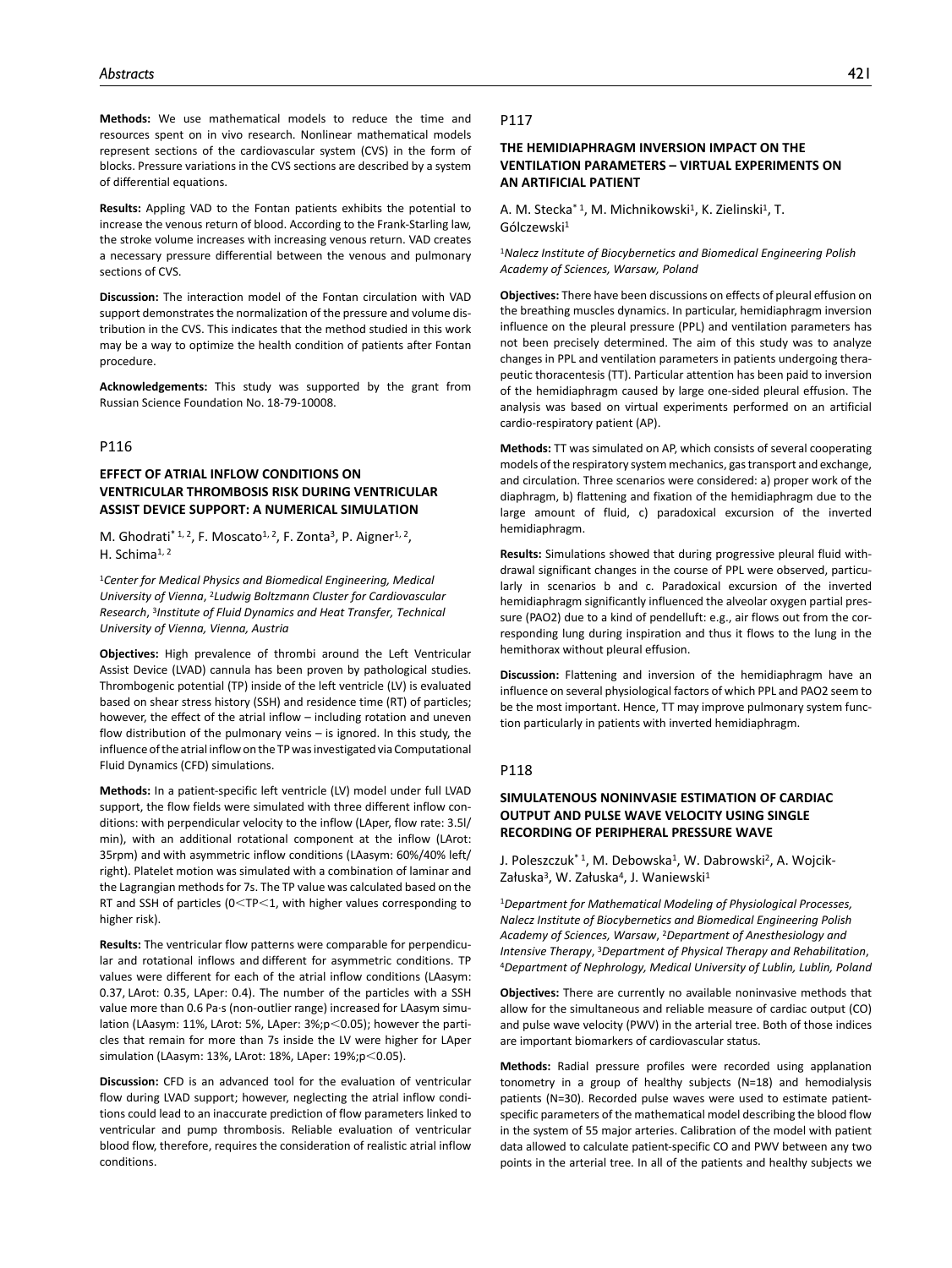performed additional measurements of PWV using ECG gated applanation tonometry at two arterial sites (SphygmoCor, AtCor Medical) and CO using bioimpedance cardiography (PhysioFlow, Manatec Biomedical).

**Results:** The model was able to reproduce all of the recorded pressure profiles with high accuracy (average relative error  $<$  10%). Modelestimated PWV highly correlated with the one measured using SphygmoCor device ( $R = 0.75$ , p-value  $\leq 0.001$ ). Model-predicted CO also correlated with the one measured by the bioimpedance cardiography, but at a lower level ( $R = 0.52$ , p-value <0.001).

**Discussion:** Our study demonstrates that coupling a mathematical model with a single peripheral pressure profile has the potential to provide information about cardiovascular state that was previously only available when using more complicated methods.

## P119

# **GRID-INDUCED NUMERICAL ERRORS FOR SHEAR STRESSES AND ESSENTIAL FLOW VARIABLES IN A VENTRICULAR ASSIST DEVICE: CRUCIAL FOR BLOOD DAMAGE PREDICTION?**

L. Konnigk<sup>\*1</sup>, B. Torner<sup>1</sup>, F.-H. Wurm<sup>1</sup>

#### <sup>1</sup>*Institute of Turbomachinery, University of Rostock, Rostock, Germany*

**Objectives:** Adverse events due to flow-induced blood damage remain a serious problem for blood pumps as cardiac support systems. The numerical prediction of blood damage via computational fluid dynamics (CFD) is a helpful tool for the design and optimization of reliable pumps. Blood damage prediction models primarily are based on the acting shear stresses, which are calculated by solving the Navier-Stokes equations on computational grids. The purpose of this paper is to analyze the influence of the spatial discretization and the associated discretization error on the shear stress calculation in a blood pump in comparison to other important flow quantities like the pressure head of the pump.

**Methods:** CFD analysis using seven Unsteady Reynolds-Averaged Navier-Stokes (URANS) simulations were performed. Two simple stress calculation indicators were applied to estimate the influence of the discretization on the results using an approach to calculate numerical uncertainties, which indicates discretization errors.

**Results:** For the finest grid with 19 million elements, numerical uncertainties up to 20 % for shear stresses were determined, while the pressure heads show smaller uncertainties with a maximum of 4.8 %.

**Discussion:** No grid-independent solution for velocity gradient-dependent variables could be obtained on a grid size that is comparable to mesh sizes in state-of-the-art blood pump studies. It can be concluded that the grid size has a major influence on the shear stress calculation, and therefore the potential blood damage prediction, and that the quantification of this error should always be taken into account.

### **Soft Tissue Engineering**

# P121

# **INTERCONNECTED 3D POROUS POLY(Ε-CAPROLACTONE) MODIFIED WITH CHITOSAN GRAFTED PCL FOR DRUG DELIVERY PURPOSES**

J. Pitts<sup>\* 1</sup>, H. Menzel<sup>1</sup>

<sup>1</sup>*Institute for Technical Chemistry, Technical University of Braunschweig, Braunschweig, Germany*

**Objectives:** (Bio)chemical modification of implants with drug delivery systems can support the body's natural healing capabilities by imitation of smooth tissue transitions along bone-tendon conjunctions. Modified interconnected 3D porous poly(ε-caprolactone) could act as a scaffold material for these implants.

**Methods:** Cocontinuous blends of poly(ε-caprolactone) (PCL) and polyethylene oxide (PEO) were prepared by batch blending in an internal mixer. Annealing and leaching of the blends with water yielded the porous PCL scaffolds, which were then modified with chitosan (CS) grafted PCL (CS-g-PCL) via dip coating. Nanoparticle systems containing CS and tripolyphosphate (TPP) were obtained via ionotropic gelation. These CS-TPP nanoparticles (CSNPs) can be attached to the modified scaffolds via a Layer-by-Layer (LbL) deposition approach involving alginate (ALG).

**Results:** Interconnected 3D porous PCL scaffolds with different morphologies have been prepared. Modification with CS-g-PCL, alginate, alginate fluorescein amine (ALG-FA), CS-TPP and fluorescein isothiocyanate labelled nanoparticles (CS-FITC-TPP) in a LbL approach was carried out. The blank scaffolds were analyzed in various ways, including via scanning electron microscopy and mercury intrusion porosimetry. Modified versions of the scaffolds were analyzed accordingly and the fluorescently labeled species were investigated via confocal laser scanning microscopy. CSNPs were loaded with bovine serum albumin (BSA) and layered on the modified scaffolds. Release of BSA from the scaffolds was investigated by ultraviolet-visible spectroscopy at 37 °C in phosphate-buffered saline (PBS).

**Discussion:** Porous PCL scaffolds with different pore sizes and morphologies can be obtained via annealing and leaching of cocontinuous PCL/ PEO blends. Surface modification with CS-g-PCL, alginate and CSNPs open up possibilities regarding graded implant fabrication.

**Acknowledgements:** The master thesis is part of the DFG Research Unit 2180 "Graded Implants for Tendon-Bone Junctions" and supported by DOW®.

## **P122**

# **TOWARDS BIOBANKING OF TISSUE-ENGINEERED AMNIOTIC MEMBRANE**

S. Leal Marin<sup>\* 1</sup>, O. Gryshkov<sup>2</sup>, O. Pogozhykh<sup>3</sup>, N. Hofmann4, B. Glasmacher2

<sup>1</sup>*Institute for Multiphase Processes*, 2 *Institute for Multiphase Processes, Leibniz University Hannover*, 3*Institute for Transfusion Medicine, Hannover Medical School*, 4*German Society for Tissue Transplantation, German Society for Tissue Transplantation, Hannover, Germany*

**Objectives:** Human amniotic membrane (AM) is employed in a broad field of applications as a wound dressing, corneal treatment, and scaffolding material. However, mechanical properties of native membranes vary depending on the zone of the placenta where the AM is obtained. For this reason, mimicking the AM through tissue engineering is a way to obtain a membrane with standardized properties. One technique to mimic the morphology of the extracellular matrix of AM is electrospinning. With electrospinning, a nanometric arranged similarly to the AM extracellular matrix made of different polymeric blends could be obtained. In addition, the correct storage is a key point in order to guarantee the availability of such tissue-engineered constructs for clinical applications.

**Methods:** The AM extract is first prepared from native material and then freeze-dried. Afterwards, the AM-based scaffolds are obtained using blend electrospinning of polyethylene oxide and freeze-dried AM. Structural and compositional properties are assessed by scanning electron microscopy and confocal Raman spectroscopy. The mechanical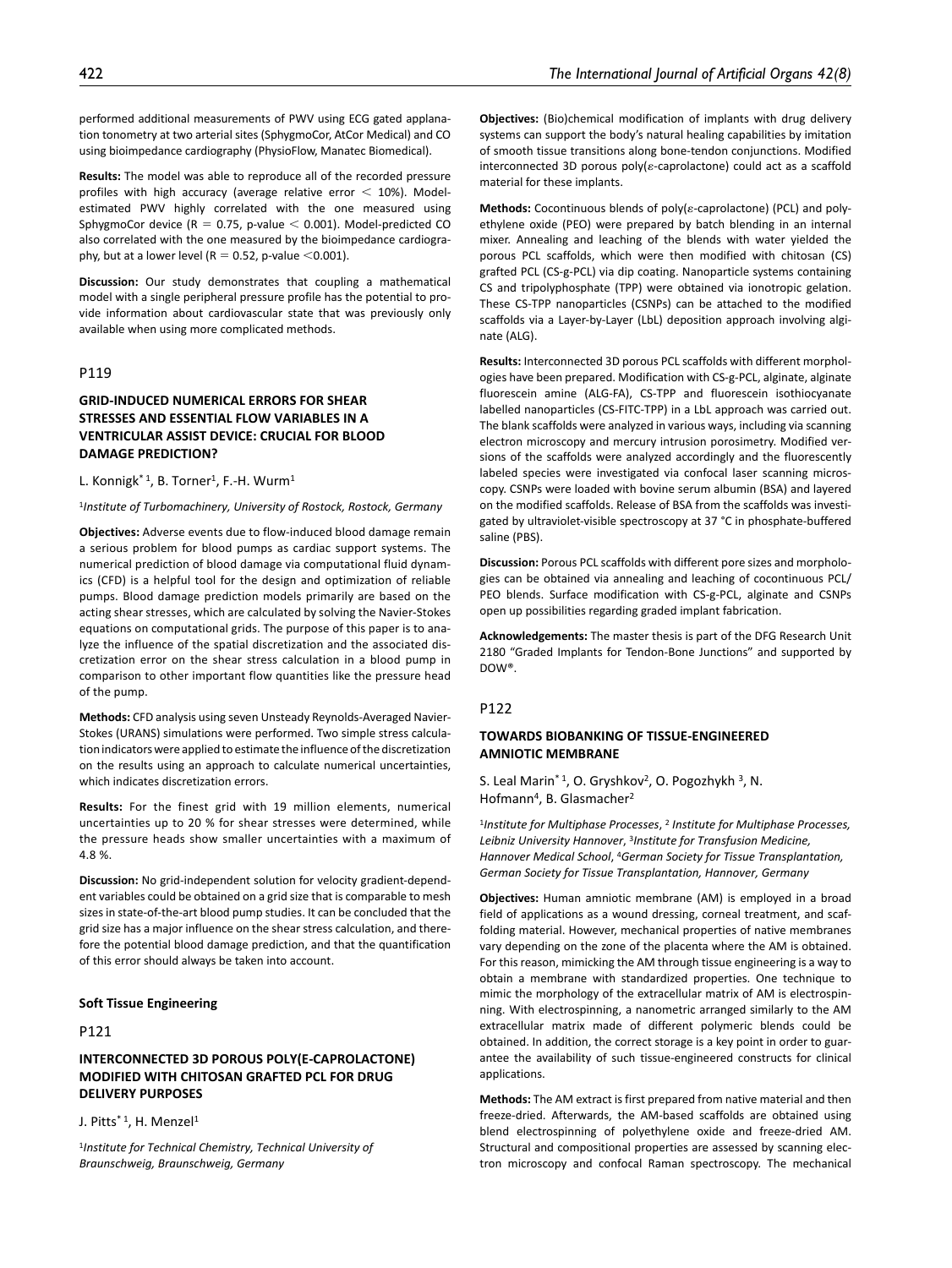properties are evaluated by static mechanical testing before and after cryopreservation. The scaffold is then seeded with multipotent stromal cells. The biocompatibility of the tissue-engineered AM is analyzed using cytotoxicity assay.

**Results:** The tissue-engineered membrane presents a nanostructured morphology similar to the extracellular matrix of AM. The compositional results can detect the presence of collagen, fibronectin and hyaluronic acid in the final material. Preliminary results present changes in the mechanical properties related to the cryopreservation. The fabrication technique for the tissue-engineered AM seemed not to alter the biocompatibility with stem cells.

**Discussion:** The AM is ideal for treatment of different tissues, and in combination with polymeric materials by electrospinning, it could be a suitable candidate for a tissue-engineered membrane with standardized properties.

**Acknowledgements:** This work was supported by the German Academic Exchange Service (DAAD).

## P123

# **INVESTIGATION OF BIOCOMPATIBILITY OF THREE-DIMENSIONAL CELLULAR AND TISSUE ENGINEERING STRUCTURES OBTAINED BY THE METHOD OF LASER PRINTING**

U. Kurilova<sup>\* 1</sup>, V. Boyarkin<sup>2</sup>, N. Cherepanova<sup>3</sup>, A. Semak<sup>3</sup>, K. Alexey<sup>3</sup>, V. Bychkov<sup>3</sup>, N. Demidenko<sup>1</sup>, A. Gerasimenko<sup>1, 2</sup>

<sup>1</sup>*National Research University of Electronic Technology - MIET*, 2*I.M. Sechenov First Moscow State Medical University*, 3*Russian State Agrarian University - Moscow Timiryazev Agricultural Academy, Moscow, Russian Federation*

**Objectives:** The purpose of this work is the study of biocompatibility for samples of three-dimensional cellular and tissue engineering constructions for layer-by-layer repair of tissues of heart and blood vessels. Samples components are albumin, collagen and chitosan as matrices and carbon nanotubes as reinforcement. Three-dimensional structures are formed in layers by laser printing.

**Methods:** The biocompatibility of the samples and layers of their components was evaluated after their incubation with endothelial cells for 72 hours. Cell morphology was assessed by fluorescence microscopy and quantitative analysis was performed using MTT-test and real-time cell analysis by means of electrical impedance monitoring. For in vivo studies, samples were implanted in breasts of laboratory birds.

**Results:** It has been established that the layer consisting of albumin and nanotubes supports proliferation of cells the most. Moreover, all layers have surface properties that provide cell adhesion. Real-time cell analysis showed improved cell proliferation compared to control during the entire incubation time, however the greatest differences were observed after 25 hours of incubation. The morphology of the cells on the samples corresponds to the morphology of the control cells. With implantation of samples in experimental animals, the absence of their toxicity was observed.

**Discussion:** Samples of three-dimensional cellular and tissue-engineering structures are biocompatible because of characteristics of their components and suitable surface structure. The obtained samples can be used to repair damages in cardiovascular system. Due to the method of laser printing, samples can be made in any form, taking into account the features of the damaged area of tissues.

**Acknowledgements:** This work was supported by the project of the Ministry of Science and Higher Education of the Russian Federation (14.578.21.0234 RFMEFI57817X0234).

### P124

# **SYNTHESIS OF COLAGEN BIOPOLYMERIC SCAFOLDS MODIFIED BY CROSSLINKING, CHONDROITIN SULPHATE AND CARBON NANOTUBES FOR BONE REGENERATION.**

## V. Marchiori-Silva\* 1

<sup>1</sup>*Revolugenix Biotecnologia, Sao Paulo, Brazil*

**Objectives:** Bone loss at implantation sites on oral cavities is a major problem for dental surgeons; in order to combat this issue, we developed 3 types of colagen biomaterial blends: chondrohitin sulfate, carbon nanotubes, and electric stimulated.

**Methods:** Bovine colagen type I was dissoluted at 4% in formic acid 0,1M (Synth - Brazil) and divided in 4 groups: A- with Chondroitin Sulphate (Sigma Aldrich); B - carbon nanotubes suspention (Sigma Aldrich); C- eletric field ; D - control group. All of the samples were crosslinked with NHS (N-hydroxysuccinimide esters) (Thermo Scientific-USA) and freeze dried at a LH2000 equipment (Terroni - Brazil). The samples were analized by: SEM; EDS; XPS; Bartha respirometry and FET.

**Results:** All of the samples have the same macroscopic morphology. The SEM of the group submitted to electric field shows organization of the colagen fibers. The EDS shows atomic content of carbon, oxygen, and nitrogen with other substances <1%. The XPS analysis sugests chemical modification of the colagen amine groups by the NHS and the Bartha respirometric method shows increase in degradation from 42 to 117 days. The FET test shows good tolerance of the material at the amount used for therapy in humans.

**Discussion:** The absence of contaminants within the samples and the increase in stiffness exhibit the compatibility of this material for use in bone augmentation in implantology. The material is shown to be not toxic, however more tests should be conducted prior to human use.

**Acknowledgements:** Acknowledgments to FAPESP for the grant PIPE 2 (17/50413-0).

### P125

# **EFFECT OF GLUCOSE CONCENTRATION ON METABOLISM AND VIABILITY OF ENDOTHELIAL CELLS AND SMOOTH MUSCLE CELLS CULTURED ON THE SEMIPERMEABLE MEMBRANES**

A. Ciechanowska<sup>1</sup>, I. Gora<sup>1</sup>, S. Sabalinska<sup>1</sup>, J. Kawiak<sup>1</sup>, P. Ladyzynski<sup>\* 1</sup>

<sup>1</sup>*Department of Modeling and Supporting of Internal Organs Functions, Nalecz Institute of Biocybernetics and Biomedical Engineering Polish Academy of Sciences, Warsaw, Poland*

**Objectives:** The aim of the study was to analyze the effect of glucose concentration in the culture medium on metabolism and viability of the human umbilical vein endothelial cells (HUVEC) co-cultured with the human umbilical artery smooth muscle cells (HUASMC) on polysulfone semipermeable flat membranes.

**Methods:** Cells were isolated from umbilical veins and arteries obtained by Caesarean section. Membranes with a surface area of 2 cm2 were covered with fibronectin to promote cells' attachment and then were placed in specially designed inserts. Cultures were carried out in 12-well plates filled with culture medium containing glucose in normal (5 mM) or high (20 mM) concentration. The HUVEC and HUASMC were seeded on separate membranes or on both sides of the same membrane with density of 4,600 cells/cm2. Cultures have been conducted in standard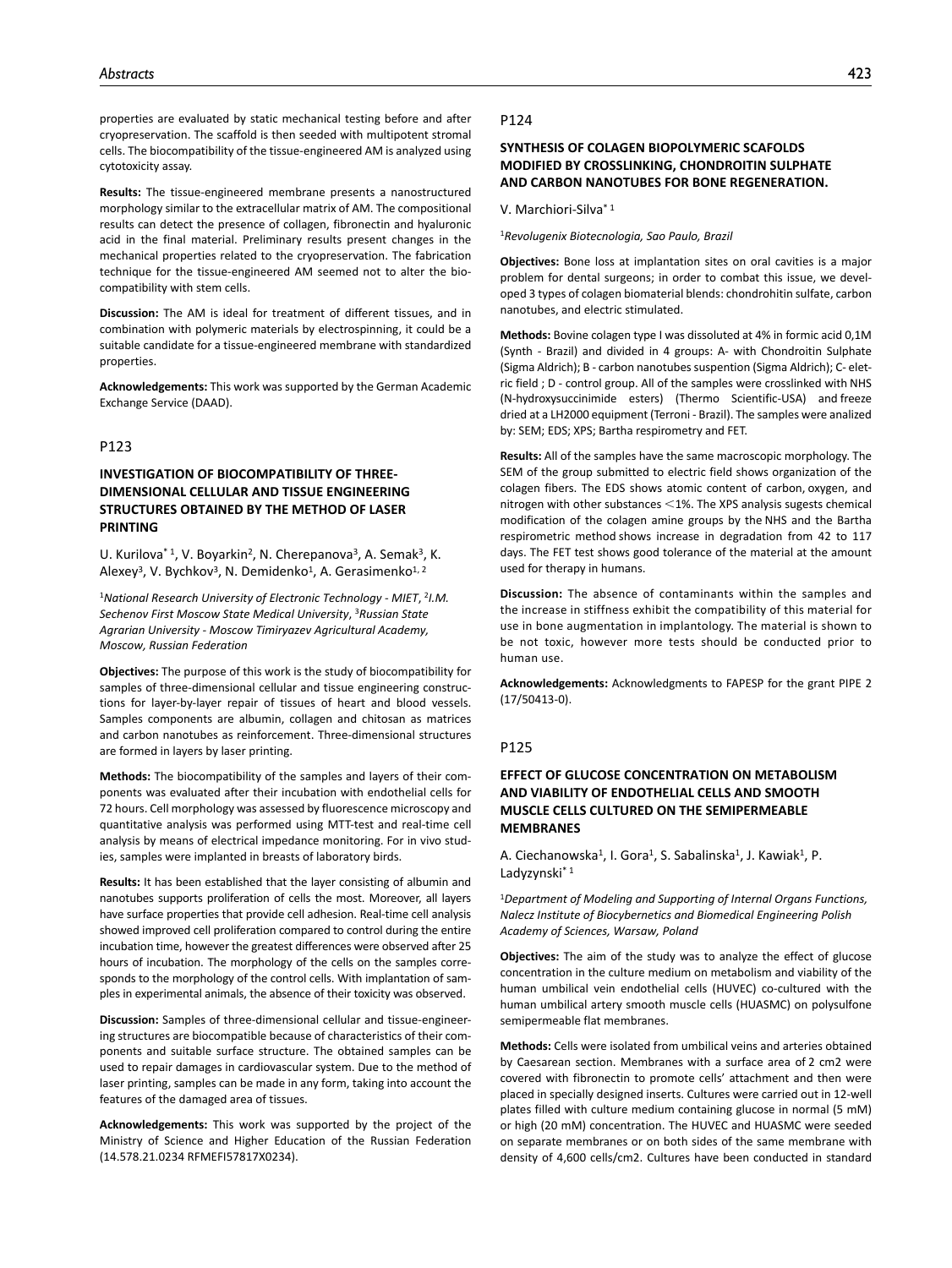conditions (37oC, 5% CO2) for 7 days. Activity of the reactive oxygen species (ROS) and cell viability were analyzed using the flow cytometry (with DCFDA test and Annexin V / 7AAD test, respectively). Microscopic visualization of cells was made after fixation in formalin using hematoxylin and eosin staining.

**Results:** In the HUVEC co-cultured with HUASMC the ROS activity was lower by 17% in the normal than in high glucose concentration. In normal glucose concentration the ROS activity of the HUVEC cocultured with HUASMC was lower by 8% than in HUVEC cultured separately, whereas in high glucose concentration it was higher by 19%. Viability of HUVEC cultured separately in normal glucose concentration was higher by 4% than in high glucose concentration. Microscopic visualization of cells did not reveal any morphological differences.

**Discussion:** In terms of the ROS activity the obtained preliminary results indicate a beneficial effect of HUASMC on HUVEC co-cultured in normal glucose concentration. The opposite tendency was observed in high glucose concentration.

# P126

# **EFFECT OF THE PASSAGE NUMBER AND GLUCOSE CONCENTRATION ON VIABILITY OF ENDOTHELIAL CELLS CULTURED IN VITRO**

A. Ciechanowska<sup>\* 1</sup>, I. Gora<sup>1</sup>, S. Sabalinska<sup>1</sup>, J. Kawiak<sup>1</sup>, P. Ladyzynski<sup>1</sup>

<sup>1</sup>*Department of Modeling and Supporting of Internal Organs Functions, Nalecz Institute of Biocybernetics and Biomedical Engineering Polish Academy of Sciences, Warsaw, Poland*

**Objectives:** The aim of the study was to analyze the effect of the passage number and glucose concentration on viability of the human umbilical vein endothelial cells (HUVEC) cultured in the culture flasks.

**Methods:** The HUVEC were isolated from umbilical veins obtained by Caesarean section. Cells after the 2nd and 7th passage were seeded with density of 4,600 cells/cm2. Glucose concentration in the culture medium was kept constant at the normal (5 mM) or high (20 mM) level or was switched every 24 hours from normal to high level or vice versa for 7 or 14 days. The cell viability, mitochondrial membrane potential  $(\Delta \Psi m)$ and activity of the reactive oxygen species (ROS) were analyzed using the flow cytometry (with propidium iodide, JC1 and DCFDA test, respectively). The glucose uptake and lactate production was also monitored. Microscopic visualization of cells was made after fixation in formalin using hematoxylin and eosin staining.

**Results:** After 7 days of culturing in medium with normal, high and variable glucose concentration the cell viability was higher respectively by 5%, 4% and 4% in the HUVEC passaged 7 times than in those passaged 2 times. After 14 days the differences were higher and equal to 21%, 21% and 31%, respectively. After 7 days ΔΨm was higher 1.3, 3.2 and 2.6 times in HUVEC after 7th passage than those after 2nd one, which were cultured in medium with the normal, high and variable glucose level, respectively. The glucose uptake and the lactate production were higher after 14 days and similar for all passages. The ROS activity was lower after 14 days of culturing for all cultures. Microscopic visualization of cells did not show any morphological differences.

**Discussion:** The obtained results show that the properties and phenotype of HUVEC after the second passage are closer to the properties and phenotype of native cells. The HUVEC after the 7th passage are better adapted to in vitro conditions deviating from physiological conditions.

## P127

# **OPTIMISATION OF FLUID DYNAMICS INSIDE MACROPOROUS CRYOGELS USING A ΜICRO-PIV SETUP FOR BIOARTIFICIAL LIVER APPLICATION**

F. Bonalumi<sup>\* 1</sup>, C. Crua<sup>2</sup>, I. Savina<sup>1</sup>, N. Davies<sup>3</sup>, M. Santini<sup>4</sup>, S. Fest-Santini<sup>5</sup>, S. Sandeman<sup>1</sup>

<sup>1</sup>*Pharmacy and Biomolecular Sciences*, 2*Advanced Engineering Centre, University of Brighton, Brighton*, 3*The Institute for Liver and Digestive Health, University College London, London, United Kingdom*, 4*Dipartimento di Ingegneria e Scienze Applicate*, 5*Dipartimento di Ingegneria Gestionale, dell'Informazione e della Produzione, Università degli Studi di Bergamo, Bergamo, Italy*

**Objectives:** Bioartificial liver devices aim to replace the detoxification and metabolic functions of the liver in people with liver failure. Shear stress and local velocities created by flow inside porous scaffolds need to be optimised to improve cell viability and avoid inflammation, however there are no relevant studies on the topic to date. Here, fluid dynamics inside porous cryogels were characterised using a purpose-built micro-PIV system. The aims were to develop a micro-PIV setup to record the flow inside cryogel structure and to characterise the nature of flow inside the cryogel channels by video post-processing in order to determine inlet design.

**Methods:** HEMA- based cryogels were synthesised by cryogelation technique and the microstructure was analysed by SEM, confocal microscope and µCT. Open porosity, overall porosity and permeability were extrapolated from  $\mu$ CT. A  $\mu$ PIV set up was developed to visualise flow inside cryogels which was composed of a digital camera with a long-distance microscope objective, a pulsating LED light source, a pump and an optical chamber to host the cryogel. Glass beads of 10 µm size were used as tracers to mimic red blood cells. Videos were analysed with PIVlab in Matlab which allowed the interpolation of local velocities.

**Results:** Cryogels possessed an open porosity, with pore size up to 100 µm, as well as an interconnected network of pores, making it suitable for a perfused system. Fluid dynamics were optimized using a  $\mu$ PIV setup which allows for the visualisation of flow inside the cryogel channels.

**Discussion:** Videos showed that internal flow did not reorganize itself through the channels and was found to be laminar with  $Re < 1$  with low vorticity. This suggests that molecules and toxins of the blood in the centre of a channel would not interact with hepatocytes seeded on the cryogel pore walls. Hence, flow reorganization could be promoted through a layered bioreactor. A layered cryogel structure was introduced to improve flow characteristics and improve toxin/hepatocyte interaction.

### P128

# **SILK FIBROIN-BASED ELECTROSPUN SCAFFOLDS FOR REGENERATIVE MEDICINE**

L. Safonova<sup>\* 1, 2</sup>, M. Bobrova<sup>1, 2</sup>, A. Efimov<sup>2</sup>, O. Agapova<sup>2</sup>, I. Agapov<sup>2</sup>

<sup>1</sup>*Lomonosov Moscow State University*, 2*Academician V.I.Shumakov National Medical Research Center of Transplantology and Artificial Organs, Ministry of Health of the Russian Federation, Moscow, Russian Federation*

**Objectives:** One of the most pressing issues of regenerative medicine is the fabrication of constructs with defined parameters in order to create conditions for proper cell adhesion and proliferation that will be close to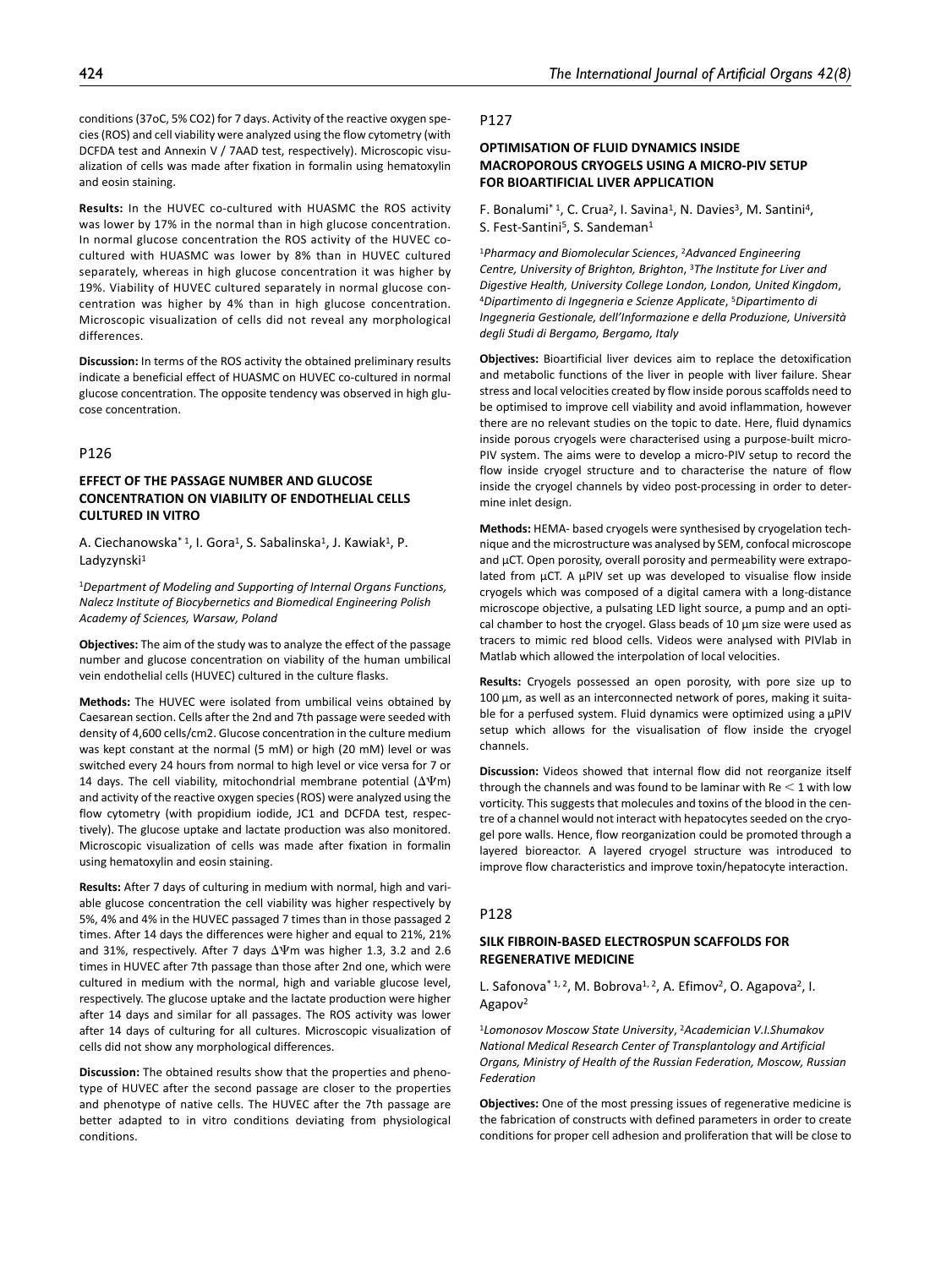native tissue conditions. An application utilizing the electrospinning method may potentially solve this problem. The main goal of this study was to fabricate electrospun scaffolds based on silk fibroin and to characterize their properties.

**Methods:** Silk fibroin scaffolds were obtained by electrospinning method. There were two types of scaffolds: 1) silk fibroin scaffolds, 2) silk fibroin scaffolds with addition of 30 per cent of gelatin by mass. Scaffold structure was investigated by scanning electron microscopy and scanning probe nanotomography. Cell adhesion and proliferation were investigated in mice fibroblasts 3T3 model. The regenerative potential of scaffolds was estimated in a model of Wistar rat full-thickness skin wound regeneration.

**Results:** The electrospun scaffolds have fibrous porous structure with an average fiber thickness 300-600 nm. Both types of scaffolds are biocompatible in vitro. Presence of gelatin in scaffold composition improves cell proliferation. Scaffolds promote skin wound regeneration and restore native skin structure. Histological analysis did not evolve inflammatory process.

**Discussion:** Electrospinning is a promising method to obtain fibrous biomimetic constructs with defined properties. The biocompatibility of produced constructs was shown in vitro and in vivo. Both types of scaffolds have a significant regenerative potential and are prospects for different fields of regenerative medicine.

### P129

## **CREATION OF A BIO-ARTIFICIAL LIVER: WHAT THE OPTIMAL RATIO OF CELLS OUGHT TO BE IN CELL-ENGINEERING CONSTRUCTIONS**

M. Shagidulin<sup>\* 1, 2</sup>, N. Onishchenko<sup>3</sup>, M. Krasheninnikov<sup>4</sup>, A. Nikolskaya<sup>3</sup>, E. Volkova<sup>3</sup>, I. Iljinsky<sup>5</sup>, N. Mogeiko<sup>5</sup>, V. Sevastianov<sup>3</sup>, S. Gautier<sup>6</sup>

<sup>1</sup>*Head of experimental transplantology and artificial organs department, Federal State Budgetary Institution «Academician V.I.Shumakov Federal Research Center of Transplantology and Artificial Organ»,* 2*Deputy Head Department of transplantology and artificial organs I.M.Setchenov Moscow state Medical University, I.M.Setchenov Moscow state Medical University*, 3*tissue engineering department, Federal State Budgetary Institution «Academician V.I.Shumakov Federal Research Center of Transplantology and Artificial Organ»*, 4*Division of Advanced Cell Technology, I.M.Setchenov Moscow state Medical University,*<br><sup>5</sup>department of pathology, <sup>6</sup>Heard of Federal State Budgetary Institution *«Academician V.I.Shumakov Federal Research Center of Transplantology and Artificial Organs», Federal State Budgetary Institution «Academician V.I.Shumakov Federal Research Center of Transplantology and Artificial Organ», Moscow, Russian Federation*

**Objectives:** In order to determine the most effective ratio of liver cells (LC) and multipotent mesenchymal stromal cells of bone marrow (MSC BM) into implantable cell-engineering constructs (CECs) used for a correcting of chronic liver failure (CLF).

**Methods:** In order to create liver CECs we employed a biopolymer implant - a composition of a heterogeneous collagen-containing gel, which concluded viable LC and MSC BM in ratios:1:1, 5:1 and 10:1 respectively. CECs with different ratios of LC and MSC BM were implanted into the livers of rats (n=40) in which CLF was modeled by using CCl4. The efficiency of the regulatory effects of CECs (with different cell ratios) on regenerative processes in livers were assessed by using biochemical, morphological and morphometric methods at different periods after their implantation.

**Results:** During studying of the liver CECs with various ratios of LC and MSC BM (1:1, 5:1, 10:1), it was found that the most optimal ratio of cells into the CECs was 5:1, because at such ratio of cells the most distinct normalization of morphological and functional liver parameters as well

**Discussion:** The effective correction of CLF can be carried out by using the implanted liver CECs, in which donor liver cells and MSC BM are presented in ratios – 1:1, 5:1 and 10:1. But analysis of prolonged correction of liver morphological and functional parameters at CECs using allows to recommend the preference using of CECs using with ratio 5:1, because prolonged preservation of structural homeostasis into themselves CECs makes possible to prognosticate their prolonged regulatory action on the liver tissue at CLF, especially for recipients on a waiting list for liver transplantation.

### P1210

## **GENERATION, CULTIVATION AND CHARACTERIZATION OF LARGE SCALE STEM CELL DERIVED BIOARTIFICIAL CARDIAC TISSUE**

R. S. M. Elena<sup>\* 1</sup>, M. Szepes<sup>1</sup>, A. Melchert<sup>1</sup>, C. Halloin<sup>1</sup>, R. Zweigerdt<sup>1</sup>, I. Gruh<sup>1</sup>

<sup>1</sup> *Leibniz Research Laboratories for Biotechnology and Artificial Organs (LEBAO), Hannover Medical School (MHH), Hannover, Germany*

**Objectives:** Generation of a large-scale stem cell derived bioartificial cardiac tissue (BCT) as a potential therapeutic option to replace damaged myocardium after myocardial infarction.

**Methods:** Large-scale BCT was generated from cardiomyocytes (CMs) derived from human induced pluripotent stem cells (hiPSC) mixed with human fibroblasts and a hydrogel solution in a newly designed tissue chamber with a diameter of 43 mm. The BCT development was microscopically recorded and evaluated. Maturation of CMs within the tissue was confirmed by immunofluorescence staining for cardiac markers (α-SA, cTnT) as well as cell junction proteins (Con. 43, N-Cad). The integration of the tissue chamber in the novel custom-made bioreactor allowed investigating the initial parameters for electromechanical stimulation (such as pressure, stress amplitude, frequency) necessary for proper tissue maturation in a more physiological manner. To investigate the calcium handling through the tissue a new transgenic hiPSC line containing a genetically encoded calcium indicator (GCaMP6f) has been developed.

**Results:** Microscopically evaluation at different time points reveals a progressive reduction of nearly ~27% of the initial volume after 15 days, ccorresponding with an increased intercellular connectivity. After 48h, the tissue exhibited spontaneous contractions and coordinated and rhythmic contraction within the whole tissue after 6 days. As preliminary analysis, the beating of the tissue was video-optically recorded showing an estimated beating rate of 102 beats per minute. Immunofluorescence staining performed at day 15 showed highly organised cross-striations of sarcomere proteins. Initial integration of the tissue chamber in the bioreactor and implementation of the new GCaMP6f reporter cell line is still on-going.

**Discussion:** The initial results confirmed that is possible to generate a large-scale BCT. However, the properties of the tissue have to be further investigated.

### **Hemodialysis**

P131

## **CONTRAST - INDUCED NEPHROPATHY, OLD STORY - NEW TWISTS**

L. Trajceska<sup>\* 1</sup>, T. Trajceski<sup>2</sup>, G. Severova<sup>1</sup>

<sup>1</sup>*Dialysis department, University Clinic of nephrology, Skopje*, 2*Cardiology, Clinical Hospital, Tetovo, Macedonia, The Former Yugoslav Republic*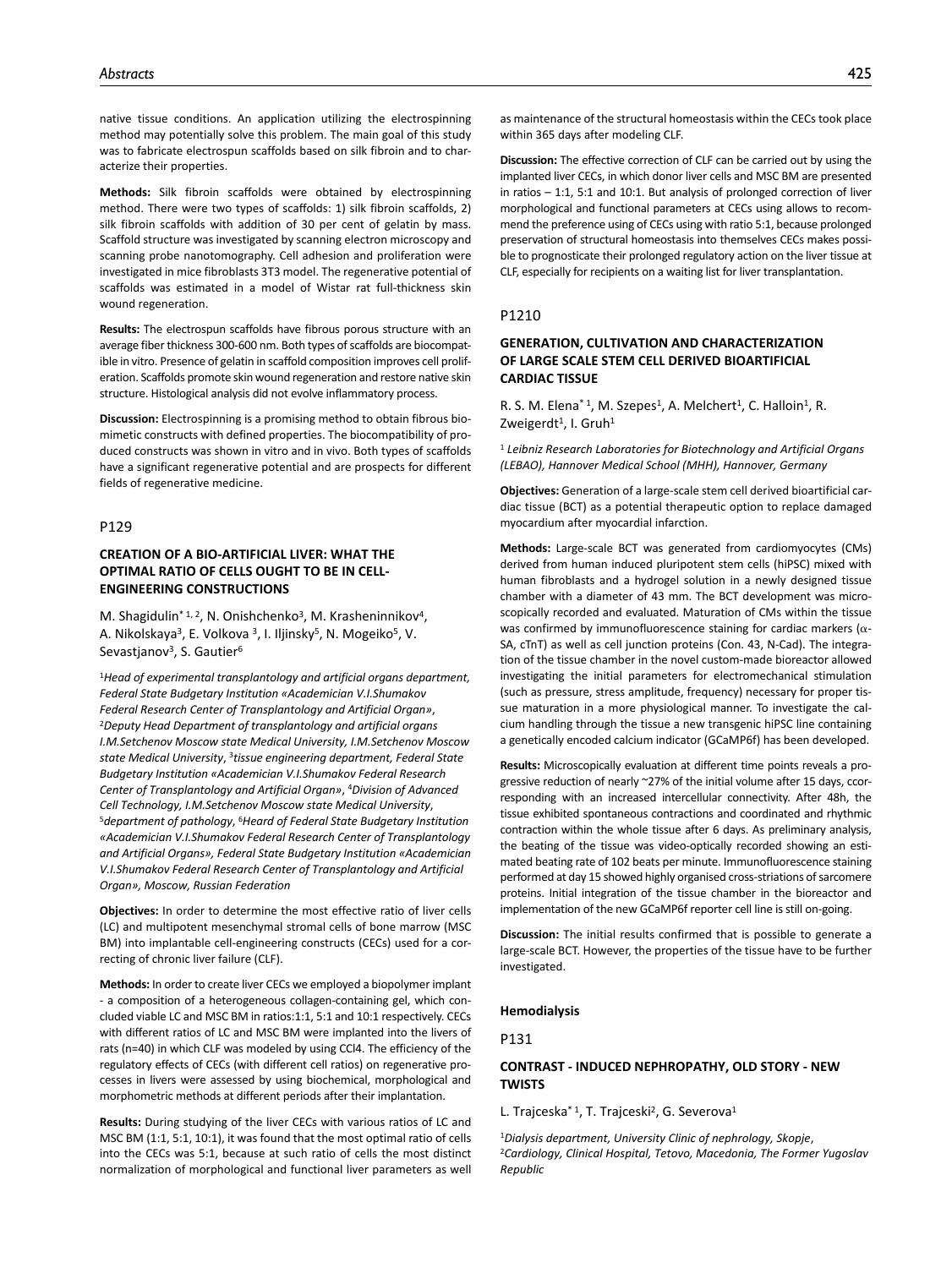**Objectives:** Radiological procedures utilizing intravascular iodinated contrast media are being widely applied for both diagnostic and therapeutic purposes and represent one of the main causes of contrastinduced nephropathy (CIN).In this hospital-based study we tried to assess predictors for the development of CIN in patients undergoing cardiac catheterization.

**Methods:** A total of 5604 patients undergoing coronary angiogram/PCI from 2007-2017 were enrolled in the study. Multivariate predictors of CIN were identified by logistic regression using stepwise selection with entry and exit criteria of  $p < 0.1$ . A two-sided 95% confidence interval (CI) was constructed around the point estimate of the odds (OR). A p value <0.05 was considered significant.

**Results:** CIN occurred in 6 (1‰) patients. The mean age of patients suffering from CIN was higher than in the whole population (66.5 $\pm$ 31.15 vs. 58.66± 28.57, p=0.03). Characteristics of patients who developed CIN were: older age, diabetes, higher creatinine and lower EF. The incidence of CIN in patients with diabetes was higher and statistically significant (84% vs. 16%, p=0.01). Emergency cases were at higher risk of developing CIN than elective patients (85% vs.15%, p=0.001), respectively. Diabetes, CKD and EF < 50% were independent predictors of CIN (RR 2.4, 95% CI: 1.88 - 7.132, p=0.008; RR 3.1, 95% CI: 2.17 - 6.682, p=0.003; RR 1.6, 95% CI: 2.88 - 7.132, p=0.01, respectively).

**Discussion:** The development of contrast-induced nephropathy in patients who underwent angiography and PCI was mainly related to older age, diabetes, lower GFR and heart failure, but not contrast material exposure.

## P132

## **POTASSIUM LEVEL, MALNUTRITION AND MORTALITY IN DIALYSIS PATIENTS**

L. Trajceska<sup>\* 1</sup>, G. Selim<sup>1</sup>, A. Sikole<sup>1</sup>

<sup>1</sup>*Dialysis department, University Clinic of nephrology, Skopje, Macedonia, The Former Yugoslav Republic Of*

**Objectives:** Obtaining normal serum potassium level is an important goal in maintenance hemodialysis patients. Hyperkalemia is known to be associated with mortality. In this study we aimed to access the relationship between pre-dialysis potassium level, nutritional status and survival in dialysis patients.

**Methods:** This study used annual cohort of hemodialysis patients with 36 months of follow up. To determine the impact of potassium level on mortality, patients were followed from first potassium measurement until death or a censoring event; hypokalemia was defined by potassium levels below 5.5 mmol/l and albumin levels below 35g/l was considered an index for undernourished. Time-dependent Cox proportional hazard modeling was used to estimate the association between potassium level and mortality.

**Results:** 199 patients were included in the study. Mean age was approximately 56 years, about 59% were men and 23% had end-stage renal disease caused by diabetes. Albumin below 35g/l was observed in 26 (13%) of the patients. In the follow up period 40 (20%) patients died, comprising 24 (32%) of the 74 hypokalemic and 16 (19%) of 82 hyperkalemic patients. The Kaplan-Meier survival rate was significantly longer in the hyperkalemic population  $(34.30 \pm 0.71$  vs  $31.06 \pm 1.16$ , p=0.055). Hypokalemia, when defined as serum potassium £5.5 mmol/l, was associated with all-cause mortality (hazards ratio (HR) 1.857, 95% CI 0.986- 3.496,  $p = 0.051$ ). The significance was lost in the model after adjustment for albumin level. Only albumin level determined mortality (p=0.03).

**Discussion:** Lower potassium level was associated with all-cause mortality, but only as a confounding effect of malnutrition in dialysis patients

### P133

# **DETECTION OF HUMAN PARVOVIRUS B19 IN URINE OF KIDNEY TRANSPLANT PATIENTS WITH ANEMIA AND GRAFT DYSFUNCTION**

## J. Lyu\* 1

<sup>1</sup>*Kidney Disease Center, First Affiliated Hospital, Medicine of College, Zhejiang University, Hangzhou, Zhejiang Province, China*

**Objectives:** Human Parvovirus B19 (HPV B19) infection is known to cause pure red cell aplasia (PRCA) in kidney transplant recipients. We investigated the diagnosis and prognosis of HPV B19 infection by urine detection in kidney transplant patients with anemia and graft dysfunction.

**Methods:** 1195 recipients (living donor/donation after citizen's death: 492/703) were performed kidney transplant in our center from January 2015 to January 2018. Thirty-six patients diagnosed with HPV B19 infection during follow-up (3.01%, 36/1195). Among those, fourteen HPV B19 infected patients underwent transplanted kidney biopsy, including 12 persons with PRCA and graft dysfunction and 2 recipients with donorderived HPV B19 infection. We collected the urine samples for detection of HPV B19 DNA copies at the day of kidney biopsy. Meanwhile, the biopsy specimen were studied for immunohistochemical detection by using polyclonal mouse Anti-Parvovirus B19 antibody.

**Results:** The mean diagnosis time of fourteen HPV B19 infected patients was 44 days (7-300days) after transplantation. The reticulocyte percentage was 0.1-0.2% and the mean hemoglobin level was 67 g/L (51-87 g/L). Among 12 biopsies with PRCA and graft dysfunction, 6 were diagnosed with T cell-mediated rejection (IA-IB-IIA), 3 borderline rejection, 2 without rejection signs and 1 was diagnosed with thrombotic microangiopathy (TMA). The patient, who was diagnosed with TMA, had performed ABO-incompatible kidney transplantation. It displayed glomerular microthrombus and diffuse necrosis of renal tubules on renal biopsy. Despite the treatment of IVIG, the graft was ultimately lost. The immunohistochemical result of the TMA biopsy specimen was positive and the others were negative. The result of urine detection for HPV B19 virus DNA copies was >10^5/ml with TMA and the others were negative.

**Discussion:** If the urine test is positive for HPV B19 DNA, parvovirus -associated kidney injury should be suspected.

## P134

# **SEVERE SECONDARY HYPERPARATHYROIDISM ASSOCIATED WITH A HIGH LEVEL OF BONE TURNOVER MARKERS IN END-STAGE RENAL DISEASE PATIENTS**

J. Lyu $*$ <sup>1</sup>

<sup>1</sup>*Kidney Disease Center, First Affiliated Hospital, Medicine of College, Zhejiang University, Hangzhou, Zhejiang Province, China*

**Objectives:** To investigate the influence of bone turnover markers in end-stage renal disease patients for severe secondary hyperparathyroidism (SHPT).

**Methods:** 221 ESRD patients with SHPT were split into two groups according to the iPTH level: Mild SHPT group (M-group) (iPTH130 -600 pg/ml, n=86) and severe SHPT group (S-group) (iPTH  $> 1500$ pg/ml, n=53). Serum BTM such as beta- CrossLaps (ß-CTX) procollagen type 1 N-terminal propeptide (P1NP), osteocalcin (OC) were detected.

**Results:** Compared to the M-group, the patients in S-group had higher levels of the ß-CTX (5877.40 ±423.01 pg/ml, vs 3206.90±1438.27), P=0.000, the P1NP (1145.50 ± 171.36 ug /ml, vs 440.00± 308.12), P=0.000, the OC (258.52± 48.61 ng/ml, vs 221.74± 75.99 ng/ml),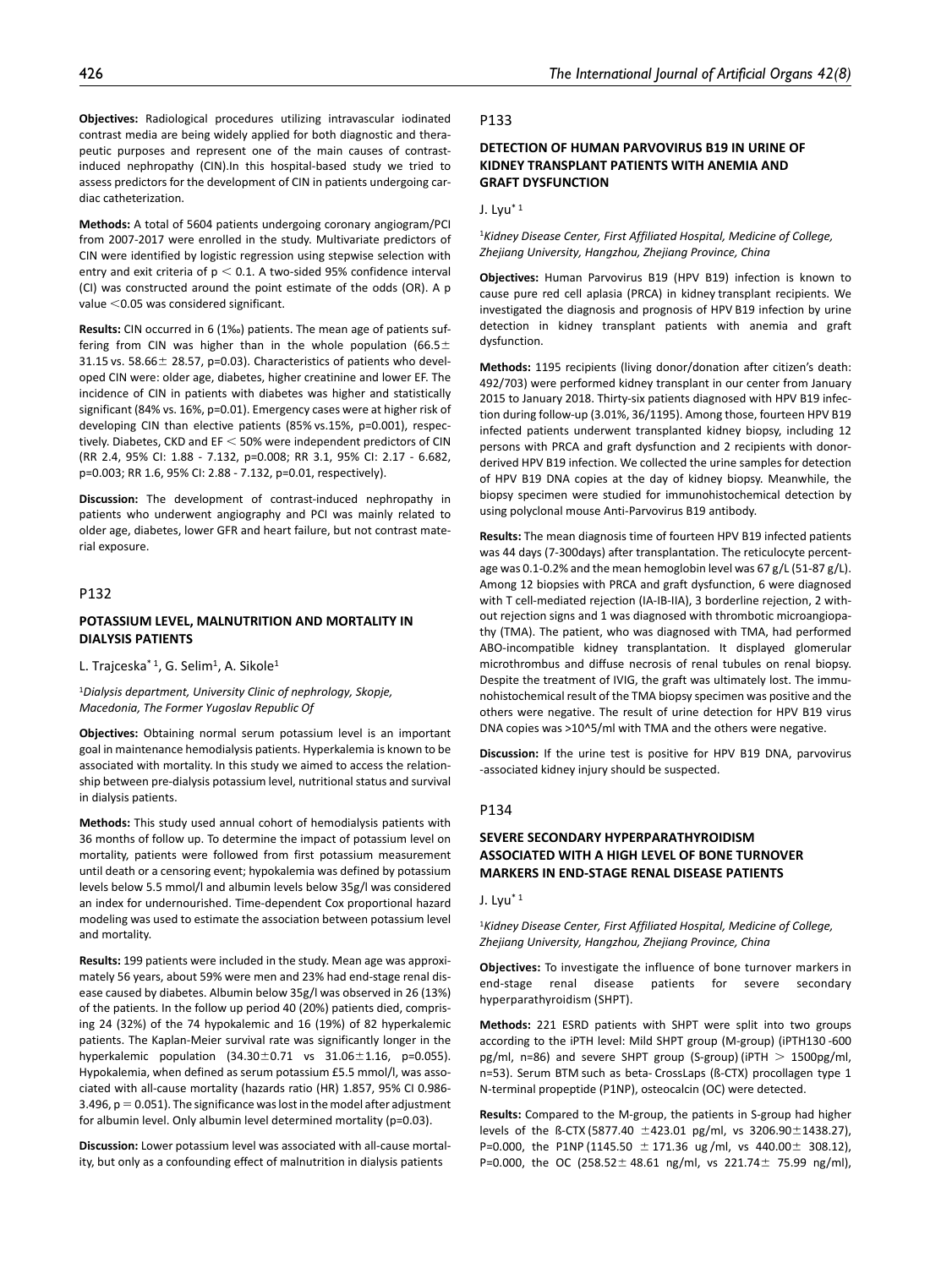P=0.000. ROC Curve analysis for the main risk factors of the parathyroid hyperplasia were ß-CTX, P1NP, sALP, iPTH.

**Discussion:** Severe SHPT had higher levels of bone turnover markers, which may have aggravated CKD-MBD.

## P135

# **THE SHORT AND LONG TERM EFFECT OF METHYLPREDNISOLONE PULSE THERAPY FOR THE LUPUS NEPHRITIS TREATED WITH MUTI-TARGET THERAPY**

### L. Lan<sup>\* 1</sup>, F. Han<sup>1</sup>, C. Jianghua<sup>1</sup>

<sup>1</sup>*kidney center, the first affiliated hospital of ZHEJIANG university, HANGZHOU, China*

**Objectives:** Methylprednisolon pulse therapy was used in the initial phase of induction therapy in some patients. This study was conducted in order to examine the short and long term effect of methylprednisolone pulse therapy for the lupus nephritis treated with muti-target therapy.

**Methods:** The retrospective study included 43 patients diagnosed with lupus nephritis receiving muti-target therapy in our center, including prednisone combined with MMF and tacrolimus. 19 patients received methylprednisolon pulse therapy in the initial phase of induction therapy, 24 patients only received prednisone combined with MMF and tacrolimus. The dose of methylprednisolonpulse therapy was intravenous injection 500mg $\times$ 3 days and the following prednisone dose was 0.8-1.0mg/kg. We compared the primary and secondary outcomes of the two groups. In the patients combined with acute renal injury (AKI) subgroup, we also compared the primary and secondary outcomes between the two groups.

**Results:** In the primary outcome, the CR rates are similar between the two groups. We did not find significant difference in the total remission rate (either complete or partial) between the two groups (p=0.93). The same is true for the remission time (p=0.87). There was no significant difference in the time and number of patients entering hemodialysis between the two groups (p=0.65). Although, in the AKI subgroup, there was a significant difference in the serum creatinine between the two groups in 1 month (P=0.045). However, there was no significant difference in the following up, and the probability of achieving CR and replase (calculated by using the Kaplan – Meier method) also had no significant difference.

**Discussion:** Methylprednisolon pulse therapy seemed to have no significant effect on the long-term prognosis of lupus nephritis treated with muti-target therapy and it could not delay the patients' entry into hemodialysis. However, it may have had a better effect on the recovery of AKI patients and rapid relief of inflammatory reactions.

### P136

# **DEVELOPMENT AND EVALUATION OF THE EFFICIENCY OF AN ADAPTIVE SYSTEM FOR CONTROL TRANSMEMBRANE PRESSURE WEARABLE ARTIFICIAL KIDNEY**

A. A. Kolesnik<sup>\* 1</sup>, N. A. Bazaev<sup>2</sup>, E. V. Streltsov<sup>2</sup>

<sup>1</sup>*National Research University of Electronic Technology*, 2*Zelenograd Innovation and Technology Centre, Moscow, Zelenograd, Russian Federation*

**Objectives:** Solute movement from blood to dialysis solution is largely determined by transmembrane pressure (TMP). Accordingly, it was imperative to develop a TMP control system that allows for the maintanence of constant pressure. TMP in dialyzer is one of the tasks in wearable artificial kidney development. In most of the known devices, transmembrane pressure is regulated only by adjusting the flow–pressure characteristics of the pump or mechanical uncontrolled clamping line.

**Methods:** A system was proposed which consists of a pinch valve, a DC motor and a control circuit. This device allows you to automatically adjust the pressure. At first, the device reads data from the differential sensor, which measures the TMP. After that, the position of the moving part of the pinch valve changes and the degree of сlamping of the line changes, which in turn affects the value of TMP. The case of the device was made using a 3D printer. A test bench was created in order to determine the effectiveness of maintaining a constant TMP. It consists of five parts: two circuits with two peristaltic pumps, a dialyzer, a differential pressure sensor and a power source. The pressure from the primary circuit was varied by manually clamping the line and the degree of pressure differential compensation by the pinch valve was determined.

**Results:** The experiment showed that the TMP changes are fully compensated by the pinch valve. Accuracy of the developed device depends largely on accuracy of pressure measurement sensor. There was no change in the flow rate of the fluid, and this is important, because the rate of dialysate regeneration depends on the flow rate of the fluid.

**Discussion:** The experiment showed that this device can be used to control TMP. Accuracy of the system allows you to use it in the wearable artificial kidney.

## P137

# **COMPARATIVE EFFICACY AND SAFETY OF LOCK SOLUTIONS FOR THE PREVENTION OF CATHETER-RELATED COMPLICATIONS**

K. Sheng<sup>\* 1</sup>, J. Li<sup>1</sup>, P. Zhang<sup>1</sup>, J. Chen<sup>1</sup>

<sup>1</sup>*Kidney Disease Center, The First Affiliated Hospital, College of Medicine, Zhejiang University, Hangzhou, China*

**Objectives:** To find the most appropriate lock solution for central venous catheters to prevent catheter-related complications.

**Methods:** Medline, Embase and Cochrane Central Register of Controlled Trials were systematically searched up to August 2018. We included randomized controlled trials comparing different lock solutions for adult dialysis patients ( $\geq 18$  years old). The trials should report at least one primary or secondary outcome. Network meta-analyses of outcomes were performed using the netmeta 0.9-6 package in R (version 3.5.1). Other analyses were carried out by means of the network and network graphs packages in Stata version 15.0.

**Results:** 50 trials (7142 patients) were included for this study. Compared with heparin 5000U/ml, antibiotic locks (antibiotics with TSC, EDTA, heparin 5000U/ml, low-dose heparin, or urokinase) and ethanol locks were more effective in preventing catheter-related bloodstream infections. Antimicrobial agents plus low-dose heparin (500-2500 U/ml), TSC and low-dose heparin locks had lower risk of bleeding events than heparin 5000 U/ml. No lock solution reduced rates of catheter malfunction and all-cause mortality compared with heparin 5000 U/ml. In summary, antibiotics plus low-dose heparin was ranked as the best lock solution. Considering the toxicity and drug resistance of antibiotics, ethanol could be the alternative antimicrobial lock solution. The overall results were not materially changed in sensitivity analyses.

**Discussion:** In total, according to the two-dimensional graph, antimicrobial agents plus low-dose heparin (500-2500 U/ml) was the highest ranking lock solution, as it reduced the rates of CRBSI and the risk of bleeding significantly. Ethanol was the promising alternative antimicrobial lock solution of antibiotics to combine with anticoagulant agents. TSC alone did not prevent CRBSI, but it is safe.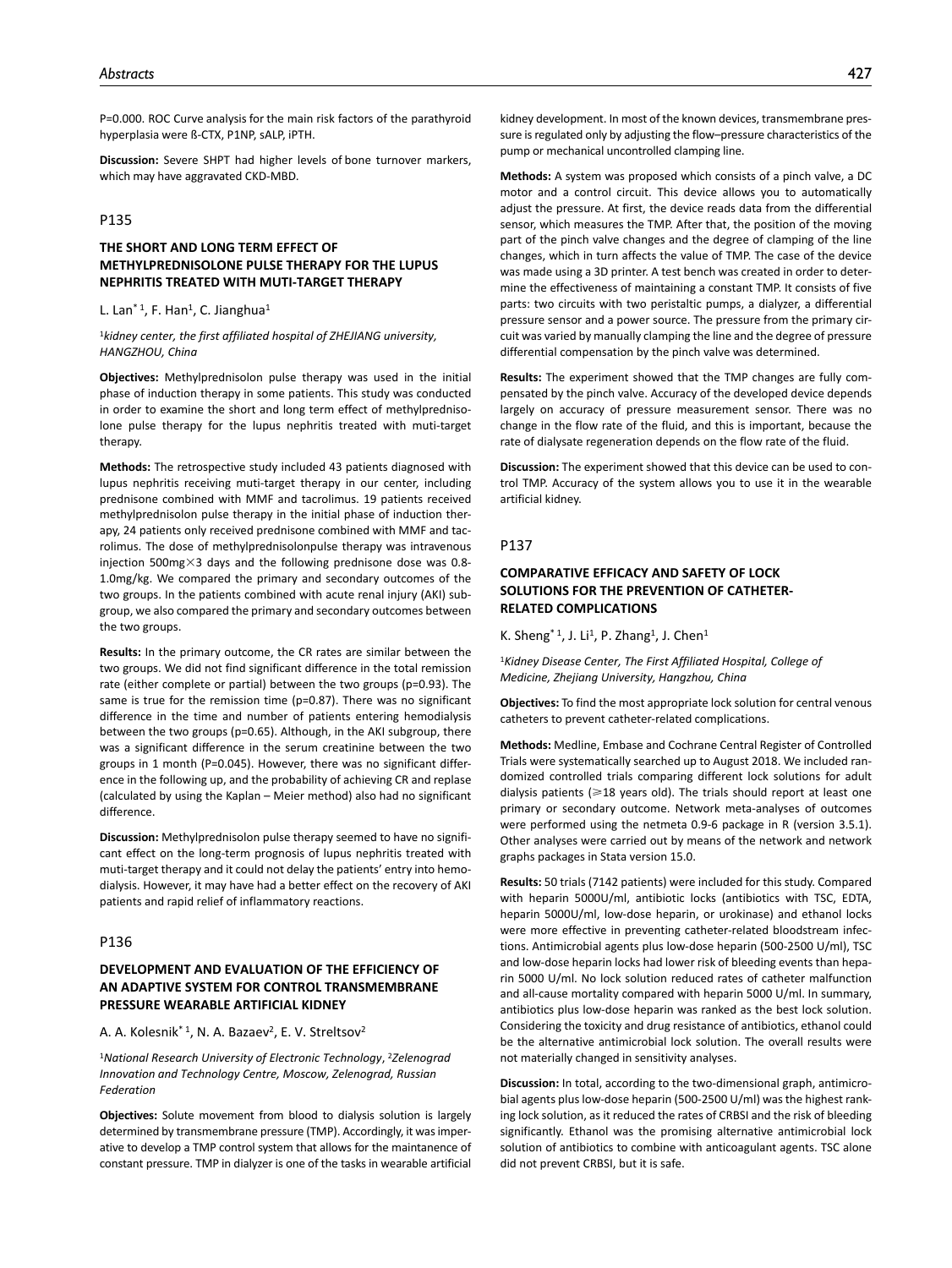**Acknowledgements:** This work is supported by Special Funds for Scientific Research on Public Causes (201502010).

# P138

## **EFFECT OF PULSATILE AND NONPULSATILE BLOOD FLOW ON MEMBRANE FOULING DURING CONTINUOUS HEMOFILTRATION**

Y. Kurihara\* <sup>1</sup>, Y. Yoshida<sup>1</sup>, S. Ueki<sup>1</sup>, K. Kobayashi<sup>1</sup>, K. Kokubo<sup>1</sup>, H. Kobayashi<sup>1</sup>

<sup>1</sup>*Kitasato University, Sagamihara, Japan*

**Objectives:** Suppression of membrane fouling is an important key technology for the development of portable and implantable artificial kidneys. Among several factors known to affect membrane fouling, we focused on the blood flow condition. In the present study, to clarify the effect of pulsatile and non-pulsatile blood flow on membrane fouling, an ex vivo hemofiltration experiment using porcine blood was carried out.

**Methods:** Hemofiltration with filtrate recycling was performed under three conditions; pulsatile flow using a roller pump, non-pulsatile flow using a roller pump with three chambers to stabilize the flow, and nonpulsatile flow using a centrifugal pump. The blood flow rate (QB) was set at 50 or 100 mL/min and the maximum filtration rate at which irreversible membrane fouling would not occur was determined as follows; the first filtration rate (QF) was set at 2.5% of the QB for one hour (baseline), increased by 2.5% to 5% of the QB for one hour, and then returned to the baseline value for 20 min, and the transmembrane pressure (TMP) was measured to check if it had returned to the baseline value. This step was repeated until the QF reached 25% of the QB.

**Results:** For both blood flow rates (50 and 100 mL/min), the maximum filtration flow rate at which the TMP did not return to the baseline, implying that irreversible membrane fouling had occurred, was higher under the non-pulsatile flow conditions than under the pulsatile flow condition.

**Discussion:** The flow rate and the TMP changed periodically under the pulsatile flow condition and the peak TMP value was higher than that under the non-pulsatile flow condition, which increases the burden on the membrane. Thus, there is an increased likelihood of membrane fouling, as compared to the constant the pressure under the non-pulsatile flow condition.

### P139

## **EFFECTS OF ANTICOAGULATION METHODS ON BLOOD CLOT FORMATION IN THE ADSORPTION COLUMN DURING GRANULOCYTE AND MONOCYTE APHERESIS**

K. Sasaki\* <sup>1</sup>, T. Ogawa<sup>2</sup>, K. Kobayashi<sup>2</sup>, H. Tsukao<sup>2</sup>, K. Kokubo2, M. Hirose2

<sup>1</sup>*Kitasato University Graduate School of Medical Sciences*, 2*Kitasato University School of Allied Health Sciences, Sagamihara, Kanagawa, Japan*

**Objectives:** Granulocyte and monocyte apheresis (GMA), in which granulocytes and monocytes are removed from the patient's whole blood, is used in the treatment of inflammatory bowel disease (IBD). The objective of the present study was to clarify the effects of the anticoagulation methods used on blood clot formation in the column during GMA.

**Methods:** Extracorporeal circulation was established for 60 minutes in male Sprague Dawley rats. A small column filled with 0.7 g of cellulose diacetate beads was used. We administered heparin at a total dose of 0.5 U/g by 2 different administration methods: the bolus administration method (single bolus administration prior to extracorporeal circulation) and the half bolus and half continuous administration method. During extracorporeal circulation the arterial pressure, column inlet pressure, venous pressure, and activated clotting time (ACT) were measured. The hemoglobin (Hb) concentration of the eluate of the residual clots was measured after the extracorporeal circulation.

**Results:** Extracorporeal circulation was performed stably for 60 minutes without events like in-circuit coagulation, in both groups. The ACT reached its peak value within 30 minutes in the bolus administration group, to decline gradually thereafter; on the other hand, in the half bolus and half continuous administration group, the ACT remained nearly constant during the extracorporeal circulation. The Hb concentration in the eluate was significantly lower in the bolus administration group than in the half bolus and half continuous administration group.

**Discussion:** The results indicated that even for the same total dose of heparin, clot formation in the column was influenced by the method of administration. We concluded that bolus administration of heparin, which led to early peaking of the ACT value was more effective to reduce residual blood clotting in the column as compared to half bolus and half continuous administration.

### **Modelling and Analysis in Artificial Organs**

## P141

## **THE ASSEMBLY'S SHEATH FOR INDUCTIVE POWERING OF ARTIFICIAL ORGANS**

K. Gurov<sup>\*1</sup>, A. Danilov<sup>1</sup>, E. Mindubaev<sup>1</sup>, E. Ryabchenko<sup>1</sup>, O. Surkov<sup>1</sup>

<sup>1</sup>*JSC ZITC, Moscow, Zelenograd, Russian Federation*

**Objectives:** The aim of this work is to design a reliable and efficient sheath for an implantable part of a device for the wireless inductive powering of artificial organs.

**Methods:** Wireless inductive power transfer can help get rid of the problems of recharge and wired constant power supply to artificial organs. However, the design of the implantable part of the transcutaneous powering device, or so-called assembly, is complicated by the lack of a comprehensive solution of technical and medical problems. The assembly must be encapsulated in the sheath which requires the choice of a biocompatible and non-magnetic material. This eliminates the formation of eddy currents on the sheath, whereby negative influence on the energy transfer is minimized. At the same time, the material should have a low thermal conductivity (about 0.5 W / (m  $\bullet$  K)) to prevent overheating of the tissue from the circuitry. The sheath of the assembly must have sufficient durability to protect the circuitry. The form-factor of the sheath should be minimized for the convenience of the patient (dimensions in the limit of 20 x 20 x 3 mm).

**Results:** The sheath was developed for the assembly prototype. The assembly provides an output power in the range 0.45...0.55 W for the axial distance between the coils in the range 10...20 mm and the lateral misalignment up to 20 mm. The calculation and measurement were performed in the air and with the samples of "skin-fat" biological objects, in order to determine and verify the sheath characteristics.

**Discussion:** We have developed and tested the assembly's sheath for inductive powering of artificial organs that meets technical and medical requirements.

**Acknowledgements:** This study was supported by the Ministry of Science and Higher Education of the Russian Federation (agreement № 14.579.21.0144, id RFMEFI57917X0144).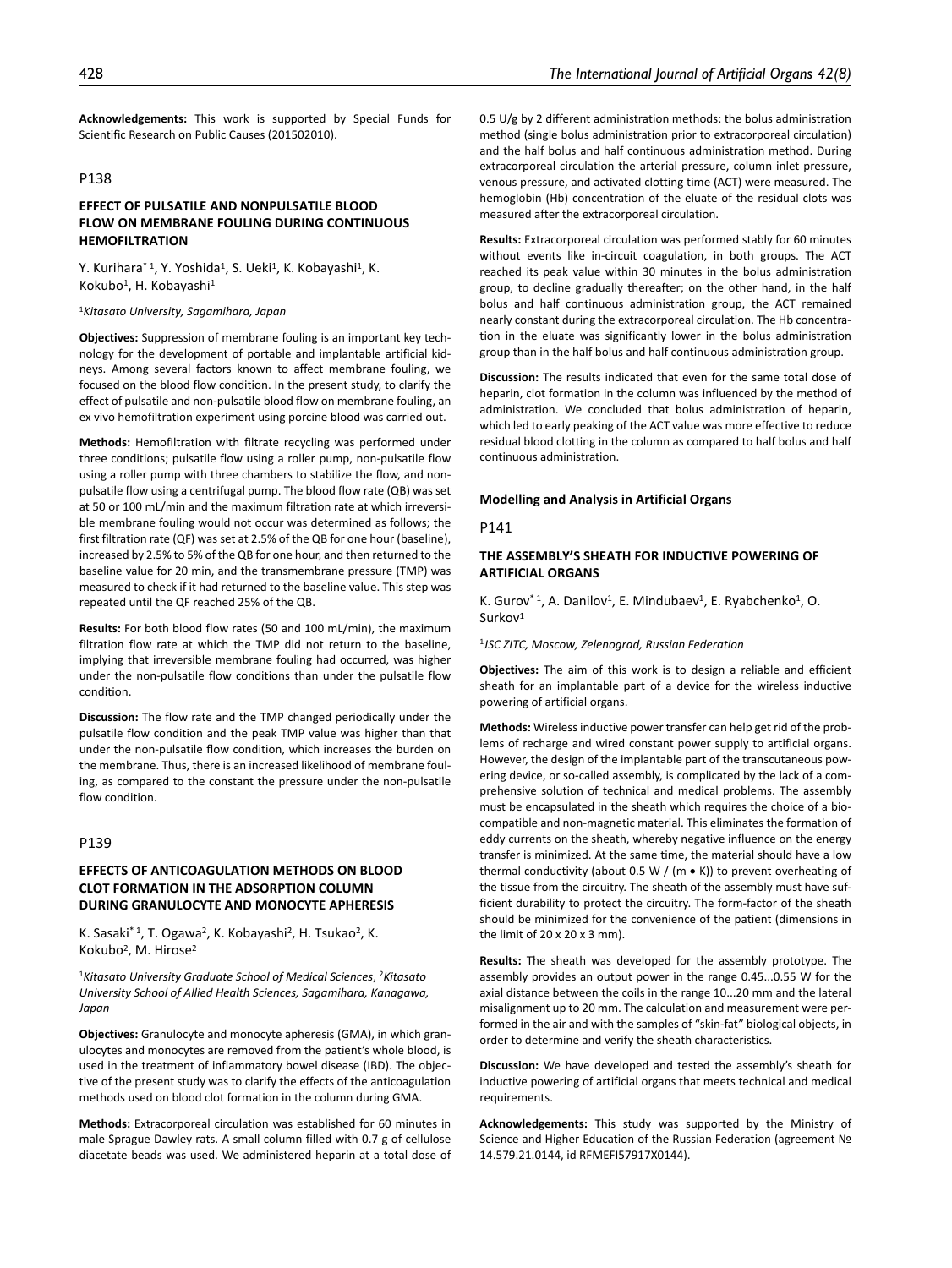# **ACOUSTOMAGNETIC DETECTION OF MAGNETIC NANOPARTICLES IN A MODEL SAMPLE OF THE BIOLOGICAL SUBSTANCE.**

O. Avrunin<sup>1</sup>, I. Bondarenko<sup>\* 1</sup>, O. Gryshkov<sup>2</sup>, B. Glasmacher<sup>2</sup>, S. Bondarenko<sup>3</sup>, O. Krevsun<sup>3</sup>, M. Rakhimova<sup>4</sup>

<sup>1</sup>*Biomedical Engineering, Kharkiv National University of Radio Electronics, Kharkiv, Ukraine*, 2*Institute of Multiphase Processes, Hannover, Germany*, 3*B.Verkin Institute for Low Temperature Physics and Engineering*, 4*National University of Pharmacy, Kharkiv, Ukraine*

**Objectives:** Magnetic nanoparticles (MNPs) are used in medicine for targeted drug delivery to the area of cancer. There is the problem of remotely determining in vivo concentrations of MNPs. The aim of our work was to experimentally test acoustomagnetic method (AMM) for detecting MNPs in a model sample of a biological substance (BS).

**Methods:** A colloidal solution of Fe3O4 nanoparticles in a mixture of oleic acid and kerosene was used as a model sample. The weight concentration of the MNPs in the solution was 0.15%, and the viscosity of the solution was close to the blood viscosity. To detect MNPs in solution, a special experimental setup was developed. The installation consists of an ultrasound generator, a permanent magnet, a glass container with a solution, an induction multi-turn coil near the glass tube, and a voltmeter as a measure of the voltage across the coil. Ultrasound causes periodic movement of the particles of the solution together with the MNPs along the container axis. The magnet orients the MNPs in the direction perpendicular to the axis of the container. As a result, the summation of MNPs creates an alternating magnetic field with an ultrasonic frequency in the coil area. An alternating voltage (U) arises on the coil, as measured by a voltmeter.

**Results:** As measurements have shown, the magnitude of the voltage is proportional to the concentration of MNPs in the field of action of the ultrasound and the magnet field, as well as the intensity of the ultrasound. In particular, when the intensity of ultrasound was at the level of 0.02 W/ cm2,  $U = 1$ mV was obtained.

**Discussion:** The experimental results are consistent with the calculated estimates and suggest that AMM can be used to detect MNPs in a real BS. Considering that the magnitude of the constant magnetic field in these experiments was 0.1T, we can also conclude that this method is safe, more accurate, and easier to implement than traditional X-ray and MRT methods.

## P143

### **MULTISCALE QUANTITATIVE ANALYSIS OF MICROSCOPIC IMAGES OF ICE CRYSTALS**

M. Tymkovych<sup>\* 1</sup>, O. Avrunin<sup>1</sup>, O. Gryshkov<sup>2</sup>, K. Selivanova<sup>1</sup>, V. Mutsenko<sup>2</sup>, B. Glasmacher<sup>2</sup>

<sup>1</sup>*Biomedical Engineering, Kharkiv National University of Radio Electronics, Kharkiv, Ukraine*, 2*Institute for Multiphase Processes, Leibniz University Hannover, Hannover, Germany*

**Objectives:** Modern research in cryobiology requires a deeper understanding of the influence of different factors on the cryopreservation of cells, tissues, and organs. One of these factors is ice crystallization which has a tremendous impact on the surveillance and quality of live objects during freezing, long term storage, and thawing. Analysis of this process requires software which should be able to obtain quantitative parameters of crystals in a human-like manner with acceptable processing speed. The purpose of this work is to consider the possibility of using the multiscale image representation for the quantitative analysis of ice crystals.

**Methods:** In our research, we used microscopic images of ice crystals during crystals formation and thawing. In previous studies for the segmentation of ice crystals on the image, we used different approaches such as active contour. At the same time, it should be noticed that the speed of active contour expansion is low and thus time-consuming to process large time sequence. Thus, we suggest the application of a Gaussian Pyramid. This multiscale representation allows analysis at a low scale and improves at a high scale.

**Results:** We have analyzed multiple images using the proposed approach. The results in the first approximation show a 2-fold increase in speed when using our implementation of active contours. At the same time, the segmented areas of crystals correspond to the approach without the use of multi-scale image representation.

**Discussion:** The results of this work show that multiscale image representation can be applied to improve the speed and applicability of modern software for automated image analysis. The next steps will include applicability evaluation of multiscale representation for different cases as well as the development of software realizing vector processor architecture.

**Acknowledgements:** This work was supported by the DAAD Project Eastern Partnership (project number 54364768).

#### P144

## **EVOLUTION-BASED PREDICTION OF ANTIBIOTIC RESISTANCE**

M. Muetter<sup>\*1</sup>, V. Froese<sup>2</sup>, J. Rolff<sup>1</sup>, K. Affeld<sup>2</sup>, U. Kertzscher<sup>2</sup>, S. Jonuzi<sup>1</sup>

<sup>1</sup>*FU Berlin*, 2*Charité, Berlin, Germany*

**Objectives:** Biofilms on percutaneous leads of implanted blood pumps can cause severe infections. By treating infections with antibiotics over a long period of time, bacteria develop resistance. Today, in a clinical setting, antibiotic resistance is determined in-vitro for all available drugs. The aim of the EvolChip project is to predict the probabilities of resistances that might evolve and suggest combinations of antibiotics that slow down or even prevent future resistance.

**Methods:** The EvolChip reactor consists of an agar plate that serves as a diffusion and growth medium. Three membranes permit diffusion of active substances from microfluidic channels into the agar medium. Two of these channels serve as sources for different antibiotics, the third one as the sink. As a result, two overlapping drug gradients establish, with a low concentration near the sink and high concentration close to the sources. Antibiotics were mixed with a nutrient solution to promote bacteria migration towards higher concentrated areas. The bacteria contain a green fluorescent protein gene, which enables real-time tracking via polarisation filters and a camera.

**Results:** In preliminary experiments, the gradient course could be characterized by making use of fluorescent markers. Only resistant bacteria migrated towards the sources with high antibiotic concentration. The spatial distribution of bacteria facilitates the identification of optimal concentration ratios and mixtures of antibiotics. In addition, the speed of resistance evolution with respect to different antibiotic mixtures was determined.

**Discussion:** The proposed EvolChip concept showed promising results in preliminary experiments. Further geometries, growth media, and bacteria will be tested. In order to validate the method, patient strains with known treatment and resistance history will be compared to the predictions of the presented method.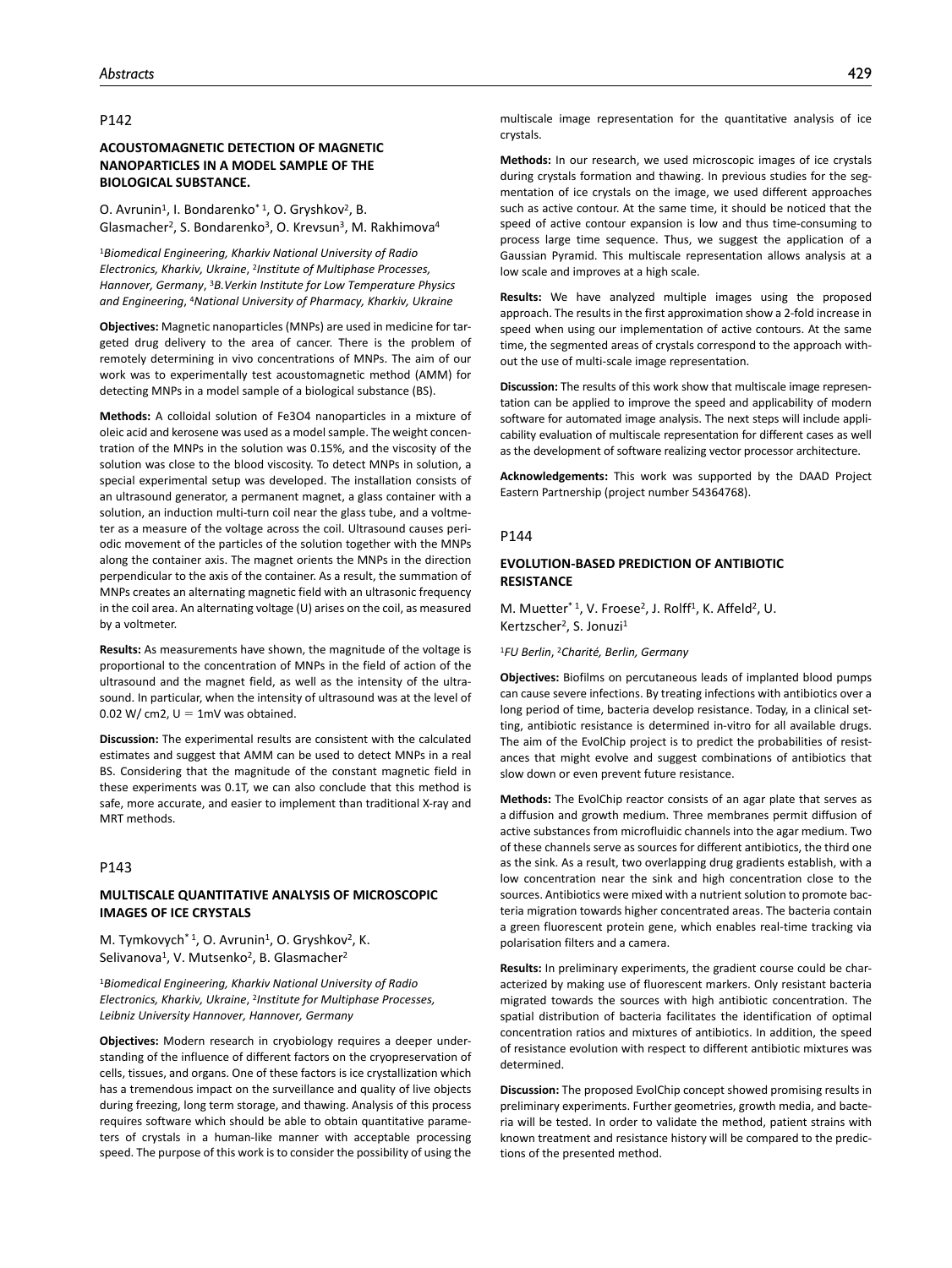### **QUALITY OF HEALTH CARE AND MORTALITY: THREE YEARS OF EXPERIENCE**

L. Trajceska<sup>\* 1</sup>, G. Selim<sup>1</sup>, A. Sikole<sup>1</sup>, I. Rambabova<sup>1</sup>

<sup>1</sup>*Dialysis department, University Clinic of nephrology, Skopje, Macedonia, The Former Yugoslav Republic Of*

**Objectives:** The most fundamental goal in improving quality of care in hospitals is to eliminate unnecessary deaths. AIM: Three-year mortality and quality of care between 2015-2017 were evaluated in a tertiary nephrology clinic.

**Methods:** Audit of 392 deaths was carried out to reveal prevalence of suboptimal clinical observations. Admission pressure, direct admissions avoiding public healthcare system, severity of clinical conditions, elderly persons dying in the hospital, time of admissions and death were evaluated.

**Results:** In 2015 and 2016, 5.5 of every 100 inpatients died in the hospital, and this proportion decreased to 4.9 in 2017, with high percentage of patients who died in the first 24 or 48 hours from admission. The percentage of hospital deaths occurring in combination with AKI rose from 17% up to 37% over the three-year study period. Many patients who died with worsening CKD, were not ever referred to a nephrologist. More than half of patients were admitted on duty and died over weekends. About 5% of the hospital deaths were among patients aged 85 and over, and in 2017 that number rose up to 10%. Patients who died were seriously ill, at least 17% had malignancy. Most of the cardiovascular deaths were directly caused by ischemic stroke.

**Discussion:** In this study we did not find patients with preventable deaths. The results indicated that patients were seriously ill, elderly, some being admitted to hospital to die. Some of the patients were kept long period prior to death because of shortage on certain facilities. There is admission pressure and other external factors contributing to high burden in treatment of the dying patients. Still, further effors are necessary for further providing and auditing health quality of care.

### P146

## **NON-TRANSMISSION SPECTROSCOPIC METHODS FOR NON-INVASIVE BLOOD GLUCOSE MEASUREMENT**

M. O. Mikhailov<sup>\* 1</sup>, N. A. Bazaev<sup>1, 2</sup>, K. V. Pozhar<sup>1, 2</sup>, E. L. Litinskaia1

<sup>1</sup>*National Research University of Electronic Technology, Moscow, Zelenograd*, 2*I.M. Sechenov First Moscow State Medical University (Sechenov University), Moscow, Russian Federation*

**Objectives:** Spectroscopic method is widely used for non-invasive blood glucose (BG) measurement. Despite the progress in implementation of transmission NIR-spectroscopic method, applicable mostly for earlap measurements, research of non-transmission methods allows for the exapnsion of spectroscopy range of use. The aim of research is to estimate the penetration depth for 1600 nm radiation using reflection NIRspectroscopy. Sufficiency of penetration depth on this wavelength would allow for the use of a mathematical model implemented in the transmission method.

**Methods:** The developed experimental setup includes a semiconductor laser with wavelength of 1600 nm, two photodiodes, reflecting surface, control unit and power supply. For determining the position of optical elements a MATLAB program was developed, which calculated efficient detected radiation intensity depending on distances between the photodiode and the laser and between the laser and reflective surface. Scheme for measuring BG by reflection NIR-spectroscopy partially

repeats the scheme used for transmission method. The main differences are in location of photodiodes on the same plane with the radiation source, while their optical axes are co-aligned and parallel to each other, and the reflecting surface tightly abuts the back wall of analytical cell with test solution.

**Results:** The optimal distance between the photodiode and the laser is 5 mm, and between the laser and the reflective surface is 20 mm. This configuration allows intensity of the reflected radiation at about 20% of incident radiation to be obtained. Taking into account the permissible radiation density for skin, this value is enough for skin probing to a depth of 1.5 mm.

**Discussion:** Reflection NIR-spectroscopy is promising method for noninvasive BG measurement. Research of transmission method has shown that the penetration depth of 1.5 mm is enough for receiving information about BG. Thereby mathematical apparatus applied for transmission NIR-spectroscopy can be used and similar error less than 20% can be expected.

#### P147

# **RESEARCH OF LAMINAR BOUNDARY LAYER INFLUENCE OF THE AIR FLOW ON THE MUCOUS MEMBRANE OF THE NASAL CAVITY**

O. Avrunin<sup>1</sup>, Y. Nosova<sup>\* 2</sup>, O. Gryshkov<sup>3</sup>, B. Glasmacher<sup>3</sup>, N. Shushliapina4

<sup>1</sup>*Biomedical Engineering*, 2*Kharkiv National University of Radio Electronics, Kharkiv, Ukraine*, 3*Institute of Multiphase Processes, Hannover, Germany*, 4*Kharkiv National Medical University, Kharkiv, Ukraine*

**Objectives:** The purpose of the work is to develop a theoretical basis for determining the thickness of the laminar boundary layer in the nasal cavity during respiration.

**Methods:** Methods for obtaining basic scientific and practical results are based on the general principles of theoretical physics and aerodynamics in order to determine the laminar boundary layer of air flow in the upper respiratory tract.

**Results:** Using the aerodynamic approach to the study of respiratory and olfactory disorders revealed that the thickness of the laminar boundary layer decreases with decreasing equivalent diameter of the nasal cavity and with increasing Reynolds number, which characterizes the degree of turbulence in the air flow. Typical values of the thickness of the laminar boundary layer are in the range of 0.2-0.05 mm, depending on the mode of nasal breathing and the configuration of the nasal cavity. The data obtained characterizes the effect of airflow on the mucous membrane of the nasal cavity: if the heterogeneity of the mucosal surface extends beyond the boundary of the laminar boundary layer, then such portions of the nasal cavity are exposed to turbulent flow, which leads to overdrying. The size of the heterogeneities of the mucosa is determined by tomographic data during their processing at the sub-pixel level, which allows for the investigation of the effect of the intensity of the boundary elements of the walls of the nasal passages.

**Discussion:** A model of the distribution of airflow velocities in the nasal cavity in the turbulent mode is proposed; it has a logarithmic or power profile cross section, and within the laminar boundary layer the air velocity increases linearly to almost the max value. The current air velocity in the cross sections amounted to 5-7 m/s. The feature of the developed method is transitioned to hydraulic diameter, which takes into account complex configuration of the nasal cavity, as well as an anatomically narrow area - the olfactory slit.

**Acknowledgements:** We thank M.M. Kalashnik, the otorhinolaryngological department of KhNMU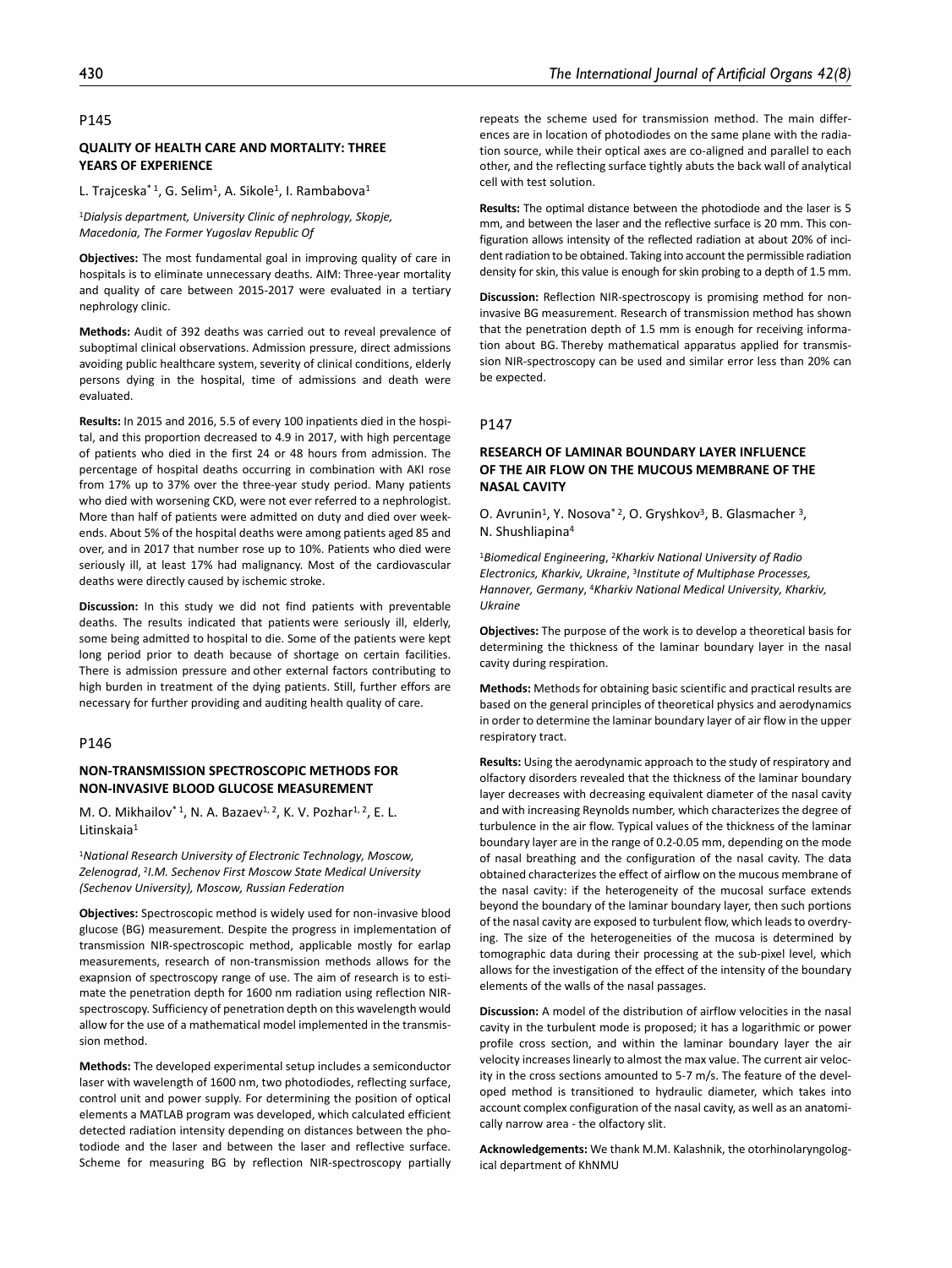## **MATHEMATICAL MODELING OF ACID-BASE BUFFER SYSTEMS IN HEMODIALYSIS PATIENTS**

M. Pietribiasi<sup>\* 1</sup>, J. Waniewski<sup>1</sup>, J. K. Leypoldt<sup>1</sup>

#### <sup>1</sup>*Nalecz Institute of Biocybernetics and Biomedical Engineering PAS, Warsaw, Poland*

**Objectives:** One of the objectives of hemodialysis (HD) is preserving optimal acid-base homeostasis. Bicarbonate is an obligatory component of dialysis fluids in order to titrate the acidic products of protein metabolism that accumulate between treatments. Even though bicarbonate can easily transfer across HD membranes, its plasma concentration does not equilibrate with that in dialysis fluid by the end of the treatment, for reasons unclear. We used a mathematical model to test whether an intradialytic increase in total non-bicarbonate buffer concentration in plasma (tNBBp) could explain this lack of equilibrium.

**Methods:** We modified the model of CO2 and bicarbonate whole body transport proposed in 1995 by Rees and Andreassen, adding bicarbonate transfer from dialysis fluid to plasma via a dialyzer connected to an arteriovenous fistula. The model described the transport of O2, CO2, and base excess between different compartments: arterial and venous circulations, interstitial fluid and lung capillaries. In each compartment, equations describing the biochemistry of blood were solved to estimate the components of bicarbonate and non-bicarbonate buffer systems.

**Results:** The model qualitatively described the typical intradialytic pattern of bicarbonate concentration, pH, base excess, CO2 and O2 partial pressures observed in patients under routine thrice weekly HD. Model predictions were compared assuming a constant or increasing tNBBp during HD. When tNBBp was allowed to increase, the intradialytic increase in plasma bicarbonate concentration was blunted and the model predictions better fit published time-dependent intradialytic plasma bicarbonate concentrations.

**Discussion:** It was suggested in literature that HD treatment may stimulate an increased concentration of non-bicarbonate buffers and release of hydrogen ions from these organic acids. Our preliminary modeling results are consistent with this hypothesis and show that the model is capable of predicting the effect of the HD treatment on the buffer systems of the body.

# P149

# **CORRELATION BETWEEN DIFFERENT TYPES OF DE NOVO DONOR-SPECIFIC ANTIBODIES AND ANTIBODY-MEDIATED REJECTION AFTER RENAL TRANSPLANTATION**

J. Lin<sup>\* 1</sup>, R. Wang<sup>1</sup>, J. Chen<sup>1</sup>

<sup>1</sup>*Kidney desease center, College of medicine, Zhejiang University, Hangzhou, China*

**Objectives:** The main purpose of this study is to analyze the correlation between different types of dnDSA and AMR after renal transplantation.

**Methods:** We retrospectively analyzed the patients after renal transplantation from January 2002 to March 2017 in our Center. A total of 47 patients with positive PRA and confirmed as dnDSA were included, which were grouped according to the DSA binding to C1q, C3d and subtypes of IgG. Patients were divided into AMR and non-AMR groups according to the pathology of graft biopsy.

**Results:** The pre-transplantation dialysis time of the non-AMR group was longer than that of the AMR group in 47 patients with dnDSA positive

 $(35.4 + 33.2 \text{ vs } 9.8 + 10.5, \text{ p=0.014}).$  C1q-binding dnDSA had no significant effect on the graft survival after operation and biopsy. Among 47 patients with dnDSA positive, C3d-binding DSA group had lower graft survival time (p=0.009), higher HLA-DP mismatch (0.1  $\pm$  0.3, p=0.043) and higher percentage of pericapillary C4d deposition (p=0.042), with statistical significance. The graft survival rate of IgG3 subtype negative patients was higher than that of IgG3 subtype positive patients (p=0.003). Cox analysis found that the risk factors for graft survival included IgG3 (OR = 46.877, 95% CI = 4.211-521.830, P = 0.002), HLA-DR mismatch (OR =  $0.103$ , 95% CI =  $0.021$ -0.496, P = 0.005), proteinuriuria at biopsy (OR = 2.097, 95% CI = 1.184-3.713, p=0.024) and

**Discussion:** Single-center study showed that there was no significant correlation between the incidence of AMR and different types of DSA. The accurate HLA-DR typing should be emphasized during transplantation. The monitoring of specific types of dnDSA will help us to take interventions and thus contribute to the survival of transplanted kidneys.

creatinine at biopsy (OR = 1.004, 95% CI = 1.001-1.007, P = 1.007)

## P1410

# **TOWARD UNDERSTANDING THE IMPACT OF COCHLEAR MODEL CURVATURE, INSERTION SPEED AND IMPLANT STIFFNESS FOR THE PREDICTION OF INSERTION FORCES**

S. Hügl<sup>\* 1</sup>, N. Aldag<sup>1</sup>, A. Becker<sup>2</sup>, T. Lenarz<sup>1</sup>, B. Glasmacher<sup>2</sup>,  $T$ . S. Rau<sup>1</sup>

<sup>1</sup>*Department of Otolaryngology and Cluster of Excellence EXC 2177/1 "Hearing4al",, Hannover Medical School, 30625 Hannover, Germany*, 1*Institute for Multiphase Processes, Leibniz University Hannover, Hanover, Germany*

**Objectives:** To evaluate different designs or insertion techniques of cochlear implant electrode carriers (ECs) insertion forces are measured by a force sensor, which is mounted directly underneath an artificial cochlea model (aCM) leading to a summed force profile. One of the next steps in CI research leads from post-experimental evaluation of measured insertion force profiles to pre-experimental predictions of these profiles using analytical models based on an improved knowledge about factors impacting the insertion forces. Three likely factors were chosen for further investigation: speed, EC stiffness and curvature of the aCM.

**Methods:** Three aCM were fabricated out of PTFE blocks, each model having one constant curvature ( $r = 6.4 / 8.5 / 12.7$  mm). Additionally EC substitutes were fabricated using a two-component silicone, all with a constant diameter (0.7 mm), a total length of 20.5 mm and embedded bare copper wires. In order to vary the stiffness of the EC substitutes, one type had four and the other six wires embedded. They were inserted into the aCM with three different insertion speeds ( $v = 0.11 / 0.4 / 1.6$ ) mm/s). In order to increase reproducibility, insertions were conducted using an automated insertion test bench, comprising a linear actuator to clamp the EC substitutes and move them into the aCM and the force sensor underneath the model.

**Results:** In accordance with theoretical considerations all varied factors showed effects on the insertion force profiles. Increased insertion speed and sample stiffness increased the insertion forces, whereas an increased model radius decreased the insertion forces.

**Discussion:** The variance of measured forces within one set of parameters is due to the manual fabrication of samples and may be decreased by usage of commercial ECs. The influence of lubricants has to be analysed within future experiments.

**Acknowledgements:** The work was funded by the DFG within the Cluster of Excellence EXC 2177/1 "Hearing4all".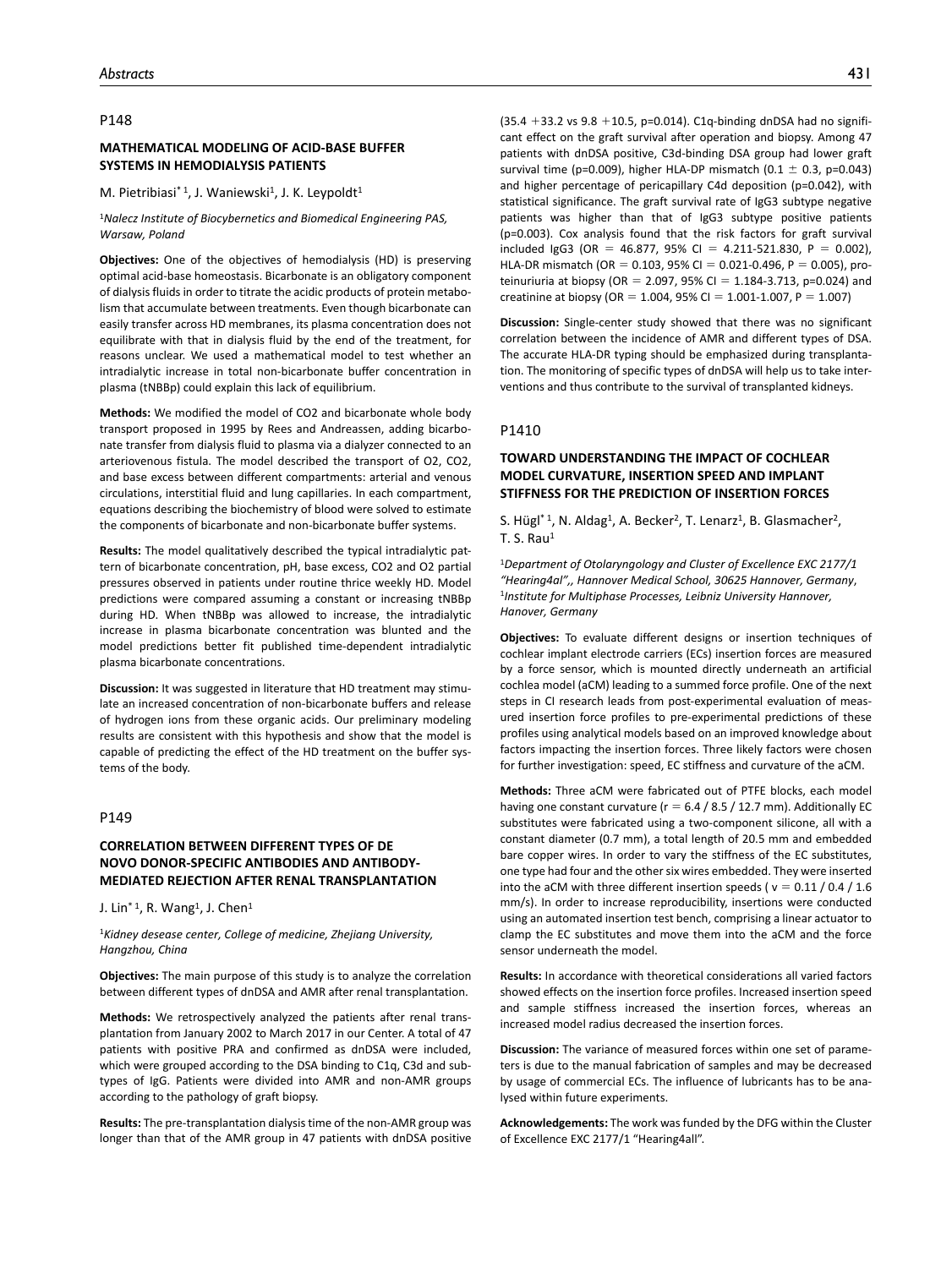#### **Cardiac Devices - Monitoring and Testing**

# P211

# **HOW CAN WE AVOID BIVENTRICULAR SUPPORT FOR CONTINUOUS-FLOW VAD IMPLANTATION?**

M. Ono<sup>\*1</sup>, O. Kinoshita<sup>1</sup>, H. Yamauchi<sup>1</sup>, S. Shimada<sup>1</sup>, M. Kimura<sup>1</sup>, M. Ando<sup>1</sup>, Y. Itoda<sup>1</sup>, H. Komae<sup>1</sup>, Y. Hoshino<sup>1</sup>

<sup>1</sup>*Cardiac Surgery, The University of Tokyo, Tokyo, Japan*

**Objectives:** Biventricular assist device (BVAD) is reported to be used in 3-5% of continuous-flow VAD (cf-VAD). Our recent strategy is to stabilize INTERMACS profile 1 or unstable profile 2 patients by paracorporeal VAD, central ECMO or IABP before proceeding to cf-VAD. Patients with RV failure are also aggressively treated by PDE-5 inhibitors or endothelin receptor antagonist at the outpatient clinic after implant. We examined validity of this strategy by analyzing BVAD necessity and patient survival. All cf-VAD was used for bridge to transplantation. Average waiting time for heart transplantation is nearly 3.5 years in our country.

**Methods:** 166 consecutive patients were implanted with cf-VAD. DCM was seen in 113, ICM in 14, dHCM in 12, post-myocarditis CM in 6, ARVC in 3, RCM in 3 and others in 15. 130 patients underwent primary cf-LVAD implantation. Pre-implant profiles of those patients were 2 in 62, 3 in 62 and 4 in 6. 36 patients were converted from another type of mechanical circulatory support (MCS). Actuarial survival was calculated by Kaplan-Meier analysis and comparisons were made using Log-rank method.

**Results:** No patient required RVAD at the time of implantation nor late after implantation. Average support duration was 787 days, and 53 patients were on the support longer than 3 years. During follow-up 56 patients reached transplantation, 9 weaned from VAD due to functional recovery and 80 on-going support. 1-, 2-, 3-year survival of 166 patients was 92.8%, 89.5% and 85.9%. There were no statistical differences between subgroups, such as sex, pre-implant profile, body size and primary/redo sternotomy.

**Discussion:** We successfully implanted cf-LVAD and managed in the outpatient clinic without RVAD support in 166 consecutive patients, including those who were severely ill in the pre-implant stage. Our strategy for stabilizing profile 1 and unstable profile 2 patients by other types of MCS and aggressive use of PDE-5 inhibitors or endothelin receptor antagonist seemed to be safe and effective.

## P212

### **BLOOD DILUTION AFFECTS HAEMOLYSIS: IMPLICATIONS FOR IN VITRO DEVICE TESTING**

### C. Robinson<sup>\* 1</sup>, V. Kanamarlapudi<sup>2</sup>, I. L. Pieper<sup>2</sup>, S. Ali<sup>1</sup>

<sup>1</sup>*Calon Cardio*, 2*Swansea University, Swansea, United Kingdom*

**Objectives:** The American Society for Testing and Materials (ASTM) standards recommend bovine blood for in vitro testing of medical devices. Haemodilution is used to standardise haematocrit (HCT) to  $30\pm2%$  with phosphate buffered saline (PBS). Research has shown that PBS increases red blood cell mechanical fragility and significantly increases haemolysis. Thus, the objective of this study was to investigate the impact of diluent and dilution for in vitro testing, which may result in future considerations for ASTM standards.

**Methods:** Bovine blood was diluted with either PBS or PBS+4g% BSA (bovine serum albumin) to a HCT of  $30\pm2\%$ . The blood was either pumped with the CentriMag® (Thoratec,USA) device under haemodynamic conditions or exposed to VAD-like shear for 6 hours. Blood was diluted to a range of 70–94% (n=40). Plasma free haemoglobin levels were measured to calculate the normalised index of haemolysis (NIH). Protein concentrations were measured.

**Results:** Haemodilution altered mechanical fragility depending on diluent and concentration. At a 70% blood dilution, PBS alone caused significantly higher haemolysis than PBS+4g% BSA. However, at a 90% blood dilution, PBS+4g% BSA caused significantly higher haemolysis than PBS alone. As such, a positive correlation was observed between dilution with PBS alone and NIH, whereas a negative correlation was observed between dilution with PBS+4g% BSA and NIH. Total protein concentration was significantly reduced at a 70% blood dilution with PBS alone but not at 90%.

**Discussion:** To reach a HCT of 30%±2%, this study recommends that bovine blood with a HCT of  $\geq$ 37% should be diluted with PBS + 4g% BSA ( $>$ 80% blood dilution), whereas blood with a HCT of  $<$ 37% should be diluted with PBS alone (<80% blood dilution). Haemodilution with BSA maintains physiological protein concentrations and may reduce bias during haemolysis testing with high dilutions. Thus, ASTM standards could consider including BSA as a diluent, when needed.

**Acknowledgements:** Calon Cardio-Technology Ltd., Swansea University, Wales.

### P213

## **VENTRICULAR ASSIST DEVICE-INDUCED EXTRACELLULAR VESICLE PRODUCTION: A POTENTIAL BIOMARKER FOR VAD COMPLICATIONS?**

#### R. L. James<sup>\* 1, 2</sup>, C. R. Robinson<sup>1</sup>, S. Ali<sup>1</sup>, V. Kanamarlapudi<sup>2</sup>

<sup>1</sup>*Calon Cardio-Technology Ltd.*, 2*Institute of Life Science, Swansea University, Swansea, United Kingdom*

**Objectives:** Leukocyte activation is correlated to a reduced immune response in ventricular assist device (VAD) patients. Research has displayed leukocyte microparticle (MP; 200-1000nm diameter) increases following VAD shear stress. However, questions still arise regarding MP role, impact and biogenesis. MPs are plasma membrane derived, but there are smaller (50-100nm diameter), cytoplasmic vesicles (exosomes) which are often overlooked, or mistaken for MPs. As such, unless these vesicles are successfully separated, they should be categorised as extracellular vesicles (EVs). EVs are known to have roles in cellular communications and implications in diseases, and it is desirable to assess leukocyte sub-sets and any associated roles in VAD complications.

**Methods:** Bovine blood was diluted to a haematocrit of 30±2% according to ASTM standards. Blood was pumped for 6 hours in vitro with the CentriMag® centrifugal pump (Thoratec® Corp., USA). Flow cytometry determined a leukocyte EV population, having eliminated cellular debris. Platelet-poor plasma was tested for vesicle size and quantity using Nanoparticle Tracking Analysis (NTA), and immunoblotting conducted for exosome markers.

**Results:** Flow cytometry data displayed an increase in leukocyte death in the CentriMag, correlating to an increase in leukocyte derived EV production. Further analysis determined that these vesicles were mainly monocyte derived, suggesting a potential implication in inflammation. Preliminary NTA and immunoblotting displayed increased EVs following shear, namely exosomes.

**Discussion:** The presence of exosome marker staining and NTA size analysis displays evidence in favour of vesicle increase not being MP specific. As EVs have known implications in inflammation, infection and disease, these results suggest that exosomes may be associated with adverse events in clinical settings. Thus, exosomes should be further examined to elucidate any role as biomarkers of VAD related complications.

**Acknowledgements:** Calon Cardio-Technology Ltd. and Swansea University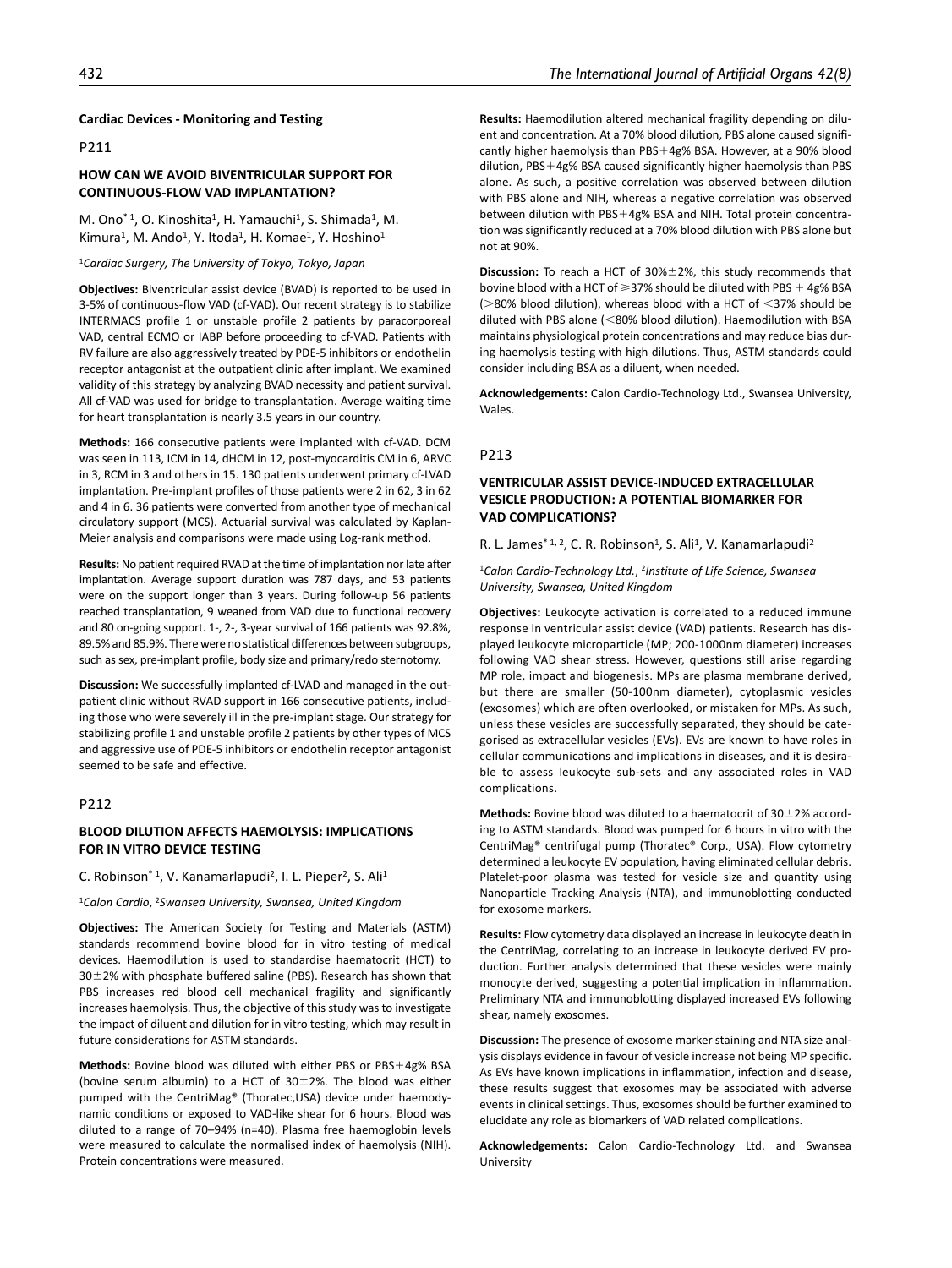# **LEFT VENTRICULAR ASSIST DEVICE THROMBOSIS: COMBINED APPROACH BY ECHOCARDIOGRAPHY AND LOGFILES REVIEW FOR DIAGNOSIS AND MANAGEMENT**

N. Vitale<sup>\* 1</sup>, T. Acquaviva<sup>1</sup>, T. Loizzo<sup>1</sup>, P. Quagliara<sup>1</sup>, N. Marraudino<sup>1</sup>, G. Capone<sup>1</sup>, A. Milano<sup>1</sup>

<sup>1</sup>*Department of Emergency and ARtificial Organs, Division of Cardiac Surgery, Policlinico University Hospital, Bari, Italy*

**Objectives:** Generally, LVAD thrombosis is diagnosed only by reviewing online logfiles that show an increase of power consumption and flow of the device. In order to increase diagnostic power and improve treatment management, trans-thoracic echocardiography was carried out to assess any blood flow changes.

**Methods:** Eight patients (M 7; F 1) experienced a total of 17 Heart Ware VAD thromboses. At echocardiogram, a 4-chamber view was obtained and the echo probe beam was aligned to blood flow of the inflow cannula. Continous-wave Doppler was applied for the assessment of: 1) the increase of flow maximal velocity (Vmax) above basal ranges over several cardiac cycles and 2) the irregular discontinous sound of the device. Online logfiles were reviewed for abnormal increase in power consumption and flow compared to basal data. All patients underwent thrombolysis with rTPA. Echocardiography results before and after treatment were compared.

**Results:** Thrombolysis was successful in all patients; one patient died due to cerebral haemorrhage. Echocardiograms before thrombolysis showed an increased mean Vmax of  $6.4 \pm 0.5$  m/sec, whereas after treatment Vmax was 360  $\pm$  0.2 m/sec (p < 0.001). In all cases irregular, abnormal and discontinuous sounds were heard in thrombosed inflow cannulae. After thrombolysis only washing jet sounds were heard. Before thrombolysis logfiles showed a mean increase of power consumption of  $5.6 \pm 0.3$  watts, returning to basal values of  $3.8 \pm 0.3$  watts after thrombolysis (p<0.001). Before thrombolysis logfiles showed mean flow of 6.2  $\pm$ 0.6 L/min, after treatment mean flow was back to normal ranges  $4.2 \pm 0.5$  L/sec (p<0.001).

**Discussion:** Transthoracic echocardiography showed a significant increase of blood flows in the inflow cannula of thrombosed LVAD devices, confirming findings of log files review. A combined approach by logfiles review and echocardiography is recommended in patients with LVAD thrombosis.

## P215

## **METHODS FOR TESTING THE FIRMWARE OF AN IMPLANTABLE HEART MONITOR**

I. Rodionov $*$ <sup>1</sup>, D. Telyshev<sup>1</sup>, I. Nesterenko<sup>1</sup>

<sup>1</sup>*Institute of Biomedical System, National Research University of Electronic Technology, Zelenograd, Moscow, Russian Federation*

**Objectives:** This paper describes the testing methods used in the development of software for an implantable heart monitor. It is a complex medical system. To identify errors made while writing software, as well as to detect deviations in the operation of the device in a timely manner, it is necessary to constantly carry out testing of all elements of the system.

**Methods:** Testing methods used in the development of an implantable heart monitor:

- debugging using JTAG,
- self-test system,
- testing via COM port,
- recording test information in the device's internal memory (data logging),
- interprocessor testing.

Consider some of them in more detail. Debugging and testing using JTAG: Due to the fact that the development was carried out in Code Composer environment, this allowed the use of a special script language GEL (General Extension Language). This is an expression language used by the CCS debugger. Launch GEL files are used to automate software development. GEL is an interpreted language, and its syntax is the same as C. Thereby it is possible to carry out tests, and change them, or add new ones in the process of the main software. Logging: One of the testing methods is to track changes in the state of the system over time. One way is to write data to the device's internal memory. But in such a way that you can track at what point in time the change occurred. For this you can use time stamps. If the data is recorded strictly with a certain frequency, you can do without time stamps.

**Results:** The presented test methods differ in that some of them can be used only in the early stages of development and some even when the device is at the end user.

**Discussion:** Cardiovascular diseases are very dangerous and difficult to diagnose. Early diagnosis and prediction of these diseases can lead to an improvement in the quality of life of patients.

**Acknowledgements:** This work was provided by the Ministry of Science and Higher Education of the Russian Federation (Agreement 14.575.21.0145, RFMEFI57517X0145 from September 26, 2017).

### P216

## **NOVEL CONTROL UNIT FOR THE ROTARY BLOOD PUMPS AIMED TO DECREASE LVAD MALFUNCTION**

D. Telyshev<sup>\* 1, 2</sup>, S. Selishchev<sup>2</sup>, I. Nesterenko<sup>2</sup>, M. Denisov<sup>2</sup>

<sup>1</sup>*Institute for Bionic Technologies and Engineering, Sechenov University*, 2*Institute for Biomedical Systems, National Research University of Electronic Technology (MIET), Moscow, Russian Federation*

**Objectives:** The left ventricular assist device (LVAD) consists of the pump, driveline and peripherals, all of which are potentially subject to failure. According to the recent research only 13% of failures were due to the pump itself, while over 60% were due to batteries, controllers and peripheral cables. Taking into account usability factors we present a novel control unit for the rotary blood pumps aimed to decrease LVAD malfunction.

**Methods:** The pump motor windings are leaded out by doubled wires (six total) via driveline to the extracorporeal splitter where the driveline is divided by two ways. Each way consists of three pump motor phase signals and three current sense signals from the other way. The two identical control units with integrated rechargeable batteries are connected to each way of the splitter simultaneously. This symmetrical peripherals architecture allows each control unit to drive the pump (in the active mode) or sense the parameters from the parallel way (in the passive mode). The control is based on the field oriented control method that allows the passive unit to continuously monitor the direction and magnitude of the magnetic field vector in the pump, which is created by the active unit and, upon loss of control, immediately begins to generate control signals with the necessary amplitude and phase. In case of mismatch of the parameters in any control units, alarms are to occur.

**Results:** Novel Sputnik LVAD was developed according to the described philosophy. This LVAD system has a backup feature which covers almost all peripherals including driveline, control system and battery. In case of the single fault condition in the peripherals the system continues to drive the pump with pause in the control less than 4 ms.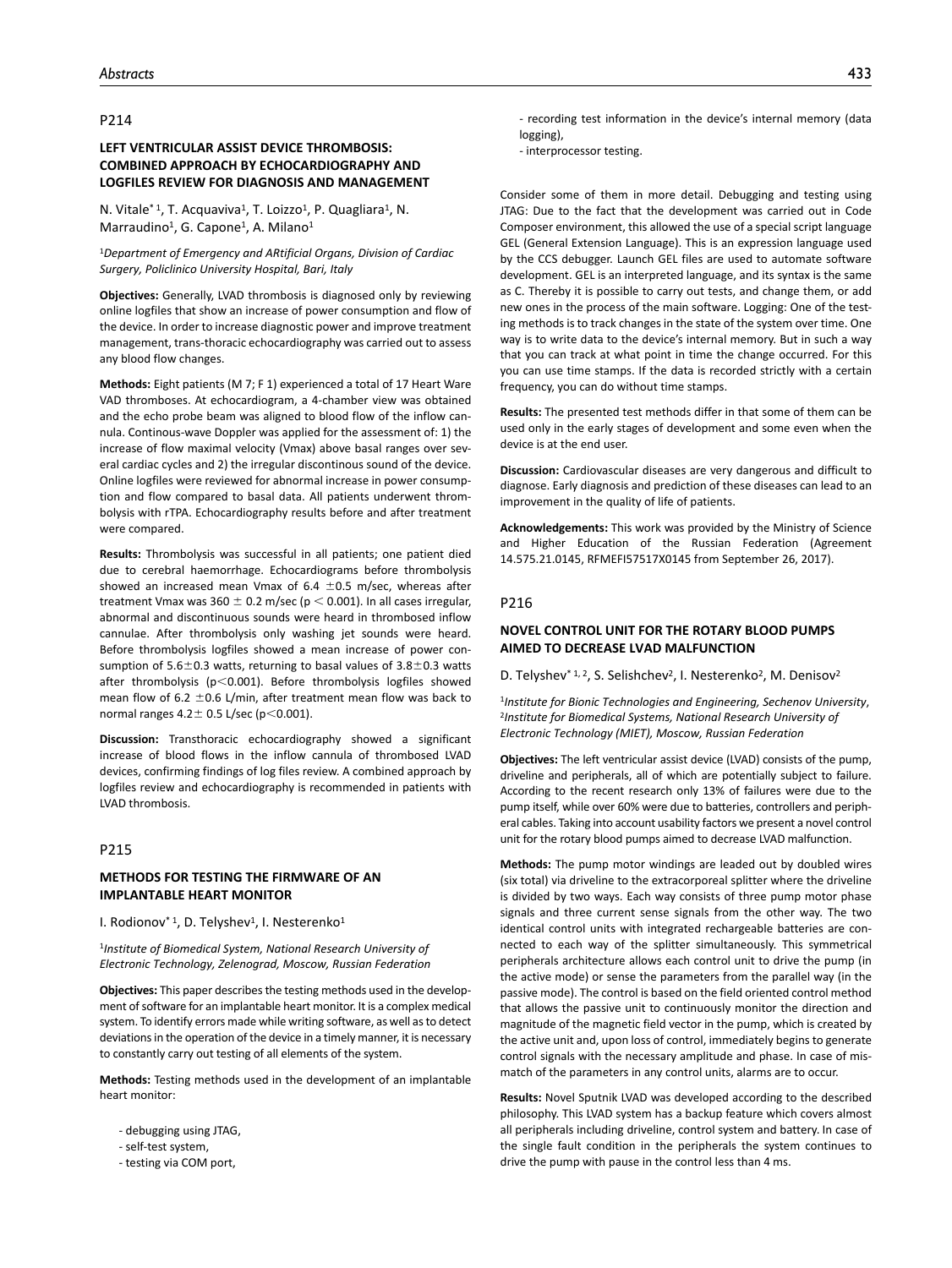**Discussion:** Developed peripherals integrated in the LVAD allow reducing the risk of the device malfunction and improving usability.

**Acknowledgements:** The reported study was funded by RFBR and DFG according to the research project № 19-51-12005

## P217

## **DEVELOPMENT OF ALGORITHMS AND METHODS FOR RECOGNITION HEART RHYTHM IN IMPLANTABLE CARDIAC MONITOR.**

## A. Galyastov $*$ <sup>1, 2</sup>, D. Telyshev<sup>1, 2</sup>

<sup>1</sup>*Institute of Biomedical Systems, National Research University of Electronic Technology (MIET)*, 2*Institute for Bionic Technologies and Engineering, I.M. Sechenov First Moscow State Medical University, Moscow, Russian Federation*

**Objectives:** Continuous rhythm monitoring is useful for predicting, determining and treating a large class of diseases. An implantable heart monitor is useful for this purpose. it has small dimensions and records events over a timeframe measured in years. The objective of the study is to develop methods and algorithms for determining QRS-complexes and disorders in the work of the heart.

**Methods:** Several sources were used to obtain the ECG: large collections of recorded physiologic signals PhysioBank and BioModule BioHarness 3. Records of database have annotations with tags of QRS-complexes and conclusions of doctors. BioModule BioHarness 3 record lead V4 or V5 dependent on position electrodes. Sampling frequency is 1000 Hz. The records were made on the basis of I.M.Sechenov University Clinical Hospital No.1, Russia. The monitor of physiological parameters and the device for daily monitoring of ECG was installed by the patient simultaneously. Recording was carried out for 24 hours simultaneously on both instruments. The device for daily monitoring of ECG is used to determine the sensitivity and specificity of the developed methods. MATLAB was used to implement algorithms.

**Results:** Testing the algorithm with PhisioNet database resulted in a mean sensitivity of 99.21% and a mean specificity of 99.49%. Testing the algorithm with Biomodule 3 resulted in a mean sensitivity of 99.02% and a mean specificity of 93.69%. 16 records were analyzed. The analyzer gave an incorrect result in 2 cases.

**Discussion:** A careful study of records revealed that algorithm sets false tags in the absence of contact between the electrodes and the surface of the human body. The device for daily monitoring of ECG continues to operate normally at the same time. A careful study of the annotations PhysioNet showed that they contain errors. Some records have been shortened or excluded for this reason.

**Acknowledgements:** This work was provided by the Ministry of Science and Higher Education of the Russian Federation (Agreement 14.575.21.0145, RFMEFI57517X0145 from September 26, 2017).

# P218

# **EFFICACY OF SECONDARY PREVENTION OF CRIPTOGENIC STROKE OR TIA IN PATIENTS WITH PFO SUCCESSFULLY TREATED BY PERCUTANEOUS APPROACH: 15 YEARS FOLLOW-UP**

N. Vitale<sup>1</sup>, E. De Cillis<sup>\*1</sup>, A. T<sup>1</sup>, P. D'Alessandro<sup>1</sup>, A. D'Errico Ramirez<sup>1</sup>, L. Giovannico<sup>1</sup>, A. Bortone<sup>1</sup>, A. Milano<sup>1</sup>

<sup>1</sup>*Department of Emergency and ARtificial Organs, Division of Cardiac Surgery, Policlinico University Hospital, Bari, Italy*

**Objectives:** Cryptogenic stroke is the cause of 40% of ischaemic acute cerebrovascular events. Study aim was to evaluate the recurrence of ischaemic cerebrovascular events in patients successfully treated by percutaneous closure of patent foramen ovale (PFO).

**Methods:** From February 2004 to January 2019, 314 symptomatic (243 stroke, 71 TIA) patients, (153 M 161 F; mean age 41 yrs, range 10-69) underwent percutaneous closure of PFO. 151 patients/314 (48%) had concomitant migraine, 90 (60%) with aura. 7 different occluder devices were implanted by transesophageal echocardiography, for a total of 317 implants. During follow-up all patients underwent clinical (Rankin modified scale) and quality of life (SF36) evaluations, transcranial Doppler (TCD), trans-thoracic echocardiography, and MRI. Cerebral and angio-MR assessed the degree of lesions by quantitative and qualitative comparative analysis performed before and after treatment. Sizes of lesions were measured by manual segmentation on the axial, coronal and sagittal images acquired.

**Results:** Successful device deployment was achieved in 99% of pateints; patients were discharged home within 3 days. Follow-up was 100% complete (median 55.4, range 1-178 months). At 6 months, Rankin scale was 0 (p<0.0001) in 230 patients (95%) affected by stroke and 10 patients reached score 1. Quality of life improved significantly (P<0.0001). In 101/151 patients (67%) with migraine, intensity and frequency of attacks significantly decreased (P<0.0001). TCD showed residual microembolic signals in 10 patients, 3 patients required secondary successful treatment for an associate defect. TTE (after 1, 3, 6, 12 months and once a year for 5 years) showed optimal sealing of all devices without signs of erosion, incomplete closure and thrombus. In 265 patients cerebral MRI showed no new lesions at 2 years.

**Discussion:** Our 15 year experience suggests that percutaneous treatment of PFO is safe and beneficial for secondary prevention of recurrence of acute cerebrovascular events irrespective of the device used.

### P219

# **RESULTS IN PATIENTS WITH ENDOVASCULAR STENT GRAFT FOR ACUTE TRAUMATIC AORTIC RUPTURE: TWENTY YEAR FOLLOW-UP**

N. Vitale<sup>\* 1</sup>, E. De Cillis<sup>1</sup>, P. D'Alessandro<sup>1</sup>, L. G<sup>1</sup>, C. Losito<sup>1</sup>, A. Bortone<sup>1</sup>, A. Milano<sup>1</sup>

<sup>1</sup>*Department of Emergency and ARtificial Organs, Division of Cardiac Surgery, Policlinico University Hospital, Bari, Italy*

**Objectives:** Endovascular stent grafting is the standard treatment for patients with acute traumatic aortic rupture with extensive associated lesions. Very little long term information is available in large series.

**Methods:** From March 1999 to September 2018, 83 patients (72 M and 11 F; mean age:  $37.25 \pm 13.46$ ; range 16 to 69) admitted with acute or chronic traumatic aortic lesions underwent endovascular repair. 60 cases had acute traumatic aortic rupture, due to road accidents in 69 patients and accidental falls in 3 patients. All procedures were carried out in the angiography suite. Left subclavian artery was always identified. Patients were followedup in the out-patient clinic and by yearly angio CT-scan with regard to survival and complications. The follow-up was 100% complete.

**Results:** Endovascular stent-graft treatment was successful in all cases of acute or chronic aortic injury. No post-operative paraplegia occurred. Control angiography showed optimal sealing and complete exclusion of the pseudo-aneurysm from blood flow with no primary endoleak. Patients underwent treatment of all associated lesions later on during hospital stay. Two patients died in the hospital: 1 patient of cerebral haemorrhage and 1 patient of sepsis. During the follow-up 5 patients died (survival: 91.4%) for causes unrelated to the aortic procedure. no cases of perigraft leakage or aortic disruption were detected. During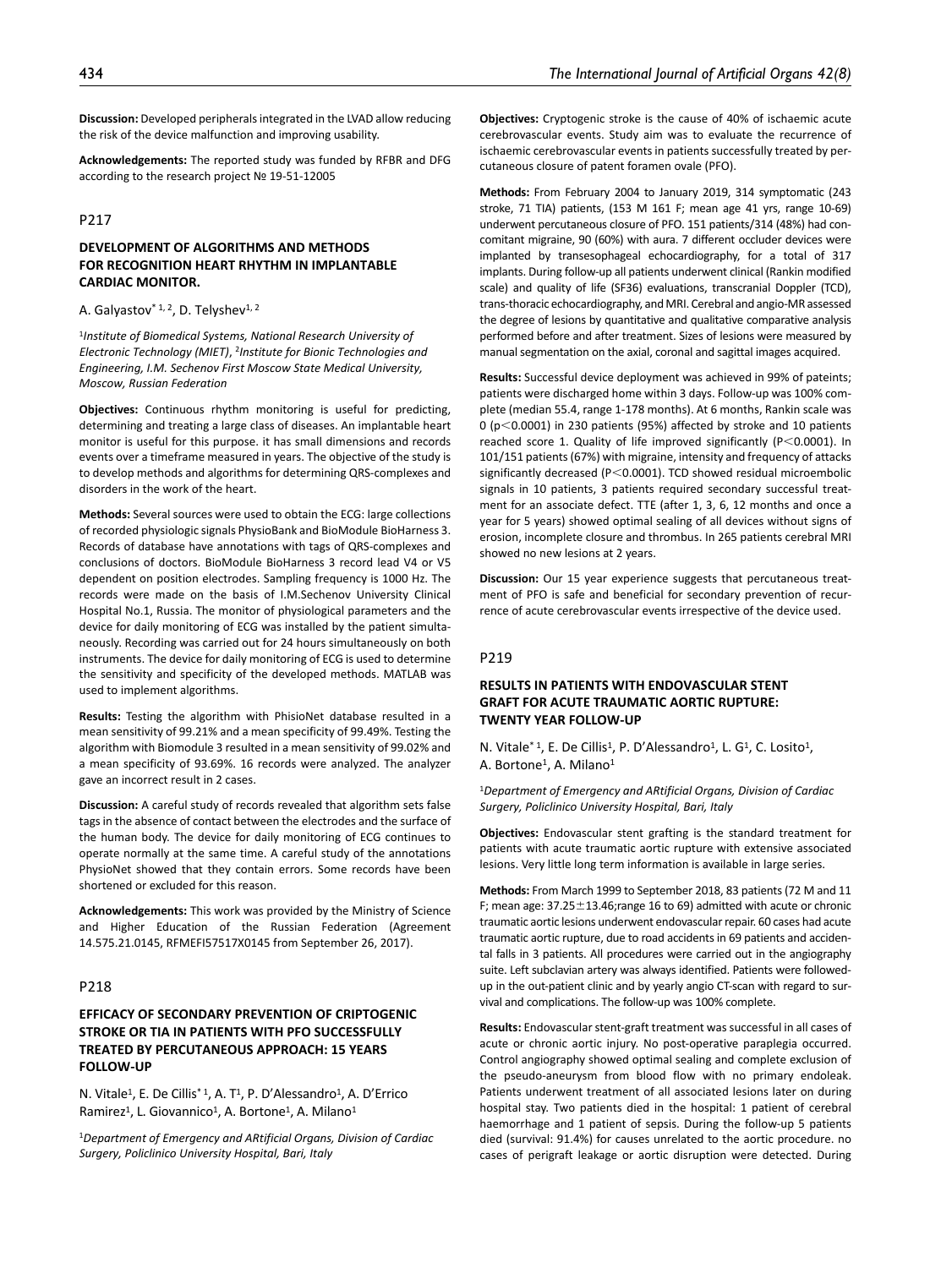follow-up 1 patient had a steal syndrome and 1 patient paraplegia due to the covering of the left subclavian artery by endovascular graft. 4 years after treatment 1 patient had inner thrombosis of the graft developing a gradient; a new endovascular stent graft was deployed successfully. Freedom from complications was 92.3%.

**Discussion:** The outcomes over 20 years of follow-up proves that endovascular stent graft repair is the first choice treatment in patients with traumatic aortic injuries. Our experience demonstrates the feasibility and safety of endovascular treatment including patients with extensive associated injuries.

## P2110

## **INVESTIGATION OF THE ROLE OF PERICYTES IN THE IN VITRO MODEL OF BIOARTIFICIAL TISSUE FORMATION FROM hPSC-DERIVED CARDIOVASCULAR CELL TYPES**

I. Gruh<sup>1</sup>, M. Szepes<sup>\*1</sup>, R. Olmer<sup>1</sup>, A. Melchert<sup>1</sup>, D. Skvorc<sup>1</sup>, I. Schmidt-Richter<sup>1</sup>, J. Hegermann<sup>2</sup>, L. Engels<sup>1</sup>, A. Usman<sup>1</sup>, U. Martin1

<sup>1</sup>*Leibniz Research Laboratories for Biotechnology and Artificial Organs (LEBAO), Hannover Medical School*, 2*Institute of Functional and Applied Anatomy, Hannover Medical School, Hanover, Germany*

**Objectives:** Cardiac grafts produced by combining human pluripotent stem cell (hPSC)-derivatives and tissue engineering are a promising therapeutic option for the replacement of cardiomyocytes (CM) lost due to myocardial infarction. Currently, the vascularization and maturation of such grafts are the most critical aspects. In addition to endothelial cells (EC), pericytes (PC) are known to play a crucial role in vessel development and stabilization.

**Methods:** Here, an hPSC-derived PC differentiation protocol is shown as well as an in vitro model for the investigation of the role of PCs in hPSCderived bioartificial cardiac tissues (BCT).

**Results:** In the established differentiation protocol, the population giving rise to PCs (CD31-/PDGFR $\beta$ +) represented up to 94% of all cells and could be further purified via cell sorting. The obtained hPSC-PCs exhibited functional characteristics of PCs in co-culture assays, and showed similar gene expression profile to primary PCs. Differentiated hPSC-PCs were used w/ or w/o purified hPSC-ECs to generate BCTs and to address their effect on tissue morphology, metabolism, and electrophysiological parameters compared to control tissues containing primary fibroblasts (Fb). Interestingly, tissues with hPSC-PCs exhibited equivalent contraction forces compared to controls, but more organized sarcomere structures as well as improved longitudinal cell- and extracellular matrix orientation. Furthermore, the beating frequency and passive forces showed native-like values. Addition of hPSC-ECs resulted in spontaneously formed and maintained endothelial network structures, which were distributed throughout the BCTs and the involvement of PCs in such structures was demonstrated.

**Discussion:** The characterized and functional hPSC-PCs together with hPSC-derived CMs and ECs represent a promising cell source for myocardial tissue replacement therapy. Their dual ability in supporting EC function and matrix remodeling during tissue maturation makes them a favorable candidate to replace primary Fbs.

### **Hydrogels and Surface Modification**

P221

## **EXAMINATION OF STEM CELL INTERACTIONS IN 3D POROUS HYDROGELS AS ARTIFICIAL BONE MARROW ANALOGUES**

A. Mohra<sup>\* 1</sup>, T. Naolou<sup>1</sup>, A. Raic<sup>1</sup>, C. Lee-Thedieck<sup>1</sup>

<sup>1</sup>*Institute for Cell biology and Biophysics, Hannover, Germany*

**Objectives:** A great and long pursued goal in cancer research is the development of a suitable culture system for expanding haematopoietic stem cells (HSCs), which can thereafter be successfully used in transplantations. Since HSCs only reproduce in their natural environment, novel systems try to mimic the in vivo niche of HSCs, the bone marrow, in many factors such as material rigidity, chemical and cellular compositions. Mesenchymal stem/stromal cells (MSCs) are known to support HSC expansion. This effect is even greater when the cells are cocultured in a 3D environment. The aim of this project is to study the interactions of HSCs and MSCs in a conventional 2D culture compared with a 3D porous hydrogel, which was previously developed in our group.

**Methods:** The influence of HSCs on MSCs and vice versa will be studied on a transcriptomic level by next generation sequencing and verified by qPCR, cytokine arrays and western blots. To regain the cells from the system we want to make our hydrogel degradable by introducing disulfide bonds, which can be cleaved by reducing agents. Afterwards the RNA will be fixed within the cells and these will be separated by magnetic cell sorting, previous to RNA isolation.

**Results:** Previous experiments indicate that the 3D system has a positive effect on HSCs only in coculture with MSCs. With a deep insight into the transcriptomes of both cell types in coculture, we hope to identify key molecules playing a role in this phenomenon and in HSC expansion. Such key molecules shall further be tested for their influence on the coculture by inhibition or enhancement.

**Discussion:** The HSC expansion in vitro while maintaining their stem cell character has been a major and challenging goal in research for more than 60 years. By finding and influencing key molecules of the HSC-MSC interaction, we hope to further develop our 3D hydrogel system and increase HSC expansion in vitro.

**Acknowledgements:** The project is funded by the European Research Council (ERC).

### P222

# **ROLE OF BIOPHYSICAL PARAMETERS IN TUMOR CELL DISSEMINATION TO BONE AND DEVELOPMENT OF A TUMOR CELL NICHE MODEL**

C. Chatterjee $*1$ , C. Lee-Thedieck $1$ 

<sup>1</sup>*Institute of Cell Biology and Biophysics, Leibniz University Hannover, Hannover, Germany*

**Objectives:** Most breast and prostate cancers metastasize to the bone. To establish macrometastases, the disseminated tumor cells (DTC) need to have stem cell-like properties such as self-renewal and differentiation into other tumor cells. They compete with hematopoietic stem and progenitor cells (HSPC) and mesenchymal stem/stromal cells (MSC) for their specific microenvironment or `niches´. Apart from biochemical factors in niches, biophysical cues also influence such interactions. The aim of this project is to investigate the intercellular crosstalk that occurs among these cells and the signalling pathways in a 3D porous hydrogel that was previously established in our group.

**Methods:** The hydrogel mimics in structure the trabecular region of the bone marrow. Cell-cell and cell-matrix interactions will be investigated using fluorescence imaging techniques. The pathways will be analyzed with the help of Western blots and specific inhibitors. Cytokine array and ELISA will be used for assessing auto- and paracrine communication via soluble factors. The biophysical parameters such as the 3D architecture and mechanical properties will also be tuned and their effect studied.

**Results:** The coculture of the breast cancer cell line MDA-MB-231 with bone marrow-derived MSCs and the leukemic cell line KG-1a reveal formation of spheroid-like structures in the gels. Experiments are being performed to study the cell-cell interactions within these structures.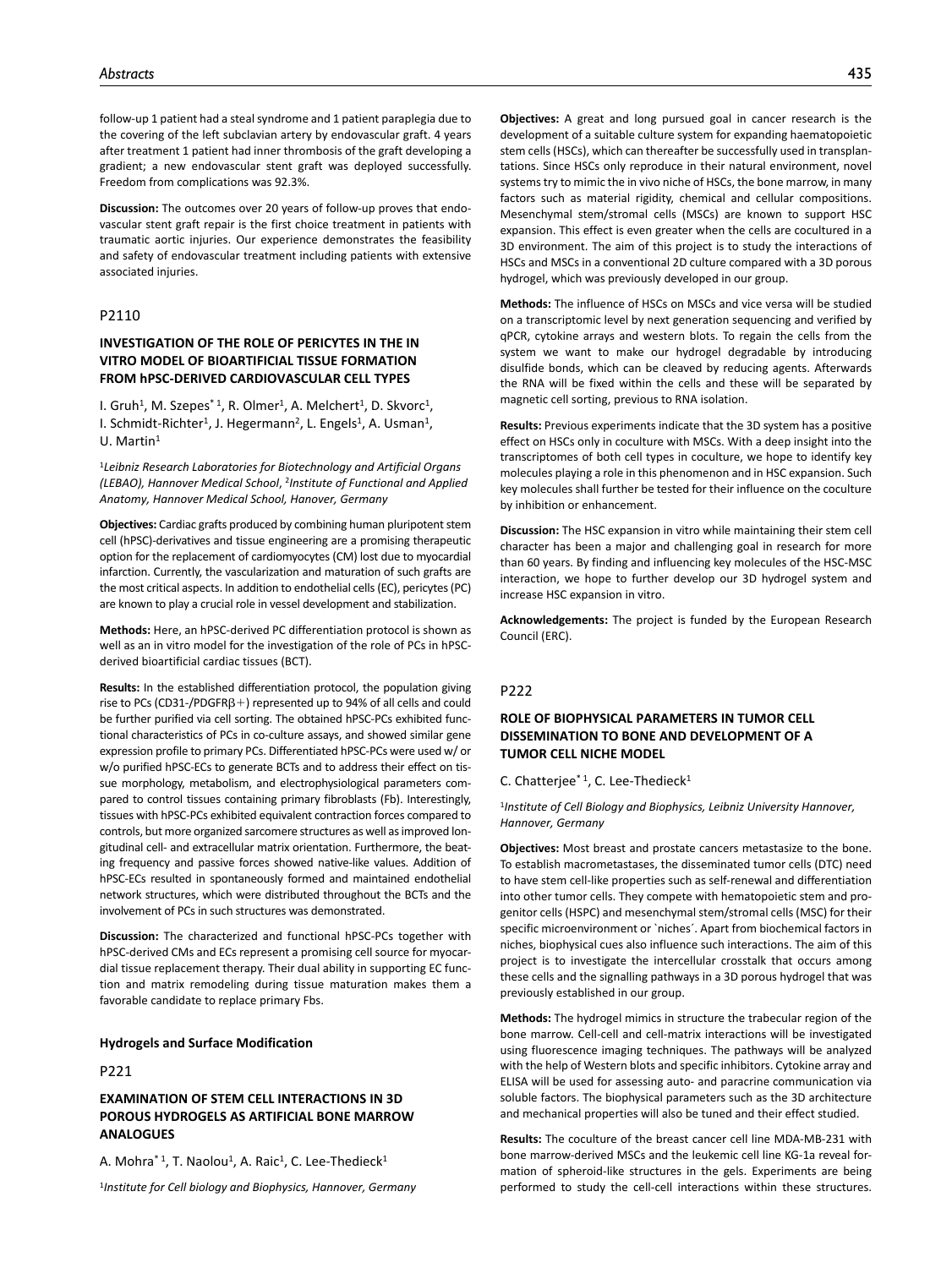Parallel experiments are being carried out regarding the effect of the 3D architecture, which will be introduced by varying the porosity of the gel.

**Discussion:** The results of these studies will help us to develop in vitro models of different tumor cell niches that will allow us in gaining a fundamental insight into the early events of bone metastasis. Tuning these parameters in the 3D bone marrow analog, we can have an understanding about how the biophysical cues affect the cellular activities.

**Acknowledgements:** We would like to thank the European Research Council for funding this project.

## P223

#### **FRICTION MEASUREMENTS ON CONTACT LENSES**

M. Ali<sup>\* 1</sup>, F. Pape<sup>1</sup>, T. Matthias<sup>2</sup>, B.-A. Behrens<sup>2</sup>, G. Poll<sup>1</sup>

<sup>1</sup>*Institut für Maschinenkonstruktion und Tribologie*, 2*Institut für Umformtechnik und Umformmaschinen, Hannover, Germany*

**Objectives:** The friction properties for the contact between contact lenses and the eyelid are the focus of current research in order to optimize the wearing comfort. The tribological system consisting of contact lense, eyelid and tear fluid should be considered. Suitable measurement conditions must be used for the examinations.

**Methods:** In this research the nano- and microtribological friction properties of hard and soft (hydrogel) contact lenses were investigated. The friction conditions were investigated by nano scratch test; moreover, a nanotribometer was used to evaluate the frictional properties during sliding on the lenses. Contact lens fluid was applied as lubricant for both cases.

**Results:** The friction coefficients of hard contact lenses and hydrogel lenses were detected for a range of speeds and loads. It was possible to examine the differences of the both contact lenses in detail. For the nano scratch and friction tests, there is a dependency of speed and normal force.

**Discussion:** In case of nano-scratch tests, the frictional properties were investigated wile ploughing. This case shows the elastic- and plastic material properties besides the friction. In the case of the frictional tests, the measuring tip slides without ploughing. Due to the lubrication conditions, the soft hydrogel lenses feature a much lower friction coefficient. In case of the hard contact lenses, the coefficient of friction is comparable to the nano scratch test, as there is no lubrication film between both measuring tips and the contact lens. For further work it is mandatory to work under standazdized measurement conditions.

**Acknowledgements:** We thank the company Wöhlk Contactlinsen GmbH (Kiel, Germany) and Anton Paar TriTec SA (Peseux, Switzerland) for supporting us with material and tests.

## P224

## **HUMAN PLATELET LYSATE IN GELMA BASED HYDROGELS AS A 3D CELL CULTURE SYSTEM**

M. Kirsch<sup>\* 1</sup>, L. Birnstein<sup>1</sup>, J. Rach<sup>2</sup>, W. Handke<sup>2</sup>, A. Seltsam<sup>2</sup>, P. Iliyana<sup>1</sup>, L. Antonina<sup>1</sup>

<sup>1</sup>*Institute of Technical Chemistry, Leibniz University of Hanover, Hannover, Germany*, 2*German Red Cross Blood Service NSTOB, Institute Springe, Springe, Germany*

**Objectives:** For most in vitro cultivations of mammalian cells, culture medium is supplemented with serum, which contains important proteins and factors for the cell growth. Previous experiments showed already a positive effect of human platelet lysate (hPL) as a medium supplement for the two-dimensional (2D) cultivation of mesenchymal stem

cells (MSC). Since 3D culture systems gain big interest for in vitro applications and regenerative medicine, the influence of hPL on 3D cell culture models must also be investigated. Semi synthetic protein¬ based hydrogels represent a very promising 3D cell culture platform, which is biocompatible and biodegradable.

**Methods:** In our work, gelatine-methacryloyl (GelMA) hydrogels with a various degree of functionalization were dissolved in different hPL concentrations (0 %, 2.5 %, 50 %, 100 % hPL). The Influence of hPL on proliferation and differentiation of in GelMa encapsulated MSCs were monitored and measured via viability assays, immunocytochemical stainings and microscopy. Furthermore, the influence of hPL addition on mechanical characteristics of GelMA hydrogels was examined by swelling studies and rheometric analysis.

**Results:** The addition of hPL to GelMA hydrogels enhances the cellspreading, the degree of differentiation as well as cell viability in concentration-depended manner. Besides, the results of the rheometric tests showed an increase of hydrogel stiffness by using higher concentrations of hPL.

**Discussion:** Obtained results demonstrate that supplementation of hydrogels with hPL has a positive effect on cell growth and differentiation. Moreover, hPL can be a promising hydrogel stiffness enhancer for application in 3D bioprinting.

#### P225

## **HYDROPHOBIC MODIFICATION OF HYALURONIC ACID TO PREPARE A SHEAR-THINNING HYDROGEL FOR 3D-PRINTING**

T. Naolou<sup>\* 1</sup>, J. Groll<sup>2</sup>, C. Lee-Thedieck<sup>1</sup>

<sup>1</sup>*Institut für Zellbiologie und Biophysik, Hannover*, 2*Department for Functional Materials in Medicine and Dentistry, University of Würzburg, Würzburg, Germany*

**Objectives:** Developing new bioinks that are able to meet the crucial requirements for 3D bioprinting of different tissues has emerged recently as an important topic in the field of biomaterials. In this work, linear chains of hyaluronic acid (HA) were hydrophobically modified using hexadecyl short chains. The rheological properties as well as the 3D printability were investigated.

**Methods:** HA of Mw = 76.6 kDa was hydrophobically modified by conjugation of parts of its primary hydroxyl groups with hexadecyl chains in two steps. The ratio of substitution was determined using 1HNMR spectroscopy. Two different hydrogels were prepared at polymer concentration of 0.4 and 1.6 wt%. The rheological properties of both hydrogels were investigated using continuous flow experiment and cyclic strain time sweep experiment. Furthermore, the 3D printability of the hydrogels was studied using an extrusionbased 3D printer.

**Results:** 1H NMR spectrum of the new product revealed that the substitution ratio was 40 mol%. Furthermore, the modified polymer was able to form sable hydrogels at both polymer concentrations whereas unmodified HA was unable to form hydrogel at the same concentrations. The rheological experiments showed decreasing of hydrogels viscosity by increasing the shearing rate which points toward a shear thinning property. Both hydrogels showed sharp decreases in the storage moduli upon applying high strains. The hydrogel prepared using 2.6 wt% of the modified polymer showed, however, higher shape-fidelity for 3D printing compared to hydrogel at polymer concentration of 0.4 wt%.

**Discussion:** Hydrophobic modification of HA using relatively short alkyl chains enables physical crosslinking between polymer chains to produce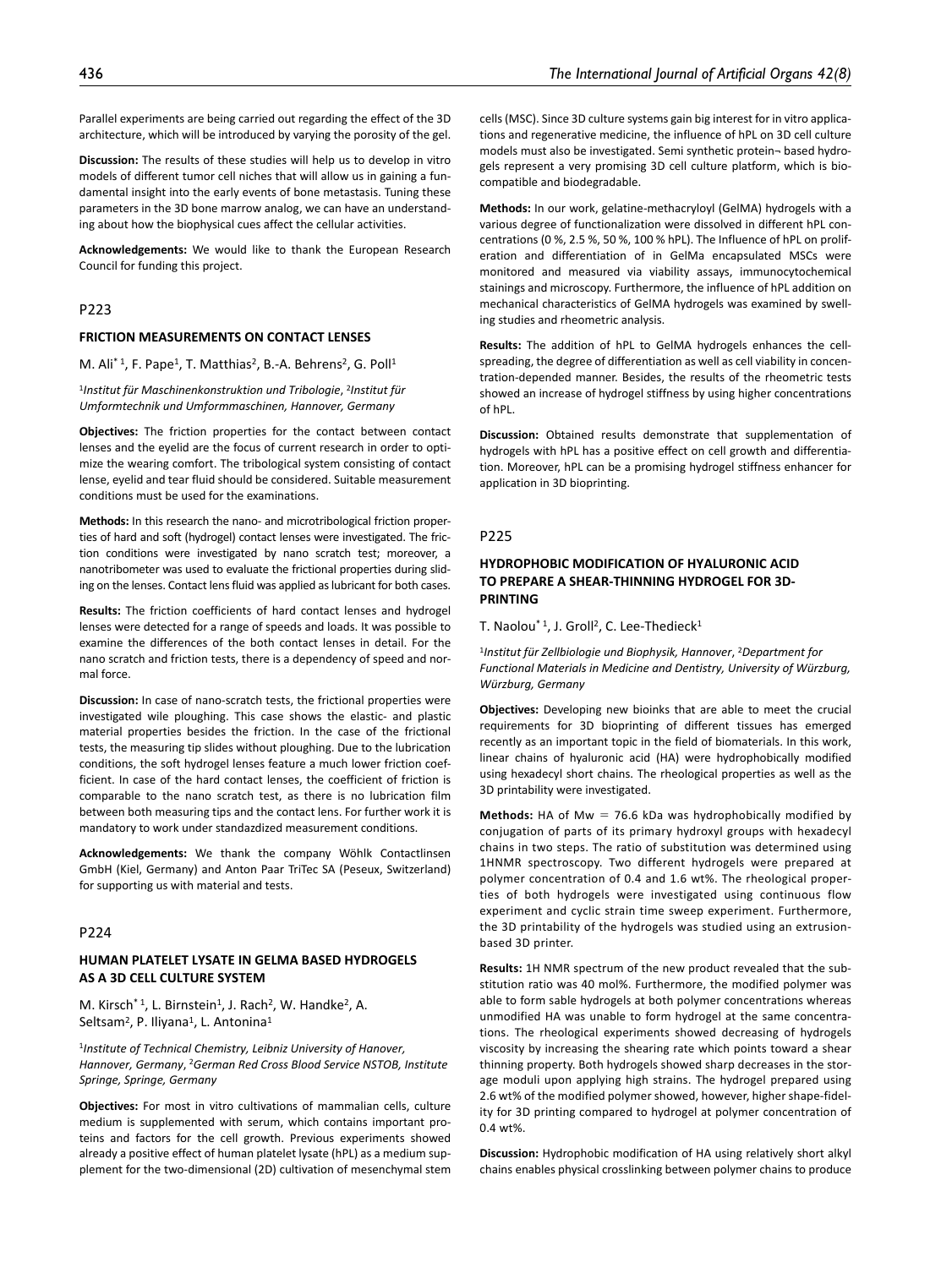biocompatible and 3D-printable hydrogel using low concentration of modified polymer. The rheological properties suggest their suitability as ink for extrusion-based 3D bioprinting

**Acknowledgements:** The authors would like to thanks the European Research Council (ERC) for the financial support

# P226

# **VISUALIZATION OF HEMODYNAMICS: FABRICATION OF ARTIFICIAL ERYTHROCYTES WITH ENCAPSULATED PIV-PARTICLES VIA MEMBRANE EMULSION TECHNOLOGY SYSTEM**

C. M. Winkler<sup>\* 1, 2</sup>, M. Mueller<sup>1</sup>, B. Glasmacher<sup>1, 2</sup>

<sup>1</sup>*University of Hannover, Institute of Multiphase Processes*, 2*Hannover Medical School, Lower Saxony Centre for Biomedical Engineering, Implant Research and Development (NIFE), Hannover, Germany*

**Objectives:** Visualization of hemodynamics often represents a simplification of blood as a monophasic fluid. In this study, blood is used as a multiphase fluid. The aim is to fabricate artificial blood to visualize hemodynamics with Particle Image Velocimetry (PIV). More specific, micro beads (ArtErys), which mimic the erythrocytes, are fabricated with a membrane-emulsion-technology system (MET). This system is developed and compared with the results (e.g. ArtEry size) of three other methods: microfluidic, electro-spraying and air flow.

**Methods:** The ArtErys are made of hydrogels (Agarose 0.3-0.7 wt.%) to match refractive index and biomechanics. For PIV tracking, particles (Sphericals©, 20 µm) are encapsulated directly into the ArtErys and are not added to the plasma where they might affect the hemodynamics. For the MET system, different oils (e.g. paraffin) are used as disperse phase. The Agarose/PIV mixture is pumped (50 to 100 ml/h) into a constant oil flow (5 to 40 ml/h) through a PTFE membrane (Reichelt Chemietchnik GmbH, pore size 60 µm). The ArtErys are created during this process and transported away by the oil. The MET process is carried out in a heated water bath with a temperature of 55 °C.

**Results:** The ArtEry size depends mainly on two parameters: the flow rate of the agarose/PIV solution and the flow rate of the oil. A flow rate of 80 ml/h Agarose/PIV solution leads to smallest bead sizes with a mean diameter of 150 µm. High rates lead to merging of the ArtErys, which is reflected in a larger diameter. Furthermore, the bead size depends on the parameter oil flow rate. Here, a rate of 30 ml/h leads to the smallest beads.

**Discussion:** The MET method has been successfully implemented to fabricate ArtErys with encapsulated PIV particles. Compared to the other methods, the MET system fabricates the biggest ArtEry sizes (MET: 150 µm, microfluidic: 15 µm, electro-spraying: 80 µm, air flow: 100 µm).

**Acknowledgements:** The authors would like to thank our student G. Henschel for her constant support during the experiments.

## P227

# **NOVEL SURFACE COATINGS AS BIOCOMPATIBLE RESERVOIRS TO DEPLOY BMP-2 FOR BONE REGENERATION**

R. Anouz<sup>\*1</sup>, A. Repanas<sup>1</sup>, E. Schwarz<sup>2</sup>, T. Groth<sup>3</sup>

<sup>1</sup>*Biomedical Materials Department*, 2*Institute of Pharmacy*, 3*Biomedical Materials Department, Institute of Pharmacy, Interdisciplinary Center of Materials Science & Interdisciplinary Center of Applied Science, Martin Luther University Halle-Wittenberg, Halle, Germany*

**Objectives:** This study was aimed at fabricating various layer-by-layer (LbL) systems using glycosaminoglycans (GAGs) with the capability to bind BMP-2 specifically in order to control osteogenic differentiation of cells by biocompatible release systems.

**Methods:** Heparin, chondroitin sulfate and their oxidized forms as polyanions were combined with chitosan and collagen I as polycations to form various multilayer coatings on model materials with the advantage of the intrinsic cross-linking formed between oxidized glycosaminoglycans (GAGs) and polycations, improving multilayer stability and affecting the release of BMP-2. The myoblast cell line C2C12, which can differentiate into osteoblasts was seeded on 5 µg/mL BMP-2 loaded multilayers. Cell viability, adhesion, osteogenic differentiation and BMP-2 release were investigated.

**Results:** C2C12 cells cultured directly on the top of multilayers showed that particularly BMP-2 loaded multilayers made of oxidized GAGs promoted an osteogenic differentiation that was nearly comparable to the positive control, when 5 µg/mL BMP-2 was added directly to the medium. Interestingly, the BMP-2 had synergistic effect on cell adhesion and spreading. BMP-2 in oxidized chondroitin sulfate multilayers was successfully loaded to the layers, sustainably released over time and affected cell differentiation more than the soluble BMP-2.

**Discussion:** The results show that oxidized GAGs forming intrinsically cross-linked multilayers are useful as reservoirs for sustained release of BMP-2 in which the intrinsic cross-linking affected BMP-2 release, improved multilayers stability due to the resulting stiff surface compared to the native ones, supported cell adhesion, proliferation and subsequent differentiation. This can pave the way for coating implants and scaffolds for repair and regeneration of bone fractures.

**Acknowledgements:** This work was supported by Bundesland Sachsen-Anhalt in the frame of Leistungszentrum Bio-und Systemtechnik and the International Graduate School AGRIPOLY.

### P228

# **POLYDOPAMINE-BASED COATINGS FOR A GRADED FUNCTIONALIZATION OF POLYCAPROLACTONE FIBER MATS**

S. Oehmichen\* 1, S. Sydow<sup>1</sup>, A. Becker<sup>2</sup>, J. Sundermann<sup>3</sup>, B. Glasmacher<sup>2</sup>, H. Bunjes<sup>3</sup>, H. Menzel<sup>1</sup>

<sup>1</sup>*Institute for Technical Chemistry, TU Braunschweig, Braunschweig*, 2*Institute for Multiphase Processes, Gottfried Wilhelm Leibniz University Hannover, Hannover*, 3*Institute for Pharmaceutical Technology, TU Braunschweig, Braunschweig, Germany*

**Objectives**: To develop an implant for the bone-tendon transition, it is our approach to optimize polycaprolactone (PCL) scaffolds by coating for a functionalization with drug release systems. The procedure during the functionalization should enable a release of growth factors in a spatially and temporally graded way.

**Methods:** The PCL fiber mats were prepared by electrospinning. Polydopamine (pDA)-based coatings were used to modify the surface of the fibers. To get thin polymeric, hydrophilic and biocompatible coatings we applied the pure pDA system and a co-deposition with amines (ethylenediamine (ED), hexamethylenediamine (HMD) and polyethyleneimine (PEI)). To functionalize our system with growth factors we used chitosanbased nanoparticles which can be loaded with the therapeutic proteins BMP-2 and TGF-β. By a defined dipping procedure we generate fiber mats with a graded functionalization.

**Results:** The measurement of the contact angle and the surface zeta potential showed a change from a hydrophobic PCL surface to a highly hydrophilic and amphoteric character for the coated systems. The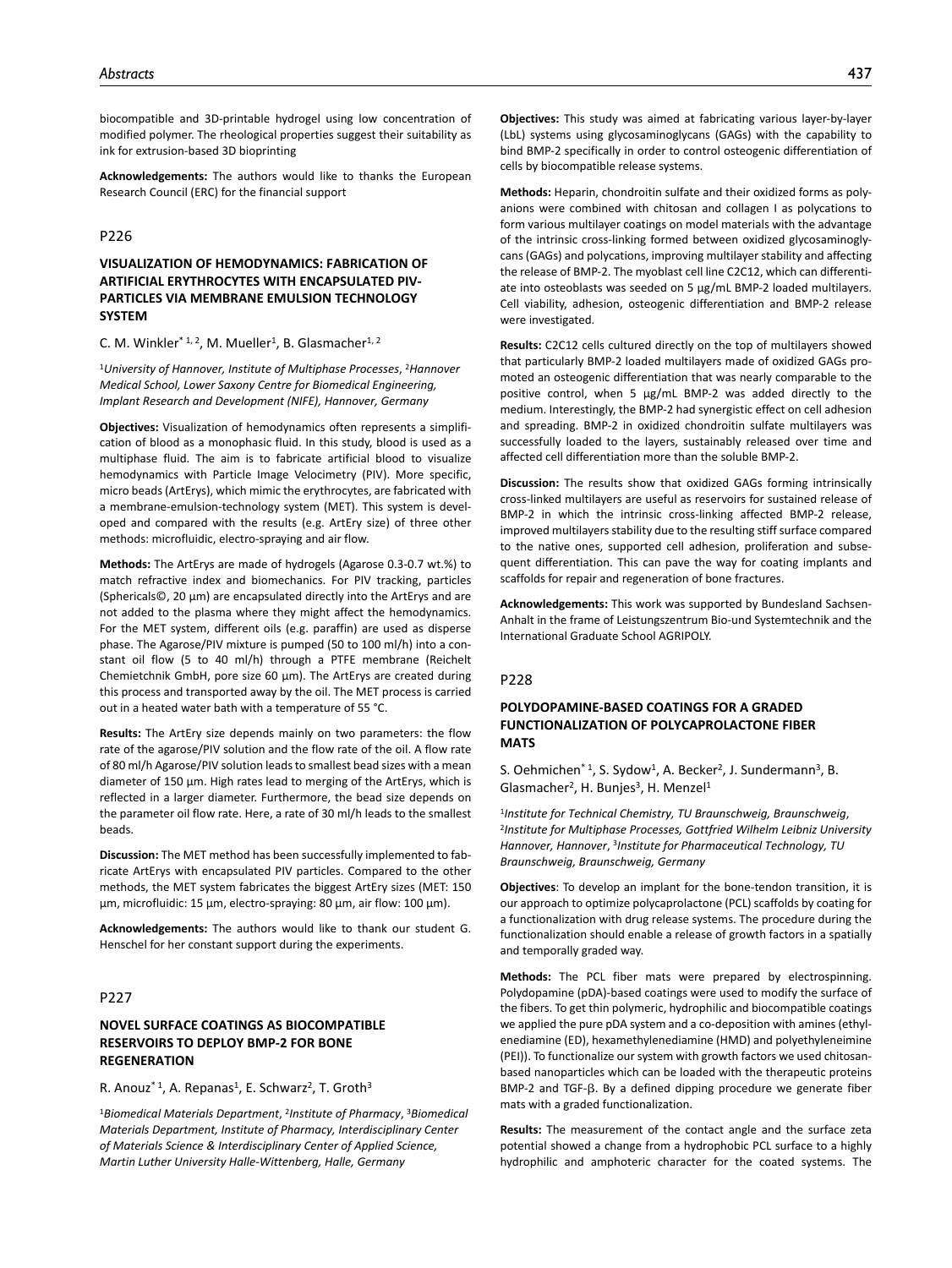charged surface enables the further functionalization with loaded nanoparticles. The release of BMP2 and TGF-β from the functionalized scaffolds was established. With a dipping procedure we are able to functionalize our scaffolds in a graded way. Confocal laser scanning microscopy with fluorescence-labeled NP showed that we could generate up to three differently functionalized regions.

**Discussion:** The results show the methodology is suited to prepare implants, which can release growth factors in a spatially and temporally controlled way. These graded implants can be used for in-situ tissue engineering.

**Acknowledgements:** The research project has been supported by the DFG in the framework of the Research Unit 2180 "Graded Implants for Tendon-Bone Junctions". We thank Robert Hänsch for CLSM measurements.

# P229

## **PREVENTING THROMBUS FORMATION ON ARTIFICIAL SURFACES BY APPLYING A HIGH FREQUENCY ALTERNATING CURRENT**

G. Gabel<sup>\*1</sup>, T. Bierewirtz<sup>1</sup>, A. M. Hassan<sup>1</sup>, F. Hehnen<sup>1</sup>, K. Affeld<sup>1</sup>, U. Kertzscher<sup>1</sup>

<sup>1</sup>*Biofluid Mechanics Lab, Charité - Universitätsmedizin Berlin, Berlin, Germany*

**Objectives:** Thrombus formation is a major risk of implants with artificial materials in blood contact. This adhesion of blood platelets plays an important role in thrombus formation and is influenced by the electrochemical conditions of the surface. The objective of this research is to change the electrochemical conditions by applying a low voltage, high frequency alternating electrical current to the surface, in order to avoid the adhesion of the platelets involved in thrombus formation.

**Methods:** Thin sheet samples with a thickness of 0.5 mm from different materials (titanium, stainless steel and copper) are attached to a high frequency generator and exposed to human whole blood under controlled flow conditions in an in vitro setting. An electrical current ranging from 50 µA until 400 µA in a frequency range from 10 kHz to 100 kHz was applied. The deposition of the blood platelets on the surface is identified and quantified by using fluorescent microscopy and digital image processing. The thrombus formation and therefore the anti-thrombogenic effect of the method is investigated in respect to different generator settings for each material.

**Results:** The characterization of all materials revealed changes of the surfaces in comparison to the zero samples. A differently pronounced reduction of thrombus formation with the proposed anti-thrombogenic method could be demonstrated on all three materials.

**Discussion:** Though the method could improve the anti-thrombogenicity under certain conditions, the mechanism is not fully understood yet and the parameters are not optimized. Further investigations will also focus on possible side effects caused by potential structural changes of blood proteins.

**Acknowledgements:** The work is funded by Volkswagen Foundation.

## P2210

## **DIRECTIONAL AND CONVENTIONAL FREEZING OF CELL-SEEDED ELECTROSPUN FIBER MATS**

V. Mutsenko\* <sup>1</sup>, M. Chasnitsky<sup>2</sup>, V. Sirotinskaya<sup>2</sup>, M. Müller<sup>1</sup>, B. Glasmacher<sup>1</sup>, I. Braslavsky<sup>2</sup>, O. Gryshkov<sup>1</sup>

<sup>1</sup>*Institute for Multiphase Processes, Leibniz University Hannover, Hannover, Germany,*

<sup>2</sup>*Institute of Biochemistry, Food Science and Nutrition, Robert H. Smith Faculty of Agriculture, Food and Environment, The Hebrew University of Jerusalem, Rehovot, Israel*

**Objectives:** Biobanking of in vitro engineered tissues presents obvious advantages associated with flexible preparation and shipping scheduling. To provide sufficient cryoprotection, alternative research models, freezing approaches and cryoprotective agents (CPAs) have to be established in view of complexity and diversity of composite tissues. Here, we evaluated the effects of conventional freezing (CF) and directional freezing (DF) for cryopreservation of cell-seeded electrospun fiber mats.

**Methods:** Fiber mats were produced from polycaprolactone and polylactic acid (PCL-PLA, ratio 200:100) using electrospinning. Structure of electrospun mats was characterized using SEM and FTIR, whereas their heat capacity was determined using DSC. The square-shape mats  $(1 \times 1 \text{ cm})$ UV-sterilized) were seeded with HeLa cells  $(5\times104/\text{scaffold})$  and cultivated at static conditions. Samples were frozen using 1 K/min to -80 °C (CF) or with the directional ice growth at the speed of 30 μm/sec over a 2.6 mm gradient gap (from -4 to –10 °С) i.e. 4 K/min followed by further cooling to -20 °С at 1 K/min (translational cryostage) and to -80 °С with 1 K/min (LN flow cooling stage). The viability of cells was evaluated 24 h after thawing using fluorescein diacetate and propidium iodide staining.

**Results:** PCL-PLA mats exhibited no cytotoxicity on HeLa cells in vitro (viability higher than 90%). Only single cells survived both CF and DF when frozen in culture medium (negative control). In contrast, the majority of cells on fiber mats were alive after freezing under protection of DMSO.

**Discussion:** We showed that although not yet optimized, DF was as effective as CF for cryopreservation of cell-seeded PCL-PLA fiber mats. Preliminary studies on using antifreeze protein Type III (AFPIII) (10 and 100 µM) as a sole CPA indicates that extracellular protection might not be enough to prevent freezing injury. Our recent work on electroporation of cells within electrospun fiber mats yielded encouraging results and the further initiative will be to deliver AFPs into cells using electroporation to provide DMSO-free cryopreservation of tissue-engineered constructs.

**Acknowledgements:** This work was sponsored by Short-Term Research Grant from Minerva Foundation as well as Ways to Research Program of the Leibniz University Hannover (60442522) and the Israel Science Foundation (grant number 930/16).

### **Active and Composite Biomaterials**

P231

# **THE STUDY OF BIOLOGICAL LASER SOLDERS BASED ON BOVINE SERUM ALBUMIN AND SINGLE-WALL CARBON NANOTUBES USING DYNAMIC SCANNING CALORIMETRY METOD**

D. Ryabkin<sup>\* 1</sup>, Y. Shilyaeva<sup>1</sup>, A. Gerasimenko<sup>1</sup>, N. Taritsina<sup>1</sup>, S. Tarasenko <sup>2</sup>, O. Morozova<sup>2</sup>

<sup>1</sup>*National Research University of Electronic Technology, Zelenograd*, 2*I.M. Sechenov First Moscow State Medical University, Moscow, Russian Federation*

**Objectives:** In this work, the denaturation behaviour of bovine serum albumin (BSA) in single wall carbon nanotubes (SWCNTs) aqueous nanodispersions during heating was analyzed using differential scanning calorimetry. Thermodynamic effects of BSA interaction with SWCNTs have been discussed. The calculation procedure for estimating the parameters of laser treatment on the basis of differential scanning calorimetry data is presented. Accurate calculation of the optimal parameters of laser treatment, under which there is complete denaturation of albumin and the solid nanocomposite material is forming, will minimize the thermal damage of the connected tissues, while not reducing the tensile strength of the seam.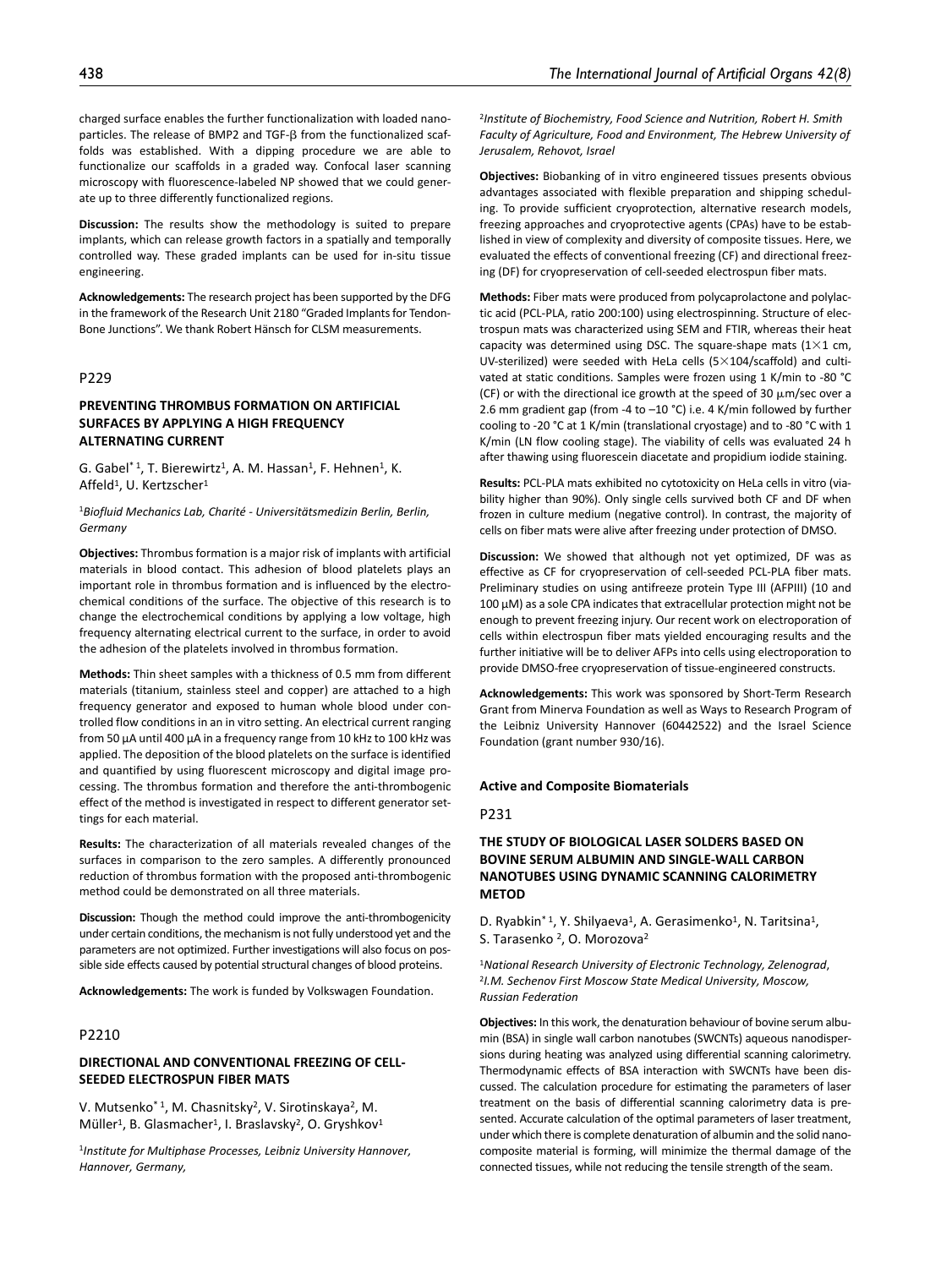**Methods:** Laser solders based on water dispersion of BSA (25 % w/w) and SWCNTs (0, 0.1, 0.01 and 0.001 % w/w) were used for differential scanning calorimetry study. Studies were conducted in hermetically sealed crucibles with heating rates of 3, 5, 10 and 20 °С/min.

**Results:** The specific energies and denaturation temperatures of the laser solders were measured. The use of SWCNTs led to a decrease in the specific energy of denaturation from 4.11 to 3.27 J/g and a denaturation temperature from 87.2 to 86.9 °С. The activation energy of albumin denaturation in laser solder has doubled during use SWCNTs

**Discussion:** Thermodynamic effects of BSA interaction with SWCNTs have been discussed, namely the changes in temperature characteristics of denaturation processes and the partial thermal destabilization of albumin. The energetic parameters of laser treatment have been estimated on the basis of differential scanning calorimetry data. The values obtained are optimal for complete BSA denaturation resulting in formation of solid nanocomposite material with minimal thermal damage of the connected tissues and sufficient tensile strength of the seam.

**Acknowledgements:** This work was supported by the project of the Ministry of Science and Higher Education of the Russian Federation (14.578.21.0234 RFMEFI57817X0234).

### P232

# **ELECTRICAL CONDUCTIVITY OF LAYERS OF THE COMPOSITE BIONANOMATERIAL WITH SINGLE-WALLED CARBON NANOTUBES**

L. Ichkitidze<sup>\* 1, 2</sup>, A. Gerasimenko<sup>1, 2</sup>, D. Telyshev<sup>1, 2</sup>, S. Selishchev<sup>1</sup>, N. Demidenko<sup>1</sup>

<sup>1</sup>*Institute of Biomedical Systems of National Research University of Electronic Technology "MIE"*,,, 2*I.M. Sechenov First Moscow State Medical University, Moscow, Russian Federation*

**Objectives:** Natural biological tissues have electrical conductivities and it is required that artificial tissues also possessed such a property. We investigated the specific conductivity (s) of the bionanomaterial in the composition of bovine serum albumin (BSA) and single-walled carbon nanotubes (SWCNT).

**Methods:** We investigated the specific conductivity (s) of the bionanomaterial in the composition of bovine serum albumin (BSA) and singlewalled carbon nanotubes (SWCNT). The aqueous dispersion contained 25 wt.% BSA, 0.45 wt.% SWCNT. Dispersion on silicon substrates was applied by screen printing. After drying, the formed layers had approximate sizes: area – 5´20 mm2, thickness – ~ 5÷15mm. For all samples the dependence of s on temperature t was recorded when they were in a thermostat. The s(t) curves were taken with a numerous cycle  $n = 1\div 5$  with increasing and decreasing temperatures in the region of t ~ 20÷45 °С.

**Results:** The following data was obtained. With increasing n, the values of s and the hysteresis on s(t) decreased: at  $n = 1 - s \approx 0.1 \div 1$  S/m, temperature resistance coefficient a  $\sim$  -0.004 K-1, hysteresis on s(t), i.e. R/R0  $\sim$  0.90, where R0 is the initial resistance, R is the final resistance; at n =  $5 - s \approx 3\div6$  S/m, a  $\sim -0.002$  K-1, R/R0  $\sim$  0.95. Spectral studies in the optical range did not reveal any changes in the sample before and after a cyclic thermal action, which underlines the stability of BSA. Thus, in the layers of the BSA/SWCNT the s increases and the hysteresis on s(t) decreases with  $n = 1\div 5$ . Apparently, this behavior is associated with an increase in the number of contacts between nanotubes in the albumin matrix.

**Discussion:** The studied layers of the composite bionanomaterial (BSA/ SWCNT) has an acceptable value of specific conductivity (~1÷10 S/m) and mechanical properties (hardness ~300 MPa) and is promising for biomedical applications.

**Acknowledgements:** This study was supported by the Russian Science Foundation, project No.18-79-10008.

## P233

## **LAYERS OF THE COMPOSITE BIONANOMATERIAL AS THE STRAIN SENSOR**

L. Ichkitidze<sup>\* 1, 2</sup>, A. Gerasimenko<sup>1, 2</sup>, D. Telyshev<sup>1, 2</sup>, E. Kitsyuk<sup>1</sup>, V. Petukhov<sup>1</sup>, S. Selishchev<sup>1</sup>

<sup>1</sup>*Institute of Biomedical Systems of National Research University of Electronic Technology "MIE"*,, 2*I.M. Sechenov First Moscow State Medical University, Moscow, Russian Federation*

**Objectives:** In medical practice, it is necessary to control the movements of various parts of the body: limbs, joints, chest, tumors, etc. For such purposes, the most suitable are the composite bionanomaterials in the composition of carbon nanotubes. We investigated the strain sensor (tensoresistor) based on the layers of the bionanomaterial contained biological material (bovine serum albumin, BSA - matrix) and multiwalled carbon nanotubes (MWCNT - filler).

**Methods:** The aqueous dispersion of 25 wt.% BSA/0.3 wt.% MWCNT was applied by screen printing on flexible polyethylene terephthalate substrates. After drying layers by laser irradiation (~ 970 nm) various parameters of layers were controlled, i.e. resistance R, bending angle q, number of cycles n, measurement time, etc. One measurement cycle corresponded to a change within the range  $q \times \pm 150$  °.

**Results:** The slopes of  $Sq = (1/R0)dR/dq$  of the  $R(q)$  curves were considered to be strain-sensitivities, where R0 is the resistance of the sensor with q=0. It was found that with increasing the number n, R and Sq increase and the hysteresis on R(q) decreases. For the tensoresistor obtained: specific resistances  $\sim 0.1 \div 1$  W $\times$ m, Sq $\sim 1.0 \div 1.5\%$ /grad. These results are high.

**Discussion:** The physical picture of the change in the R(q) is as follows. When q>0, compression occurs, the amount of contacts between the nanotubes increases and the resistance drops relative to the state q=0. When  $a < 0$ , the nanotubes move away from each other, the amount of contacts between the nanotubes decreases and the resistance increases relative to the state q=0. The examined layers of the bionanomaterial BSA/MWCNT as a strain sensor is of a particular interest for medical practice. In particular, for monitoring: movements (arms, blinking) and detection of signs of pathology (respiratory diseases, angina, et. al.).

**Acknowledgements:** The work was supported by the Ministry of Education and Science of the Russian Federation (Agreement 14.578.21 .0234 RFMEFI57817X0234).

### P234

# **POSSIBLE NON-INVASIVE CONTROL OF COMPOSITE BIONANOMATERIALS CONTAINING CARBON NANOTUBES**

L. Ichkitidze<sup>\* 1, 2</sup>, M. Belodedov<sup>3</sup>, D. Telyshev<sup>1, 2</sup>, S. Selishchev<sup>1</sup>

<sup>1</sup>*Institute of Biomedical Systems of National Research University of Electronic Technology "MIE"*,, 2*I.M. Sechenov First Moscow State Medical University*, 3*Bauman Moscow State Technical University, Moscow, Russian Federation*

**Objectives:** Recently, composite bionanomaterials containing biological materials and carbon nanotubes (CNTs) have been actively studied. CNTs may contain catalytic ferromagnetic nanoparticles and they can affect the properties of the composite bionanomaterial. To the study of this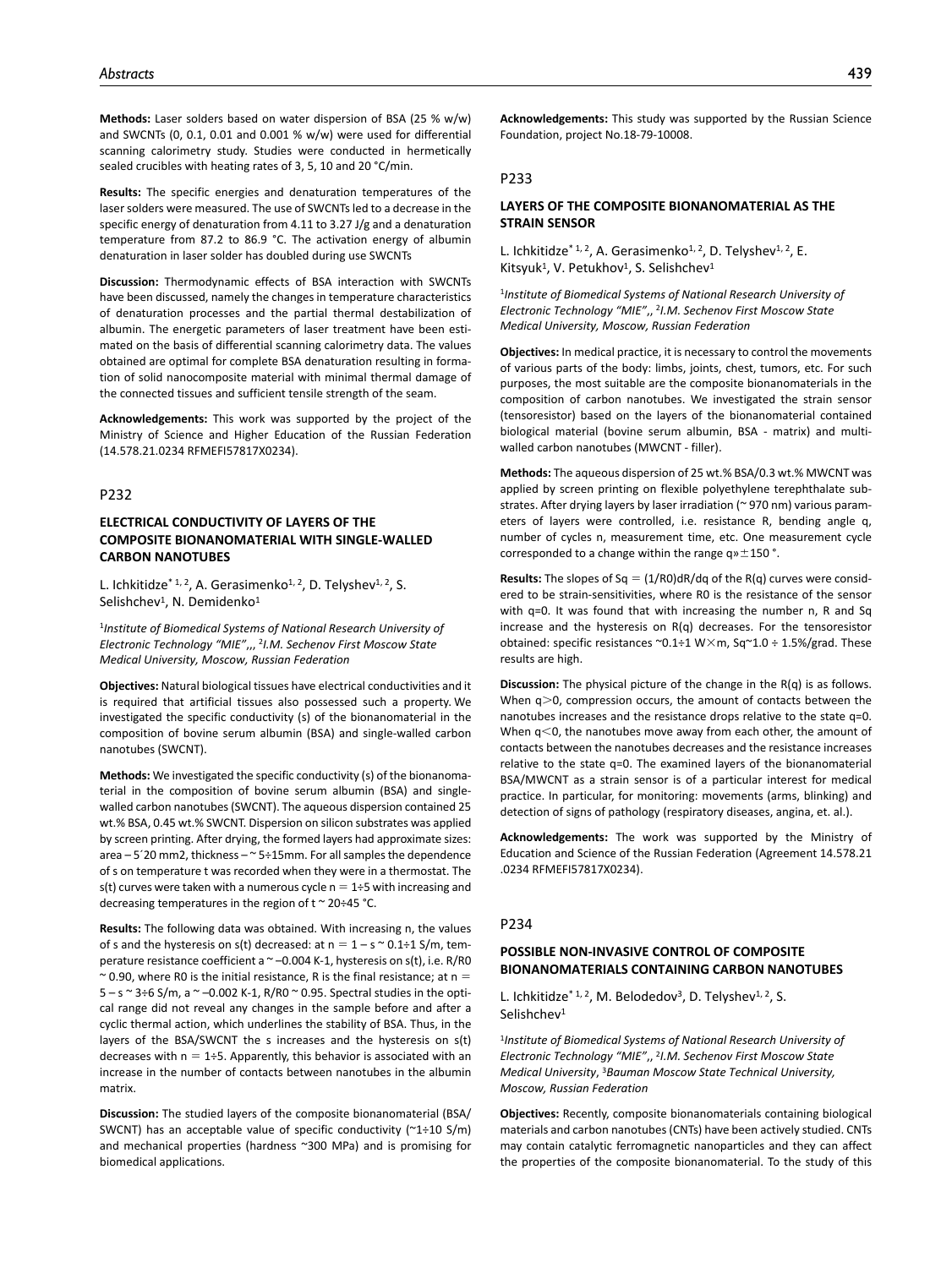issue, we paid attention. The object of the study was a composite nanomaterial consisting of bovine serum albumin (BSA - matrix) and singlewalled CNT (SWCNT - filler).

**Methods:** Aqueous dispersion in the composition of 20 wt.% BSA and 0.01 wt.%. SWCNTs were prepared using traditional nanotechnology methods (thorough mixing, ultrasonic homogenization, decanting, etc.). The optical density of dispersion was measured after a magnetic field gradient ( $\degree$  1 T/m) was applied to it for 100 hours. The obtained values   were compared with the optical dispersion density in the absence of a magnetic field. Recent samples were considered control.

**Results:** It was found that under the action of a magnetic field, the optical density of the water dispersion of BSA/SWCNT in the region of 300 ÷ 800 nm decreases by  $\geq$ 10% relative to control samples. Additionally, it was found that under the action of a magnetic field, the optical density of the aqueous dispersion of BSA/SWCNT decreases by  $\geq 10\%$  relative to control samples.

**Discussion:** The decrease in the optical dispersion density of BSA/ SWCNT is caused by the deposition of nanotubes on the cell surface under the action of a magnetic field gradient. It is assumed that the single walled carbon nanotubes contain catalytic ferromagnetic nanoparticles. Estimates showed that in bionanomaterial at a level with concentrations  $\geq 0.0001$  wt.% CNT nanotubes can be fixed with modern sensors of a weak magnetic field with a threshold sensitivity of  $\leq 1$  pT. It was concluded that changes in implants in the BSA/ SWCNT composite bionanomaterials can be observed non-invasively with the help of weak magnetic field sensors (for example, SQUID or CMFS).

**Acknowledgements:** This study was supported by the Russian Science Foundation, project No.18-79-10008.

# P235

# **STATE-OF-THE-ART NEURONAL IMPLANT MATERIALS COMPARED WITH CNT-SILICONE RUBBER COMPOUND IN ANIMAL MODEL**

K. Foremny<sup>\* 1</sup>, A. Wagner<sup>2</sup>, T. Tillmann<sup>2</sup>, S. Kurt<sup>3</sup>, S. Rittinghausen<sup>2</sup>, T. Doll<sup>1</sup>

<sup>1</sup>*ORL-Department, Hannover Medical School*, 2*Fraunhofer ITEM, Hannover*, 3*Center for Integrative Physiology and Molecular Medicine, Univerität des Saarlandes, Homburg/Saar, Germany*

**Objectives:** Since Carbon Nanotubes (CNT) were shown to enhance neural outgrowth towards them, an approach with a CNT-Silicone rubber compound that immerses the CNTs and thus anchors them to the implant is investigated in an animal model

**Methods:** To compare the CNT-silicone rubber to state-of-the-art neuronal implant materials, 6 variations of the same implant with varying exposed materials were fabricated. The thin-film implants consisted of a polyimide substrate and metal pathways encapsulated in silicone rubber. Depending on the batch, either metal or CNT-silicone rubber were exposed. Female mice were implanted on the brain and under the skin (flank area) for 60 or 180 days.

After necropsy, the head was fixed in 4% neutral buffered formaldehyde. After 24h, it was stored in 70% ethanol for another 24h and then decalcified. It was then trimmed, dehydrated in ascending alcohol series and xylene. After embedding in Technovit 8100, sections with nominal thickness of 2µm were cut. The same procedure was performed on the implants and skin from the flank, except they were embedded in paraffin and cut into 3µm slices. Light microscopic examination of Hematoxylin and eosin stained slices was performed.

**Results:** During histopathological examination, both findings associated with surgery and implant-related microscopic changes were observed in sections from the head and flank. The tissue around the implant showed similar reactions in all groups. Macrophages and inflammatory cells as well as slight fibrosis were found around the implant in all animals

**Discussion:** Preparation of tissue sections including thin film implants was shown to be possible, yet the differences in material properties led to problems during cutting. However, usage of different embedding materials for the tissues worked. These first results suggest that the used CNT-Silicone rubber materials could be used in short term applications.

**Acknowledgements:** This Project is supported by Cluster of Excellence 'Hearing4All' EXC 1077 and BMBF FKZ 13GW0050B

### P236

# **ANALYSIS OF THE CONTACT MECHANICS AND THE OPTIMIZAZION POTENTIAL OF TAILORED FORMING-IMPLANTS**

A. Kraus<sup>\* 1</sup>, T. Coors<sup>1</sup>, P. Pape<sup>1</sup>, G. Poll<sup>1</sup>

<sup>1</sup>*Institute of Machine Design and Tribology, Leibniz University Hannover, Hannover, Germany*

**Objectives:** Tailored Forming is a new manufacturing technology to manufacture solid components out of two or more different metals. The components are joined to a hybrid semi-finished workpiece. Afterwards, a forming process is performed to improve the materials properties. This allows creating hybrid metallic parts that are adjusted to their specific loads and their field of application in comparison to parts made out of monomaterials. The potential use case of Tailored Forming-parts is still being researched. Biomedical implants are a potential field of application. In the presented study, the contact mechanics of two potential concepts for Tailored Forming hip implants were analysed.

**Methods:** Both concepts consist of a magnesium component that should be resorbed in the human body and leads to a better bone growth. A second component in the implants is used to absorb loads. In a numerical analysis the two implants were compared to a conventional implant. For the potential evaluation two load cases "walking" and "walking upstairs" were considered.

**Results:** While one concept leads to higher stresses in the implant, the other concept shows almost similar stress distributions as the conventional implant and has the additional advantage of the better bone growth due to the magnesium component.

**Discussion:** Based on this work further research on different implant concepts has to be made to give a clear statement about the potential of Tailored Forming-Implants.

### P237

## **EFFECT OF METAL IONS ON MULTILAYER PROPERTIES AND CELL RESPONSE**

H. Kindi<sup>\* 1</sup>, M. Niepel<sup>2</sup>, T. Groth<sup>3</sup>, M. Menzel<sup>4</sup>

1*Biomedical materials department, Martin Luther University Halle-Wittenberg*, 2 *(Department Biomedical Materials)*, 3*Interdisciplinary Center of Materials Science, Institute of Pharmacy (Department Biomedical Materials)*, 4*Fraunhofer, Halle, Germany*

**Objectives:** The metal ions can affect differentiation of stem cells, which makes them interesting for applications in tissue engineering and regenerative in medicine. The layer-by-layer (LbL) technique is based on the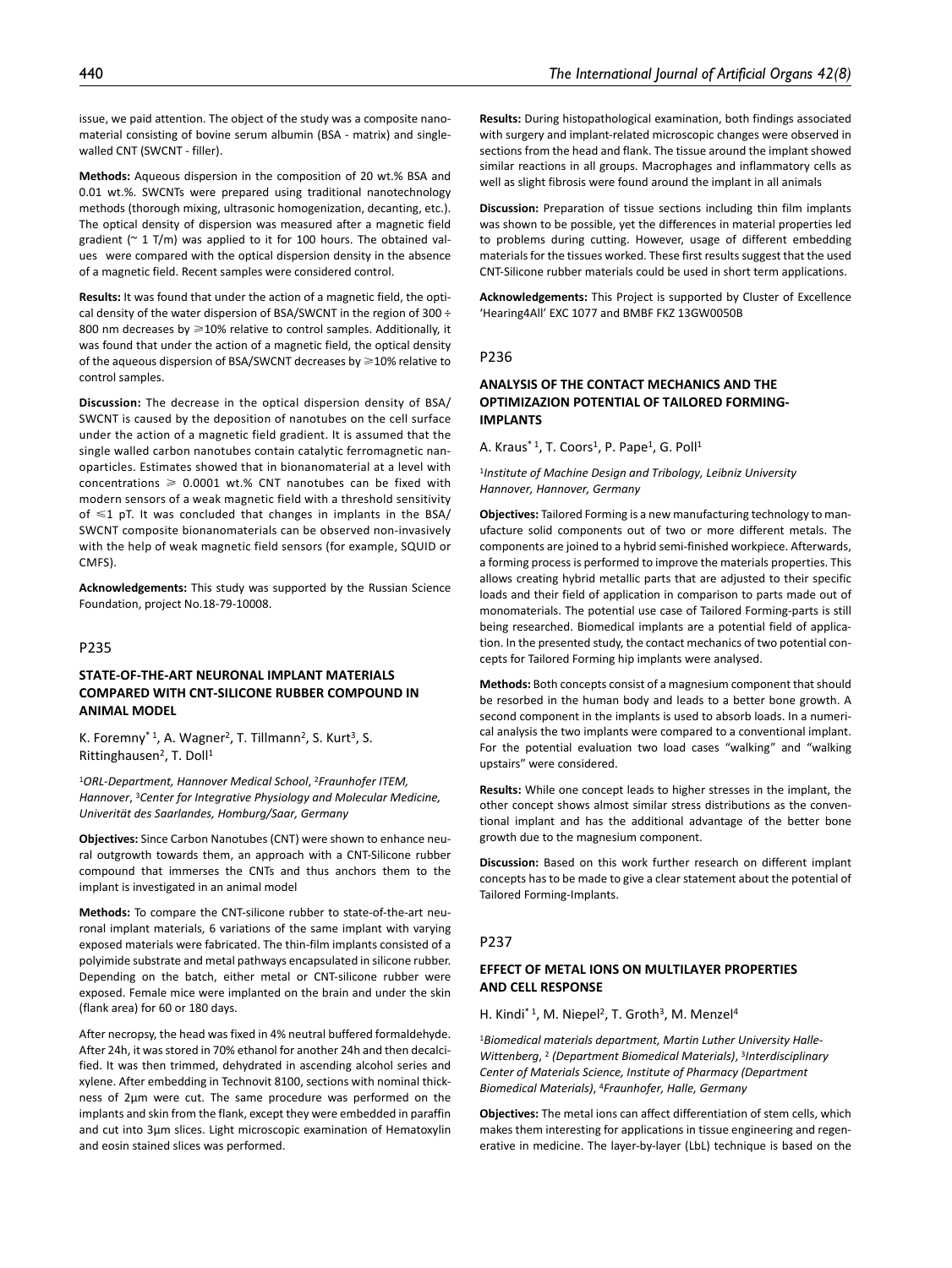alternating adsorption of oppositely charged polyelectrolytes to form polyelectrolyte multilayers (PEM). Multilayer systems combined with metal ions of different concentration might be promising for making coatings on implants and scaffolds to regenerate tissues like bone, cartilage, and others. The purpose of this study is to investigate the influence of the concentration of metal ions on the physical properties of Polyelectrolyte multilayers (PEM), and evaluate the effect of metal ions on stem cell adhesion.

**Methods:** Polyelectrolyte multilayers (PEM) prepared by layer-by-layer technique made of polysaccharides hyaluronan (HA) as polyanion and chitosan (Chi) as polycation were additionally cross-linked by metal ions  $(Cu2+$ ,  $Co2+$ ,  $Ca2+$  and Fe3+). to modulate physical properties and bioactivity of multilayers to control adhesion and function of mesenchymal murine C3H10T1/2 embryonic fibroblasts. Characterization of multilayer formation and surface properties was performed by different analytical methods.

**Results:** Changes of wetting, thickness and mechanical properties of multilayers depending on concentration and type of metal ion. Most interesting, however, was the finding that metal ions like  $Fe3+$  promoted adhesion and spreading of C3H10T1/2 cell greatly on the less adhesive HA/Chi multilayer system

**Discussion:** Multilayer systems combined with metal ions can be used to regenerate tissues like bone, cartilage and others

**Acknowledgements:** This work was part of the High Performance Center Chemical and Biosystems Technology Halle/Leipzig and supported by the European Regional Development Fund (ERDF) and a grant from Martin Luther University Halle-Wittenberg for female PhD students in the final state of their project.

## P238

## **BIOSENSORS FOR IN SITU-MONITORING OF HYPOXIA IN MESENCHYMAL STEM CELLS**

C. Schmitz<sup>\* 1</sup>, S. Brandt<sup>1</sup>, I. Pepelanova<sup>1</sup>, E. Potekhina<sup>2</sup>, V. V. Belousov<sup>2</sup>, T. Scheper<sup>1</sup>, A. Lavrentieva<sup>1</sup>

<sup>1</sup>*Institute of Technical Chemistry, Leibniz University Hannover, Germany*, 2*Institute of Bioorganic Chemistry, Moscow, Russia*

**Objectives:** In vitro simulation of an in vivo environment for human stem cell research is crucial for any kind of biomedical purpose. While important factors like 3D-cultivation and physiological oxygen concentrations gain more attention in the scientific community, we still lack reliable methods to visualize the hypoxic response of cells in 2D and 3D in vitro systems. In this study we present human adipose-derived MSCs, modified with a genetically encoded hypoxia-sensor.

**Methods:** We used a lentiviral system to stably integrate the genetic construct into the chromosomal DNA of mesenchymal stem cells. To investigate the features of this novel biosensor we cultivated our cells in a 2D- and 3D-environment under various oxygen levels and evaluated the outset of biosensor-fluorescence via microscopy and flow cytometry.

**Results:** The hypoxia sensor was successfully integrated in mesenchymal stem cells and could easily be induced by cultivating the cells in a hypoxic condition. MSCs, modified with hypoxia biosensors could be cultivated up to passage 20. Trilineage differentiation of MSCs (adipogenous, osteogenous and chondrogenouse differentiation) was also preserved by the cells after transfection. Using these cells we could monitor which 3D-cultivation conditions lead to hypoxic response of MSCs.

**Discussion:** Our findings can help to improve our understanding of the influence of cultivation conditions on in situ oxygen concentrations. Moreover, by choosing the right 3D cultivation system, MSC can be cultivated in vitro under physiological hypoxic conditions.

#### P239

## **A NOVEL NANOCOMPOSITE HYDROGEL INK FORMULATIONFOR UV-BASED 3D PRINTING**

T. Rusiecki<sup>\* 1</sup>, P. Gilge<sup>2</sup>, F. Herbst<sup>2</sup>, M. Mueller<sup>1</sup>, J. Seume<sup>2</sup>, B. Glasmacher1

<sup>1</sup>*Institute for Multiphase Processes, Leibniz Universität Hannover, Germany*, 2*Institute of Turbomachinery and Fluid Dynamics, Leibniz Universität Hannover, Germany*

**Objectives:** The properties of nanocomposite (NC) poly (N-isopropylacrylamide) (NIPAM) hydrogels as well as 3D printing techniques for hydrogels have gained a lot of significance in the tissue engineering community. This study aims at the development of a stable water based ink formulation for nanocomposite hydrogels usable by DLP/SLA 3D-printers in the range of 365 – 405 nm to use them e.g. for investigations in water flows.

**Methods:** Diphenyl (2,4,6-trimethylbenzoyl)phosphine oxide (as photoinitiator), Laponite XLG (as nanocomposite crosslinker), sodium dodecyl sulfate (as surfactant) and polyvinylpyrrolidone (as crystallization inhibitor) were dissolved in a N-butyl acetat and isopropanol solution at room temperature. This organic phase was then mixed with bi-distilled water and stirred for 20 minutes in a closed container to form a micro emulsion. The micro emulsion was flash freezed in liquid nitrogen and freeze dried in a Virtis Advantage Plus freeze drying unit for at least 24 h at -50 °C and 0.4 mbar. The obtained powder could be dispersed in a NIPAM/ water solution to form a stable, UV-curable ink. To show the applicability of hydrogels for investigating flows around bodies in principle, experiments in a water channel will be conducted.

**Results:** The obtained ink is suitable for the most commonly used SLA and DLP printers in the range of 365 – 405 nm. Whereas the expected curing time is much higher than the curing time of commercially available standard polymeric printing inks due to the inhibiting effect of the Laponite XLG. The applicability experiments are in preparation.

**Discussion:** NC-hydrogels obtain through this photo-polymerization method show similar mechanical properties to the standard NC-hydrogels obtained through radical polymerization with potassium peroxodisulfate.

**Acknowledgements:** This research project was partially funded by "MOBILISE – Mobility in Engineering and Science"

## P2310

# **ON THE CHARACTERIZATION OF THERMOMECHANICAL PROPERTIES OF NITINOL SHAPE MEMORY WIRES INTENDED FOR COCHLEAR IMPLANT ELECTRODE ARRAYS**

T. S. Rau<sup>\* 1</sup>, N. Suzaly<sup>1</sup>, S. Hügl<sup>1</sup>, T. Lenarz<sup>1</sup>

### <sup>1</sup>*Department of Otolaryngology and Cluster of Excellence EXC 2177/1 "Hearing4al",, Hannover Medical School, 30625 Hannover, Germany*

**Objectives:** A cochlear implant (CI) is an auditory neuroprosthesis used to restore hearing in deaf and profoundly deaf patients. It features an electrode array (EA) which needs to be inserted into the inner ear (cochlea) to enable electrical stimulation of the auditory nerve. Spatial proximity of the EA and the nerve fibers is considered beneficial. This requires a shape change of the initially straight EA to enclose the inner wall of the spiral-shaped inner ear after implantation. Thin wires made of Nitinol—a shape memory alloy (SMA)—are investigated regarding their applicability as embedded actuators to implement a shape change.

**Methods:** Nitinol wires (∅100 µm) have been trained to a spiral shape which was derived from cross-sectional images of a human specimen as an exemplary adaption to a specific cochlea geometry. Ten different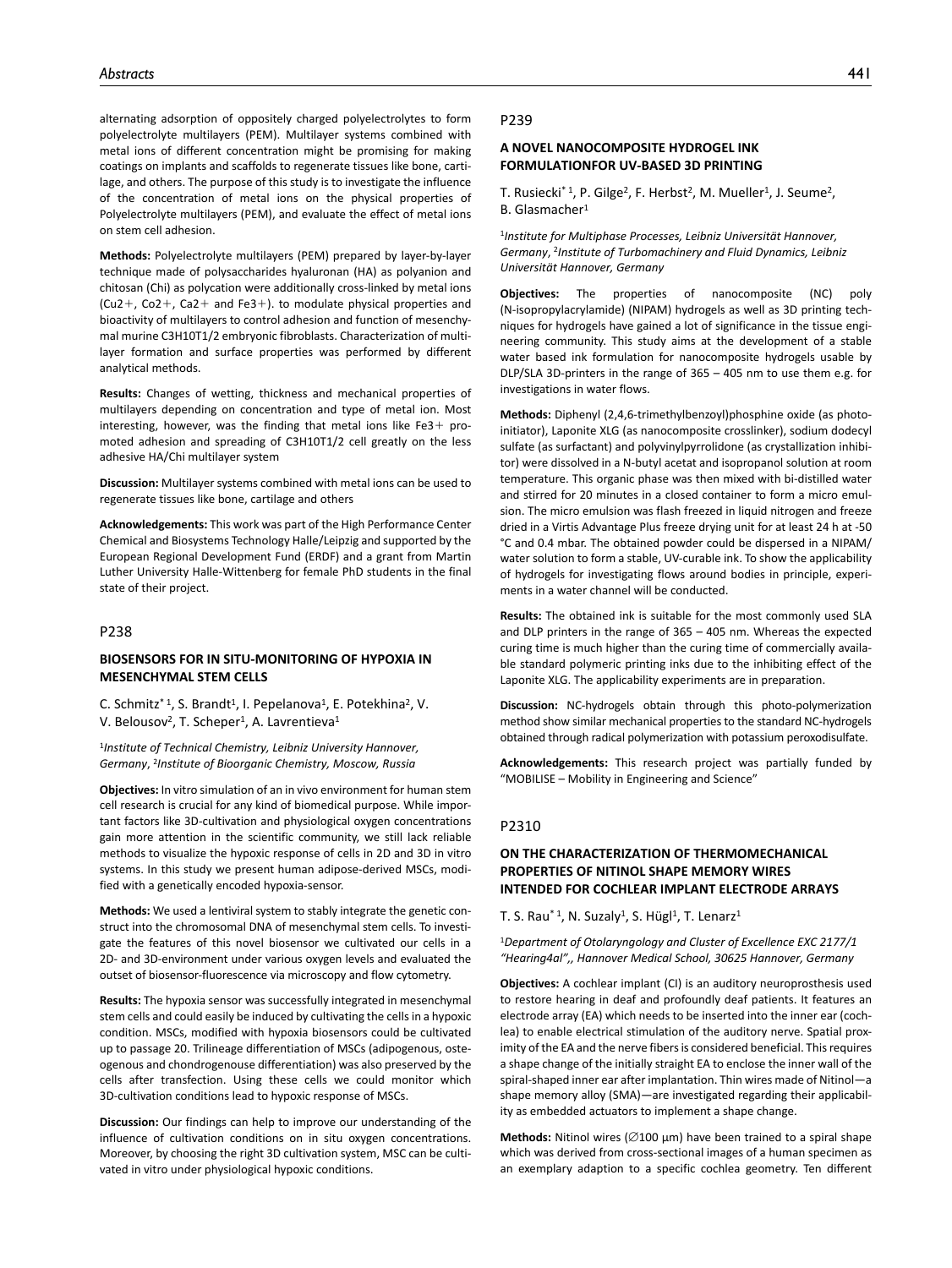variations of thermomechanical processing were applied by the supplier (G.RAU GmbH & Co. KG) to tailor the shape memory effect to the application specific requirements. In order to determine the resulting transformation temperatures (AS, AF) a bend and free recovery (BFR) test suitable for curved wires was developed and utilized.

**Results:** It is possible to design and fabricate spiral-shaped SMA wires which fit to a specific cochlea shape. The developed BFR test setup allows for measuring the thermomechanical properties of these actuators in an application oriented manner. This provides slightly higher but more realistic measures for AS and AF compared to differential scanning calorimetry.

**Discussion:** A complete design, manufacturing and validation process for thin spiral shape memory wires could be established. The next step is to integrate these wires into an EA and perform BFR measurements again as it is known that external forces due to stiffness of the EA alter the transformation temperatures.

**Acknowledgements:** The authors acknowledge funding by the DFG (project RA 2751/1-1).

### **Artificial Lung and Tubular Implants**

P241

# **SUPPRESSION OF BLOOD COAGULATION BY NITRIC OXIDE GAS ADDED TO THE SWEEP GAS DURING VENO-VENOUS EXTRACORPOREAL MEMBRANE OXYGENATION**

K. Kobayashi<sup>\* 1, 2</sup>, N. Tateno<sup>1</sup>, Y. Yoshida<sup>2</sup>, S. Morishima<sup>2</sup>, K. Kokubo<sup>1, 2</sup>, H. Kobayshi<sup>1, 2</sup>

<sup>1</sup>*School of Allied Health Sciences*, 2*Graduate School of Medical Sciences, Kitasato University, Sagamihara, Japan*

**Objectives:** Clot formation in the membrane oxygenator is a serious complication in long-term extracorporeal membrane oxygenation (ECMO). In the blood vessels, nitric oxide (NO) generated by nitric oxide synthase on the endothelial cells suppresses both aggregation/activation of platelets and adhesion/activation of leukocytes. Therefore, biocompatibility of the membrane oxygenator may be improved by the addition of NO gas to the sweep gas. The objective of the present study was to determine, using a rat ECMO model, whether addition of NO gas to the blood can suppress blood coagulation.

**Methods:** Male Sprague Dawley rats weighing 350 to 400 g were used for the experiments. After the rats were anesthetized, extracorporeal circulation was established by guiding the blood from the right jugular vein into the left femoral vein. Heparin was administered by bolus injection (0.7 unit/g-rat) only at the start of the ECMO. Polymethyl pentene membranes were used for the oxygenator. The sweep gas (NO: 0, 100 or 200 ppm, O2: 30%, CO2: 5%, N2: balance) was added to the blood via the oxygenator. During the experiment, the arterial pressure, oxygenator inlet pressure, venous pressure, activated whole blood clotting time (ACT), and methemoglobin (Met-Hb) concentration were measured. After circulation, the hemoglobin (Hb) content and lactate dehydrogenase (LDH) activity in the eluate from the residual blood in the oxygenator were measured.

**Results:** Extracorporeal circulation was stably performed for 4 hours. There were no differences in the ACT during the experiment among the three groups. The amount of Met-Hb was below 10% in the NO group. The Hb content and LDH activity in the eluate were significantly lower in the 200-ppm NO group than those in the 0 ppm NO.

**Discussion:** The amount of Met-Hb in the NO group indicates that there is no adverse effect related to Met-Hb. The Hb content and LDH activity indicate that the NO contained in the sweep gas inhibited blood coagulation in this rat extracorporeal circulation model.

#### P242

# **FULLY RESOLVED CFD SIMULATION OF THE CO2 TRANSPORT IN A HOLLOW FIBER MEMBRANE OXYGENATOR PACKING**

B. Lukitsch<sup>\* 1, 2</sup>, P. Ecker<sup>1, 3</sup>, C. Janeczek<sup>2, 3</sup>, M. Elenkov<sup>2, 3</sup>, T. Keck<sup>2, 3</sup>, S. Neudl<sup>2, 4</sup>, B. Haddadi<sup>1</sup>, C. Jordan<sup>1</sup>, C. Krenn<sup>2, 4</sup>, R. Ullrich<sup>2, 4</sup>, M. Gfoehler<sup>3</sup>, M. Harasek<sup>1</sup>

<sup>1</sup>*Institute of Chemical, Environmental and Bioscience Engineering, TU Wien*, 2*Research and Development, CCORE Technology GmbH*, 3*Institute of Engineering Design and Product Development, TU Wien*, 4*Department of Anaesthesia, Critical Care and Pain Medicine, Medical University of Vienna, Vienna, Austria*

**Objectives:** Membrane oxygenators are an indispensable part of critical care medicine. Though necessary to supply sufficient gas exchange, the high intrinsic surface introduced by the hollow fiber packing has serious side effects on blood platelet parameters. To reduce these side effects the membrane surface must be minimized and gas exchange improved.

**Methods:** Computational fluid dynamics (CFD) can support oxygenator optimization and supplement experimental data by delivering a spatial and temporal resolution of the gas exchange. While current research mostly focusses on the gas transport in the blood flow, this work presents a fully resolved CFD approach including transmembrane transport as well as convective and diffusive blood gas transport on shell- and lumen-side of the hollow fibers.

**Results:** CO2 transport in a packing segment of a prototype hollow fiber module was fully resolved and simulated utilizing an inhouse solver membraneFoam based on the open source CFD code OpenFOAM®. Simulation results show a CO2 partial pressure decline from 50 to 15 mmHg in the laminar boundary layer and an additional drop of 12 mmHg at the selective membrane surface. Boundary conditions for the gas transport simulations were computed by blood flow simulations of the whole module. Simulation results were compared to in vitro tests comprising measurements of CO2 exchange performance and blood side pressure drop of the prototype module.

**Discussion:** Flow simulations predict the experimentally determined pressure drop of 68 mmHg at blood flow rates of 1280 mL/min accurately. The specific CO2 exchange rate of 220 mL STP/min/m2 is overpredicted due to the reduction of the whole packing to an idealized packing segment. Nevertheless, CFD allows for a structured optimization of membrane oxygenators as design changes can be efficiently investigated.

**Acknowledgements:** This work is supported by the Austrian Research Promotion Agency (FFG). Project: MILL – Minimal Invasive Liquid Lung. Project number: 857859.

### P243

# **METHODS FOR LUNG DOWNSIZING AS SURGICAL INTERVENTIONS DURING EX VIVO LUNG PERFUSION IN A NEW CUSTOM-MADE MODEL**

K. Nubbemeyer<sup>\* 1</sup>, H. Steffen<sup>1</sup>, S. Kalverkamp<sup>1</sup>, R. Autschbach<sup>1</sup>, J. Spillner<sup>1</sup>, V. Drosos<sup>1</sup>

<sup>1</sup>*Thoracic and Cardiovascular Surgery, RWTH Aachen University, Aachen, Germany*

**Objectives:** Ex vivo lung perfusion (EVLP) is a technique to evaluate lungs before transplantation. As a tool for experimental research, this method allows organ modification and assessment. However, the costs are high. The aim of this study was to establish a low-cost EVLP model on the one hand and to investigate the feasibility of surgical graft downsizing during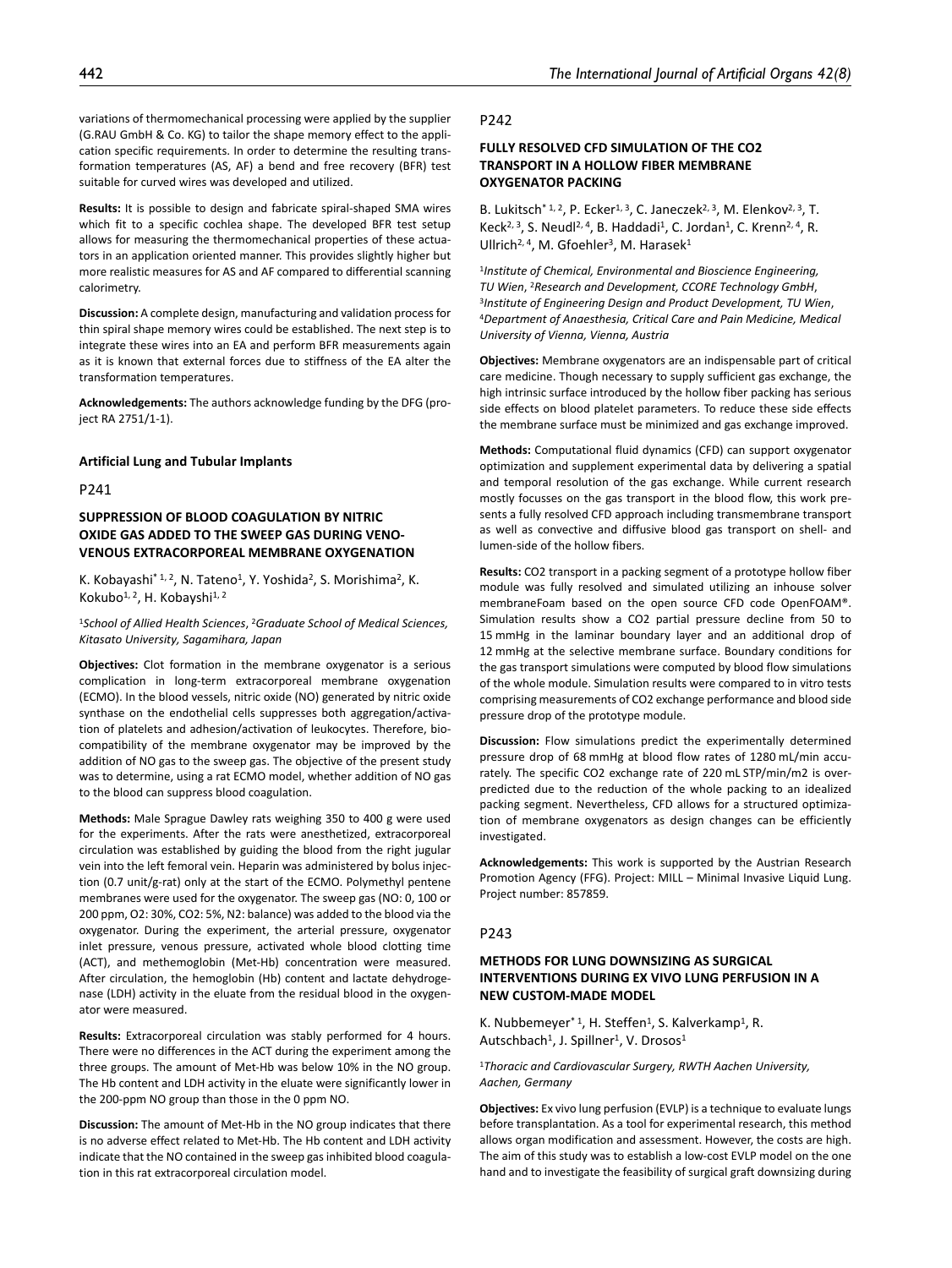EVLP on the other hand. We compared a lobectomy, a stapled wedge and a sutured wedge resection during EVLP.

**Methods:** Pigs of 60 kg weight were used for organ harvesting. After cardiac death lungs were retrieved, flushed with Perfadex and perfused with autologous blood for 4 hours of EVLP. The circuit was assembled from an ECMO system consisting of a Deltastream DP2 pump (Medos), an Affinity Fusion oxygenator (Medtronic) and a hardshell reservoir. After 90 minutes of perfusion a lobectomy was performed. At intervals of 30 minutes, a stapled wedge resection and a sutured wedge resection were performed. Air leak and the loss of blood were measured. The function of the lung was monitored including pulmonary artery pressure and blood gas analysis.

**Results:** 20 porcine lungs were used to establish a stable model. Another 7 lungs underwent surgical interventions. The blood loss after lobectomy (3,14  $\pm$  4,14 ml/min) and after stapled wedge resection (5,29  $\pm$ 8,1 ml/min) was lower than after sutured wedge resection (33  $\pm$  17,36 ml/min). There was no major difference in air leak after the surgical interventions (lobectomy:  $0.06 \pm 0.16$  l/min vs. stapler:  $0.03 \pm 0.09$  l/ min vs. suture:  $0.04 \pm 0.1$  l/min). The oxygenation performance was satisfactory. The pulmonary artery pressure was in a physiological range. Bleeding into the parenchyma after suture was higher compared to the other interventions.

**Discussion:** The low-cost custom-made EVLP model presented here is feasible and stable. Surgical interventions during EVLP are possible. Performing a lobectomy and a wedge resection is superior to a wedge resection with suture regarding to the blood loss.

#### P244

# **CONSIDERATION OF THE GAS FLOW DURING THE DEVELOPMENT OF A NOVEL BLOOD GAS EXCHANGER FOR CHRONIC USE**

C. Franzen<sup>\* 1</sup>, O. Marseille<sup>1</sup>, A. Nobis<sup>1</sup>, S. Nötzel<sup>1</sup>, A. Kashefi2, M. Behbahani3

<sup>1</sup>*Hemovent GmbH*, 2*RWTH Aachen University, Aachen*, 3*FH Aachen – University of Applied Sciences, Jülich, Germany*

**Objectives:** The aim of the study is to analyse and modify the gas transfer properties of a novel PMP fiber blood gas exchanger with a cylindrical shaped blood flow channel by improving the sweep gas flow profile through the fiber bundle while considering the fiber length in blood contact.

**Methods:** A test set-up has been developed to visualize the gas flow through the fiber bundle by means of steam. In an in-vitro setting with porcine blood the gas transfer rate has been measured subsequently. The cylindrical blood flow geometry and the fact that the fibers are stacked with an offset of 90° onto each other results in fibers with various effective lengths. For the study, various prototypes of gas inlets with different inlet geometries have been designed, manufactured and evaluated regarding their gas transfer rates.

**Results:** The different designs resulted in the aimed flow profiles during the flow visualization. Selected prototypes have been tested with blood and the gas transfer rates have been determined. However, the modified designs with improved gas flow properties do not significantly impact the gas transfer rates measured with blood.

**Discussion:** Two possible explanations can be derived from the results which may be tested in the course of further studies. Firstly, it is possible that the current gas inlet is already sufficiently adapted to the cylindrical blood flow geometry and fibers of different effective length. Secondly, it could be considered that side parameters such as the diffusive transfer of water vapour from the blood side to the gas side have a superseding influence on the gas flow profile. In conclusion, the gas transfer rates cannot be significantly increased by manipulating the gas flow profile through the fiber bundle. Nevertheless, the blood gas exchanger achieves already comparable transfer rates to products on the market but has reduced PMP membrane surface.

### P245

# **TOTAL LIQUID VENTILATION WITH OXYGEN MICRO/ NANO BUBBLE DISPERSED SALINE PREVENTS FROM LIPOPOLYSACCHARIDE-INDUCED ACUTE LUNG INJURY IN RATS**

K. Kakiuchi<sup>\* 1</sup>, S. Takeoka<sup>2</sup>, N. Harii<sup>3</sup>, T. Miyasaka<sup>4</sup>, K. Matsuda<sup>3</sup>

<sup>1</sup>*Department of Life Science and Medical Bioscience*, 2*Faculty of Science and Engineering, Waseda University, Shinjuku-ku, Tokyo*, 3*Department of Emergency and Crit Care Medcine, University of Yamanashi School of Medicine, Chuo-shi, Yamanashi*, 4*Department of Human Environmental Science, Shonan Institute of Technology, Fujisawa-shi, kanagawa, Japan*

**Objectives:** To examine the efficacy of the short-time total liquid ventilation (TLV) with oxygen micro/nano bubble dispersed saline for severe and lethal respiratory failure (experiment 1 and 2, respectively) induced by intratracheal administration of lipopolysaccharide (LPS).

**Methods:** In experiment 1, fifteen rats were divided into three groups: LPS+TLV group (treatment group) received 5-min TLV 20 min after LPS (5 mg/kg) administration, LPS+MGV group received 5-min mechanical gas ventilation (MGV) after the LPS administration, and PBS+MGV group received 5-min MGV 20 min after administration of phosphate buffered saline (PBS) instead of LPS. Ventilation weaning was performed after respiratory management for three hours. At two days after each treatment, hemodynamics and blood gas parameters were measured and the rats were subsequently sacrificed. The excised lungs were used for histological analysis and bronchoalveolar lavage (BAL). In experiment 2, ten rats were divided into two groups: LPS+TLV group and LPS+MGV group. Ten mg/kg LPS was used for inducing lethal acute lung injury and the survival rate was used for the primary outcome.

**Results:** In experiment 1, significant differences were confirmed between LPS+TLV group and LPS+MGV group in the value of blood oxygen, weight loss ratio, and inflammatory cytokines levels in BAL-fluid (p  $<$  0.05). On the other hand, there was a significant difference only in arterial oxygen pressure between LPS+TLV group and PBS+MGV group. Severe inflammation in LPS+MGV group was also confirmed in the histological analysis. In experiment 2, all rats in LPS+MGV group died within two days, whereas 80% of the rats in LPS+TLV group survived for one week. Moreover, the conditions of the survival rats showed normal in the pulmonary function and the alveolar structure after one week.

**Discussion:** It is indicated that 5-min TLV with oxygen micro/nano bubble dispersed saline after LPS administration prevented severe respiratory failure and improved the survival rate dramatically without any disorders.

#### P246

# **IMPROVED DRAINAGE CANNULA DESIGN TO AVOID THROMBOSIS IN VENO-ARTERIAL ECMO**

### A. Vatani\* 1

<sup>1</sup>*Mechanical and Aerospace engineering, Monash University, Melbourne, Australia*

**Objectives:** The aim of this paper is to improve the design of the current commercial cannula being used by clinicians in order to minimise the blood flow stasis and thus avoid thrombosis in ECMO drainage cannula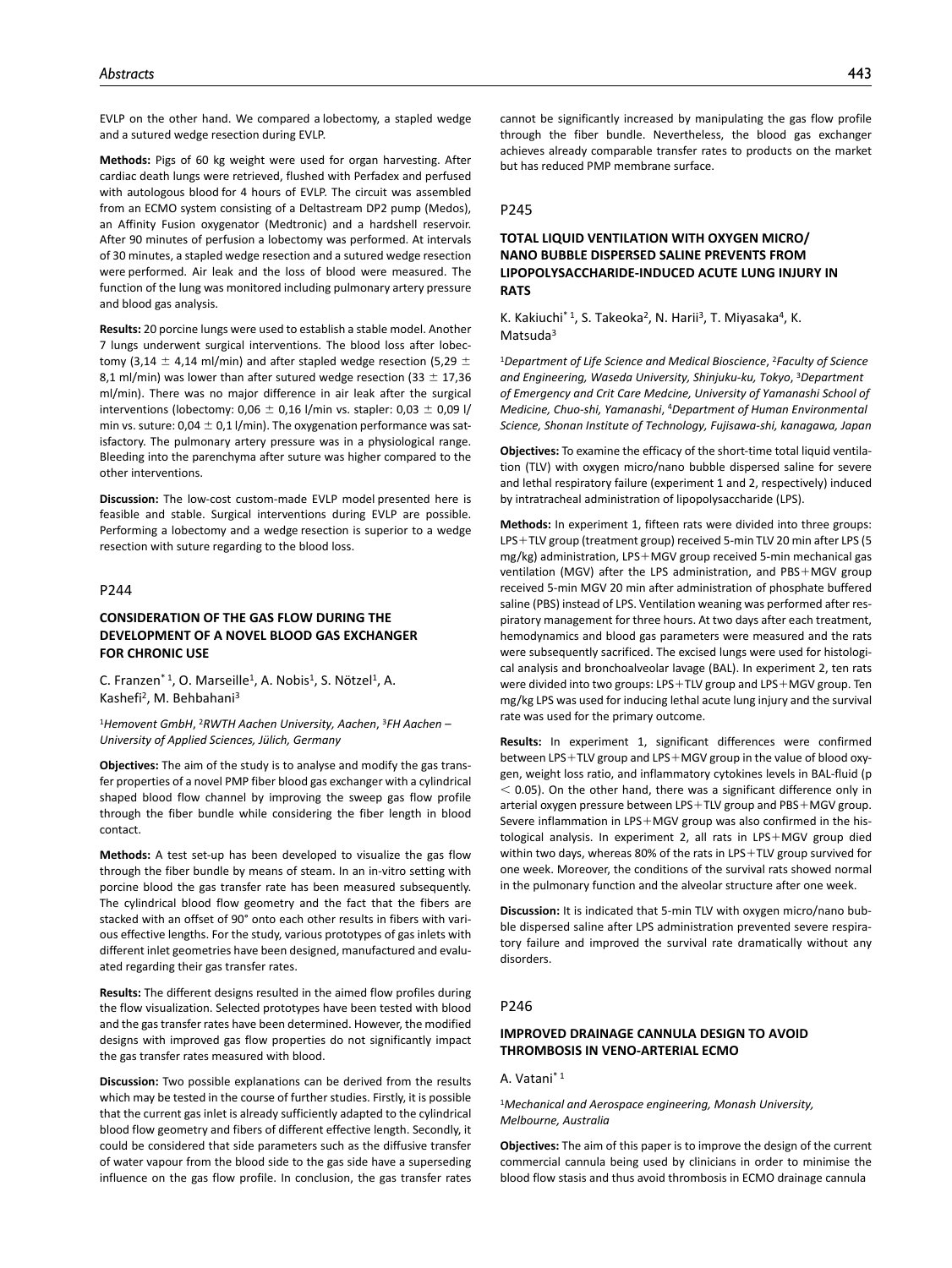**Methods:** A CFD simulation is used in order to determine the optimum desing for the drainage cannula. The improved cannula design was fabricated and validated in-vitro using particle image velocimetry.

**Results:** 16 different cannula designs were simulated and results were analysed in terms of velocity and mass flow rate at side holes and different sections of the cannula. Different parameters including side holes diameter, number, spacing, distance to the cannula tip, and angle relative to flow direction were investigated. Simulation results were in agreement with PIV.

**Discussion:** This study demonstrated that the improved drainage cannula can significantly reduce blood flow stasis, and potentially thrombosis, in patients receiving ECMO.

## P247

# **PERISTALTIC FUNCTION OF THE ARTIFICIAL ESOPHAGUS BY THE USE OF THE ORIGAMI STRUCTURE WITH THE SHAPE MEMORY ALLOY ACTUATOR.**

T. Yambe<sup>\* 1</sup>, Y. Shiraishi<sup>2</sup>, Y. Inoue<sup>2</sup>

<sup>1</sup>*Preclinical Research Center, Tohoku University*, 2*Tohoku Univ., Sendai, Japan*

**Objectives:** Long term survival rate after the resection for the esophageal carcinoma has not been satisfactory. One of the most important topics in the area of the esophageal cancer is the reconstruction of the esophageal tract. If the artificial esophagus can be constructed, this technology will be beneficial for patients with esophageal cancer in the advanced stage.

**Methods:** In the previous reports, artificial esophagus with shape memory (SMA) alloy actuator had been reported. However, total occlusion of the esophageal tract had been difficult. In this study, Origami engineering technology had been used for the peristaltic motion. Triangle shape of the Origami structure had been designed in this study for the total occlusion of the esophageal tracts to prevent the gastroesophageal reflux. The corner of the triangle had been pulled by SMA actuators following the diagonal lines for the folding power.

**Results:** In the design concept of this artificial esophagus, the artificial esophageal tracts will be sutured to the human's esophagus. In this stage, the artificial esophageal tracts were consisted by the artificial vessel's material, and in the next stage regenerative esophagus will be the candidates. Esophageal tracts will be covered with triangle shape tracts with SMA actuator to embody the peristalsis. In the results in this study, total occlusion of the artificial esophageal tracts had been embodied by the use of the Origami structure. Through the arrangement of the triangle shape origami structures, co-driving will be embodied for the peristalsis function.

**Discussion:** Until now, there had been no success in achieving peristalsis motion of the artificial esophagus. For the application of the human esophageal tracts, more study is necessary. This study was the first step for the application of the new artificial esophagus in the world for the achievement of the totally occluded peristalsis.

# P248

# **APPLICATION OF IN VIVO TISSUE ENGINEERED DECELLULARIZED CONNECTIVE TISSUE FOR CARDIOVASCULAR GRAFTS**

M. Yamanami<sup>\* 1</sup>, K. Kanda<sup>1</sup>, K. Morimoto<sup>1</sup>, T. Inoue<sup>1</sup>, T. Watanabe<sup>1, 2</sup>, O. Sakai<sup>1</sup>, D. Kami<sup>3</sup>, S. Gojo<sup>3</sup>, H. Yaku<sup>1</sup>

<sup>1</sup>*Department of Cardiovascular Surgery, Kyoto Prefectural University of Medicine*, 2*Department of Cardiovascular Surgery, Japanese Red Cross Kyoto Daiichi Hospital*, 3*Department of Regenerative Medicine, Kyoto Prefectural University of Medicine, Kyoto, Japan*

**Objectives:** We have developed in vivo tissue engineered autologous vascular grafts constructed in the subcutaneous of the recipient body. However, since the formation of the vascular grafts depends on the conditions of recipients including high risk or immature patients, immaturity in the fabricated tissues might be problematic for the severely diseased patients because of their suppressed regenerative activity. Therefore, possibility of the xenogeneic or the allogeneic implantation of the grafts should be evaluated. The objective of this study is to fabricate cardiovascular grafts using xenogeneic or allogeneic animals.

**Methods:** Silicone rod molds were placed into subcutaneous pouches of beagle dogs, and after 4 weeks the implants with their surrounded connective tissues were harvested. Those were decellularized with detergents and stored at -20 °C for 1 week. Decellularized tubular connective tissues (internal diameter: 2 mm) were xeno-transplanted to abdominal aorta of the rats. Decellularized tubular connective tissues (internal diameter: 5 mm) were cut open and trimmed to elliptical sheets of 15 x 8 mm, they were allo-transplanted to carotid arteries of other beagle dogs as vascular patches.

**Results:** Both xenogeneic vascular grafts and allogeneic patch grafts performed well after transplantation, and the luminal surfaces after resection were very smooth. Histological evaluation also showed host cells infiltration into the grafts.

**Discussion:** Decellularized xenogeneic and allogeneic connective tissue membranes could be ideal vascular grafts.

## P249

# **INHALED DRUG AIRFLOW PATTERNS AND PARTICLES DEPOSITION IN THE PEDIATRIC RESPIRATORY TRACT – NUMERICAL FLOW INVESTIGATIONS**

Z. Tyfa\*1, P. Jóźwik<sup>1</sup>, D. Obidowski<sup>1</sup>, P. Reorowicz<sup>1</sup>, K. Kapka<sup>2</sup>, R. Makosiej<sup>2</sup>, E. Czkwianianc<sup>2</sup>, K. Jóźwik<sup>1</sup>

<sup>1</sup>*Institute of Turbomachinery, Lodz University of Technology*, 2*Department of Gastroenterology, Allergology and Pediatrics, Polish Mother's Memorial Hospital Research Institute, Lodz, Poland*

**Objectives:** The effectiveness of the inhaled drugs is strictly related to the areas which are reachable by the drug particles. Unless the particles reach the desired part of the bronchial tree, their influence might not meet the required expectations and consequently the disease progress might not be stopped. Therefore, the primary objective of this research was to analyze the airflow patterns and particles deposition of a standard inhaled drug, commonly used during the treatment of asthma, with the use of computational fluid dynamics (CFD). The study was devoted to the analysis of the particles diameter influence on their deposition areas within the entire respiratory tract.

**Methods:** Two patient-specific respiratory tract models, for 6 and 12-year-old patients, were reconstructed basing on the DICOM image sets obtained during the Computed Tomography Examinations. The reconstruction of the digital models was performed within the Mimics Research 20.0 program, whereas the meshes were prepared with the use of the Ansys ICEM package. Numerical analyses were carried out as stationary ones with the constant inflow of the particles of various diameters (within the range of 1.0-50.0 μm).

**Results:** It was proven that depending on the particles size, their deposition within the respiratory tract varies significantly. The vast majority of the particles with diameters over 20 μm are gathered on the walls of the throat, whereas particles of diameters 5-15 μm are accumulating mainly on the trachea walls, leaving the alveoli insufficiently supplied with the drug particles. Similar phenomena could be observed for both investigated cases of the reconstructed geometries.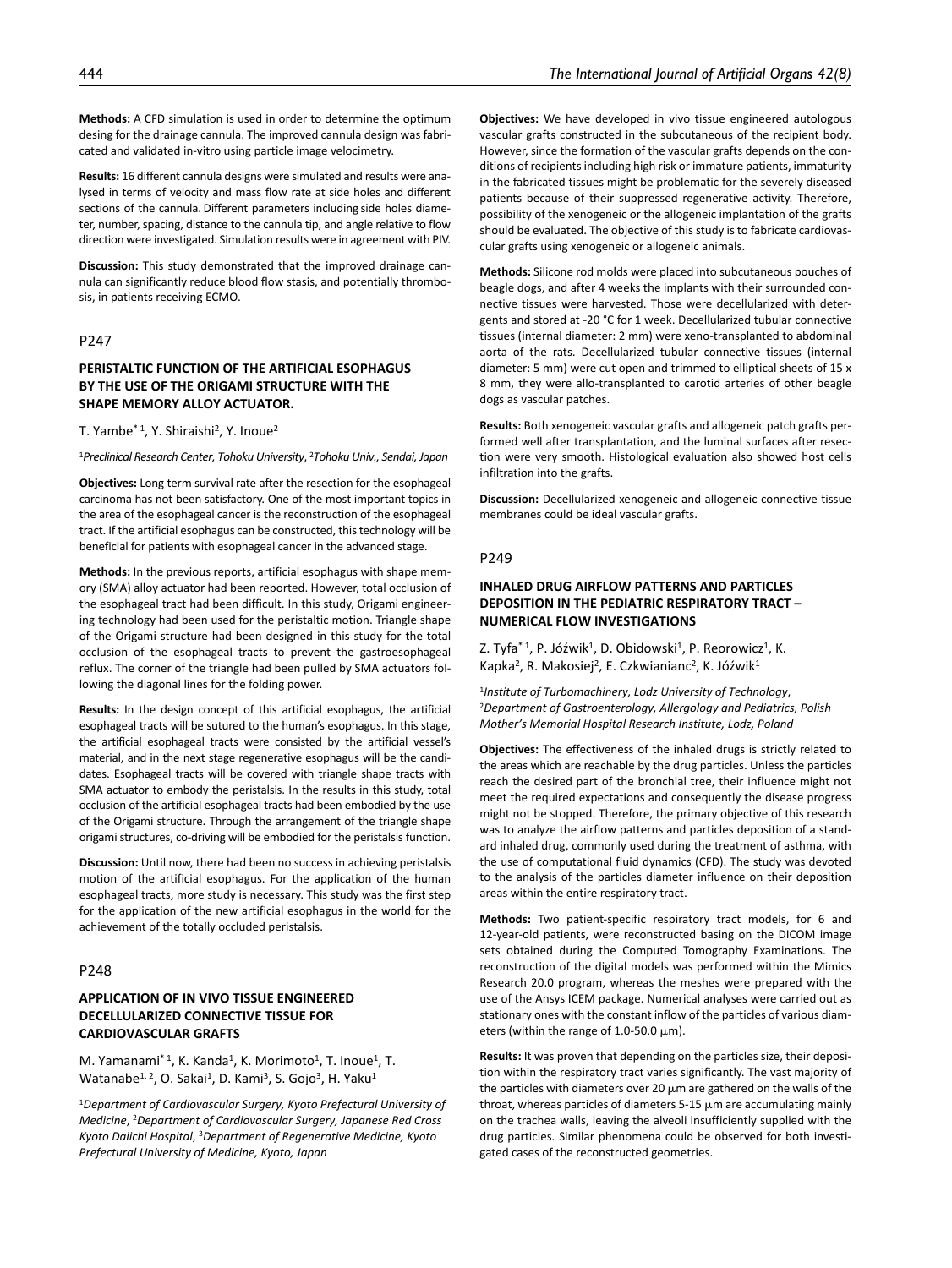**Discussion:** The significant changes of the drug particle distribution resulting from the various diameters of the particles indicate that the inhaled drug size cannot be treated as negligible factor during the drug spraying. Improper distribution of the particles, i.e. their aggregation on the wall of the throat and trachea, might not inhibit the symptoms of the asthma.

# P2410

# **CONTRIBUTION OF HUMAN STEM CELL-DERIVED CARDIOMYOCYTE SUBTYPES TO BIOARTIFICAL CARDIAC TISSUE FORMATION AND FUNCTION**

V. Fricke<sup>\* 1</sup>, M. J. Avaca<sup>1</sup>, C. Halloin<sup>1</sup>, A. Haase<sup>1</sup>, D. Skvorc<sup>1</sup>, W. Löbel<sup>1</sup>, R. Zweigert<sup>1</sup>, U. Martin<sup>1</sup>, I. Gruh<sup>1</sup>

<sup>1</sup>*Leibniz Research Laboratories for Biotechnology and Artificial Organs (LEBAO), Hannover Medical School, Hannover, Germany*

**Objectives:** The transplantation of human induced pluripotent stem cell (hiPSC)-derived grafts represents an alternative treatment option for post-myocardial infarction patients. So far, myocardial tissue engineering mainly focused on the generation of ventricular-like tissues providing sufficient contractile function. Atrial- and pacemaker-like cardiomyocytes (CMs) are hypothesized to have a negative effect on tissue function, as they could lead to a lower force development and to arrhythmias after transplantation, respectively. Therefore, we aim to characterize subtype composition in the differentiated CM cultures, as well as in generated tissues thereof and analyze tissue functionality.

**Methods:** The hiPSC-CMs are then mixed with human fibroblasts and a matrix to generate bioartifical cardiac tissues (BCTs) using our established bioreactor technology. In order to assess the ratio of individual iPSC-derived CM subtypes, flow cytometry and immunofluorescence (IF) stainings with antibodies targeting subtype-specific markers (MLC2v, COUPTF-2, and MLC2a) were performed.

**Results:** First results revealed a high percentage (~80-90%) of MLC2v positive cells in differentiated CM populations. The remaining cells stained positive for atrial markers (COUPTF-2, MLC2a). Functional measurements mainly focused on BCT contractility and showed forces similar to the native myocardium (~6.5 mN/mm2). In addition, we observed that a higher proportion of ventricular-like CMs leads to higher contractile BCT function.

**Discussion:** Taken together, these molecular and functional results reveal that our differentiation protocol led to the formation of mainly ventricular-like CMs and that BCTs generated thereof show typical characteristics of myocardial tissues. For future ventricular-like tissue replacement therapy, we aim to perform a risk assessment for "contaminating" cardiac cell types with respect to both BCT function and arrhythmias.

### **Symposia**

**Nikkiso Lunch Symposium on Artficial Pancreas**

### LS211

## **CHAIRMAN MESSAGE: TECHNICAL SOLUTIONS FOR A BEDSIDE TYPE ARTIFICIAL PANCREAS AND FUTURE PERSPECTIVES**

## J. Vienken\* 1

<sup>1</sup>*Vienken Consultant, Usingen, Germany*

**Objectives:** Perioperative tight glycemic control (TGC) and management is of paramount importance during perioperative treatment of patients with multiorgan failure. Recent results have shown that such interoperative TGC led to an improvement of morbidity and mortality and to a prevention of Surgical site infection (SSI) in ICU patients. Consequently, a

**Methods:** Based on an already existing artificial pancreas device (STG-22), a new artificial endocrine pancreas system (STG-55) was developed. With a battery incorporated, it uses again a closed loop analytical system. Due to its in-built sensors, the closed-loop system allows for a quick and easy feed-back analysis of patient data through already established algorithms for glucose and insulin infusion. With the help of a disposable modular tubing circuit blood sampling from the patient´s vein is realized and assessed by an automatically calibrated sensor. The device exhibits a maneuverable weight of only 36 kg and can be set-up within a single hour.

**Results:** Clinical trials with STG-55, in Japan (Kochi University Hospital) have proven its re-liable practicability. Glucose monitoring was stable and results comparable to the analyses of an independent glucose analyzer with a high correlation coefficient. Due to appropriate insulin administration, no hypoglycemia was observed in patients under investigation.

**Discussion:** The advent of new technological tools, such as miniaturized analytical devices in combination with the application of patient-specific precise algorithms allows for a strict and successful therapy without hypoglycemia in perioperative patients. With the new design and concept of STG-55, the set-up time for the artificial pancreas can be reduced down to 30% of preexisting devices, which finally makes a glucose and insulin management in both the interoperative and the ICU user friendly.

#### **Smart Pumping with Ventricular Assist Devices**

#### S112

# **HEMODYNAMIC STATUS AND DEMAND OF LVAD-PATIENTS DURING EXERCISE**

#### N. Reiss\* 1

<sup>1</sup>*Institute for Cardiovascular Research, Schuechtermann-Klinik, Bad Rothenfelde, Bad Rothenfelde, Germany*

**Objectives:** Over time left ventricular assist devices (LVAD) have become an alternative to heart transplantation because of enormous technical development and miniaturization. Implantation of these systems has been proven to lead to considerably improved survival, with an increase in quality of life. Following implantation, most patients display a considerable improvement in physical capacity, measured according to the New York Heart Association (NYHA) classification, even though exercise tolerance levels following the implantation of an LVAD are still considerably restricted.

**Methods:** Current state of scientific knowledge with respect to the physical capacity of patients with terminal heart failure after LVAD implantation is described at rest and during exercise. The significance of new diagnostic tools, such as the non-invasive inert gas rebreathing method for measurement of cardiac output and arteriovenous oxygen difference (AVDO2) in assessment of the performance of LVAD patients is discussed.

**Results:** Pump flow across the LVAD can be increased to a certain degree during exercise and normal everyday activities via two mechanisms: exercise-dependent tachycardia and increase of enddiastolic pressure in the left ventricle in conjunction with increased preloading. The share of the native left ventricle in systemic perfusion can also increase during exercise. Here, left-ventricular pressure exceeds systemic blood pressure and the aortic valve opens. The contractile reserve of the myocardium does, of course, play a crucial role.

**Discussion:** Ultimately, the cardiopulmonary capacity of LVAD patients is restricted to a higher degree during exercise, even after implantation. Larger studies are required to clarify the extent to which longer-term physical exercise training after discharge from rehabilitation and/or an increase in the number of pump rotations can lead to increased physical capacity in LVAD patients.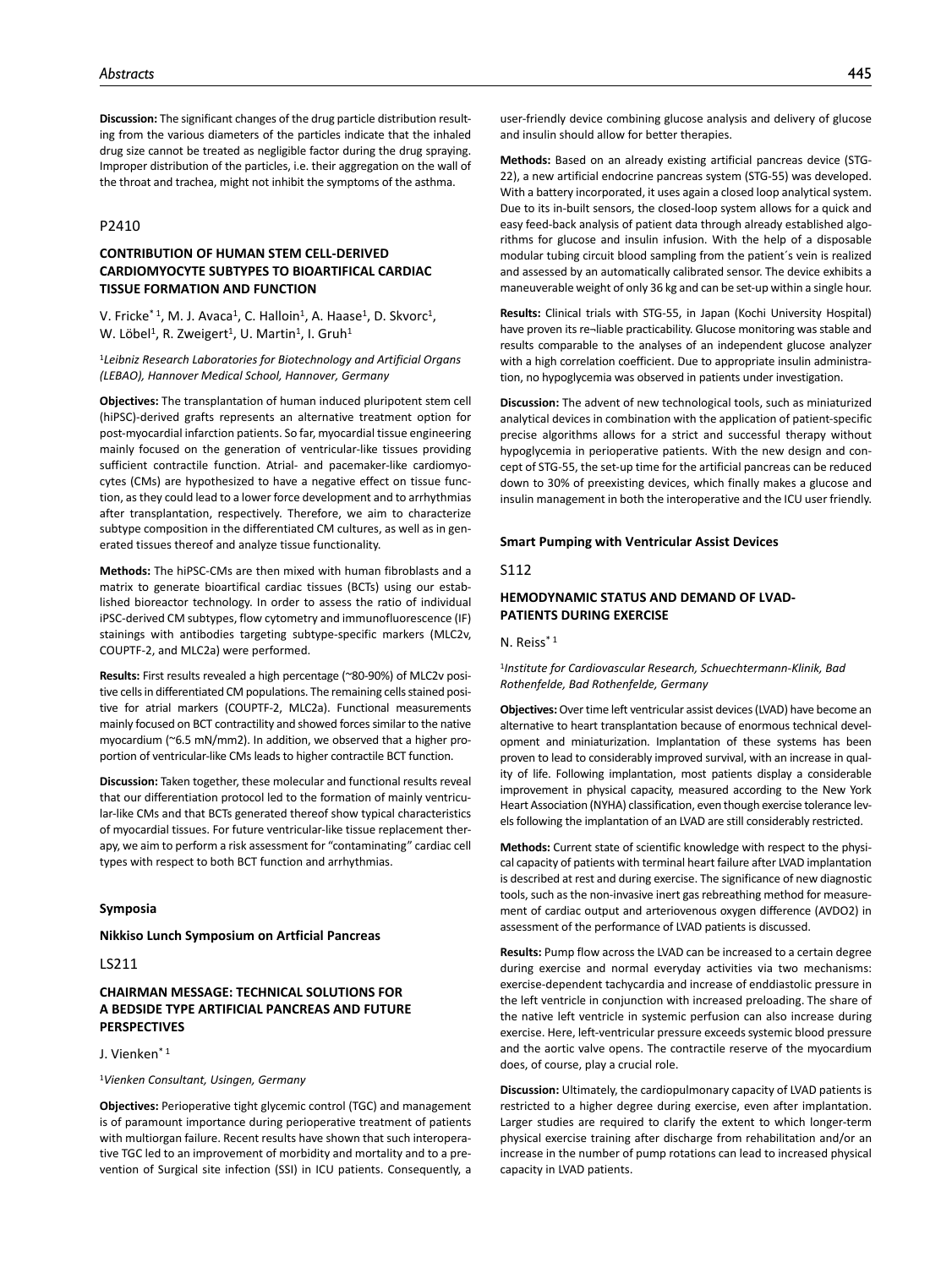### S113

### **MODELLING THE HEMODYNAMICS OF LVAD PATIENTS AT REST AND EXERCISE**

L. Fresiello<sup>\* 1</sup>, C. Gross<sup>2, 3</sup>, H. Schima<sup>2, 3</sup>, B. Meyns<sup>1</sup>, F. Moscato<sup>2, 3</sup>

<sup>1</sup>*Department of Cardiac Surgery, KU Leuven, Leuven, Belgium*, 2*Center for Medical Physics and Biomedical Engineering, Medical University of Vienna*, 3*Ludwig Boltzmann Cluster for Cardiovascular Research, Vienna, Austria*

**Objectives:** Exercise capacity in patients with a continuous-flow left ventricular assist device (LVAD) is 50% compared to healthy subjects. Some patients show a better performance than others. Aim of this work is to investigate the factors responsible of this inter-subject variability.

**Methods:** A cardiorespiratory simulator (CRS) was developed and combined with a model of the HVAD running at 2700 rpm to reproduce an "average" LVAD patients hemodynamic at rest and at exercise. The CRS was validated using the average hemodynamic data of >200 LVAD patients from the literature. Starting from this "average" LVAD profile, a sensitivity analysis was conducted by simulating a left/right ventricular contractility (Elmax/Ermax) and heat rate (HR) 20% higher than value usually observed at exercise.

**Results:** The simulated "average" LVAD profile at rest is in full support with a total cardiac output (CO) of 4.8 l/min and a wedge pressure (Pw) of 13 mmHg. At exercise Pw increases to 26 mmHg and CO increases to 6.8 l/min, of which 5.3 l/min pumped by the LVAD (QLVAD) and 1.5 l/min by the ventricle (QLV). An increased Elmax at exercise assures lower Pw (22 mmHg) and higher CO (7.4 l/min) due to a better contribution of the ventricle (QVAD=4.7 l/min, QLV=2.7 l/min). An improved HR also helps to sustain a better CO (7.1 l/min) as a combined effect of both pumps (QVAD= 5.4 l/min, QLV=1.7 l/min). A better Emaxr induces a smaller improvement in CO (7.0 l/min) due to the increased LVAD support (QVAD=5.5 l/min, QLV=1.5 l/min), however Pw reaches 31 mmHg.

**Discussion:** A better left ventricular inotropic response is mostly effective in accommodating a higher CO at exercise. A better right ventricular function has mild effects on CO and can increase Pw if not sustained by a good ejection on the left side. These results should be taken into account for the design of a physiological LVAD speed controller, tailored on specific patient's needs.

**Acknowledgements:** Frans Van de Werf scholarship.

## S115

## **PHYSIOLOGIC CONTROL OF CARDIAC ASSIST DEVICES: ACHIEVEMENTS AND CHALLENGES**

M. Maw<sup>\* 1, 2</sup>, F. Moscato<sup>1, 3</sup>, D. Wiedemann<sup>2</sup>, C. Gross<sup>1</sup>, T. Schlöglhofer<sup>2, 3</sup>, H. Schima<sup>1, 3</sup>

<sup>1</sup>*Center for Medical Physics and Biomedical Engineering*, 2*Deptartment of Cardiac Surgery, Medical University of Vienna*, 3*Ludwig-Boltzmann-Cluster for Cardiovascular Research, Vienna, Austria*

**Objectives:** Left Ventricular Assist Device (LVAD) therapy has become an accepted treatment for end-stage heart-failure. While patient management has improved over the past decades, limitations in caregiver resources necessitate efficient allocation. Decisions on the optimal setting of LVAD support currently occurs in intervals ranging from a few weeks to a few months. However, the optimal setting for LVAD support may change multiple times per minute. Thus, automation is the only viable solution to this problem. Physiological control promises to integrate the cardiac assist device into patient physiology even more closely, reacting to varying demands or specifying the load for training of the heart muscle. One important design consideration is the choice of feedback variable.

**Methods:** Literature of the past two decades was collected and the presented physiological control concepts were clustered into categories corresponding to functional similarity of feedback variables.

**Results:** It was found that most literature could be summarized into five categories. Control algorithms either used preload, heart rate, ventricular contraction, or afterload as feedback variables or modified the flowrate/headpressure relation.

**Discussion:** Each of these categories contains information about the cardiac state. While preload variables, most closely resemble the native functioning of the left ventricle, they are inherently difficult to measure without using additional sensors. Chronotropic incompetence might be a limiting factor for heart rate based control. Ventricular functioning might fluctuate over time due to changes in inotropy while afterload is heavily regulated by other autoregulatory mechanisms. The headpressure/flowrate relation suffers from uncertainty regarding the origin of pressure changes.

Combining elements of these five categories into one control concept might prove beneficial, as different information could be extracted for the controller, which could then be tuned by the physician.

#### **Blood Trauma in Artificial Organs**

#### S121

# **CHANGES IN THE PHYSICAL PROPERTIES OF BLOOD AND THE MICROCIRCULATION DURING CARDIOPULMONARY BYPASS**

M. J. Simmonds<sup>\*1</sup>, A. P. McNamee<sup>1</sup>, G.D. Tansley<sup>2</sup>

<sup>1</sup>*Biorheology Research Laboratory, Griffith University, Queensland, Australia*, 2 *School of Engineering, Griffith University, Queensland, Australia*

**Objectives:** Blood trauma is an unintended consequence of mechanical circulatory support. Evidence indicates that exposure to high shears may induce sublethal changes to blood cells and also overt cell destruction. To determine whether such changes in blood properties have a functional impact on microcirculatory function, we examined the effect of surgery requiring cardiopulmonary bypass on the rheological properties of blood and also direct assessments of cell flux in the microcirculation.

**Methods:** Thirty individuals requiring elective coronary artery bypass graft ( $n = 15$ ) or valve surgery ( $n = 15$ ) volunteered to participate. Dependent variables were collected prior to use of cardiopulmonary bypass, after 60 min of being on pump, and in the post-surgical period. Blood analyses included measurements of blood and plasma viscosity, red cell deformability, red cell aggregability, mechanical sensitivity of red cells, and levels of haemolysis, among others. Microcirculatory function was assessed using incident dark field visualisation of the sublingual vessels.

**Results and Discussion:** Initial findings of this project indicate that blood viscosity and red cell aggregability are significantly affected by 60 min of cardiopulmonary bypass; these measures do not restore following the early post-surgical period. Microcirculatory assessments reveal altered transit and velocities of red cells, potentially indicating a link between biophysical assessments of blood and microcirculatory function. Extended presentation of this ongoing study will be presented, and discussed in the context of the secondary complications that still plague circulatory support patients.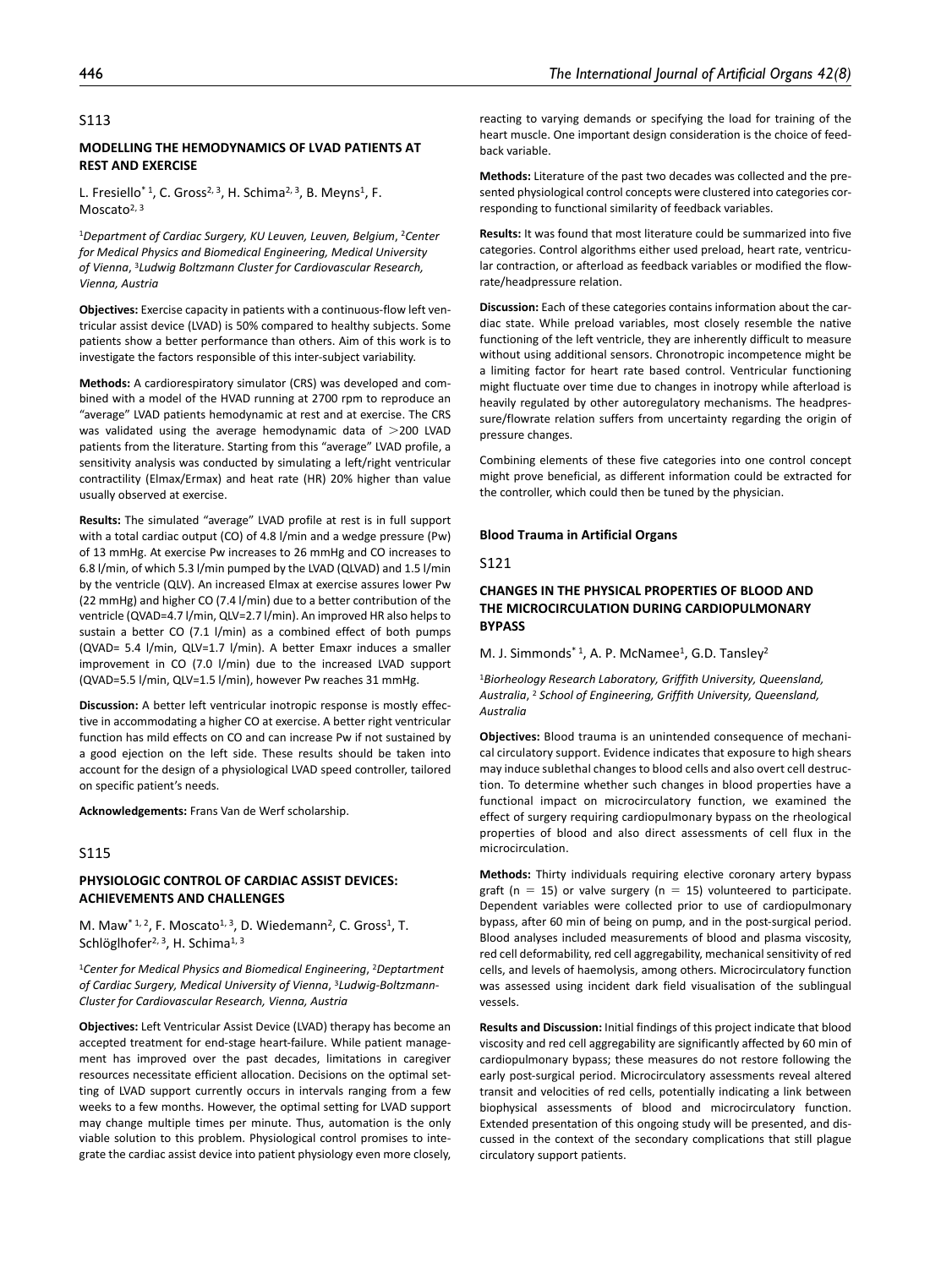## S122

# **A PORE MODEL FOR HEMOGLOBIN TRANSPORT COMBINED WITH THE STRAIN-BASED HEMOLYSIS ESTIMATION**

L. Pauli<sup>\* 1</sup>, S. Haßler<sup>1</sup>, M. Behr<sup>1</sup>

#### <sup>1</sup>*Chair for Computational Analysis of Technical Systems, RWTH Aachen University, Aachen, Germany*

**Objectives:** The Eulerian version of the strain-based hemolysis model has already shown to predict different critical regions in blood pumps compared to the commonly used stress-based models. Where the stress-based model assumes an instantaneous deformation of red blood cells (RBCs) due to the action of fluid forces, the strain-based model is able to estimate the viscoelastic deformation of RBCs. Thus, the effect of exposure time is considered in a natural way. However, both models are based on the empirical power law assumption for hemoglobin transport and turned out to overpredict hemolysis compared to experimental data. In order to improve the prediction of free-plasma hemoglobin, the strain-based model is combined with a multiscale model for hemoglobin transport. The model is able to account for pore formation in the RBC membrane and the resulting hemoglobin mass transfer into the blood plasma. Thus, the model does not rely on the power law assumption.

**Methods:** The formation of pores is computed based on an energy balance of the stretched RBC membrane, where an area strain can be computed by the tensor equation of the strain-based model. The hemoglobin release is modeled by a transport equation with a mass transfer coefficient as a function of shear, which can be fitted to the data of blood shearing experiments. As an application, the model is used for a benchmark blood pump provided by the FDA.

**Results:** The estimated total hemolytic performance for the benchmark blood pump is significantly reduced compared to the power law version of the strain-based model. The new results are in good agreement with the measured data by the FDA.

**Discussion:** The multiscale model for hemoglobin transport turns out to be a useful extension of the strain-based hemolysis model, allowing for an overall more physical model description of the hemolysis process. Application to different devices and blood shearing experiments should be investigated in the future, in order to study the parameter sensitivity.

### S123

## **ABRUPT CHANGE OF SHEAR STRESS AS ADDITIONAL HEMOLYSIS FACTOR**

### R. I. Nobou Watanabe\* 1

<sup>1</sup>*Dept. of Bio-Science and Engineering, College of Systems Engineering and Science, Shibaura Institute of Technology, Saitama, Japan.*

Conventional hemolysis researches were performed under mainly constant shear stress, however, real flow in vivo would be under fluctuating shear stress. In addition, several conventional numerical simulations predicted abrupt shear stress fluctuation in the blood pumps in short time period. Furthermore, it was also reported that erythrocyte showed its unique viscoelastic shape change response to sinusoidal changing shear stress. Based on such information, we hypothesized that abrupt shear change would be additional hemolysis factor in addition to conventional shear stress and its exposure time. Therefore, the purpose of this study was to examine the feasibility of such our hypothesis. We developed special cylindrical shear chamber which can generate varying shear stress by controlling the rotational speed. This study used the shear device to generate several trapezoidal waveforms of shear stresses. In such shear fluctuation, the maximal shear stress of approximate 22.5 Pa were loaded to porcine whole blood for 5.0 seconds. And the time series integrated shear stress was set to equal between abrupt and slow shear change conditions. Then, generated hemolysis levels were compared between them. Each comparative studies were performed for twelve times. Furthermore, such studies were repeated under several different shear change speeds. The result of our all comparison showed greater hemolysis amount at abruptly fluctuating shear condition. Such results successfully validated our hypothesis.

#### S124

### **INVESTIGATION OF THE BLOOD DAMAGE IN DIFFERENT GAP GEOMETRIES USING MICROCHANNELS**

M. Lommel<sup>\* 1</sup>, V. Froese<sup>1</sup>, K. Affeld<sup>1</sup>, U. Kertzscher<sup>1</sup>

<sup>1</sup>*Charitè - Universitätsmedizin Berlin, Institute for Cardiovascular Computer-assisted Medicine - Biofluid Mechanics Lab, Berlin, Germany*

**Objectives:** The long-term usage of rotary blood pumps is limited by the high amount of blood damage, which leads to a high number of adverse events. Most of the blood damage is generated in the gap between the rotor blades and the housing wall, the area with the highest stress load and very short exposure times. The damage is caused by both shear and normal forces on the blood components. The objective is to investigate the blood damage in this region by examining different gap geometries. The focus is the damage caused by high dynamic normal stresses and the comparison with the blood damage models.

**Methods:** A section of the blade gap of an axial rotary blood pump was reconstructed on a microchannel chip, which is sealed with siliconized cover glasses. In additional channels the inlet and outlet rounding are varied between 0.05 and 0.6 mm. The gap length and width are kept the same for all channels. A channel without a blade gap is integrated to determine the damage caused by the test stand. Flow simulations are carried out to determine the occurring stresses. The test stand consists of a syringe pump that transports 20 mL of human blood back and forth through the microchannels for up to 6 hours. Hemolysis is measured every half hour.

**Results:** With the test stand it is possible to investigate the influence of different gap geometries on the blood damage under controlled conditions. The experiments demonstrated the influence of different inlet and outlet geometries on the hemolysis. The measured hemolysis was compared with the damage models.

**Discussion:** With the test stand it is possible to simulate the stress loads in blade gaps on human blood. The influence of the high dynamic normal stresses on hemolysis can also be determined through variations of the inlet and outlet. It is therefore a well-suited tool for improving the corresponding damage models in the area of high dynamic stress loads. The findings allow the optimization of the region to further reduce blood damage caused by rotary blood pumps.

### S125

### **A NOVEL METHOD FOR HEMOLYSIS PREDICTION IN CFD**

F. Hansen\* 1

<sup>1</sup>*Abbott Laboratories, Pleasanton, CA, United States*

We discuss a novel method for hemolysis prediction in computational fluid dynamics, which avoids potential problems inherent to the traditionally used Eulerian and Lagrangian methods.

The traditionally used Eulerian method computes a hemolysis index (HI) at the flow outlet by solving a transport partial differential equation (PDE) where the source term equals shear stress raised to some power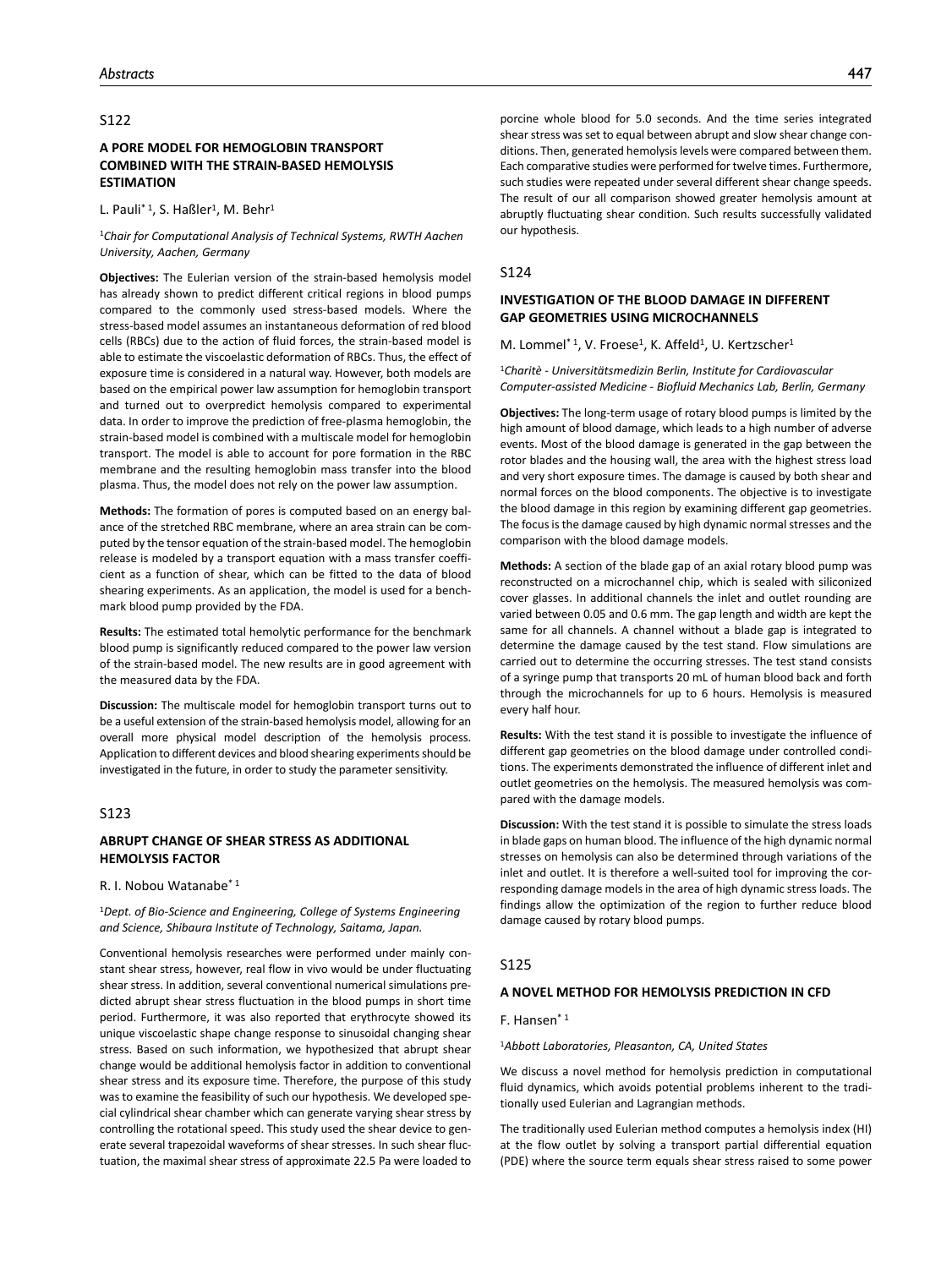(which is determined empirically), and then looks at the HI transported to the flow outlet. The largest contribution to HI typically occurs at the flow boundaries (walls), which is precisely the location where numerical noise is most likely to be inadvertently introduced, e.g., from sharp edges in the wall or from low quality mesh elements. This can cause errors in the Eulerian method because its PDE lacks a diffusion term, and consequently any numerical noise is transported to, and accumulates at, the flow outlet surface.

We have not seen this potential problem occurring when using a Lagrangian method, although theoretically it could still occur. Regardless, a major disadvantage of the Lagrangian method is a large computational cost required to achieve reasonable accuracy.

Instead of using one of the two traditional methods, we use a volume integral where the source term includes both shear stress and flow speed. In situations with sufficient mixing, such as in an LVAD, this approach predicts blood damage at least as well as either of the other methods, for a fraction of the computational cost, and avoids the numerical problems. The method also lends itself better to frozen rotor simulations, while the traditional methods prefer more costly timedependent simulations. We present an example where the method is used to evaluate potential changes to a HM3-like rotor design.

# S126

# **ELEVATED BLOOD TRAUMA POTENTIAL OF THE HVAD PUMP IN PEDIATRIC PATIENTS**

M. Granegger<sup>\*1</sup>, B. Thamsen<sup>2</sup>, T. Schlöglhofer<sup>3</sup>, S. Lach<sup>2</sup>, A. Escher<sup>2</sup>, T. Haas<sup>4</sup>, M. Meboldt<sup>5</sup>, M. Schweiger<sup>2</sup>, M. Hübler<sup>2</sup>, D. Zimpfer<sup>3</sup>

<sup>1</sup>*Biofluid Mechanics Laboratory, Institute for Imaging Science and Computational Modelling in Cardiovascular Medicine, Berlin, Germany*, 2*Pediatric Cardiovascular Surgery, Department of Surgery, University Children's Hospital Zurich, Zurich, Switzerland*, 3*Department of Surgery, Division of Cardiac Surgery, Medical University of Vienna, Vienna, Austria*, 4*Department of Anesthesia, University Children's Hospital Zurich*, 5*Product Development Group Zurich, Department of Mechanical and Process Engineering, ETH Zurich, Zurich, Switzerland*

**Objectives:** Mechanical circulatory support (MCS) has become a standard therapy for adult end-stage heart failure patients. For pediatric patients, technological development lags behind with no currently approved implantable rotary blood pump. As an alternative, the HeartWare HVAD, originally designed for adults, is increasingly used in pediatric patients. The aim of this multicenter study was to assess *in-silico, in-vitro* and *in-vivo* the blood trauma potential of this pump in pediatric application.

**Methods:** Blood trauma potential of the HVAD was investigated *in-silico* and *in-vitro* at an adult and pediatric operating point (5L/min and 2.5L/ min at 2800rpm and 2200rpm, respectively). The flow was simulated by computational fluid dynamics and analyzed regarding flow structures, shear stresses and washout. Hemolysis was assessed with pumps circulating bovine blood in a temperate flow circuit. Clinical outcome and indicators for *in-vivo* blood trauma were investigated retrospectively in 14 pediatric HVAD patients (age 11.3±4.8years).

**Results:** In the pediatric conditions, simulations predicted elevated mechanical stress profile below 50mPa, more stagnant flow field, with longer washout times within the pump. In-vitro measurements revealed an increased normalized index of hemolysis (NIH  $= 17.5$  mg/100L vs. 8.2 mg/100L, (p=0.0021)). In the retrospective in vivo analysis, LDH and D-Dimer values were 1.5 and 3-fold elevated, respectively, compared to adult HVAD patients. Major bleedings were observed in 42.9%, suspected pump thrombosis and neurologic dysfunction in 14.3% of all patients.

**Discussion:** The HVAD, operated at lower speeds and flows, induces elevated blood trauma. These results highlight the need for specifically adapted ventricular assist devices, optimized for the pediatric population. Further studies are required to assess the clinical implications of these findings.

# **IFAO - Frontiers of Biomaterial with Surface Treatment and Biological Tissues**

S131

# **FRONTIERS OF BIOMATERIALS: CELL SEPARATION AND BIOLOGICAL TISSUE HYBRIDS**

A. Kishida\* 1

<sup>1</sup>*Tokyo Medical and Dental Univerisity, Chiyoda-ku, Tokyo, Japan*

**Objectives:** In this study, two attempts of new biomaterial development based on the latest results of cell biology and tissue engineering are reported. One is specific cell separation using DNA as linker, and another is novel hybrid materials constructed by decellularized tissues complexed with synthetic polymer.

**Methods:** Antibody was immobilized via desthiobiotin-avidin interaction. Single strand DNA (20mer) was chemically immobilized on the surface and then antibody (anti-mouse CD45, mCD45) modified with the complementary single strand DNA was immobilized on the surface through DNA duplex formation. Decellularized porcine dermis was prepared and lyophilized. After that, methyl methacrylate (MMA) monomer were immersed in stages, then polymerization was proceeded. The obtained hybrid material was analyzed by tensile strength and SEM observation.

**Results:** Cells were also adhered on the surface at 37 degrees C and detached by 4 degrees C incubation with remaining cells that interacted with the surface via antibody-antigen interaction. The adhered cells were released by DNase treatment. These results suggest that cells can be selectively captured and collected by using the surface that immobilizes an antibody via dissociation molecules. The monomer absorption depends strongly on the tissue structure. Gradient-type decellularized dermis–poly(methyl methacrylate) complex was prepared by controlling the permeation time of the methyl methacrylate monomer. The mechanical strength of this complex gradually increased from the dermis side to the polymer side.

**Discussion:** Developing new biomaterials combining new knowledge among different science discipline is an indispensable methodology for the next generation of medical development. The materials presented here are example of these biomaterials, and show the direction of future biomaterial development.

**Acknowledgements:** Author thanks Drs. T. Kimura, Y. Hashimoto, N. Nakamura Y. Zhang, and S. Funamoto.

#### S132

# **ENGINEERING OF BIOACTIVE SURFACE COATINGS AND HYDROGELS WITH POLYSACCHARIDES**

 $T$ . Groth $*$ <sup>1</sup>

<sup>1</sup>*Biomedical Materials, Martin Luther University Halle-Wittenberg, Halle (Saale), Germany*

**Objectives:** Polysaccharides belong to the most abundant biomaterials on earth. They form structural elements of plant and animal tissues, but many of them have also important regulatory functions towards cells, tissues and organs. Glycosaminoglycans (GAG) and other carboxylated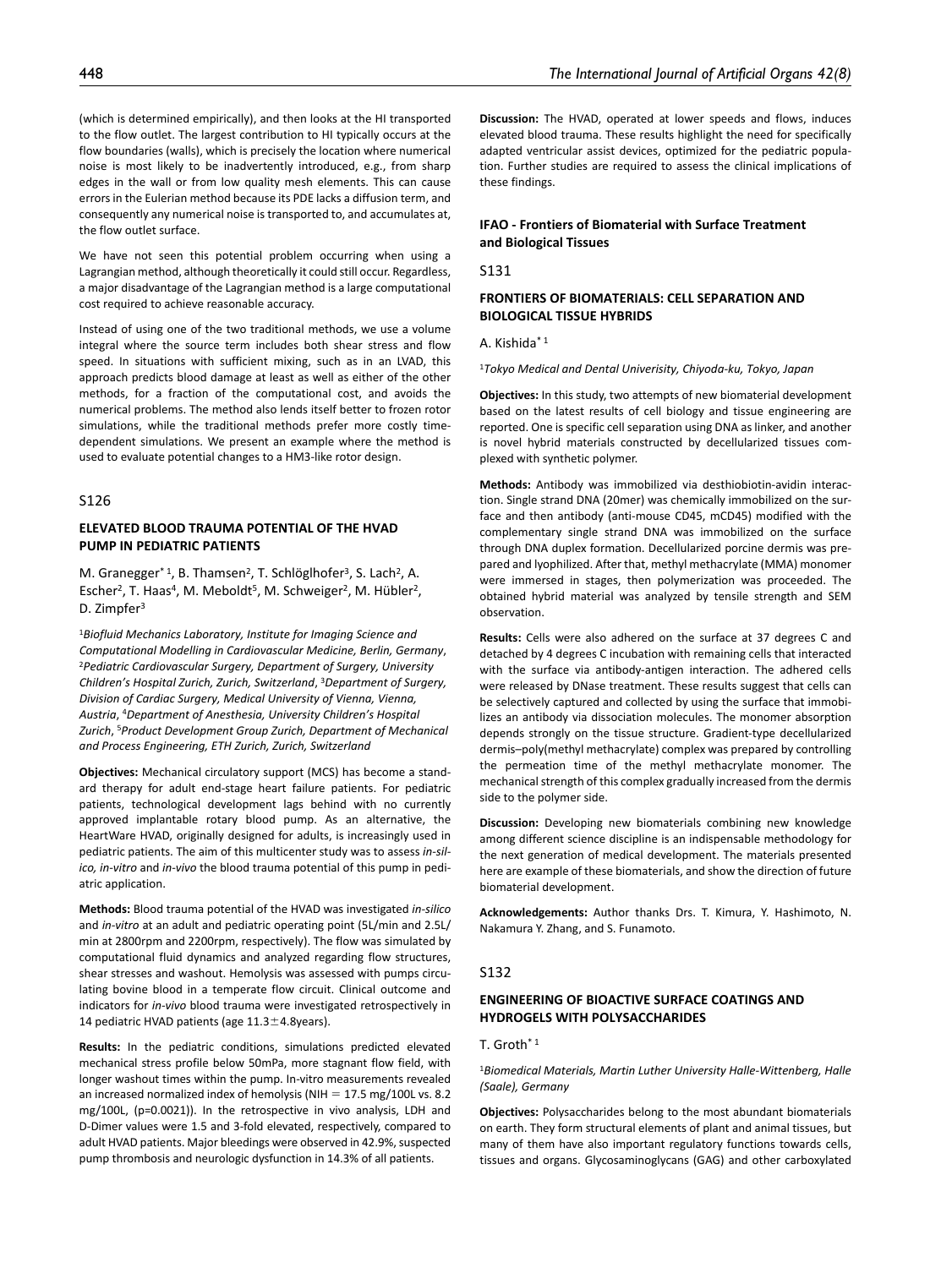and sulfated polysaccharides possess a bioactivity that is due to their high affinity to a plethora of proteins forming insoluble and soluble components of cell environments, but also direct interaction with cell receptors.

**Methods:** Making surface coatings for implants from natural or semisynthetic GAG that guide cell behavior requires different strategies of covalent or physical attachment. Simple covalent binding mechanisms can be based on oxidation of pendant hydroxyl groups of monosaccharide subunits or introduction of reactive side groups like thiols that permit direct coupling to surfaces.

**Results:** Physical can exploit the inherent charge of these molecules that permits formation of multilayers kept together by ion pairing, but also intrinsic cross-linking of activated GAG. Both mechanism can be also used to form 3D structures as biocompatible in situ gelling hydrogels that permit embedding of growth factors and cells.

**Discussion:** These 2D and 3D systems are instructive controlling cell spreading, growth and differentiation, which will be shown with examples on chondrogenic and osteogenic differentiation of mesenchymal stem and other cells.

**Acknowledgements:** This work was supported by Deutsche Forschungsgemeinschaft grant Gr 1290/11-1 & Gr1290/12-1 and Bundesland Sachsen-Anhalt in the frame of Leistungszentrum Chemieund Biosystemtechnik (project Nº. H01127247).

## S133

## **NOVEL TISSUE ADHESION METHOD USING LOW INTEGRATED ENERGY**

T. Masuzawa<sup>\* 1</sup>, M. Osa<sup>1</sup>, N. Yoshida<sup>1</sup>, K. Ozeki<sup>1</sup>, A. Kishida2, E. Tatsumi3

<sup>1</sup>*Department of Mechanical Systems Engineering, Graduate School of Science and Engineering, Ibaraki University, Hitachi, Japan*, 2*Institute of Biomaterials and Bioengineering, Tokyo Medical and Dental University, Tokyo, Japan*, 3*Department of Artificial Organs, National Cerebral and Cardiovascular Center Research Institute, Osaka, Japan*

**Objectives:** A new method to adhere biological tissue to another or to metal such as stainless steel using integrated low-level energy sources, heat, pressure, and vibration is proposed.

**Methods:** Heat, pressure, and vibration are simultaneously delivered by pressing the porcine aorta tissues on the vibration plate with the heated tip. Tensile tests on adhered specimens were performed to determine adhesion characteristics to adhesion temperature, time, pressure, and vibration. The effect of metal surface coating, fluorine-doped DLC coating, on the adhesion strength was examined. In one application, the inlet port of a ventricular assist device adhered to a porcine ventricle muscle by applying the novel method with a temperature of 80 degrees Centigrade for 120 seconds. Sufficient adhesion was observed without additional vibration. In a second application, the vessel adhesion apparatus was developed to connect a bypass graft to a coronary artery. The device has both a heating and pressurizing part on the tip, which was used to attach the bypass graft to the coronary artery by applying heat with a temperature of 120 degrees Centigrade for 120 seconds.

**Results and Discussion:** The maximal shear tensile strength using the proposed novel adhesion method was 200 kPa, which is half the strength of the porcine aorta. Adhesion strength increased in proportion to temperature, time, and pressure. The adhesion strength can be controlled by surface treatment of metals. In the first application, the inlet port adhered to the ventricle muscle with a shear tensile strength of 91 kPa, which is enough to keep the pump attached to the ventricle. In the second application, the bypass graft adhered to the coronary artery with a

shear tensile strength of 50 kPa, which is sufficient to maintain attachment when exposed to normal blood pressure. The proposed adhesion method indicates satisfactory performance.

## **Computer-aided Simulations in the Regulatory Approval Process of Medical Devices**

S141

# **INTRODUCTION TO COMPUTER-AIDED SIMULATIONS IN THE REGULATORY APPROVAL PROCESS OF MEDICAL DEVICES**

S. Sonntag\* 1, 2

<sup>1</sup>*vyson GmbH*, 2*Virtonomy.io, Munich, Germany*

**Objectives:** The requirements for safety and efficacy of medical devices are constantly increasing leading to higher costs and time to market. Simulations are proving to be particularly promising in accelerating the approval process and at the same time further increasing patient safety. The FDA related Medical Device Innovation Consortium predicts that in some years about 40% of the evidences for regulatory approval are coming from virtual patients and simulations. What is the status today and how do we get there?

**Methods:** Simulations can improve the regulatory assessment in various phases of the product life cycle, e.g. to justify design adjustments, worstcase estimates of sizes and variants, definition of test loads for experiments, to perform virtual tests on a large number of patients/conditions or to identify the root cause of failure. This may especially be important in consideration of the future requirements of the MDR for patient-specific implants.

**Results:** So far, the use of simulations was hindered by a lack of guidance and expectations within the medical device community. However, today the FDA and ASME are strongly supporting the use of this approach with new guidelines (guidance 1807) and a V&V standard (V&V40). "FDA's Office of Science and Engineering Laboratories has committed significant resources for transforming computational modeling from a valuable scientific tool to a valuable regulatory tool because of its potential for significant cost-savings in evaluating medical devices, simulating performance under scenarios that may not be possible with human use or that could more effectively be evaluated with simulation."

**Discussion:** Computer-aided simulations have the potential to revolutionize the field of regulatory approval. However, it is crucial that the simulations are performed with care and its limitations are understood. To foster confidence and wider acceptance of in silico methods, a proper methodology is needed to ensure appropriate credibility.

### S142

## **VAD-CIRCULATION INTERACTION – THE VAD'S PERSPECTIVE**

R. Graefe<sup>\* 1</sup>, C. Woznik<sup>1</sup>, S. Groß-Hardt<sup>2</sup>, J. Arens<sup>2</sup>, U. Steinseifer<sup>2</sup>, A. Henseler<sup>1</sup>, R. Körfer<sup>1</sup>

<sup>1</sup>*ReinVAD GmbH*, 2*Department of Cardiovascular Engineering, Helmholtz-Institute, Aachen, Germany*

**Objectives:** In case of chronic mechanical circulatory support, it is highly desirable to fully understand the interaction between the beating left ventricle and the VAD in order to potentially reduce adverse events. Thus, we took the VAD's perspective and investigated the flow inside a VAD in an advanced development status during the time course of a heartbeat.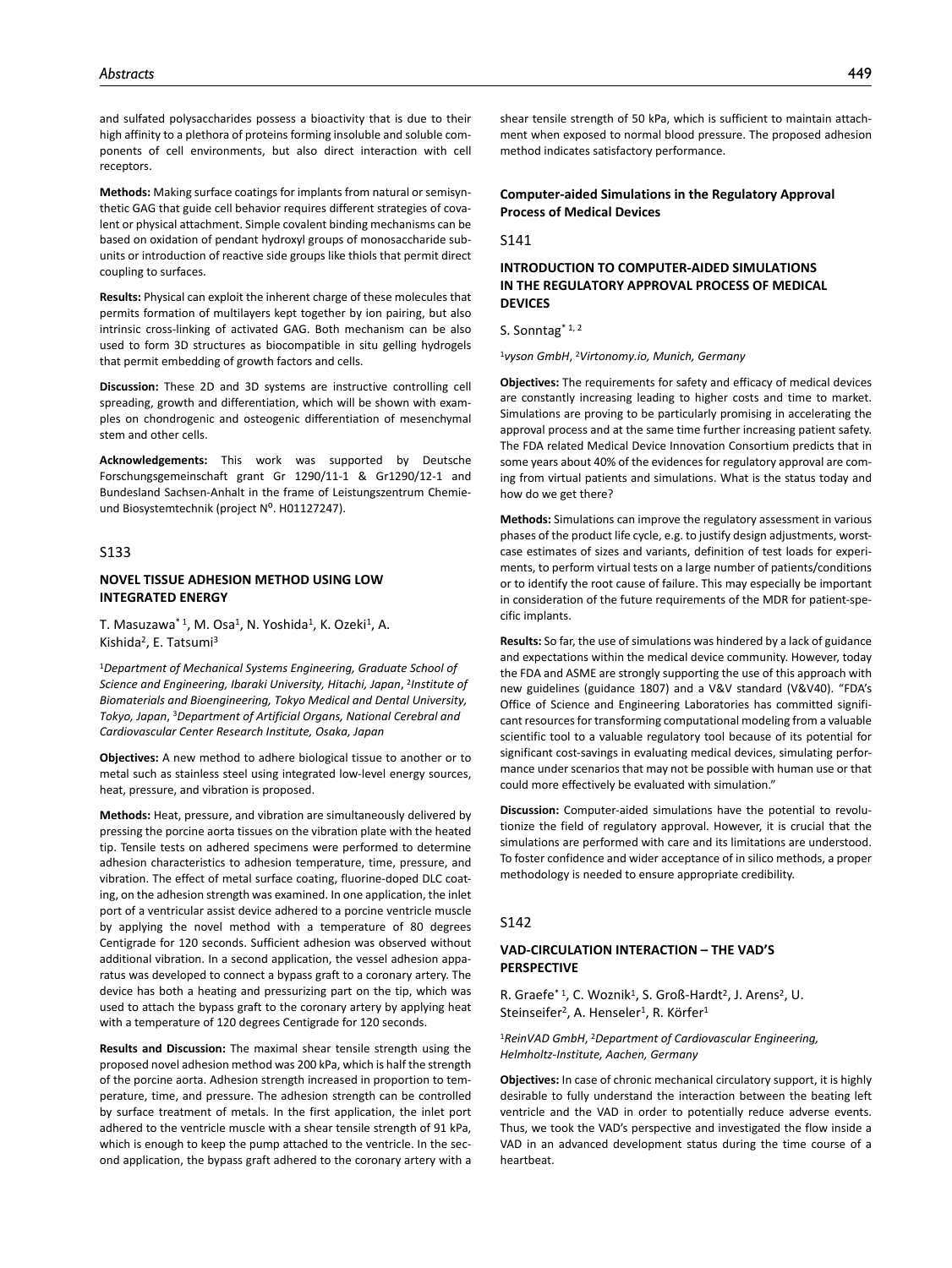**Methods:** The study is conducted with computational fluid dynamics (CFD) applying realistic pressure boundary conditions for left ventricular and arterial pressure and the results are compared to results produced with an established, active mock circulation loop. Due to the high resolution in time and space and the use of sliding mesh interfaces, local flow phenomena during different phases of systole and diastole are unmasked. The effects of inertia in the pump and cannulae become evident, which are not modeled in more traditional VAD flow simulations with steady-state boundary conditions.

**Results:** The results show that hysteresis effects due to inertia are quantitatively of high importance. The hysteresis curves of the VAD operational point obtained experimentally and numerically correlate well. Moreover, the results show that a VAD design for a highly pulsed flow can lead to a situation, where almost no remaining stagnation zones, as quantified with a numerical stagnation index, exist during a heartbeat.

**Discussion:** Despite increased computational costs, highly resolved CFD simulations in time and space with realistic time-varying boundary conditions are a powerful tool to increase understanding of the interaction of the mechanically supported circulation and the device itself. This enabled a verification of a VAD design with low to almost non-existing flow stagnation at constant rotational speed. This finding correlates well with the fact that the VAD does not require any anticoagulation in chronic animal trial testing lasting weeks to months.

**Acknowledgements:** The authors thank the Erich and Hanna Klessmann foundation, Germany.

# S143

## **THE USE OF SIMULATION TOOLS IN THE DEVELOPMENT PROCESS OF HEART ASSIST DEVICES**

A. Wisniewski\* 1

### <sup>1</sup>*Berlin Heart GmbH, Berlin, Germany*

**Objectives:** In the development process of heart assist devices, numerical simulations become more and more essential. The variety of applications comprises different types of cannulas or flow geometries of ventricular assist devices (VADs). The analysis of the flow field inside VADs by means of Computational Fluid Dynamics (CFD) is extremely useful. Numerical parameter studies allow the treatment of several device related problems in conjunction with a well-balanced cost-benefit ratio.

**Methods:** Results obtained from properly performed CFD calculations permit the determination of flow induced blood damage of new flow designs in VADs and enable the prediction of the risk of harmful hemolysis for the patient. The literature provides different models for blood cell damages. In application, a proper definition of acceptable thresholds is required, in order to optimize blood guiding geometries as rotor blades or diffusor shapes in VADs. Another application of CFD can be found in the field of flow path optimization of new cannula designs. Corresponding results can lead to various design changes and can significantly contribute to a comprehensive risk analysis for regulatory assessment.

**Results:** Based on the numerical results, geometrical design iterations can considerably improve the flow design of blood pumps and cannulas. Thoroughly optimized designs exert reduced shear stresses to the cells and create less damage to the patient's blood. Furthermore, CFD studies can provide valuable information in the process of risk analysis during the regulatory assessment of heart assist devices and support the interpretation of experimental in-vitro investigations.

**Discussion:** Although numerical simulations represent a commonly used tool during research and development in the field of heart assist devices, the introduction of strict requirements and well-defined guidelines

would considerably simplify the implementation of numerical studies for regulatory approval and enhance the comparability of independently gained results.

### S144

# **DESIGNING AND TESTING VAD USING THE DIGITAL AVATAR**

C. Contarino<sup>\* 1</sup>, C. Rivis<sup>1</sup>, D. Chieco<sup>1, 2</sup>

<sup>1</sup>*Computational Life Inc., Wilmington, United States*, 2*Mathematics, University of Trento, Italy, Italy*

**Objectives:** To analyze the hemodynamic effect of ventricular assist devices using a multi-scale mathematical model of the human extracellular fluid system.

**Methods:** A Ventricular Assist Device (VAD) model has been incorporated into the Digital Avatar, a multi-scale, closed-loop mathematical model of the human fluid system is composed of a network of major arteries, major veins, and lumped parameter models for the heart, pulmonary circulation, arterioles, capillaries, venules, cerebrospinal fluid and brain interstitial fluid. The mathematical model relies on one-dimensional PDEs for blood vessels and on ODEs for lumped parameter models.

**Results:** Based on the model, we have quantified the hemodynamics of the systemic circulation with and without the medical device in healthy and unhealthy scenarios. Results will be shown at the conference.

**Discussion:** Traditionally, bench testing, animal studies and clinical trials are used as the main source of evidence for getting medical devices on the market in the US. The associated costs and time are enormous and represent a burden for MedTech companies. In addition, the FDA wants to minimize animal and human study testing. In recent years, Computational Modelling and Simulation (CM&S) has made huge steps forward. CM&S are a valuable regulatory tool for its significant cost-savings in evaluating medical devices, simulating performance under scenarios that may not be possible with human use and quantifying the safety and efficacy of medical devices. However, the existing CM&S tools are highly specialized for each field and do not provide a platform that integrates all human body mechanisms. Computational Life's vision is to replicate all body mechanisms into a single, integrated software called Digital Avatar platform. The Digital Avatar platform will enable MedTech companies to perform feasibility testing and quantify the safety and the efficacy of (ideally) any type of medical device. Here we will show an application with the VAD system.

#### S145

# **HEMODYNAMIC MODELING IN INTRACRANIAL ANEURYSMS - WHY SIMULATIONS ALONE CANNOT SOLVE THE EQUATION**

#### P. Berg\* 1

### <sup>1</sup>*Research Campus STIMULATE, University of Magdeburg, Magdeburg, Germany*

Hemodynamic simulations are increasingly used to assess the flow phenomena in intracranial aneurysms (IAs). Based on detailed simulation results existing therapies such as coiling or stenting can be improved or novel approaches are tested. However, the accuracy of patient-specific blood flow acquisitions strongly depends on preliminary and highly interdisciplinary steps. These include for instance medical imaging, image reconstruction, image segmentation and acquisition of appropriate boundary conditions. To assess capabilities, but also limitations of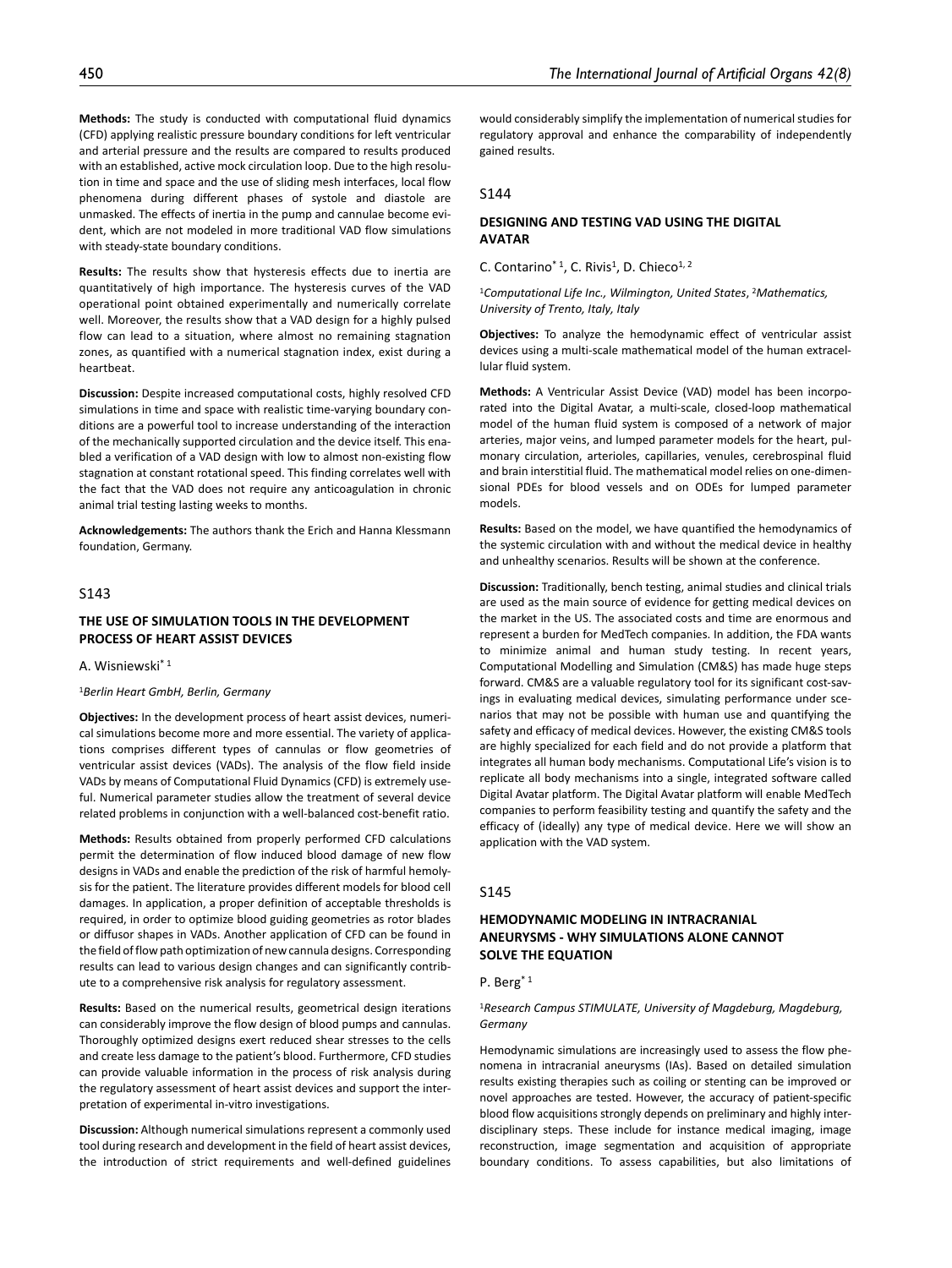state-of-art IA modeling techniques, international simulation challenges are frequently organized. These comparisons address single or combined steps along the simulation process. Within this talk, the most relevant competitions are presented and the main findings are summarized. In this regard, sources of error in the context of hemodynamic modeling are revealed and the awareness for standardized simulations is sharpened.

**Acknowledgements:** The presented studies were partly funded by the Federal Ministry of Education and Research in Germany within the Forschungscampus *STIMULATE* (grant number 13GW0095A) and the German Research Foundation (grant number 399581926).

#### S146

## **NUMERICAL SIMULATION IN THE PRODUCT LIFE CYCLE OF CUSTOM IMPLANTS**

#### J. Hertwig\* 1

#### <sup>1</sup>*CADFEM Medical GmbH, Grafing b. München, Germany*

The ongoing development of modern manufacturing processes, as well as the automation and cross-linking of production facilities opens up new freedoms for the individualized manufacturing of medical devices. The patient-specific design of these highly loaded devices is associated with a high degree of experience on the part of the designer. The assessment of the safety and performance of these " lot size 1 products" cannot be carried out economically by mechanical testing. This results in a verification gap in the product life cycle of patient-specific medical devices. A verification of the design and thus the evaluation of the function and safety of the products can only be carried out economically with the help of automated numerical simulations. A software to perform virtual strength assessment of custom implants was developed. The lecture shows how the verification process of patientindividual designs with numerical methods, can contribute to the increase of patient safety. In addition, the integration and documentation of numerical simulations within the product life cycle will be presented using industrial examples.

### S147

# **INSILICOTRIALS. COM: A CLOUD-BASED PLATFORM OF IN SILICO TOOLS TO SUPPORT R&D AND THE REGULATORY SUBMISSION OF NEW MEDICAL DEVICES AND DRUGS**

L. Emili<sup>\* 1</sup>, A. Baretta<sup>1</sup>, R. Bursi<sup>1</sup>, M.-A. Bisotti<sup>1</sup>, V. Carbone<sup>1</sup>, E. Lucano<sup>1</sup>, A. Palazzin1

#### <sup>1</sup>*InSilicoTrials Technologies, Milan, Italy*

**Objectives:** Computational tools for accurate evaluation of healthcare products are increasingly being recognized by the European Parliament, US Congress and FDA and represent a highly valuable tool for speeding up and reducing investments associated with the demanding certification process of medical devices. InSilicoTrials Technologies is developing a collaborative, automatized cloud-based platform to assist medical device and pharma companies in performing modelling and simulation activities to accelerate medical innovation while responding to recommendations of European and US parliaments and regulatory bodies.

**Methods:** Simulations provided by scientific partners are integrated within a secured and privacy-preserved environment, ultimately providing the users (companies, research and clinical centers) with in silico solutions for different steps of the R&D process on medical devices and drugs. Simulation results as well as an automatically created simulation report can be formatted in conformity with guidelines provided by EMA and FDA while taking in consideration the new European Medical Device Regulation.

**Results:** Tools currently hosted on the platform are: NuMRIs, an automatic tool to assess magnetic resonance imaging radio-frequency safety of medical devices, implemented in collaboration with the US FDA Center for Devices and Radiological Health and ANSYS. QT/TdP Risk Screen, an automated tool to assess drug-induced pro-arrhythmic and Torsade de Pointes risk of small molecules, developed in collaboration with Universitat Politècnica de València and Fundacio' Institut Mar d'Investigations Mediques.

**Discussion:** The use of computational technologies to support med registration is limited in scope or absent while the agencies are promoting the use of M&S in R&D and registration. This causes a gap in know-how between reality of the industry and regulatory expectations. InSilicoTrials bridges these gaps and helps industries to conform to regulatory recommendations in a timely and cost-effective manner.

### **Dynamics of Albumin Conformation and its Behavior**

S151

## **ALBUMIN PERMEABLE MEMBRANES IN HEMODIALYSIS - A CONTROVERSY REVISITED**

J. Vienken\* 1

<sup>1</sup>*Vienken, Vienken Consultant, Usingen, Germany*

**Objectives:** Current understanding of membrane performance in hemodialysis implies that their permeability in terms of molecular weight cutoff must be restricted to a figure below the molecular weight of albumin, i.e.  $<$  60.000. Nephrologists commonly request a maximal allowable albumin loss during a 4h treatment to be below 4g per session.

**Methods:** Recent investigations have shown that the 3D-conformation of albumin is unstable and changes in e.g., uremia or liver failure. Thus, detoxification efficiency of albumin may decrease by about 70% and can be explained by a considerable reduction of albumin´s binding constants for both pharmaceutical drugs and uremic retention solutes, as well as for exogenous toxins. As a result, free concentrations of such solutes increase in patient´s blood and a higher toxicity is observed. Binding constants for defined uremic retention solutes, such as p-Cresylsulfate, are further affected by the simultaneous presence of other solutes, such as Indoxylsulfate.

**Results:** Oxidative stress, as manifested in many dialysis patients, further promotes changes in albumin conformation. It´s thus no surprise, that hemodialysis with protein-permeable membranes improves patient performance, as shown recently in a clinical trial by Nagai et al., (Ther Apher Dial, 2017; 21:378). They reported, that in a 7-year observation period, albumin leakage of 3g or more per HD session provided a better prognosis than albumin leakage less than 3g. Obviously, a clinically acceptable large albumin leakage provides beneficial effects on maintenance HD patients.

**Discussion:** The performance of albumin as an adsorbing protein is inefficient during uremia and liver failure. Due to lower binding constants for pharma-drugs and uremic toxins following conformational changes in the sick state, albumin is unable to perform like in the healthy state. It should, thus, be removed. Identification of 3D-changes of albumin and thus its removal should become a priority.

## S152

# **DO STABILIZERS INFLUENCE THE CONFORMATION OF THE ALBUMIN MOLECULE?**

K. Zelena<sup>\* 1</sup>, K. Schnurr<sup>2</sup>, J. Vienken<sup>3</sup>, B. Glasmacher<sup>1</sup>

<sup>1</sup>*Institut for Multiphase Processes, Leibniz University Hannover, Hannover*, 2*EPR-Laboratory, MedInnovation GmbH, Berlin*, 3*Vienken Consultant, Usingen, Germany*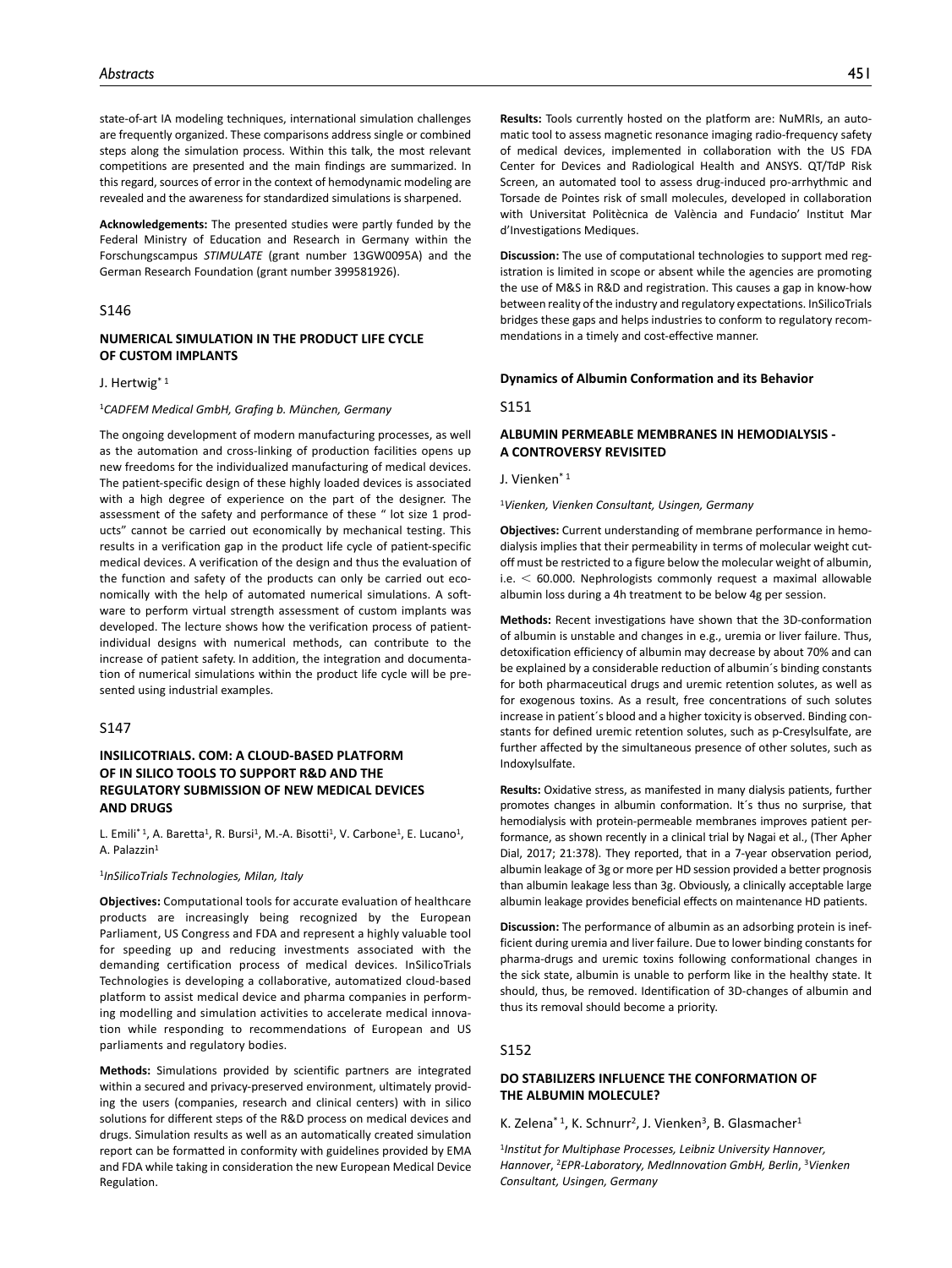**Objectives:** Human serum albumin (HSA), one of the dominating proteins in human plasma with its exceptional binding capacity plays an important role in storing and transporting different substances throughout the human circulatory system. Clinically used to treat a variety of diseases, particularly in liver failure therapy, pharmaceutical-grade HSA contains high amounts of stabilizers, such as Na-caprylate and N-acetyltryptophanate. These compounds represent potential risks to patients with restricted liver function. The aim of this study was to test if the elimination of stabilizers by adsorbent technique affects HSA´s secondary structure.

**Methods:** Albumin infusion solutions (BIOMED, Germany) were filtered using a commercial system Hepalbin (Albutec, Germany). Raman- and FTIR spectroscopy as well as DSC analysis were applied to analyze conformational changes in treated and untreated HSA samples. For Raman based studies different parameters such as object slides type, integration time, accumulations number and laser capacity were investigated.

**Results:** Preliminarily results of the physical-chemical analyses showed some differences for filtered samples in comparison to the unfiltered ones. Raman and FTIR spectra exhibited both, peak shifts in characteristic HSA amide bands and an alteration in the peaks' shape. DSC thermograms revealed significant differences in denaturation temperatures of the compared samples.

**Discussion:** A Raman shift in amide I band and changes in the α-helix/βsheet ratio detected via FTIR spectroscopy indicated a possible alteration in the HSA conformation after filtration. These findings were corroborated by DCS showing a tendency towards lower denaturation temperatures in samples after stabilizers removal. The results may contribute to finding a compromise between stability and high functional performance of HSA for the improvement of liver failure therapy.

**Acknowledgements:** The research was supported by members of ALBUNET e.V. expert group.

### S153

### **ALBUMIN TRANSPORT FUNCTION IN PATIENT AND COMMERCIAL ALBUMIN PREPARATIONS**

K. Waterstradt\* 1, K. Schnurr1

#### <sup>1</sup>*MedInnovation GmbH, MedInnovation, Berlin, Germany*

**Objectives:** Albumin is a blood protein with various physiological functions as there are: maintenance of osmotic pressure, antioxidant and transport function for endogenous and exogenous ligands. Binding of these ligands can affect conformational changes of human serum albumin.

**Methods:** The "*Albumin-functionality-test*" is based on EPR spectroscopy and detects modified binding and functional characteristics. The used radical supporting spin probe binds analogous ligands variably strong at different albumin binding sites and thus, serves as an indirect marker for serum albumin functionality with regard to its ability for binding, transport and detoxification. A comparison of three different mixtures of albumin and a spin-labeled fatty acid allows for the *in vitro* simulation of binding-, transport- and release-conditions by the *Albuminfunctionality-test*. Thus, an "effective" albumin concentration could be determined. It quantifies the amount of functional albumin in the patient in comparison to healthy controls.

**Results:** We applied Albumin-functionality-test to albumin preparations differing in redox state of cysteine-34, namely human mercaptalbumin (HMA), human non-mercaptalbumin1 (HNA1) and human non-mercaptalbumin2 (HNA2) and found differences in their functionality. The analysis of samples from patients with different states of liver failure showed a strong correlation of binding efficiency and detoxification efficiency, depending on the severity of the disease.

**Discussion:** Due to the increasing numbers of studies using commercial albumin preparations for the treatment of patients with liver disease, we investigated different available albumin samples regarding their albumin functionality. We found dramatically reduced binding and detoxification efficiencies. Our findings might be used for patient selection and prognoses for personalized therapies. Taken together, these results might affect the importance of albumin from the patient view and refer to its stability as a drug.

#### S154

### **ALBUMIN-BINDING CAPACITY AND DRUG PHARMACOKINETICS IN INTENSIVE CARE**

S. Mitzner<sup>\* 1</sup>, M. Jäschke<sup>2</sup>, J. Henschel<sup>1</sup>, M. Gloger<sup>1</sup>, J. Rösner<sup>3</sup>, M. Sauer<sup>4</sup>, S. Klammt<sup>1</sup>

<sup>1</sup>*Dept. Medicine*, 2*Inst. Radiology, University Hospital Rostock*, 3*Dept. Anaesthesiology and Intensive Care Medicine, Südstadt Hospital Rostock*, 4*Dept. Anaesthesiology and Intensive Care Medicine, University Hospital Rostock, Rostock, Germany*

**Objectives:** The use of loop diuretics like furosemide is discussed in intensive care medicine regarding their clinical efficacy and safety. The hypothesis arose whether both parameters depend on the capability of serum albumin to transfer the drug to the kidneys.

**Methods:** Serial blood & urine samples were taken from intensive care patients receiving furosemide infusions for volume overload. Free furosemide serum fractions & urine concentrations were determined by HPLC/LCMS. Albumin binding capacity (ABiC) was quantified by adding a binding site II (diazepam binding site) specific fluorescence marker (Dansylsarcosine, DS). The amount of unbound DS was detected by fluorescence analysis after ultrafiltration, corresponding with ABiC.

**Results:** 62 patients were assessed. 50 patients (30male, 67,5 +/- 10,3 years) were included into statistical analysis. Main reasons for intensive care admission were sepsis (n=18) and perioperative care. Indications for furosemide were volume overload in acute or acute on chronic kidney injury (n=42), volume management in sepsis, ARDS or lung edema (n=8). ABiC was reduced to  $65,2+/12,2%$ , The free furosemide fraction (normal <5%) correlated negatively with ABiC (r -0,638, p<0,001) with 15,76+/-11,52% in those with ABIC<60% and 5,36+/-5,29% in ABiC 60% ( $p$ <0,001). The urinary fraction of furosemide (normal  $>$ 65%) was significantly lower in those with ABiC  $<$  60% as compared to 60% (7,47+/-5,83% vs. 23,98+/-17,91, p<0,01). Furosemide induced increase in urine output was strongly correlated with ABiC (r=0,908,  $p<0,017$ ).

**Discussion:** Our results indicate a role of ABiC in the pharmacokinetics of furosemide, impacting its free serum fraction and urinary fraction. Data are suggestive for a link between status of the albumin-dependend drug carrier mechanism and the safety and efficacy of the drug. Clinicians will profit from our results regarding safe use of loop diuretics & furosemide responsiveness in patients with volume overload and kidney injury.

#### S155

### **PERFORMANCE OF THE SECONDARY CIRCUIT IN ALBUMIN DIALYSIS EXEMPLIFIED BY THE ADVOS SYSTEM**

A. Perez Ruiz de Garibay<sup>1</sup>, B. Kreymann<sup>\* 1</sup>

<sup>1</sup>*ADVITOS GmbH, Munich, Germany*

**Objectives:** ADVOS multi is a recirculating albumin-based dialysis device that supports kidney, liver and lung function by eliminating CO2,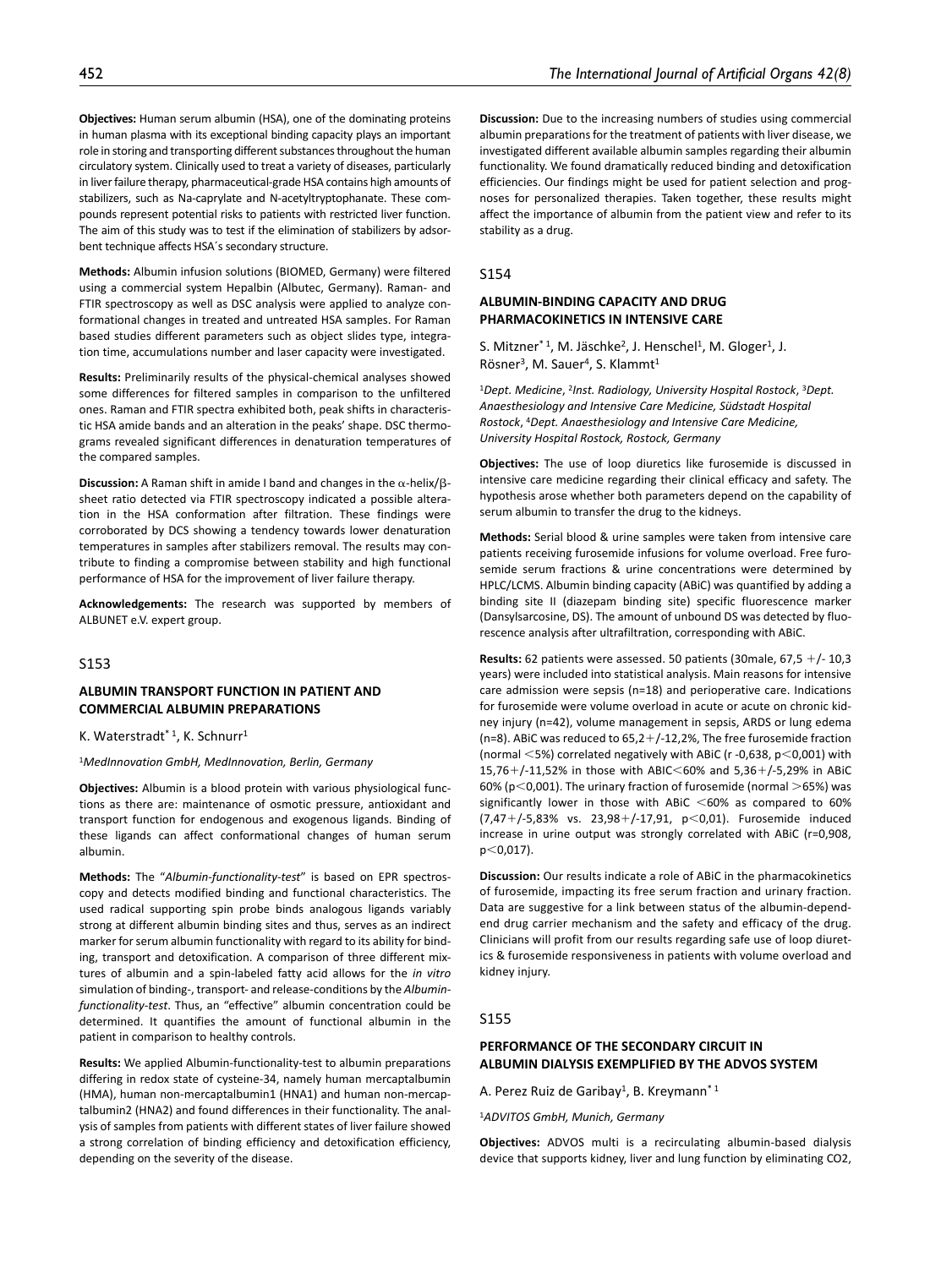water-soluble and protein-bound substances. In the present work in vitro data on the removal of these substances and CO2 are presented.

**Methods:** An ex vivo model using porcine blood was established and applied in detoxification tests for water soluble and protein bound retention solutes. 3 x 3.3L of blood with high bilirubin (30 mg/dl) and lactate levels (>10 mmol/l) were treated with ADVOS multi for 4 hours each. This design, with 3 phases changing blood every 4 hours, led to high concentrations of both markers in blood during the 12 h test period. For CO2 removal tests, 5 liters of blood were used instead. In both cases, a continuous CO2 supply through an additional dialyzer was applied.

**Results:** Bilirubin and lactate were efficiently removed during 12hrs of in vitro detoxification. Lactate removal rates were 90%, 86% and 84% for phase 1, 2 and 3, respectively. Bilirubin elimination rates were 66%, 62%, and 57%, resulting in a total elimination of 1150 mg in 12 hrs. Albumin binding capacity was determined to be  $>76%$  at the end of the treatment indicating that albumin was not denatured in the dialysate of the ADVOS system. CO2 removal with ADVOS multi depends on three variables: 1) The amount of supplied CO2 depends on concentrate flow affecting both, blood pCO2 and bicarbonate levels; 2) blood flow, and 3) dialysate pH and composition (i.e., carbonate concentration). A maximum CO2 removal of 142 ml/min was achieved with a carbonate-free dialysate at pH 10, a blood flow of 400 ml/min and a concentrate flow of 160 ml/min. Given that blood gases are maintained within physiological conditions, a CO2 removal rate of 61 ml/min can be achieved. During all the experiments blood pH was set to 7.35-7.45.

**Discussion:** ADVOS multi is a device using albumin recirculation in its secondary circuit. Here, albumin binding capacity remains stable through a systematic modification of its tertiary structure through temperature and pH changes in the ADVOS multi circuit. This facilitates the release of toxins from albumin and allows for further binding. Moreover, presence of albumin, variable dialysate composition and the flexible dialysate pH might facilitate the treatment of patients with multiple organ failure.

## S156

### **SOLVENT REGULATION OF HUMAN SERUM ALBUMIN PROPERTIES**

Y. Ruiz-Blanco<sup>\* 1</sup>, E. Sanchez-Garcia<sup>1</sup>

<sup>1</sup>*Computational Chemistry and Center of Medical Technology, University Duisburg-Essen, Duisburg-Essen, Germany*

**Objectives:** To elucidate the role of the solvent and pH in the conformational changes of human serum albumin (HSA) and its binding to fatty acids. Albumin is a key biomolecule, found in most fluids of the body. HSA functions as depot and carrier for many compounds like fatty acids and affects the pharmacokinetics of drugs. Importantly, HSA acts as a toxic waste handler, displays pseudo enzymatic properties and it is a valuable biomarker in many diseases. Structurally, HSA is a very soluble, extremely robust and usually monomeric protein, which features three  $\alpha$ -helical homologous domains that fold into a characteristic heart shape. Despite its importance, the reversible pH-dependent conformational transitions of HSA in solution are not yet fully understood.

**Methods:** To compute the stability differences between the different conformers of HSA, we combine molecular dynamics simulations (MD) with free energy calculations. We determine the conformational freeenergy change between conformers of HSA obtained upon introducing perturbations in the surroundings (pH, solvent mixtures) and its physiologically native state. Extended constant-pH MDs followed by Gaussian accelerated molecular dynamics simulations allow us modelling these systems at different pH values. We perform free energy perturbation calculations to characterize the binding sites of fatty acids to HSA under different conditions.

**Results and Discussion:** We elucidate, at the molecular level, the effects of the solvent and pH on the conformational transitions and functionality of HSA. Our work allows establishing ways to modulate such transitions by tuning key biomolecular interactions, with implications for biomedical research.

**Acknowledgements:** This work is supported by the German Research Foundation (DFG) under Germany ́s Excellence Strategy – EXC-2033 – ID: 390677874. The Gauss Centre for Supercomputing e.V. (www.gauss-centre.eu) provided computing time on the GCS Supercomputer JUWELS at Jülich Supercomputing Centre (JSC).

## **Tissue Engineered Vascular Grafts for Access in Hemodialysis**

#### S161

## **VASCULAR ACCESS IS A KEY ISSUE FOR SURVIVAL FOR UREMIC PATIENTS**

### B. G. Stegmayr\* 1

<sup>1</sup>*Public Health and Clinical Medicine, Umea University, Umea, Sweden*

Vascular access is a key issue for survival for uremic patients that need acute or chronic dialysis.

In acute settings the use of central venous catheters, holding two luminae, are most commonly used in the intensive care for continuous or intermittent hemodialysis. Such catheters may be of acute type or a chronic type containing a separate cuff to limit bacterial invasion into the vessels. Another option is to place a peritoneal dialysis catheter into the abdominal cavity. If using the right technique, this catheter can be surgically inserted in local anesthesia and could be used directly postoperatively for acute but also chronic peritoneal dialysis.

For chronic hemodialysis (HD) the preferable option is to place an arteriovenous fistula (AVF) at the lower arm. This results in enlargement of the vein, and partly fibrosis, that allows for frequent punctures leaving no material externalized after the end of a HD procedure. A problem is the development of vascular stenosis and thrombosis that need interventions in at least 50% of patients within one year. When the AVF fails an option is to insert a graft (AVG). This may be either a biologic or synthetic graft interpositioned between the feeding artery and a more proximal vein below the elbow instead of the local vein that usually is occluded.

If this option even fails, the patient has to rely on a sufficient permanent central dialysis catheter where complication such as bacterial contamination and occlusions are problems.

To avoid such catheters a dream for future would be a graft as AV access that is made of an autologous biodegradable material that has physiological characteristics that prevent stenosis and clotting and also is possible to easy correct in its diameter to adjust for the volume of blood returned/minute to the heart to avoid congestive heart failure.

## S162

# **TISSUE ENGINEERED VASCULAR GRAFTS FOR ACCESS IN HEMODIALYSIS**

B. Walpoth<sup>\*1</sup>

1*Geneva University, Geneva, Switzerland*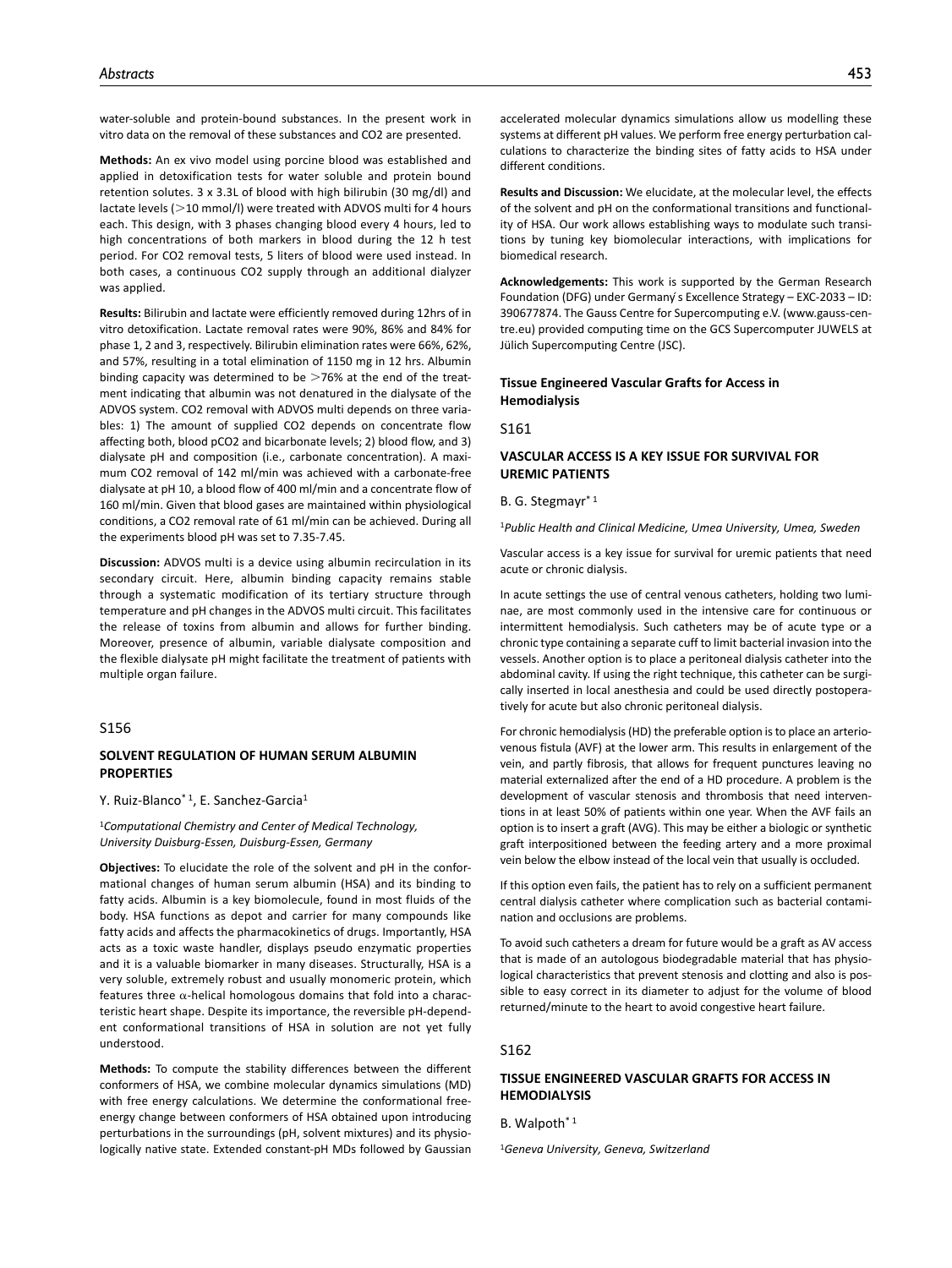**Objectives:** End-stage renal disease is increasing dramatically in the western world and represents a major challenge for health care. Due to organ shortage transplantation can help only a few patients who otherwise require lifelong hemodialysis. Access for hemodialysis is an essential point and carries a high morbidity mainly due to occlusion of arterio-venous fistulas (AVF) and/or grafts (AVG). Therefore, alternative graft material has to be considered such as tissue engineered vascular grafts for access in hemodialysis.

**Methods:** Besides patient characteristics and technical issues of surgical procedures the choice of the vascular graft is essential. Despite optimization over the last years, the clinical results are still sub-optimal due to early thrombosis and late intimal hyperplasia of the non-degradable synthetic vascular grafts such as Expanded-polytetrafluoroethylene (ePTFE), or, polyethylene terephthalate (Dacron).

**Results:** New material developments and tissue engineering techniques have shown good pre-clinical and initial clinical results for AVG implantation in hemodialysis patients. These range from acellular and cell-based, stable or bio-degradable, synthetic scaffolds to biological (mandril-induced) or decellularized grafts as well as self-assembly technologies.

**Discussion:** This symposium will review the clinical need and especially address new developments of vascular grafts based on tissue engineering.

## S163

## **EU REGULATIONS AND THEIR IMPACT ON BIOENGINEERED VASCULAR GRAFTS**

J. Vienken\* 1

#### <sup>1</sup>*Vienken consultant, Consultant, Usingen, Germany*

Extracorporeal therapies, such as hemodialysis, apheresis or blood oxygenation, are only possible when recurrent blood access is feasible. Both, artificial grafts, e.g. made of polyethylene-terephthalate (Dacron®) or a fistula are not ideal models for that purpose and are commonly considered to represent the Achilles` Heel of extracorporeal blood circuits. A stable, implantable biologic vascular graft would be an ideal solution for the benefit of patients and many bioengineers are working on this dream to come true. When considering such a vascular graft to be used clinically and as a product to be sold in the medical device market, a series of problems with regard to approval have to be solved and some fundamental questions be answered. Regarding approval, current EU regulations refer to either the *Medical Device Regulation (MDR)* from 2017 or to *Advanced Therapy Medicinal Products Regulation (ATMPs)* from 2007. Under the premise "Better safe than sorry!" regulations, such as MDR and ATMP, represent a European law. A bioengineered vascular graft is taken as a "combination product", as it is commonly made of biological cells and a (possibly) biodegradable scaffold material. When implanted, it would represent a high-risk class III medical device under the MDR regulation and would require a CE-mark. The ATMP regulation, however, says that a combination product has to be approved following the "principal mode of action". For products containing viable cells or tissues, a specific approach has been taken by the EU. For these products it holds true that "whatever the role of the medical device, the pharmacological, immunological or metabolic action of these cells are considered to be the principal mode of action". Under these premises, a combination product, such as a bioengineered vascular graft, is regulated under the ATMP rules, which renders approval rather complex. Consequences refer to the need of Phase I-III clinical trials including post-market surveillance

#### S164

## **IN VIVO TISSUE ENGINEERED VASCULAR GRAFTS ADAPTABLE TO AV SHUNTS**

K. Kanda<sup>\* 1</sup>, M. Yamanami<sup>1</sup>, T. Inoue<sup>1</sup>, T. Watanabe<sup>1</sup>, O. Sakai<sup>1</sup>, D. Kami<sup>2</sup>, S. Gojo<sup>2</sup>, H. Yaku<sup>2</sup>

<sup>1</sup>*Cardiovascular Surgery*, 2*Regenerative Medicine, Kyoto Prefectural University of Medecine, Kyoto, Japan*

We have developed autologous *in vivo* tissue engineered vascular grafts (*in vivo* TEVG, i.e. BIOTUBE) mainly composed of fibroblasts and collagen constructed in the patients' subcutaneous tissues. After long term animal experiments over 5 years, we clinically applied them to the congenital heart surgery of a 2-year-old child as a pulmonary artery patch plasty material in 2015. Three years after implantation, 3D-CT exhibited neither aneurysmal dilatation, significant calcification, nor shrinkage of the patch graft interfering the growth of the pulmonary artery. The clinical course was good without any significant complications over 4 years presently. However, since the tissue formation largely depends on the regenerative ability of the host, individual differences exist, and it is an issue to secure the mechanical reliability of the grafts formed in high-risk patients. We are currently evaluating the changes in mechanical properties of TEVGs by chemical treatment, and are examining whether it is possible to improve mechanical durability. In addition, in order to fabricate the TEVGs in healthy individuals as allogeneic (parents) or xenogeneic tissue substitutes, we are conducting transplantation experiments on decellularized tissues. The in vivo TEVGs could also be applied to AV-shunts. However, in the animal pilot experiments, significant stenosis was observed at the anastomosis with host vein resulting in early occlusion probably because of high sheer stresses. The attempts to overcome the problems by several investigators are also reviewed.

### S165

# **ECM HYDROGEL FROM HUMAN PLACENTA FOR SURFACE COATING AND VASCULAR TISSUE REGENERATION**

K. H. Schneider\* 1, 2, S. Rohringer<sup>1</sup>, H. Kiss<sup>3</sup>, B. K. Podesser<sup>1,</sup> <sup>2</sup>, H. Bergmeister<sup>1, 2</sup>

<sup>1</sup>*Center for Biomedical Research, Medical University of Vienna*, 2*Ludwig Boltzmann Cluster for Cardiovascular Research*, 3*Department of Obstetrics and Gynecology, Division of Fotomaterial Medicine, Medical University of Vienna, Vienna, Austria*

**Objectives:** Human placenta tissue has great advantages to be used as tissue source due to its molecular composition and its availability as clinical waste product. In our previous studies, human placenta arteries were decellularized and showed low immunogenicity and a supportive environment for cell migration and proliferation. Decellularized extracellular matrix (ECM) hydrogels are a widely-used tool in the field of tissue engineering and regenerative medicine. To create placental ECM hydrogel (pECM-HG) decellularized arterial grafts were further processed by an enzymatic pepsin digestion.

**Methods:** pECM-HG were biochemically analyzed. Scanning electron microscopy was used to visualize fiber structures. Cell adherence and migration assays were carried out on pECM-HG coated culture plates to confirm cytocompatibility of the material. As next step pECM-HG was used for coating of vascular grafts in a reseeding experiment using a perfused 3D bioreactor system. Furthermore, biomechanical properties of 3D hydrogels were tested by rheological measurements.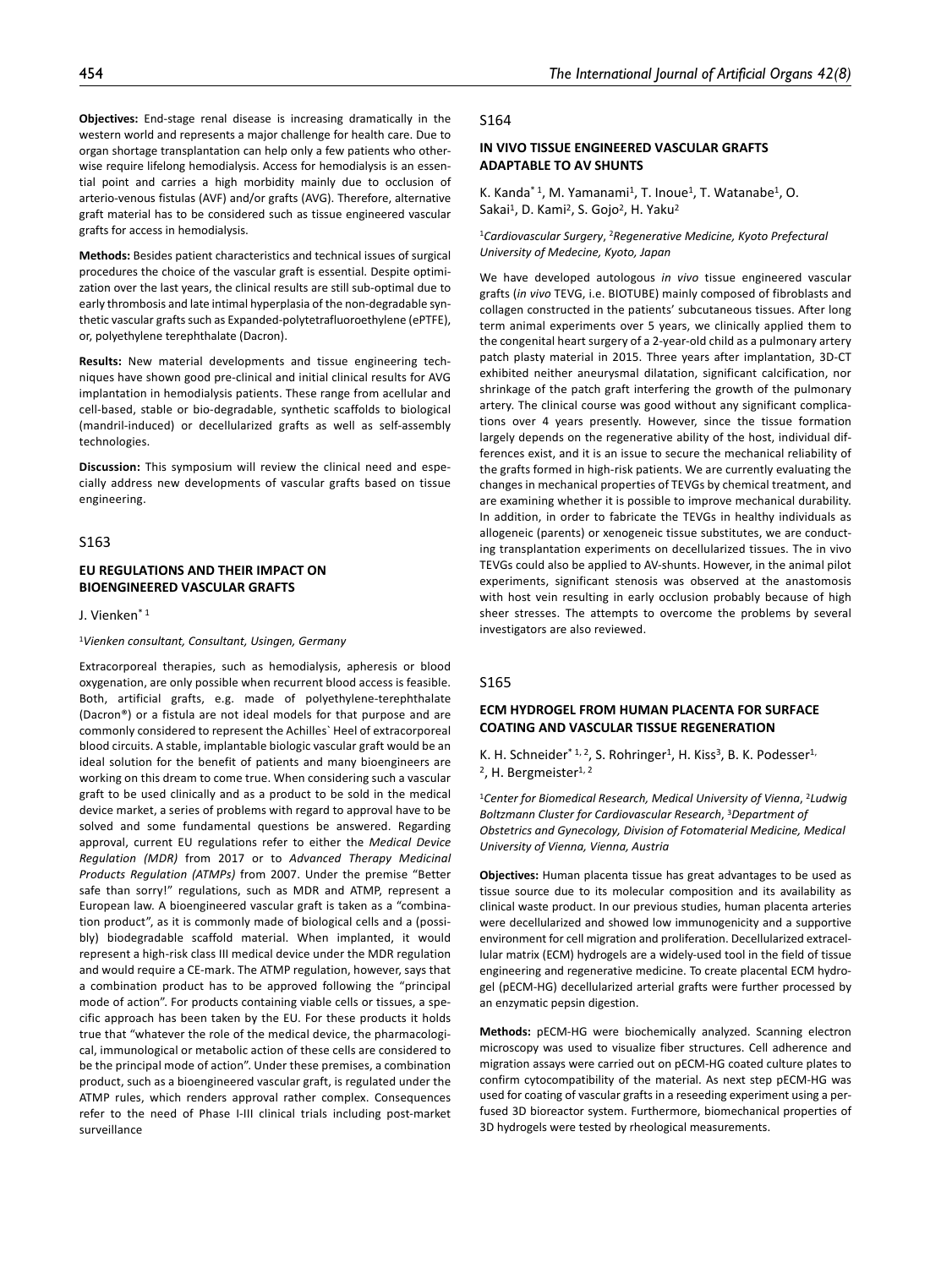**Results:** pECM-HG showed low amount of DNA residuals and preservation of cell interacting ECM proteins. SEM analysis revealed the formation of specific fibrous structures, dependent on respective hydrogel concentration. Cell binding and viability assays showed significantly enhanced cell adherence and increased proliferation rates when seeded on surfaces coated with pECM-HG (p<0.001) compared to controls. pECM**-**HG showed beneficial properties for cell reseeding on acellular vascular grafts in a flow bioreactor system.

**Discussion:** We developed a hydrogel from human vascular tissue that is cytocompatible and supports cell adherence and proliferation. We hypothesize that this hydrogel has great potential due to its origin and composition. Further investigations on the hydrogel composition are ongoing. It is planned use the pECM-HG for 3D cell printing applications or as injectable hydrogel to support ischemic injury regeneration.

## **Regulatory Aspect of Biomedical Restoration of Organ Functions**

S<sub>172</sub>

# **FROM MDD TO MDR – THE VERY SHORT TRANSITION TO THE MEDICAL DEVICE REGULATION**

J. Gerdelmann\* 1

<sup>1</sup>*Quality Assurance Unit, Fraunhofer Institute for Toxicology and Experimental Medicine ITEM, Hannover, Germany*

The new European Medical Device Regulation (MDR) is applicable on 26th May 2020. Then the current Medical Device Directive(MDD) and its national transpositions like the current German Medical Device Act (Medizinproduktegesetz) will be replaced by the new rules. Further transitions periods for existing certificates will not help for devices of the lowest risk class and will not free parties from taking into consideration the new rules for handling of device problems or registration. The new certification of existing devices in time will be challenging, because the accreditation and notification of notified bodies in accordance with the new requirements, which are needed for certification of higher risk class medical devices, is ongoing very slowly. The new European database is still not gone live, but the device and economic operator registration is dependent on the functioning of that database. A strong focus of the new regulation is on clinical evaluation of medical devices, which will leave manufacturers and developers probably with open questions. For example, what extend of clinical data is sufficient for keeping an existing device on the market? The presentation will highlight several obvious or less obvious changes due to the new regulation. It will provide guidance where to find additional answers for specific questions. And it will give an outlook on upcoming additional legislation and guidance.

# S173

# **REGULATORY PROCEDURES FOR OPHTHALMIC DEVICES AND IMPLANTS**

### H. Lubatschowski \* 1

#### <sup>1</sup>*ROWIAK GmbH, Hannover, Germany*

Cataract surgery followed by implantation of an intraocular lens (IOL) is one of the most frequently performed surgical procedures in medicine. In 2020 alone, there are expected to be 32 million interventions. Here, ophthalmologists can look back on 70 years of experience. Since there is

Furthermore, the ophthalmologists also have extensive experience with implants in the cornea, in the chamber angle of the eye and on the retina.

In the presentation an overview will be given of the current implants and the necessary regulatory processes. In addition, own experiences (with medical devices) with the new requirements of the MDR will be described.

## S174

## **TISSUE IMPLANTS AND THEIR DERIVATIVES**

R. Haller<sup>\*1</sup>, M. Harder<sup>1</sup>

<sup>1</sup> *corlife oHG, Hannover, Germany*

The generation of complex cellular structures for human application often requires a matrix, defining the three-dimensional shape and mechanical properties of the artificial tissue. The matrix as such is not viable. If this matrix is of human origin, Directive 2004/23/EC (in its national version) shall apply. In that case only "non-substantial" processing methods may be utilized, which are specified in Regulation 1294/2007/EC. For example, non-cellular substances can be extracted from the tissue, so-called derivatives. These derivatives, if of human origin, are also tissues within the meaning of Directive 2004/23/EC. If these derivatives are further processed, or if the tissue originates from animals, the matrix is classified as a medical device. The Human Tissue Authority describes the delimitation as follows: "Derivatives of non-viable tissues and cells such collagen fillers (i.e. collagen extracted from tissues and cells) fall under the Medical Device Regulation (MDR). Non-viable tissue and cell products such as demineralized bone matrix, or acellular human tissues or tissue matrices, will not be covered by the MDR. They will continue to fall under the Directive 2004/23/EC."

The paper deals in more detail with the problem of demarcation and describes the consequences of this in practice.

We will discuss the problem of demarcation in more detail as well as describe the consequences in practical implementation.

#### **Novel Methods in Cryotechnology**

### S181

# **ALGINATE ENCAPSULATION FOR STORAGE AND TRANSPORT OF MESENCHYMAL STROMAL CELLS AT POSITIVE TEMPERATURES**

A. Petrenko<sup>\* 1</sup>, D. Tarusin<sup>1</sup>

#### <sup>1</sup>*Biochemistry, Institute for Problems of Cryobiology and Cryomedicine NAS Ukraine, Kharkov, Ukraine*

**Objectives:** Development of simple and effective technologies for cell storage at positive temperatures facilitates to extend their use and ensures safe transport between research and clinical centers. The aim is to study the viability and metabolic activity of human mesenchymal stromal cells (MSCs) encapsulated in alginate microspheres (AMS) during storage at positive temperatures.

**Methods:** The experiments were performed on human dermal MSCs derived from adult donors after their informed consent. MSCs in suspension and in AMS were stored in sealed cryovials at 4, 22 and 37 ° C. Cell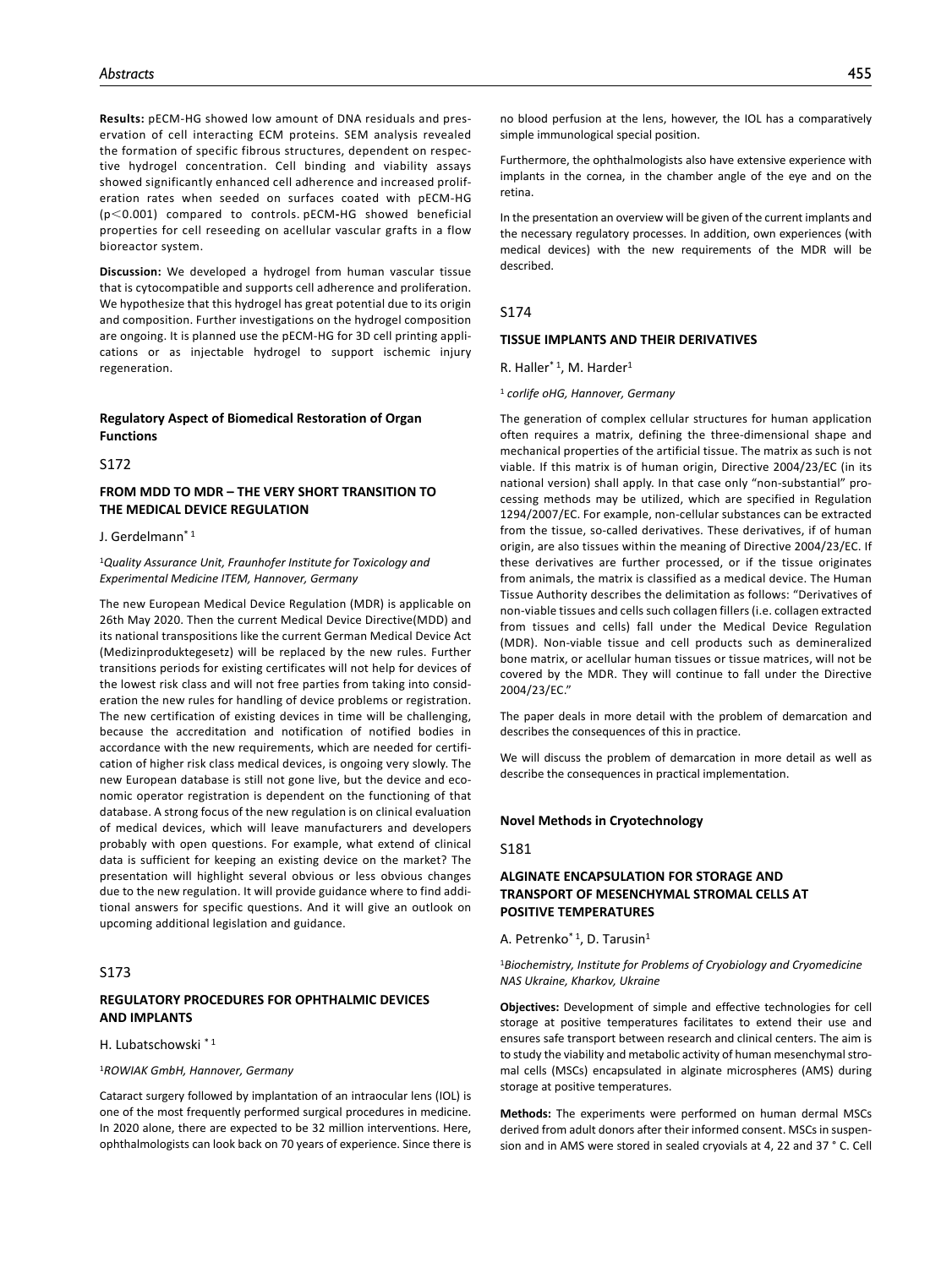**Results:** Encapsulation in AMS supported viability and metabolic activity of MSCs during storage in culture medium at ambient temperature at list for 3 days. Storage of MSCs under hypothermic conditions (4°C) using special media contributed to a longer sustainability of cell viability. During storage alginate encapsulated cells retained the ability to multilineage differentiation, but had lower metabolic activity and mitochondrial membrane potential than cells in monolayer. On release from alginate microspheres, the cells were shown to attach, reverse metabolic activity and proliferate in a similar manner to that seen before encapsulation.

**Discussion:** Encapsulation in alginate microspheres may be considered as a cheap and robust alternative to cryopreservation for the shirt-term storage and transport of cells for clinical and research projects.

## S182

## **STRUCTURE-PRESERVING CRYOPRESERVATION OF VIABLE CELLS AND TISSUES**

I. Meiser<sup>\* 1</sup>, J. Majer<sup>1</sup>, K. Schmidt<sup>1</sup>, Y. Müllers<sup>1</sup>, J. C. Neubauer<sup>1, 2</sup>, H. Zimmermann<sup>1, 3</sup>

<sup>1</sup>*Cryo & Stem Cell Technology, Fraunhofer IBMT, Sulzbach*, 2*Fraunhofer Project Centre for Stem Cell Process Engineering, Fraunhofer IBMT, Würzburg*, 3*Chair for Molecular and Cellular Biotechnology, Saarland University, Saarbrücken, Germany*

**Objectives:** Current standards in cryopreservation for biomedical technology are still based on slow freezing processes inducing crystallization within the sample. In preparation for this cryopreservation regime, cells and tissues are detached from growth surfaces and dissociated into single cell suspensions. Existing infrastructures like freezing devices, lab ware, and liquid nitrogen tanks for long-term storage, are designed for the handling of suspended cells and tissues and for stock keeping purposes, these procedures usually are efficient enough. Through the addition of cryoprotective agents, the sample can cope with the emerging damaging mechanism resulting from ice crystal formation. However, diagnostically and therapeutically relevant cell systems, e.g. human induced pluripotent stem cells (hiPSCs) or their derivates like neuronal cells, depend on cell-cell and cell-surface interactions mediated by cytoskeletal proteins. Their structures are disordered, either due to these preparatory dissociating steps or due to crystallization, resulting in loss of functionality or cell loss in general.

**Methods:** A second cryopreservation regime, the vitrification, avoids crystallization within the sample and thus avoids the occurring damaging mechanisms (e.g. shear forces, osmotic shock). Thereby, the structure of cells and tissues is preserved, leading to viable and functional cells even in their adherent state (with cell-cell and cell-surface contacts) after thawing. However, vitrification requires a skilled handling and so far, the infrastructure has not been established to enable routine vitrification workflows for large cell numbers.

**Results and Discussion:** Our work shows the potential and capacity of vitrification on different cell types (e.g. hiPSCs, dopaminergic neurons). We demonstrate that vitrification is superior to slow freezing regarding cell loss and functionality and holds the possibility to cryopreserve scalable and ready-to-use cell products for a broad range of biomedical research.

### S183

## **TOWARDS PRACTICAL BIOBANKING OF IPSC-DERIVED MEGAKARYOCYTES**

D. Pogozhykh \*1, C. C. Wacker<sup>1</sup>, D. Eickel<sup>1</sup>, R. Blasczyk<sup>1</sup>, C. Figueiredo1

<sup>1</sup>*Institute for Transfusion Medicine, Hannover Medical School, Hannover, Germany*

**Objectives:** Severe life-threatening thrombocytopenia may be caused by exceptionally wide range of clinical conditions. Currently, donor platelet (PLT) transfusion is the only efficient clinical approach to successfully treat thrombocytopenia. However, PLT transfusion is challenged by adverse immune responses and is limited the short shelf life of donated material. Previously, we showed the feasibility to generate iPSC-derived MKs in a large scale, which can be used as an alternative to conventional PLT transfusion. However, success of this perspective therapeutic approach requires efficient biobanking technologies that would allow long-term storage and accumulation of MKs in clinically sufficient amounts. In this study, we aimed at the development of an optimal biobanking strategies for the preservation of iPSC-derived MKs.

**Methods:** Dimethyl sulfoxide (Me2SO) and propane-1,2-diol (PD) were evaluated for their cryoprotective efficiency in iPSC-derived MKs. Comprehensive phenotypic characterization of MKs before and after cryopreservation was performed by fluorescence microscopy and flow cytometry. Capability of cryopreserved MKs to form proPLTs and release functional PLTs has been tested in vitro. Transfusion into animal model has been performed to evaluate capability of MKs to release PLTs in vivo.

**Results and Discussion:** Application of developed cryopreservation procedures allowed recovery of over 80% of iPSC-derived MKs cryopreserved with Me2SO and PD. Recovered cell populations expressed typical MK markers, including CD41, CD61, and CD42a and showed high polyploidy. Moreover, cryopreserved MKs showed the capability to form proPLTs and release PLTs in vitro as well as in vivo after transfusion in animal model. Present findings propose efficient clinically relevant biobanking strategies necessary for progress in MK-based regenerative and replacement approaches.

## S184

## **HIGH- AND SUPER-RESOLUTION FLUORESCENCE IMAGING OF LIVING CELLS UNDER CRYO-ARREST**

J. Huebinger\*1, M. E. Masip<sup>1</sup>, J. Christmann<sup>1, 2</sup>, F. Stracke<sup>3</sup>, G. R. Fuhr<sup>3</sup>, P. I. Bastiaens<sup>1, 4</sup>

<sup>1</sup>*Systemic Cell Biology, Max-Planck Institute for Molecular Physiology, Dortmund*, 2*Klinikum Braunschweig, Braunschweig*, 3*Fraunhofer Institute for Biomedical Engineering, St. Ingbert*, 4*Technical University, Dortmund, Germany*

**Objectives:** High resolution imaging of living cells is impaired by artefacts introduced by chemical fixation and by the rapid movement of molecules during live cell imaging. We have therefore developed tools to cryo-arrest living cells on a microscope and image them by high- and super-resolution microscopy. However, the developed equipment is also applicable to investigate the process of cryopreservation.

**Methods:** We have developed two different microscope cryo-stages that allow for continuous observation on the fluorescence microscope. One stage allows for relatively slow controlled cooling (<50 °C/min) and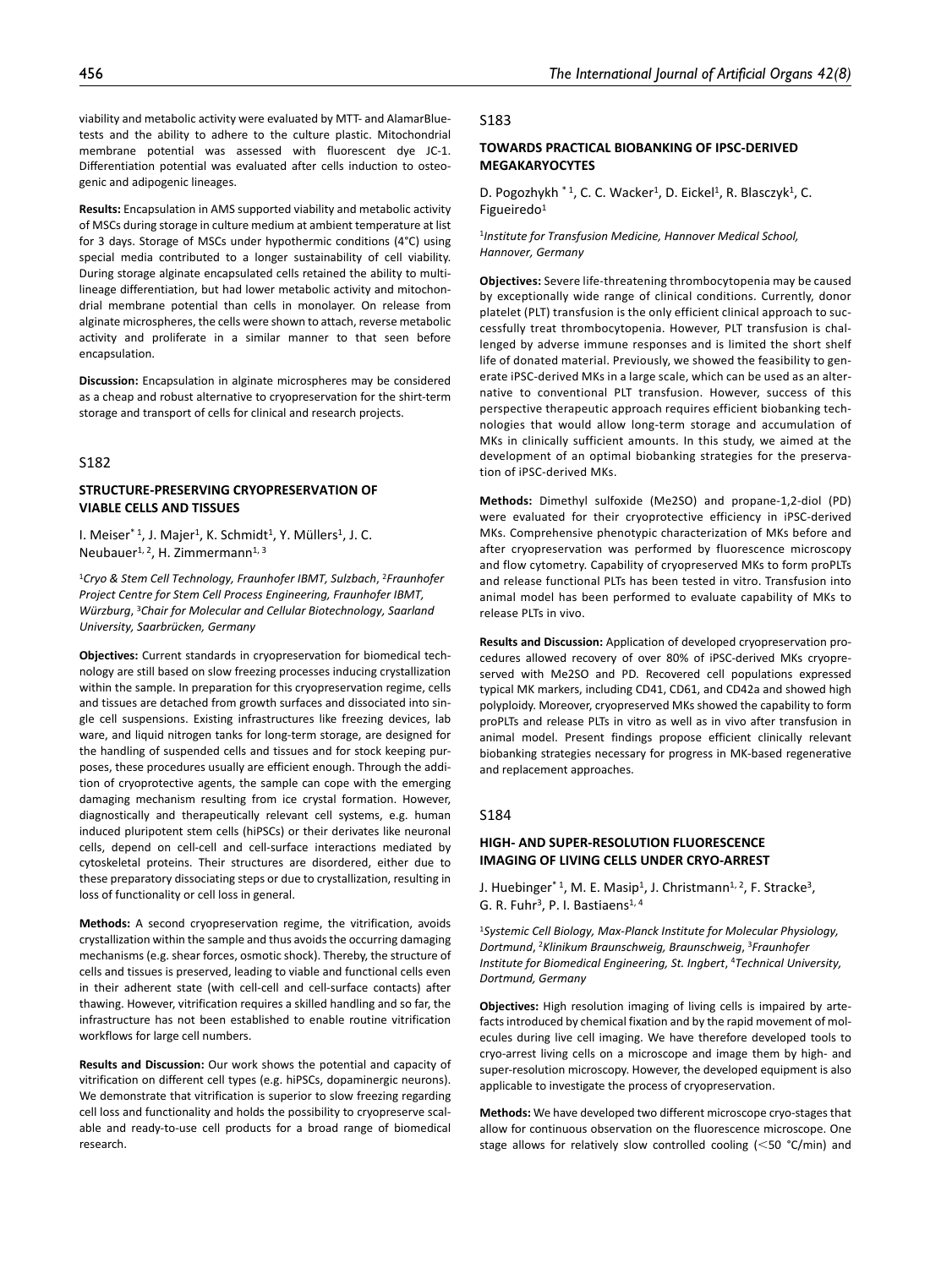warming (<150 °C/min) of cells. It allows for medium exchange during cooling and warming and thus for change of concentration of cryoprotective agents. Due to the design of this microscope stage, oil immersion objectives can be used down to at least -45°C. The second stage is designed to ultra-rapidly cool cells with  $>$ 10000 °C/s to temperatures  $<$ -130°C.

**Results:** We established a protocol to reversibly cryo-arrest living cells on a microscope stage. This permits to image physiological processes in the same living cells with practically unlimited acquisition time at consecutive points in time. This allowed for super-resolution imaging and microspectroscopy measurements, which were impeded at physiological temperatures, because of the dynamics of cellular molecules. The development of a device to ultra-rapidly cryo-arrest living cells on a microscope under continuous observation allowed for the investigation of cells, which have been cryo-arrested/vitrified within  $<$  10 ms.

**Discussion:** The presented cryo-fixations methods enable a more precise measurement of molecular patterns and thus a better understanding of molecular organization in cells under physiological conditions. The developed microscopy stages should however also enable high- and super-resolution fluorescence imaging of molecular processes in cells during the process of cryopreservation.

### S185

## **DEVELOPMENT OF EFFICIENT CRYOPRESERVATION PROTOCOLS BASED ON BIOMIMETICS**

E. Anastassopoulos\*1, V. Mutsenko<sup>2</sup>, O. Gryshkov<sup>2</sup>, B. Glasmacher2

<sup>1</sup>*General Department, Laboratory of Biotechnology, University of Thessaly, Larissa, Greece*, 2 *Institute for Multiphase Processes, Leibniz University Hannover, Hannover, Germany*

**Objectives:** Recent developments in imaging technology have enabled cryobiologists to reveal some mechanisms employed by nature to cope with freezing stress. The systematic study of these mechanisms may prove useful for developing ultimately novel and efficient cryopreservation protocols. In this work, we examine the potential advantages of using infrared video thermography (IVT) for monitoring latent heat release and freeze-thaw events in 3D porous collagenhydroxyapatite scaffolds used as a model system. In this context, we present ongoing results on the identification of warm ice-nucleating agents (INA) from Hippophae rhamnoides with potential use in cryopreservation of tissue-engineered constructs (TECs).

**Methods:** The scaffolds were prepared by freeze-drying of mineralized collagen suspensions and characterized by Raman microscopy, X-ray microcomputed tomography and differential scanning calorimetry. Visualization of freezing/thawing events in scaffolds frozen with and without cryoprotective solutions based on leaf homogenate from Hippophae rhamnoides was performed using the thermography-based platform developed at the University of Thessaly.

**Results:** Scaffolds presented 3D porous architecture and characteristic RAMAN peaks of collagen type I and hydroxyapatite (HAP). Presence of HAP decreased the specific heat capacity of collagen scaffolds. The probability of ice nucleation was higher in cryoptotective solutions with scaffolds than in solutions without. The ice nucleation temperature within scaffolds using INA was determined to be around -1.5 °C.

**Discussion:** IVT proved to be a very effective approach for visualizing latent heat release and freeze-thaw events within scaffolds frozen in cell

culture plates. INA from Hippophae rhamnoides may potentially be used for prevention of supercoiling in cryopreservation. The results obtained could serve as a basis for further development of efficient cryopreservation protocols for 3D TECs.

**Acknowledgements:** The work was in part funded by the DAAD, (IP@ Leibniz, project 57156199).

## **1st Joint ESAO and ESOT Symposium - The True Global Need for (Artifical) Organs**

S212

**ORGAN RECONSTRUCTION VS.**

## **MIMICKING: STATE OF ART OF BIO-SCAFFOLD AND ARTIFICIAL ABDOMINAL ORGANS**

C. Legallais\* 1

<sup>1</sup>*Laboratory of Biomechanics and Bioengineering, UTC / CNRS, Compiegne, France*

**Objectives:** In case of organ failure, several options can theoretically be considered, thanks to the progresses in medicine, materials science and biotechnology: i) transplant the same organ from a donor, ii) replace the functions of the failing organ by an artificial one, iii) repair its structure thanks to cell therapy or iv) engineer a new one in vitro before its implantation.

**Methods:** As far as abdominal organs (kidney, liver, pancreas), the history of organ replacement follows different ways that will be considered. In addition to medical and scientific hurdles, economical or ethical issues can drive the choices for the "best" solution for the patient.

**Results:** The case of pancreas is very specific since its transplantation is not the first option chosen to treat the failing organs, whereas it represents the gold standard for the liver and the kidney. In the case of liver, we still have to face the lack of purely artificial organ to treat acute liver failure or even chronic disease.

**Discussion:** This is due to the complexity of the organs and the variety of its functions, some of them remaining relatively unknown. In this case, the option of engineering new liver in vitro combining hepatic cells of different phenotypes with an adequate matrix allowing high blood perfusion appears as the most promising option. Several approaches have been proposed, starting from the "basic" use of a semi-permeable hollow fiber membrane to host the cells to the bioprinting of the whole organ. We will discuss here the pros and cons of these different strategies.

**Acknowledgements:** This work is performed in the framawork of PIA RHU Ilite "Innnovation in Liver Tissue Engineering" funded by ANR (ANR-16-RHUS-0005).

## **WG Heart Support - TAH - Future of Heart Failure or Failure of the Future?**

S221

# **TAH -INDICATION AND OPERATIVE MANAGEMENT**

G. Dogan\* 1

<sup>1</sup>*HTTG, MHH, Hannover, Germany*

A total artificial heart is used for orthotopic replacement of the native ventricles in cases of irreversible biventricular heart failure resulting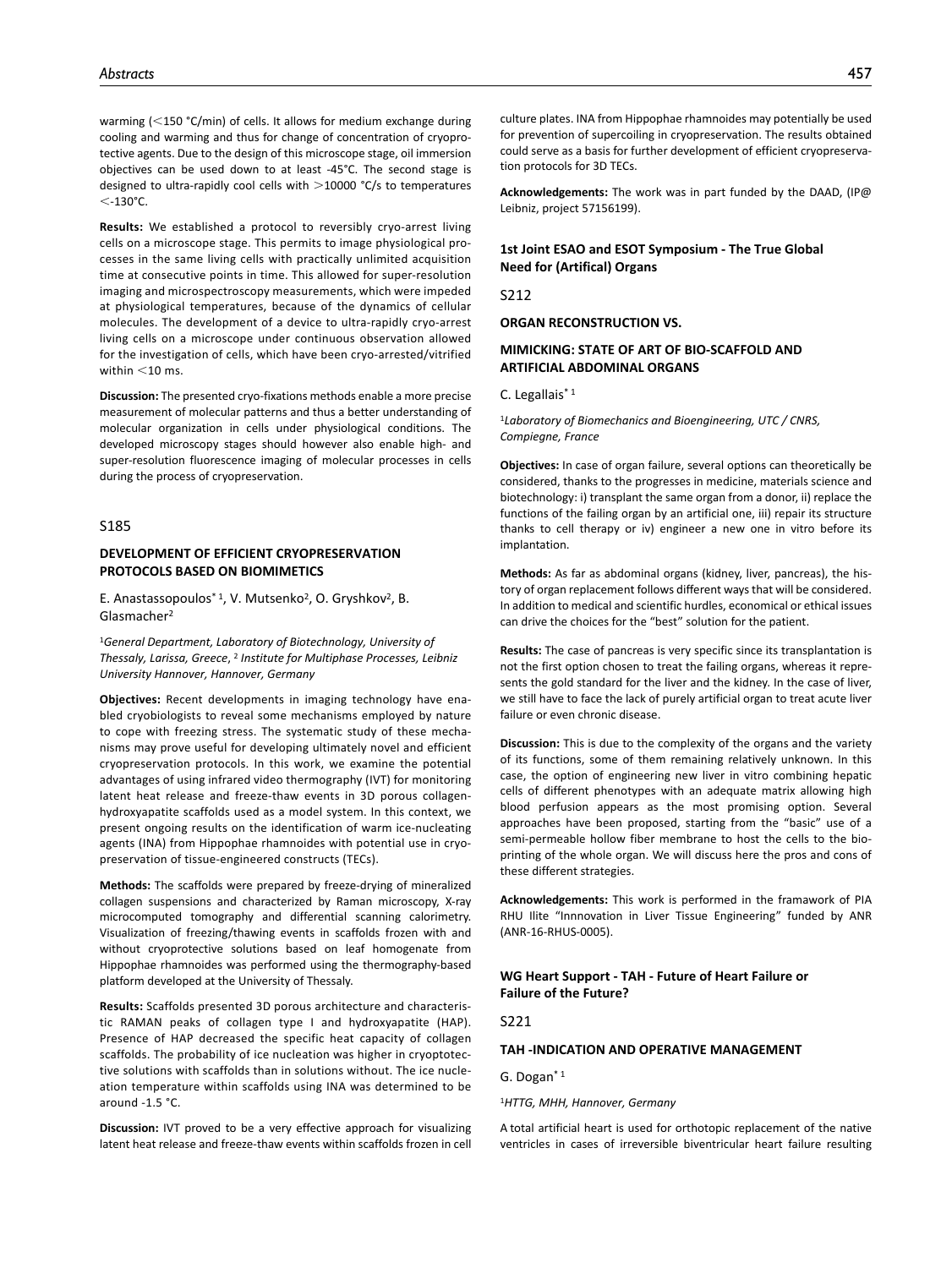either from chronic dilated cardiomyopathy or fulminant acute myocardial infraction. It is essential to find the right indication. There are several surgical options to perform a total artificial heart operation. To prevent therapy-failure it essential to set the right indication for implanting a total artificial heart. In general therapy with a TAH is feasible with good postoperative results. Setting the right clinical frame is crucial for the establishment of a therapy concept.

# S222

## **SYNCARDIA TAH: OUTCOMES AND SURVIVAL, THE INTERMACS EXPERIENCE**

### F. Arabia\* 1, J. K. Kirklin2

<sup>1</sup>*Surgery, Banner Health, Phoenix, AZ*, 2*Surgery, Univ. of Alabama, Birmingham, AL, United States*

**Objectives:** Determine the outcomes and survival of patients who receive a temporary total artificial heart (TAH) as bridge to transplant or as bridge to decision by evaluating data from the Interagency Registry for Mechanically Assisted Circulatory Support (INTERMACS) database in the U.S.

**Methods:** Review of the INTERMACS database between 2006 and April 2017 revealed a total of 450 patients had been implanted. The data was reviewed to determine survival rates, adverse events, and competing outcomes. Risk factors for mortality were determined using hazard function analysis.

**Results:** Data from 450 patients (87% men; mean age, 50 years) were available in the INTERMACS database. The 2 most common diagnoses were dilated cardiomyopathy (50%) and ischemic cardiomyopathy (20%). Risk factors for right heart failure were present in 82% of patients. Most patients were INTERMACS Profile 1 (43%) or 2 (37%) at implantation. There were 266 patients who eventually underwent transplantation, and 162 died. Overall 3-, 6-, and 12-month actuarial survival rates were 73%, 62%, and 53%, respectively. Risk factors for death included older age ( $p = 0.001$ ), need for pre-implantation dialysis ( $p = 0.006$ ), higher creatinine ( $p = 0.008$ ) and lower albumin ( $p <$ 0.001) levels, and implantation at a low-volume center ( $\leq 10$  TAHs; p < 0.001). Competing-outcomes analysis showed 71% of patients in high-volume centers were alive on the device or had undergone transplantation at 12 months after TAH implantation vs 57% in low-volume centers ( $p = 0.003$ ).

**Discussion:** Patients receiving TAHs have rapidly declining cardiac function and require prompt intervention. Experienced centers have better outcomes, likely related to patient selection, timing of implantation, patient care, and device management. Organized transfer of knowledge to low-volume centers could improve outcomes

# S223

## **REINHEART TAH: HASSLE-FREE HEART-REPLACEMENT**

S. V. Jansen\*<sup>1</sup>, F. Risvanis<sup>2</sup>, U. Steinseifer<sup>2</sup>, H. de Ben<sup>1</sup>, T. Finocchiaro1

<sup>1</sup>*ReinHeart TAH GmbH*, 2*Cardiovascular Engineering, Applied Medical Engineering, RWTH Aachen University, Aachen, Germany*

**Objectives:** Throughout the history of medical devices, highly invasive systems underwent a series of generations prior a successful establishment as a widely accepted therapy. The only available THA today (SynCardia TAH) is successfully saving lives but comes with a significant restriction of the quality of life (QoL) and a stigmatization of the patients. According to surgeons this is an important factor contributing to the low number of implantations today.

**Methods:** Next generation devices using an implanted drive promise a new level of QoL and are currently developed by several institutions worldwide. Reasons for the long time to market of the next TAH generation  $(>15$  years) might be found in the enormous challenges of technological aspects together with a difficult marked situation from an investors point of view. However, a higher QoL and an increasing trust in the reliability of the next TAH generations will inherently lead to a higher number of implantations, and further the acceptance of these devices towards an established therapy option.

**Results:** The approach of the ReinHeart TAH is to adopt the well-proven hydraulic features of the SynCardia TAH while improving its current limitations. The ReinHeart TAH features a passive filling during diastole, a principal that is also successfully applied by the SynCardia TAH. The simple and robust linear driving mechanism allows for a compact design, achieving fit in the vast majority of patients. Beyond that, the drive principle makes additional sensors unnecessary. The compact, smart and usability-driven design of the external components will lead to a broad acceptance by the patients.

**Discussion:** The unique features of the ReinHeart TAH elevate TAHtherapy to the next evolutionary step with regards to robust long-term application, size, ease of use and quality of life.

**Acknowledgements:** The ReinHeart TAH development is being supported by the European Union, the state of North Rhine-Westphalia (both EFRE-Program), and the Erich & Hanna Klessmann Foundation.

#### S224

## **THE PRINCIPLES OF THE REALHEART TECHNOLOGY: A NOVEL PULSATILE FOUR-CHAMBER TAH**

A. Najar<sup>\* 1</sup>, F. Pahlm<sup>1</sup>, G. Hellers<sup>1</sup>, I. L. Pieper<sup>1</sup>

<sup>1</sup>*Scandinavian Real Heart AB, Västerås, Sweden*

Realheart TAH is designed to imitate the construction of the human heart in order to create a blood flow as natural as possible. Realheart TAH consists of two pumps, corresponding to the right and left side of the natural heart. It pumps blood from the left side and right side simultaneously in a synchronized manner.

Each pump of the Realheart TAH consists of an atrium and a ventricle, with a valve cylinder in between. When the valve cylinder moves towards ventricle, the blood pumps out from the ventricle creating the systolic phase. The ventricle fills with blood when the valve cylinder moves towards the atrium creating a diastolic phase. The cardiac output of the Realheart TAH depends on the stroke length of the valve cylinder and the frequency of the movement. The left and right pump regulate cardiac output independently in order to coordinate the left/right flow balance of the circulatory system.

Similar to natural heart, Realheart TAH is integrated into the circulatory system, which facilitates the uninterrupted blood flow to the atrium, when it pumps the blood out of the ventricle in pulses. The atrium is constructed with a compliance membrane to avoid blood suction from the veins during the systolic phase.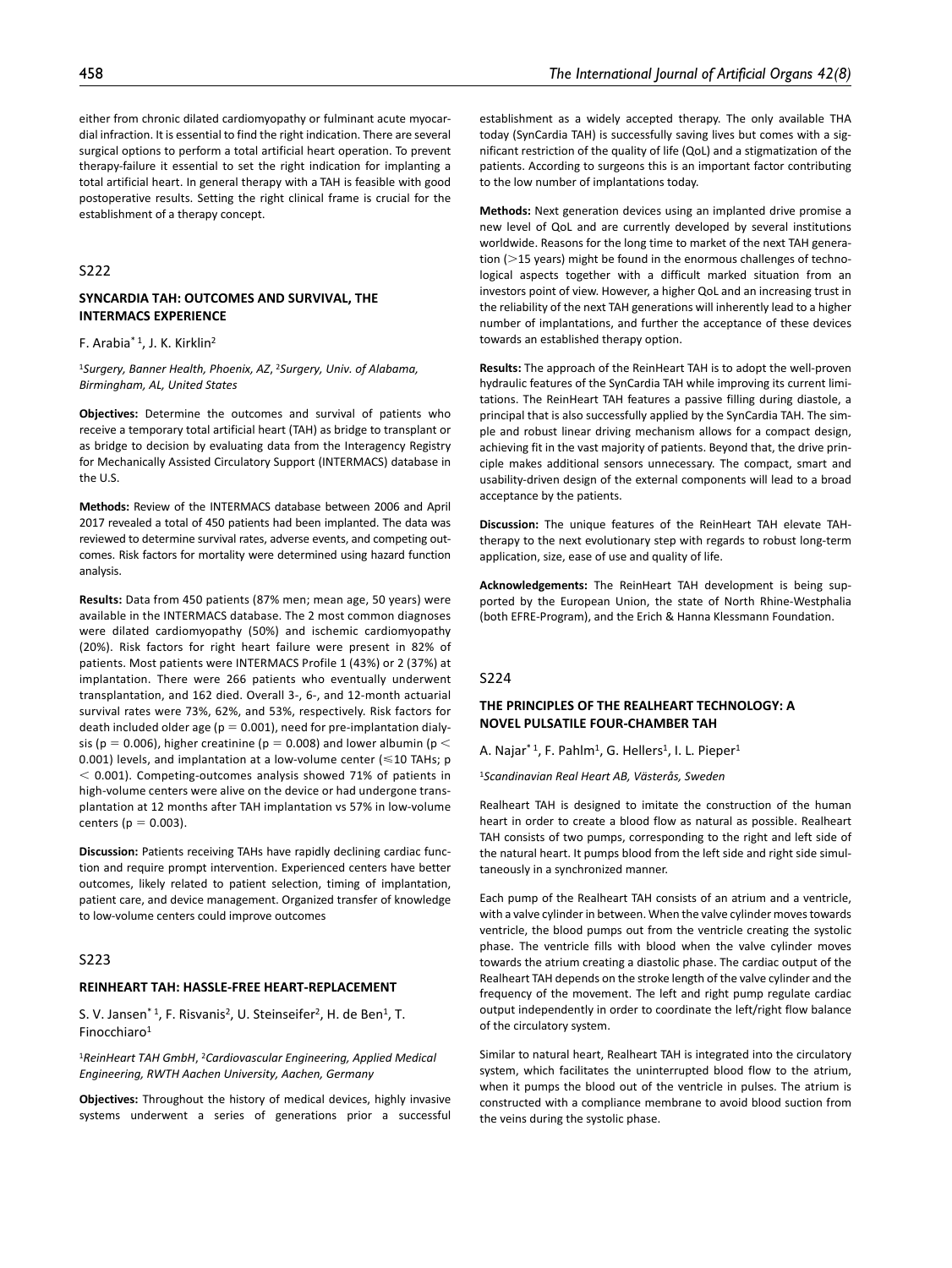#### S226

## **MAJOR RISKS AND MITIGATIONS WITH TOTAL ARTIFICIAL HEARTS – A BIVACOR PERSPECTIVE**

D. Timms<sup>\*1</sup>, F. Nestler<sup>1</sup>, M. Kleinheyer<sup>1</sup>, N. Greatrex<sup>1</sup>, S. Diab<sup>2</sup>, W. E. Cohn<sup>2</sup>, O.H. Frazier<sup>2</sup>

<sup>1</sup>*BiVACOR Inc, Houston, Texas, USA*, 1*Texas Heart Institute, Houston, Texas, USA*

Total artificial hearts (TAH) are used to restore quality of life to biventricular heart failure patients but can also introduce significant risks. Several features were included in to the BiVACOR design to mitigate some of the major risks, such as 1) device malfunction, 2) insufficient hemocompatibility, 3) ineffective physiological interaction, and 4) inappropriate device geometry.

To achieve a durable design the BiVACOR TAH reduces mechanical wear by levitating a single rotating impeller in a magnetic field. To reduce the incidence of single fault failures, the levitation and drive systems incorporate backup features. Large clearance gaps in the blood flow path and cyclic speed variations assist hemocompatibility. Physiological interaction is improved via autonomous left/right outflow balancing, the ability to inherently adapt total outflow based on physiological conditions, and to respond to variations in filling volumes.

Initial durability testing is ongoing with no device failures after 180 days. The redundant motor and hydrodynamic backup bearing maintain hemodynamic function when failure modes are induced. Preliminary NIH, platelet activation and vWF degradation during in-vitro tests show lower levels than implantable VADs. In-vivo results (1x90day, 3x30-day) confirm benchtop observations. When operated with either pulsatile or non-pulsatile outflow up to 15 l/min, or with the hydrodynamic backup bearing, pfHb ranged between 0.5-2mg/dL. The system can balance outflows under a wide variety of physiological conditions, while inherently adjusting flows by more than 4 l/min. Finally, device weight and size allowed a good anatomical fit in human cadavers with BSA  $>$ 1.4m<sup>2</sup>.

By implementing the risk mitigating design features, the BiVACOR device aims to provide patients with a durable, hemocompatible, and physiological interactive TAH with suitable anatomical fit. Successful development of this device may ultimately lead to a long-term alternative to heart transplants.

**Acknowledgements:** Research reported in this publication was supported by the NHLBI of the National Institutes of Health under award number R44HL137454. The project was supported by the Queensland Government under the Advance Queensland program.

## S227

# **THE CLEVELAND CLINIC CONTINUOUS-FLOW TOTAL ARTIFICIAL HEART, SIMPLY SMART**

## B. Kuban<sup>\* 1</sup>, K. Fukamachi<sup>1</sup>

## <sup>1</sup>*Biomedical Engineering, Cleveland Clinic, Cleveland, Ohio, United States*

**Objectives:** Heart failure (HF) is a critical healthcare issue and a primary source of cardiovascular mortality worldwide. Globally, it is estimated that up to 100,000 people are candidates for heart transplantation, but only about 5800 transplants were performed in 2016. At Cleveland Clinic, we are developing a continuous-flow total artificial heart (CFTAH) in an attempt to provide a viable alternative to transplantation for the growing population of patients with end-stage HF.

**Methods:** The Cleveland Clinic CFTAH is a double-ended centrifugal pump with only one moving part that is designed to passively self-balance left and right circulations without active intervention. The device has no mechanical bearings to wear out and is driven by an extremely reliable 3-phase brushless, sensorless motor. The nominal external dimensions of the latest version of our adult CFTAH design to be tested in-vivo were 98.4 mm in length, 62 mm in diameter, 160 cc in volume displacement and 486 g in weight without the cable.

**Results:** Biocompatibility of the CFTAH has been demonstrated in two full-term 90-day in vivo tests, completed without the use of any anticoagulation. Since the conclusion of these tests, our team has been working on design improvements to further reduce susceptibility to thrombosis, enhance autoregulation, improve motor controller hardware, add clinically useful features to the control interface and enhance manufacturability.

**Discussion:** Our results to date suggest that a small, mechanically and electronically simple, auto-regulated total artificial heart has significant potential to provide an important clinical option for HF patients.

**Acknowledgements:** This work is supported by the United States National Institutes of Health, Kiyotaka Fukamachi, MD, PhD principle investigator.

#### S228

### **CARMAT TAH - IS THE FUTURE ALREADY THERE?**

C. Latremouille\* 1

<sup>1</sup> *Hôpitaux de Paris, France*

The electro-hydraulically actuated Carmat total artificial heart (C-TAH) is designed for biventricular replacement in patients suffering from endstage heart failure, either as bridge to transplant or destination therapy. It generates pulsatile flow which is automatically adapted to the patient's physiological needs. The device contains bio-prosthetic blood contacting materials, allowing for low dose anti-coagulation. A multi-centre European study is currently underway to assess the safety and performance of the C-TAH, with 6-months survival as primary objective. Preliminary results will be presented from a cohort of 10 patients included in the study.

## **Muscle and Tendon Tissue Engineering**

#### S231

# **ELECTROSPUN MATERIALS FOR TENDON AND MUSCLE ENGINEERING: TOWARDS THE RECONSTRUCTION OF THE MYOTENDINOUS JUNCTION**

M. Beldjilali-Labro<sup>\* 1</sup>, A. Garcia Garcia<sup>1</sup>, F. Farhat<sup>1</sup>, Q. Dermigny<sup>1</sup>, R. Jellali<sup>1</sup>, F. Bedoui<sup>2</sup>, M. Dufresne<sup>1</sup>, C. Legallais<sup>1</sup>, J.-F. Grosset<sup>1</sup>

## <sup>1</sup>*Laboratory of Biomechanics and bioengineering*, 2*Roberval Laboratory, UTC / CNRS, Compiegne, France*

**Objectives:** Bioengineering of elements of the musculo-skeletal system is rich in studies concerning bone reconstruction. Among them, the culture of cells on a osteogenic electrospun scaffold under dynamic conditions is an interesting option. However, one should also consider the reconstruction of tendon and muscle finally mimicking a continuum from bone to muscle.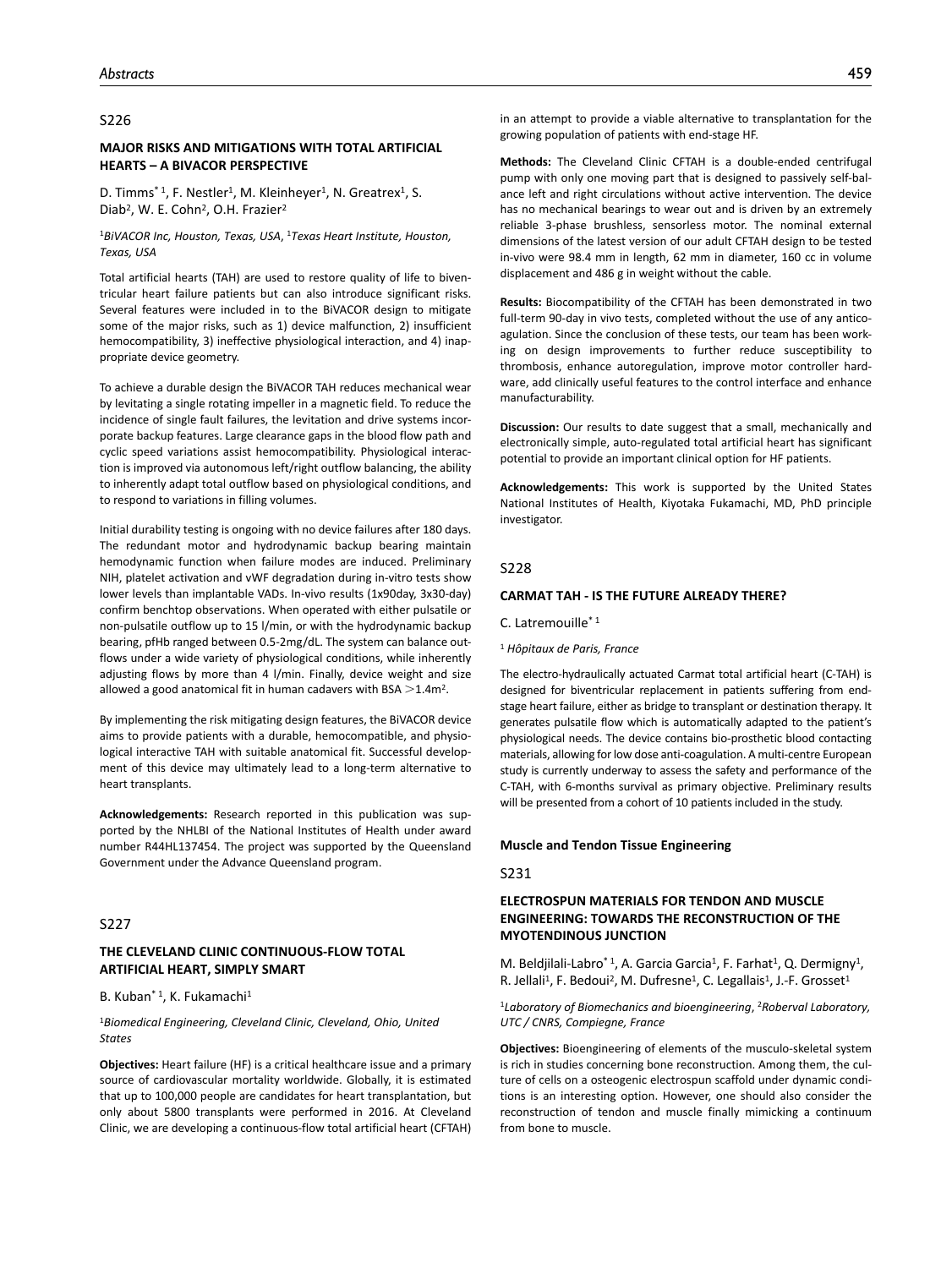**Methods:** Poly-caprolactone (PCL) 10% was electrospun on a rotating collector whose velocity varied to get random or aligned nanofibers. Bone marrow stem cells (BMSCs) and C2C12 cells were respectively seeded on the materials. Mechanical or electrical stresses were applied to the biohybrid scaffolds to differentiate cells towards tendon's or muscle's phenotypes, in the absence any specific biochemical factors.

**Results:** After 2 weeks of culture under dynamic stretching (1Hz, 4% strain for an hour followed by 11h of rest), BMSCs were found to align in the stretching direction, presented increased levels of tenomodulin and neosynthetized collagen, compared to static conditions. C2C12 differentiation until aligned myotubes stage was more difficult to achieve. We proposed to add a PEG microstructure to guide cell growth. Combined to electrical stimulation, it led to the cells fusion into very long myotubes hosting many nuclei, as expected.

**Discussion:** In this study, we managed to grow two different types of cells and generate their differentiation towards tendon and muscle lineage, in the absence of any differentiation factors. The next step is to implement the co-culture on different areas of the same electrospun scaffold, to let the cells proliferate and study the events occurring at the junction.

**Acknowledgements:** This work was by Labex MS2T (ANR-11-IDEX-0004-02) and by Région Hauts de France / FEDER (INTIM project).

## S232

# **HIGH-RESOLUTION PRINTING OF 3D COLLAGEN BASED COMPOSITE SCAFFOLDS FOR IMPROVED DENSITY AND STRUCTURAL OSTEO-IMPLANTS**

## M. Castilho<sup>\* 1, 2</sup>, R. Moakes<sup>3</sup>, K. Ito<sup>4</sup>, L. Grover<sup>3</sup>, J. Malda<sup>1</sup>

<sup>1</sup>*Orthopaedics, University Medical Center Utrecht, Utrecht*, 2*Biomedical Engineering, Eindhoven University of Technology, Eindhoven, Netherlands*, 3*School of Chemical Engineering, University of Birmingham, Birmingham, United Kingdom*, 4*Orthopaedics, Eindhoven University of Technology, Eindhoven, Netherlands*

**Objectives:** This work aimed to print high-resolution, collagen-based, constructs via suspended 3D printing with load-bearing and compositions closer to native bone; for potential use as implant materials.

**Methods:** Collagen type I (Col) and gelatin methacroylate (GelMA) blends were systematically investigated as bio-inks, probing their rheological properties and crosslinking efficiency for printing. An adapted 3D bioprinter (3DDiscovery, regenHU, Switzerland) based on an extrusion principle was used to print constructs. Calcification was investigated, *in vitro*, using a polymer-induced liquid precursor for the mineralization process.

**Results:** Careful control over the formulation and processing resulted in refined construct properties such as: wall width (500um), lattice length (2cm) and shape (bone trabeculae). Once printed, the ability to cure the GelMA/Col blends was dependent on photo-polymerisation methodology, with enhanced curing and lower remaining soluble fractions (10% vs 40%) for visible light  $+$  Riboflavin/SPS in comparison to UV  $+$  Irgacure. Control over the construct structure allowed defined mineralisation, and subsequent material responses.

**Discussion:** In recent years the development of 3D printing technologies has attempted to combat the growing need for bone repair solutions, although is limited by the number of bio-inks, and printable resolutions available. Suspended manufacture has sought to address this issue, using a fluid gel to support a secondary biologically relevant bio-ink whilst it undergoes a curing step, during or post-printing. To date, printing techniques have not been shown to provide fully resorbable and/or mechanically satisfactory bone implants. This research has shown

promise as the first steps towards printing high resolution constructs with chemical compositions more closely matching that of natural bone. Further works involve deeper investigation of calcification and impact on implants mechanical properties and microstructure.

#### S233

# **POLYCAPROLACTONE:CHITOSAN-GRAFT-POLYCAPROLACTONE BLENDS ENHANCE BIOCOMPATIBILITY IN ELECTROSPUN SCAFFOLDS FOR TENDON REPLACEMENT**

A. Becker<sup>\* 1, 2</sup>, D. de Cassan<sup>3</sup>, H. Menzel<sup>3</sup>, Y. Roger<sup>2, 4</sup>, A. Hoffmann<sup>2, 4</sup>, B. Glasmacher<sup>1, 2</sup>

<sup>1</sup>*Institute for Multiphase Processes, Gottfried Wilhelm Leibniz University Hannover*, 2*Lower Saxony Centre for Biomedical Engineering, Implant Research and Development (NIFE), Hannover*, 3*Institute for Technical Chemistry, Braunschweig University of Technology, Braunschweig*, 4*Department of Orthopaedic Surgery, Hannover Medical School, Hannover, Germany*

**Objectives:** Biodegradable PCL-based electrospun scaffolds are often used in TE. However, such scaffolds lack biocompatibility, wettability and chemical accessibility for tendon replacement applications. Here, we propose a new method to overcome those shortcomings by using PCL:Chitosangraft-PCL (PCL:CS-g-PCL) blends instead of post-process coatings.

**Methods:** Blended solutions of PCL (175 mg/ml in 2,2,2-TFE) and CS-g-PCL (1200 mg/ml in chloroform) were electrospun into scaffolds with CS-g-PCL from 0 to 90 wt% (10 ratios). SEM based measurements were carried out to investigate fiber diameter and morphology. Chitosan amino groups within the fibers were quantified by nuclear magnetic resonance spectroscopy (<sup>1</sup>H-NMR) and x-ray photoelectron spectroscopy (XPS). DSC measurements were conducted to assess thermal properties and crystallinity. Subsequently, metabolic activity of human mesenchymal stromal cells (hMSC) seeded on the scaffolds, was determined over 7 days.

**Results:** Blends with CS-g-PCL contents < 90 wt% led to fiber diameter of  $1 \pm 0.35$  µm and to  $2 \pm 0.38$  µm for 90 wt%. XPS measurements showed an enrichment of chitosan amino groups at the surface of the fibers. The enthalpy of fusion increased by up to 40 J/g for CS-g-PCL contents from 0 to 90 wt%, indicating a significant increase in crystallinity. hMSCs had maximum metabolic activity on samples with CS-g-PCL contents between 10 and 30 wt%.

**Discussion:** Electrospinning of blended PCL:CS-g-PCL solutions resulted in higher crystallinity while preserving mechanical properties. Furthermore, increased wettability improved biocompatibility and chemical accessibility, which ultimately influenced the metabolic activity of the hMSCs positively. This promising novel approach will increase the biocompatibility of PCL-based scaffolds with simultaneous reduction in production complexity.

**Acknowledgements:** The research project is supported by the DFG in the framework of the Research Unit 2180 "Graded Implants for Tendon-Bone Junctions".

## $5234$

# **ENGINEERING 3D MICROPHYSIOLOGICAL SKELETAL MUSCLE TISSUES: FROM MICROTISSUES TO VOLUMETRIC CONSTRUCTS**

J. Ramon<sup>\* 1</sup>, X. Fernández-Garibay<sup>1</sup>, F. Velasco-Mallorquí <sup>1</sup>, A. Castaño<sup>1</sup>, J. Fernandez-Costa<sup>1</sup>

1*Institute for Bioengineering of Catalonia, Barcelona, Spain*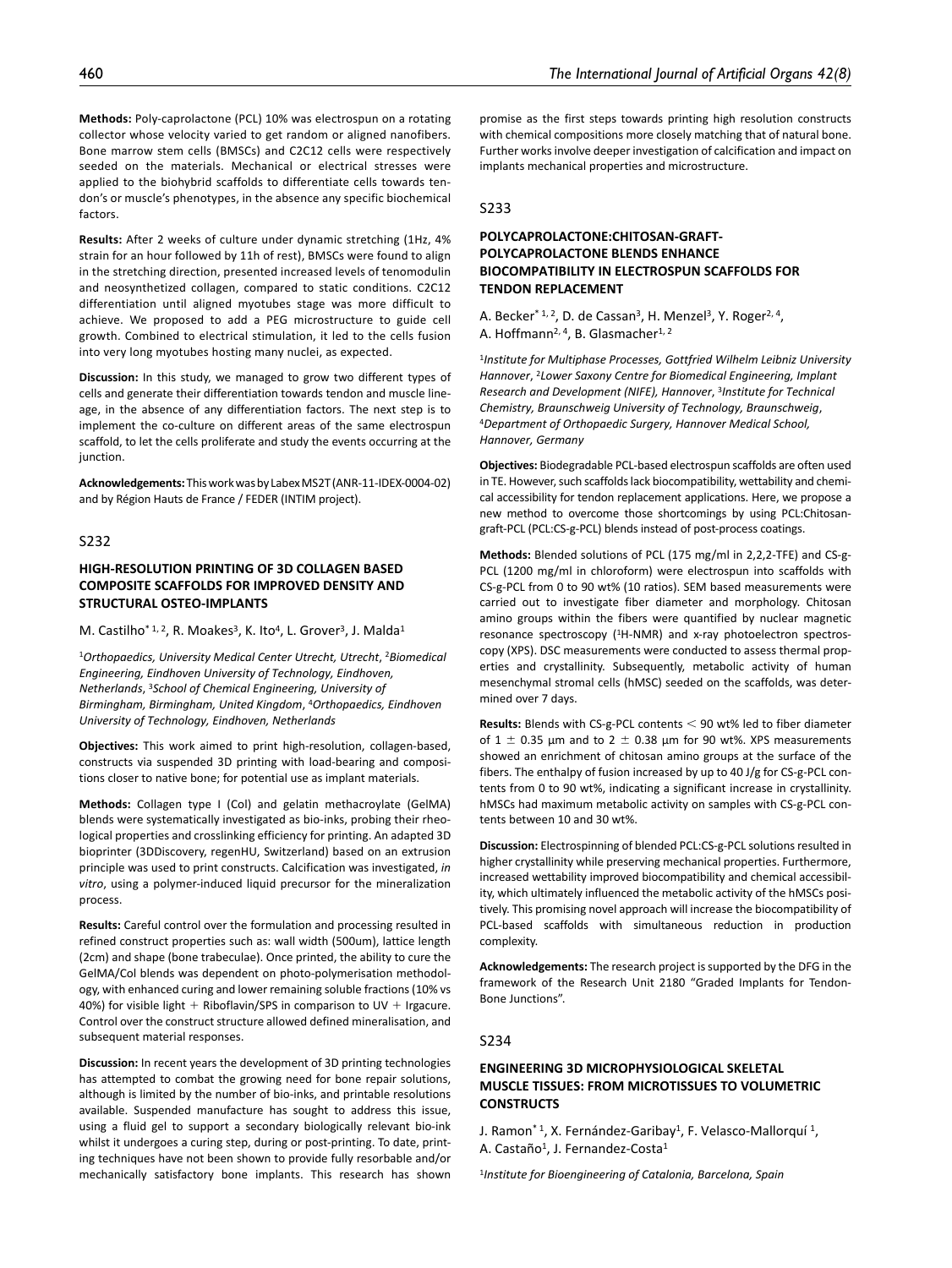**Objectives:** Engineered skeletal muscle tissues in three-dimensional (3D) cell culture platforms that resemble the muscles complex native structure and organization can be used as *in vitro* models to study muscle physiology and metabolism. This project allows us to develop a new platform to model muscle diseases (such as myotonic dystrophy 1) in vitro in order to study its response to candidate therapeutics and to better understand disease mechanisms of pathogenesis. To this end, we monitor the secretion of disease-associated biomarker proteins and metabolites.

**Methods:** Here, we present 3D skeletal muscle constructs, fabricated by encapsulating C2C12 cells and patient-derived transdifferentiated skin fibroblasts in a photocrosslinkable Gelatin Methacrylate and Carbolymethylcellulose Methacrylate (GelMA:CMCMA) hydrogel and cryogel scaffold. These scaffolds present a microgrooved topography that promotes cell alignment and differentiation. Electrical stimulation (ES) was then applied to the engineered tissues during cell culture to induce spontaneous contraction and maturation of the sarcomeres. Cell alignment differentiation, and the effect of ES were assessed by calculating the orientation angle and fusion index of immunostained myotubes expressing Myosin Heavy Chain (MHC).

**Results:** We have obtained a new platform to study the evolution of congenital muscle diseases, specifically myotonic dystrophy 1 and evaluate the functional tissues by metabolic and gene expression analysis. Monitor the secretion of biomarkers proteins, metabolites, and the glycolysis pathway of muscle tissues for different drug candidates.

**Discussion:** This platform has been tested with different drugs assays and represent a step toward the goal of producing *in vitro* drug testing systems for medical and pharmaceutical industry applications. Finally, such "muscle tissue-on-a-chip" devices can be fabricated using patient's own cells as a major step toward personalized medicine.

#### S235

## **MUSCULAR DISEASES: CONSTRUCTION OF SKELETAL MUSCLE-ON-A-CHIP FOR NEW TREATMENTS**

A. Flatres<sup>\* 1, 2</sup>, N. Saint<sup>1</sup>, G. Carnac<sup>1</sup>, Y. Aarab<sup>3</sup>, P. Coudray<sup>4</sup>, G. Subra<sup>5</sup>, S. Matecki<sup>1</sup>, B. Jung<sup>1, 3</sup>, P. Etienne<sup>2, 6</sup>

<sup>1</sup>*INSERM U1046, CNRS UMR9214*, 2*Plateforme d'OptoMicrofluidique de Montpellier (POMM), Laboratoire Charles Coulomb UMR5221, Université de Montpellier*, 3*Réanimation médicale, Lapeyronie, CHU Montpellier*, 4*KLOE SA*, 5*Institut des Biomolécules Max Mousseron (IBMM), UMR5247 CNRS*, 6*Laboratoire Charles Coulomb (L2C), Université de Montpellier, CNRS, Université de Montpellier, Montpellier, France*

**Objectives:** For 30 years, the mortality rate of patients hospitalized in intensive care unit has been drastically reduced. But an increase in muscle dysfunctions at the end of intensive care stay, leading to long term functional disability was observed at the same time. The physiological mechanism remains poorly understood due to a lack of study tools. The objective of this work is therefore to create a new tool for the tissue construction of an in vitro skeletal muscle. This tool should allow a muscle construction which mimics physiological reality, in order to model the disease more accurately. Also, it should allow mechanical and electrical stimulation in order to simulate the resumption of muscle contraction of patients.

**Methods:** Using sol-gel process, we synthesized a new biomaterial, based on an epoxy organic-inorganic hybrid precursor (g-glycidyloxypropyltrimethoxysilane). This biomaterial was deposited as a thin layer (spin-coating process) of 7µm thickness on a silicone membrane suitable to undergo mechanical stretching. The biomaterial was microstructured using the UV laser writing lithography to create a line network. This line

network was revealed with a 2-minute isopropanol bath and we obtained lines of 8µm thickness spaced of 175µm. To ensure a biological environment and a strong adhesion of cells on microstructured silicone support during mechanical stretching, we grafted silylated bioactive peptides using dip-coating process.

**Results:** Muscular stem cells which were isolated from patients' quadriceps biopsy were seemed and, by immunofluorescence staining, we observed a growth of muscle fibers along the lines, mimicking the physiological organization of a muscle.

**Discussion:** We were able to model the first stages of a complex muscle organoid in vitro using a new tool manufactured by a fast, simple and reproducible process. With the mechanical and electrical stimulation of this muscle-on-a-chip, this work should allow us to better understand these muscle dysfunctions and find new treatments.

#### **Novel Smart Devices in the Treatment of CKD-Patients**

#### S241

# **TOWARDS A NEW HAEMODIAFILTRATION APPROACH: FINDING THE GOOD CONVECTION WITH NO EFFORT**

#### A. Argiles\* 1

#### <sup>1</sup>*Néphrologie Dialyse Saint Guilhem, Montpellier, France*

Recent evidence from randomised controlled trials (RCTs) suggests that post-dilutional haemodiafiltration (HDF) is associated with a benefit in survival. This benefit has been mainly observed in re-analyses of the primary data looking at the patients treated with the highest convection volumes (HCV-HDF). To obtain HCV-HDF, significant pressure has to be applied to the dialyser membrane and the dialysis systems are submitted to significantly stronger transmembrane pressure (TMP) constraints, frequently surpassing the limits proposed by the guidelines. Several automatized systems are proposed to avoid or overcome the alarms induced by the increases in convection and still maintain the volumes prescribed by the physician.

The present overview will

- i) Critically analyse the evidence on the effect of convection volumes on survival.
- ii) Review the automatic systems presently proposed to achieve a given level of convection.
- iii) Analyse the possible pitfalls in determining the limits established by a dialysis monitor when performing HCV–HDF.
- iv) Explore a harmonised definition of the parameters that may drive the convection volumes during a dialysis procedure with the aim to help in better defining the Best Practice Guidelines for HCV-HDF.

#### S242

## **TOWARDS A PORTABLE ARTIFICIAL KIDNEY – STRATEGIES FOR IMPROVED TOXIN REMOVAL AND DIALYSATE REGENERATION**

D. Stamatialis<sup>\*1</sup>

<sup>1</sup>*Biomaterial Science and Technology, University of Twente, Enschede, Netherlands*

Hemodialysis is an important therapy for End Stage Renal Disease (ESRD) patients if a donor kidney is not available. During four hours of conventional therapy, three times a week, mainly small water-soluble toxins and a limited number of middle molecules are effectively removed from the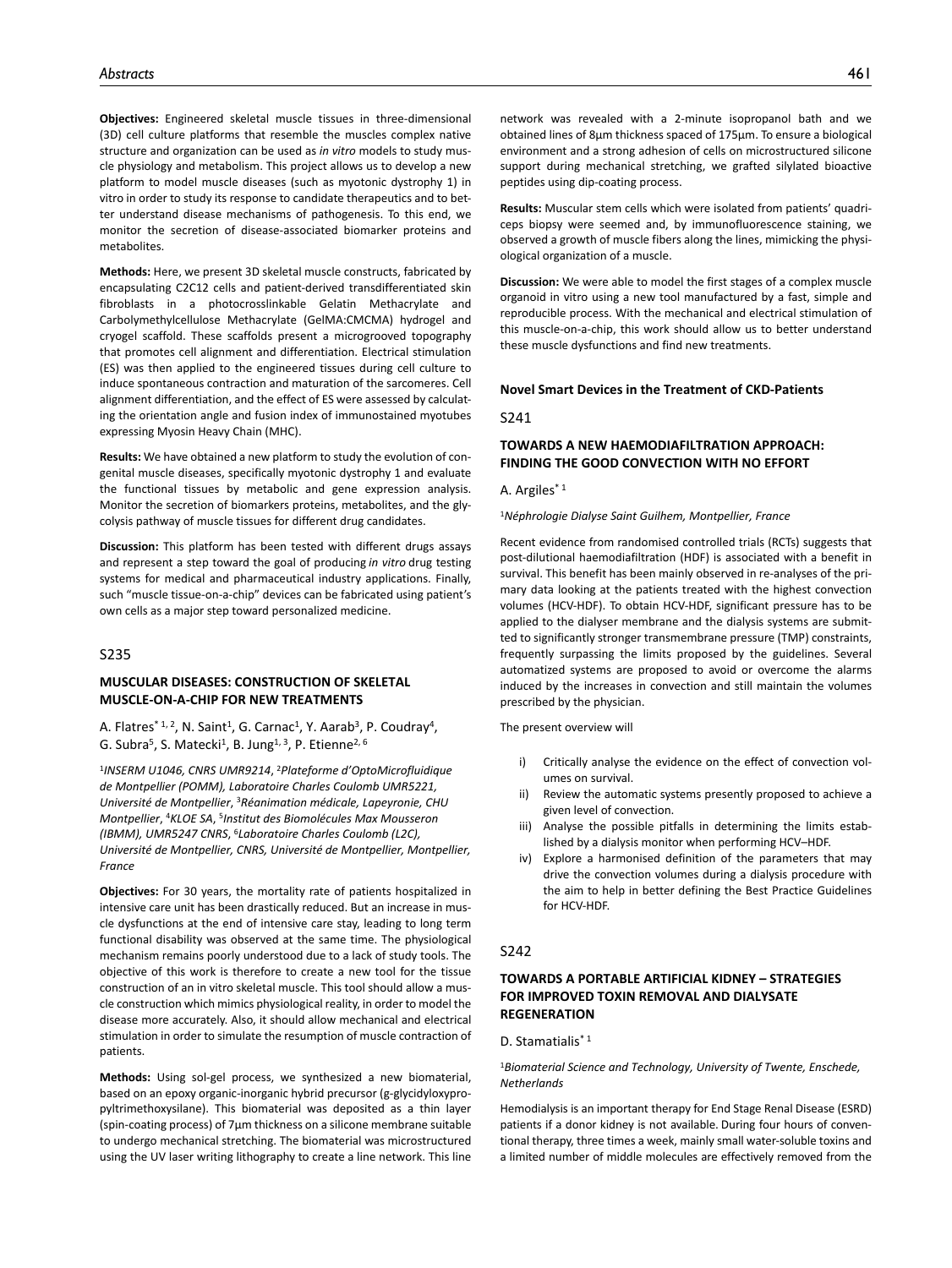patients' blood [1]. Besides, the therapy is non-continuous, causing large fluctuations in water balance and uremic waste, potassium and phosphate. Therefore, in recent years, many developments are focussed on longer treatment times, such as, nocturnal dialysis or application of a portable or wearable artificial kidney (PAK or WAK respectively).

The continuous therapy outside the hospital requires application of membranes with long-term selectivity, fouling resistance and blood compatibility as well as demands reduced amount of water. In fact, for WAK, a small volume of spent dialysate should be continuously regenerated and reused.

In this lecture, we will discuss all these important issues, including:

- 1) Strategies for achieving endotoxin-free dialysate since the continuous recirculation of the dialysate for prolonged time demands additional efforts to avoid microbial contamination, without extra water consumption and without affecting the overall weight of the system.
- 2) Strategies for achieving dialysate regeneration and especially urea removal since its daily molar production is higher than that of other waste solutes.

**Acknowledgements:** We would like to acknowledge the financial support of:

- Health-Holland TKI project NOVAMEM (project no: LSHM16059-SGF). - Strategic alliance program entitled: Advanced biomanufacturing, funded by the University of Twente, Utrecht University and University Medical Center Utrecht, project title: Innovative (bio)engineering membranes for improved treatment of kidney failure.

## S243

## **A CONCEPT FOR SMART REAL-TIME MONITORING OF INTERMITTENT RENAL REPLACEMENT THERAPY**

I. Fridolin\* 1, 2

<sup>1</sup>*Department of Health Technologies, Tallinn University of Technology (TalTech)*, 2*Optofluid Technologies OÜ (OFT), Tallinn, Estonia*

**Objectives:** One of the main functions of renal replacement therapy is removal of excess products of metabolism from blood. Uremic toxins, waste products found in the blood of patients in need of renal replacement therapy (RRT), have very high blood concentrations and are harmful to the organism. Uremic toxins have been found over 100 and their classification is based on their molecular mass and linkage to proteins. EUTox, the European uremic toxin work group, has divided uremic toxins into 3 groups:

- 1) water soluble toxins with small molecular mass (MM) < 500 Da (e.g. urea);
- 2) middle size molecules, MM > 500 Da, (e.g. β2-microglobulin); 3) protein-bound uremic toxins (e.g. indoxyl sulphate and ρ-cresyl
- sulfate).

**Methods:** TalTech and a spin-off company grown out of the university, OFT, have developed a new, real-time multicomponent (MCM)-sensor to monitor all uremic toxin groups in RRT. MCM-sensor contains miniature LED-technology to measure UV-absorbance and fluorescence. During online measurements, the sensor is connected to dialysis machine outlet with easy-to-handle connectors.

**Results:** The results from a pilot clinical study at Nephrology Department of North Estonia Medical Centre and Nephrology Department of Linköping University Hospital will be presented. The outputs of the sensor are on-line concentration patterns of small, middle and proteinbound uremic toxins in the waste dialysis and the clinical parameters of the uremic toxin removal (removal rate, total solute removal). A

telemetry application enables to follow the dialytic removal even on remote distances.

**Discussion:** A concept for smart real-time monitoring of intermittent RRT has been realized as a novel miniaturized optical sensor performing intradialytic on-line multicomponent uremic toxins monitoring in the spent dialysate.

**Acknowledgements:** The study was funded by the EU through the ERDF H2020–SMEINST–2–2017, OLDIAS2-On-line Dialysis Sensor Phase2 project and the Estonian Ministry of Ed. and Res. under IUT 19-2.

#### S244

## **NOT YET REACHED THE CLINIC: CONCEPTS FOR REMOVAL OF PROTEIN-BOUND UREMIC TOXINS**

J. Jankowski\* 1

<sup>1</sup>*Institute for Molecular Cardiovascular Research, University Hospital RWTH Aachen, Aachen, Germany*

**Objectives:** Patients suffering from chronic kidney disease (CKD) show an increased cardiovascular mortality and morbidity mainly due to the accumulation of protein-bound uremic retention solutes. Dialysis therapies have been optimized for the removal of low-molecular weight water-soluble and unbound uremic retention solutes, but not for protein-bound uremic retention solutes. Therefore, there is a strong need to increase the portion of unbound fractions in order to increase the clearance for these uremic toxins.

**Methods:** We developed dialysis techniques where the protein-bound uremic retention solutes are removed more efficiently under high ionic strength or high-frequent electric fields. The protein integrity of proteins and enzymatic activities were analysed.

**Results:** The protein-bound fraction of phenylacetic acid, indoxyl sulfate and p-cresyl sulfate was significantly decreased by using high ionic strength or high-frequent electric fields

**Discussion:** Although protein-bound uremic retention solutes have a major impact on the morbidity and mortality of CKD patients, the clearance of these solutes by conventional extracorporeal therapies is low until now. These uremic toxins bind to plasma proteins with a molecular weight greater than the cut-off of dialysis membranes and therefore conventional dialysis therapies do not sufficiently remove protein-bound uremic toxins. Disruption of association with protein and uremic solute is one possibility to significantly improve the removal of protein-bound uremic toxins. Therefore, we developed approaches for an increased release protein-bound uremic retention solutes from their protein-binding resulting in an increased clearance.

**Acknowledgements:** Conclusion: Improvements of therapies for CKD patients are essential. Especial the consideration of removing hydrophobic protein-bound uremic toxins via new methods like application of high-electric fields or increased ionic strength is a further progress

#### **EUROOoCs@ESAO**

S251

# **DEVELOPMENT OF A LIVER PANCREAS ORGAN ON CHIP COCULTURE MODEL**

A. Essaouiba<sup>1</sup>, O. Teru<sup>2</sup>, M. Shinohara<sup>2</sup>, R. Kinoshita<sup>2</sup>, R. Jellali<sup>1</sup>, C. Legallais<sup>1</sup>, Y. Sakai<sup>3</sup>, E. Leclerc<sup>\*4</sup>

<sup>1</sup>*CNRS/UTC UMR7338, Compiegne, France*, 2*IIS - the University of Tokyo*, 3*Graduate School of Engineering, The University of Tokyo*, 4*CNRS/IIS UMI 2820, Tokyo, Japan*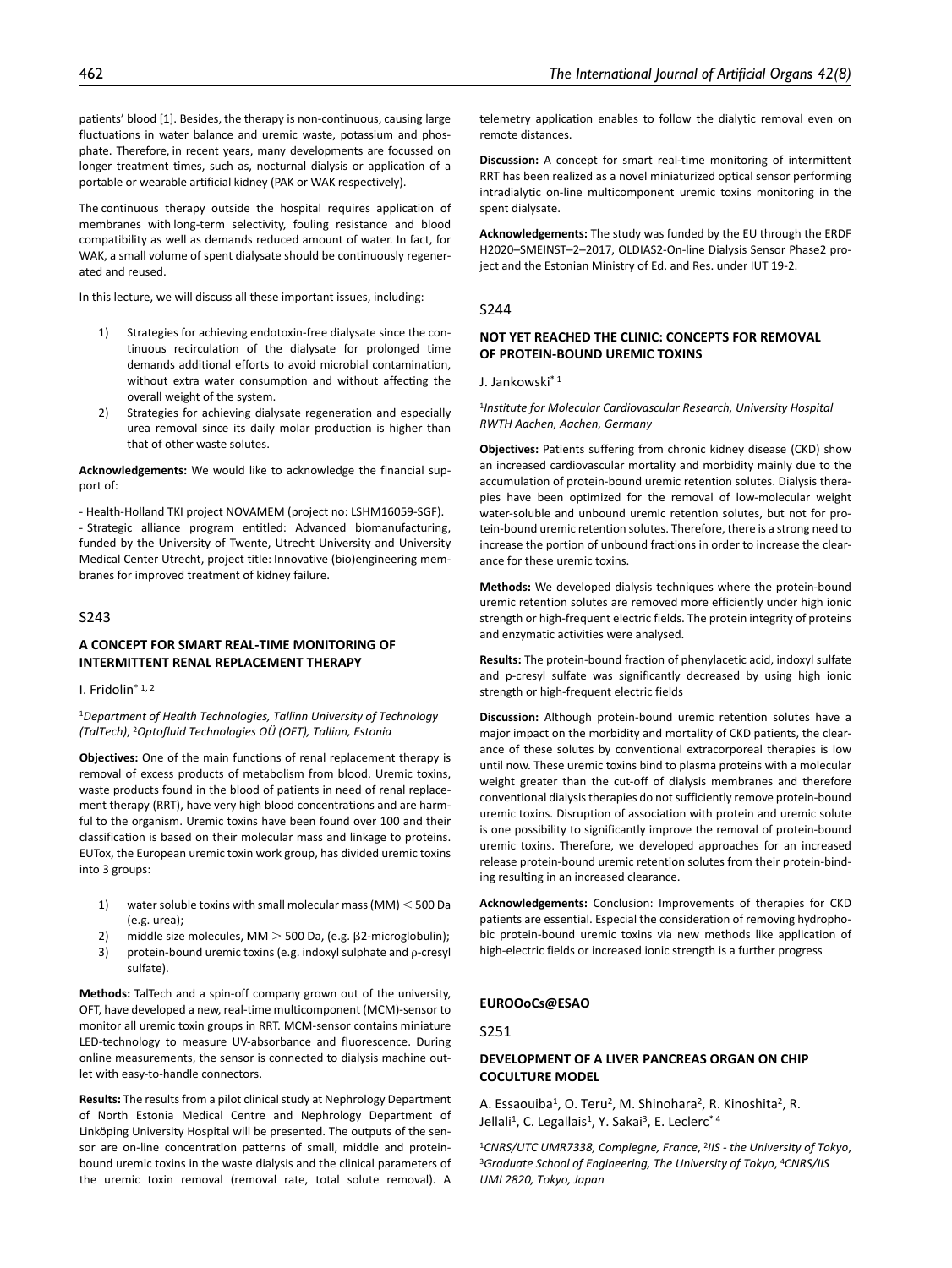**Objectives:** None Alcoholic Fatty Liver disorders (NAFLD)is a complex systemic disorder becauseit is associated with clinical states such as obesity, insulin resistance, and type 2 diabetes thus involving both liver and pancreas. In particular, pathological pancreas (such as in diabetic patients, in non-alcoholic fatty pancreas disorders patients) led to mis control of insulin secretion (the insulin modulates the lipid accumulation in liver).

**Methods:** Organ on chip approaches is one way to mimic human physiology. In this paper, we will present the development of a liver, pancreas and liver pancreas co-culture model to simulate the interaction between both organs.

**Results:** The morphological analysis confirmed the rat hepatocytes and the rat Langehrans islets were cultivated successfully after the extraction for 7 days. The tissues functionality was confirmed by the production of albumin in the liver on chip models and by the insulin secretion in the pancreas biochips. The RTqPCR analysis confirmed that the pancreas on chip culture contribute to maintain high level mRNA of genes related to glucose insulin homeostasis when compared to Petri control. Then, the GLP1 drug contribute to increase the insulin metabolism in pancreas on chip. In liver pancreas co-culture, we found that the presence of pancreas islet contributed to modify the mRNA levels of glucose-insulin homeostasis related genes in the hepatocytes. It also contributed to increase the insulin production when compared to pancreas biochip control.

**Discussion:** Those results demonstrated the potential of our liver pancreas model to be upgraded to a complex disease model.

**Acknowledgements:** The project of granted by the ANR-16-RHUS-0005. We thank Prof B.J Kim, Mathieu Danoy, Yannick Tauran and Benedikt Scheidecke for their help in the project.

## S252

# **INTEGRATED ORGAN-ON-A-CHIP SYSTEMS: ADVANCED MICROPHYSIOLOGICAL PLATFORMS RECAPITULATING COMPLEX HUMAN TISSUE**

## P. Loskill\* 1, 2

<sup>1</sup> *Fraunhofer Institute for Interfacial Engineering and Biotechnology IGB, Stuttgart, Germany*, 2*Faculty of Medicine, Eberhard Karls University Tübingen, Tübingen, Germany*

Drug discovery and development to date has relied on animal models, which are useful, but fail to resemble human physiology. The discovery of human induced pluripotent stem cells (hiPSC) has led to the emergence of a new paradigm of drug screening using human patient- and disease-specific organ/tissue-models. One promising approach to generate these models is by combining the hiPSC technology with microfluidic devices tailored to create microphysiological environments. Such organon-a-chip platforms (OoCs) or microphysiological systems combine human genetic background, in vivo-like tissue structure, physiological functionality, and "vasculature-like" perfusion.

Using microfabrication techniques, we have developed a variety of OoCs that incorporate complex human 3D tissues, such as retinal, choroidal, cardiac, pancreatic, and adipose tissue. By generating microphysiological environments the platform is capable of keeping the tissues viable and functional over multiple weeks. The OoCs generally consist of three functional components: organ-specific tissue chambers mimicking in vivo structure and microenvironment of the respective tissues; "vasculature-like" media channels enabling a precise and computationally predictable delivery of soluble compounds (nutrients, drugs, hormones); "endothelial-like" barriers protecting the tissues from shear forces while allowing diffusive transport. The small scale and accessibility for in situ analysis makes our OoCs amenable for both massive parallelization and integration into a high-content-screening approach.

To facilitate and enable the adoption of OoCs in industrial and nonspecialized laboratories, we have developed technologies for automated 3D tissue generation and for the flexible plug&play connection of individual modules to multi-organ-chips. These technologies paired with the versatility of our OoCs pave the way for applications in drug development, personalized medicine, toxicity screening, and mechanistic research.

#### S253

# **BUILDING VESSELS ON A CHIP TO MODEL GENETIC VASCULAR DISEASES USING PATIENT-SPECIFIC INDUCED PLURIPOTENT STEM CELLS**

V. Orlova\* 1

<sup>1</sup>*Anatomy and Embryology, Leiden University Medical Center, Leiden, Netherlands*

**Objectives:** Blood vessels are integral to the maintenance of all tissues. They deliver oxygen and nutrients and remove waste. Blood vessels not only contain endothelial cells (ECs) that are in direct contact with flowing blood cells and fluids but they may also have pericytes and smooth muscle cells on the outside that stabilize and regulate their size. Defects in EC and pericyte/smooth muscle cell interaction are often implicated in many pathological conditions. Patients with a genetic disease called hereditary hemorrhagic telangiectasia (HHT) suffer from heavy and recurrent nosebleeds, due to unstable blood vessels as a result of defective interaction between ECs and pericytes.

**Methods:** Here we used human induced pluripotent stem cells (hiPSCs) as a source of patient-specific cells, as they can be derived from all individuals, including children and patients with genetic disease and subsequently differentiated towards all cells of the body. Besides, we can now use hiPSCs to derive all the component of blood vessels in large numbers and use them to re-create blood vessels on a chip to model inflammation and disease.

**Results:** HHT-hiPSC-ECs displayed no apparent functional differences using a set of standard two-dimensional (2D) assays. The ability of hiPSC-ECs to form a perfused microvascular network was next examined using threedimensional (3D) cultures in microfluidic chips. Using these 3D vessels on a chip, we found that in contrast to 2D microvascular cultures, the ability to form 3D microvessels in microfluidic chips was strikingly compromised when HHT-hiPSC-ECs were used compared to isogenic control ECs.

**Discussion:** This patient-based hiPSC model thus serves as the first proof of principle that vascular diseases could be modeled using patient-specific hiPSCs in 3D microfluidic chips and to identify new target cells and possible pathways for therapy.

#### S254

# **MIMICKING THE LUNG ALVEOLAR ENVIRONMENT WITH ORGANS-ON-CHIP TECHNOLOGIES**

P. Zamprogno<sup>1</sup>, S. Zeinali<sup>1</sup>, C. Bichsel<sup>1</sup>, J. Stucki<sup>1</sup>, N. Hobi<sup>1</sup>, N. Schneider-Daum<sup>2</sup>, C.-M. Lehr<sup>2</sup>, H. Huwer<sup>3</sup>, S. Hall<sup>4</sup>, T. Geiser<sup>5</sup>, R. Schmid<sup>4</sup>, O. Guenat<sup>\* 1</sup>

1*ARTORG Center, University of Bern, Bern, Switzerland*, 2*Helmholtz-Institute for Pharmaceutical Research Saarland, Saarbrücken*, 3*Völklingen Heart Center, Völklingen, Germany*, 4*Department of General Thoracic Surgery*, 5*Department of Pulmonary Medicine, University Hospital of Bern, Bern, Switzerland*

**Objectives:** The complex tree-like architecture of the lungs that ends with tiny alveolar sacs is difficult to mimic in-vitro. The delicate and ultra-thin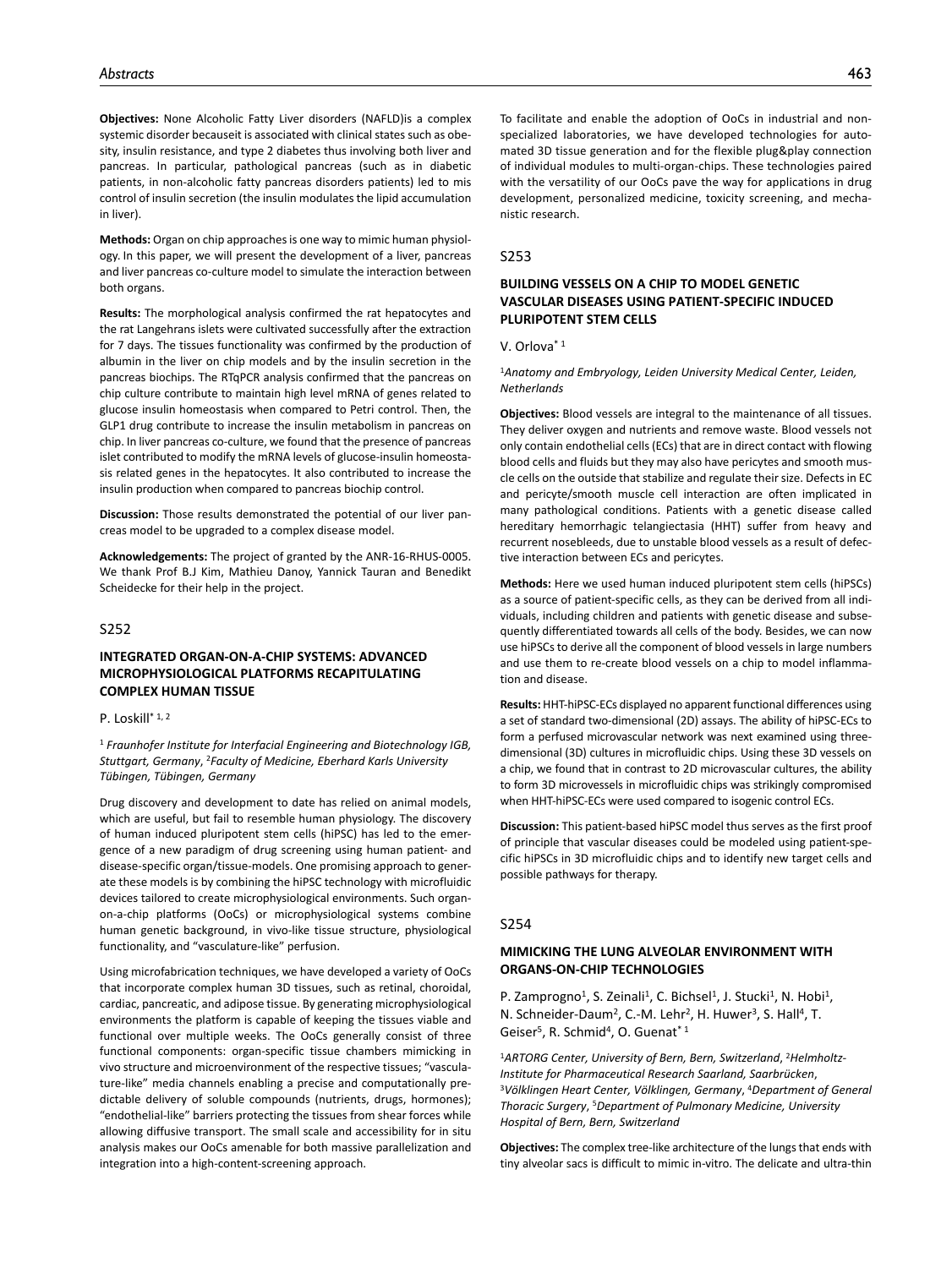alveolar barrier with its air-liquid interface is constantly exposed to the rhythmic respiratory movements. We report here about two organs-onchip models that uniquely reproduce this environment and in which patients 'cells are cultured. A first model recapitulates an array of alveoli with in-vivo dimensions using a biological stretchable membrane. The second model mimics a functional lung capillary network.

**Methods:** The key part of the lung alveolar model is a biological membrane made of collagen and elastin (CE) that is pipetted on a gold mesh, whose pores correspond to the alveolar size (about 200um). Once the dried CE-membrane is rehydrated, primary human cells (alveolar epithelial and endothelial) can be cultured on both sides. The second model is based on the self-assembly of endothelial cells and pericytes that are confined in fibrin gel in microengineered compartments.

**Results:** A functional alveolar barrier made of primary human alveolar epithelial cells and lung endothelial cells is reported. The CE-membrane, on which the cells are cultured, is thin (a few micrometers), porous (enables the culture of cells at the air-liquid interface during several days), and stretchable. The reported lung microvasculature made of self-assembled endothelial cells and pericytes is perfusable, vasoactive (contracts in presence of phenylephrine, a vasoconstrictor) and is permeable.

**Discussion:** These advanced in-vitro models enable mimicking the lung parenchymal environment in an unprecedented way. As a result, the cultured tissues made of primary human lung cells are able to maintain organ-specific functions, such as air-blood barrier tightness and microvascular perfusability and contractility. Organs-on-chip solutions, such as those presented here, may open new possibilities for specific tissue engineering applications.

# S255

# **IN-SILICO COMPUTATIONAL AND IN-VITRO ORGAN-ON-CHIP MODELS AS ENABLERS OF THE FUTURE PERSONALIZED MEDICINE**

#### J. Hyttinen\* 1

<sup>1</sup>*Faculty of Medicine and Health Technology, Tampere University, Tampere, Finland*

Precision medicine emerges from integration of a number of emerging technologies and the data they produce with modern data analytics. For precision diagnostics and for predicting drug responses new computational and in-vitro models are needed from gene regulation to cellular and organ functions. Human induced pluripotent stem cells (hIPSC) derived e.g., from patient blood cells provide means to produce most cell types and thus provide means to get patient specific in-vitro models. New technologies are needed to produce tissues from these cells and to assess the cell functions in-vitro. In addition, computational in-silico models can be used to augment our understanding of the diseases or drug effects. They also provide tools to translate the in-vitro findings to clinical settings and patient populations.

We are in transition to turn our in-vitro cell culture models to body-onchip platforms including environmental control and biophysical functional sensing. We have developed methods to assess the cellular functions based on electrophysiological sensing as well as 2D and 3D bioimaging. For example, we have developed imaging methods to assess functions of hIPSC cardiac cell with simultaneous assessment of electrophysiology such as Calcium and voltage transients as well as mechanobiology in vitro. Further, we have developed in-silico models of various cellular function including multi-cell-type neuronal networks and in-silico population models of the hIPSC cardiomyocytes. The later ones are providing us ionic machinery of hIPSC derived cardiomyocyte electrophysiology in various populations of patiets. We have shown that these computational models can represent pathological patient phenotype

cells and populations of patients with specific mutations, e.g., long QT syndrome. We have also demonstrated the power of in-silico as possible pre-screening method for drug effects prior to in-vitro examinations. Moreover, our in-silico results highlight the need of careful consideration of use of HiPSC models before they can be turned from immature cell models to mature tissues in vitro.

With integration of novel engineering expertise from multimodal sensing, imaging and computational modelling, we have shown their power on studying diseases and for pre-screening of compounds. Our results demonstrate the power of combined in-vitro and in-silco methods for future precision medicine.

# **Symposium for Multidisciplinary Artificial Organs Research Translation**

S261

# **ENGINEERING MODELING AND SIMULATIONS FOR MEDICAL DEVICE DESIGN DEVELOPMENT: A CLOSER LOOK TO CARDIOVASCULAR ADVANCES**

D. Ozturk<sup>\* 1</sup>, S. Soganci<sup>1</sup>, T. Luniewski<sup>1</sup>, A. Aksenov<sup>2</sup>, I. Moskalev<sup>2</sup>

<sup>1</sup>*Capvidia NV, Leuven, Belgium*, 2*Tesis Ltd., Moscow, Russia*

Engineering modelling and simulation have been being used in different industries for better product and process development for already many decades. Together with the developments in medical imaging, this engineering approach can now be applied to understand how different human organs function and eventually develop devices to replace them or support their correct functioning.

A digital environment for development of artificial organs and medical devices is possible with correct application of engineering modelling and simulation. These concepts enable researchers and engineers to perform design iterations rapidly and with ease. This is why the application of engineering modelling and simulation is considered as one of the very important bio-technological advancements in the recent years and is projected to be so in the close future.

In this respect; cardiology is one of the areas where this potential is being converted to valuable outputs. Virtual modelling and analysis of a representative beating human heart, patient specific heart modelling or digital prototypes of heart devices are main research interests of an interdisciplinary community of cardiologists, surgeons, engineers, and physicians.

In the scope of cardiovascular simulations; patient specific (or normalized among a group of patients) medical imaging based CFD simulations and coupled multiphysics FSI simulations are the main approaches for generating the simulation frameworks moving forward in the road to ultimate digital twins of the human heart.

This presentation is intended to give insights about various processes that lead to higher fidelity digital representations in the scope of cardiovascular simulations, including below:

- CFD model generation based on CT scans
- Non-invasive digital angiography & amp; FFR CT (Fractional Flow Reserve)
- Post-TAVI coronary flow
- Blood flow in SIMULIA LHHM (Living Heart Human Model) with mechanical valves
- Transcatheter tissue engineered aortic valve FSI simulation
- Evolut R stent deployment in LHHM
- Mitral Valve and Mitral Clip FSI simulation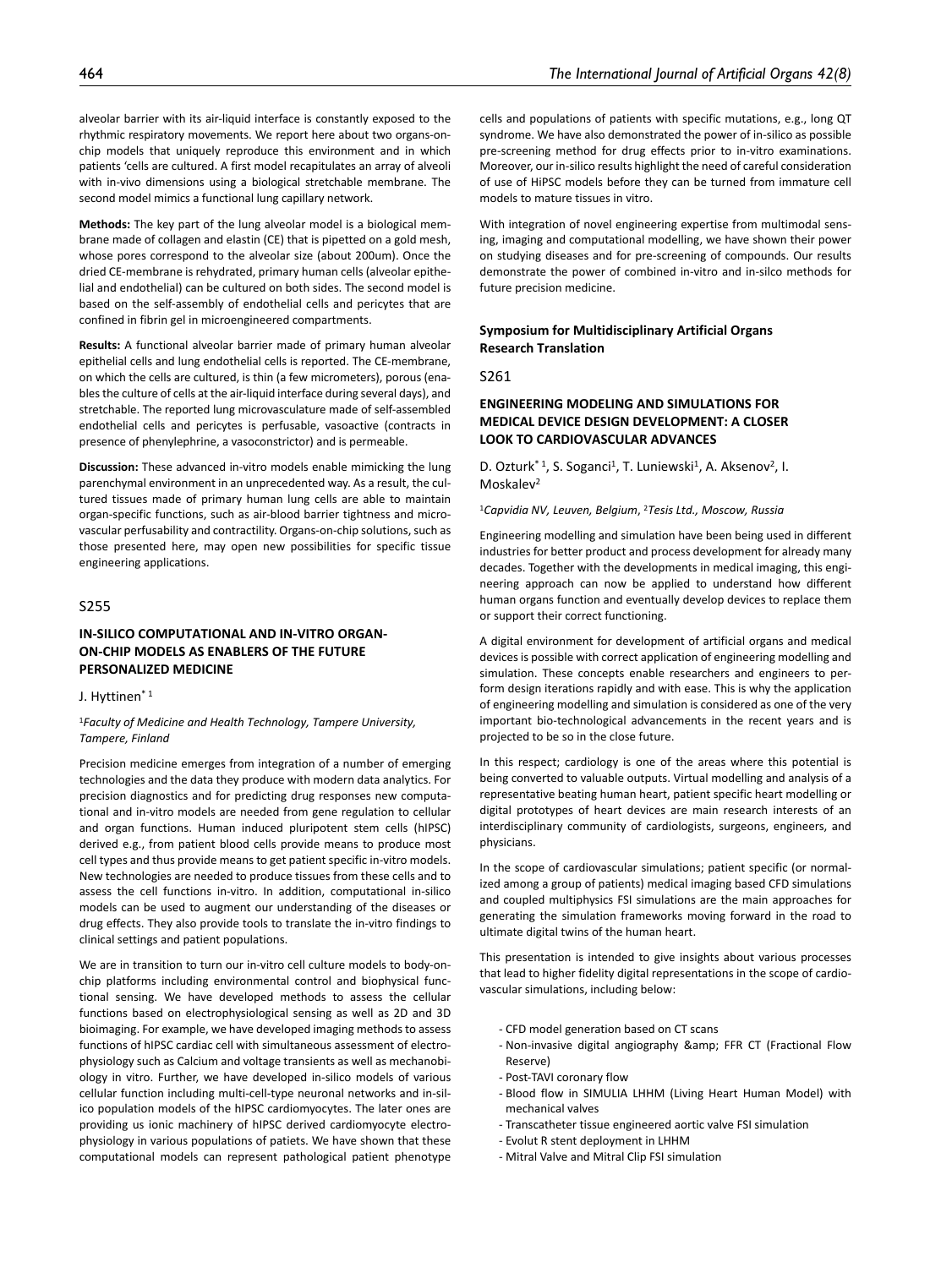The presentation intends to give a brief introduction on the simulation concepts/approaches which can be applied to cardiovascular problems. While it intends to encourage the community to take the advantage of these concepts in cardiovascular research, it highlights the importance of correct modelling and accurate numerical simulations.

## S262

# **A BYPASS GRAFT DESIGN INSPIRED BY NUCLEAR ENGINEERING**

A. Keshmiri\* 1

#### <sup>1</sup>*The University of Manchester, Manchester, United Kingdom*

**Objectives:** Given the extent of bypass graft failure, the motivation behind this multidisciplinary project is to improve the patency of the current bypass grafts by developing a novel and optimised blood flow augmentation technique.

**Methods:** One of the most significant contributions to the improvement of haemodynamics in grafts was based on a research which showed that the 'spiral flow' is a natural phenomenon in the whole arterial system and is induced by the twisting of the left ventricle during contraction and then accentuated upon entering the aortic arch. The benefit of this flow pattern lies in removing unfavourable haemodynamic environment such as turbulence, stagnation and oscillatory shear stress, which are believed to be the main causes of intimal hyperplasia at anastomotic configurations.

**Results:** This multi-disciplinary engineering venture has resulted in a unique product which makes use of both non-planar helicity and an optimised internal ridge within the graft to achieve a significantly improved haemodynamic condition within the anastomosis (an anastomosis is a surgical connection between autologous/prosthetic grafts and veins/ arteries inside the human body)

**Discussion:** This truly multidisciplinary project has integrated fluid mechanics, biomechanics and biology with cardiovascular surgery to develop a novel biomedical device, inspired by the nuclear engineering sector. The novel spiral-inducing bypass graft, nominated for this award, is the best example of how engineering techniques, tools and designs can lead to life-saving innovations that could potentially save the lives of thousands of people and save millions of pounds for the healthcare systems across the world. Such successful engineering stories are what would encourage the next generation of engineers to go beyond the traditional boundaries of engineering disciplines to make a difference.

## $S263$

#### **SENSORSTIM – RE-EXPERIENCE MOBILITY**

# C. Wiesener\* 1

<sup>1</sup>*SensorStim Neurotechnology GmbH, Berlin, Germany*

SensorStim Neurotechnology GmbH is a start-up of the TU Berlin. The business area is medical engineering based on neurostimulation and eHealth for rehabilitation and homecare.

Our vision is to help people with limited mobility due to paralysis, spasticity or pain and to mobilize them with technical assistance. Our novel medical device enables the use of noninvasive neurostimulation for rehabilitation and therapy of people with disabilities after damage to the central nervous system - brain, spinal cord, pyramidal tract. It is mobile, easy to use and it can be used in water, too.

Our device consists of a neurostimulator combined with body sensors and can be operated via a smart App. Furthermore, it can be used for clinical and home care. After a successful market entry, we further want to support walking, cycling and aqua gymnastics with electrical stimulation.

We started in 2018 and are currently funded by grants of the Federal Ministry of Education and Research (BMBF), Investitionsbank Berlin (IBB) and private equity and development cooperations. By the end of 2019, we plan to achieve CE marking for our first product and ISO 13485 certification for our quality management system.

#### S264

# **INNOVATIVE TAILORED IMPLANTS – THE LONG JOURNEY FROM SCIENCE TO MARKET**

V. N. Gesché\* <sup>1</sup>, A. Loewen<sup>1</sup>, K. Kurtenbach<sup>1</sup>

<sup>1</sup>*Department of Medical Textiles, Institut für Textiltechnik, RWTH Aachen University, Aachen, Germany*

One of the pillars for a more patient oriented healthcare is found in patient individualised medicine. Custom-made implants tailored to the individual's specific requirements is one of the key elements herein to obtain better outcomes. However, the production of patient individualised implants is nowadays still often related to a high rate of manual processes, causing both high cost and long delivery periods.

Technical innovations play a crucial role in introducing these patient individualised therapy options into clinical prac-tice. Advances in medical imaging and the evolution of new production technologies (e.g. additive manufacturing) build the basis for a time and cost effective production of implants of lot size one at industrial-scale level. Combining these aspects with digitalisation leads to the potential of a new era of patient individualised implants and appropriate business models. It is crucial to systematically review and adapt the data management and data processing throughout the entire value chain in order to achieve the goal of a more patient individualised care. Different tools are used to de-fine interfaces, actors, data types throughout the entire process and methods need to be established for the data pro-cessing itself.

A digital process chain from diagnosis to the actual delivery of a custommade implant to the hospital including the manufacturing process is established. The underlying principles and assumptions used are exemplarily shown. The digital process chain is used to pave the way from science into a successful business model and company, in order to introduce these patient individualised implants to achieve a better patient care.

The use of technical and medical progresses in combination with digitalisation is used to obtain a new generation of patient individualised implants. The way from science to start-up within this field is presented.

# S265

# **REGULATORY COMPLIANCE FOR INDIVIDUALIZED MEDICAL PRODUCTS – A STARTUPS PERSPECTIVE**

S. John<sup>\* 1</sup>, S. Stieghorst<sup>1</sup>, M. Kluge<sup>1</sup>, T. Lenarz<sup>2</sup>

<sup>1</sup>*OtoJig GmbH, Hannover, Germany*, 2*Department of Otolaryngology, Hannover Medical School, Hannover, Germany*

Our main objective is to develop safe medical products for a minimallyinvasive surgical intervention that fulfill all requirements by the new Medical Device Regulation (MDR). The secondary objective is to minimize the time to market by implementing standard conforming processes in a minimalistic way so they can be operated by only a handful of people. The twist in the story is that one of our products of our system will be individualized in the operating theater.

While basically everybody is forced to operate in a "learning by doing" mode regarding MDR compliance, we do rely on external trainings provided by notified bodies and other sources like websites, webinars, and dedicated conferences to learn more about how to fulfil regulatory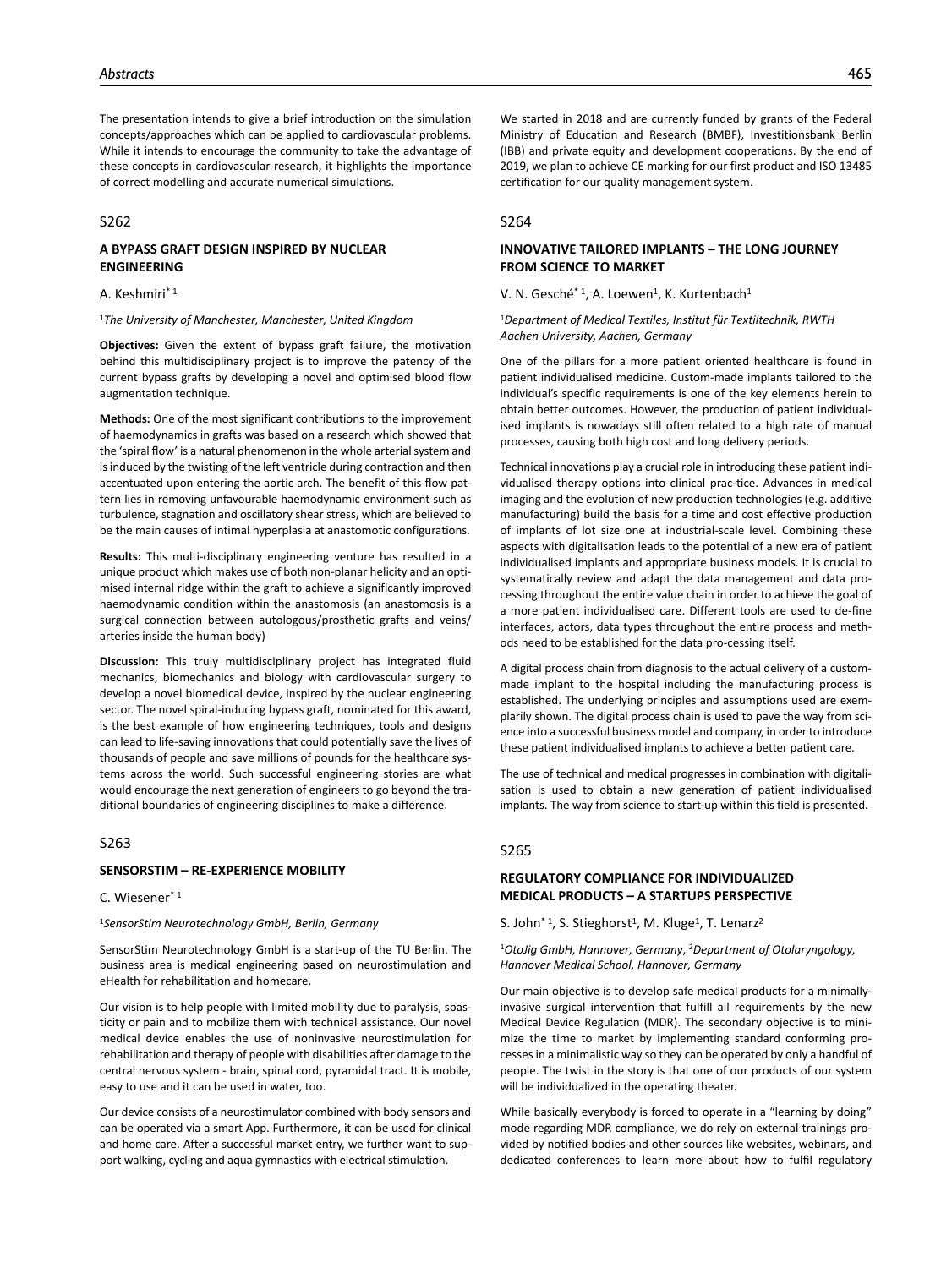requirements. Additionally, we are partnering with our strategic investor (a manufacturer of class-III implantable active devices) to receive trainings and advice regarding regulatory affairs. However, it has to be stressed that one has to consider all parts of the MDR, especially the annexes and the applicable norms.

Here we present our technical approach and our strategy on how we aim full MDR compliance. We established a completely digital workflow for all our documents, including cryptographic signatures, version history, reviews, mainly based on open source tools. This allows us to handle the document management very swiftly. We have one person dedicated to our quality management system. The risk management is integrated as a cross-cutting-concern into all the product development processes.

The main challenge in the planning and founding phase of OtoJig GmbH was and still is to estimate what has to be done, which norms do apply, and how much effort (time and money) it is to perform the steps and create all the required documents. A difficulty is that contradicting statements between the MDR and other applicable norms are still under interpretation and public discussion.

**Acknowledgements:** OtoJig GmbH is supported by the German Federal Ministry of Education and Research (BMBF) FKZ 13GW0265A.

#### **Smartificial Cardiac Devices - Clinicians Meet Engineers**

S310

## **SMARTIFICIAL CARDIAC DEVICES – CLINICIANS MEET ENGINEERS**

C. Feldmann<sup>\* 1</sup>, J. Schmitto<sup>1</sup>

<sup>1</sup>*Hannover Medical School, Department of Cardiothoracic, Transplantation and Vascular Surgery*

Modern heart failure therapy makes use of left ventricular assist devices for severe cases as well as other active implants. While these devices have come far from their beginnings with improved hemocompatibility, smaller size and less invasive implantation techniques, their advancement takes close cooperation of engineers and clinicians to face the challenges of further advancements. It is vital to ensure interdisciplinary communication and exchange to define the future of Mechanical Circulatory Support. On the engineering side, greater biocompatibility, patient-specificity and options for smart devices and telemedicine offer great potential. These developments go hand in hand with improved surgical technique and clinical expertise. This cooperation will allow us to work towards reduced mortality, less adverse clinical events and ultimately improved quality of life for the cardiac assist device patient of the future.

# S315

# **COMPARATIVE ANALYSIS OF CARDIAC ENERGETICS IN ISOLATED HEARTS SUPPORTED BY PULSATILE OR ROTARY BLOOD PUMPS – IMPLICATIONS FOR CARDIAC RECOVERY?**

M. Granegger<sup>\* 1, 2</sup>, Y. Choi<sup>3</sup>, B. Locher<sup>2</sup>, P. Aigner<sup>4</sup>, E. Hubmann<sup>2</sup>, F. Lemme<sup>2</sup>, N. Cesarovic<sup>5</sup>, M. Hübler<sup>2</sup>, M. Schweiger<sup>2</sup> <sup>1</sup>*Charité-Universitätsmedizin Berlin, Institute for Imaging Science and Computational Modelling in Cardiovascular Medicine, Berlin, Germany*, 2*Department of Surgery, Pediatric Cardiovascular Surgery*, 3*Pediatric Cardiovascular Surgery, Department of Surgery, Zurich, Switzerland*, 4*Center for Medical Physics and Biomedical Engineering, Medical University of Vienna, Vienna, Austria*, 5*Division of Surgical Research, University Hospital Zürich, Zurich, Switzerland*

**Objectives:** Functional myocardial recovery during support with left ventricular assist devices (LVADs) is highly desirable but only observed in approx. 1% of all patients. Previously, the more frequently implanted pulsatile blood pumps (PBPs) showed higher recovery rates than the currently used rotary blood pumps (RBPs). The aim of this study was to comparatively assess the capability of PBPs and RPBs to unload the left ventricle and restore physiological cardiac energetics in isolated hearts.

**Methods:** An RBP (Medtronic HVAD) and a heartbeat synchronized PBP (BerlinHeart Excor) were alternately connected to eight isolated porcine hearts. To modulate the mode of LVAD support, RBP rotational speed was set to different support levels and ejection delay of the PBP was phased from 0% to 90%. Pressures, flows, left ventricular volumes, and myocardial oxygen consumption were recorded and cardiac efficiency quantified by the ratio of external work (EW) over myocardial oxygen consumption.

**Results:** With increasing RBP support, lower left atrial pressures (LAP) were found to coincide with a decreased cardiac efficiency ( $r=0.91\pm0.12$ ) with a median [inter quartile range] slope of 0.28 [0.91] %/mmHg. In contrast, depending on the phase delay of ejection of a PBP, LAP and cardiac efficiency follow a sinusoidal course with the LAP minimum at 90% and efficiency maximum at 60%.

**Discussion:** In RBP support, aggressive ventricular unloading was found to lead to lower cardiac efficiencies. On the other side, phasing of a PBP offers the possibility to restore cardiac efficiency and simultaneously unload the ventricle. These results may justify future studies linking optimized cardiac mechanics and efficiency to functional recovery and reverse myocardial remodeling with LVAD therapy.

#### **Symposium: (Bio)Artificial Organs**

S321

# **CELL BIOREACTOR DESIGN: BIOARTIFICIAL ORGAN DEVELOPMENT MEETS TISSUE ENGINEERING**

G. Catapano\* 1

<sup>1</sup>*Department of Mechanical, Energy and Management Engineering, University of Calabria, Rende (CS), Italy*

**Objectives:** Cells are used in bioartificial organs (BAOs) to temporarily replace the complex metabolic functions that neither failing organs, nor their artificial substitutes may provide. This makes cell bioreactors a critical technology for BAOs development. Bioreactors are used for expanding stem (SCs), precursor (PCs), or line cells to clinical mass, for promoting SCs and PCs differentiation to the needed phenotype, and for providing patients with the organ regulatory and synthetic functions needed to foster organ healing or maintain patients state until transplantation (Tx). In some cases, they are also used to regenerate or preserve tissue until Tx. The structural and functional complexity of tissues and organs, the lack of information on their pathophysiology and on disease/damage evolution, the treatment time broadly varying with patients disease and state, all make bioreactor design and operation for BAOs very challenging.

**Methods:** In spite of its complexity, cell bioreactors design for BAOs is generally based on the use of one cell type only (often line cells), scaffolds with suitable immune protective properties, and bioreactor configurations suitable for hosting clinical cell mass and intellectual property protection. Bioreactor performance has been enhanced with actuators to provide cells with mechanical, electrical and/or magnetic cues, often irrespective of tissue or organ specificity. Thus far, this approach has resulted in poor therapeutic success of the proposed BAOs.

**Results:** Cell bioreactor design for BAOs may benefit of the approaches developed over the years to bioreactor design for engineering or regenerating 3D tissue or large solid organs in vitro.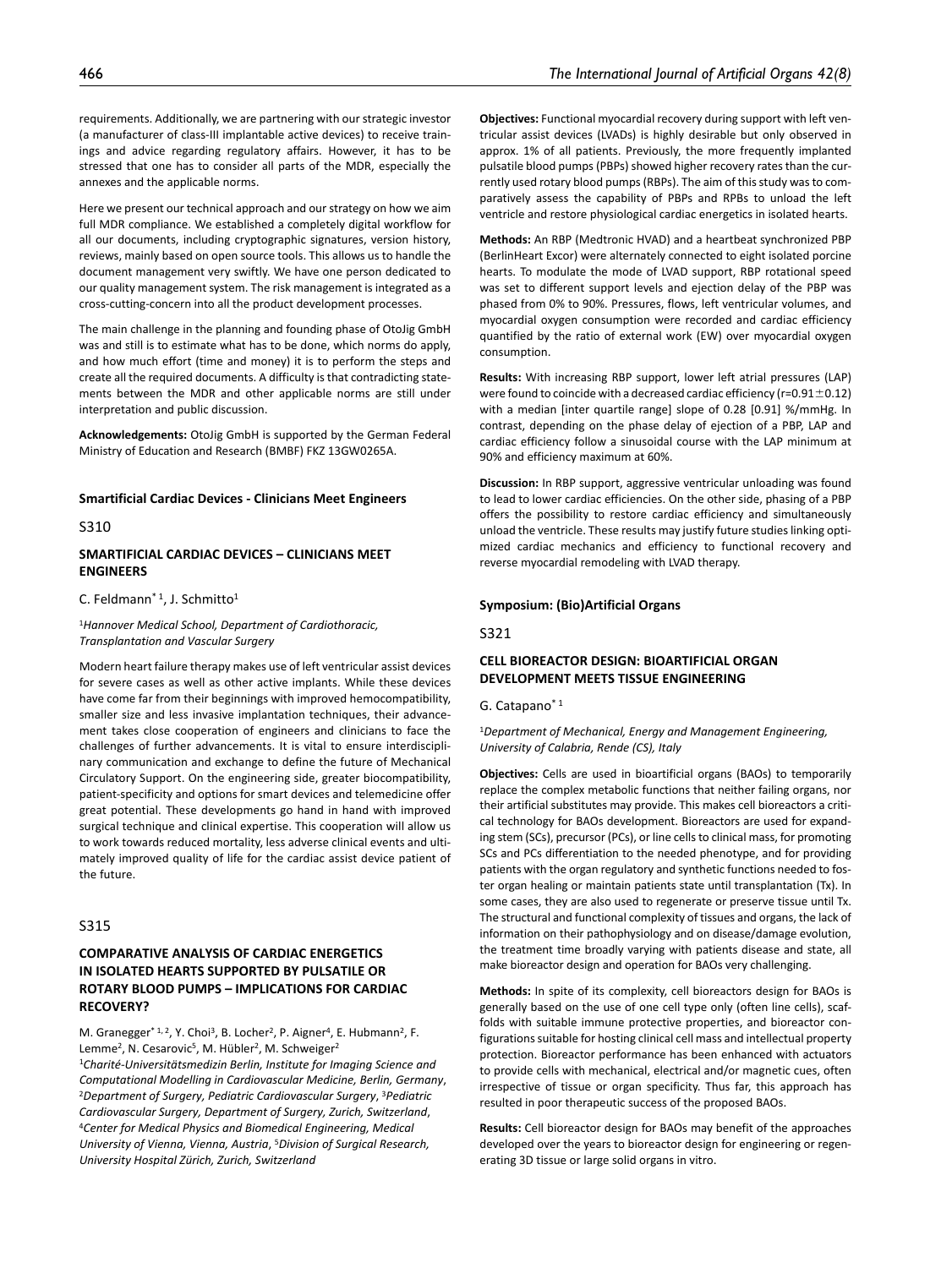**Discussion:** Prospectively, future approaches to cell bioreactor design for BAOs should be patterned after those typical of tissue engineering and should aim to the optimization of the BAO treatment as a whole.

## S322

# **BIOPROCESSING ISSUES FOR MANUFACTURING OF CELL THERAPY PRODUCTS**

# R. Pörtner\* 1

#### <sup>1</sup>*Institute of Bioprocess and Biosystems Engineering, Hamburg University of Technology, Hamburg, Germany*

**Objectives:** Human immune cells have been produced using Advanced Therapy Medicinal Products (ATMP) guidelines and have been tested in clinical studies for a number of diseases, for which still no or only inadequate alternative therapies are available. Examples include several cancer entities, stroke, myocardial infarction, severe autoimmune disorders and chronic infections. Despite many in vitro or in animal studies report positive outcomes after immune cell therapy, convincing results showing the benefits of ATMP in clinical studies are rare. Part of this discrepancy in the outcome of the clinical studies in comparison to the in vitro and in animal studies may be caused by the manufacturing of immune cells for clinical trials. Cells prepared for clinical trials were mostly manufactured using archaic, scarcely controlled and incomparable production processes and stringent analytical methods for assessing proliferation and differentiation of the immune cells during the manufacturing process were not applied.

**Methods:** The production of ATMPs is first of all dependent on the donor specific biology, which significantly varies from one donor or patient, respectively, to another (biological heterogeneity). In case of immune cell therapy, the manufacturing process is key for cytotoxic function and is the basis for the biological activity of the cells after injection into the patient.

**Results:** The challenge for future clinical trials therefore is to reproducibly provide a sufficient number of biologically active cells of appropriate quality preferably in accordance with quality manufacturing guidelines (e. g. Good Manufacturing Practice, ICH etc.). Only using cells which have been produced under these rigorous quality control regimes will allow the conduction of clinically meaningful trials.

**Discussion:** The talk presents a survey and discusses consequences on future requirements for manufacturing processes of products for immune cell therapies.

#### S323

## **EXTRACELLULAR VESICLES IN EXTRACORPOREAL THERAPIES**

B. Fendl<sup>\* 1</sup>, I. Linsberger<sup>1</sup>, R. Weiss<sup>1</sup>, V. Weber<sup>1</sup>

#### <sup>1</sup>*Danube University Krems; Christian Doppler Laboratory for Innovative Therapy Approaches in Sepsis, Krems, Austria*

**Objectives:** Extracellular vesicles (EVs) are membrane enclosed structures, which are released from all types of cells upon activation. Two examples for the role of EVs in extracorporeal therapies will be discussed in detail, (i) EVs as markers for cellular activation and (ii) EVs as platform for the binding of plasma proteins.

We assessed the impact of regional citrate anticoagulation (2.8 vs. 5.6 mM) on the cellular activation in lipoprotein apheresis, using EVs as marker for cellular activation upon blood-adsorbent interaction. Moreover, we studied the ability of a commercial adsorbent (PentraSorb) for C-reactive protein (CRP) to remove both, soluble and EV-associated CRP from septic plasma.

**Methods:** EVs were characterized in human blood or plasma via flow cytometry after calibration with fluorescent silica beads (1 µm, 0.5 µm, 0.3 µm; Kisker Biotech). Phosphatidylserine-exposing EVs were identified as lactadherin-positive events in the EV gate. Antibodies against cell specific surface markers (CD41 for platelets, CD235a for red blood cells) were used to identify the cellular origin of EVs. An anti-CRP antibody was used to identify CRP carrying EVs.

**Results:** During lipoprotein apheresis, platelet adhesion to the adsorbent polymer and EV release were associated with elevated markers for platelet activation and EV release was dependent on the citrate concentration in the extracorporeal circuit. Septic plasma contained significantly elevated levels of EVs, CRP+ EVs, as well as soluble CRP as compared to healthy donors. Incubation of plasma with the CRP adsorbent resulted in almost complete depletion of soluble CRP, and remaining EVs did not show any association with CRP, indicating detachment of CRP from the EVs.

**Discussion:** In the context of apheresis, EVs can be considered as markers for cellular activation. Moreover, our data show that EVs can serve as a platform for the binding of CRP, which has been suggested to induce conformational changes of CRP and a shift towards pro-inflammatory characteristics.

#### S324

# **MIXED MATRIX MEMBRANE FOR REMOVAL OF UREMIC TOXINS FROM BLOOD PLASMA COMBINED TO REMOVAL OF ENDOTOXINS FROM THE DIALYSATE**

I. Geremia<sup>1</sup>, R. Bansal<sup>1</sup>, D. Stamatialis<sup>\*1</sup>

<sup>1</sup>*Biomaterial Science and Technology, University of Twente, Enschede, Netherlands*

**Objectives:** For a single hemodialysis session several hundred liters of water are consumed. Water scarcity and inadequate water purification facilities worsen contamination risk especially in developing countries. Here, we investigate the application of a mixed matrix membrane (MMM), which combines filtration and adsorption, for achieving endotoxin-free dialysate combined to high removal of uremic toxins from human plasma.

**Methods:** We investigate the adsorption of lipo-polysacharide (LPS) by a MMM in both static and dynamic conditions. Dynamic adsorption of LPS is also investigated in presence of uremic toxins in human plasma. Diffusion experiments using dialysate contaminated with bacterial culture filtrates are also performed to assess the ability of the MMM to act as a safety-barrier to avoid transfer of pyrogens to the plasma. A membrane without sorbents is used as control and the obtained results are compared with literature studies using current dialysis membranes.

**Results:** The MMM can remove approximately 10 times more endotoxins from dialysate compared to commercial dialysis membranes. No transfer of pyrogens was detected in the blood compartment, revealing safety-barrier properties of the MMM. Importantly, endotoxins from dialysate and protein-bound toxins from human plasma can be removed simultaneously without compromising AC adsorption capacity.

**Discussion:** We estimate that 0.15 m2of MMM is needed to remove the daily production of the protein-bound toxins, indoxyl sulfate and hippuric acid and to completely remove endotoxins in a wearable artificial kidney (WAK) device. Future studies would focus on the applicability of the MMM in wearable/portable artificial kidneys and in general for home-hemodialysis treatments.

**Acknowledgements:** This work issupported by the European Union's Horizon 2020 research and innovation program under the Marie Skłodowska-Curie grant agreement no. 642890 (http://thelink-project. eu/), and it was partially supported by Health-Holland TKI project NOVAMEM (project no: LSHM16059-SGF).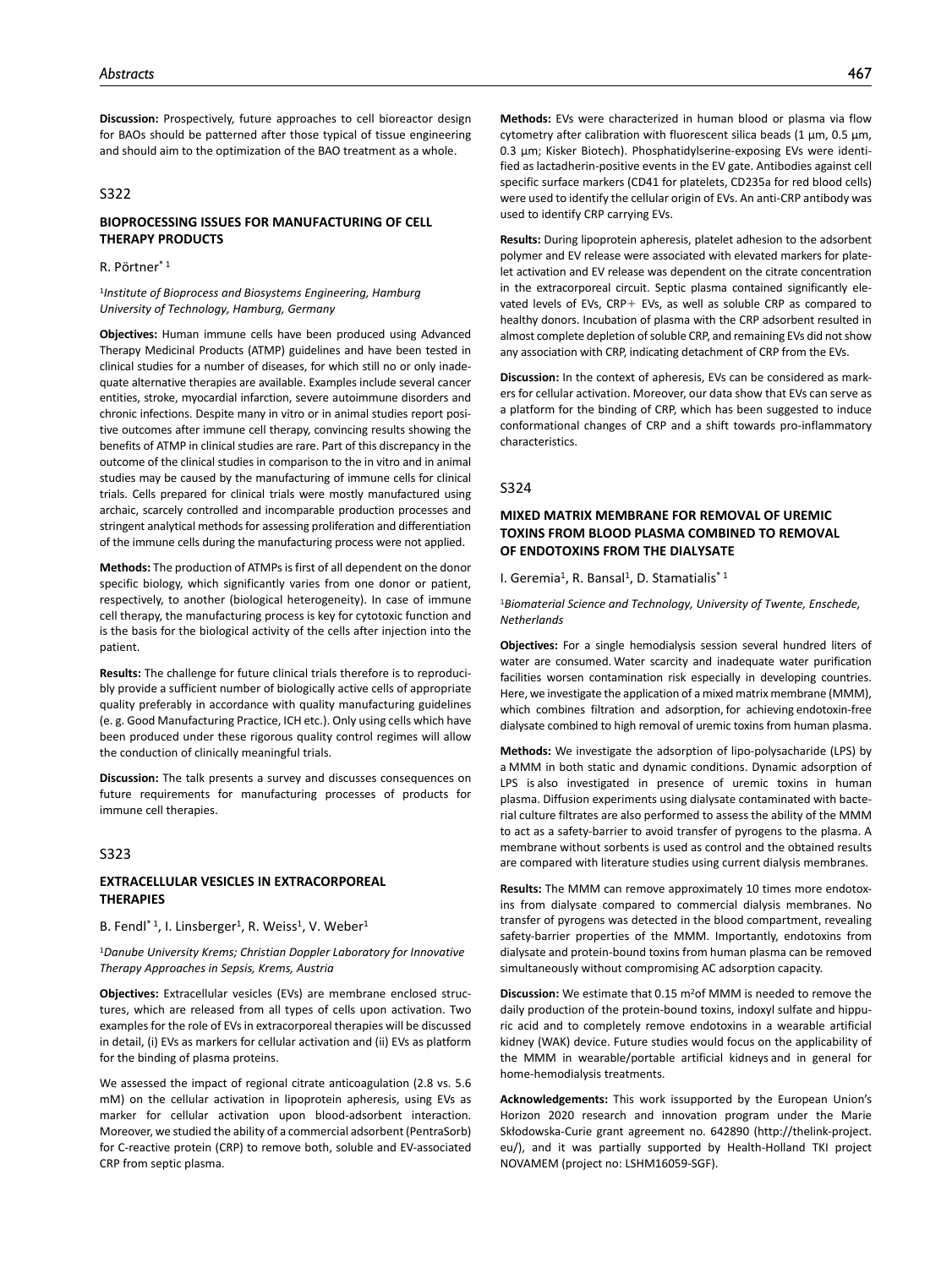#### **Working Group Tissue Engineering**

S331

# **RESTORE HEALTH BY ADVANCED THERAPIES – A EUROPEAN LARGE-SCALE RESEARCH INITIATIVE**

H. D. Volk<sup>\* 1</sup>, M. Abou El-Enein<sup>1</sup>, A. Bennaceur-Griscelli<sup>2</sup>, A. Turhan<sup>2</sup>, S. Hoerstrup<sup>3</sup>, M. Emmert<sup>3</sup>, T. Gaskell<sup>4</sup>, M. Sharpe<sup>4</sup>, U. Marx<sup>5</sup>, S. Hoffmann<sup>5</sup>, R. Ofir<sup>6</sup>, Z. Aberman<sup>6</sup>, M. Apel<sup>7</sup>, M. Assenmacher<sup>7</sup>, N. Canella<sup>8</sup>, G. Dessole<sup>8</sup>, S. Benvenuti<sup>9</sup>, M. Battaglia<sup>9</sup>, R. Reis<sup>10</sup>, N. Neves<sup>10</sup>, P. Reinke<sup>1</sup>

<sup>1</sup>*Charité Univ.Medicine Berlin and BIH, BCRT and BeCAT, Germany*, 2*INSERM, Univ. Paris-Saclay*, 3*Univ. Zurich, Institute for Regenerative Medicine (IREM), Switzerland, <sup>4</sup>Cell and Gene Therapy Catapult, UK,* 5*Tissuse Beelin, Germany*, <sup>5</sup>*Pluristem Ltd. Haifa, Israel, <sup>7</sup>Miltenyi Biotec, Bergisch-Gladbach, Germany*, 8I*nnovation Acta SRL, Siena, Italy*, 9*Telethon and Hop. San Rafaelo, Milan, Italy*, 10*Minho University, School of engineering, Minho, Portugal.*

Shifting from treating symptoms to curing chronic diseases by making the transformative promise of Advanced Therapies a reality for the benefit of patients and society and by making Europe a spearhead of Advanced Therapies in Science, Clinics and Biomedical Industry, that is the vision of the large-scale research initiative RESTORE - Health by Advanced Therapies.

The increasing prevalence of chronic diseases and multi-morbidity due to demographic factors represents a high socio-economic burden for Europe. The direct health costs increased by 50% during the last decade and reached €1.526bn in 2017, a staggering 9.6 % of Europe´s GDP. As current therapies rarely cure, but merely fight symptoms, never-ending treatment is required, which means diminished quality-of-life, adverse effects and soaring cost for society. There is a high need to reach sustainable improvement for patients or even to cure them of chronic diseases – in other words, to disrupt the paradigm of "treating symptoms" with "restoring health". Advanced Therapies are the game changers that open up transforming therapeutic opportunities. For genetic diseases, immune diseases, cancer and tissue injury potential cures through Advanced Therapies exist - it is reality, not fiction. Some products are already on the market, mostly for rare diseases which means only a few thousand patients worldwide have benefitted from Advanced Therapies until now. At the advent of such a trailblazing change, obstacles and roadblocks abound. To make the disruptive promise of Advanced Therapies to cure chronic diseases a reality and to make Advanced Therapies accessible as standard-of-care for every European patient in need, RESTORE envisage to establish a sustainable pan-European ecosystem integrating transdisciplinary research, clinics, patients, and industry.

Please join us www.restore-horizon.eu for more details. RESTORE is funded by the EU for the preparatory phase of the large-scale research initiative (h2020, No 820292).

## S332

# **COMBINATION OF NANOSTRUCTURED SURFACES MADE BY LASER INTERFERENCE LITHOGRAPHY WITH LAYER-BY-LAYER TECHNIQUE TO GUIDE CELL STEM CELL DIFFERENTIATION**

#### T. Groth<sup>\*1</sup>, M. Niepel<sup>1</sup>

#### <sup>1</sup>*Biomedical Materials, Martin Luther University Halle-Wittenberg, Halle (Saale), Germany*

**Objectives:** Laser interference lithography (LIL) and the layer-by-layer (LbL) technique are combined here for the first time to design a system with variable nanotopographies and surface viscoelasticity to regulate cell behavior.

**Methods:** LIL is used to generate hexagonally arranged nanostructures of gold with different periodicity. In contrast, LBL is used to assemble a multilayer system of poly-L-lysine (PLL) and hyaluronic acid (HA) on top of the nanostructures. Moreover, the viscoelastic properties of that system are controlled by chemical cross-linking.

**Results:** We show that the topography designed with LIL is still present after multilayer deposition and that the formation of the multilayer system renders the surfaces hydrophilic, which is opposite to the hydrophobic nature of pristine nanostructures. The heterogenic system is applied to study the effect on adhesion and differentiation of human adiposederived stem cells (hADSC). We show that hADSC spreading is increasing with cross-linking degree on flat multilayers, while it is decreasing on nanostructures modified with multilayers. In addition, early effects on signal transduction processes are seen. Finally, hADSC differentiation into chondrogenic and osteogenic lineages is superior to adipogenic lineages on nanostructures modified with multilayers.

**Discussion:** Hence, the presented system offers great potential to guide stem cell differentiation on surfaces of implants and tissue engineering scaffolds.

**Acknowledgements:** This work was supported by Deutsche Forschungsgemeinschaft grant Gr 1290/10-1 and Bundesland Sachsen-Anhalt in the frame of Leistungszentrum Chemie- und Biosystemtechnik (project N⁰. H01127247).

#### S333

# **FUNCTIONAL NANOFIBROUS SCAFFOLDS COMBINED WITH STEM CELLS FOR ADVANCED BIOMEDICAL DEVICES AND THERAPIES**

N. Neves\* 1, 2, 3

<sup>1</sup>*3B's Research Group - Biomaterials, Biodegradables and Biomimetics, University of Minho, Headquarters of the European Institute of Excellence on Tissue Engineering and Regenerative Medicine, Guimarães, Portugal*, 2*ICVS/3B's, PT Government Associate Laboratory, Braga/Guimarães, Portugal*, 3*The Discoveries Centre for Regenerative and Precision Medicine, Headquarters at University of Minho, Guimarães, Portugal*

Among the various possible embodiments of Advanced Therapies and in particular of Tissue Engineering the use of temporary scaffolds to regenerate tissue defects is one of the key issues. The scaffolds should be specifically designed to create environments that promote tissue development and not merely to support the maintenance of communities of cells. To achieve that goal, highly functional scaffolds may combine specific morphologies and surface chemistry with the local release of bioactive agents.

Many biomaterials have been proposed to produce scaffolds aiming the regeneration of a wealth of human tissues. We have a particular interest in developing systems based in biodegradable polymers. Those demanding applications require a combination of mechanical properties, processability, cell-friendly surfaces and tunable biodegradability that need to be tailored for the specific application envisioned. Those biomaterials are usually processed by different routes into devices with wide range of morphologies such as biodegradable fibers and meshes, films or particles and adaptable to different biomedical applications.

In our approach, we combine the temporary scaffolds populated with therapeutically relevant communities of cells to generate a hybrid implant. For that we have explored different sources of adult and also embryonic stem cells. We are exploring the use of adult MSCs, namely obtained from the bone marrow for the development autologous-based therapies. We also develop strategies based in extra-embryonic tissues, such as the perivascular region of the umbilical cord (Wharton´s Jelly).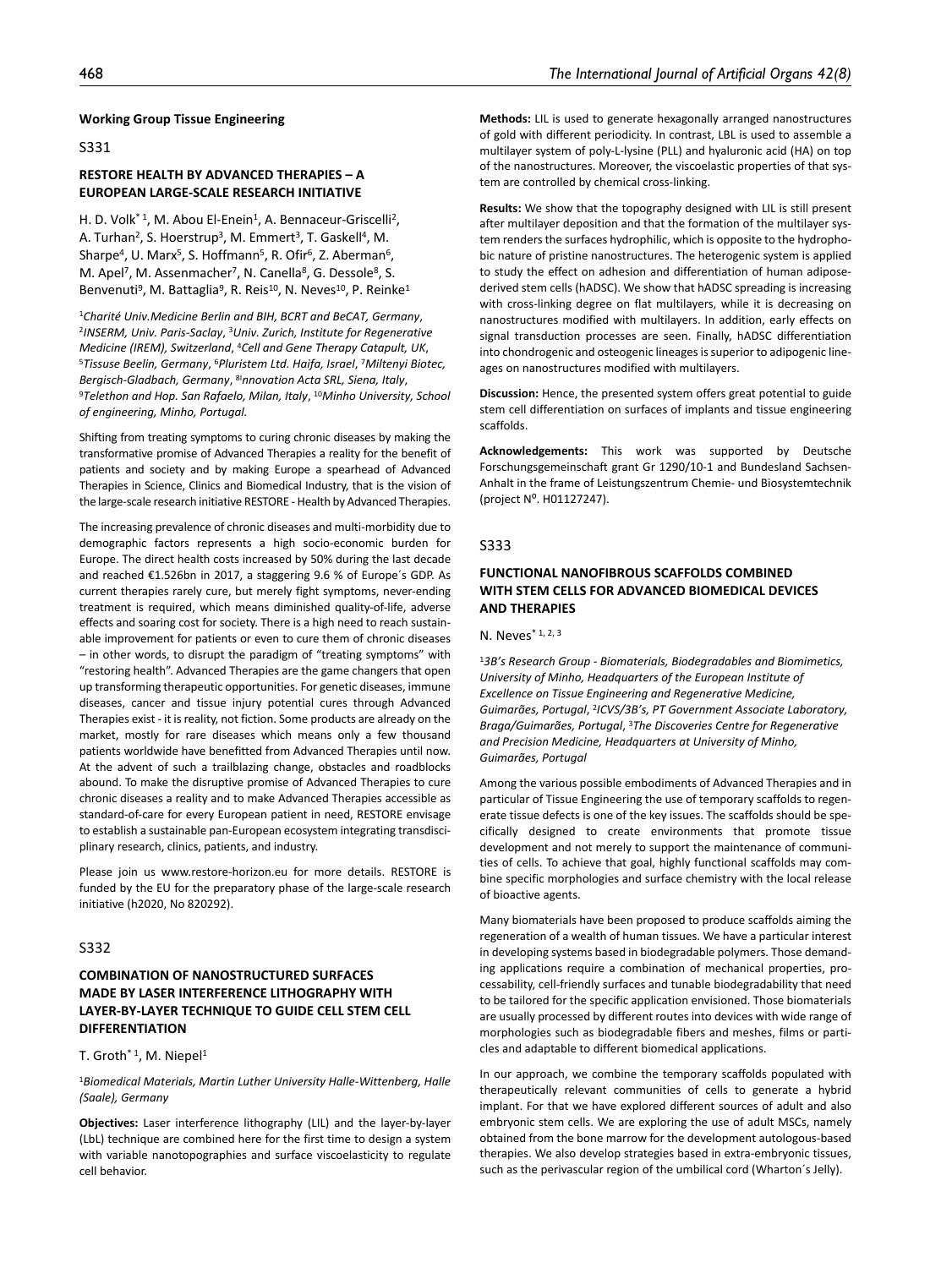We are currently involved in a European consortium aiming at developing films with antimicrobial properties to be used in hospitals to cover surfaces that are prone to facilitate the transmission of infections. Those films use surface topographies and natural-derived oils to ensure the needed antibacterial properties to the films.

This talk will review our latest developments of functionalized biomaterials and scaffolds in combination with stem cells for advanced biomedical devices and therapies.

**Acknowledgements:** The author acknowledges the Portuguese Foundation for Science and Technology (FCT) for the FCT Doctoral Program on Advanced Therapies for Health (PATH) (FSE/POCH/ PD/169/2013) and the financial support of the projects SPARTAN (PTDC/ CTM-BIO/4388/2014), FROnTHERA (NORTE-01-0145-FEDER-0000232) and FLEXPOL (H2020-NMBP-PILOTS-2016-721062).

## S334

## **STRATEGIES TOWARDS EFFICIENT CRYOPRESERVATION OF CELL-FREE AND CELL-SEEDED SCAFFOLDS**

V. Mutsenko\* 1, D. Tarusin2, J. Dermol-Cerne3, B. Glasmacher<sup>1</sup>, D. Miklavcic<sup>3</sup>, M. Gelinsky<sup>4</sup>, O. Gryshkov<sup>1</sup>

<sup>1</sup>*Institute for Multiphase Processes, Leibniz University Hannover, Hannover, Germany*, 2*Institute for Problems of Cryobiology and Cryomedicine, National Academy of Sciences of Ukraine, Kharkiv, Ukraine*, 3*University of Ljubljana, Faculty of Electrical Engineering, Ljubljana, Slovenia*, 4*Centre for Translational Bone, Joint and Soft Tissue Research, Technische Universität Dresden, Dresden, Germany*

**Objectives:** Cryopreservation of 'ready-to-use' tissue-engineered constructs (TECs) is a promising strategy which may facilitate their future clinical application. This is very challenging and ambitious task and therefore recent efforts have been focused on developing new cryopreservation

strategies for long-term storage of TECs. This work covers some practical considerations for cryopreservation of cell-free and cell-seeded scaffolds vastly differing by structure and composition.

**Methods:** The first test system includes 3D porous collagen-hydroxyapatite (HAP) scaffolds prepared by freeze-drying and coaxial alginate macrospheres prepared by electrospraying. Samples were frozen at 1 K/min either in a bulk DMSO solution (with and without sucrose) or after removal of residual solution. After thawing, we evaluated compression (collagen-HAP scaffolds) and rheological properties (coaxial alginate macrospheres) of cell-free systems. Viability of mesenchymal stromal cells (MSCs) within both types of scaffolds was evaluated 24-h post-thaw using live-dead assay. The second test system comprises flat fiber mats (produced from polycaprolactone/polylactic acid using electrospinning) seeded with CHO cells. This system intends to develop plate electrodes for electroporation of attached cells with non-permeable cryoprotective agents (CPAs) such as sugars for future cryopreservation applications.

**Results:** All scaffolds were cytocompatible with corresponding cell types. Freezing after removal of residual solution was superior to conventional freezing. Addition of sucrose increased cell viability (both scaffold types) and improved viscoelastic properties of coaxial macrospheres. Constructed plate electrodes provided good compromise between high cell permeabilisation and viability after electroporation with sucrose at 1.7 kV/cm electric field.

**Discussion:** The findings suggest that it is feasible to cryopreserve cellfree and cell-seeded scaffolds using DMSO and sucrose. As a step further, there are high expectations associated with using electroporation as a mean for intracellular delivery of non-toxic CPAs towards DMSOfree cryopreservation of TECs.

**Acknowledgements:** IP@Leibniz Program of Leibniz University Hannover (DAAD project code 57156199) as well as Ways to Research Program of the Leibniz University Hannover (60442522). We also acknowledge support of our students Diaa Khayyat and Tobias Pfister.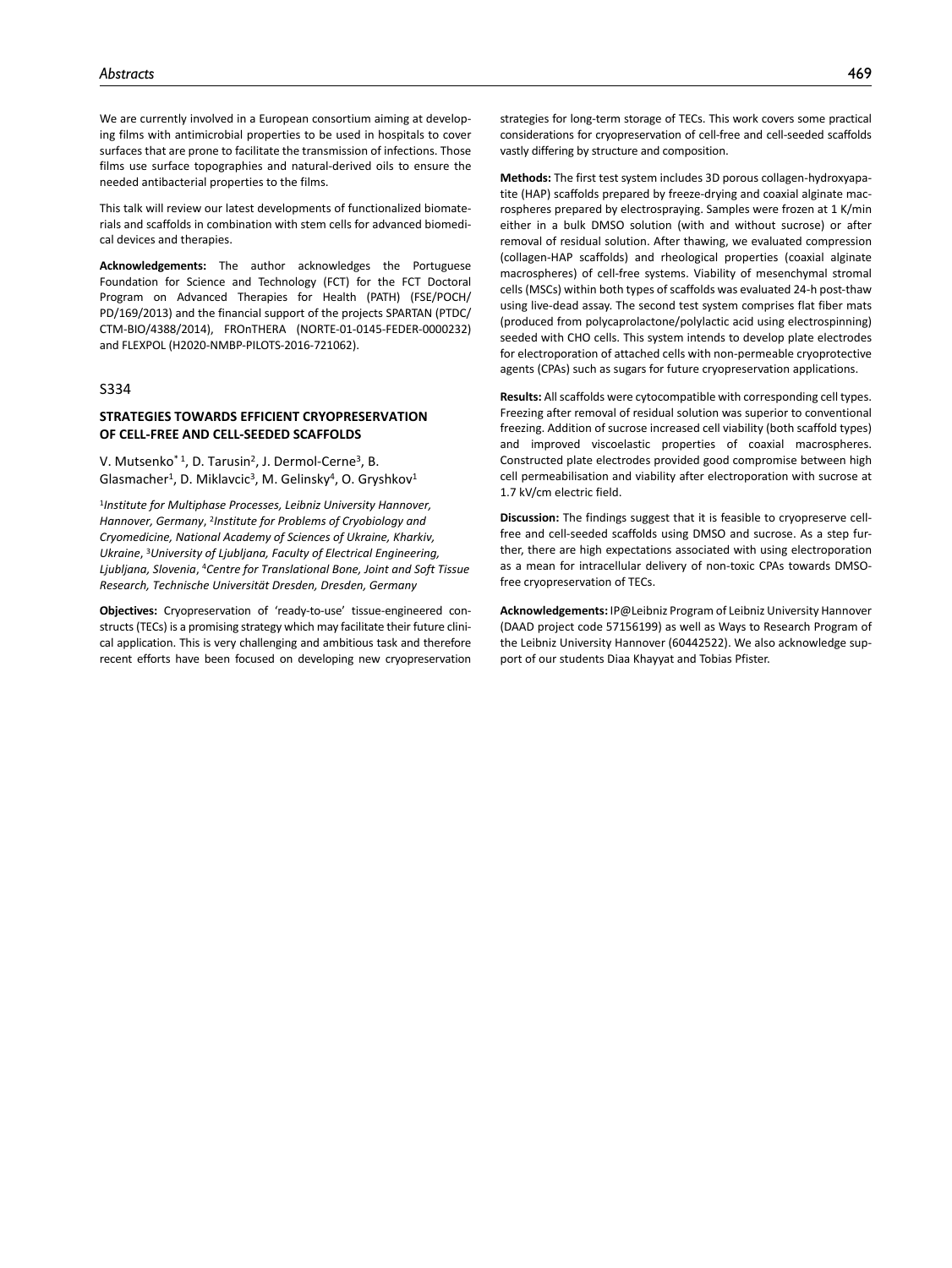# **Author Index**

# **A**

Aarab, Y.; 461 Aberman, Z.; 468 Abou El-Enein, M.; 468 Acquaviva, T.; 433 Ade, E.; 405 Adoberg, A.; 415 Affeld, K.; 393, 401, 408, 418, 419, 429, 438, 447 Agapov, I.; 405, 424 Agapova, O.; 405, 424 Aigner, P.; 399, 417, 421, 466 Aksenov, A.; 464 Al-Kassou, B.; 408 Alampour-Rajabi, S.; 397 Aldag, N.; 431 Alexey, K.; 423 Ali, M.; 436 Ali, S.; 432 Amarelli, C.; 407 Anastassopoulos, E.; 457 Andini, R.; 407 Ando, M.; 432 Anouz, R.; 437 Anraku, M.; 387 Antonina, L.; 436 Apel, M.; 468 Arabia, F.; 458 Arens, J.; 388, 408, 449 Argiles, A.; 461 Arund, J.; 415 Assenmacher, M.; 468 Atlani, D.; 412 Aubakirov, R.; 393, 411 Audzijoniene, J.; 407 Aufderbeck, S.; 398, 406 Aushorn, J.; 412 Autschbach, R.; 442 Avaca, M. J.; 445 Avrunin, O.; 429, 430

# **B**

Bansal, R.; 467 Barakat, A.; 409 Baretta, A.; 451 Bastiaens, P. I.; 456 Battaglia, M.; 468 Bazaev, N. A.; 427, 430 Bazyani, A.; 413 Becker, A.; 431, 437, 460 Bedoui, F.; 459 Behbahani, M.; 443 Behr, M.; 447 Behrens, B.-A.; 436 Beldjilali-Labro, M.; 459 Belodedov, M.; 439 Belousov, V. V.; 441 Bennaceur-Griscelli, A.; 468 Benvenuti, S.; 468 Berg, P.; 450 Bergmann, M.; 404 Bergmeister, H.; 454 Berlin, G.; 407 Bhuiyanova, Z.; 407 Biasetti, J.; 409 Bichsel, C.; 463 Bierewirtz, T.; 418, 438 Bihi, I.; 409 Birnstein, L.; 436 Bisotti, M.-A.; 451 Blaha, M.; 407 Blasczyk, R.; 398, 406, 456 Bobrova, M.; 405, 424 Böer, U.; 390 Bonalumi, F.; 406, 424 Bondarenko, I.; 429 Bondarenko, S.; 429 Boraschi, A.; 394, 420 Börgel, M.; 397, 398 Bortone, A.; 414, 434 Boyarkin, V.; 423 Boyarkin, V. S.; 415 Bozzetto, M.; 396 Bozzi, S.; 394 Brambilla, P.; 396 Brandt, S.; 441 Braslavsky, I.; 438 Brito Barrera, Y. A.; 405 Brüggemann, D.; 390 Burg, B.; 412 Bursi, R.; 451

## **C**

Cacciatore, F.; 407 Callaghan, F.; 417 Canella, N.; 468 Capone, G.; 433 Carbone, V.; 451 Cardillo, G.; 409

Bychkov, V.; 423

Carnac, G.; 461 Carvalho-Oliveira, M.; 406 Casagrande, G.; 416 Casale, B.; 407 Castaño, A.; 460 Castilho, M.; 460 Catapano, G.; 466 Cesarovic, N.; 399, 466 Chasnitsky, M.; 438 Chatterjee, A.; 388, 393, 409, 413 Chatterjee, C.; 435 Chen, J.; 427, 431 Chen-Wacker, C.; 406 Cherepanova, N.; 423 Chieco, D.; 450 Choi, Y.; 417, 466 Christmann, J.; 456 Ciechanowska, A.; 423, 424 Cikirikcioglu, M.; 414 Claude, I.; 409 Clauser, J. C.; 388, 408 Cohn, W. E.; 459 Conrad, C.; 388 Consolo, F.; 389, 394, 420 Contarino, C.; 450 Coors, T.; 440 Cornat, F.; 409 Costantino, M.; 416 Coudray, P.; 461 Crua, C.; 406, 424 Czkwianianc, E.; 444

# **D**

Dabrowski, W.; 421 D'Alessandro, P.; 434 D'Angelo, A.; 389 Danilov, A.; 393, 410, 411, 428 D'Avenio, G.; 419 Davies, N.; 406, 424 D'Cunha, J.; 387 De Backer, O.; 408 de Ben, H.; 458 de Cassan, D.; 460 De Cillis, E.; 414, 434 De Zélicourt, D.; 394, 420 Debowska, M.; 397, 421 Dejanov, P.; 395 del Cañizo, J. F.; 406 Della Valle, P.; 389

Demidenko, N.; 423, 439 Denisov, M.; 420, 433 Denisov, M. V.; 412, 420 Deniz, E.; 393, 413 Dermigny, Q.; 459 Dermol-Cerne, J.; 469 D'Errico Ramirez, A.; 434 Dessole, G.; 468 Dewas, C.; 409 Diab, S.; 459 Dimitrov, K.; 389 Djahed, S.; 388 Dogan, G.; 388, 393, 409, 413, 457 Doll, T.; 440 Donato, D.; 394, 395 Dralov, A.; 414 Drechsler, C.; 404 Drewes, N.; 390 Drosos, V.; 388, 442 Dufresne, M.; 459 Durante Mangoni, E.; 407 Dykes, J.; 407 Dzekova-Vidimliski, P.; 395

#### **E**

Ebner, A.; 391 Ecker, P.; 386, 400, 442 Efimov, A.; 405, 424 Eich, T.; 407 Elena, R. S. M.; 425 Elenkov, M.; 386, 400, 442 Emili, L.; 451 Emmert, M.; 468 Engels, L.; 435 Escher, A.; 417, 448 Essaouiba, A.; 462 Etienne, P.; 461

## **F**

Farhat, F.; 459 Federspiel, W. J.; 387 Feldmann, C.; 388, 389, 393, 409, 413, 466 Fendl, B.; 467 Fernandez-Costa, J.; 460 Fernández-Garibay, X.; 460 Fernandez-Lopez, I.; 406 Ferreira, H.; 404 Fest-Santini, S.; 406, 424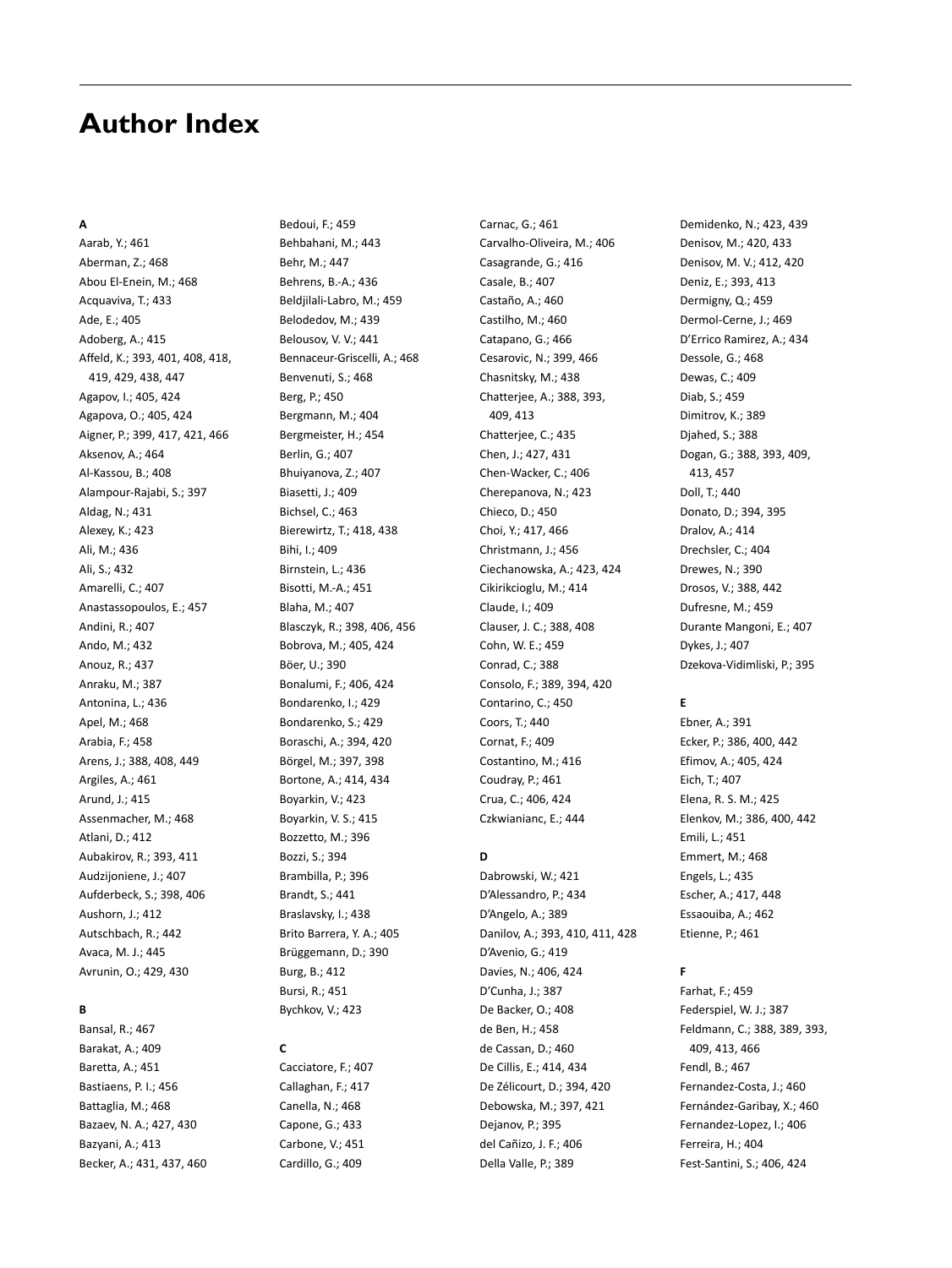Fetanat, M.; 401 Figueiredo, C.; 398, 406, 456 Finocchiaro, T.; 458 Fischer, M. B.; 391 Flatres, A.; 461 Foremny, K.; 440 Frankowski, B. J.; 387 Fransson, S.-G.; 396 Franzen, C.; 418, 443 Fraser, K.; 399 Frazão, L. P.; 402 Frazier, O. H.; 459 Fresiello, L.; 413, 446 Fricke, V.; 445 Fridolin, I.; 415, 462 Froese, V.; 401, 429, 447 Fuhr, G. R.; 456 Fujii, Y.; 387 Fujisaki, K.; 401 Fukamachi, K.; 459 Fukumoto, K.; 387

# **G**

Gabel, G.; 401, 438 Gallego-Ferrer, G.; 403 Galyastov, A.; 434 Galyastov, A. A.; 420 Garcia Garcia, A.; 459 Gaskell, T.; 468 Gasova, Z.; 407 Gautier, S.; 425 Geiser, T.; 463 Gelinsky, M.; 469 Gerasimenko, A.; 423, 438, 439 Gerasimenko, A. Y.; 410, 415 Gerasimovska, V.; 395 Gerdelmann, J.; 455 Geremia, I.; 467 Gesché, V. N.; 465 Geus, P. F.; 393 Gfoehler, M.; 442 Gföhler, M.; 386, 400 Ghodrati, M.; 421 Giardinelli, F.; 414 Gilge, P.; 441 Giovannico, L.; 434 Gjorgievska, J.; 395 Gjorgjievski, N.; 395 Glasmacher, B.; 388, 398, 399, 402, 403, 409, 410, 422, 429, 430, 431, 437, 438, 441, 451, 457, 460, 469 Glitza, J. I.; 389 Gloger, M.; 452 Gojo, S.; 391, 392, 444, 454

Gólczewski, T.; 421 Goltsev, A.; 398 Gonçalves, V.; 404 Gora, I.; 423, 424 Goto, J.; 416 Goubergrits, L.; 408 Grabow, N.; 391 Graefe, R.; 392, 412, 449 Grandjean, J. G.; 419 Granegger, M.; 394, 399, 417, 420, 448, 466 Greatrex, N.; 459 Grigioni, M.; 419 Griškevičius, A.; 407 Groll, J.; 436 Gross, C.; 446 Groß-Hardt, S.; 449 Grosset, J.-F.; 459 Groth, T.; 403, 405, 437, 440, 448, 468 Grover, L.; 460 Gruh, I.; 425, 435, 445 Grüterich, M.; 392, 412 Gryshkov, O.; 398, 399, 402, 403, 410, 422, 429, 430, 438, 457, 469 Guedes, M.; 404 Guenat, O.; 463 Gurov, K.; 410, 411, 428

# **H**

Haas, T.; 448 Haase, A.; 445 Haddadi, B.; 386, 442 Hadimeri, U.; 396 Hagmeijer, R.; 419 Halfwerk, F. R.; 419 Hall, S.; 463 Haller, R.; 455 Halloin, C.; 425, 445 Han, F.; 427 Handke, W.; 436 Hanke, J.; 393, 409 Hanke, J. S.; 388, 413 Hanlon, P.; 417 Hansen, F.; 447 Hara, S.; 387 Harasek, M.; 386, 400, 442 Harder, M.; 455 Harii, N.; 443 Hassan, A. M.; 438 Haßler, S.; 447 Haverich, A.; 390, 391, 393, 412, 413 Hayward, C.; 401

Hegermann, J.; 435 Hehnen, F.; 408, 438 Hein, A.; 389 Hellers, G.; 458 Henschel, J.; 452 Henseler, A.; 392, 412, 449 Herbst, F.; 441 Hertwig, J.; 451 Hirose, M.; 428 Hobi, N.; 463 Hoerstrup, S.; 468 Hoffmann, A.; 460 Hoffmann, S.; 468 Hofmann, N.; 397, 398, 422 Holmar, J.; 397 Horke, A.; 390 Horlacher, R.; 405 Hoshino, Y.; 432 Huber, C.; 414 Hübler, M.; 399, 417, 448, 466 Hubmann, E.; 466 Huebinger, J.; 456 Hügl, S.; 431, 441 Hulko, M.; 395 Hutzenlaub, J.; 418 Huwer, H.; 463 Hyttinen, J.; 464

# **I**

Ichkitidze, L.; 439 Ilhan, O.; 407 Iliyana, P.; 436 Iljinsky, I.; 425 Illouz, E.; 412 Inatomi, A.; 400 Inoue, T.; 391, 392, 444, 454 Inoue, Y.; 392, 444 Isoyama, T.; 387 Ito, K.; 460 Itoda, Y.; 432 Ivanovski, N.; 395

# **J**

Jack, T.; 390 James, R. L.; 432 Janeczek, C.; 386, 400, 442 Jankowski, J.; 397, 462 Jansen, S. V.; 458 Jäschke, M.; 452 Jellali, R.; 459, 462 Jeyaseelan, J.; 404 Jianghua, C.; 427 John, S.; 465 Jonuzi, S.; 429 Joost, T.; 418

Jordan, C.; 386, 442 Jóźwik, K.; 444 Jóźwik, P.; 444 Jung, B.; 461

## **K**

Kakiuchi, K.; 443 Kalverkamp, S.; 388, 442 Kami, D.; 391, 392, 444, 454 Kanamarlapudi, V.; 432 Kanda, K.; 391, 392, 444, 454 Kapka, K.; 444 Kapralova, V. M.; 403 Kashefi, A.; 443 Katagiri, N.; 414 Kawiak, J.; 423, 424 Keck, T.; 386, 400, 442 Kemper, B.; 399 Kersten, A.; 388 Kertzscher, U.; 393, 401, 408, 418, 419, 429, 438, 447 Keshmiri, A.; 465 Ketelhut, S.; 399 Keusch, L.; 412 Khir, A. W.; 417 Kidwai, S. M.; 402 Kimura, M.; 432 Kindi, H.; 440 Kinoshita, O.; 432 Kinoshita, R.; 462 Kirklin, J. K.; 458 Kirsch, M.; 436 Kishida, A.; 448, 449 Kiss, H.; 454 Kistmacher, H.; 403 Kitsyuk, E.; 439 Klammt, S.; 452 Klein, M.; 388 Kleinekofort, W.; 415 Kleinheyer, M.; 459 Klingenberg, M.; 390 Kluge, M.; 465 Knigge, S.; 403 Kobayashi, H.; 428 Kobayashi, K.; 428, 442 Kobayshi, H.; 442 Kocyildirim, E.; 387 Koeditz, H.; 390 Kohse, S.; 391 Kokubo, K.; 428, 442 Kolesnik, A. A.; 427 Komae, H.; 432 Konnigk, L.; 422 Körfer, R.; 392, 412, 449 Krämer, M.; 412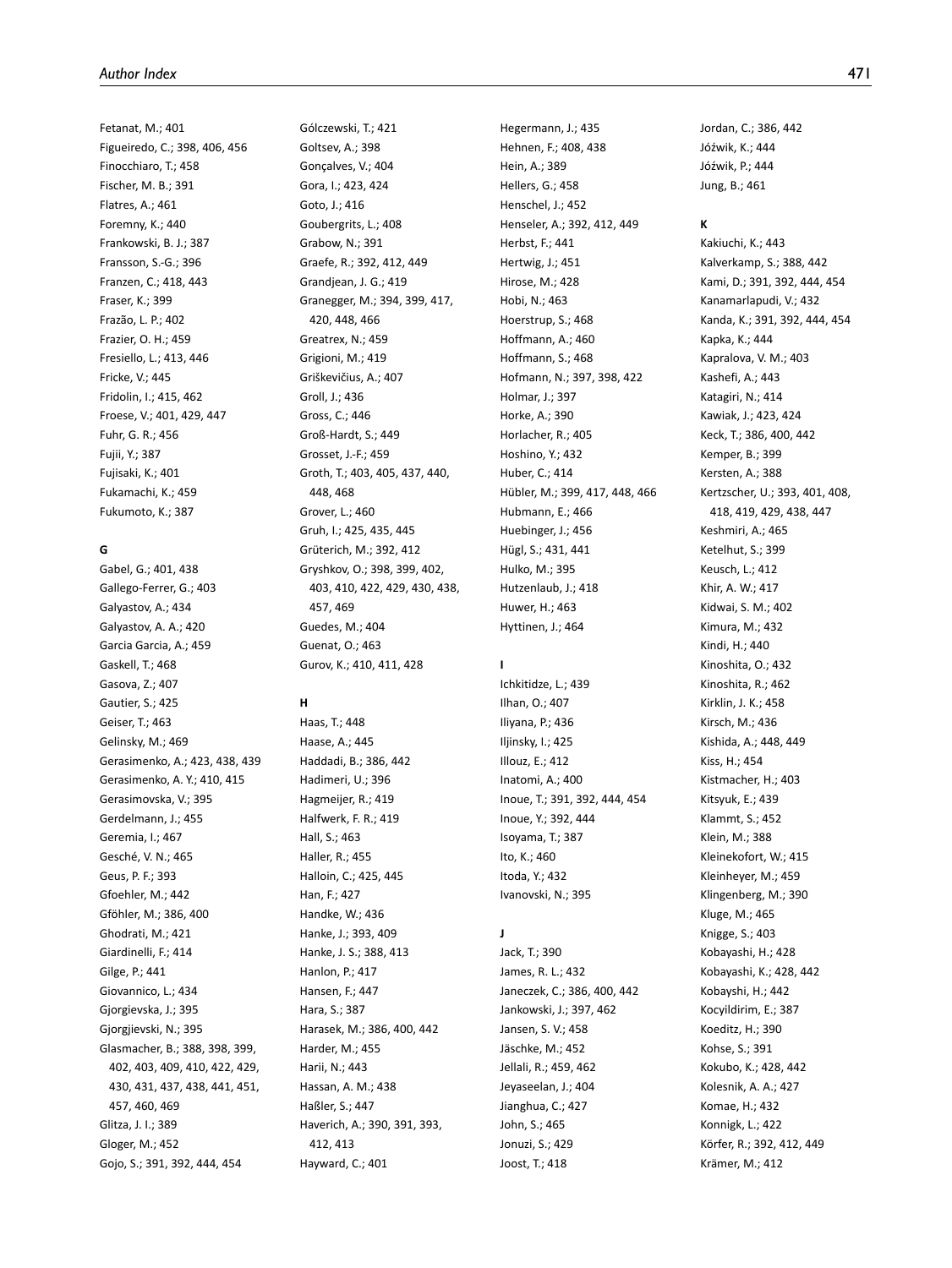Krasheninnikov, M.; 425 Kraus, A.; 440 Krause, B.; 394, 395 Krenn, C.; 442 Krenn, C. G.; 386 Krettek, C.; 403 Krevsun, O.; 429 Kreymann, B.; 452 Krieter, D. H.; 404 Kuban, B.; 459 Kuhn, A. I.; 410 Kurihara, Y.; 428 Kurilova, U.; 423 Kurilova, U. E.; 410, 415 Kurt, S.; 440 Kurtcuoglu, V.; 394, 420 Kurtenbach, K.; 465

# **L**

Lach, S.; 448 Ladyzynski, P.; 423, 424 Laidig, D.; 393 Lan, L.; 427 Lanska, M.; 407 Latremouille, C.; 459 Lau, S.; 390 Lavrentieva, A.; 401, 441 Le Goff, A.; 409 Leal Marin, S.; 422 Leclerc, E.; 462 Ledernez, L.; 404 Lee-Thedieck, C.; 405, 435, 436 Legallais, C.; 457, 459, 462 Lehr, C.-M.; 463 Leis, L.; 415 Lemke, H.-D.; 404 Lemme, F.; 399, 466 Lenarz, T.; 431, 441, 465 Lenz, C.; 418 Leypoldt, J. K.; 431 Li, J.; 427 Liedmann, A.; 403 Lin, J.; 431 Lindholm, B.; 397 Linsberger, I.; 467 Lionetti, G.; 414 Litinskaia, E. L.; 430 Löbel, W.; 445 Locher, B.; 466 Loewen, A.; 465 Loizzo, T.; 433 Lommel, M.; 401, 419, 447 Losito, C.; 434 Loskill, P.; 463 Lovell, N.; 401

Lubatschowski, H.; 455 Lucano, E.; 451 Lücke, K.; 408 Lukitsch, B.; 386, 400, 442 Luman, M.; 415 Luniewski, T.; 464 Lyu, J.; 426

## **M**

Maiello, C.; 407

Majer, J.; 456 Makosiej, R.; 444 Malda, J.; 460 Marchiori-Silva, V.; 423 Mariani, S.; 393, 413 Marraudino, N.; 433 Marseille, O.; 418, 443 Martin, U.; 435, 445 Marx, U.; 468 Masip, M. E.; 456 Masuzawa, T.; 449 Matecki, S.; 461 Matsuda, K.; 416, 443 Matthias, T.; 436 Mattucci, I.; 407 Matveeva, I. N.; 410 Maw, M.; 446 May, A. G.; 387 Mayr, C.; 391 McNamee, A. P.; 446 Meboldt, M.; 448 Meifang, W.; 417 Meiser, I.; 456 Melchert, A.; 425, 435 Menne, M.; 408 Menzel, H.; 422, 437, 460 Menzel, M.; 440 Meyns, B.; 413, 446 Mezentseva, M. V.; 410 Michnikowski, M.; 421 Mikhailov, M. O.; 430 Miklavcic, D.; 469 Milano, A.; 414, 433, 434 Mindubaev, E.; 410, 411, 428 Mitzner, S.; 452 Miyasaka, T.; 443 Mizuno, T.; 400 Moakes, R.; 460 Mogeiko, N.; 425 Mohra, A.; 435 Morimoto, K.; 444 Morishima, S.; 442 Moriwaki, T.; 401 Morozova, O.; 438

Moscato, F.; 389, 421, 446 Moskalev, I.; 464 Mottola, M.; 407 Mueller, M.; 388, 398, 409, 437, 441 Muetter, M.; 429 Muhammad, M.; 403 Müller, M.; 438 Müller-von Aschwege, F.; 389 Müllers, Y.; 456 Murat, A.; 390 Mutsenko, V.; 399, 429, 438, 457, 469

# **N**

Najar, A.; 413, 458 Nakajima, J.; 387 Nakayama, Y.; 414 Naolou, T.; 435, 436 Nasic, S.; 396 Nelles, D.; 408 Nesterenko, I.; 420, 433 Nestler, F.; 459 Neubauer, J. C.; 456 Neudl, S.; 386, 442 Neves, N.; 404, 468 Neves, N. M.; 402 Nickenig, G.; 408 Nicolai, M.; 419 Niemann, H.; 406 Niepel, M.; 440, 468 Nikolskaya, A.; 425 Nishimura, T.; 400 Nobis, A.; 418, 443 Nobou Watanabe, R. I.; 447 Nogueira Silva, C.; 402 Nosova, Y.; 430 Nötzel, S.; 418, 443 Nubbemeyer, K.; 442

# **O**

Obidowski, D.; 444 Ofir, R.; 468 Ogawa, T.; 428 Olmer, R.; 435 Onishchenko, N.; 425 Ono, M.; 387, 400, 432 Ono, T.; 387 Ordoñez, A.; 406 Orizondo, R. A.; 387 Orlova, V.; 463 Osa, M.; 449 Oschatz, S.; 391 Ozeki, K.; 449 Ozturk, D.; 464

**P** Pahlm, F.; 413, 458 Palazzin, A.; 451 Pantalos, G.; 417 Papaiouannou, T. G.; 417 Pape, F.; 436 Pape, P.; 440 Pappalardo, F.; 389, 420 Pasztorek, M.; 391 Pauli, L.; 447 Pauls, J. P.; 392 Pavleska-Kuzmanovska, S.; 395 Peinemann, K.-V.; 410 Pepelanova, I.; 441 Pepper, J. R.; 417 Pereira, U.; 409 Perez Ruiz de Garibay, A.; 452 Petersen, B.; 406 Petraio, A.; 407 Petrenko, A.; 455 Petukhov, V.; 439 Petukhov, V. A.; 410 Pieper, I. L.; 413, 432, 458 Pietribiasi, M.; 394, 397, 431 Pilt, K.; 415 Pirmahboub, H.; 405 Pitts, J.; 422 Plesoianu, C. E.; 413 Plesoianu, F. A.; 413 Podesser, B. K.; 454 Pogozhykh, D.; 398, 456 Pogozhykh, O.; 398, 406, 422 Poleszczuk, J.; 421 Poll, G.; 436, 440 Poloni, S.; 396 Polverelli, L.; 412 Pörtner, R.; 467 Potekhina, E.; 441 Pozhar, K. V.; 430 Pozzi, L.; 389 Privalova, P. Y.; 410, 415 Prokopyuk, V.; 398 Przybylski, M.; 415 Pstras, L.; 395 Pyanov, I. V.; 415

## **Q**

Quagliara, P.; 433

## **R**

Rach, J.; 436 Raic, A.; 435 Rakhimova, M.; 429 Rambabova, I.; 430 Ramon, J.; 460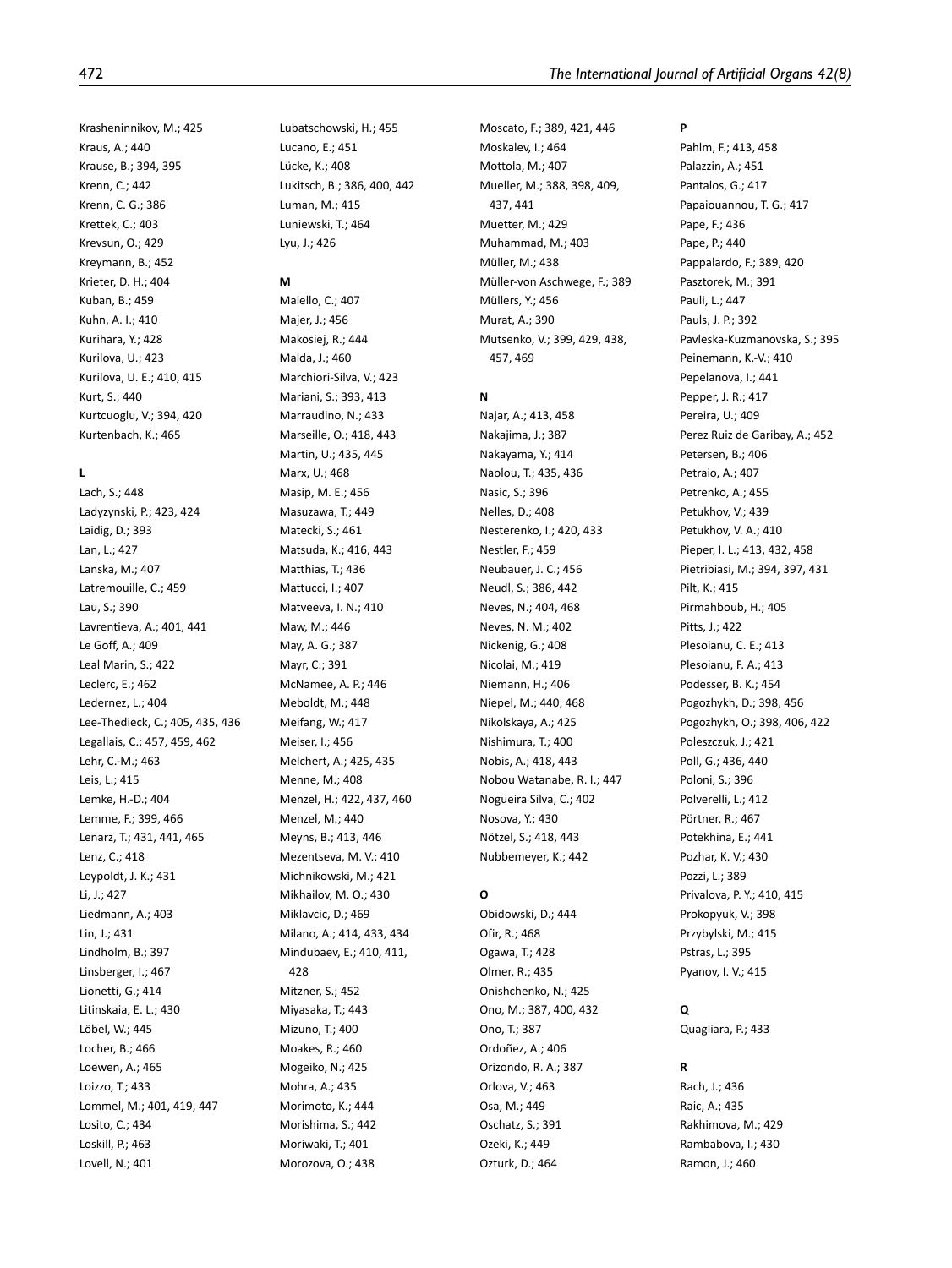Rau, T. S.; 431, 441 Redaelli, A.; 394, 420 Reinke, P.; 468 Reis, R.; 468 Reiss, N.; 389, 445 Remuzzi, A.; 396 Reorowicz, P.; 444 Repanas, A.; 403, 437 Riebandt, J.; 389 Risvanis, F.; 458 Rittinghaus, T.; 398 Rittinghausen, S.; 440 Rivera, A.; 406 Rivis, C.; 450 Robinson, C.; 432 Robinson, C. R.; 432 Rodionov, I.; 433 Roger, Y.; 460 Rohringer, S.; 454 Rolff, J.; 429 Romanov, Y. A.; 410 Romanova, A. N.; 412 Rösner, J.; 452 Rossmanith, E.; 391 Rota, S.; 396 Rubtsova, E. N.; 420 Ruiz-Blanco, Y.; 453 Rusiecki, T.; 441 Rüth, M.; 404 Ryabchenko, E.; 411, 428 Ryabkin, D.; 438

# **S**

Sabalinska, S.; 423, 424 Safonova, L.; 405, 424 Saint, N.; 461 Sakai, O.; 444, 454 Sakai, Y.; 462 Sake, H.; 406 Sanchez-Garcia, E.; 453 Sandeman, S.; 406, 424 Santini, M.; 406, 424 Sasagawa, K.; 401 Sasaki, K.; 428 Sauer, M.; 452 Savina, I.; 406, 424 Scheper, T.; 441 Schilling, T.; 391 Schima, H.; 389, 399, 421, 446 Schlöglhofer, T.; 389, 446, 448 Schmid Daners, M.; 394 Schmid, R.; 463 Schmidt, K.; 456

Schmidt-Richter, I.; 435 Schmidt, T.; 389 Schmidt, W.; 391 Schmitto, J.; 409, 412, 466 Schmitto, J. D.; 388, 389, 393, 413 Schmitz, C.; 441 Schmitz, K.-P.; 391 Schmitz-Rode, T.; 408 Schneider-Daum, N.; 463 Schneider, K. H.; 454 Schnekenburger, J.; 399 Schnurr, K.; 451, 452 Schöps, M.; 408 Schrickel, J. W.; 408 Schrimpf, C.; 390 Schwarz, E.; 437 Schweiger, M.; 399, 417, 448, 466 Schwinzer, R.; 406 Sedaghat, A.; 408 Seel, T.; 393 Seissler, J.; 406 Selim, G.; 426, 430 Selishchev, S.; 411, 420, 433, 439 Selivanova, K.; 429 Seltsam, A.; 436 Semak, A.; 423 Seume, J.; 441 Sevastjanov, V.; 425 Severova, G.; 425 Shagidulin, M.; 425 Sharpe, M.; 468 Sheng, K.; 427 Shilyaeva, Y.; 438 Shimada, S.; 432 Shimamura, J.; 400, 414 Shinohara, M.; 462 Shinshi, T.; 418 Shiraishi, Y.; 392, 444 Shushliapina, N.; 430 Siebert, D.; 403 Sikole, A.; 395, 426, 430 Simmonds, M. J.; 446 Sirotinskaya, V.; 438 Skvorc, D.; 435, 445 Snyder, T.; 412 Soganci, S.; 464 Sologashvili, T.; 414 Sonntag, S.; 418, 449 Spillner, J.; 388, 442 Stamatialis, D.; 461, 467 Stamboroski, S.; 390

Stapelfeldt, K.; 390 Stecka, A. M.; 421 Steffen, H.; 442 Stegmayr, B.; 396, 407, 416 Stegmayr, B. G.; 416, 453 Steinseifer, U.; 388, 408, 449, 458 Stevens, M.; 401 Stieghorst, S.; 465 Storr, M.; 394, 395 Stracke, F.; 456 Streltsov, E. V.; 427 Strineholm, V.; 407 Stucki, J.; 463 Subra, G.; 461 Sudar, N. T.; 403 Sugiura, H.; 401 Suresh, S.; 399, 402 Surkov, O.; 410, 411, 428 Suter, N.; 390 Suyetina, I. A.; 410 Suzaly, N.; 441 Szepes, M.; 425, 435

# **T**

Tack, J. C.; 388 Takeoka, S.; 443 Takewa, Y.; 400, 414 Tansley, G. D.; 446 Tarasenko, S.; 438 Taritsina, N.; 438 Tarusin, D.; 455, 469 Tateno, N.; 442 Tatsumi, E.; 400, 414, 449 Telyshev, D.; 420, 433, 434, 439 Telyshev, D. V.; 412, 420 Teru, O.; 462 Thamsen, B.; 394, 417, 420, 448 Tiede, A.; 388 Tillmann, T.; 440 Timms, D.; 459 Tinica, G.; 413 Tiritan, M. E.; 404 Toribio, D.; 413 Torner, B.; 422 Toss, F.; 407 Trajceska, L.; 425, 426, 430 Trajceski, T.; 425 Traub, S.; 405 Tretiakov, A.; 403 Tsukao, H.; 428 Tsukiya, T.; 400

Tuladhar, S. R.; 391 Turhan, A.; 468 Tyfa, Z.; 444 Tymkovych, M.; 429

# **U**

Ueki, S.; 428 Ullrich, R.; 386, 442 Urban, G.; 404 Urgert, T.; 419 Usman, A.; 435 Utikal, J.; 405

## **V**

Valdivia, E.; 406 van den Heuvel, M.; 419 Vander Sloten, J.; 386 Vatani, A.; 443 Velasco-Mallorquí, F.; 460 Verboom, M.; 406 Vieira de Castro, J.; 402 Vieira, S.; 404 Vienken, J.; 445, 451, 454 Vierthaler, M.; 405 Vitale, N.; 414, 433, 434 Vockensohn, T.; 409 Vockensohn, T. J.; 388 Volk, H. D.; 468 Volkova, E.; 425 Vrielink, H.; 407

## **W**

Wagner, A.; 440 Wagner, W. R.; 387 Walpoth, B.; 453 Wang, R.; 431 Waniewski, J.; 394, 395, 397, 421, 431 Wanner, C.; 404 Wårdell, K.; 386 Wärme, A.; 396 Watanabe, T.; 444, 454 Waterstradt, K.; 452 Wearden, P. D.; 387 Weber, V.; 467 Weiss, R.; 467 Wendl, R.; 389, 393 Wendl, R. M.; 388, 409, 413 Wendt, G.; 408 Wiedemann, D.; 389, 446 Wiesener, C.; 465 Wigelius, A.; 396 Wilhelmi, M.; 390